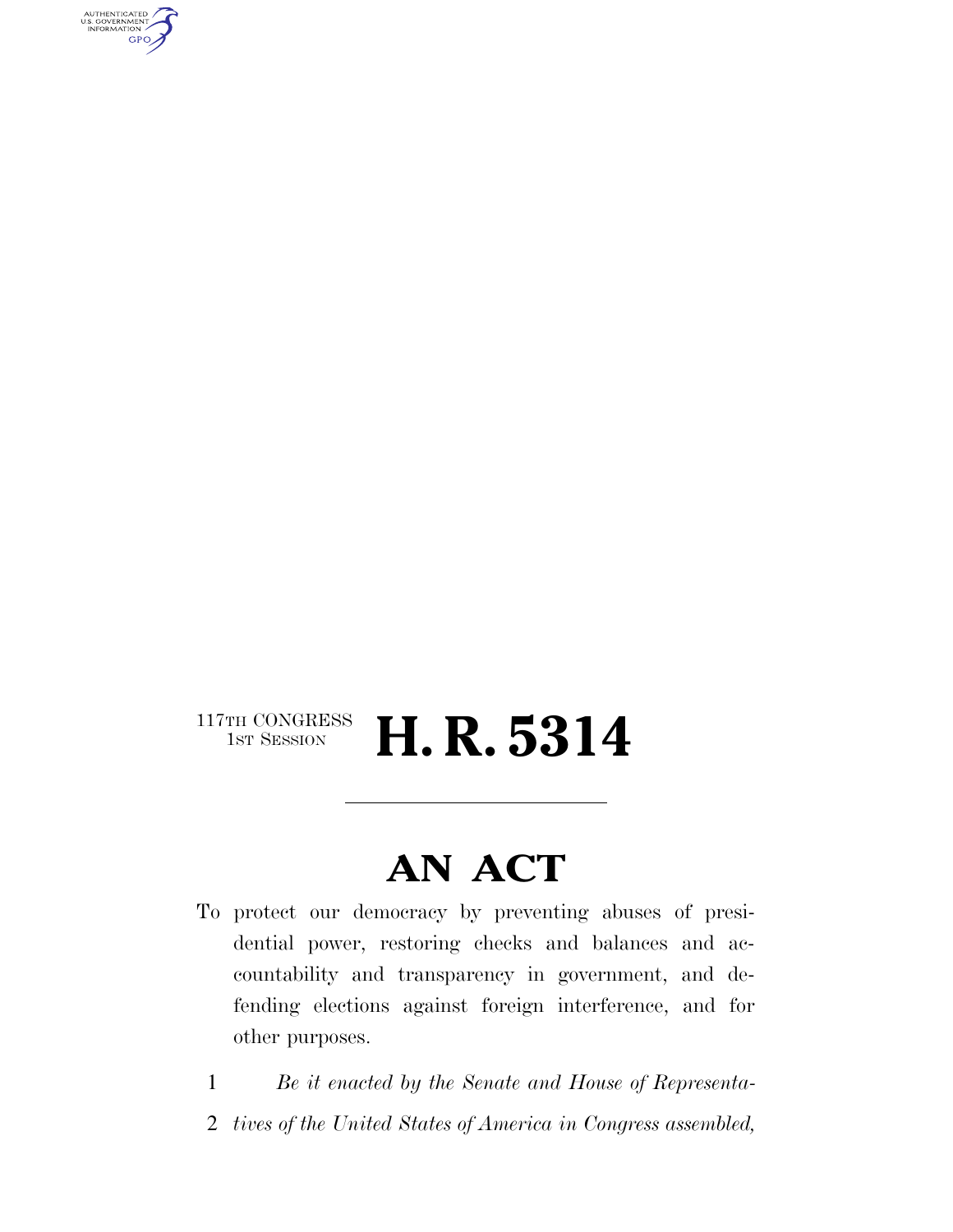| 1  | SECTION 1. SHORT TITLE.                                                                                                                                                                                                                   |
|----|-------------------------------------------------------------------------------------------------------------------------------------------------------------------------------------------------------------------------------------------|
| 2  | This Act may be cited as the "Protecting Our Democ-                                                                                                                                                                                       |
| 3  | racy Act".                                                                                                                                                                                                                                |
| 4  | SEC. 2. ORGANIZATION OF ACT INTO DIVISIONS; TABLE OF                                                                                                                                                                                      |
| 5  | <b>CONTENTS.</b>                                                                                                                                                                                                                          |
| 6  | (a) DIVISIONS.—This Act is organized into divisions                                                                                                                                                                                       |
| 7  | as follows:                                                                                                                                                                                                                               |
| 8  | (1) Division A—Preventing Abuses of Presi-                                                                                                                                                                                                |
| 9  | dential Power.                                                                                                                                                                                                                            |
| 10 | (2) Division B—Restoring Checks and Bal-                                                                                                                                                                                                  |
| 11 | ances, Accountability, and Transparency.                                                                                                                                                                                                  |
| 12 | (3) Division C—Miscellaneous.                                                                                                                                                                                                             |
| 13 | (4) Division D—Severability.                                                                                                                                                                                                              |
| 14 | (5) Division E—Protecting Election Officials.                                                                                                                                                                                             |
| 15 | (b) TABLE OF CONTENTS.—The table of contents of                                                                                                                                                                                           |
| 16 | this Act is as follows:                                                                                                                                                                                                                   |
|    | Sec. 1. Short title.<br>Sec. 2. Organization of Act into divisions; table of contents.                                                                                                                                                    |
|    | DIVISION A—PREVENTING ABUSES OF PRESIDENTIAL POWER                                                                                                                                                                                        |
|    | TITLE I-ABUSE OF THE PARDON POWER PREVENTION                                                                                                                                                                                              |
|    | Sec. 101. Short title.<br>Sec. 102. Congressional oversight relating to certain pardons.<br>Sec. 103. Bribery in connection with pardons and commutations.<br>Sec. 104. Prohibition on presidential self-pardon.                          |
|    | TITLE II—ENSURING NO PRESIDENT IS ABOVE THE LAW                                                                                                                                                                                           |
|    | Sec. 201. Short title.<br>Sec. 202. Tolling of statute of limitations.<br>Sec. 203. Contracts by the President, the Vice President, or a Cabinet Member.<br>Sec. 204. Forfeiture of benefits for former Presidents convicted of a felony. |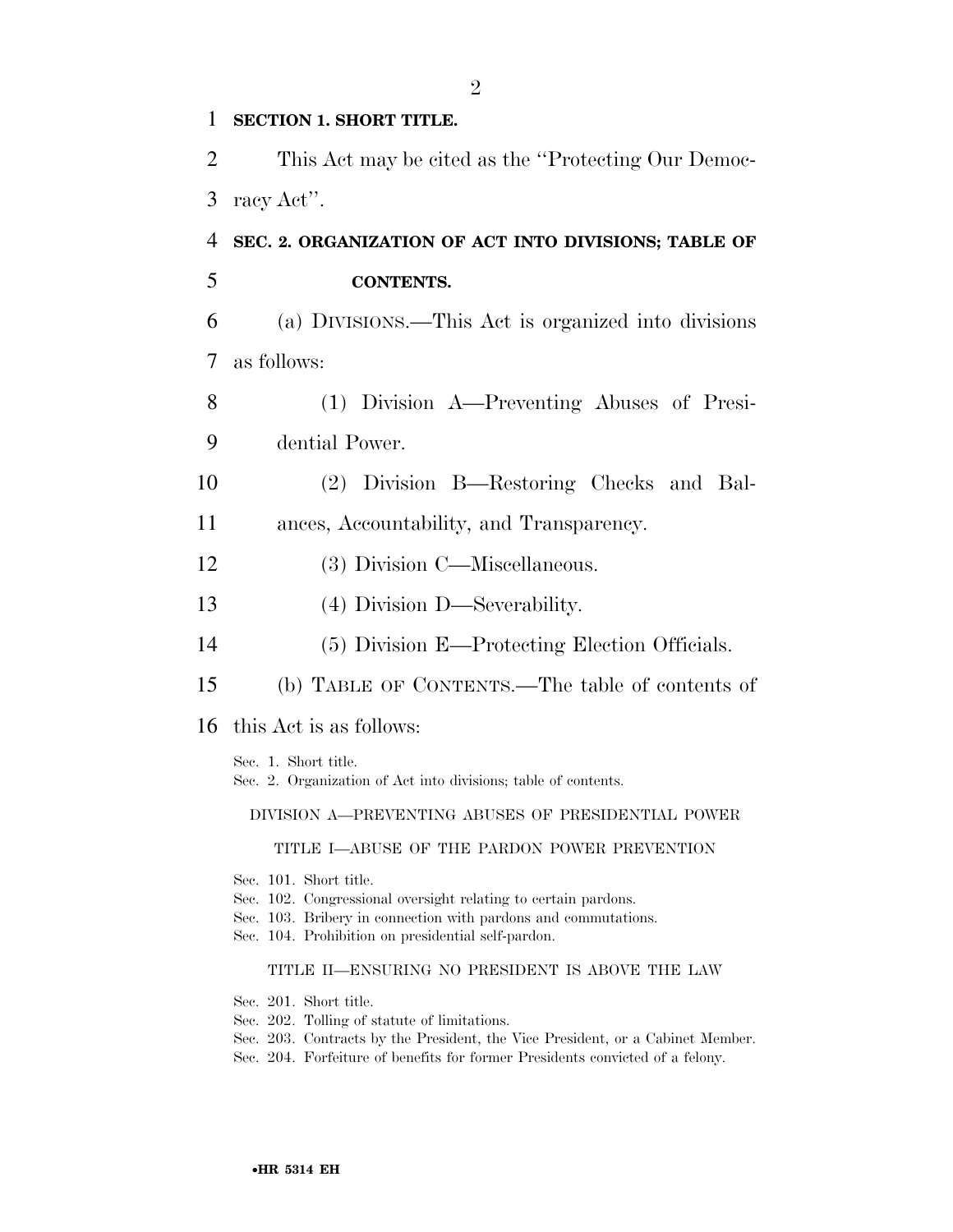Sec. 205. Limitation on nondisclosure agreements.

## TITLE III—ENFORCEMENT OF THE FOREIGN AND DOMESTIC EMOLUMENTS CLAUSES OF THE CONSTITUTION AND AC-COUNTABILITY IN ACCESS TO CLASSIFIED INFORMATION

### Subtitle A—Enforcement of the Foreign and Domestic Emoluments Clauses of the Constitution

- Sec. 301. Short title.
- Sec. 302. Definitions.
- Sec. 303. Prohibition on acceptance of foreign and domestic emoluments.
- Sec. 304. Civil actions by Congress concerning foreign emoluments.
- Sec. 305. Disclosures concerning foreign and domestic emoluments.
- Sec. 306. Enforcement authority of the Director of the Office of Government Ethics.
- Sec. 307. Jurisdiction of the Office of Special Counsel.
- Sec. 308. Rulemaking for ethics requirements for legal expense funds.
- Sec. 309. Limitations and disclosure of certain donations to, and disbursements by, Inaugural Committees.

Subtitle B—Accountability in Access to Classified Information

- Sec. 311. Transparency in access to classified information during presidential transitions.
- Sec. 312. Transparency in family access to classified information.

### DIVISION B—RESTORING CHECKS AND BALANCES, ACCOUNTABILITY, AND TRANSPARENCY

#### TITLE IV—ENFORCEMENT OF CONGRESSIONAL SUBPOENAS

- Sec. 401. Short title.
- Sec. 402. Findings.
- Sec. 403. Enforcement of congressional subpoenas.
- Sec. 404. Compliance with congressional subpoenas.
- Sec. 405. Rule of construction.
- Sec. 406. Enforcement of requests for information from certain committees of Congress.

#### TITLE V—REASSERTING CONGRESSIONAL POWER OF THE PURSE

Sec. 500. Short title.

## Subtitle A—Strengthening Congressional Control and Review To Prevent Impoundment

- Sec. 501. Strengthening congressional control.
- Sec. 502. Strengthening congressional review.
- Sec. 503. Updated authorities for and reporting by the Comptroller General.
- Sec. 504. Advance congressional notification and litigation.
- Sec. 505. Penalties for failure to comply with the Impoundment Control Act of 1974.

Subtitle B—Strengthening Transparency and Reporting

PART 1—FUNDS MANAGEMENT AND REPORTING TO THE CONGRESS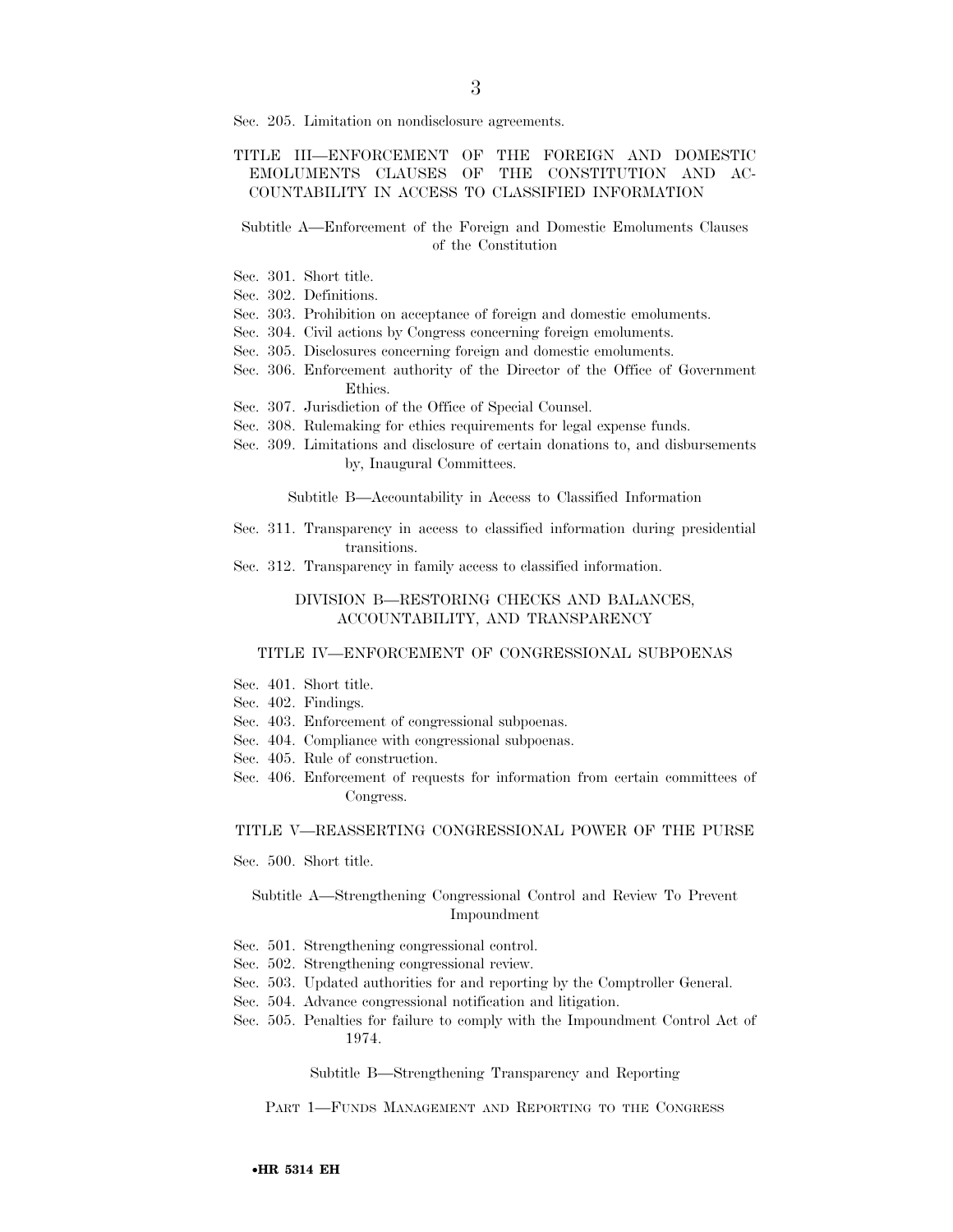- Sec. 511. Expired balance reporting in the President's budget.
- Sec. 512. Cancelled balance reporting in the President's budget.
- Sec. 513. Lapse in appropriations—Reporting in the President's budget.
- Sec. 514. Transfer and other repurposing authority reporting in the President's budget.
- Sec. 515. Authorizing cancellations in indefinite accounts by appropriation.
- Sec. 516. White House employee information.
- Sec. 517. Machine-readable format required for agency reports.
	- PART 2—EMPOWERING CONGRESSIONAL REVIEW THROUGH NONPARTISAN CONGRESSIONAL AGENCIES AND TRANSPARENCY INITIATIVES
- Sec. 521. Requirement to respond to requests for information from the Comptroller General for budget and appropriations law decisions.
- Sec. 522. Reporting requirements for Antideficiency Act violations.
- Sec. 523. Department of Justice reporting to Congress for Antideficiency Act violations.
- Sec. 524. Publication of budget or appropriations law opinions of the Department of Justice Office of Legal Counsel.
- Sec. 525. Treatment of requests for information from members of Congress.

Subtitle C—Strengthening Congressional Role in and Oversight of Emergency Declarations and Designations

- Sec. 531. Improving checks and balances on the use of the National Emergencies Act.
- Sec. 532. National Emergencies Act declaration spending reporting in the President's budget.
- Sec. 533. Disclosure to Congress of presidential emergency action documents. Sec. 534. Congressional Designations.

### TITLE VI—SECURITY FROM POLITICAL INTERFERENCE IN **JUSTICE**

- Sec. 601. Short title.
- Sec. 602. Definitions.
- Sec. 603. Communications logs.
- Sec. 604. Rule of construction.

#### TITLE VII—PROTECTING INSPECTOR GENERAL INDEPENDENCE

#### Subtitle A—Requiring Cause for Removal

- Sec. 701. Short title.
- Sec. 702. Amendment.
- Sec. 703. Removal or transfer requirements.

#### Subtitle B—Inspectors General of Intelligence Community

- Sec. 711. Independence of Inspectors General of the Intelligence Community.
- Sec. 712. Authority of Inspectors General of the Intelligence Community to determine matters of urgent concern.
- Sec. 713. Conforming amendments and coordination with other provisions of law.

#### Subtitle C—Congressional Notification

Sec. 721. Short title.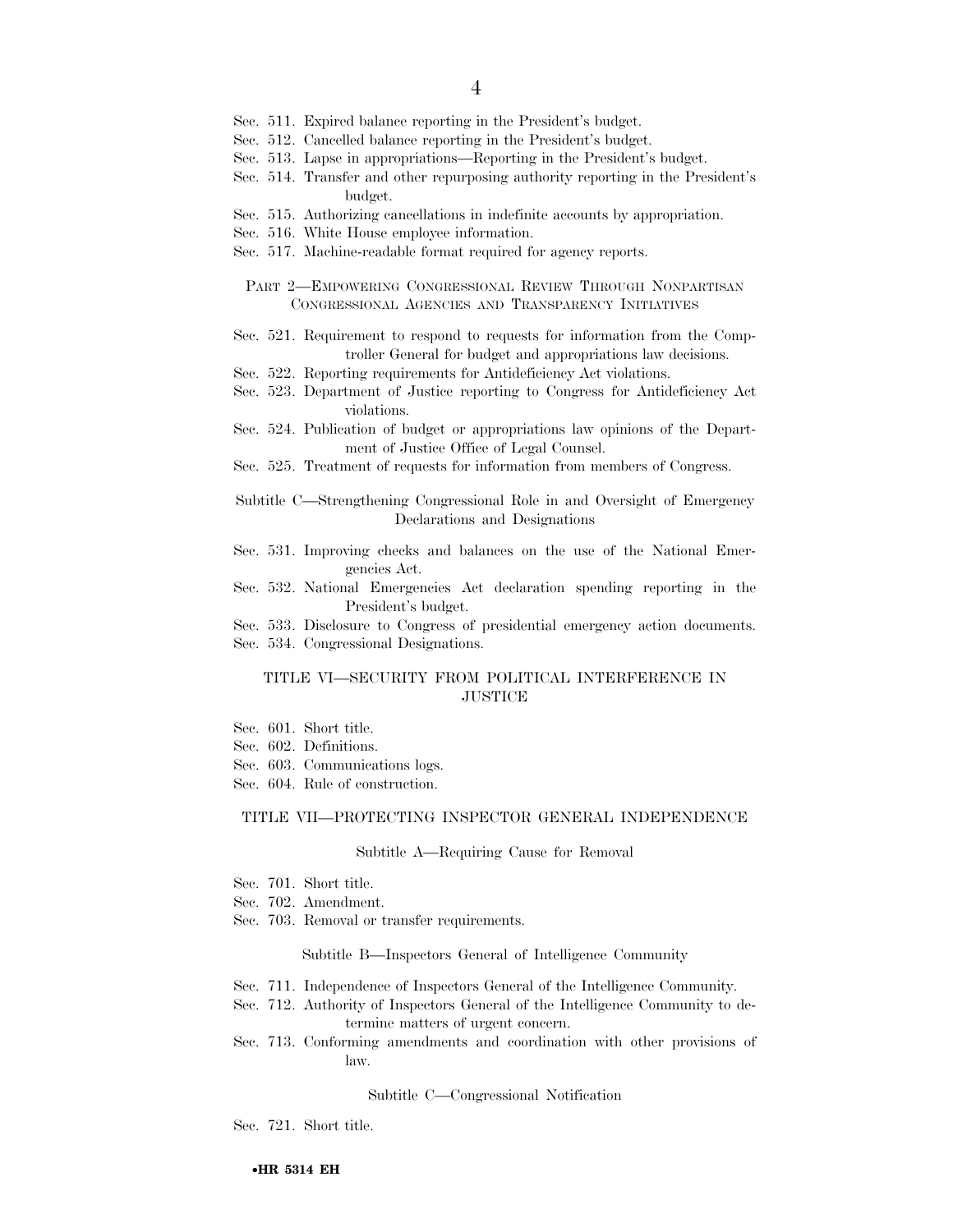- Sec. 722. Change in status of Inspector General offices.
- Sec. 723. Presidential explanation of failure to nominate an Inspector General.

Subtitle D—Inspector General for the Office of Management and Budget

Sec. 731. Inspector General for the Office of Management and Budget.

#### TITLE VIII—PROTECTING WHISTLEBLOWERS

#### Subtitle A—Whistleblower Protection Improvement

- Sec. 801. Short title.
- Sec. 802. Additional whistleblower protections.
- Sec. 803. Enhancement of whistleblower protections.
- Sec. 804. Classifying certain furloughs as adverse personnel actions.
- Sec. 805. Codification of protections for disclosures of censorship related to research, analysis, or technical information.
- Sec. 806. Title 5 technical and conforming amendments.

Subtitle B—Whistleblowers of the Intelligence Community

- Sec. 811. Limitation on sharing of intelligence community whistleblower complaints with persons named in such complaints.
- Sec. 812. Disclosures to Congress.
- Sec. 813. Prohibition against disclosure of whistleblower identity as reprisal against whistleblower disclosure by employees and contractors in intelligence community.

#### TITLE IX—ACCOUNTABILITY FOR ACTING OFFICIALS

- Sec. 901. Short title.
- Sec. 902. Clarification of Federal Vacancies Reform Act of 1998.

## TITLE X—STRENGTHENING HATCH ACT ENFORCEMENT AND PENALTIES

#### Subtitle A—Strengthening Hatch Act Enforcement and Penalties

- Sec. 1001. Short title.
- Sec. 1002. Strengthening Hatch Act enforcement and penalties against political appointees.
- Sec. 1003. Including Executive Office of the President under limitation on nepotism in the civil service.
- Sec. 1004. Disclosure of Hatch Act investigations for certain political employees.
- Sec. 1005. Clarification on candidates visiting Federal property.
- Sec. 1006. Applying Hatch Act to president and vice president while on Federal property.
- Sec. 1007. Granting the Office of Special Counsel rulemaking authority.
- Sec. 1008. Greater accountability for political appointees.
- Sec. 1009. Investigating former Political employees.
- Sec. 1010. GAO review of reimbursable political events.

### Subtitle B—Strengthening Ethics Enforcement and Penalties for Federal Executive Employees

Sec. 1011. Ethics pledge.

Sec. 1012. Definitions.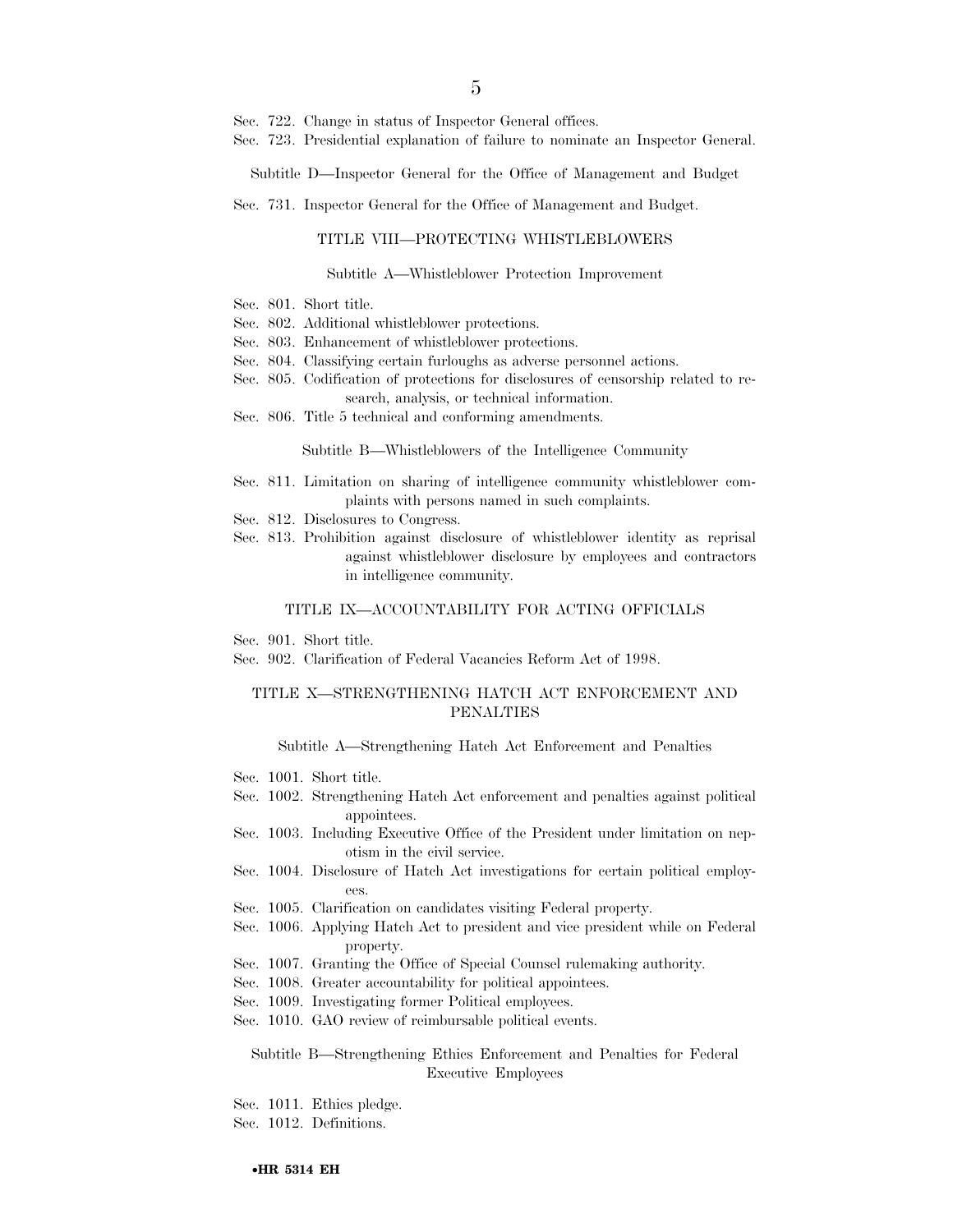- Sec. 1013. Waiver.
- Sec. 1014. Administration.
- Sec. 1015. Enforcement.
- Sec. 1016. General provisions.

#### TITLE XI—PROMOTING EFFICIENT PRESIDENTIAL TRANSITIONS

- Sec. 1101. Short title.
- Sec. 1102. Ascertainment of successful candidates in general elections for purposes of presidential transition.

#### TITLE XII—PRESIDENTIAL AND VICE PRESIDENTIAL TAX TRANSPARENCY

Sec. 1201. Presidential and Vice Presidential tax transparency.

#### DIVISION C—MISCELLANEOUS

### TITLE XIII—REPORTING FOREIGN INTERFERENCE IN ELECTIONS

- Sec. 1301. Federal campaign reporting of foreign contacts.
- Sec. 1302. Federal campaign foreign contact reporting compliance system.
- Sec. 1303. Criminal penalties.
- Sec. 1304. Report to congressional intelligence committees.
- Sec. 1305. Rule of construction.

## TITLE XIV—ELIMINATING FOREIGN INTERFERENCE IN ELECTIONS

- Sec. 1401. Clarification of application of foreign money ban.
- Sec. 1402. Requiring acknowledgment of foreign money ban by political committees.
- Sec. 1403. Prohibition on contributions and donations by foreign nationals in connections with ballot initiatives and referenda.

### TITLE XV—PROHIBITING CAMPAIGNS FROM PAYING SPOUSE OF CANDIDATE

- Sec. 1501. Prohibiting Use of Campaign Funds to Compensate Spouses of Candidates; Disclosure of Payments Made to Spouses and Family Members.
- Sec. 1502. Imposition of Penalty Against Candidate or Officeholder.
- Sec. 1503. Effective Date.

### TITLE XVI—PROTECTING ELECTION OFFICIALS FROM DISCLOSURE OF PERSONALLY IDENTIFIABLE INFORMATION

- Sec. 1601. Short title.
- Sec. 1602. Requiring States to maintain list of election officials protected from disclosure of personally identifiable information.
- Sec. 1603. Prohibiting persons from making information on program participants available.

#### TITLE XVII—CYBERSECURITY GUIDANCE FOR CAMPAIGNS

Sec. 1701. Issuance of cybersecurity guidance and best practices for campaigns by Federal Election Commission.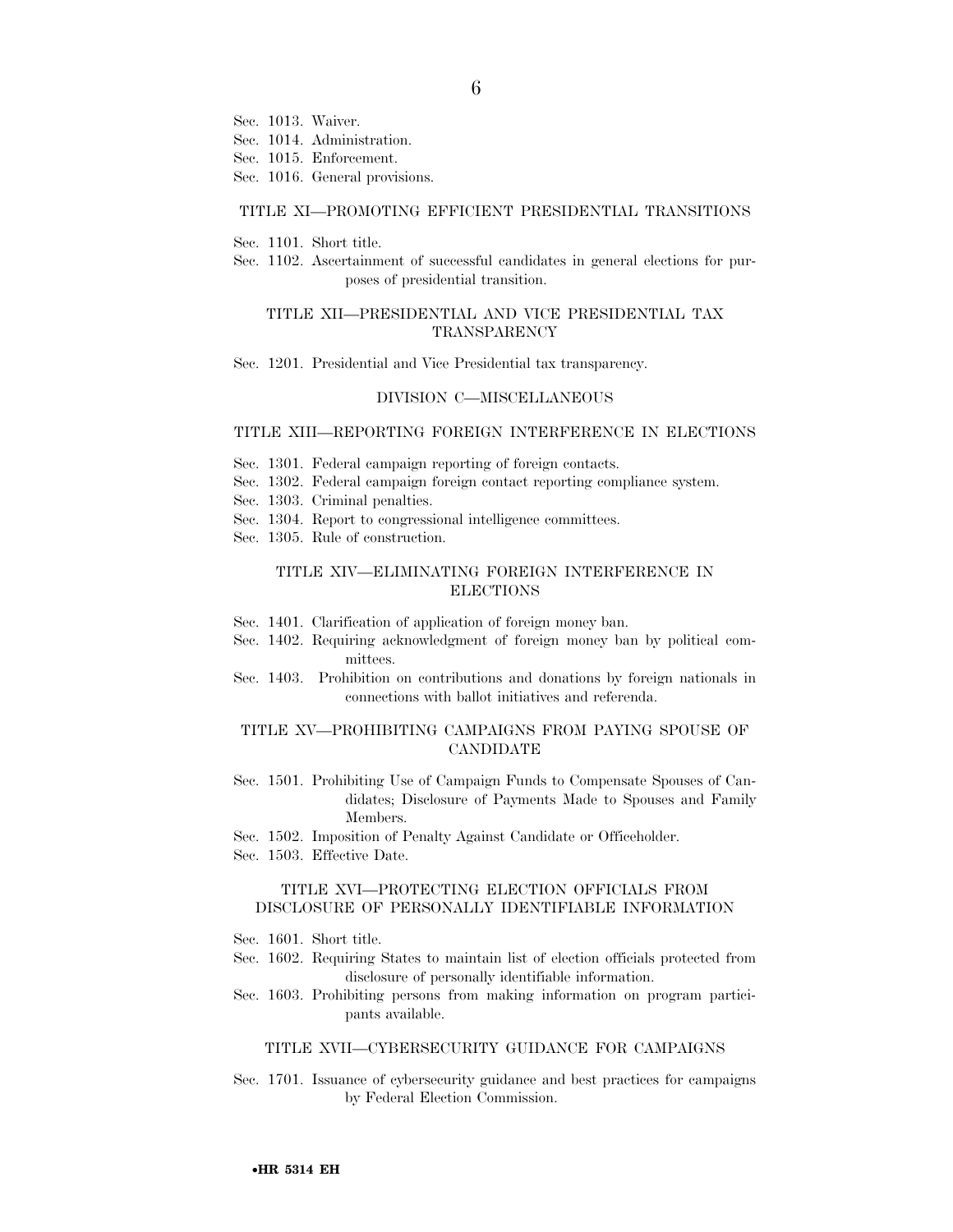### TITLE XVIII—DETERMINATION OF NUMBER OF EMPLOYEES WITH SECURITY CLEARANCES

Sec. 1801. Exclusion of employees with existing security clearances from determination of limit on number of employees of House Member offices permitted to have clearances.

Sec. 1802. Exercise of rulemaking authority.

#### TITLE XIX—HONEST ADS

- Sec. 1901. Short title.
- Sec. 1902. Purpose.
- Sec. 1903. Sense of Congress.
- Sec. 1904. Expansion of definition of public communication.
- Sec. 1905. Expansion of definition of electioneering communication.
- Sec. 1906. Application of disclaimer statements to online communications.
- Sec. 1907. Political record requirements for online platforms.
- Sec. 1908. Preventing contributions, expenditures, independent expenditures, and disbursements for electioneering communications by foreign nationals in the form of online advertising.
- Sec. 1909. Independent study on media literacy and online political content consumption.

## TITLE XX—PROHIBITING USE OF DEEPFAKES IN ELECTION CAMPAIGNS

Sec. 2001. Prohibition on distribution of materially deceptive audio or visual media prior to election.

### TITLE XXI—ASSISTANCE FOR TRANSITION TO RANKED CHOICE VOTING

Sec. 2101. Short title.

Sec. 2102. Assistance for transition to ranked choice voting.

#### DIVISION D—SEVERABILITY

### TITLE XXII—SEVERABILITY

- Sec. 2201. Severability.
- Sec. 2202. Prohibition on use of Federal property for political conventions.
- Sec. 2203. Improving access to influential visitor access records.

#### TITLE XXIII—PREVENTING A PATRONAGE SYSTEM

Sec. 2301. Limitations on exception of competitive service positions.

#### DIVISION E—PROTECTING ELECTION OFFICIALS

#### TITLE XXIV—DOJ TASK FORCE

Sec. 2401. Election officials security task force.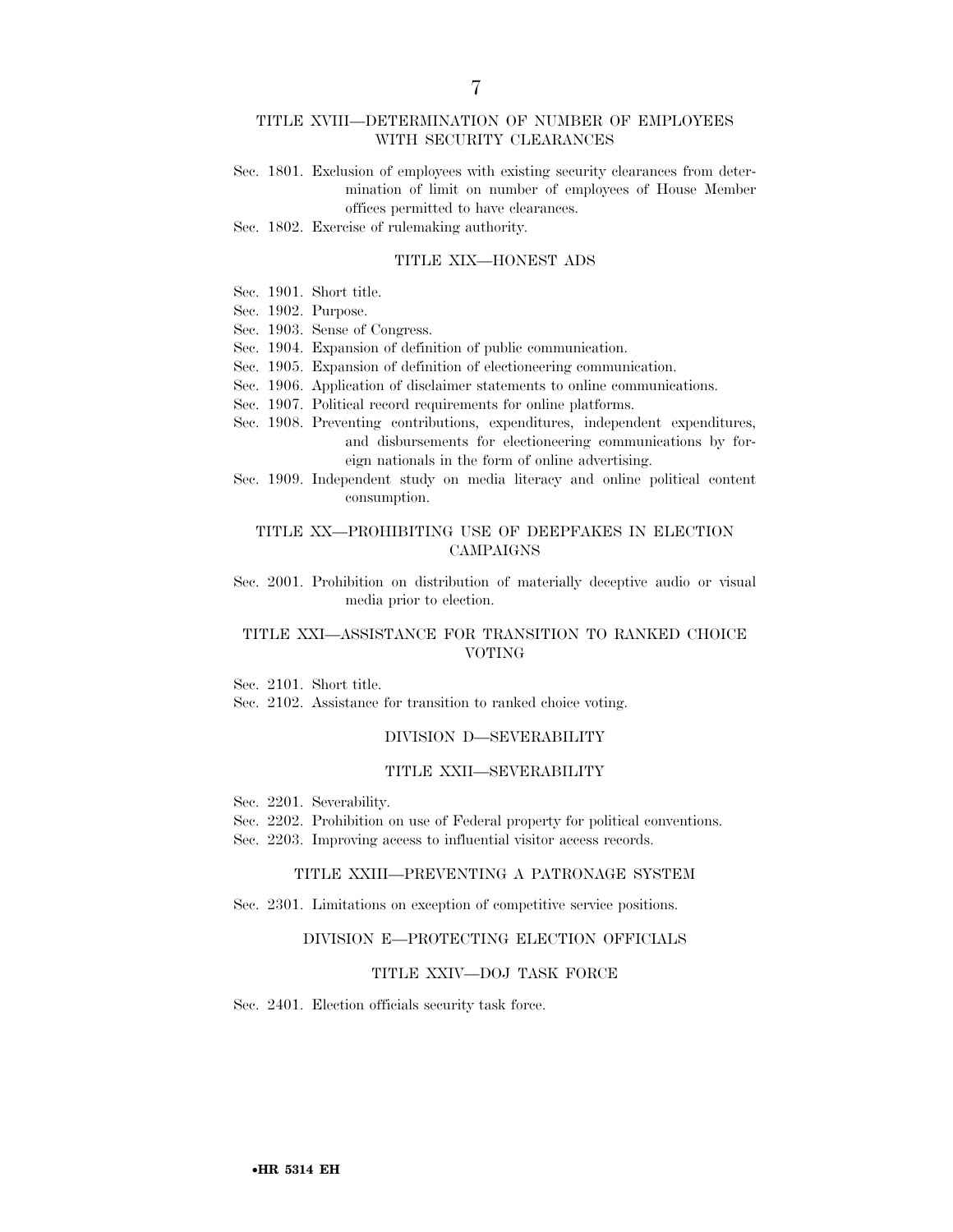# **DIVISION A—PREVENTING ABUSES OF PRESIDENTIAL POWER TITLE I—ABUSE OF THE PARDON POWER PREVENTION**

**SEC. 101. SHORT TITLE.** 

 This title may be cited as the ''Abuse of the Pardon Power Prevention Act''.

# **SEC. 102. CONGRESSIONAL OVERSIGHT RELATING TO CER-TAIN PARDONS.**

 (a) SUBMISSION OF INFORMATION.—In the event that the President grants an individual a pardon for a cov- ered offense, not later than 30 days after the date of such pardon the Attorney General shall submit to the chairmen and ranking minority members of the appropriate congres-sional committees—

 (1) all materials obtained or produced by the prosecution team, including the Attorney General and any United States Attorney, and all materials obtained or prepared by any investigative agency of the United States government, relating to the of- fense for which the individual was so pardoned; and (2) all materials obtained or produced by the Department of Justice in relation to the pardon.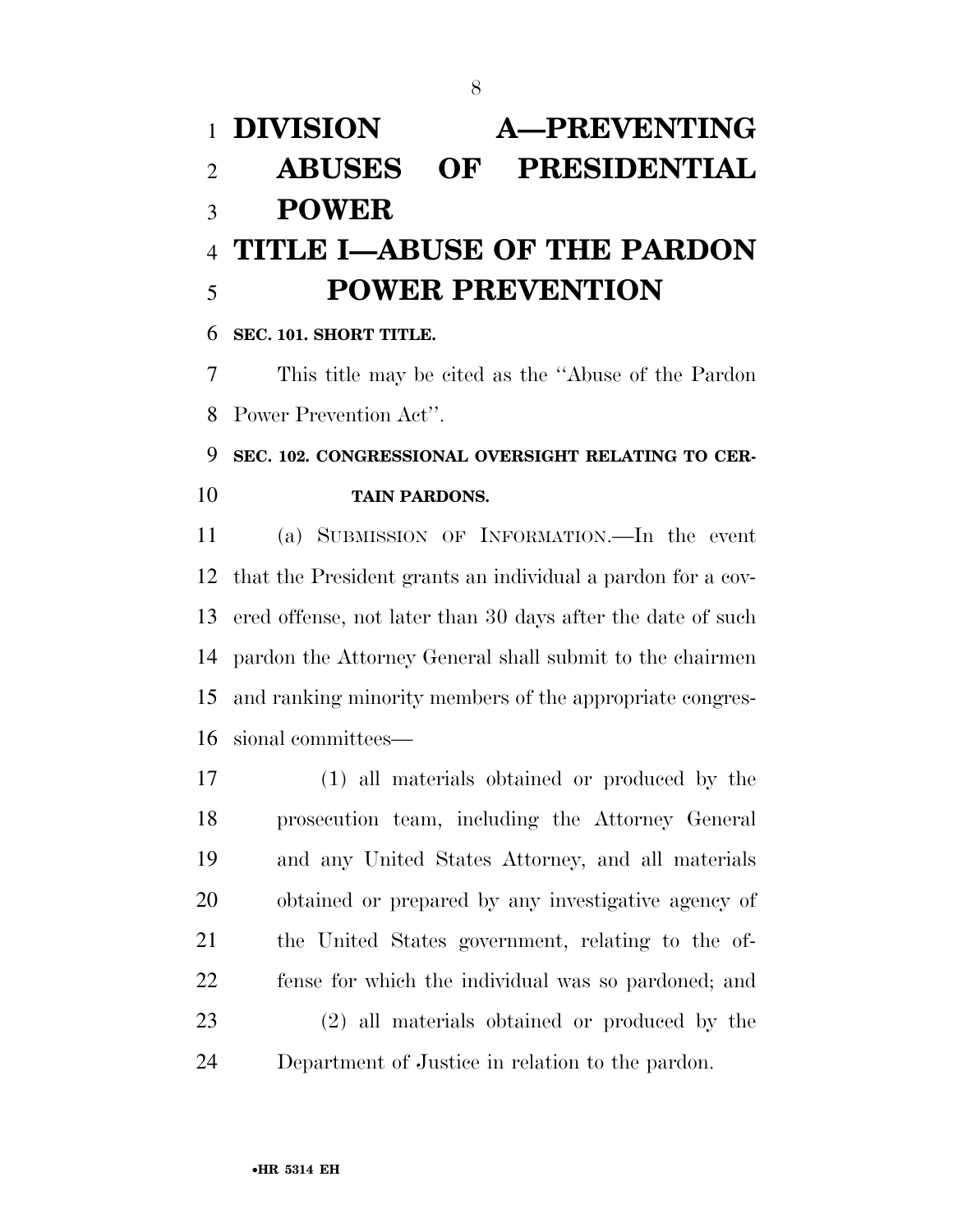| 1  | (b) TREATMENT OF INFORMATION.—Rule $6(e)$ of the          |
|----|-----------------------------------------------------------|
| 2  | Federal Rules of Criminal Procedure may not be con-       |
| 3  | strued to prohibit the disclosure of information required |
| 4  | by subsection (a) of this section.                        |
| 5  | (c) DEFINITIONS.—In this section:                         |
| 6  | (1) The term "appropriate congressional com-              |
| 7  | mittees" means—                                           |
| 8  | (A) the Committee on the Judiciary of the                 |
| 9  | House of Representatives and the Committee                |
| 10 | on the Judiciary of the Senate; and                       |
| 11 | (B) if an investigation relates to intel-                 |
| 12 | ligence or counterintelligence matters, the Per-          |
| 13 | manent Select Committee on Intelligence of the            |
| 14 | House of Representatives and the Select Com-              |
| 15 | mittee on Intelligence of the Senate.                     |
| 16 | $(2)$ The term "covered offense" means—                   |
| 17 | (A) an offense against the United States                  |
| 18 | that arises from an investigation in which the            |
| 19 | target or subject is—                                     |
| 20 | (I) the President;                                        |
| 21 | (ii) a relative of the President;                         |
| 22 | (iii) any member or former member of                      |
| 23 | the President's administration;                           |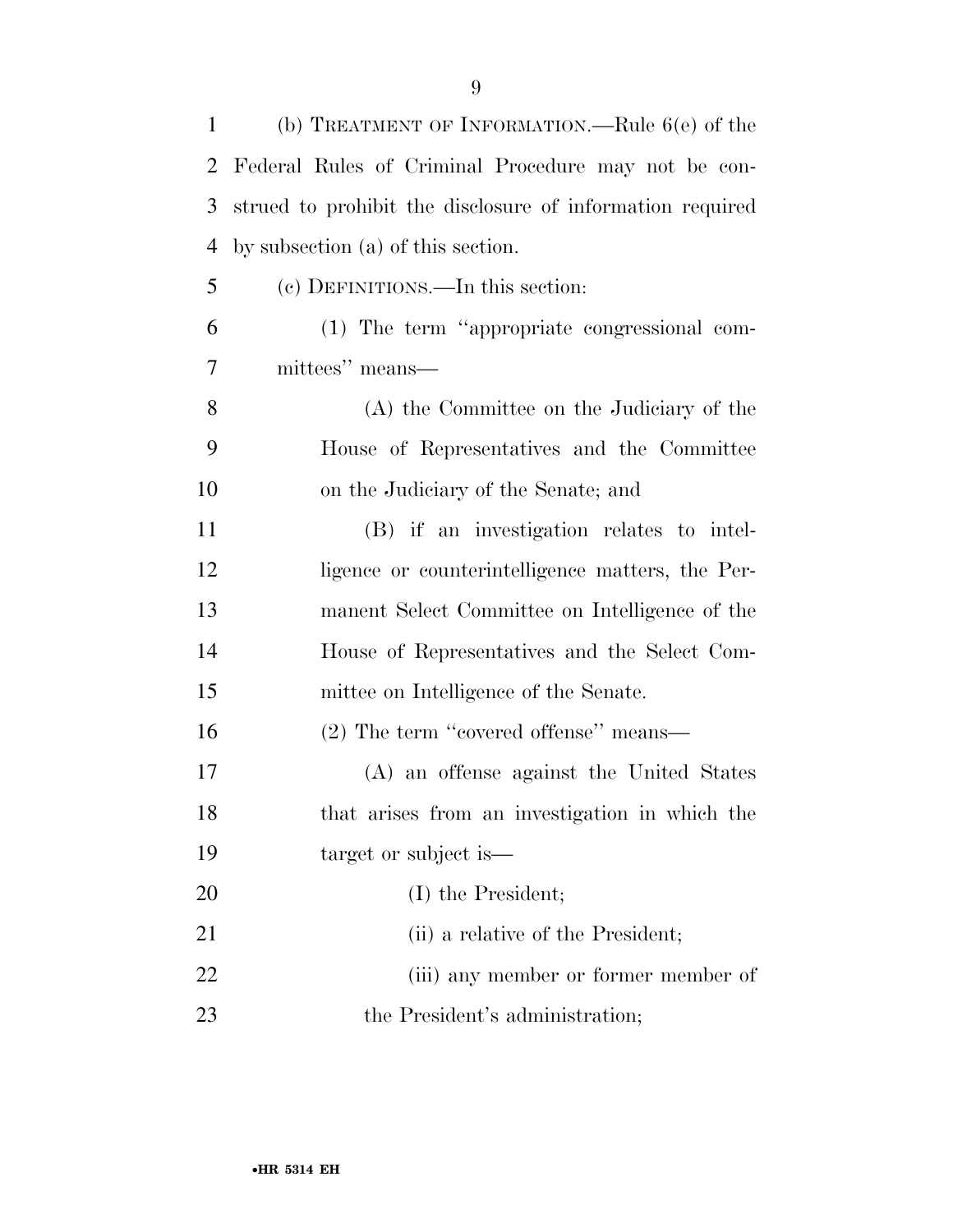| $\mathbf{1}$   | (iv) any person who worked on the                           |
|----------------|-------------------------------------------------------------|
| $\overline{2}$ | President's presidential campaign as a                      |
| 3              | paid employee; or                                           |
| $\overline{4}$ | (v) in the case of an offense motivated                     |
| 5              | by a direct and significant personal or pe-                 |
| 6              | cuniary interest of any individual described                |
| 7              | in clause $(I)$ , $(ii)$ , $(iii)$ , or $(iv)$ , any person |
| 8              | or entity;                                                  |
| 9              | $(B)$ an offense under section 192 of title 2,              |
| 10             | United States Code; or                                      |
| 11             | $(C)$ an offense under section 1001, 1505,                  |
| 12             | 1512, or 1621 of title 18, United States Code,              |
| 13             | provided that the offense occurred in relation to           |
| 14             | a Congressional proceeding or investigation.                |
| 15             | $(3)$ The term "pardon" includes a commutation              |
| 16             | of sentence.                                                |
| 17             | (4) The term "relative" means any family mem-               |
| 18             | ber, up to a third degree relation to the President,        |
| 19             | or a spouse thereof.                                        |
| 20             | SEC. 103. BRIBERY IN CONNECTION WITH PARDONS AND            |
| 21             | <b>COMMUTATIONS.</b>                                        |
| 22             | Section 201 of title 18, United States Code, is             |
| 23             | amended—                                                    |
| 24             | $(1)$ in subsection $(a)$ —                                 |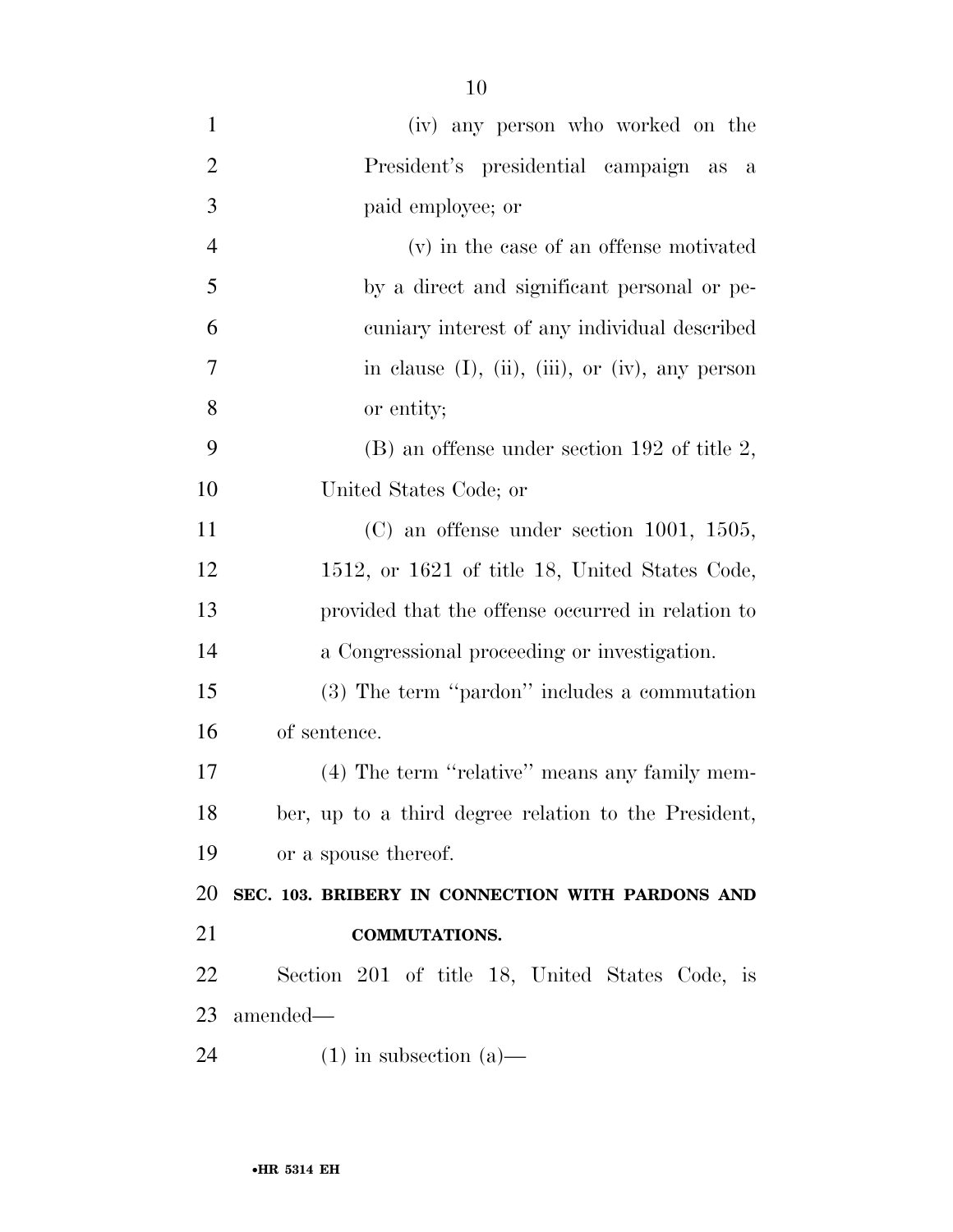| $\mathbf{1}$   | $(A)$ in paragraph $(1)$ , by inserting ", in-             |
|----------------|------------------------------------------------------------|
| $\overline{2}$ | cluding the President and the Vice President of            |
| 3              | the United States," after "or an officer or em-            |
| $\overline{4}$ | ployee or person"; and                                     |
| 5              | $(B)$ in paragraph $(3)$ , by inserting before             |
| 6              | the period at the end the following: ", including          |
| $\tau$         | any pardon, commutation, or reprieve, or an                |
| 8              | offer of any such pardon, commutation, or re-              |
| 9              | prieve"; and                                               |
| 10             | $(2)$ in subsection (b)(3), by inserting "(includ-         |
| 11             | ing, for purposes of this paragraph, any pardon,           |
| 12             | commutation, or reprieve, or an offer of any such          |
| 13             | pardon, commutation, or reprieve)" after "corruptly        |
| 14             | gives, offers, or promises anything of value".             |
| 15             | SEC. 104. PROHIBITION ON PRESIDENTIAL SELF-PARDON.         |
| 16             | The President's grant of a pardon to himself or her-       |
| 17             | self is void and of no effect, and shall not deprive the   |
| 18             | courts of jurisdiction, or operate to confer on the Presi- |
| 19             | dent any legal immunity from investigation or prosecution. |
| 20             | <b>TITLE II—ENSURING NO</b>                                |
| 21             | PRESIDENT IS ABOVE THE LAW                                 |
| 22             | SEC. 201. SHORT TITLE.                                     |
| 23             | This title may be cited as the "No President is Above"     |
| 24             | the Law Act".                                              |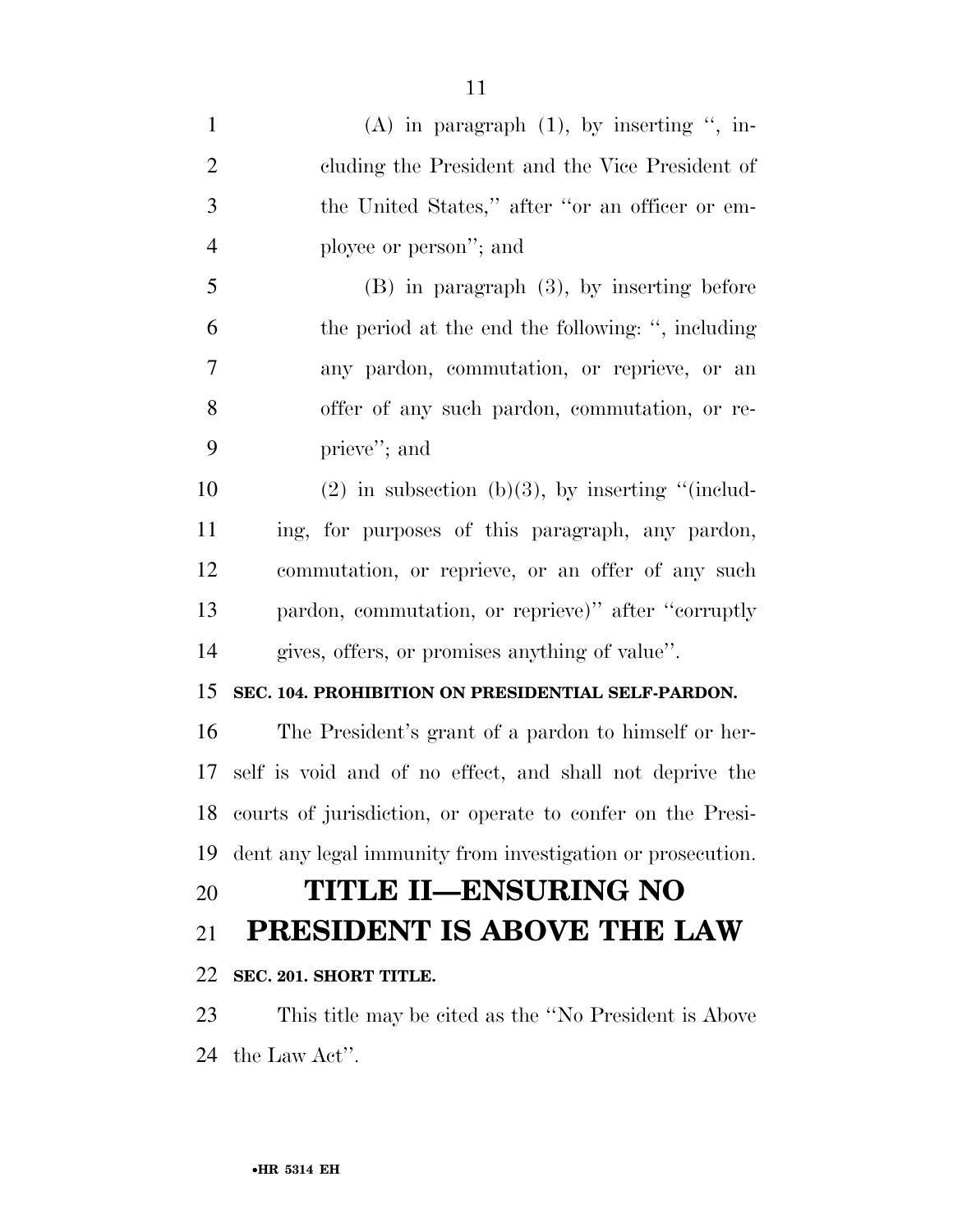# **SEC. 202. TOLLING OF STATUTE OF LIMITATIONS.**

 (a) OFFENSES COMMITTED BY THE PRESIDENT OR VICE PRESIDENT DURING OR PRIOR TO TENURE IN OF- FICE.—Section 3282 of title 18, United States Code, is amended by adding at the end the following:

 ''(c) OFFENSES COMMITTED BY THE PRESIDENT OR VICE PRESIDENT DURING OR PRIOR TO TENURE IN OF- FICE.—In the case of any person serving as President or Vice President of the United States, the duration of that person's tenure in office shall not be considered for pur- poses of any statute of limitations applicable to any Fed- eral criminal offense committed by that person (including any offenses committed during any period of time pre-ceding such tenure in office).

 ''(d) DELAY IN TRIAL OR OTHER LEGAL PRO- CEEDINGS.—In the case of an indictment of any person serving as President or Vice President of the United States, a trial or other legal proceeding with respect to such indictment may be delayed at the discretion of a court of competent jurisdiction to the extent that ongoing criminal proceedings would interfere with the performance of the defendant's duties while in office.

•**HR 5314 EH** 23 " (e) BURDEN OF PROOF.—With respect to an exer- cise of discretion under subsection (d), the burden of proof shall be on the defendant to demonstrate that an ongoing criminal proceeding would pose a substantial burden on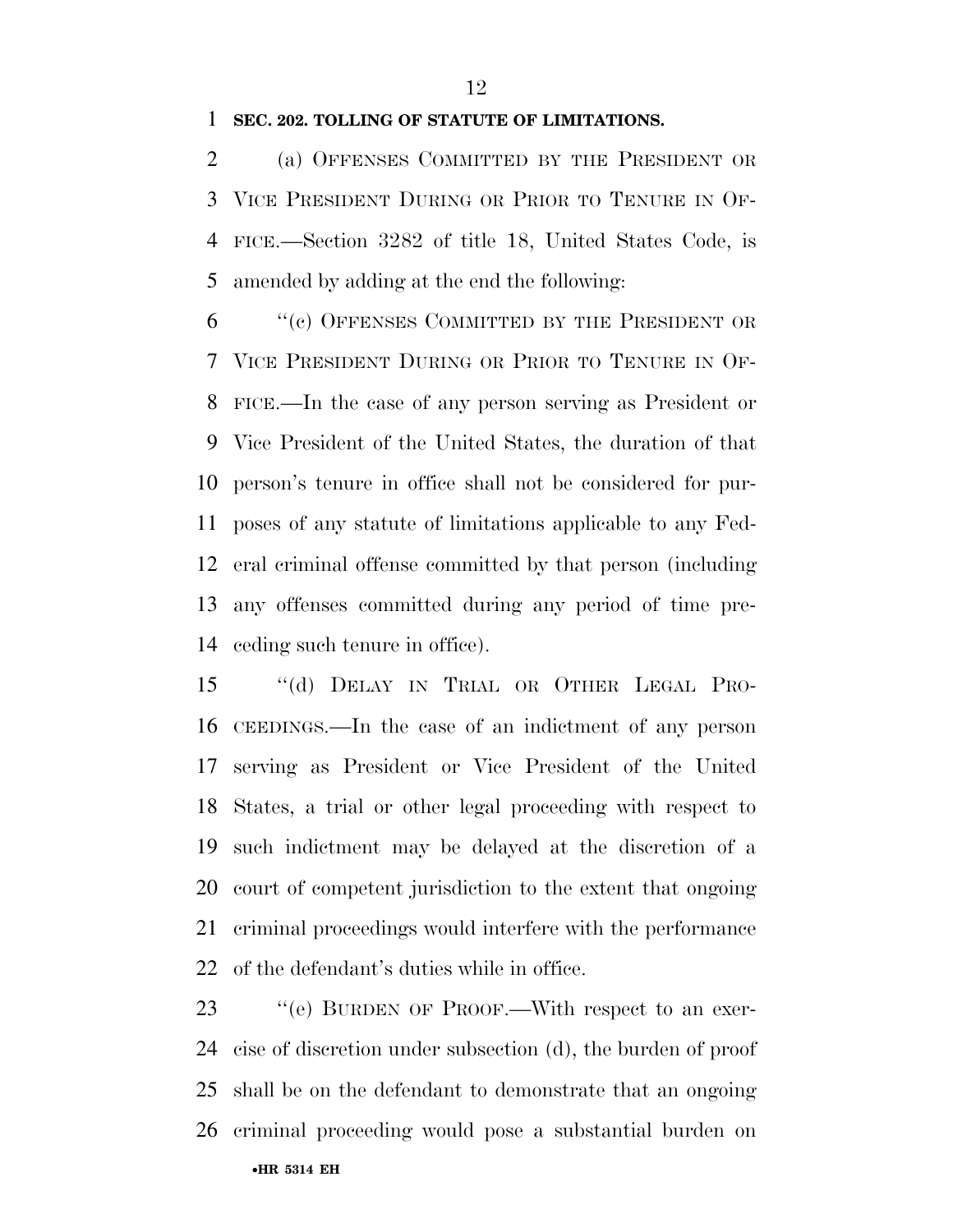the defendant's ability to fulfill the duties of the defend-ant's office.''.

 (b) APPLICABILITY.—The amendments made by sub- section (a) shall apply to any offense committed before the date of the enactment of this section, if the statute of limi- tations applicable to that offense had not run as of such date.

 (c) RULE OF CONSTRUCTION.—Nothing in this sec- tion may be construed to preclude the indictment or pros- ecution of a President or Vice President, during that President or Vice President's tenure in office, for viola-tions of the criminal laws of the United States.

# **SEC. 203. CONTRACTS BY THE PRESIDENT, THE VICE PRESIDENT, OR A CABINET MEMBER.**

 (a) AMENDMENT.—Section 431 of title 18, United States Code, is amended—

 (1) in the section heading, by inserting ''**the President, the Vice President, a Cabinet Member, or a**'' after ''**Contracts by**''; and

 (2) in the first undesignated paragraph, by in- serting ''the President, the Vice President, or any member of the Cabinet,'' after ''Whoever, being''.

 (b) TABLE OF SECTIONS AMENDMENT.—The table of sections for chapter 23 of title 18, United States Code,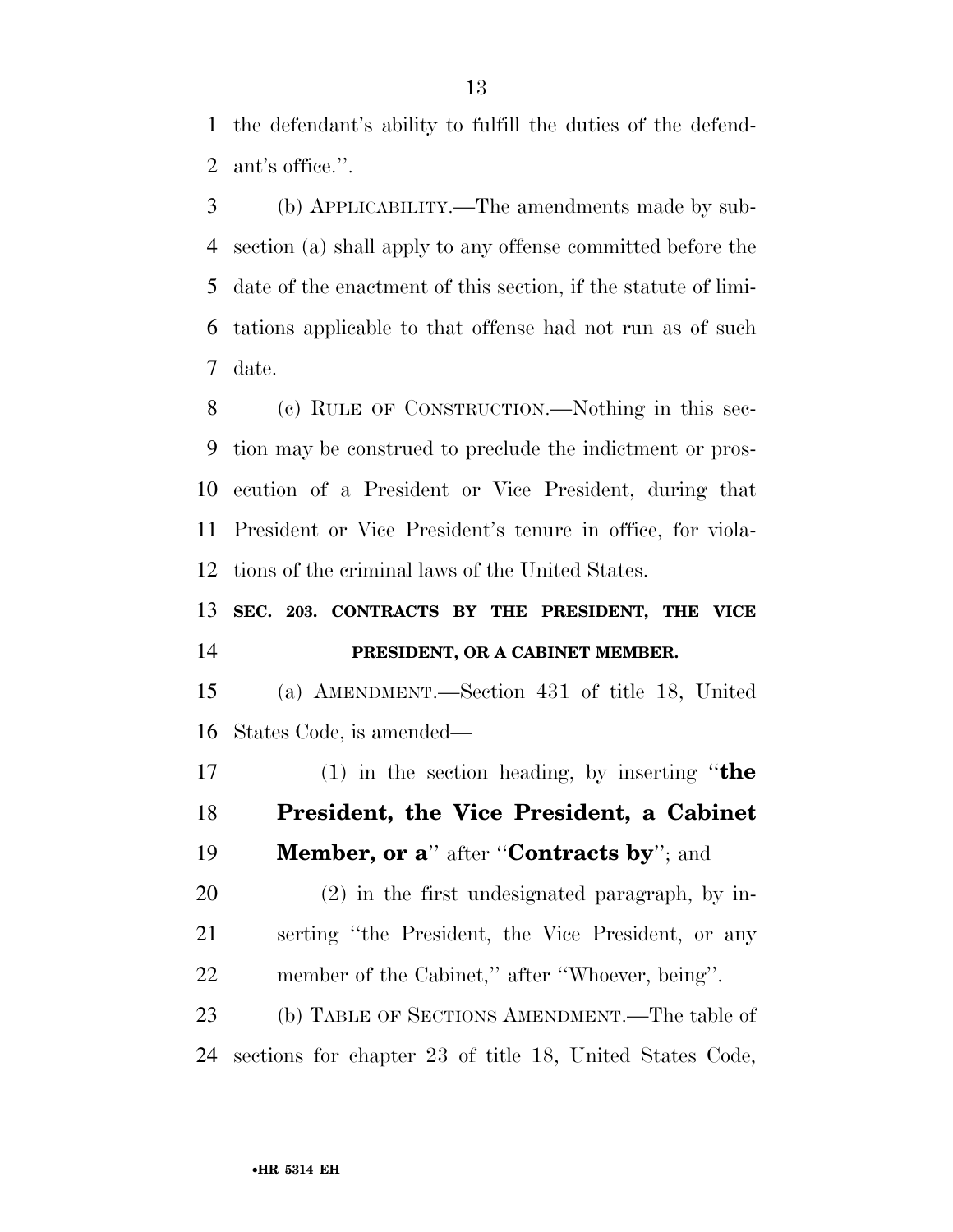# is amended by striking the item relating to section 431 and inserting the following:

# **SEC. 204. FORFEITURE OF BENEFITS FOR FORMER PRESI-DENTS CONVICTED OF A FELONY.**

 The Act entitled ''An Act to provide retirement, cler- ical assistants, and free mailing privileges to former Presi- dents of the United States, and for other purposes'', ap- proved August 25, 1958 (commonly known as the ''Former Presidents Act of 1958''; 3 U.S.C. 102 note), is amended—

- (1) in subsection (a), by striking ''Each former President'' and inserting ''Subject to subsection (h), each former President'';
- (2) in subsection (f), by striking paragraph (2) and inserting:
- 16 ''(2) who has not been impeached by the House of Representatives and convicted by the Senate pur-suant to the impeachment.''; and
- (3) by adding at the end the following new sub-section:

 $\frac{f'(h)}{1}$  If a former President is finally convicted of a felony for which every act or omission that is needed to satisfy the elements of the felony is committed during or after the period such former President holds the office

<sup>&#</sup>x27;'431. Contracts by the President, the Vice President, a Cabinet Member, or a Member of Congress.''.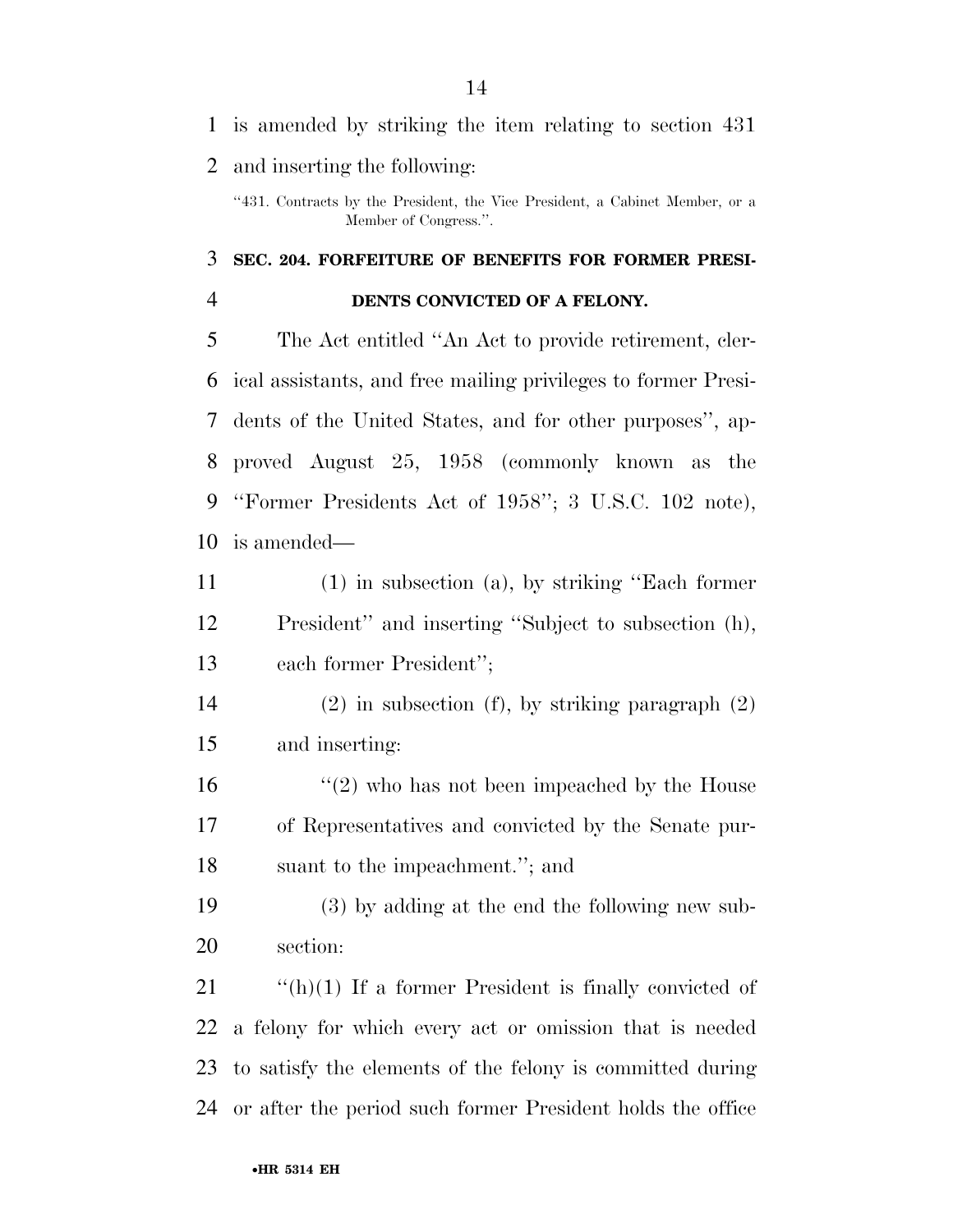| 1              | of President of the United States of America, or was fi-    |
|----------------|-------------------------------------------------------------|
| $\overline{2}$ | nally convicted of such a felony while holding such office— |
| 3              | "(A) no monetary allowance under subsection                 |
| 4              | (a) may be provided to such former President;               |
| 5              | "(B) no funds may be obligated or expended                  |
| 6              | under subsection (g) with respect to such former            |
| 7              | President except to the extent necessary to maintain        |
| 8              | the security of such former President, as determined        |
| 9              | by the Director of the Secret Service; and                  |
| 10             | "(C) such former President shall repay any                  |
| 11             | amounts received under subsection (a) during the            |
| 12             | period beginning on the date on which such former           |
| 13             | President is initially convicted of the felony and end-     |
| 14             | ing on the date such former President is finally con-       |
| 15             | victed of the felony.                                       |
| 16             | $\lq(2)$ The term 'finally convicted' means a convic-       |
| 17             | $tion$ —                                                    |
| 18             | "(A) which has not been appealed and is no                  |
| 19             | longer appealable because the time for taking an ap-        |
| 20             | peal has expired; or                                        |
| 21             | "(B) which has been appealed and the appeals                |
| 22             | process for which is completed.".                           |
| 23             | SEC. 205. LIMITATION ON NONDISCLOSURE AGREEMENTS.           |
| 24             | The President may not require an officer or employee        |
| 25             | of the Executive Office of the President to enter into a    |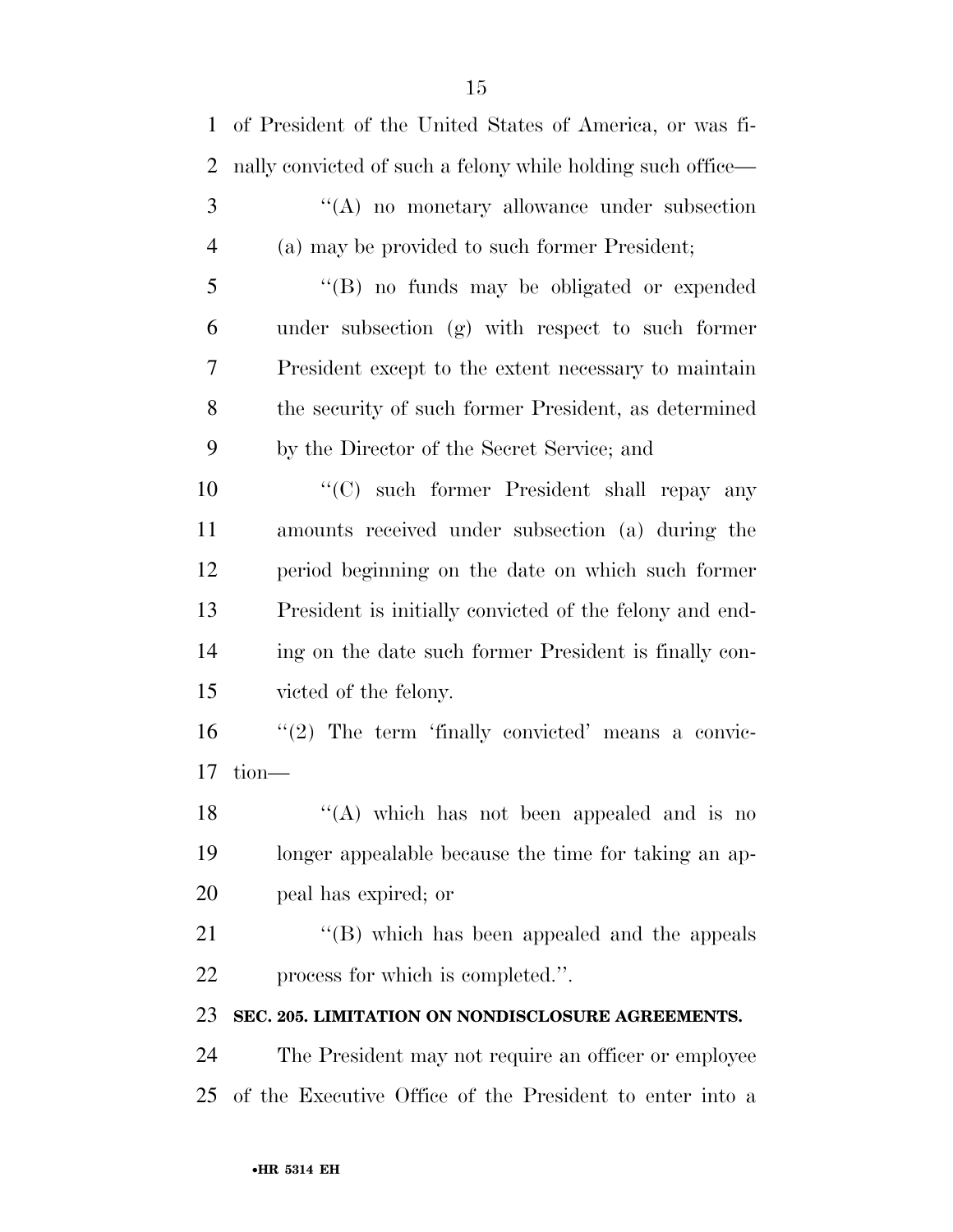nondisclosure agreement that is not related to the protec- tion of classified or controlled unclassified information as a condition of employment or upon separation from the civil service.

# **TITLE III—ENFORCEMENT OF THE FOREIGN AND DOMESTIC EMOLUMENTS CLAUSES OF THE CONSTITUTION AND AC- COUNTABILITY IN ACCESS TO CLASSIFIED INFORMATION Subtitle A—Enforcement of the Foreign and Domestic Emolu- ments Clauses of the Constitu-tion**

**SEC. 301. SHORT TITLE.** 

 This title may be cited as the ''Foreign and Domestic Emoluments Enforcement Act''.

**SEC. 302. DEFINITIONS.** 

In this title:

 (1) The term ''emolument'' means any profit, gain, or advantage that is received directly or indi- rectly from any government of a foreign country, the Federal government, or any State or local govern-ment, or from any instrumentality thereof, including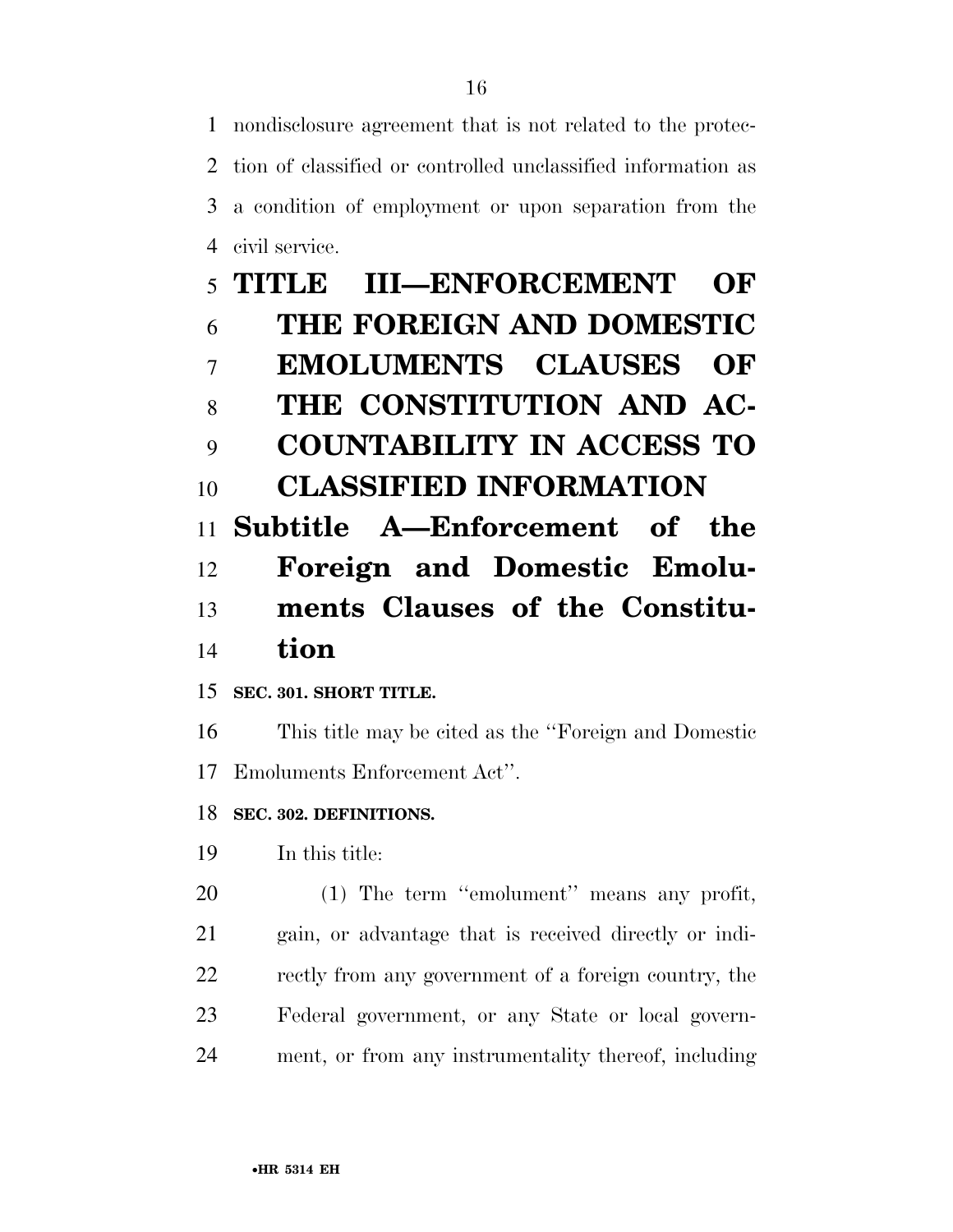payments arising from commercial transactions at fair market value. (2) The term ''person holding any office of profit or trust under the United States'' includes the President of the United States and the Vice-Presi- dent of the United States. (3) The term ''government of a foreign coun-8 try'' has the meaning given such term in section  $1(e)$  of the Foreign Agents Registration Act (22 U.S.C.  $10 \t\t 611(e)$ . **SEC. 303. PROHIBITION ON ACCEPTANCE OF FOREIGN AND DOMESTIC EMOLUMENTS.** (a) FOREIGN.—Except as otherwise provided in sec-

 tion 7342 of title 5, United States Code, it shall be unlaw- ful for any person holding an office of profit or trust under the United States to accept from a government of a for- eign country, without first obtaining the consent of Con- gress, any present or emolument, or any office or title. The prohibition under this subsection applies without re- gard to whether the present, emolument, office, or title is—

 (1) provided directly or indirectly by that gov-ernment of a foreign country; or

 (2) provided to that person or to any private business interest of that person.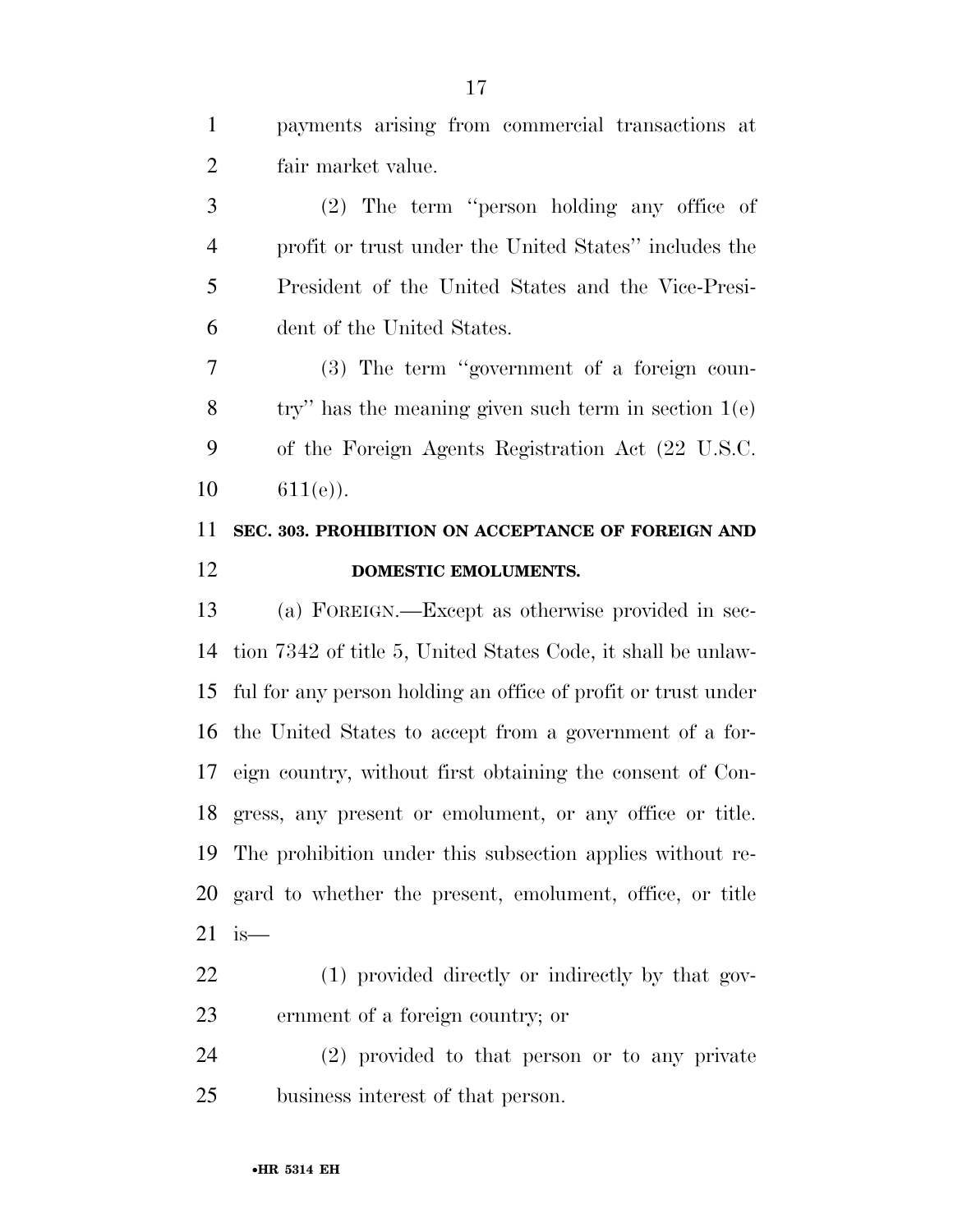(b) DOMESTIC.—It shall be unlawful for the Presi- dent to accept from the United States, or any of them, any emolument other than the compensation for his or her services as President provided for by Federal law. The prohibition under this subsection applies without regard to whether the emolument is provided directly or indi- rectly, and without regard to whether the emolument is provided to the President or to any private business inter-est of the President.

# **SEC. 304. CIVIL ACTIONS BY CONGRESS CONCERNING FOR-EIGN EMOLUMENTS.**

 (a) CAUSE OF ACTION.—The House of Representa- tives or the Senate may bring a civil action against any person for a violation of subsection (a) of section 303.

 (b) SPECIAL RULES.—In any civil action described in subsection (a), the following rules shall apply:

 (1) The action shall be filed before the United States District Court for the District of Columbia.

 (2) The action shall be heard by a three-judge court convened pursuant to section 2284 of title 28, United States Code. It shall be the duty of such court to advance on the docket and to expedite to the greatest possible extent the disposition of any such action. Such action shall be reviewable only by appeal directly to the Supreme Court of the United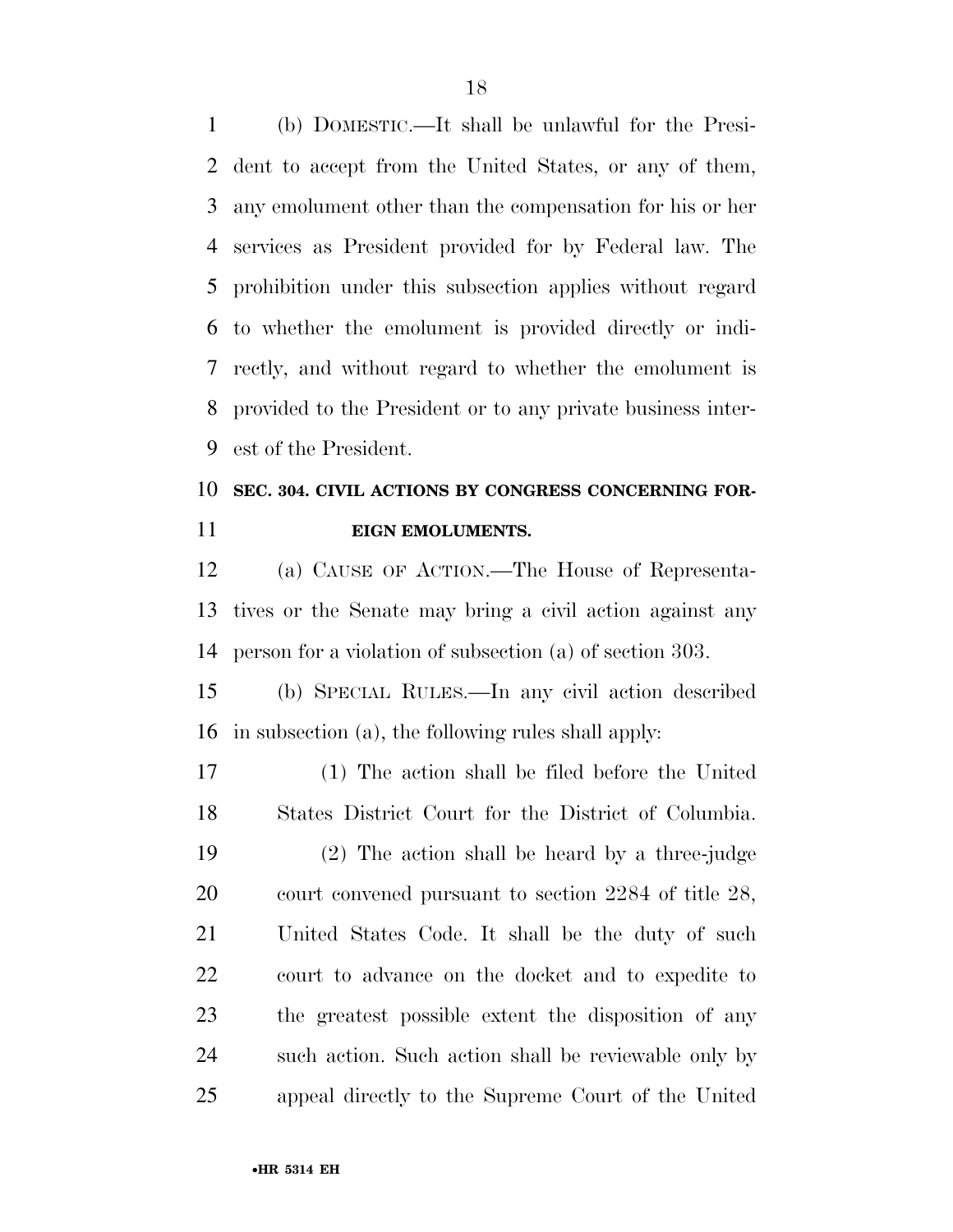States. Such appeal shall be taken by the filing of a notice of appeal within 10 days, and the filing of a jurisdictional statement within 30 days, of the entry of the final decision. (3) It shall be the duty of the Supreme Court of the United States to advance on the docket and to expedite to the greatest possible extent the dis- position of any such action and appeal. (c) REMEDY.—If the court determines that a viola- tion of subsection (a) of section 303 has occurred, the court shall issue an order enjoining the course of conduct found to constitute the violation, and such of the following as are appropriate: (1) The disgorgement of the value of any for- eign present or emolument. (2) The surrender of the physical present or emolument to the Department of State, which shall, if practicable, dispose of the present or emolument and deposit the proceeds into the United States Treasury. (3) The renunciation of any office or title ac- cepted in violation of such subsection. (4) A prohibition on the use or holding of such

an office or title.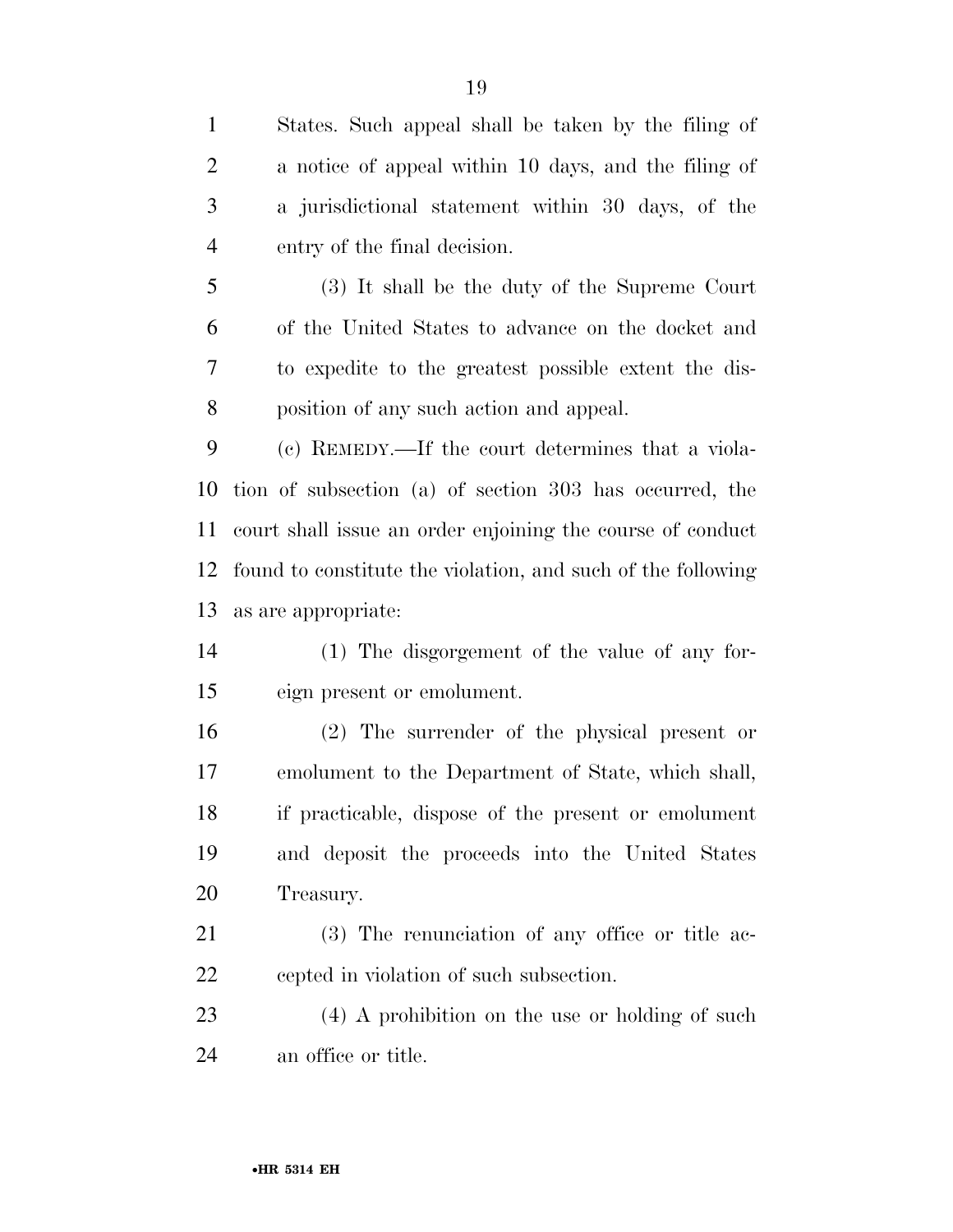(5) Such other relief as the court determines appropriate.

3 (d) USE OF GOVERNMENT FUNDS PROHIBITED. No appropriated funds, funds provided from any accounts in the United States Treasury, funds derived from the collec- tion of fees, or any other Government funds shall be used to pay any disgorgement imposed by the court pursuant to this section.

# **SEC. 305. DISCLOSURES CONCERNING FOREIGN AND DO-MESTIC EMOLUMENTS.**

 (a) DISCLOSURES.—Section 102(a) of the Ethics in Government Act of 1978 (5 U.S.C. App.) is amended by adding at the end the following:

 ''(9) Any present, emolument, office, or title re- ceived from a government of a foreign country, in- cluding the source, date, type, and amount or value of each present or emolument accepted on or before the date of filing during the preceding calendar year. 19 ''(10) Each business interest that is reasonably

 expected to result in the receipt of any present or emolument from a government of a foreign country during the current calendar year.

23 "(11) In addition, the President shall report— 24 ''(A) any emolument received from the United States, or any of them, other than the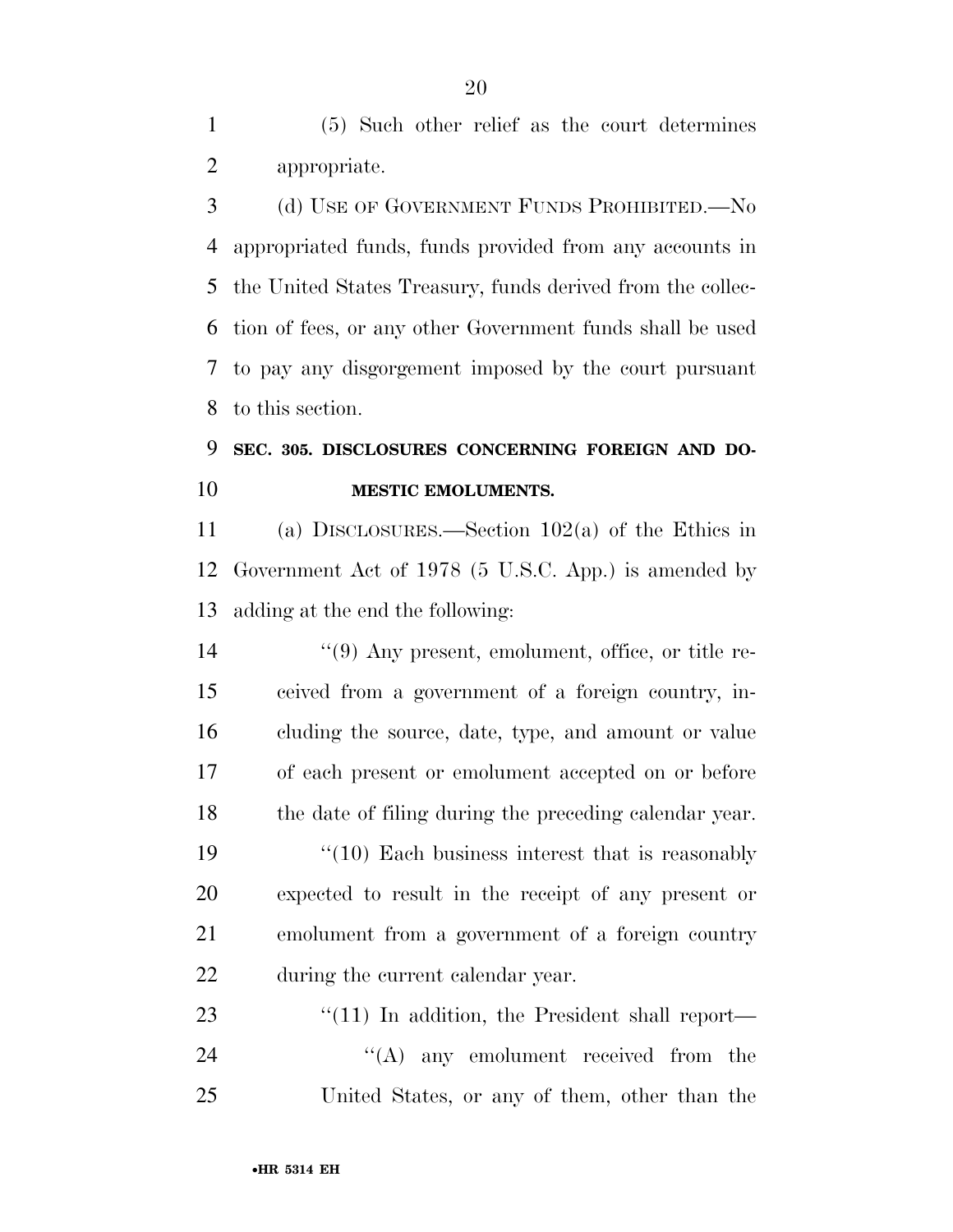| $\mathbf{1}$   | compensation for his or her services as Presi-                        |
|----------------|-----------------------------------------------------------------------|
| $\overline{2}$ | dent provided for by Federal law; and                                 |
| 3              | $\lq\lq$ any business interest that is reason-                        |
| $\overline{4}$ | ably expected to result in the receipt of any                         |
| 5              | emolument from the United States, or any of                           |
| 6              | them.".                                                               |
| 7              | REPORTING REQUIREMENTS RELATED<br>(b)<br>TO                           |
| 8              | DEPENDENT CHILDREN.-Section<br><b>SPOUSES</b><br>$\operatorname{AND}$ |
| 9              | $102(e)(1)$ of the Ethics in Government Act of 1978 (5                |
| 10             | U.S.C. App.) is amended—                                              |
| 11             | $(1)$ in the matter preceding subparagraph $(A)$ ,                    |
| 12             | by inserting after "paragraphs $(1)$ through $(5)$ " the              |
| 13             | following: "and paragraphs $(9)$ through $(11)$ "; and                |
| 14             | $(2)$ by inserting after subparagraph $(F)$ the fol-                  |
| 15             | lowing:                                                               |
| 16             | " $(G)$ In the case of items described in                             |
| 17             | paragraphs $(9)$ and $(10)$ of subsection $(a)$ , all                 |
| 18             | information required to be reported under these                       |
| 19             | paragraphs.                                                           |
| 20             | "(H) In the case of items described in                                |
| 21             | paragraph $(11)(A)$ of subsection (a), any such                       |
| 22             | items received by spouse or dependant child of                        |
| 23             | the President other than items related to the                         |
| 24             | President's services as President provided for                        |
| 25             | by Federal law, and in the case of items de-                          |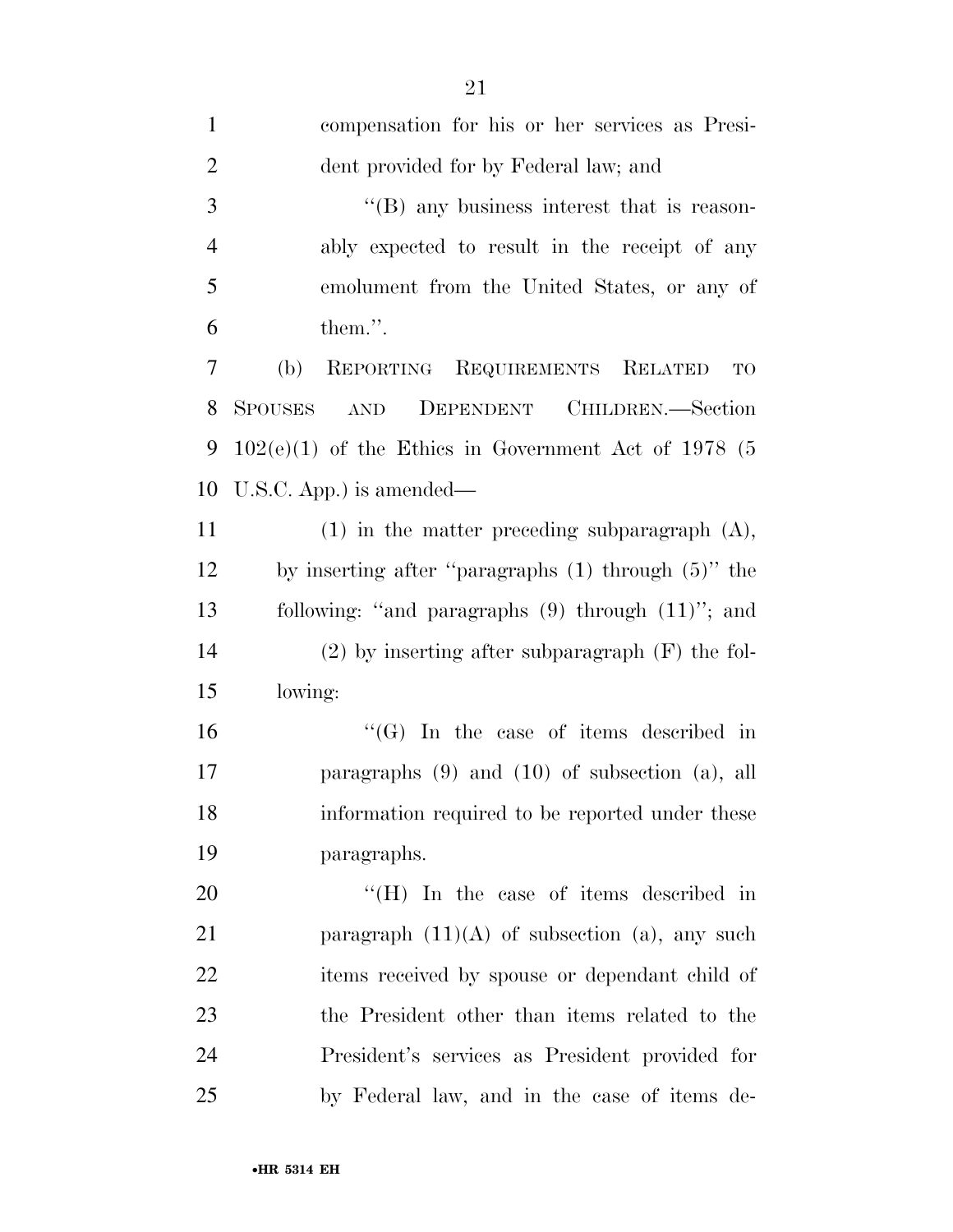| $\mathbf{1}$   | scribed in paragraph $(11)(B)$ of subsection (a),         |
|----------------|-----------------------------------------------------------|
| $\overline{2}$ | all information required to be reported under             |
| 3              | that paragraph.".                                         |
| $\overline{4}$ | (c) RULE OF CONSTRUCTION.—Nothing in the                  |
| 5              | amendments made by this section shall be construed to     |
| 6              | affect the prohibition against the acceptance of presents |
| 7              | and emoluments under section 303.                         |
| 8              | SEC. 306. ENFORCEMENT AUTHORITY OF THE DIRECTOR           |
| 9              | OF THE OFFICE OF GOVERNMENT ETHICS.                       |
| 10             | (a) GENERAL AUTHORITY.—Section $402(a)$ of the            |
| 11             | Ethics in Government Act of 1978 (5 U.S.C. App.) is       |
| 12             | amended—                                                  |
| 13             | $(1)$ by striking " $(a)$ The Director" and insert-       |
| 14             | ing " $(a)(1)$ The Director"; and                         |
| 15             | $(2)$ by adding at the end the following new              |
| 16             | paragraph:                                                |
| 17             | $\lq(2)$ The Director shall provide overall direction of  |
| 18             | executive branch policies related to compliance with the  |
| 19             | Foreign and Domestic Emoluments Enforcement Act and       |
| 20             | the amendments made by such Act and shall have the au-    |
| 21             | thority to-                                               |
| 22             | $\lq\lq$ issue administrative fines to individuals        |
| 23             | for violations;                                           |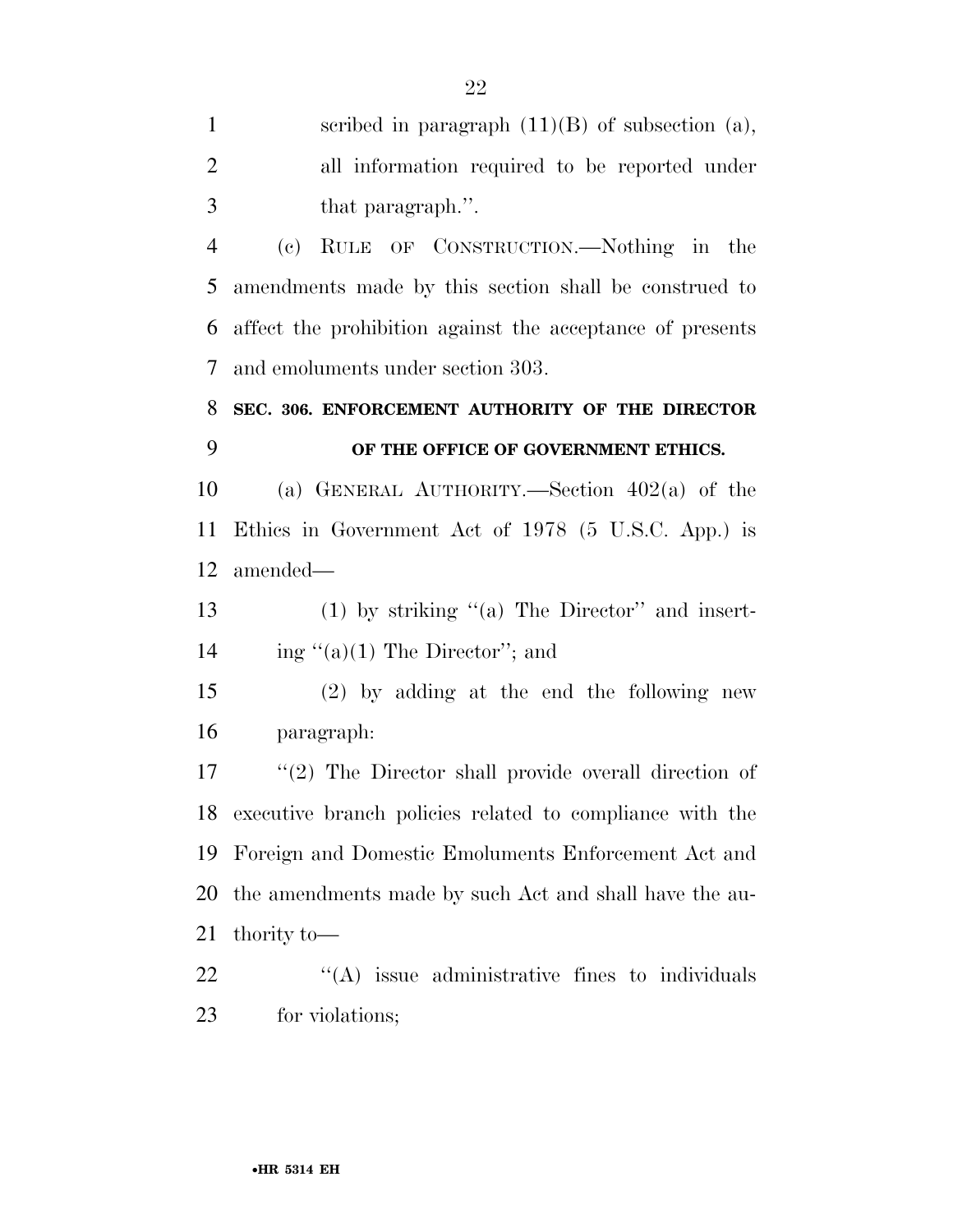| $\mathbf{1}$   | $\lq\lq$ order individuals to take corrective action, |
|----------------|-------------------------------------------------------|
| $\overline{2}$ | including disgorgement, divestiture, and recusal, as  |
| 3              | the Director deems necessary; and                     |
| $\overline{4}$ | "(C) bring civil actions to enforce such fines        |
| 5              | and orders.".                                         |
| 6              | (b) SPECIFIC AUTHORITIES.—Section $402(b)$ of such    |
| 7              | Act $(5 \text{ U.S.C. App.})$ is amended—             |
| 8              | (1) by striking "and" at the end of paragraph         |
| 9              | (14);                                                 |
| 10             | (2) by striking the period at the end of para-        |
| 11             | graph $(15)$ and inserting "; and"; and               |
| 12             | (3) by adding at the end the following new            |
| 13             | paragraph:                                            |
| 14             | $\cdot$ (16) developing and promulgating rules and    |
| 15             | regulations to ensure compliance with the Foreign     |
| 16             | and Domestic Emoluments Enforcement Act and the       |
| 17             | amendments made by such Act, including estab-         |
| 18             | lishing-                                              |
| 19             | $\lq\lq$ requirements for reporting and disclo-       |
| 20             | sure;                                                 |
| 21             | $\lq\lq (B)$ a schedule of administrative fines       |
| 22             | that may be imposed by the Director for viola-        |
| 23             | tions; and                                            |
| 24             | $\lq\lq$ (C) a process for referral of matters to     |
| 25             | the Office of Special Counsel for investigation       |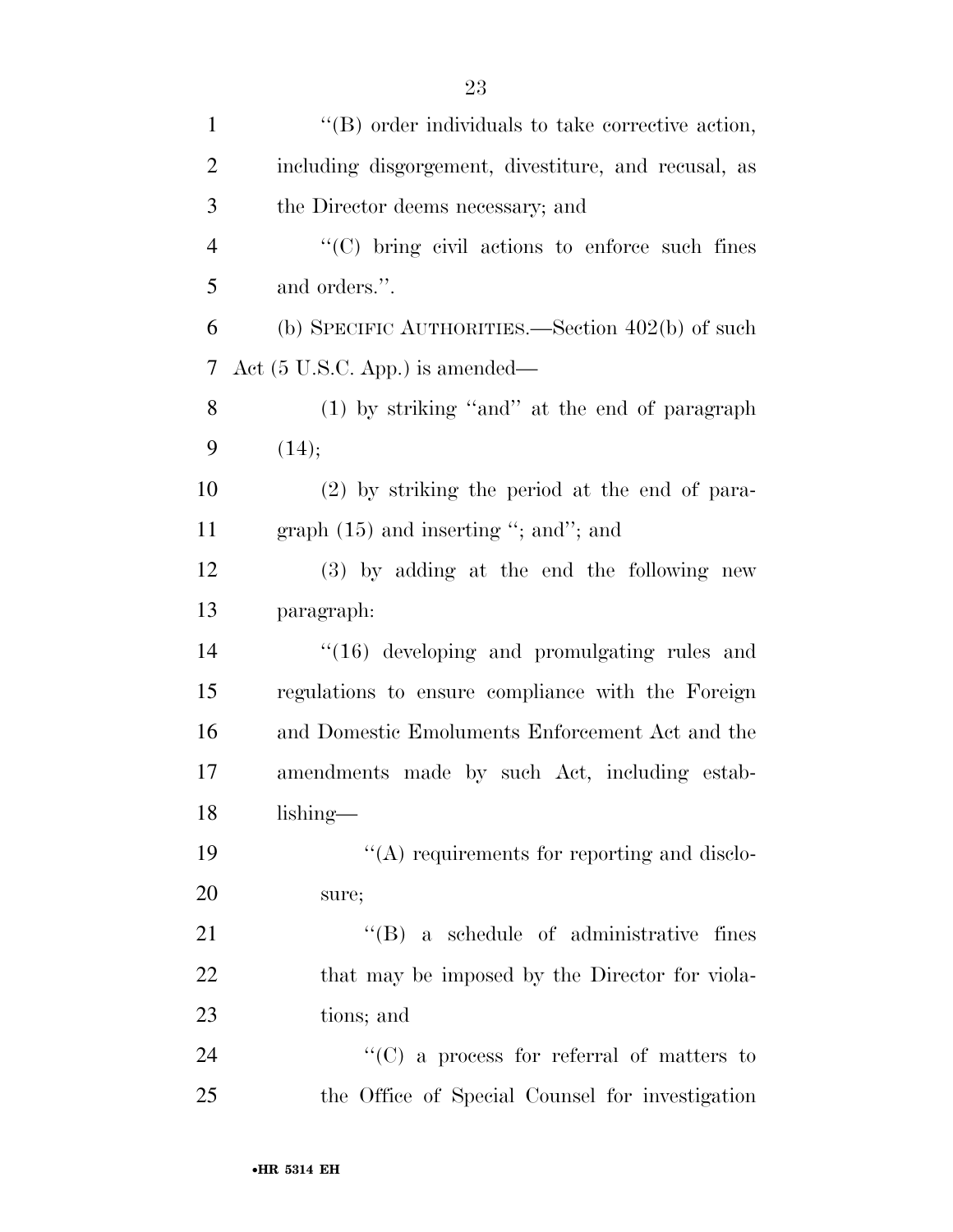| $\mathbf{1}$   | in compliance with section $1216(d)$ of title 5,               |
|----------------|----------------------------------------------------------------|
| $\overline{2}$ | United States Code.".                                          |
| 3              | SEC. 307. JURISDICTION OF THE OFFICE OF SPECIAL                |
| $\overline{4}$ | <b>COUNSEL.</b>                                                |
| 5              | Section 1216 of title 5, United States Code, is                |
| 6              | amended—                                                       |
| 7              | $(1)$ in subsection $(a)$ —                                    |
| 8              | $(A)$ in paragraph $(4)$ , by striking "and" at                |
| 9              | the end;                                                       |
| 10             | $(B)$ in paragraph $(5)$ by striking the period                |
| 11             | and inserting "; and"; and                                     |
| 12             | (C) by adding at the end the following:                        |
| 13             | $``(6)$ any violation of section 303 of the Foreign            |
| 14             | and Domestic Emoluments Enforcement Act or of                  |
| 15             | the amendments made by section 305 of such Act.";              |
| 16             | and                                                            |
| 17             | $(2)$ by adding at the end the following:                      |
| 18             | $``$ (d) If the Director of the Office of Government Eth-      |
| 19             | ics refers a matter for investigation pursuant to section      |
| 20             | 402 of the Ethics in Government Act of 1978, or if the         |
| 21             | Special Counsel receives a credible complaint of a violation   |
| 22             | referred to in subsection $(a)(6)$ , the Special Counsel shall |
| 23             | complete an investigation not later than 120 days there-       |
| 24             | after. If the Special Counsel investigates any violation pur-  |
| 25             | suant to subsection $(a)(6)$ , the Special Counsel shall re-   |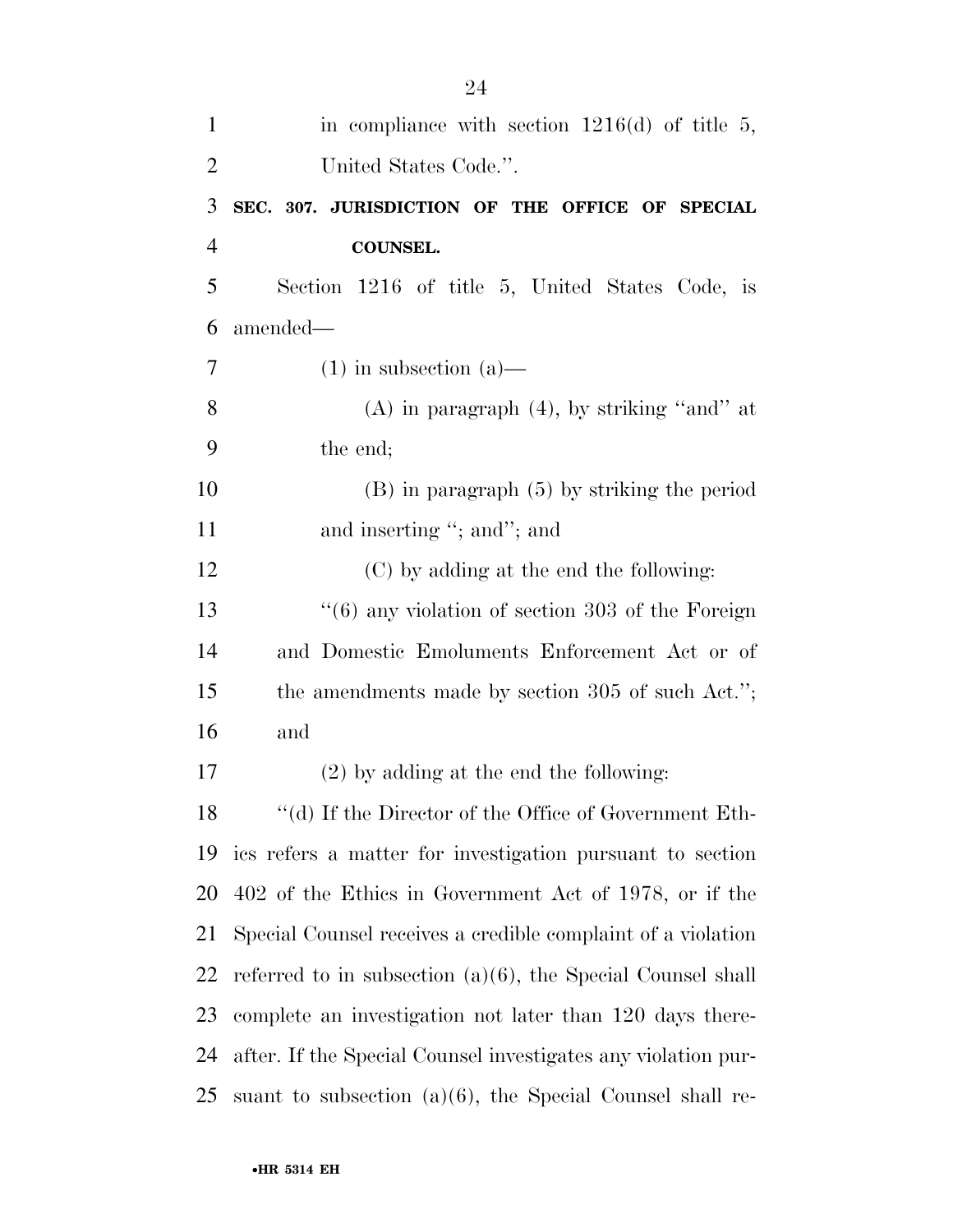port not later than 7 days after the completion of such investigation to the Director of the Office of Government Ethics and to Congress on the results of such investiga-tion.''.

# **SEC. 308. RULEMAKING FOR ETHICS REQUIREMENTS FOR LEGAL EXPENSE FUNDS.**

 (a) IN GENERAL.—Not later than 1 year after the date of enactment of this Act, the Director of the Office of Government Ethics shall finalize a rule establishing eth- ics requirements for the establishment or operation of a legal expense fund for the benefit of the President, the Vice President, or any political appointee (as such term is defined in section 1216 of title 5, United States Code) consistent with the requirements of subsection (b).

 (b) LIMITATIONS ON ACCEPTANCE OF CERTAIN PAY- MENTS.—A legal expense fund described in subsection (a) may not accept any contribution or other payment made by—

 (1) an individual who is a registered lobbyist under the Lobbying Disclosure Act of 1995 (2 U.S.C. 1601 et seq.); or

(2) an agent of a foreign principal.

 In the case of any such contribution being made, the legal expense fund shall take appropriate remedial action and the Director of the Office of Government Ethics may as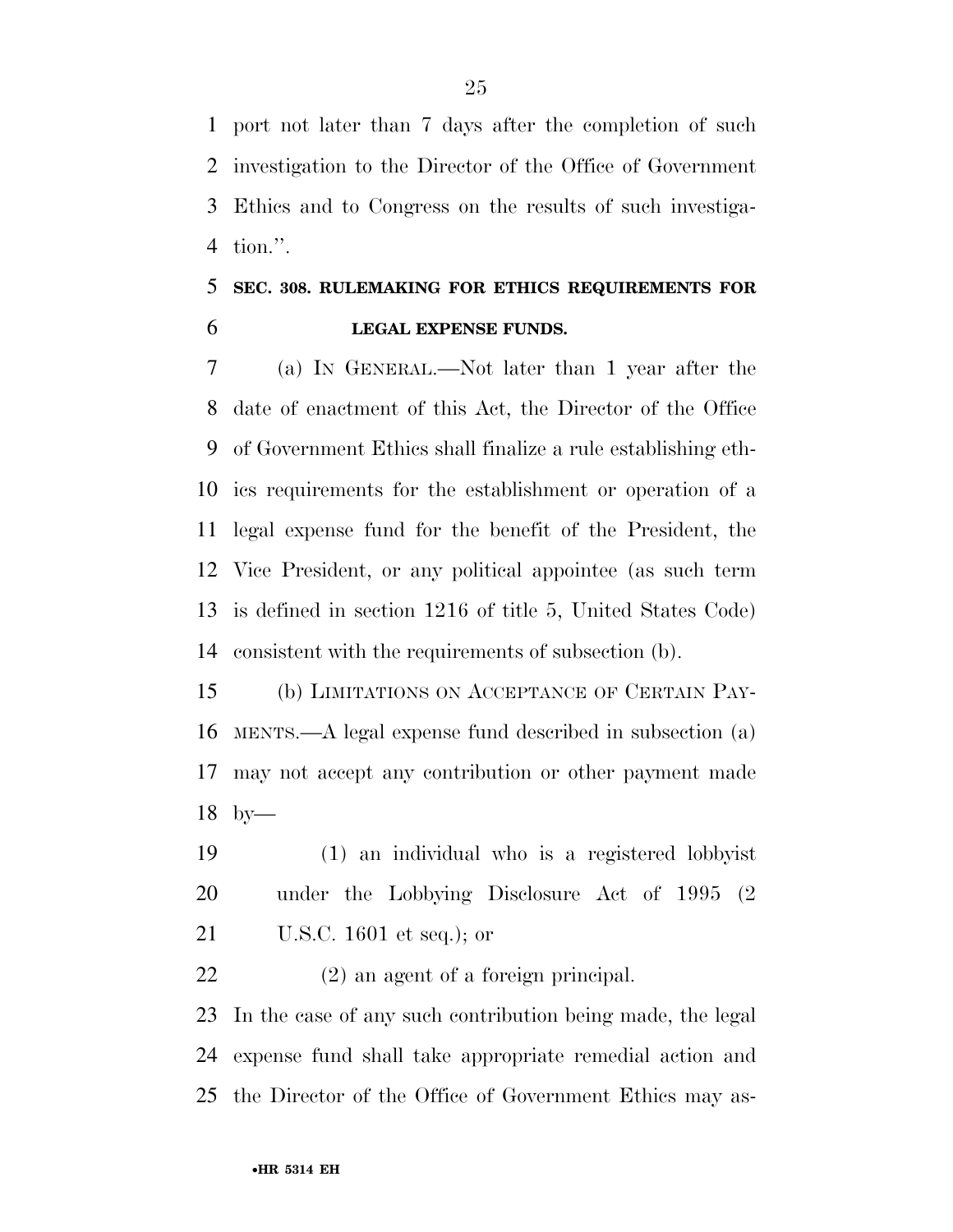sess a fine against the individual or agent. For purposes of this section, the term ''agent of a foreign principal'' has the meaning given such term under section 1 of the Foreign Agents Registration Act of 1938, as amended (2 U.S.C. 611).

# **SEC. 309. LIMITATIONS AND DISCLOSURE OF CERTAIN DO- NATIONS TO, AND DISBURSEMENTS BY, INAU-GURAL COMMITTEES.**

 (a) REQUIREMENTS FOR INAUGURAL COMMIT- TEES.—Title III of the Federal Election Campaign Act of 1971 (52 U.S.C. 30101 et seq.) is amended by adding at the end the following new section:

# **''SEC. 325. INAUGURAL COMMITTEES.**

14 "(a) PROHIBITED DONATIONS.—

| 15 | "(1) IN GENERAL.—It shall be unlawful—                      |
|----|-------------------------------------------------------------|
| 16 | $\lq\lq$ for an Inaugural Committee—                        |
| 17 | $\lq$ <sup>"</sup> (i) to solicit, accept, or receive a do- |
| 18 | nation from a person that is not an indi-                   |
| 19 | vidual; or                                                  |
| 20 | "(ii) to solicit, accept, or receive a do-                  |
| 21 | nation from a foreign national;                             |
| 22 | "(B) for a person—                                          |
| 23 | $f'(i)$ to make a donation to an Inau-                      |
|    |                                                             |

 gural Committee in the name of another person, or to knowingly authorize his or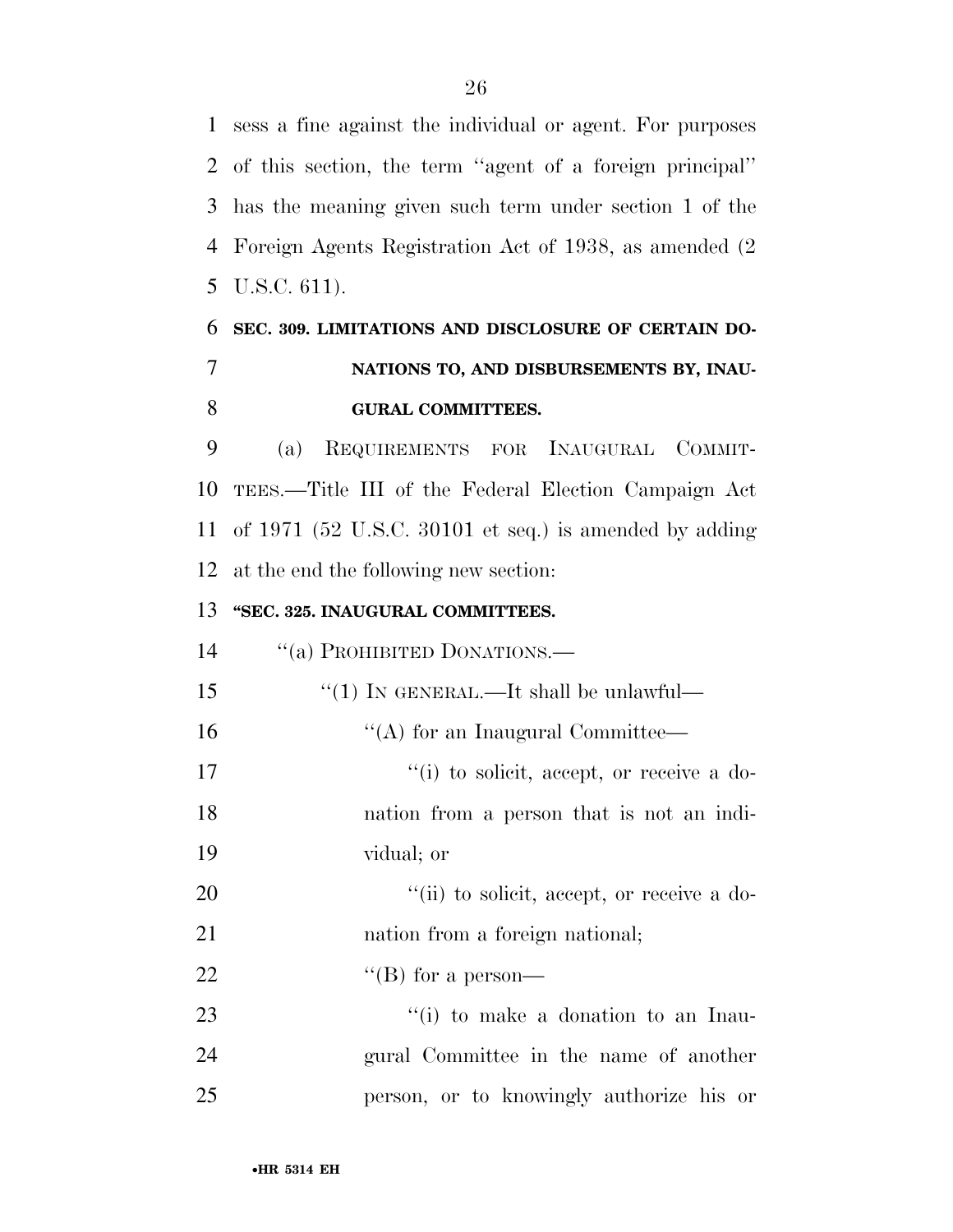| $\mathbf{1}$   | her name to be used to effect such a dona-           |
|----------------|------------------------------------------------------|
| $\overline{2}$ | tion;                                                |
| 3              | "(ii) to knowingly accept a donation                 |
| $\overline{4}$ | to an Inaugural Committee made by a per-             |
| 5              | son in the name of another person; or                |
| 6              | "(iii) to convert a donation to an In-               |
| 7              | augural Committee to personal use as de-             |
| 8              | scribed in paragraph $(2)$ ; and                     |
| 9              | $\lq\lq$ (C) for a foreign national to, directly or  |
| 10             | indirectly, make a donation, or make an express      |
| 11             | or implied promise to make a donation, to an         |
| 12             | Inaugural Committee.                                 |
| 13             | $``(2)$ CONVERSION OF DONATION TO PERSONAL           |
| 14             | USE.—For purposes of paragraph $(1)(B)(iii)$ , a do- |
| 15             | nation shall be considered to be converted to per-   |
| 16             | sonal use if any part of the donated amount is       |
| 17             | used                                                 |
| 18             | $\lq\lq$ (A) to fulfill a commitment, obligation, or |
| 19             | expense of a person that would exist irrespec-       |
| 20             | tive of the responsibilities of the Inaugural        |
| 21             | Committee; or                                        |
| 22             | $\lq\lq (B)$ to benefit the personal business ven-   |
| 23             | ture of the President or Vice President of the       |
| 24             | United States, the Inaugural Committee, or an        |
| 25             | immediate family member of such individuals.         |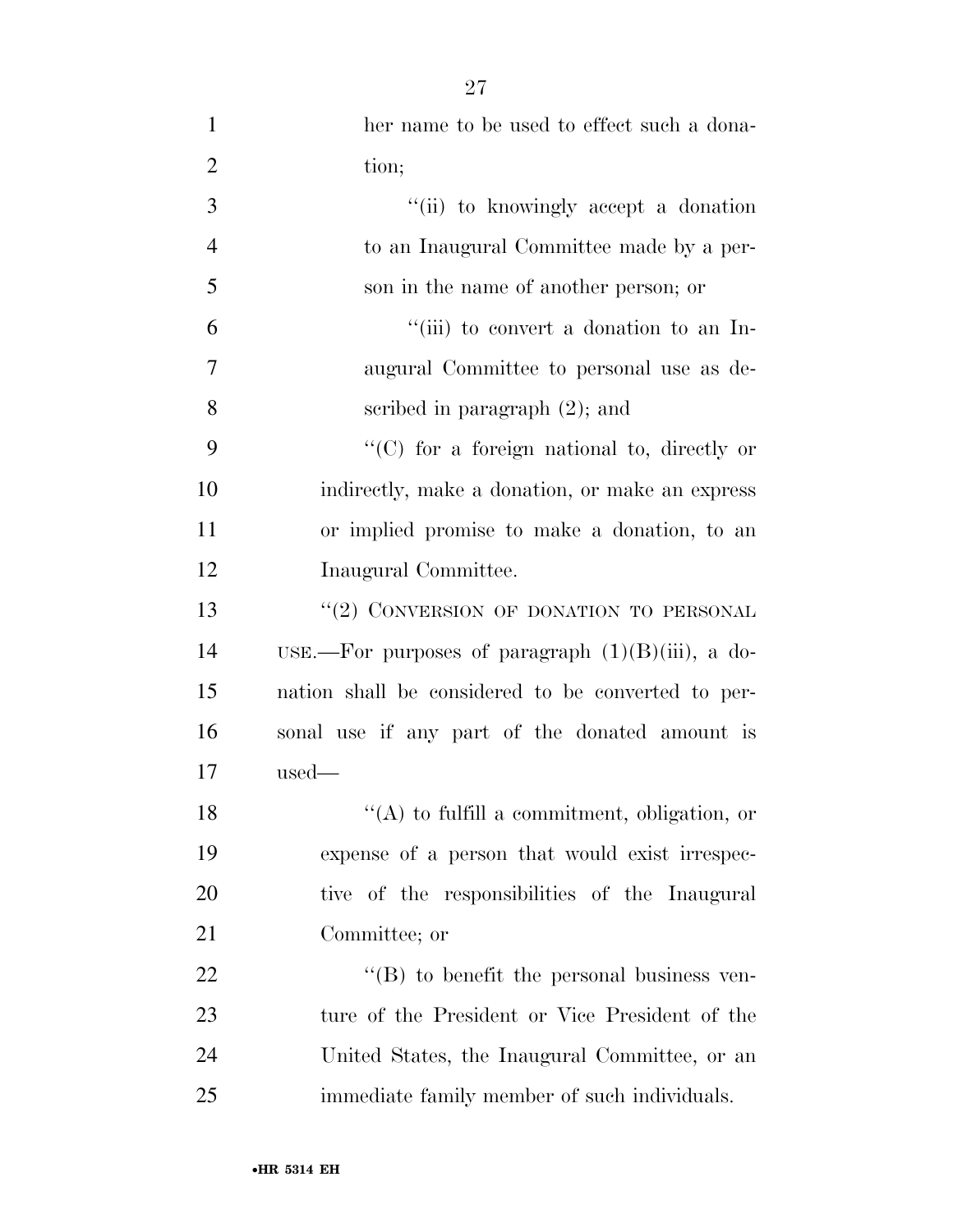| $\mathbf{1}$   | "(3) NO EFFECT ON DISBURSEMENT OF UN-                  |
|----------------|--------------------------------------------------------|
| $\overline{2}$ | FUNDS TO<br>NONPROFIT ORGANIZATIONS.<br><b>USED</b>    |
| 3              | Nothing in this subsection may be construed to pro-    |
| $\overline{4}$ | hibit an Inaugural Committee from disbursing un-       |
| 5              | used funds to an organization which is described in    |
| 6              | section $501(c)(3)$ of the Internal Revenue Code of    |
| 7              | 1986 and is exempt from taxation under section         |
| 8              | $501(a)$ of such Code.                                 |
| 9              | "(b) LIMITATION ON DONATIONS.—                         |
| 10             | " $(1)$ IN GENERAL.—It shall be unlawful for an        |
| 11             | individual to make donations to an Inaugural Com-      |
| 12             | mittee which, in the aggregate, exceed \$50,000.       |
| 13             | "(2) INDEXING.—At the beginning of each                |
| 14             | Presidential election year (beginning with 2028), the  |
| 15             | amount described in paragraph (1) shall be in-         |
| 16             | creased by the cumulative percent difference deter-    |
| 17             | mined in section $315(c)(1)(A)$ since the previous     |
| 18             | Presidential election year. If any amount after such   |
| 19             | increase is not a multiple of $$1,000$ , such amount   |
| 20             | shall be rounded to the nearest multiple of $$1,000$ . |
| 21             | "(c) DISCLOSURE OF CERTAIN DONATIONS AND DIS-          |
| 22             | BURSEMENTS.-                                           |
| 23             | "(1) DONATIONS OVER $$1,000$ .                         |
| 24             | "(A) IN GENERAL.—An Inaugural Com-                     |
| 25             | mittee shall file with the Commission a report         |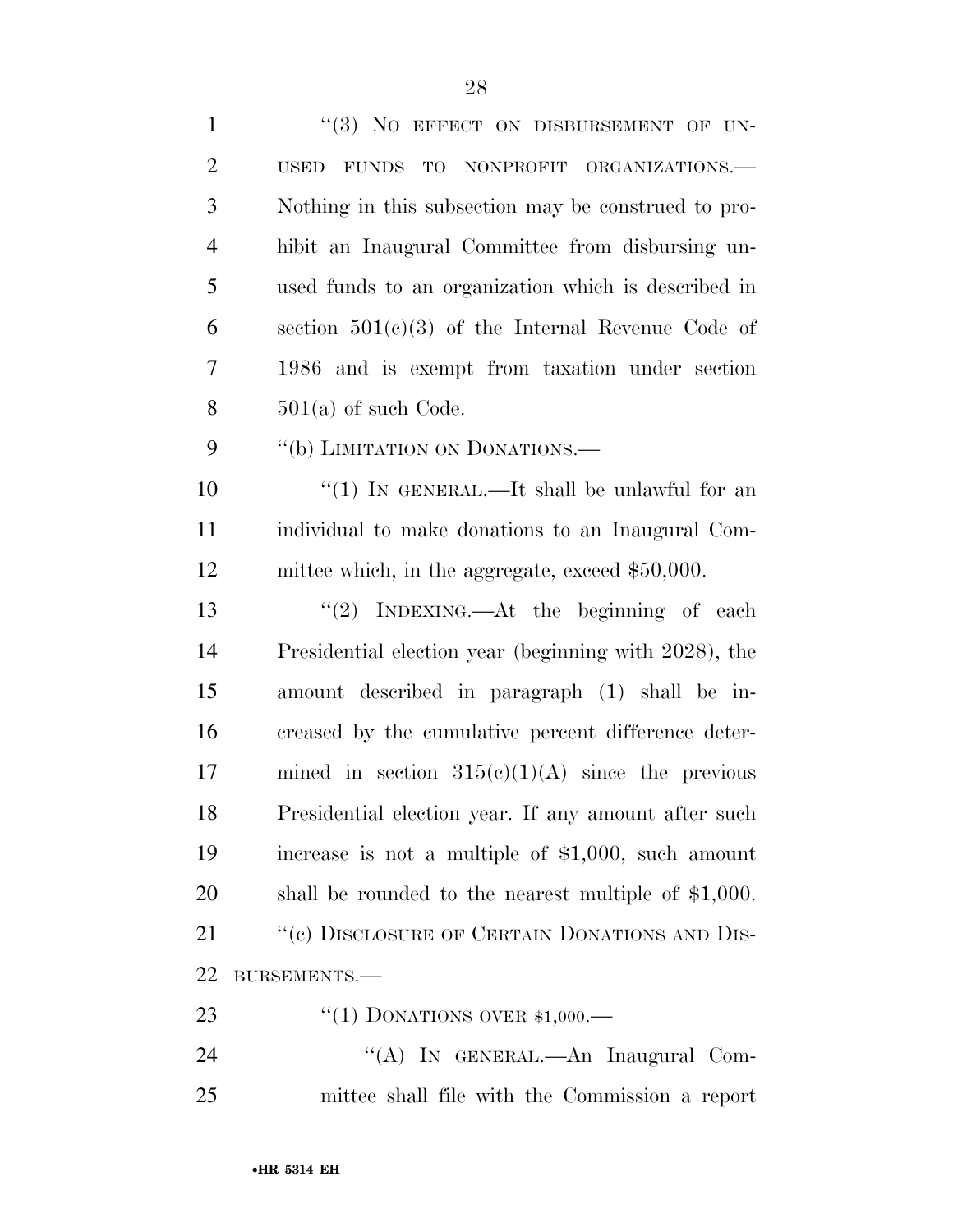| disclosing any donation by an individual to the        |
|--------------------------------------------------------|
| committee in an amount of $$1,000$ or more not         |
| later than 24 hours after the receipt of such do-      |
| nation.                                                |
| "(B) CONTENTS OF REPORT.—A report                      |
| filed under subparagraph (A) shall contain—            |
| $f'(i)$ the amount of the donation;                    |
| "(ii) the date the donation is received;               |
| and                                                    |
| "(iii) the name and address of the in-                 |
| dividual making the donation.                          |
| "(2) FINAL REPORT.—Not later than the date             |
| that is 90 days after the date of the Presidential in- |
| augural ceremony, the Inaugural Committee shall        |
| file with the Commission a report containing the fol-  |
| lowing information:                                    |
| "(A) For each donation of money or any-                |
| thing of value made to the committee in an ag-         |
| gregate amount equal to or greater than                |
| $$200-$                                                |
| $f'(i)$ the amount of the donation;                    |
| "(ii) the date the donation is received;               |
| and                                                    |
| "(iii) the name and address of the in-                 |
| dividual making the donation.                          |
|                                                        |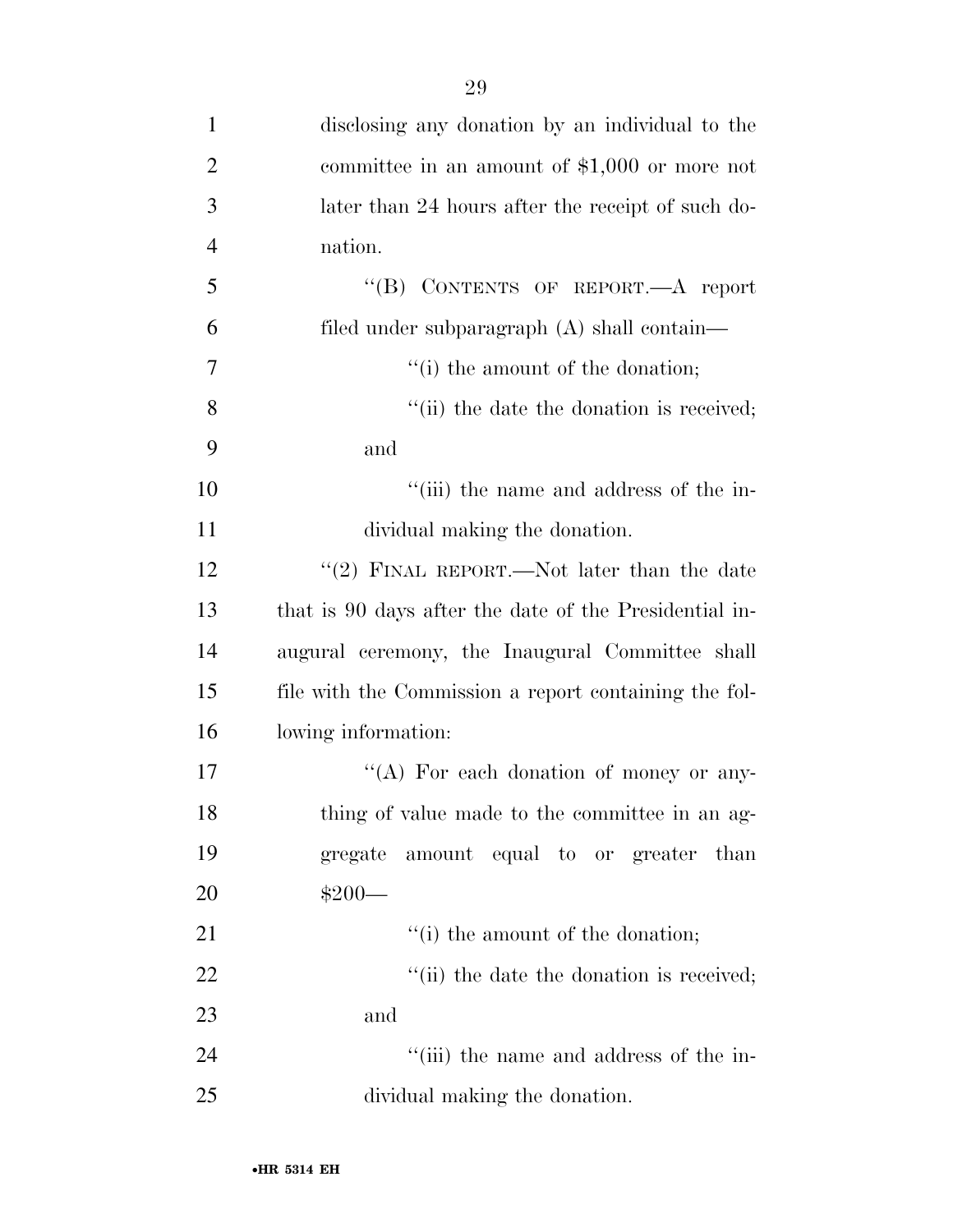| 1              | "(B) The total amount of all disburse-        |
|----------------|-----------------------------------------------|
| $\overline{2}$ | ments, and all disbursements in the following |
| 3              | categories:                                   |
| $\overline{4}$ | "(i) Disbursements made to meet               |
| 5              | committee operating expenses.                 |
| 6              | "(ii) Repayment of all loans.                 |
| 7              | "(iii) Donation refunds and other off-        |
| 8              | sets to donations.                            |
| 9              | "(iv) Any other disbursements.                |
| 10             | "(C) The name and address of each per-        |
| 11             | som                                           |
| 12             | "(i) to whom a disbursement in an ag-         |
| 13             | gregate amount or value in excess of \$200    |
| 14             | is made by the committee to meet a com-       |
| 15             | mittee operating expense, together with       |
| 16             | date, amount, and purpose of such oper-       |
| 17             | ating expense;                                |
| 18             | "(ii) who receives a loan repayment           |
| 19             | from the committee, together with the date    |
| 20             | and amount of such loan repayment;            |
| 21             | "(iii) who receives a donation refund         |
| 22             | or other offset to donations from the com-    |
| 23             | mittee, together with the date and amount     |
| 24             | of such disbursement; and                     |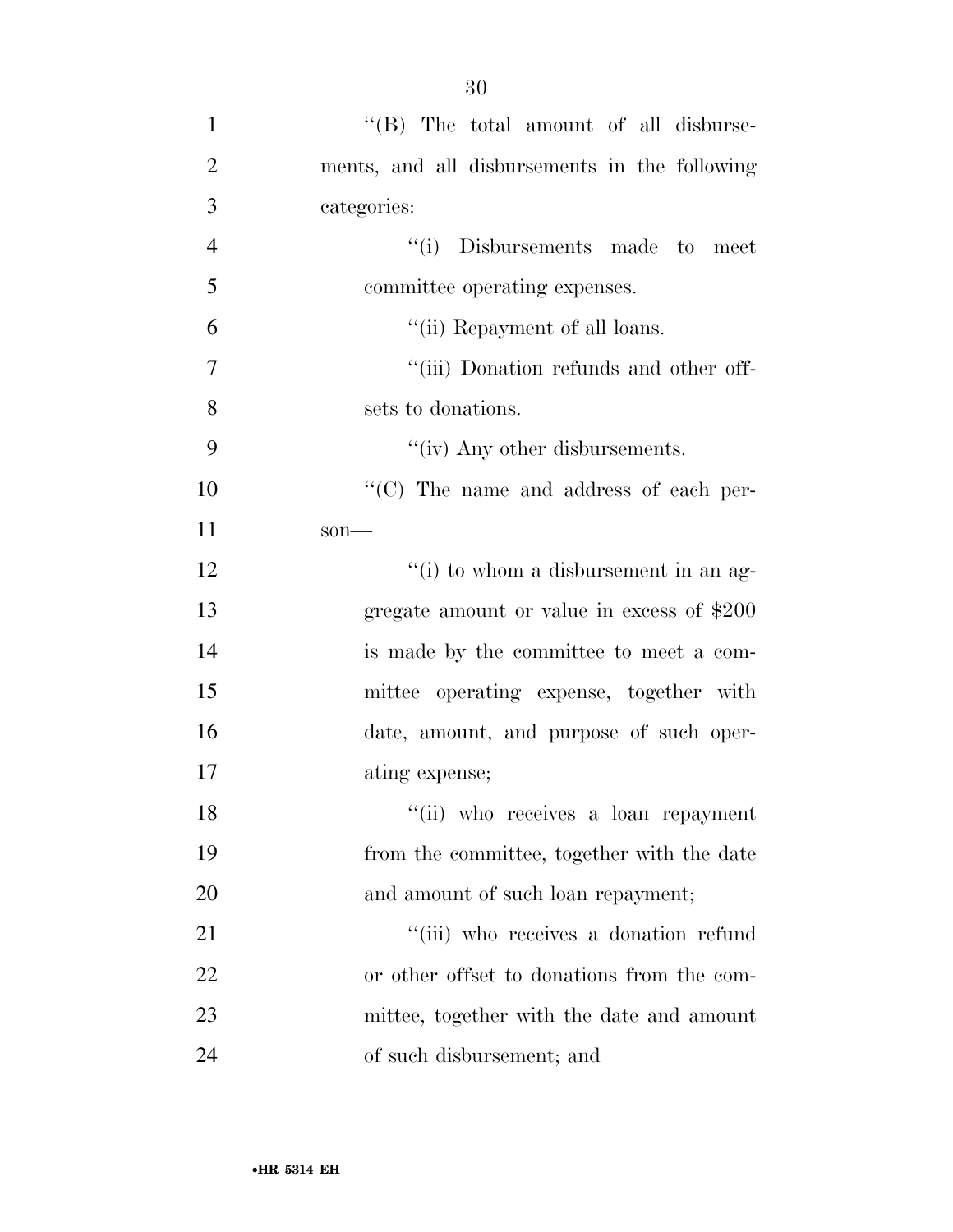| $\mathbf{1}$   | "(iv) to whom any other disbursement                      |
|----------------|-----------------------------------------------------------|
| $\overline{2}$ | in an aggregate amount or value in excess                 |
| 3              | of $$200$ is made by the committee, to-                   |
| $\overline{4}$ | gether with the date and amount of such                   |
| 5              | disbursement.                                             |
| 6              | "(d) VIOLATION.—A violation of this section may be        |
| 7              | enforced pursuant to the practice and procedure described |
| 8              | under section 309 of the Federal Election Campaign Act    |
| 9              | of 1971 (52 U.S.C. 30109).                                |
| 10             | "(e) RULE OF CONSTRUCTION.—Nothing in this sec-           |
| 11             | tion may be construed to limit the authority of a Federal |
| 12             | agency to enforce a Federal law with respect to an Inau-  |
| 13             | gural Committee.                                          |
| 14             | "(f) DEFINITIONS.—For purposes of this section:           |
| 15             | $\lq(1)(A)$ The term 'donation' includes—                 |
| 16             | "(i) any gift, subscription, loan, advance,               |
| 17             | or deposit of money or anything of value made             |
| 18             | by any person to the committee; or                        |
| 19             | "(ii) the payment by any person of com-                   |
| 20             | pensation for the personal services of another            |
| 21             | person which are rendered to the committee                |
| 22             | without charge for any purpose.                           |
| 23             | "(B) The term 'donation' does not include the             |
| 24             | value of services provided without compensation by        |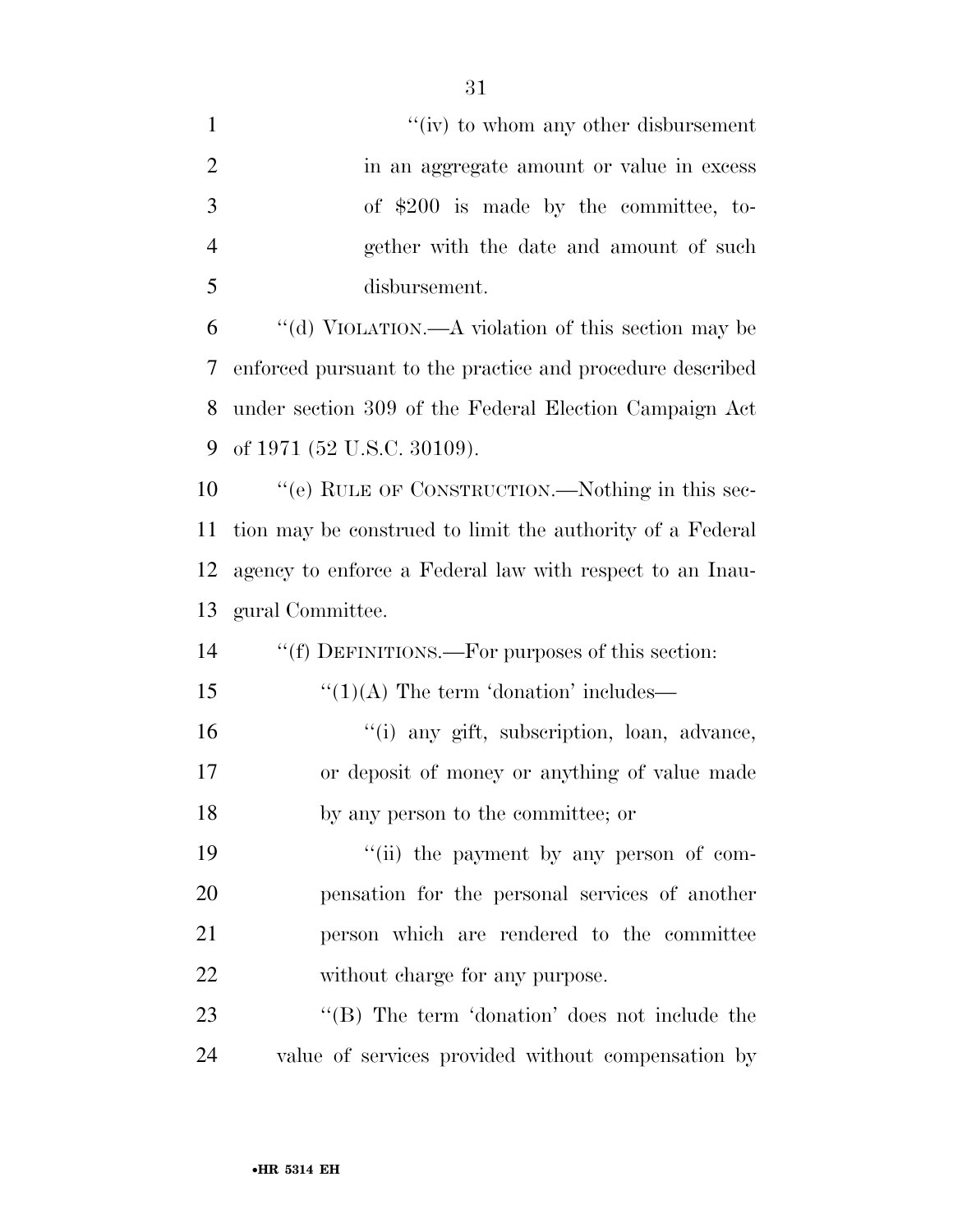any individual who volunteers on behalf of the com- mittee. ''(2) The term 'foreign national' has the mean- $4 \text{ ing given that term by section } 319(b).$ 5 "(3) The term 'immediate family member' means a parent, parent-in-law, spouse, adult child, or sibling. 8 "(4) The term 'Inaugural Committee' has the meaning given that term by section 501 of title 36, United States Code.''. (b) CONFIRMING AMENDMENT RELATED TO RE- PORTING REQUIREMENTS.—Section 304 of the Federal Election Campaign Act (52 U.S.C. 30104) is amended—

(1) by striking subsection (h); and

 (2) by redesignating subsection (i) as subsection (h).

 (c) CONFORMING AMENDMENT RELATED TO STATUS OF COMMITTEE.—Section 510 of title 36, United States Code, is amended to read as follows:

 **''§ 510. Disclosure of and prohibition on certain dona-tions** 

 ''A committee shall not be considered to be the Inau- gural Committee for purposes of this chapter unless the committee agrees to, and meets, the requirements of sec-tion 325 of the Federal Election Campaign Act of 1971.''.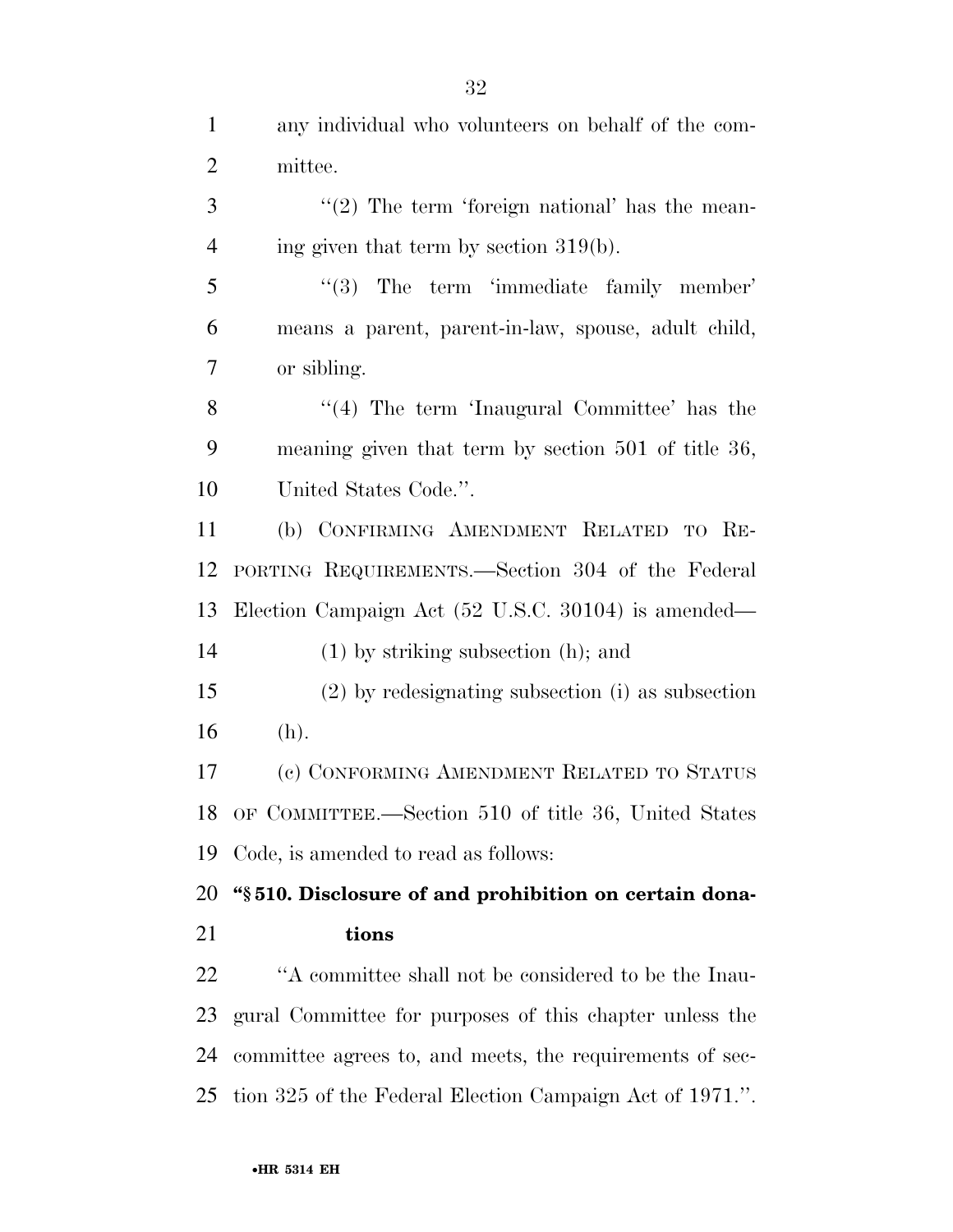(d) EFFECTIVE DATE.—The amendments made by this section shall apply with respect to Inaugural Commit- tees established under chapter 5 of title 36, United States Code, for inaugurations held in 2025 and any succeeding year.

# **Subtitle B—Accountability in Access to Classified Information**

 **SEC. 311. TRANSPARENCY IN ACCESS TO CLASSIFIED IN- FORMATION DURING PRESIDENTIAL TRANSI-TIONS.** 

 The Presidential Transition Act of 1963 (3 U.S.C. 102 note) is amended in section 3(f) by adding at the end the following:

14 ''(3) Not later than 10 days after submitting an application for a security clearance for any indi- vidual, and not later than 10 days after any such in- dividual is granted a security clearance (including an interim clearance), each eligible candidate (as that 19 term is described in subsection  $(h)(4)(A)$  or the President-elect (as the case may be) shall submit a report containing the name of such individual to the Committee on Oversight and Reform of the House of Representatives, the Committee on Homeland Se- curity and Governmental Affairs of the Senate, the Permanent Select Committee on Intelligence of the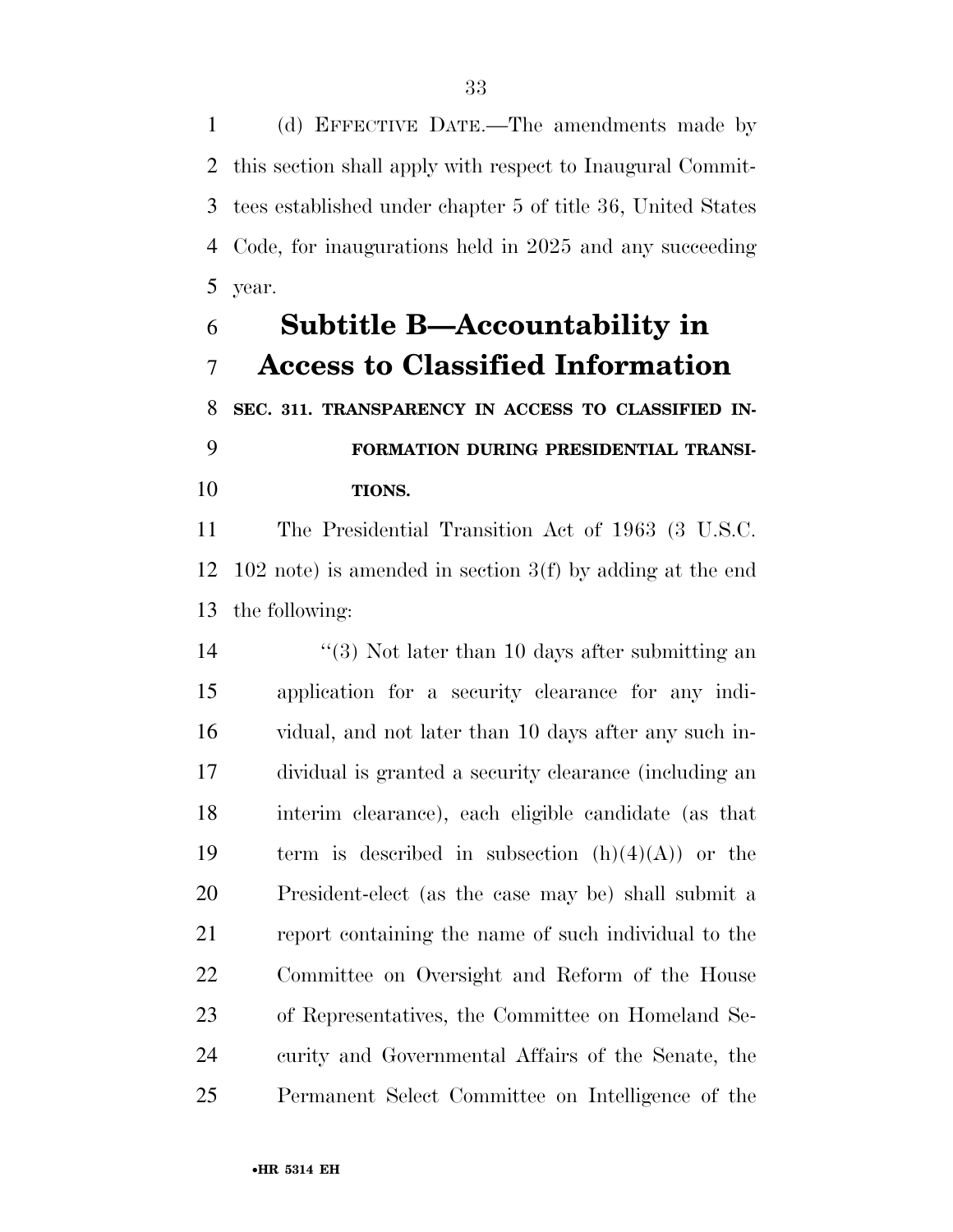House of Representatives, and the Select Committee on Intelligence of the Senate.''.

# **SEC. 312. TRANSPARENCY IN FAMILY ACCESS TO CLASSI-FIED INFORMATION.**

 (a) IN GENERAL.—Not later than 10 days after sub- mitting an application for a security clearance for any cov- ered individual, and not later than 10 days after any cov- ered individual is granted a security clearance (including an interim clearance), the President or head of the appli- cable agency shall submit a written notice of such applica- tion or approval (as the case may be) to the Committee on Oversight and Reform of the House of Representatives, the Committee on Homeland Security and Governmental Affairs of the Senate, the Permanent Select Committee on Intelligence of the House of Representatives, and the Select Committee on Intelligence of the Senate.

 (b) COVERED INDIVIDUAL DEFINED.—In this sec- tion, the term ''covered individual'' means a spouse, child, or child-in-law (including adult children and children-in-law) of the President.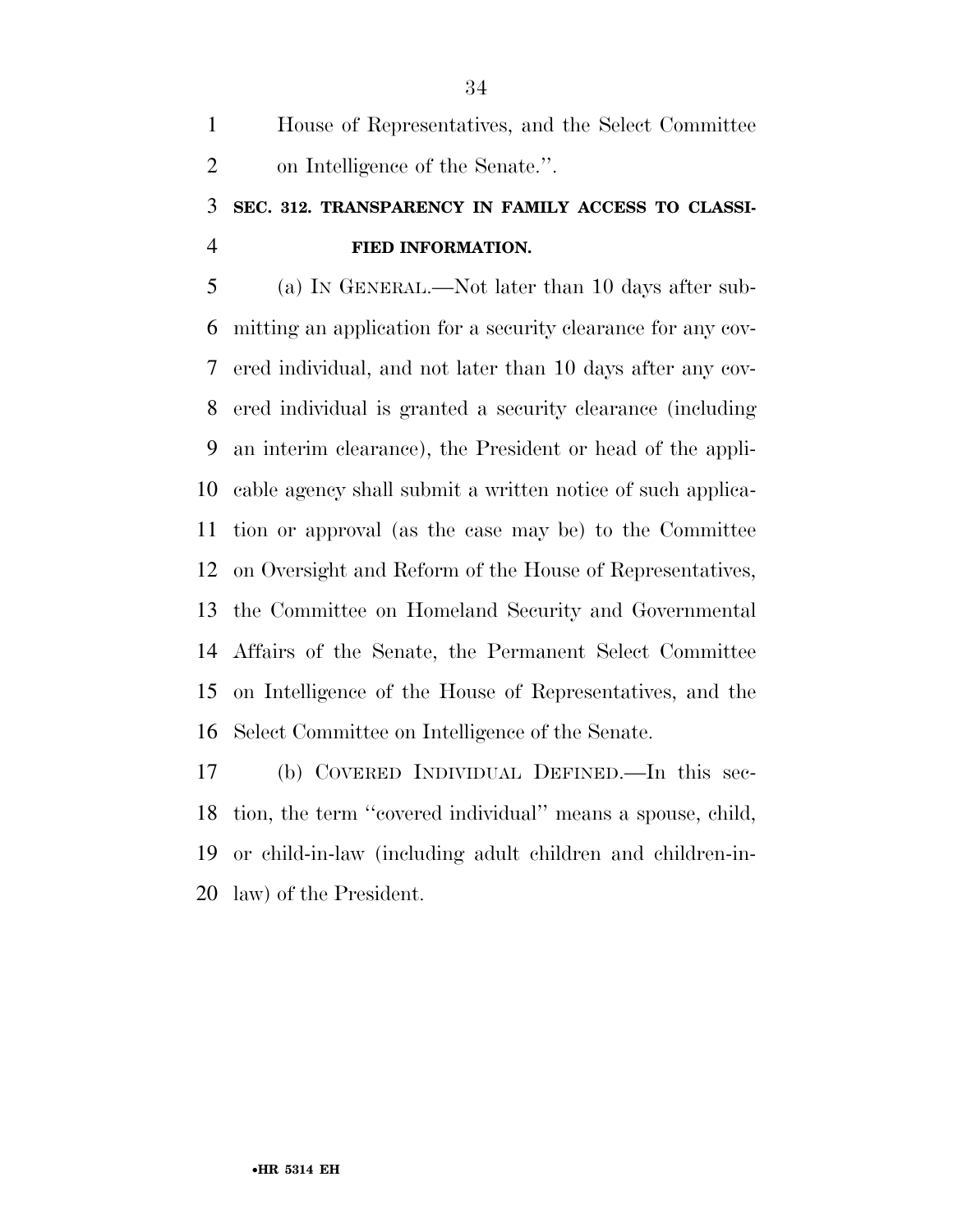# **DIVISION B—RESTORING CHECKS AND BALANCES, AC- COUNTABILITY, AND TRANS- PARENCY TITLE IV—ENFORCEMENT OF CONGRESSIONAL SUBPOENAS SEC. 401. SHORT TITLE.**

 This title may be cited as the ''Congressional Sub-poena Compliance and Enforcement Act''.

# **SEC. 402. FINDINGS.**

The Congress finds as follows:

 (1) As the Supreme Court has repeatedly af- firmed, including in its July 9, 2020 holding in Trump v. Mazars, Congress's ''power of inquiry— with process to enforce it—is an essential and ap- propriate auxiliary to the legislative function''. Congress's power to obtain information, including through the issuance of subpoenas and the enforce- ment of such subpoenas, is ''broad and indispen-sable''.

 (2) Congress ''suffers a concrete and particular- ized injury when denied the opportunity to obtain in- formation necessary'' to the exercise of its constitu- tional functions, as the U.S. Court of Appeals for the District of Columbia Circuit correctly recognized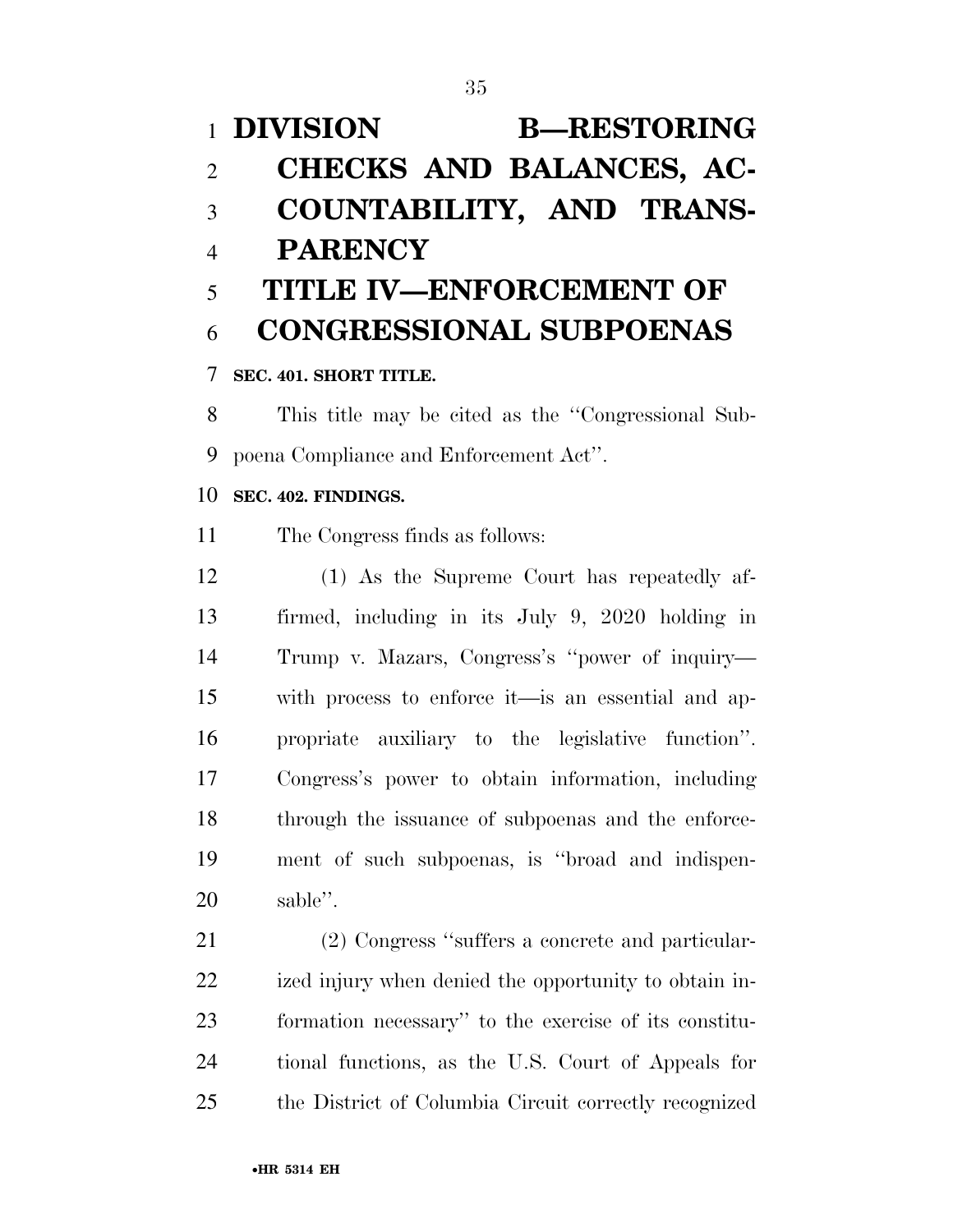in its August 7, 2020 en banc decision in Committee on the Judiciary of the U.S. House of Representa-tives v. McGahn.

 (3) Accordingly, the Constitution secures to each House of Congress an inherent right to enforce its subpoenas in court. Explicit statutory authoriza- tion is not required to secure such a right of action, and the contrary holding by a divided panel of the U.S. Court of Appeals for the District of Columbia Circuit in McGahn, entered on August 31, 2020, was in error.

## **SEC. 403. ENFORCEMENT OF CONGRESSIONAL SUBPOENAS.**

 (a) IN GENERAL.—Chapter 85 of title 28, United States Code, is amended by inserting after section 1365 the following:

# **''§ 1365a. Congressional actions against subpoena re-**

**cipients** 

18 "(a) CAUSE OF ACTION.—The United States House of Representatives, the United States Senate, or a com- mittee or subcommittee thereof, may bring a civil action against the recipient of a subpoena issued by a congres- sional committee or subcommittee to enforce compliance with the subpoena.

 ''(b) SPECIAL RULES.—In any civil action described in subsection (a), the following rules shall apply: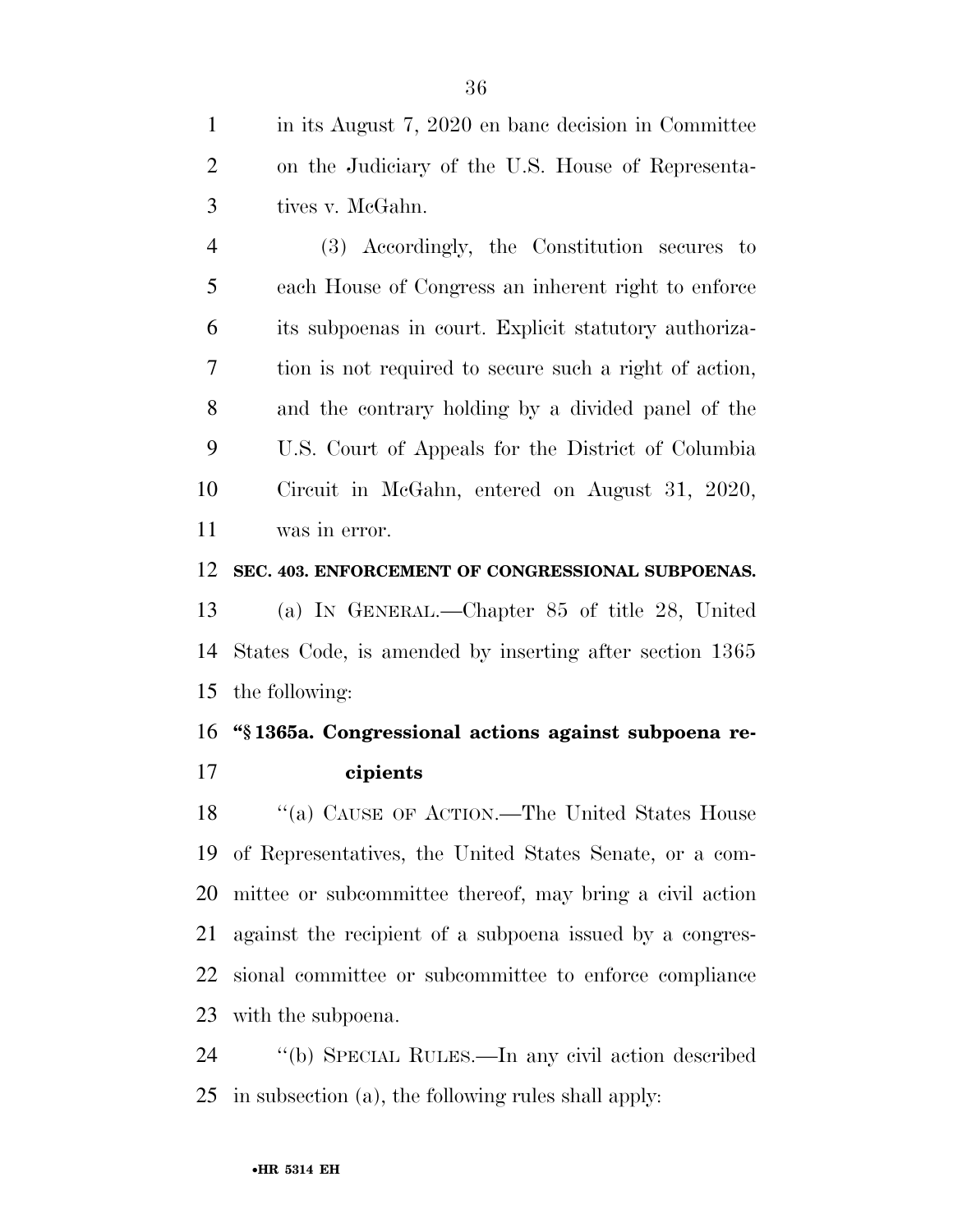1 ''(1) The action may be filed in a United States district court of competent jurisdiction.

 $\frac{1657(a)}{a}$ , it shall be the duty of every court of the United States to expedite to the greatest possible extent the disposi- tion of any such action and appeal. Upon a showing by the plaintiff of undue delay, other irreparable harm, or good cause, a court to which an appeal of the action may be taken shall issue any necessary and appropriate writs and orders to ensure compli-ance with this paragraph.

 $\frac{12}{12}$   $\frac{12}{15}$  a three-judge court is expressly re- quested by the plaintiff in the initial pleading, the action shall be heard by a three-judge court con- vened pursuant to section 2284, and shall be review- able only by appeal directly to the Supreme Court of the United States. Such appeal shall be taken by the filing of a notice of appeal within 10 days, and the filing of a jurisdictional statement within 30 days, of the entry of the final decision.

21 ''(4) The initial pleading must be accompanied by certification that the party bringing the action has in good faith conferred or attempted to confer with the recipient of the subpoena to secure compli-ance with the subpoena without court action.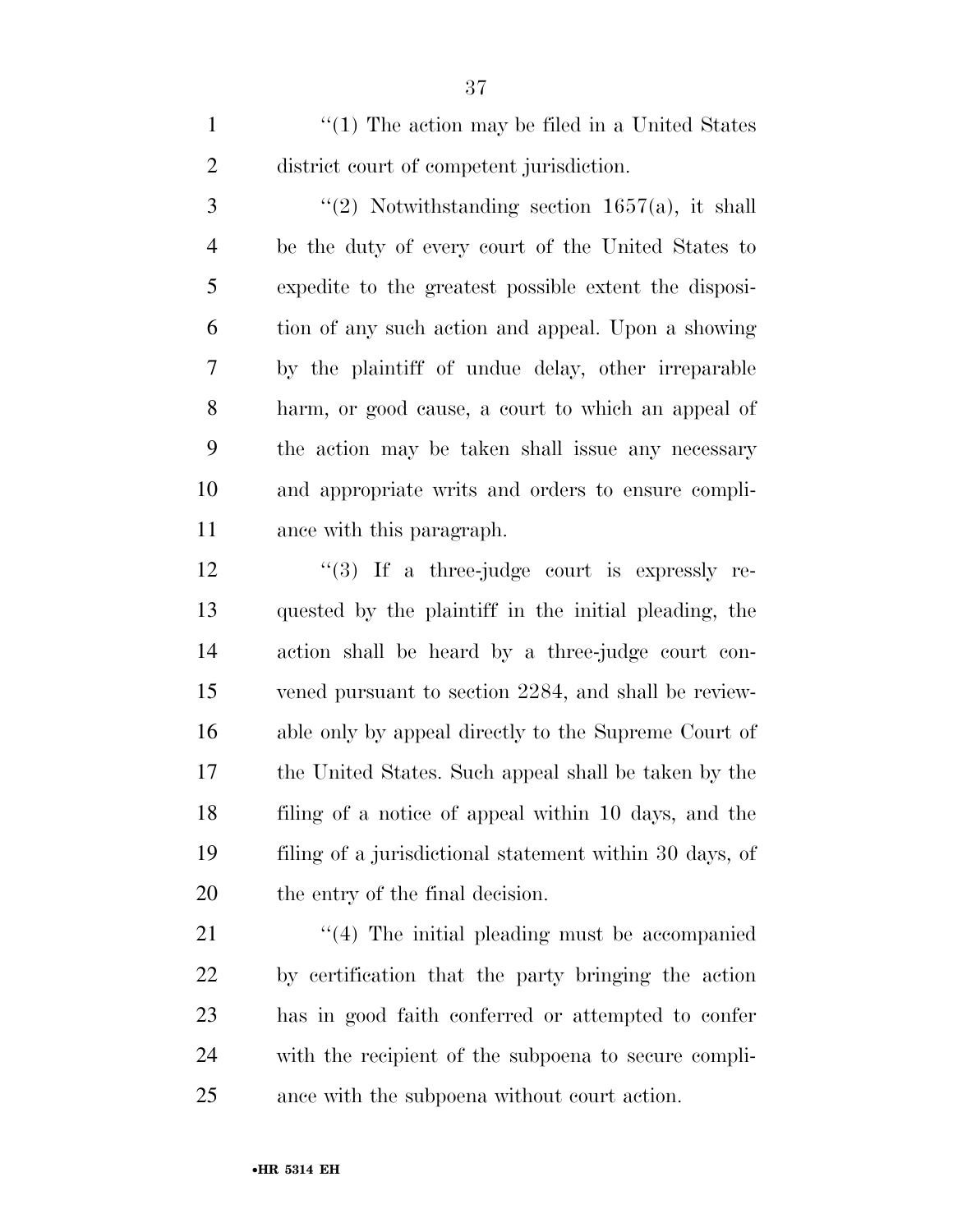| $\mathbf{1}$   | $``(c)$ PENALTIES.—                              |
|----------------|--------------------------------------------------|
| $\overline{2}$ | "(1) CASES INVOLVING GOVERNMENT AGEN-            |
| 3              | $CIES$ .                                         |
| $\overline{4}$ | "(A) IN GENERAL.—The court may impose            |
| 5              | monetary penalties directly against each head of |
| 6              | a Government agency and the head of each         |
| $\overline{7}$ | component thereof held to have knowingly failed  |
| 8              | to comply with any part of a congressional sub-  |
| 9              | poena, unless—                                   |
| 10             | "(I) the President instructed the offi-          |
| 11             | cial not to comply; and                          |
| 12             | "(ii) the President, or the head of the          |
| 13             | agency or component thereof, submits to          |
| 14             | the court a letter confirming such instruc-      |
| 15             | tion and the basis for such instruction.         |
| 16             | "(B) PROHIBITION ON USE OF GOVERN-               |
| 17             | MENT FUNDS.—No appropriated funds, funds         |
| 18             | provided from any accounts in the Treasury,      |
| 19             | funds derived from the collection of fees, or    |
| 20             | other Government funds shall be used to pay      |

pursuant to this paragraph.

23 "(2) LEGAL FEES.—In addition to any other penalties or sanctions, the court shall require that any defendant, other than a Government agency,

any monetary penalty imposed by the court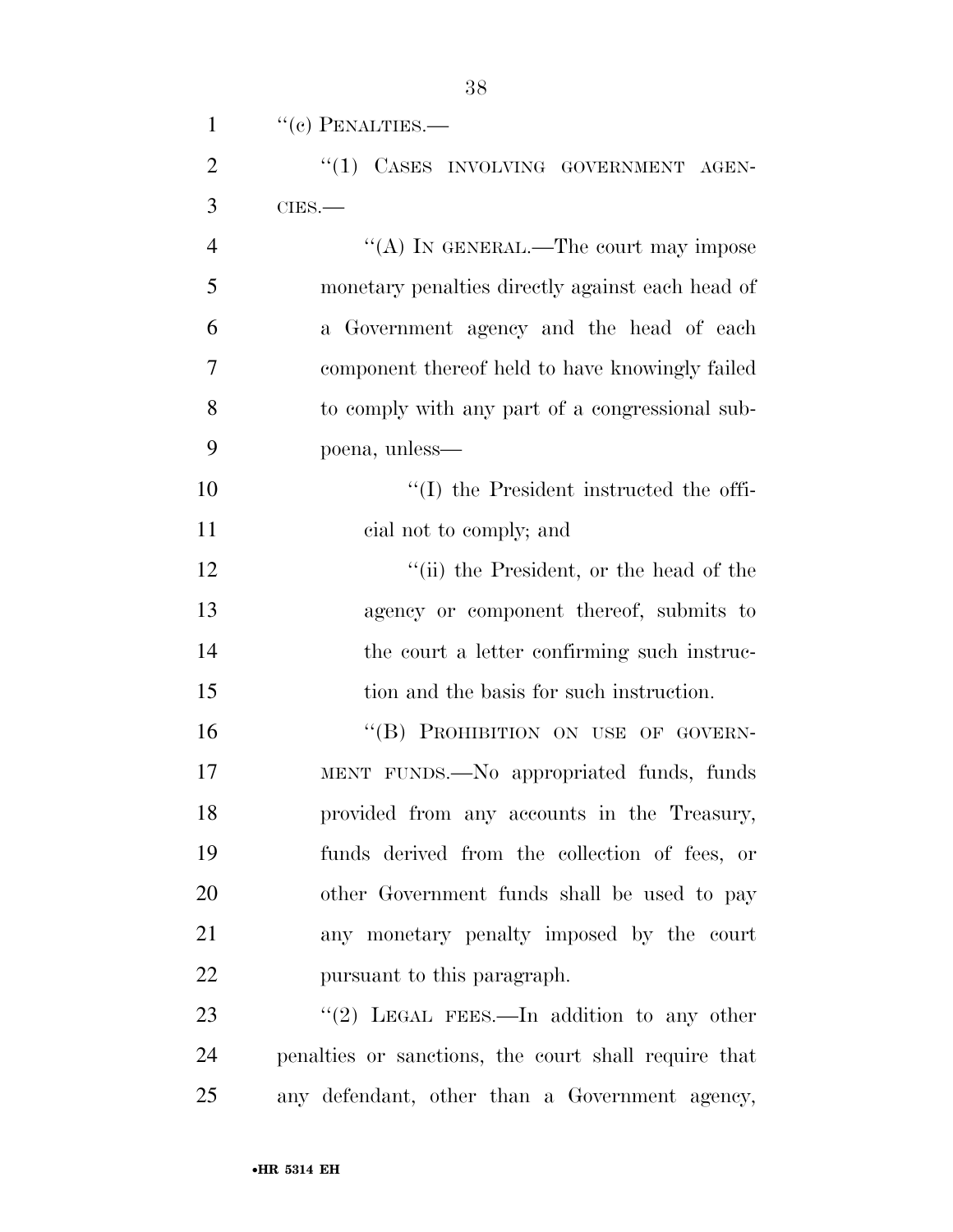held to have willfully failed to comply with any part of a congressional subpoena, pay a penalty in an amount equal to that party's legal fees, including at- torney's fees, litigation expenses, and other costs. If such defendant is an officer or employee of a Gov- ernment agency, such fees may be paid from funds appropriated to pay the salary of the defendant.

8 "(d) WAIVER.—Any ground for noncompliance as- serted by the recipient of a congressional subpoena shall be deemed to have been waived as to any particular infor- mation withheld from production if the court finds that the recipient failed in a timely manner to comply with the applicable requirements of section 105(b) of the Revised Statutes of the United States with respect to such infor-mation.

 ''(e) RULES OF PROCEDURE.—The Supreme Court and the Judicial Conference of the United States shall prescribe rules of procedure to ensure the expeditious treatment of actions described in subsection (a). Such rules shall be prescribed and submitted to the Congress pursuant to sections 2072, 2073, and 2074. This shall in- clude procedures for expeditiously considering any asser- tion of constitutional or Federal statutory privilege made in connection with testimony by any recipient of a sub-poena from a congressional committee or subcommittee.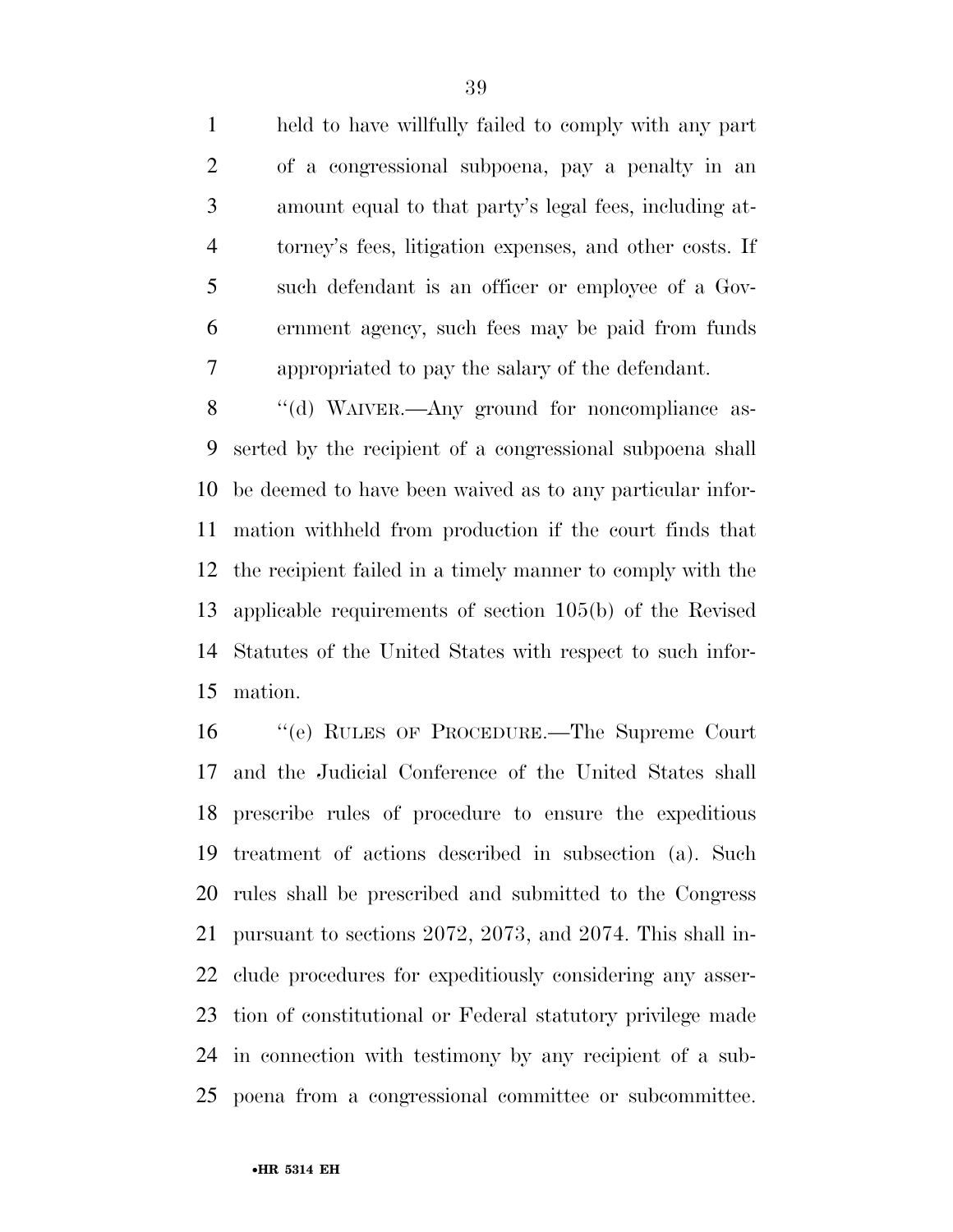The Supreme Court shall transmit such rules to Congress within 6 months after the effective date of this section and then pursuant to section 2074 thereafter.

 ''(f) DEFINITION.—For purposes of this section, the term 'Government agency' means any office or entity de- scribed in section 105 and 106 of title 3, an executive de- partment listed in section 101 of title 5, an independent establishment, commission, board, bureau, division, or of- fice in the executive branch, or other agency or instrumen- tality of the Federal Government, including wholly or part-ly owned Government corporations.''.

 (b) CLERICAL AMENDMENT.—The table of sections for chapter 85 of title 28, United States Code, is amended by inserting after the item relating to section 1365 the following:

''1365a. Congressional actions against subpoena recipients.''.

 **SEC. 404. COMPLIANCE WITH CONGRESSIONAL SUB-POENAS.** 

 (a) IN GENERAL.—Chapter 7 of title II of the Re- vised Statutes of the United States (2 U.S.C. 191 et seq.) is amended—

(1) by adding at the end the following:

### **''SEC. 105. RESPONSE TO CONGRESSIONAL SUBPOENAS.**

•**HR 5314 EH** 23 "(a) SUBPOENA BY CONGRESSIONAL COMMITTEE.— Any recipient of any subpoena from a congressional com-mittee or subcommittee shall appear and testify, produce,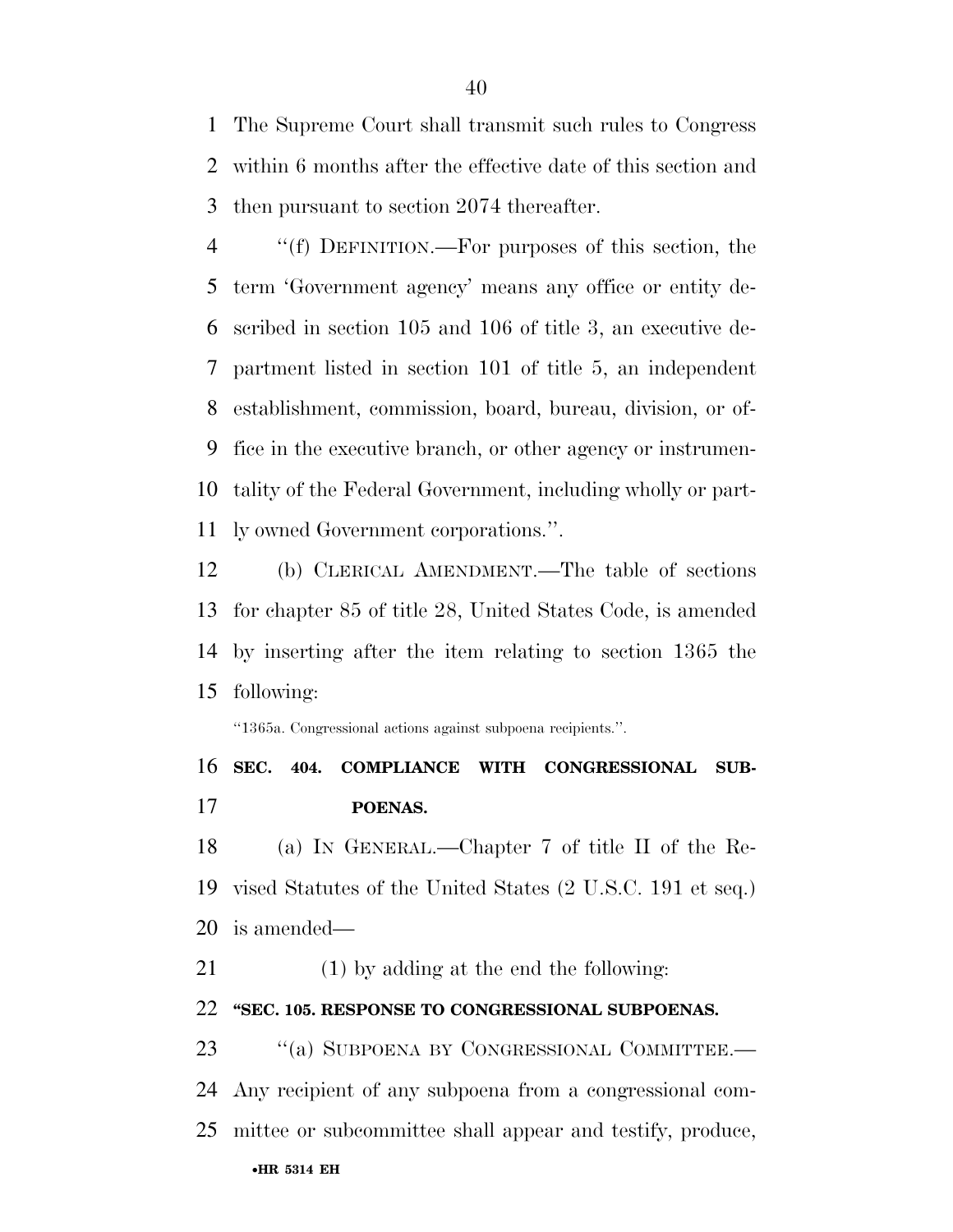or otherwise disclose information in a manner consistent with the subpoena and this section.

 ''(b) FAILURE TO PRODUCE INFORMATION.— 4 "(1) GROUNDS FOR WITHHOLDING INFORMA- TION.—Unless required by the Constitution or by Federal statute, no claim of privilege or protection from disclosure shall be a ground for withholding in- formation responsive to the subpoena or required by this section.  $(2)$  IDENTIFICATION OF INFORMATION WITH- HELD.—In the case of information that is withheld, in whole or in part, by the subpoena recipient, the subpoena recipient shall, without delay provide a log containing the following: ''(A) An express assertion and description of the ground asserted for withholding the in- formation. 18 ''(B) The type of information.  $\cdot$  (C) The general subject matter.  $\text{``(D) The date, author, and addresse.}$ 21 "'(E) The relationship of the author and 22 addressee to each other.  $\bullet$  ''(F) The custodian of the information. 24 "'(G) Any other descriptive information that may be produced or disclosed regarding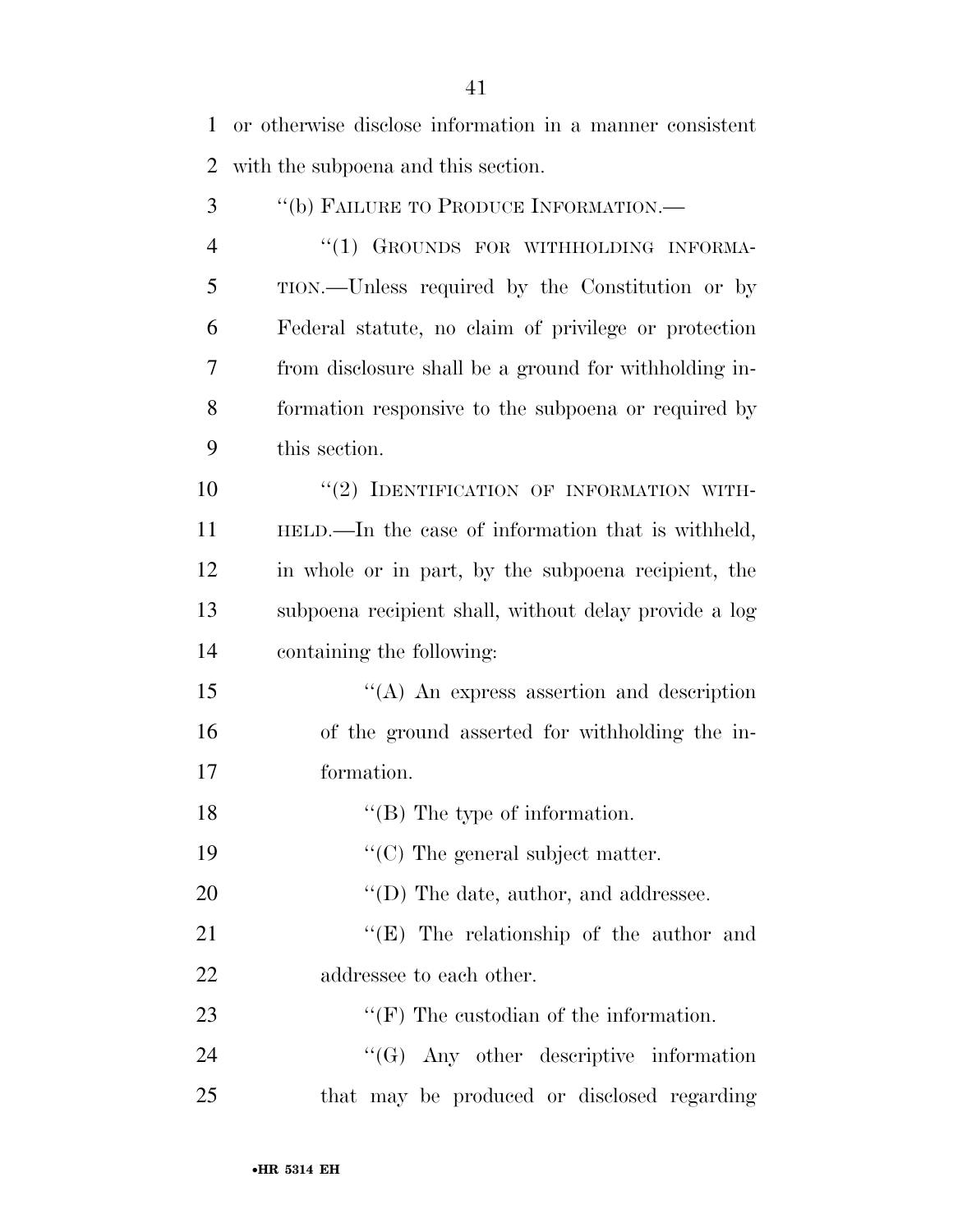the information that will enable the congres- sional committee or subcommittee issuing the subpoena to assess the ground asserted for withholding the information.

 ''(c) DEFINITION.—For purposes of this section the term 'information' includes any books, papers, documents, data, or other objects requested in a subpoena issued by a congressional committee or subcommittee.''.

 (b) CLERICAL AMENDMENT.—The table of contents for chapter 7 of title II of the Revised Statutes of the United States is amended by adding at the end the fol-lowing:

''105. Response to congressional subpoenas.''.

#### **SEC. 405. RULE OF CONSTRUCTION.**

 Nothing in this title may be interpreted to limit or constrain Congress' inherent authority or foreclose any other means for enforcing compliance with congressional subpoenas, nor may anything in this title be interpreted to establish or recognize any ground for noncompliance with a congressional subpoena.

#### **SEC. 406. ENFORCEMENT OF REQUESTS FOR INFORMATION**

### **FROM CERTAIN COMMITTEES OF CONGRESS.**

•**HR 5314 EH** For purposes of remedying any failure to comply with a request under section 2954 of title 5, United States Code, section 1365a of title 28, United States Code (as added by section 403), and section 105 of the Revised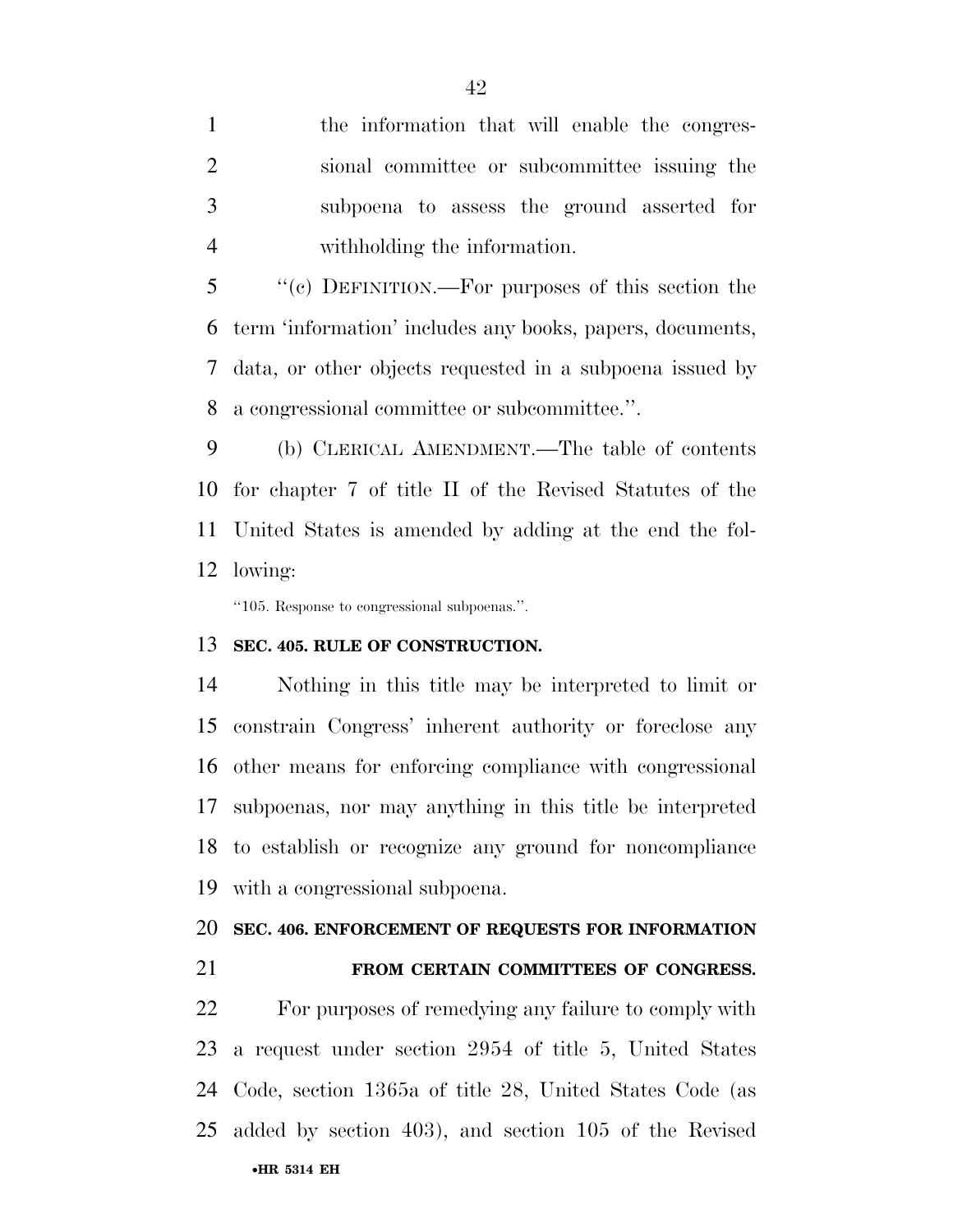Statutes of the United States (as added by section 404)

shall apply to such a request.

# **TITLE V—REASSERTING CON- GRESSIONAL POWER OF THE PURSE**

**SEC. 500. SHORT TITLE.** 

 This title may be cited as the ''Congressional Power of the Purse Act''.

# **Subtitle A—Strengthening Con-gressional Control and Review**

## **To Prevent Impoundment**

**SEC. 501. STRENGTHENING CONGRESSIONAL CONTROL.** 

 (a) IN GENERAL.—The Impoundment Control Act of 1974 (2 U.S.C. 681 et seq.) is amended by adding at the end the following:

 ''PRUDENT OBLIGATION OF BUDGET AUTHORITY AND SPECIFIC REQUIREMENTS FOR EXPIRING BUDGET **AUTHORITY** 

 ''SEC. 1018. (a) SPECIAL MESSAGE REQUIRE- MENT.—With respect to budget authority proposed to be rescinded or that is set to be reserved or proposed to be deferred in a special message transmitted under section 1012 or 1013, such budget authority—

 ''(1) shall be made available for obligation in sufficient time to be prudently obligated as required under section 1012(b) or 1013; and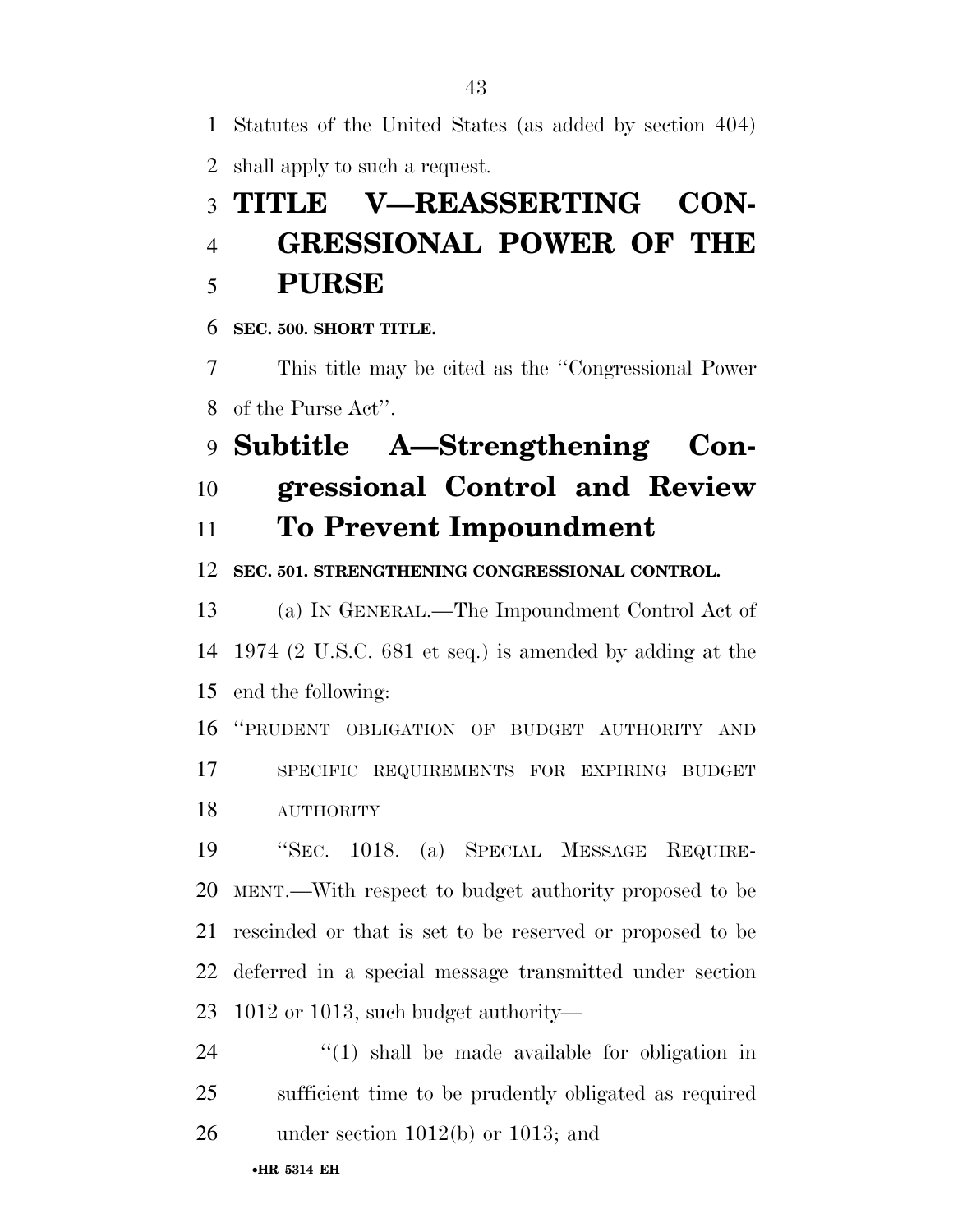1 ''(2) may not be deferred or otherwise withheld from obligation during the 90-day period before the expiration of the period of availability of such budget authority, including, if applicable, the 90-day period before the expiration of an initial period of avail- ability for which such budget authority was pro-vided.

 ''(b) ADMINISTRATIVE REQUIREMENT.—With respect to an apportionment of an appropriation (as that term is defined in section 1511 of title 31, United States Code) made pursuant to section 1512 of such title, an appropria-tion shall be apportioned—

13 ''(1) to make available all amounts for obliga- tion in sufficient time to be prudently obligated; and ''(2) to make available all amounts for obliga- tion, without precondition (including footnotes) that shall be met prior to obligation, not later than 90 days before the expiration of the period of avail- ability of such appropriation, including, if applicable, 90 days before the expiration of an initial period of availability for which such appropriation was pro-vided.''.

 (b) CLERICAL AMENDMENT.—The table of contents of the Congressional Budget and Impoundment Control Act of 1974 set forth in section 1(b) of such Act is amend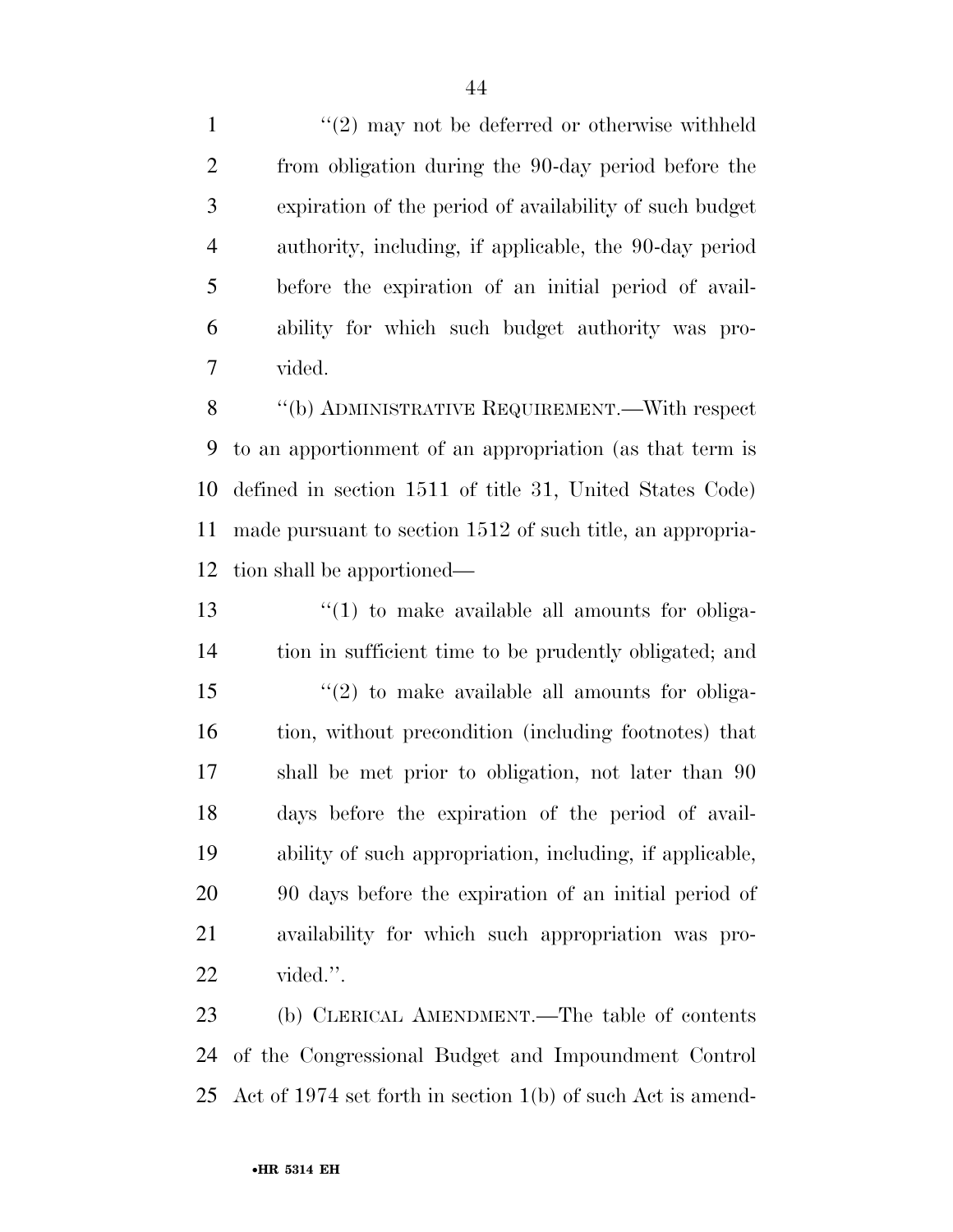following:

#### **SEC. 502. STRENGTHENING CONGRESSIONAL REVIEW.**

 (a) IN GENERAL.—The Impoundment Control Act of 1974 (2 U.S.C. 681 et seq.), as amended by section 501(a), is further amended by adding at the end the fol-lowing:

### 8 "REPORTING

 ''SEC. 1019. (a) APPORTIONMENT OF APPROPRIA-TIONS.—

11 ''(1) In GENERAL.—Not later than 90 days after the date of enactment of this section, the Of- fice of Management and Budget shall complete im- plementation of an automated system to post each document apportioning an appropriation, pursuant to section 1513(b) of title 31, United States Code, including any associated footnotes, in a format that qualifies each such document as an Open Govern- ment Data Asset (as defined in section 3502 of title 44, United States Code), not later than 2 business days after the date of approval of such apportion- ment, and shall place on such website each docu- ment apportioning an appropriation, pursuant to such section 1513(b), including any associated foot-

<sup>&#</sup>x27;'1018. Prudent obligation of budget authority and specific requirements for expiring budget authority.''.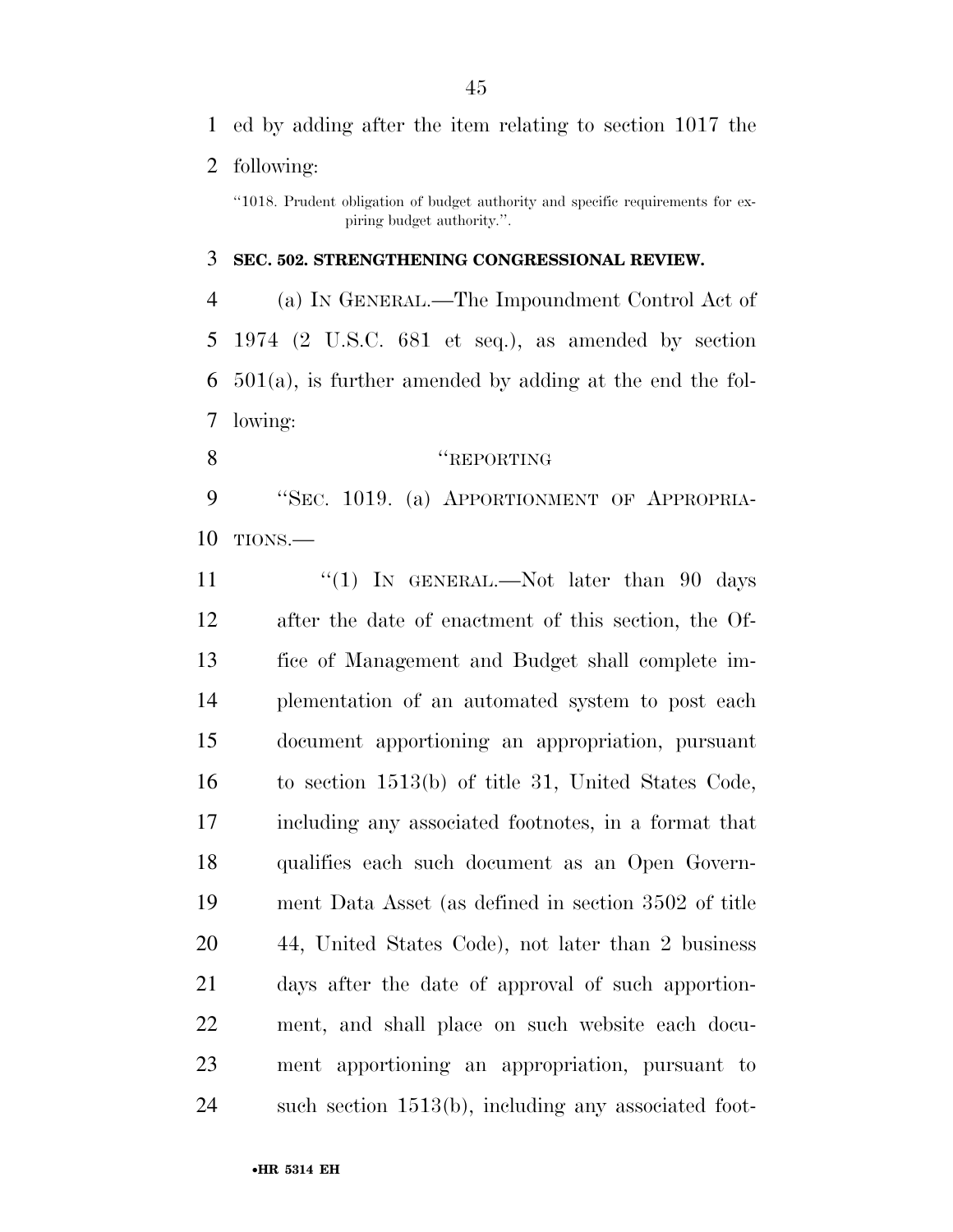notes, already approved for the fiscal year, and shall report the date of completion of such requirements to the Committees on the Budget and Appropria-tions of the House of Representatives and Senate.

 ''(2) EXPLANATORY STATEMENT.—Each docu- ment apportioning an appropriation posted on a publicly accessible website under paragraph (1) shall also include a written explanation by the official ap- proving each such apportionment (pursuant to sec- tion 1513(b) of title 31, United States Code) of the rationale for the apportionment schedule and for any footnotes for apportioned amounts.

**''(3) SPECIAL PROCESS FOR TRANSMITTING**  CLASSIFIED DOCUMENTATION TO THE CONGRESS.— The Office of Management and Budget or the appli- cable department or agency shall make available classified documentation referenced in any appor- tionment at the request of the chair or ranking member of any appropriate congressional committee or subcommittee.

21 "(4) DEPARTMENT AND AGENCY REPORT.— Each department or agency shall notify the Commit- tees on the Budget and Appropriations of the House of Representatives and the Senate and any other ap-propriate congressional committees if—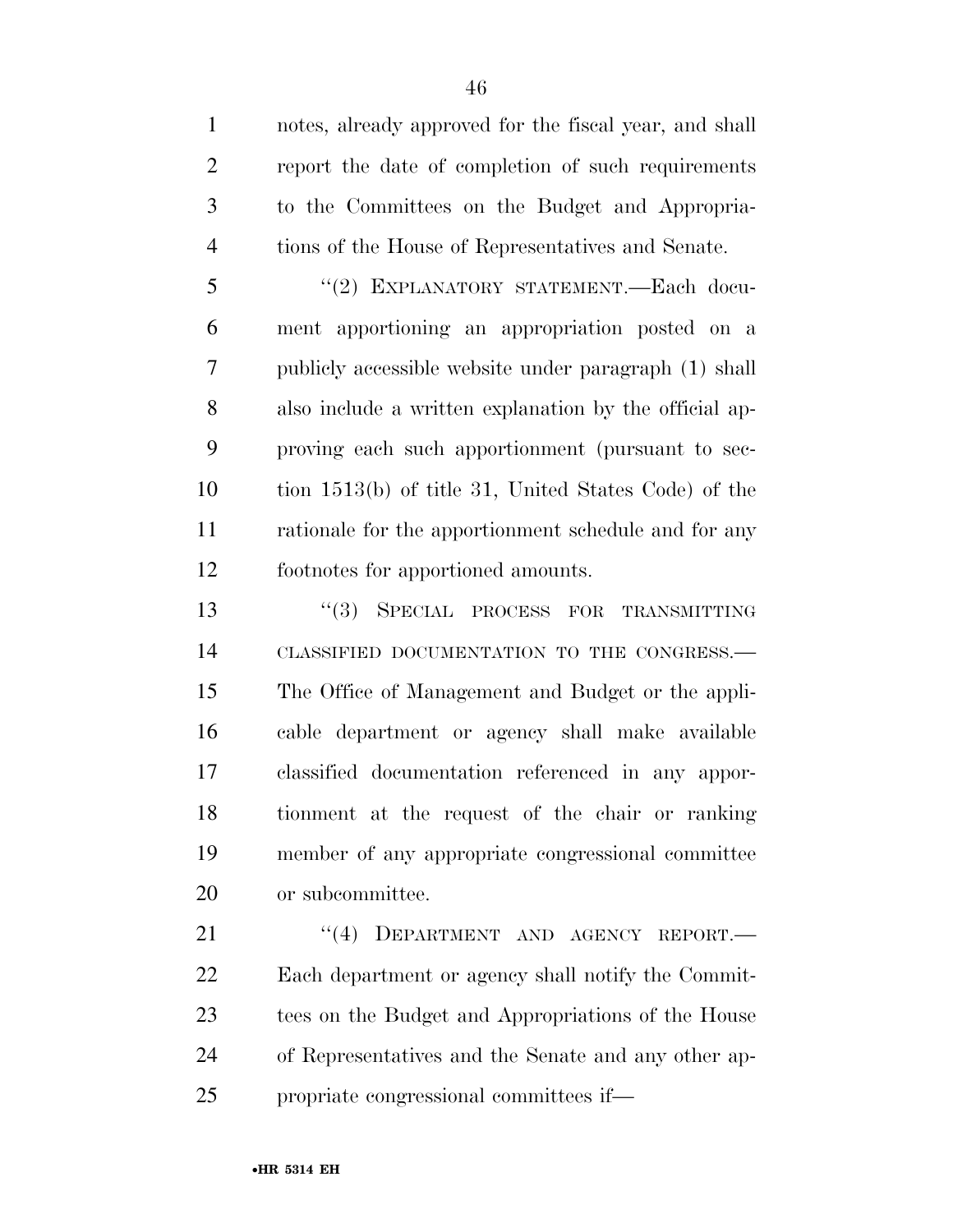| $\mathbf{1}$   | $\lq\lq$ an apportionment is not made in the          |
|----------------|-------------------------------------------------------|
| $\overline{2}$ | required time period provided in section              |
| 3              | 1513(b) of title 31, United States Code;              |
| $\overline{4}$ | "(B) an approved apportionment received               |
| 5              | by the department or agency conditions the            |
| 6              | availability of an appropriation on further ac-       |
| 7              | tion; or                                              |
| 8              | "(C) an approved apportionment received               |
| 9              | by the department or agency may hinder the            |
| 10             | prudent obligation of such appropriation or the       |
| 11             | execution of a program, project, or activity by       |
| 12             | such department or agency;                            |
| 13             | and such notification shall contain information iden- |
| 14             | tifying the bureau, account name, appropriation       |
| 15             | name, and Treasury Appropriation Fund Symbol or       |
| 16             | fund account.                                         |
| 17             | "(b) APPROVING OFFICIALS.—                            |
| 18             | "(1) DELEGATION OF AUTHORITY.—Not later               |
| 19             | than 15 days after the date of enactment of this sec- |
| 20             | tion, any delegation of apportionment authority pur-  |
| 21             | suant to section 1513(b) of title 31, United States   |
| 22             | Code that is in effect as of such date shall be sub-  |
| 23             | mitted for publication in the Federal Register. Any   |
| 24             | delegation of such apportionment authority after the  |

date of enactment of this section shall, on the date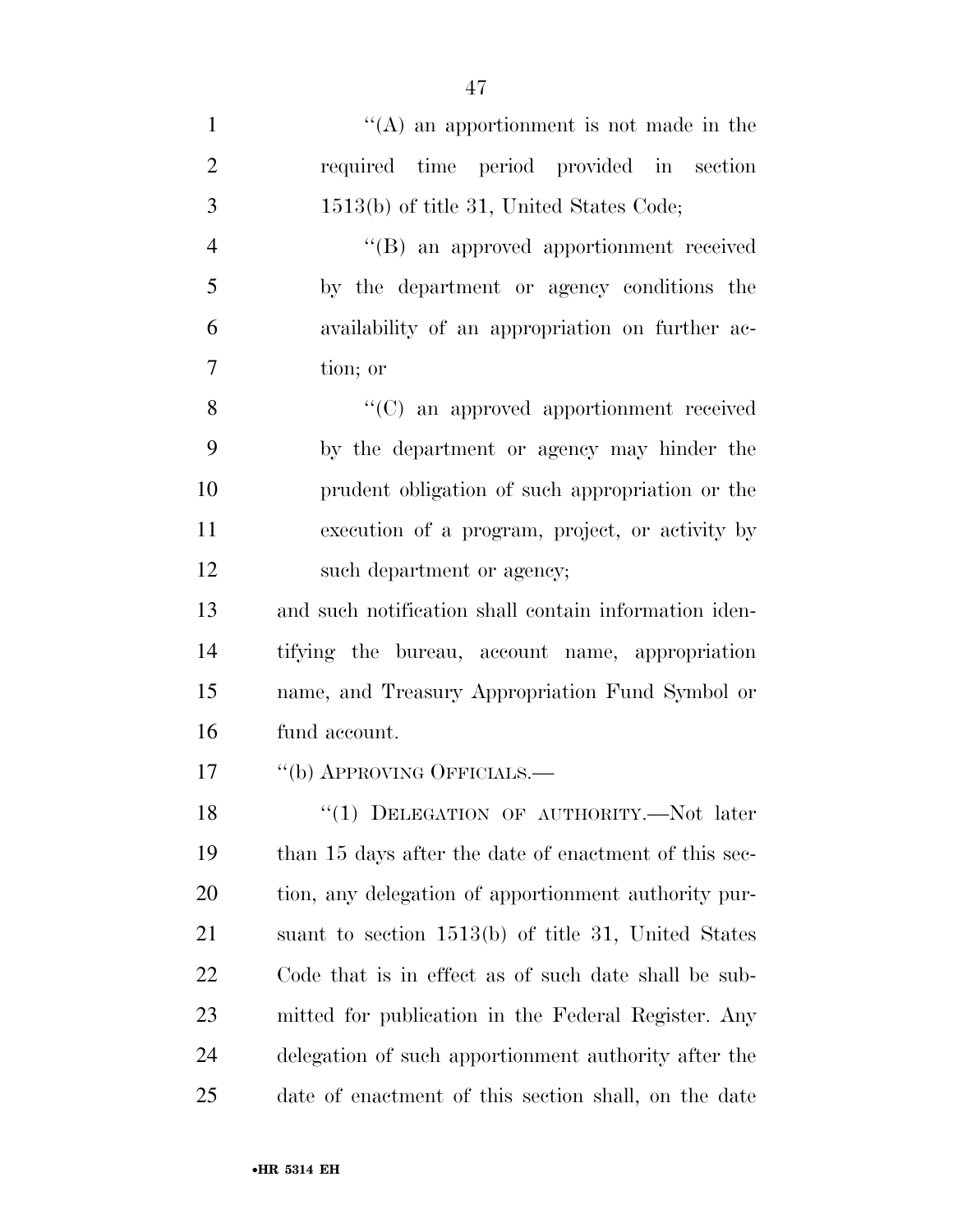of such delegation, be submitted for publication in the Federal Register. The Office of Management and Budget shall publish such delegations in a for- mat that qualifies such publications as an Open Government Data Asset (as defined in section 3502 of title 44, United States Code) on a public internet website, which shall be continuously updated with the position of each Federal officer or employee to whom apportionment authority has been delegated.

10 "(2) REPORT TO CONGRESS.—Not later than 5 days after any change in the position of the approv- ing official with respect to such delegated apportion- ment authority for any account is made, the Office shall submit a report to the Committees on Appro- priations of the House of Representatives and the Senate, the Committees on the Budget of the House of Representatives and the Senate, and any other appropriate congressional committee explaining why such change was made.''.

 (b) CLERICAL AMENDMENT.—The table of contents of the Congressional Budget and Impoundment Control Act of 1974 set forth in section 1(b) of such Act, as amended by section 501(b), is further amended by adding after the item relating to section 1018 the following: ''1019. Reporting.''.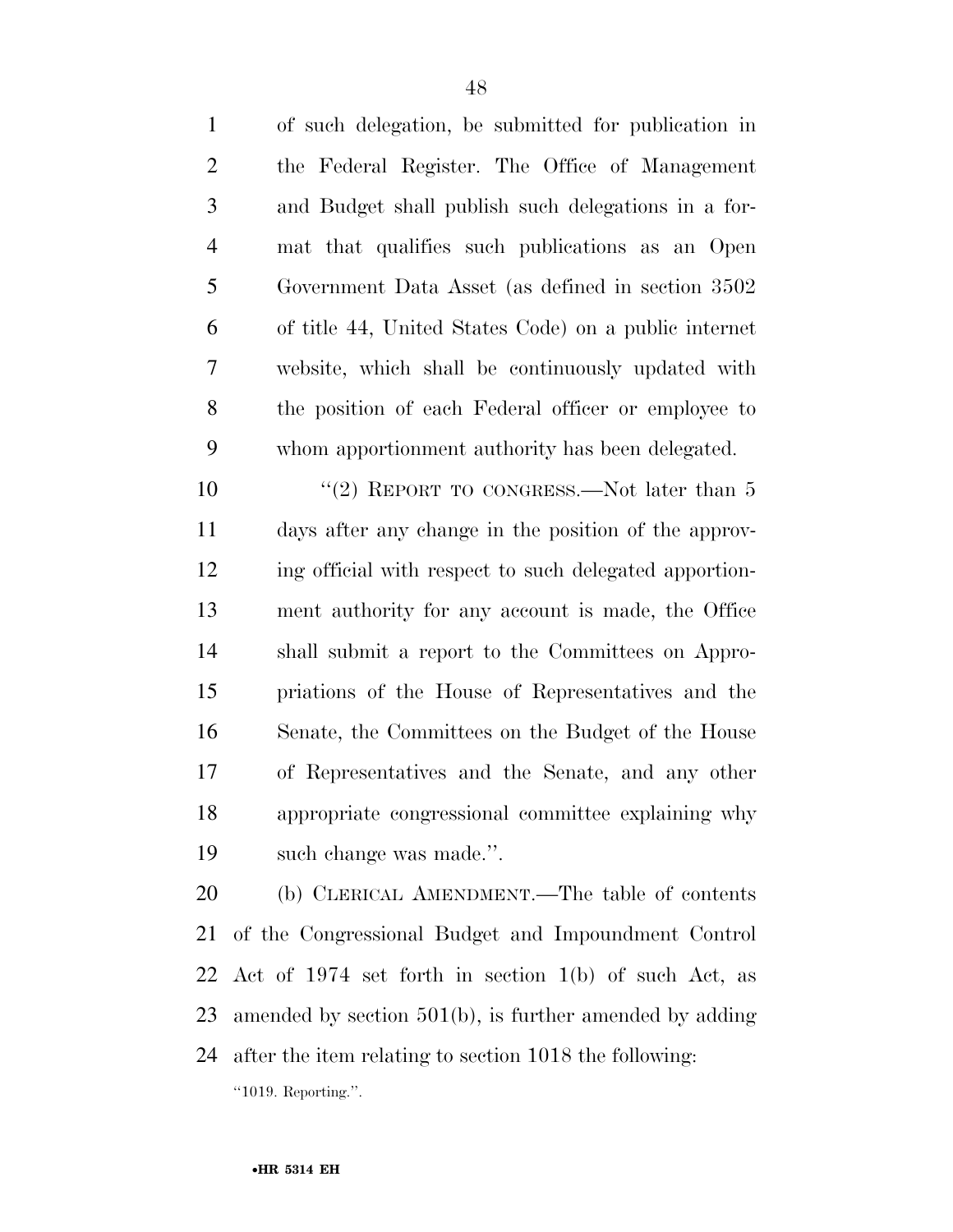**THE COMPTROLLER GENERAL.**  (a) Section 1015 of the Impoundment Control Act of 1974 (2 U.S.C. 686) is amended— (1) in subsection (a), in the matter following paragraph (2), by striking the last sentence; and (2) by adding at the end the following:  $\%$  ''(c) REVIEW.— 9 "(1) IN GENERAL.—The Comptroller General shall review compliance with this part and shall sub- mit to the Committees on the Budget, Appropria- tions, and Oversight and Reform of the House of Representatives, the Committees on the Budget, Ap- propriations, and Homeland Security and Govern- mental Affairs of the Senate, and any other appro- priate congressional committee of the House of Rep- resentatives and Senate a report, and any relevant information related to the report, on any noncompli- ance with this part. 20 "(2) INFORMATION, DOCUMENTATION, AND VIEWS.—The President or the head of the relevant department or agency of the United States shall pro- vide information, documentation, and views to the Comptroller General, as is determined by the Comp- troller General to be necessary to determine such compliance, not later than 20 days after the date on

**SEC. 503. UPDATED AUTHORITIES FOR AND REPORTING BY**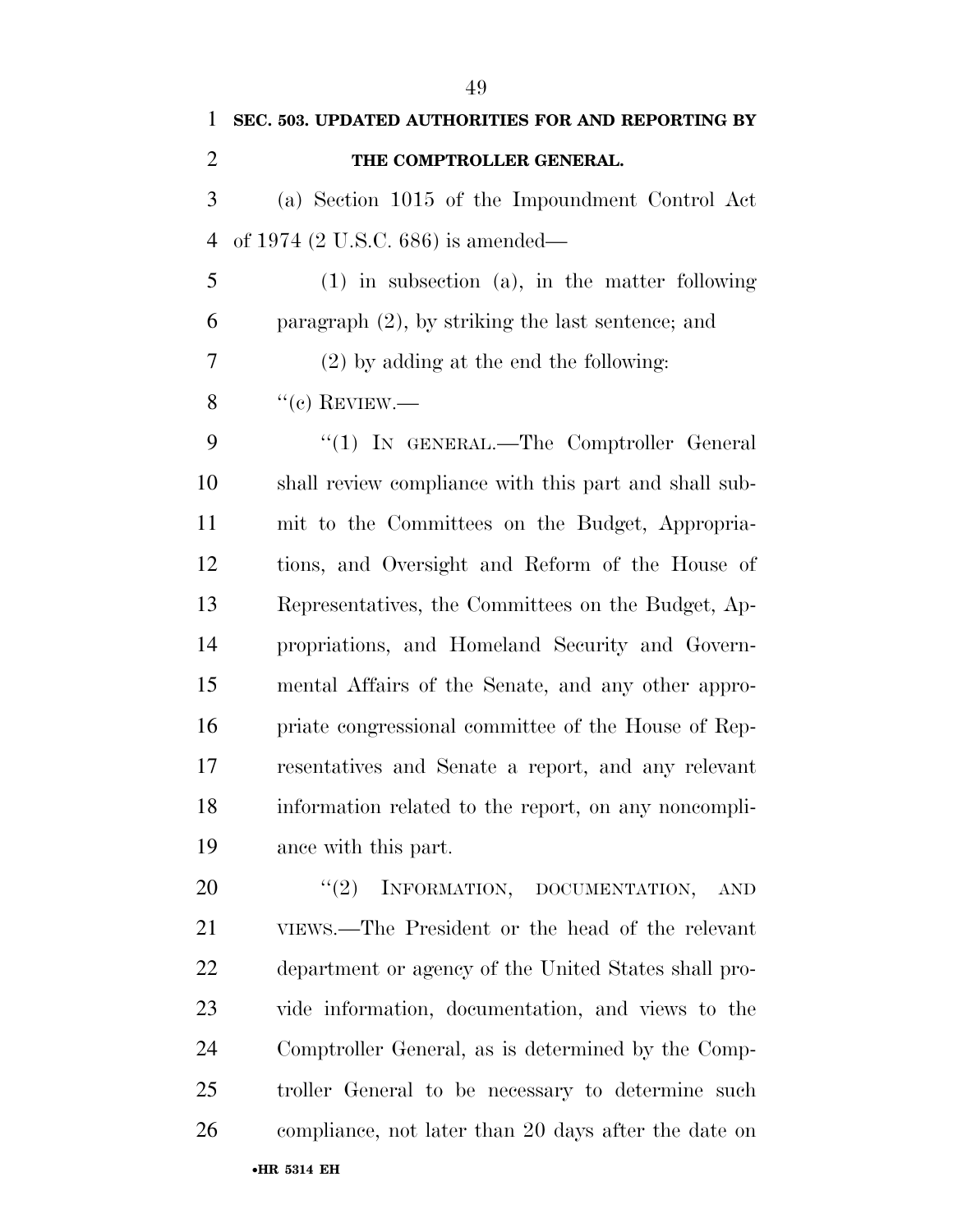| $\mathbf{1}$   | which the request from the Comptroller General is     |
|----------------|-------------------------------------------------------|
| $\overline{2}$ | received, or if the Comptroller General determines    |
| 3              | that a shorter or longer period is appropriate based  |
| $\overline{4}$ | on the specific circumstances, within such shorter or |
| 5              | longer period.                                        |
| 6              | $\cdot$ (3) ACCESS.—To carry out the responsibilities |
| 7              | of this part, the Comptroller General shall also have |
| 8              | access to interview the officers, employees, contrac- |
| 9              | tors, and other agents and representatives of a de-   |
| 10             | partment, agency, or office of the United States at   |
| 11             | any reasonable time as the Comptroller General may    |
| 12             | request.".                                            |
| 13             | (b) Section 1001 of the Impoundment Control Act       |
| 14             | of 1974 (2 U.S.C. 681) is amended—                    |
| 15             | (1) in paragraph (3), by striking the "or" at         |
| 16             | the end of the paragraph;                             |
| 17             | $(2)$ in paragraph $(4)$ , by striking the period at  |
| 18             | the end and inserting a semicolon; and                |
| 19             | (3) by adding at the end the following:               |
| 20             | $\lq(5)$ affecting or limiting in any way the au-     |
| 21             | thorities provided to the Comptroller General under   |
| 22             | chapter 7 of title 31, United States Code.".          |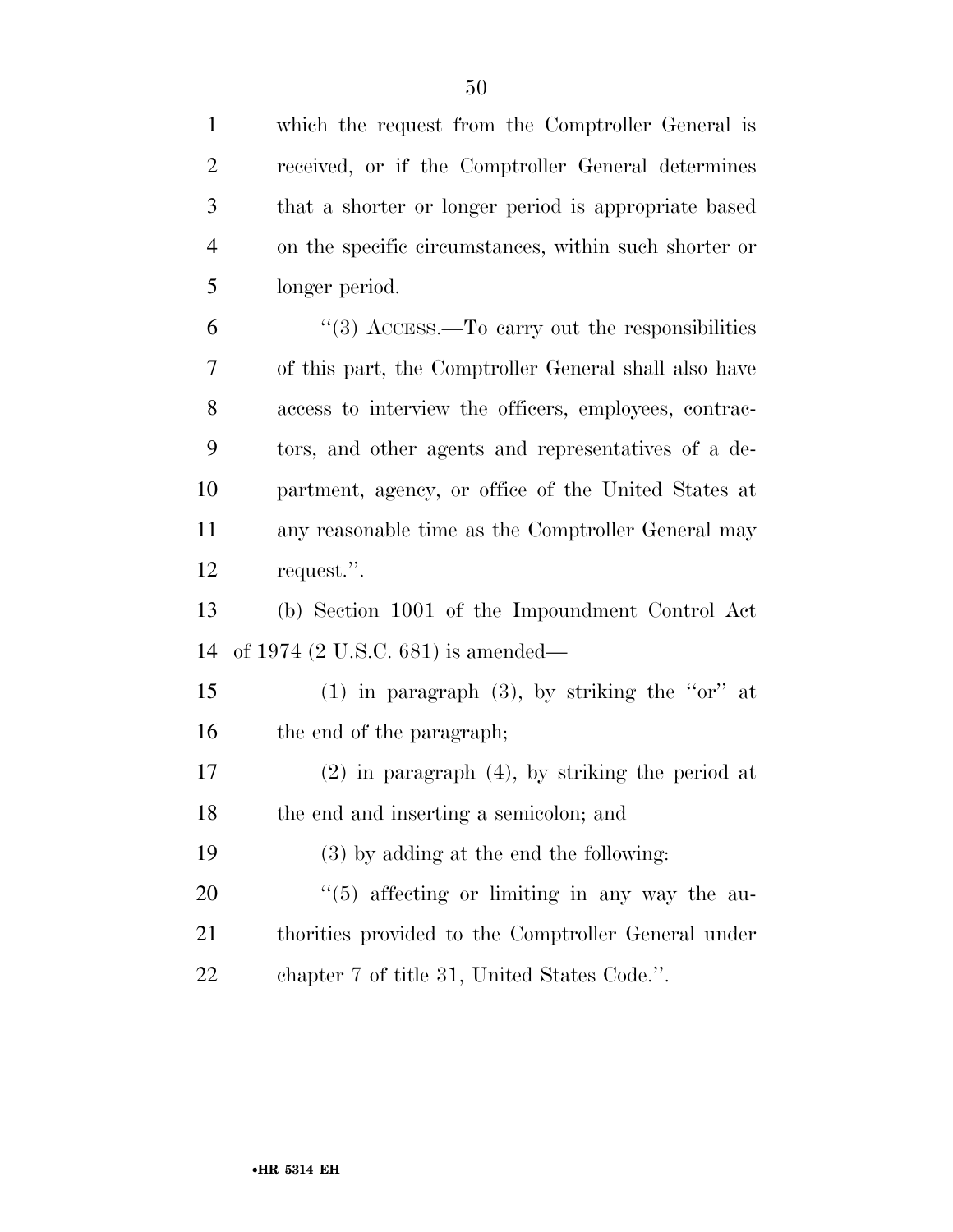Section 1016 of the Impoundment Control Act of 1974 (2 U.S.C. 687) is amended to read as follows:

''SUITS BY COMPTROLLER GENERAL

 ''SEC. 1016. If, under this chapter, budget authority is required to be made available for obligation and such budget authority is not made available for obligation or information, documentation, views, or access are required to be produced and such information, documentation, views, or access are not produced, the Comptroller General is expressly empowered, through attorneys of the Comp- troller General's own selection, to bring a civil action in the United States District Court for the District of Colum- bia to require such budget authority to be made available for obligation or such information, documentation, views, or access to be produced, and such court is expressly em- powered to enter in such civil action, against any depart- ment, agency, officer, or employee of the United States, any decree, judgment, or order which may be necessary or appropriate to make such budget authority available for obligation or compel production of such information, docu- mentation, views, or access. No civil action shall be brought by the Comptroller General to require budget au- thority be made available under this section until the expi-ration of 15 calendar days following the date on which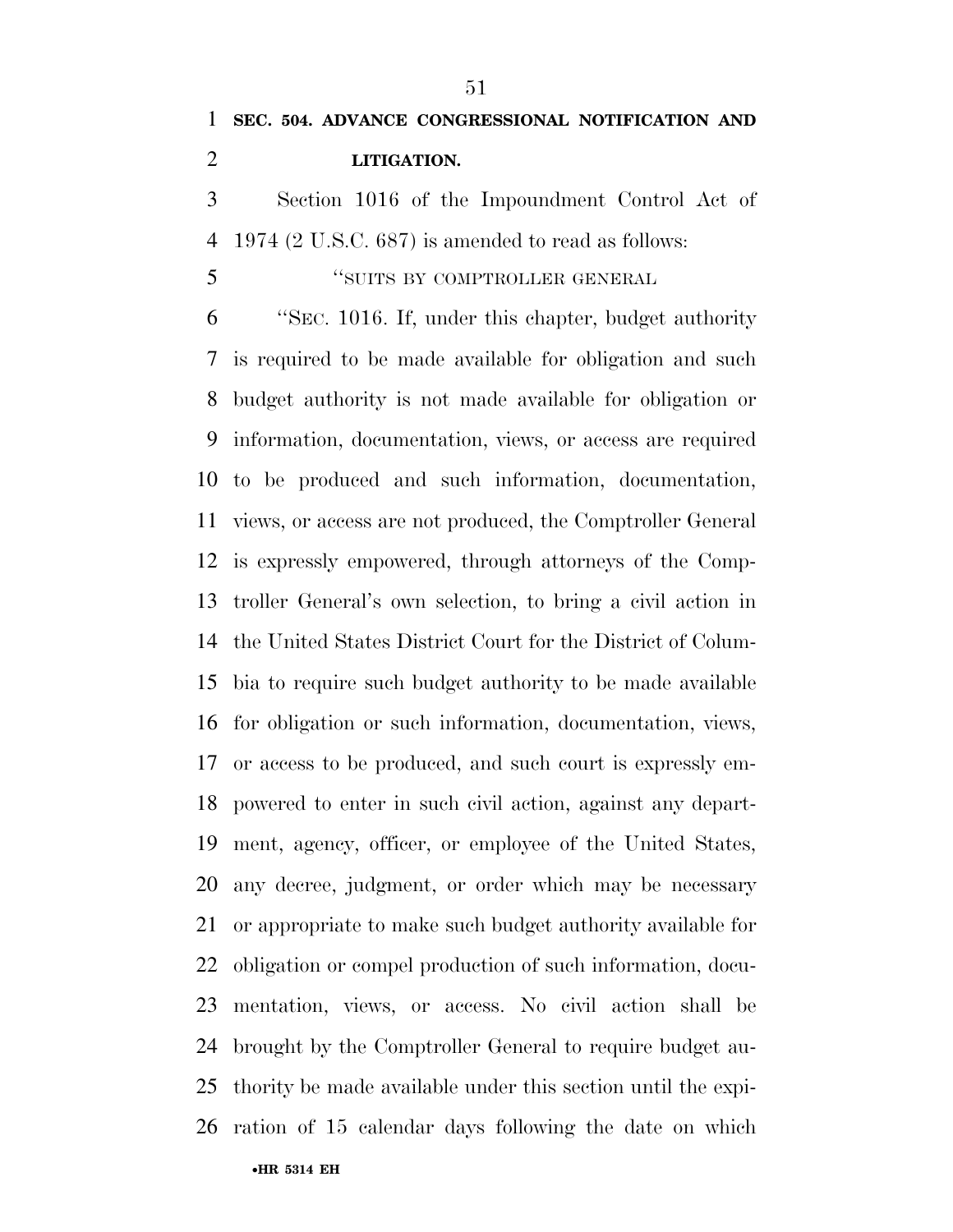an explanatory statement by the Comptroller General of the circumstances giving rise to the action contemplated is filed with the Speaker of the House of Representatives and the President of the Senate, except that expiration of such period shall not be required if the Comptroller General finds (and incorporates the finding in the explana- tory statement filed) that the delay would be contrary to the public interest.''.

## **SEC. 505. PENALTIES FOR FAILURE TO COMPLY WITH THE IMPOUNDMENT CONTROL ACT OF 1974.**

 (a) IN GENERAL.—The Impoundment Control Act of 1974 (2 U.S.C. 681 et seq.), as amended by section 502(a), is further amended by adding at the end the fol-lowing:

''PENALTIES FOR FAILURE TO COMPLY

 ''SEC. 1020. (a) ADMINISTRATIVE DISCIPLINE.—An officer or employee of the Executive Branch of the United States Government violating this part shall be subject to appropriate administrative discipline including, when cir- cumstances warrant, suspension from duty without pay or removal from office.

22 "(b) REPORTING VIOLATIONS.—

•**HR 5314 EH** 23 "(1) IN GENERAL.—In the event of a violation of section 1001, 1012, 1013, or 1018 of this part, or in the case that the Comptroller General issues a legal decision concluding that a department, agen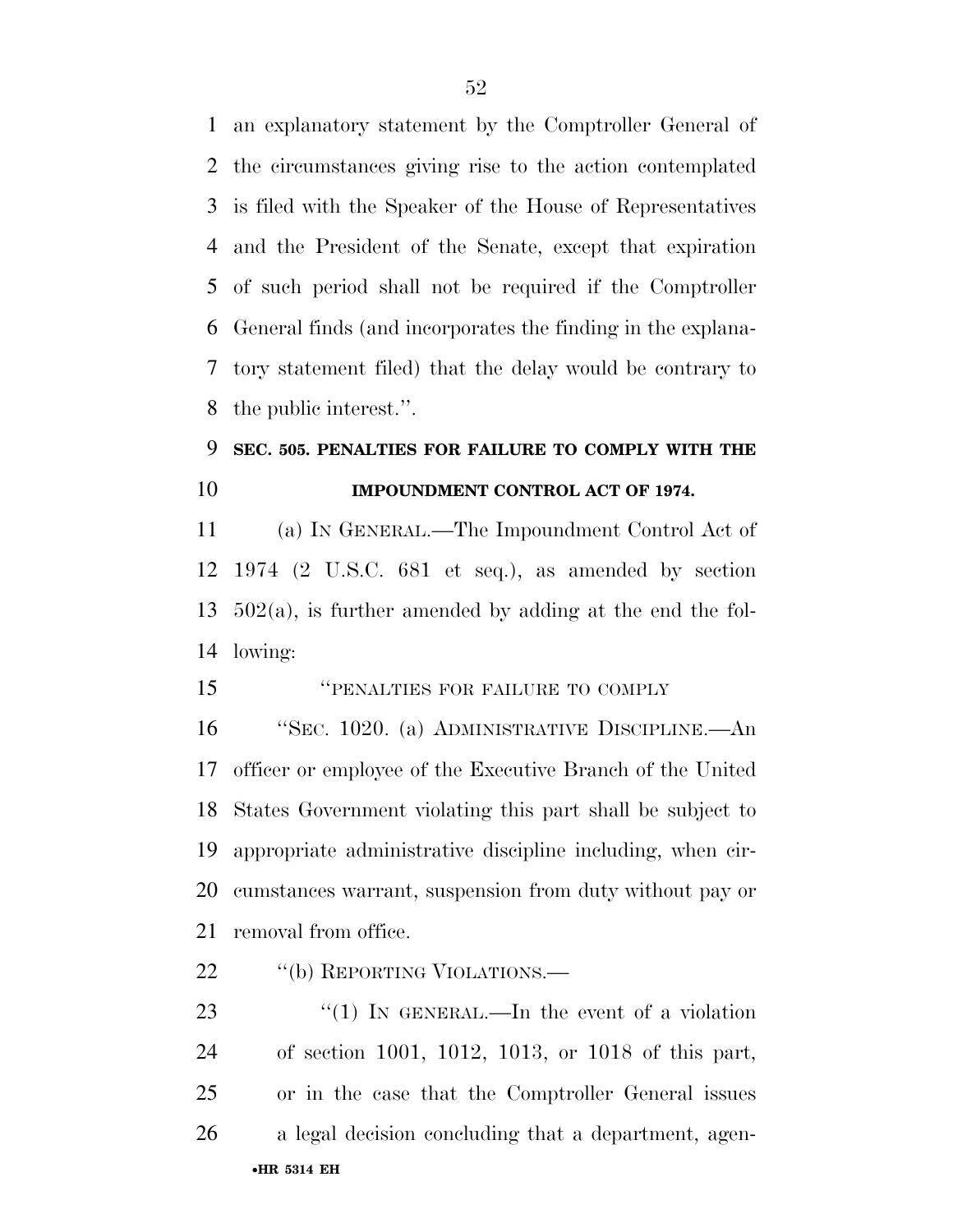cy, or office of the United States violated this part, the President or the head of the relevant department or agency as the case may be, shall report imme- diately to Congress all relevant facts and a state- ment of actions taken. A copy of each report shall also be transmitted to the Comptroller General and the relevant inspector general on the same date the report is transmitted to the Congress.

9 "(2) CONTENTS.—Any such report shall include a summary of the facts pertaining to the violation, the title and Treasury Appropriation Fund Symbol of the appropriation or fund account, the amount in- volved for each violation, the date on which the vio- lation occurred, the position of any individuals re- sponsible for the violation, a statement of the admin- istrative discipline imposed and any further action taken with respect to any officer or employee in- volved in the violation, a statement of any additional action taken to prevent recurrence of the same type of violation, and any written response by any officer or employee identified by position as involved in the violation. In the case that the Comptroller General issues a legal decision concluding that a department, agency, or office of the United States violated this part and the relevant department, agency, or office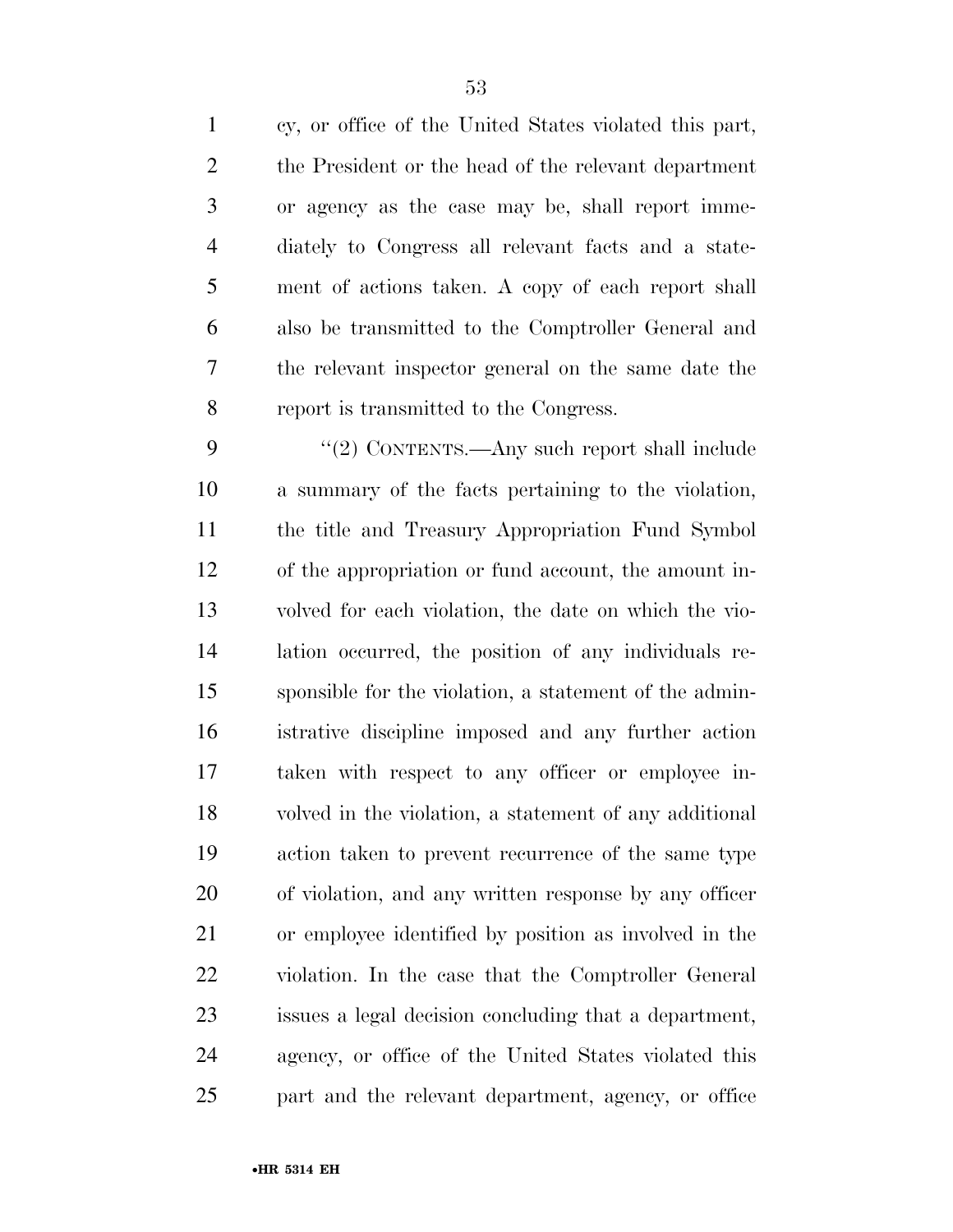does not agree that a violation has occurred, the re- port provided to Congress, the Comptroller General, and relevant inspector general will explain its posi-tion.''.

 (b) CLERICAL AMENDMENT.—The table of contents of the Congressional Budget and Impoundment Control Act of 1974 set forth in section 1(b) of such Act, as amended by section 502(b), is further amended by adding after the item relating to section 1019 the following: ''1020. Penalties for failure to comply.''.

 **Subtitle B—Strengthening Transparency and Reporting PART 1—FUNDS MANAGEMENT AND REPORTING TO THE CONGRESS SEC. 511. EXPIRED BALANCE REPORTING IN THE PRESI- DENT'S BUDGET.**  Section 1105(a) of title 31, United States Code, is amended by adding at the end the following: 18 ''(40) for the budgets for each of fiscal years 2023 through 2027, a report on—  $\langle (A) \rangle$  unobligated expired balances as of the beginning of the current fiscal year and the be- ginning of each of the preceding 2 fiscal years by agency and the applicable Treasury Appro-priation Fund Symbol or fund account; and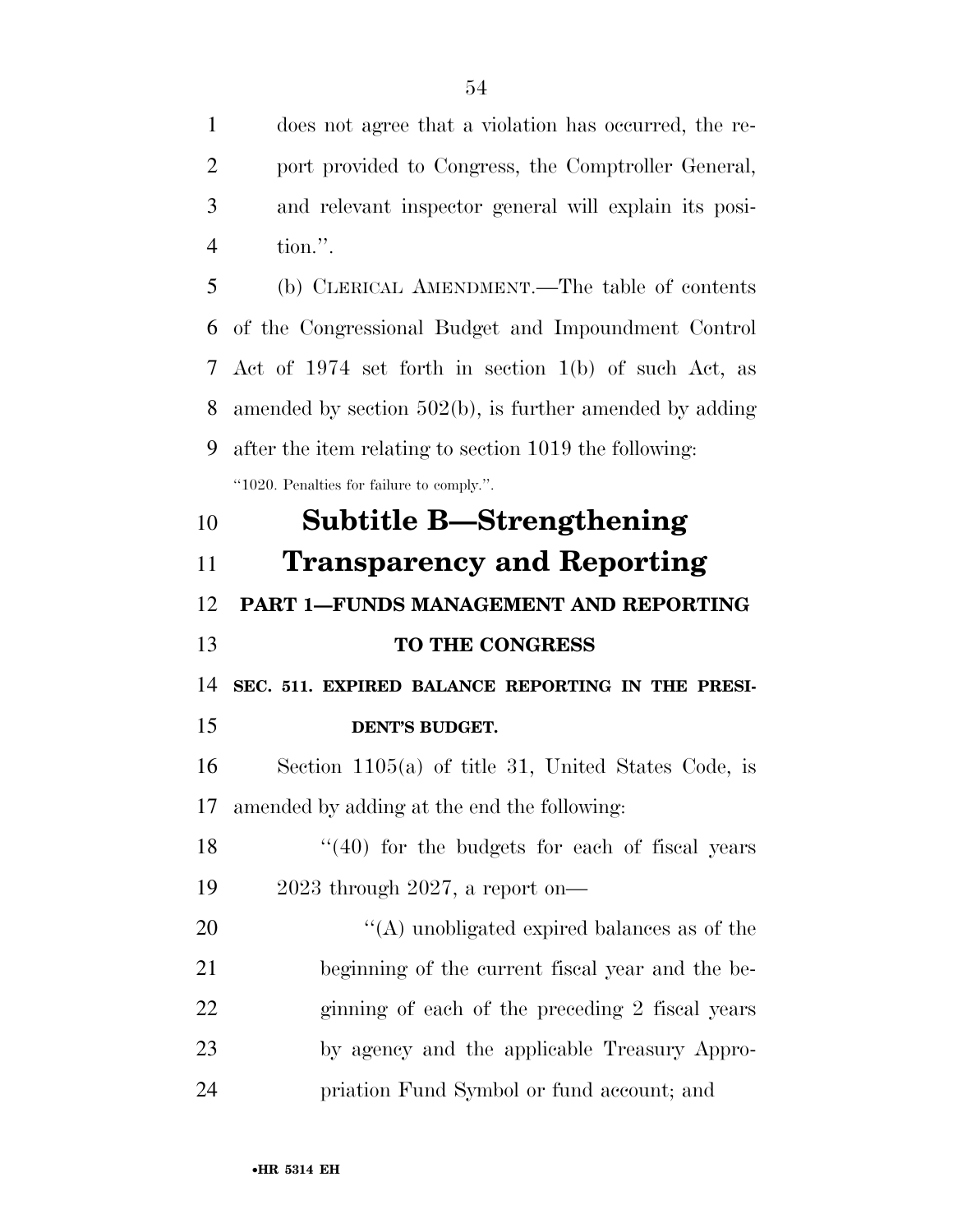| $\mathbf{1}$   | "(B) an explanation of unobligated expired            |
|----------------|-------------------------------------------------------|
| $\overline{2}$ | balances in any Treasury Appropriation Fund           |
| 3              | Symbol or fund account that exceed the lesser         |
| $\overline{4}$ | of 5 percent of total appropriations made avail-      |
| 5              | able for that account or $$100,000,000."$ .           |
| 6              | SEC. 512. CANCELLED BALANCE REPORTING IN THE PRESI-   |
| 7              | DENT'S BUDGET.                                        |
| 8              | Section $1105(a)$ of title 31, United States Code, as |
| 9              | amended by section 511, is further amended by adding  |
| 10             | at the end the following:                             |
| 11             | $\lq(41)$ for the budgets for each of fiscal years    |
| 12             | $2023$ through $2027$ , a report on-                  |
| 13             | $\lq\lq$ cancelled balances (pursuant to sec-         |
| 14             | tion $1552(a)$ for the preceding 3 fiscal years by    |
| 15             | agency and Treasury Appropriation Fund Sym-           |
| 16             | bol or fund account;                                  |
| 17             | "(B) an explanation of cancelled balances"            |
| 18             | in any Treasury Appropriation Fund Symbol or          |
| 19             | fund account that exceed the lesser of 5 percent      |
| 20             | of total appropriations made available for that       |
| 21             | account or $$100,000,000;$ and                        |
| 22             | $\lq\lq$ a tabulation, by Treasury Appropria-         |
| 23             | tion Fund Symbol or fund account and appro-           |
| 24             | priation, of all balances of appropriations avail-    |
| 25             | able for an indefinite period in an appropriation     |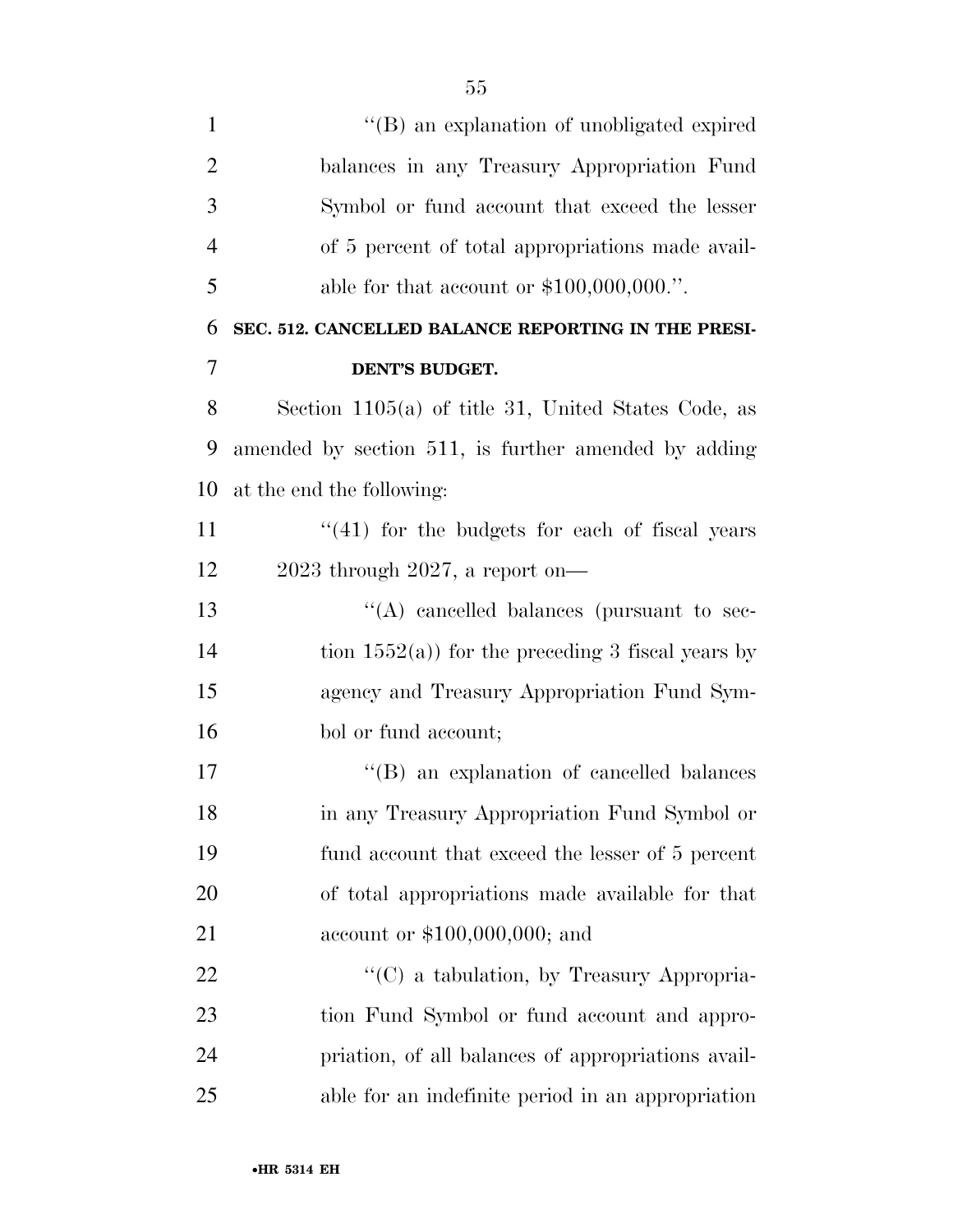| $\mathbf{1}$   | account available for an indefinite period that       |
|----------------|-------------------------------------------------------|
| $\overline{2}$ | do not meet the criteria for closure under sec-       |
| 3              | tion 1555, but for which either—                      |
| $\overline{4}$ | $\lq\lq$ the head of the agency concerned             |
| 5              | or the President has determined that the              |
| 6              | purposes for which the appropriation was              |
| 7              | made have been carried out; or                        |
| 8              | "(ii) no disbursement has been made                   |
| 9              | against the appropriation—                            |
| 10             | $\lq\lq$ (I) in the prior year and the                |
| 11             | preceding fiscal year; or                             |
| 12             | $\lq$ (II) in the prior year and which                |
| 13             | the budget estimates zero disburse-                   |
| 14             | ments in the current year.".                          |
| 15             | SEC. 513. LAPSE IN APPROPRIATIONS-REPORTING IN THE    |
| 16             | PRESIDENT'S BUDGET.                                   |
| 17             | Section $1105(a)$ of title 31, United States Code, as |
| 18             | amended by section 512, is further amended by adding  |
| 19             | at the end the following:                             |
| 20             | $\lq(42)$ a report on—                                |
| 21             | "(A) any obligation or expenditure made               |
| 22             | by a department or agency affected in whole or        |
| 23             | in part by any lapse in appropriations of 5 con-      |
| 24             | secutive days or more during the preceding fis-       |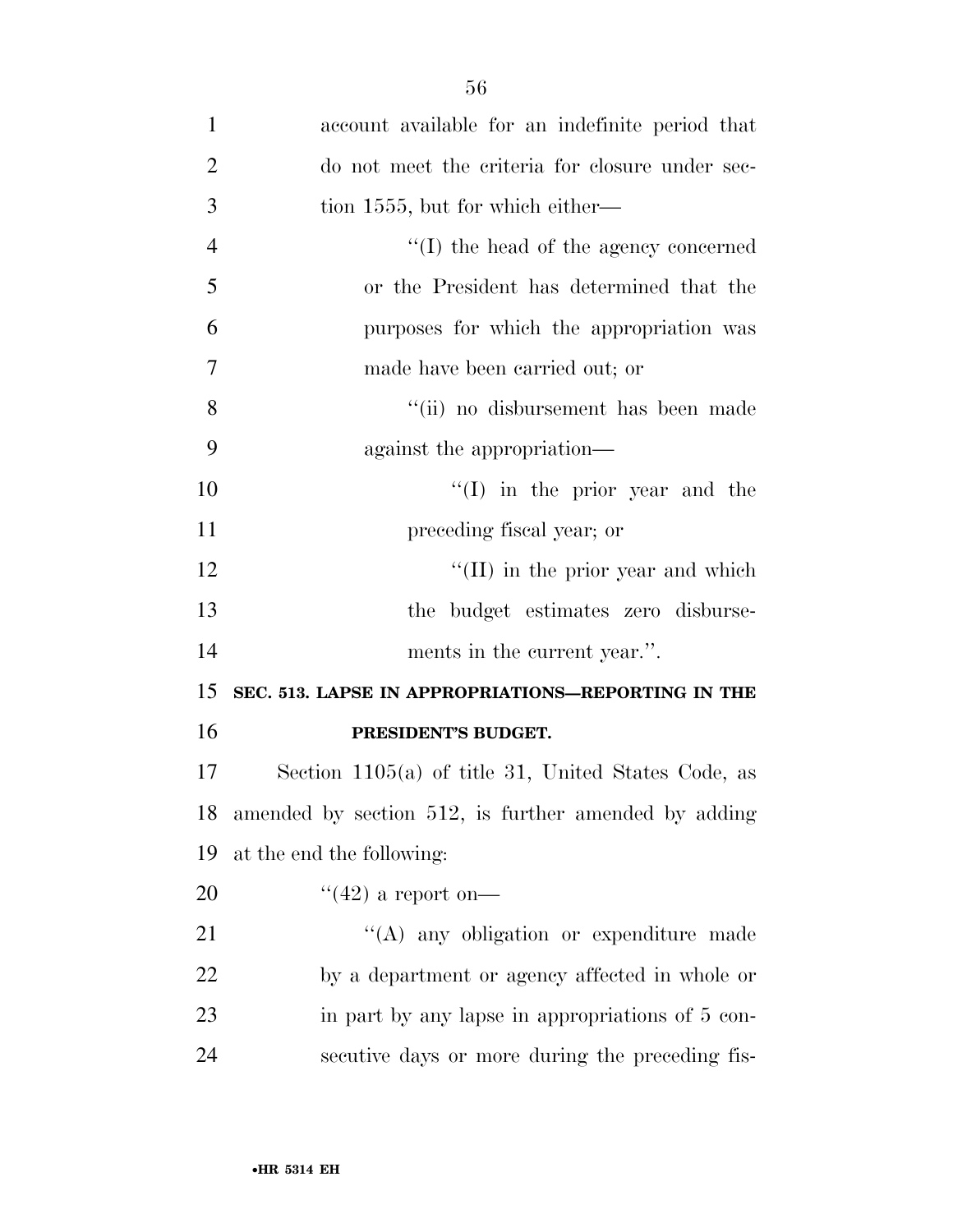| $\mathbf{1}$   | cal year for which amounts were not available;        |
|----------------|-------------------------------------------------------|
| $\overline{2}$ | and                                                   |
| 3              | " $(B)$ with respect to any such obligation or        |
| $\overline{4}$ | expenditure—                                          |
| 5              | $\lq\lq$ (I) the amount so obligated or ex-           |
| 6              | pended;                                               |
| 7              | "(ii) the account affected;                           |
| 8              | "(iii) an explanation of<br>the                       |
| 9              | Antideficiency Act exception or other legal           |
| 10             | authority that permitted the department or            |
| 11             | agency, as the case may be, to incur such             |
| 12             | obligation or expenditure; and                        |
| 13             | "(iv) an explanation of any change in                 |
| 14             | the application of any Antideficiency Act             |
| 15             | exception for a program, project, or activ-           |
| 16             | ity from any explanations previously re-              |
| 17             | ported on pursuant to this paragraph.".               |
| 18             | SEC. 514. TRANSFER AND OTHER REPURPOSING AUTHOR-      |
| 19             | ITY REPORTING IN THE PRESIDENT'S BUDG-                |
| 20             | ET.                                                   |
| 21             | Section $1105(a)$ of title 31, United States Code, as |
| 22             | amended by section 513, is further amended by adding  |
| 23             | at the end the following:                             |
| 24             | $(43)$ for the budget for fiscal year 2023, a re-     |
| 25             | port on-                                              |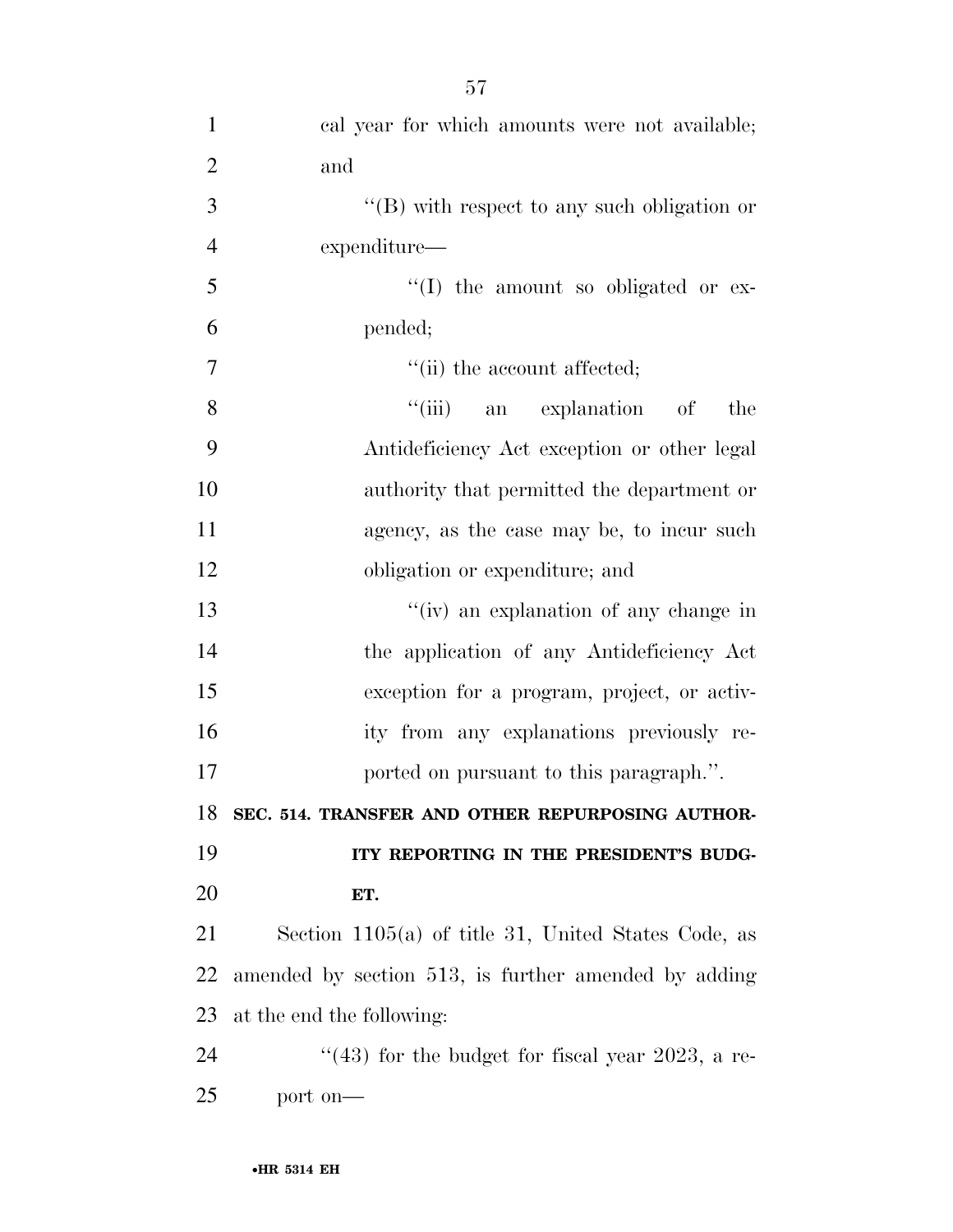| $\mathbf{1}$   | $\lq\lq$ any transfer authority or other au-                |
|----------------|-------------------------------------------------------------|
| $\overline{2}$ | thority to repurpose appropriations provided in             |
| 3              | a law other than an appropriation act; and                  |
| $\overline{4}$ | $\lq\lq$ with respect to any such authority,                |
| 5              | the citation to the statute, the list of depart-            |
| 6              | ments or agencies covered, an explanation of                |
| 7              | when such authority may be used, and an ex-                 |
| 8              | planation on any use of such authority in the               |
| 9              | preceding 3 fiscal years.".                                 |
| 10             | SEC. 515. AUTHORIZING CANCELLATIONS IN INDEFINITE           |
| 11             | ACCOUNTS BY APPROPRIATION.                                  |
| 12             | (a) IN GENERAL.—Subchapter IV of chapter 15 of              |
| 13             | title 31, United States Code, is amended by inserting after |
| 14             | section 1555 the following:                                 |
| 15             | "SEC. 1555a. CANCELLATION OF APPROPRIATIONS AVAIL-          |
| 16             | ABLE FOR INDEFINITE PERIODS WITHIN AN                       |
| 17             | <b>ACCOUNT.</b>                                             |
| 18             | "Any remaining balance (whether obligated or unobli-        |
| 19             | gated) from an appropriation available for an indefinite    |
| 20             | period in an appropriation account available for an indefi- |
| 21             | nite period that does not meet the requirements for closure |
| 22             | under section 1555 shall be canceled, and thereafter shall  |
| 23             | not be available for obligation or expenditure for any pur- |
| 24             | pose, if—                                                   |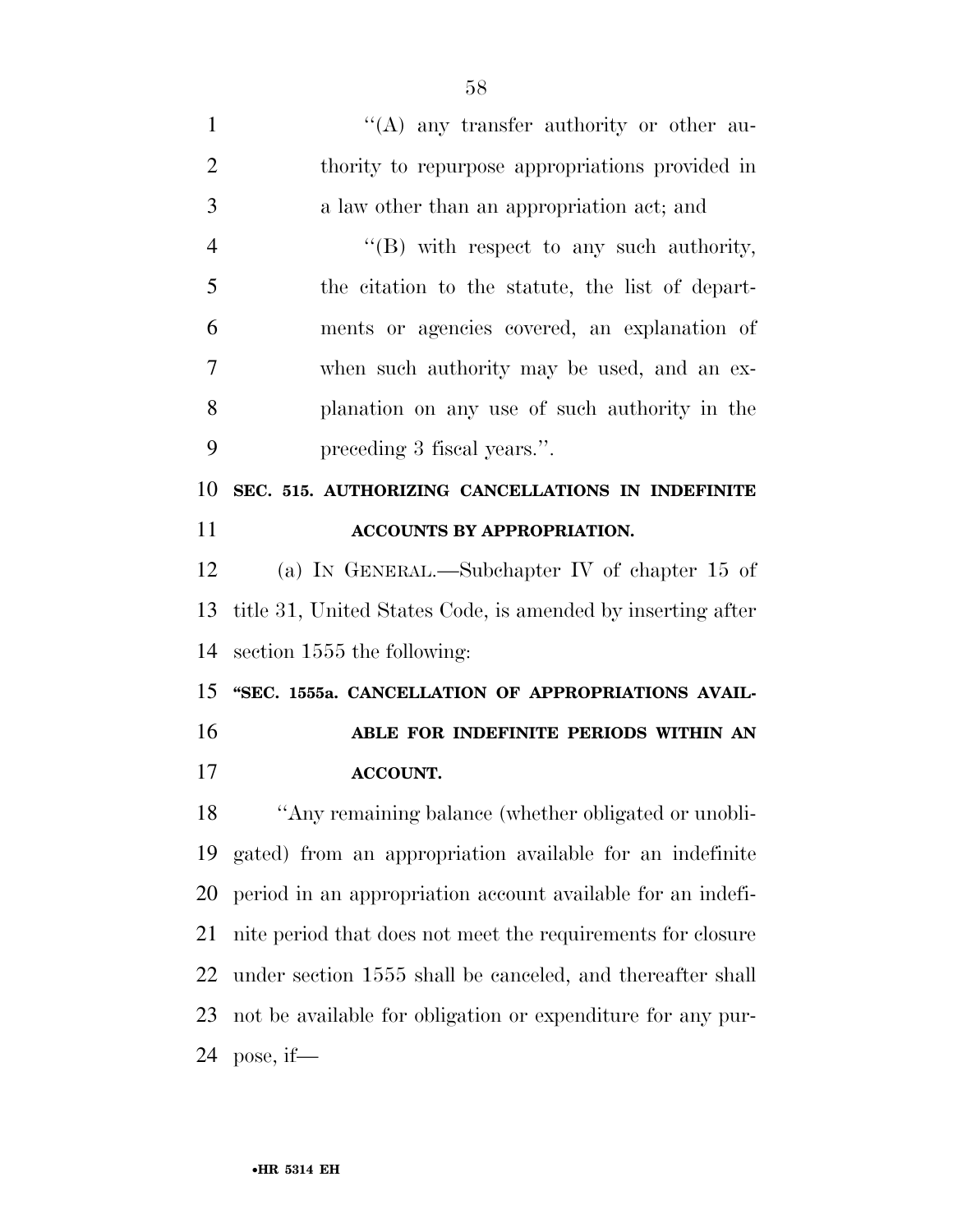1 ''(1) the head of the agency concerned or the President determines that the purposes for which the appropriation was made have been carried out; and

 ''(2) no disbursement has been made against the appropriation for two consecutive fiscal years.''. (b) CLERICAL AMENDMENT.—The table of sections for subchapter IV of chapter 15 of title 31, United States Code, is amended by inserting after the item relating to section 1555 the following:

### **SEC. 516. WHITE HOUSE EMPLOYEE INFORMATION.**

 Not later than 90 days after the date of the enact- ment of this Act and updated not less frequently than an- nually thereafter, the Executive Office of the President shall make available on a publicly available website in an easily searchable and downloadable format the following information:

 (1) The annual salary of each White House em- ployee, which shall be updated quarterly, and the fol-lowing:

 (A) The number of employees who are paid at a rate of basic pay equal to or greater than the rate of basic pay then currently paid for level V of the Executive Schedule of section

<sup>&#</sup>x27;'1555a. Cancellation of appropriations available for indefinite periods within an account.''.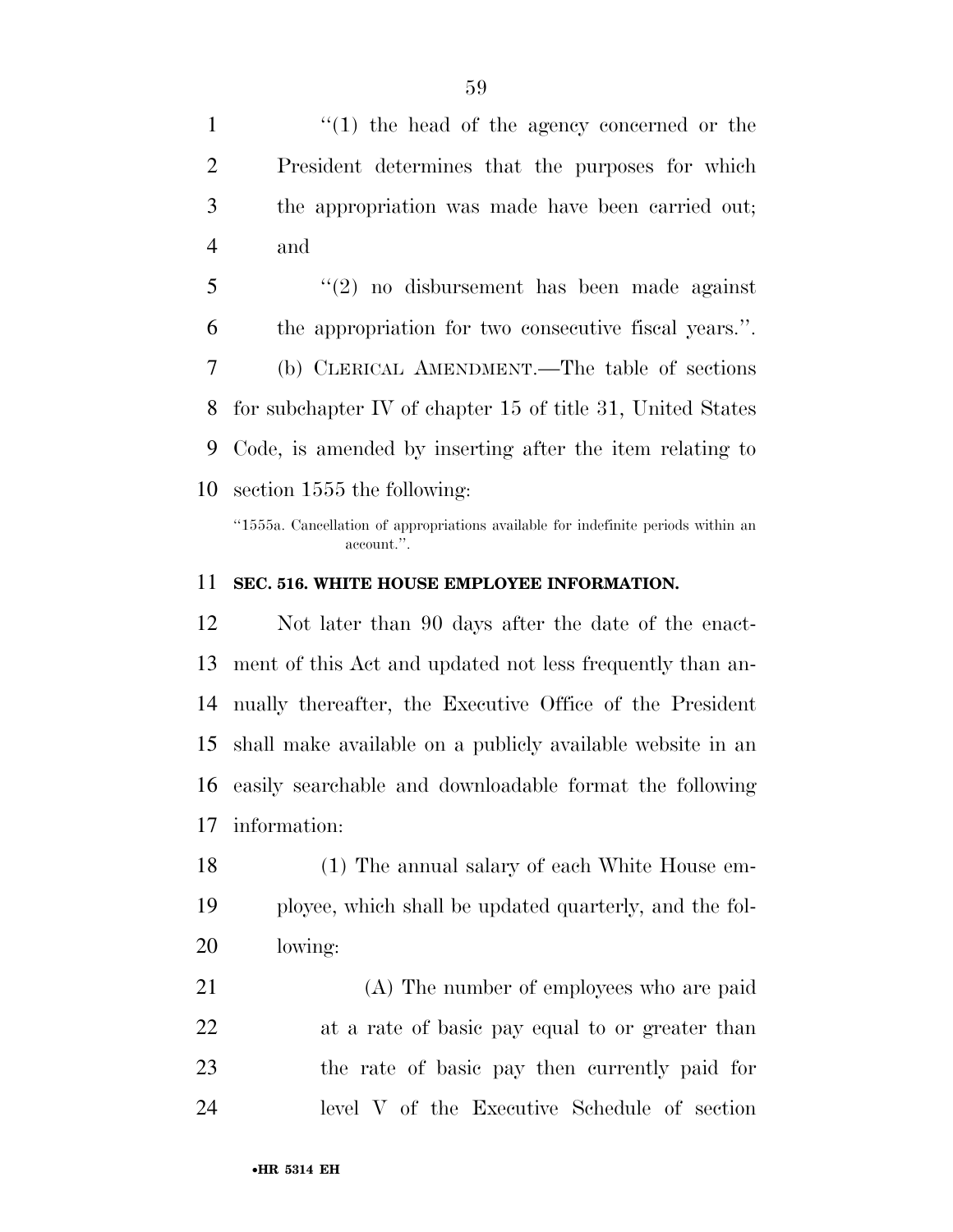| $\mathbf{1}$   | 5316 of title 5 and who are employed in the       |
|----------------|---------------------------------------------------|
| $\overline{2}$ | White House Office, the Executive Residence at    |
| 3              | the White House, the Office of the Vice Presi-    |
| $\overline{4}$ | dent, the Domestic Policy Staff, or the Office of |
| 5              | Administration, and the aggregate amount paid     |
| 6              | to such employees.                                |
| 7              | (B) The number of employees employed in           |
| 8              | such offices who are paid at a rate of basic pay  |
| 9              | which is equal to or greater than the minimum     |
| 10             | rate of basic pay then currently paid for GS      |
| 11             | 16 of the General Schedule of section 5332 of     |
| 12             | title 5, United States Code, but which is less    |
| 13             | than the rate then currently paid for level V of  |
| 14             | the Executive Schedule of section 5316 of such    |
| 15             | title and the aggregate amount paid to such       |
| 16             | employees.                                        |
| 17             | (C) The number of employees employed in           |
| 18             | such offices who are paid at a rate of basic pay  |
| 19             | which is less than the minimum rate then cur-     |
| <b>20</b>      | rently paid for GS-16 of the General Schedule     |
| 21             | of section 5332 of title 5, United States Code,   |
| 22             | and the aggregate amount paid to such employ-     |
| 23             | ees.                                              |
| 24             | The number of individuals detailed<br>(D)         |

under section 112 of title 3, United States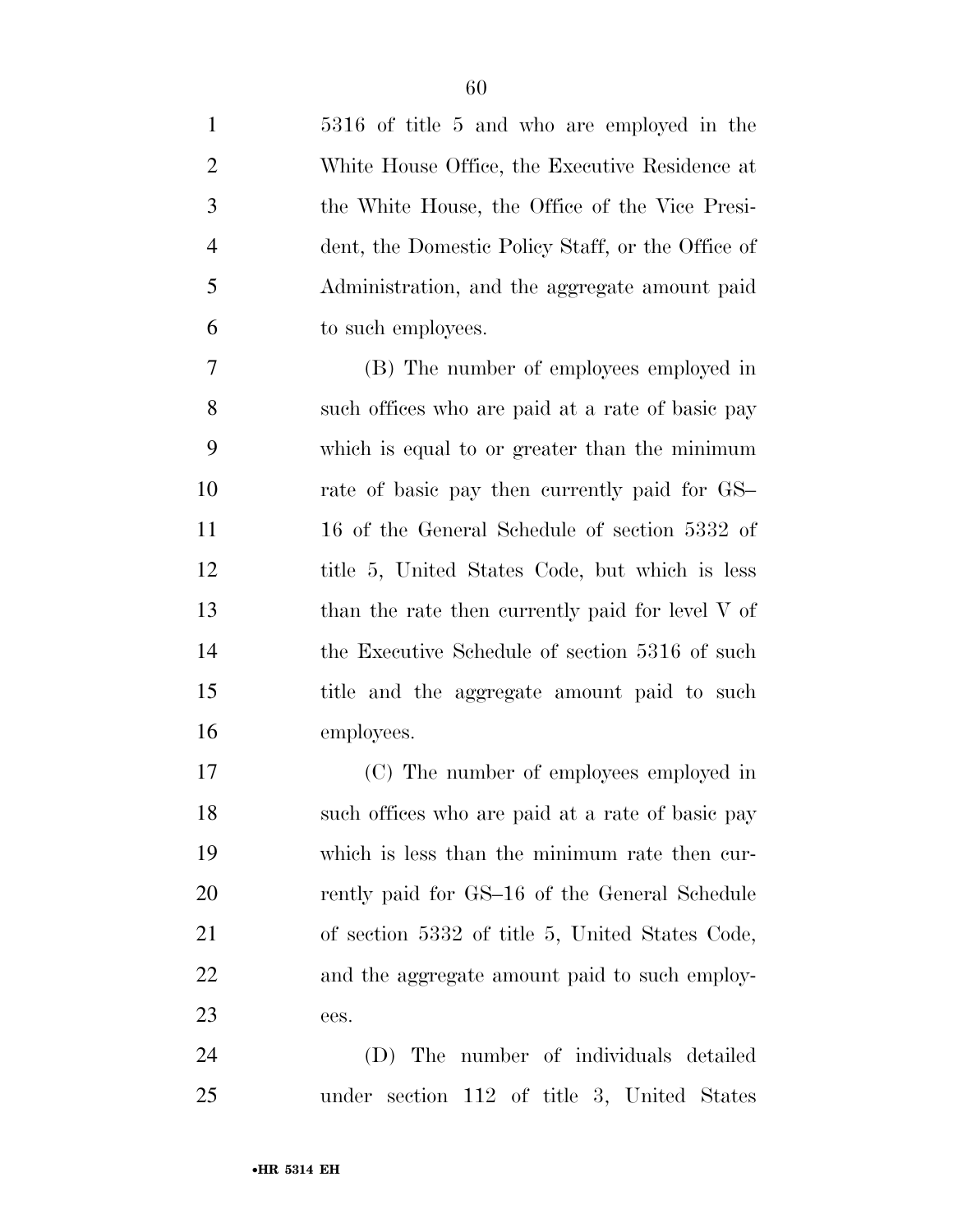| $\mathbf{1}$   | Code, for more than 30 days to each such of-            |
|----------------|---------------------------------------------------------|
| $\overline{2}$ | fice, the number of days in excess of 30 each           |
| 3              | individual was detailed, and the aggregate              |
| $\overline{4}$ | amount of reimbursement made as provided by             |
| 5              | the provisions of section 112 of such title.            |
| 6              | (E) The number of individuals whose serv-               |
| $\overline{7}$ | ices as experts or consultants are procured             |
| 8              | under chapter 2 title 3, United States Code, for        |
| 9              | service in any such office, the total number of         |
| 10             | days employed, and the aggregate amount paid            |
| 11             | to procure such services.                               |
| 12             | (2) The most recent financial disclosure state-         |
| 13             | ment for each White House employee filed pursuant       |
| 14             | to the Ethics in Government Act of 1978 (5 U.S.C.       |
| 15             | App.), which shall be updated annually.                 |
| 16             | SEC. 517. MACHINE-READABLE FORMAT REQUIRED FOR          |
| 17             | <b>AGENCY REPORTS.</b>                                  |
| 18             | Any report required to be submitted to Congress by      |
| 19             | an executive agency shall be submitted in machine-read- |
| 20             | able format, unless each committee of Congress to whom  |
| 21             | the report is submitted waives the requirement.         |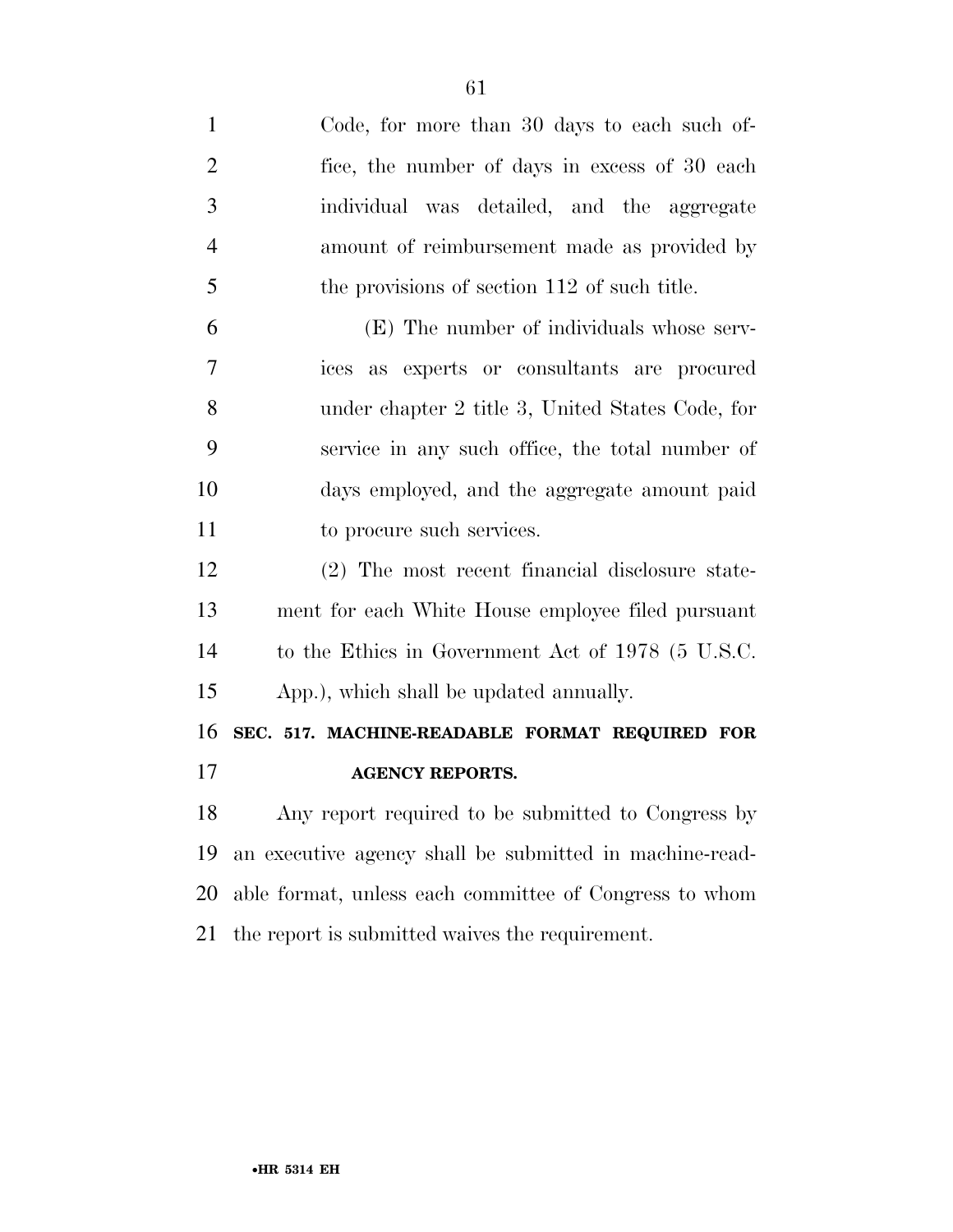**PART 2—EMPOWERING CONGRESSIONAL REVIEW THROUGH NONPARTISAN CONGRESSIONAL AGENCIES AND TRANSPARENCY INITIATIVES SEC. 521. REQUIREMENT TO RESPOND TO REQUESTS FOR INFORMATION FROM THE COMPTROLLER GENERAL FOR BUDGET AND APPROPRIA- TIONS LAW DECISIONS.**  (a) IN GENERAL.—Subchapter II of chapter 7 of title 31, United States Code, is amended by adding at the end the following:

 **''SEC. 722. REQUIREMENT TO RESPOND TO REQUESTS FOR INFORMATION FROM THE COMPTROLLER GENERAL FOR BUDGET AND APPROPRIA-TIONS LAW DECISIONS.** 

 ''(a) If an agency receives a written request for infor- mation, documentation, or views from the Comptroller General relating to a decision or opinion on budget or ap- propriations law, the agency shall provide the requested information, documentation, or views not later than 20 days after receiving the written request, unless such writ-ten request specifically provides otherwise.

22  $\cdot$  "(b) If an agency fails to provide the requested infor- mation, documentation, or views within the time required by this section—

•**HR 5314 EH** 25 "(1) the Comptroller General shall notify, in writing, the Committee on Oversight and Reform of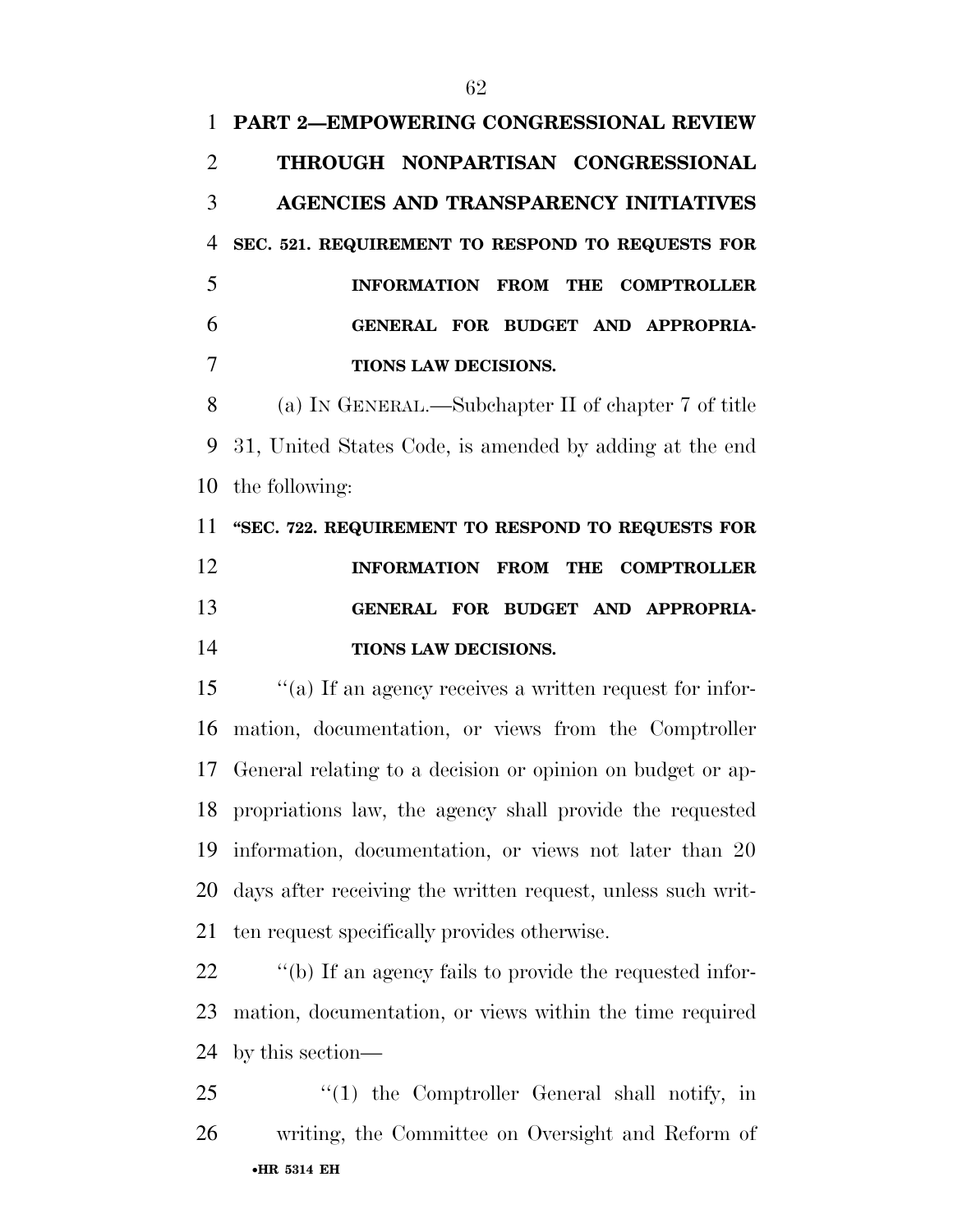the House of Representatives, Committee on Home- land Security and Governmental Affairs of the Sen- ate, and any other appropriate congressional com-mittee of such failure; and

5 "(2) the Comptroller General is hereby ex- pressly empowered, through attorneys of the Comp- troller General's own selection, to bring a civil action in the United States District Court for the District of Columbia to require such information, documenta- tion, or views to be produced, and such court is ex- pressly empowered to enter in such civil action, against any department, agency, officer, or employee of the United States, any decree, judgment, or order which may be necessary or appropriate to require such production.

 ''(c) Nothing in this section shall be construed as af- fecting or otherwise limiting the authorities provided to the Comptroller General in section 716 of this title.''.

 (b) CLERICAL AMENDMENT.—The table of sections for subchapter II of chapter 7 of title 31, United States Code, is amended by inserting after the item relating to section 721 the following:

<sup>&</sup>quot;722. Requirement to respond to requests for information from the Comptroller General for budget and appropriations law decisions.''.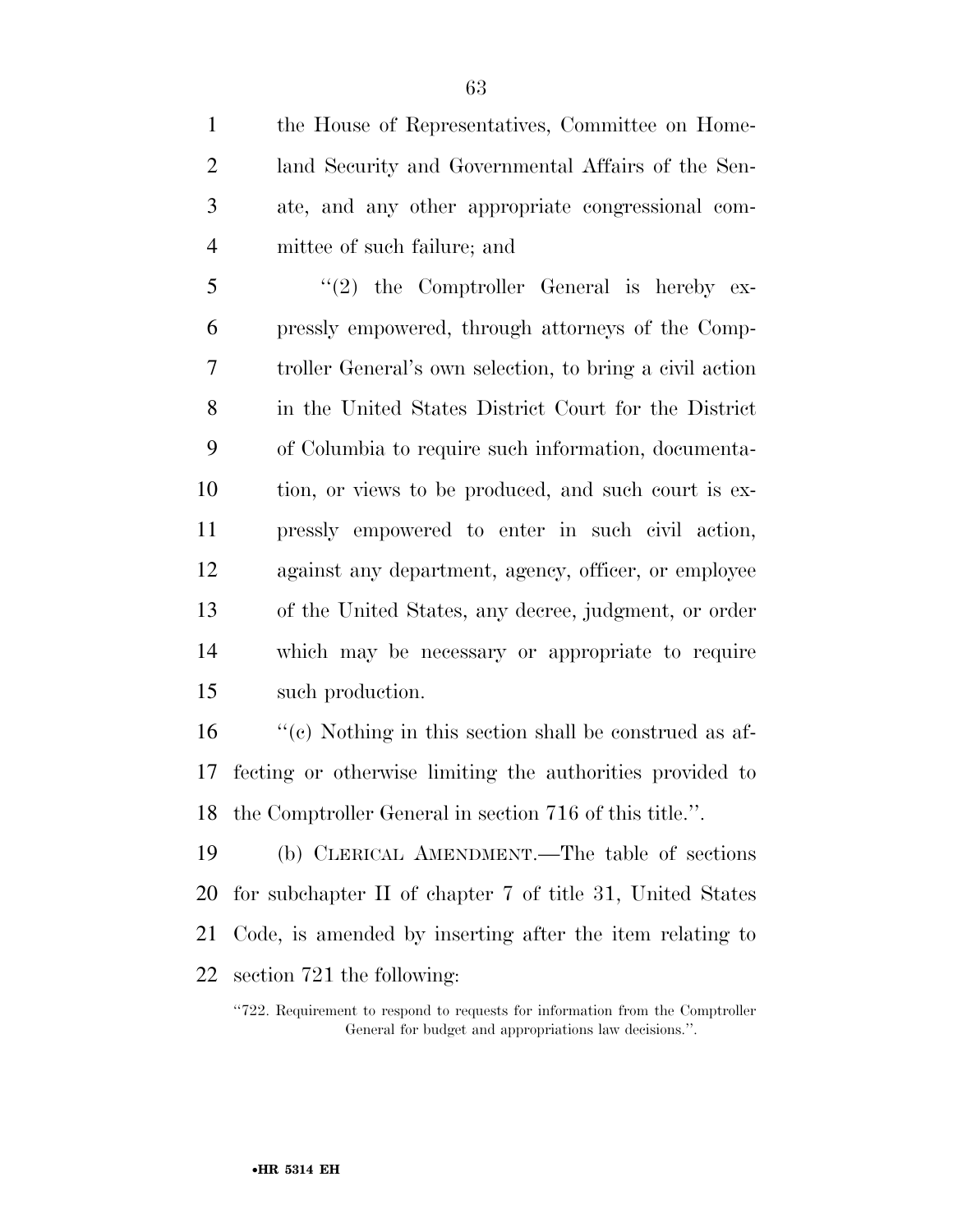| $\mathbf{1}$   | SEC.                                                     | 522.          | <b>REPORTING</b> | <b>REQUIREMENTS</b>                                             | <b>FOR</b> |
|----------------|----------------------------------------------------------|---------------|------------------|-----------------------------------------------------------------|------------|
| $\overline{2}$ |                                                          |               |                  | ANTIDEFICIENCY ACT VIOLATIONS.                                  |            |
| 3              |                                                          |               |                  | (a) VIOLATIONS OF SECTION $1341$ OR $1342$ . Sec-               |            |
| 4              | tion 1351 of title 31, United States Code, is amended—   |               |                  |                                                                 |            |
| 5              | (1) by striking "If" and inserting "(a) If";             |               |                  |                                                                 |            |
| 6              | (2) by inserting "or if the Comptroller General          |               |                  |                                                                 |            |
| 7              | determines that an officer or employee of such entity    |               |                  |                                                                 |            |
| 8              | violated section $1341(a)$ or $1342$ ," before "the head |               |                  |                                                                 |            |
| 9              | of the agency";                                          |               |                  |                                                                 |            |
| 10             |                                                          |               |                  | (3) by striking "the Comptroller General" and                   |            |
| 11             |                                                          |               |                  | inserting "the Comptroller General and the Attorney             |            |
| 12             |                                                          | General"; and |                  |                                                                 |            |
| 13             |                                                          |               |                  | (4) by adding at the end the following:                         |            |
| 14             | "(b) Any such report shall include a statement of the    |               |                  |                                                                 |            |
| 15             |                                                          |               |                  | provision violated, a summary of the facts pertaining to        |            |
| 16             | the violation, the title and Treasury Appropriation Fund |               |                  |                                                                 |            |
| 17             |                                                          |               |                  | Symbol of the appropriation or fund account, the amount         |            |
|                |                                                          |               |                  | 18 involved for each violation, the date on which the violation |            |
| 19             |                                                          |               |                  | occurred, the position of any officer or employee respon-       |            |
| 20             |                                                          |               |                  | sible for the violation, a statement of the administrative      |            |
| 21             |                                                          |               |                  | discipline imposed and any further action taken with re-        |            |
| 22             |                                                          |               |                  | spect to any officer or employee involved in the violation,     |            |
| 23             |                                                          |               |                  | a statement of any additional action taken to prevent re-       |            |
| 24             |                                                          |               |                  | currence of the same type of violation, a statement of any      |            |
| 25             |                                                          |               |                  | determination that the violation was not knowing and will-      |            |
| 26             |                                                          |               |                  | ful that has been made by the entity filing the report, and     |            |
|                | •HR 5314 EH                                              |               |                  |                                                                 |            |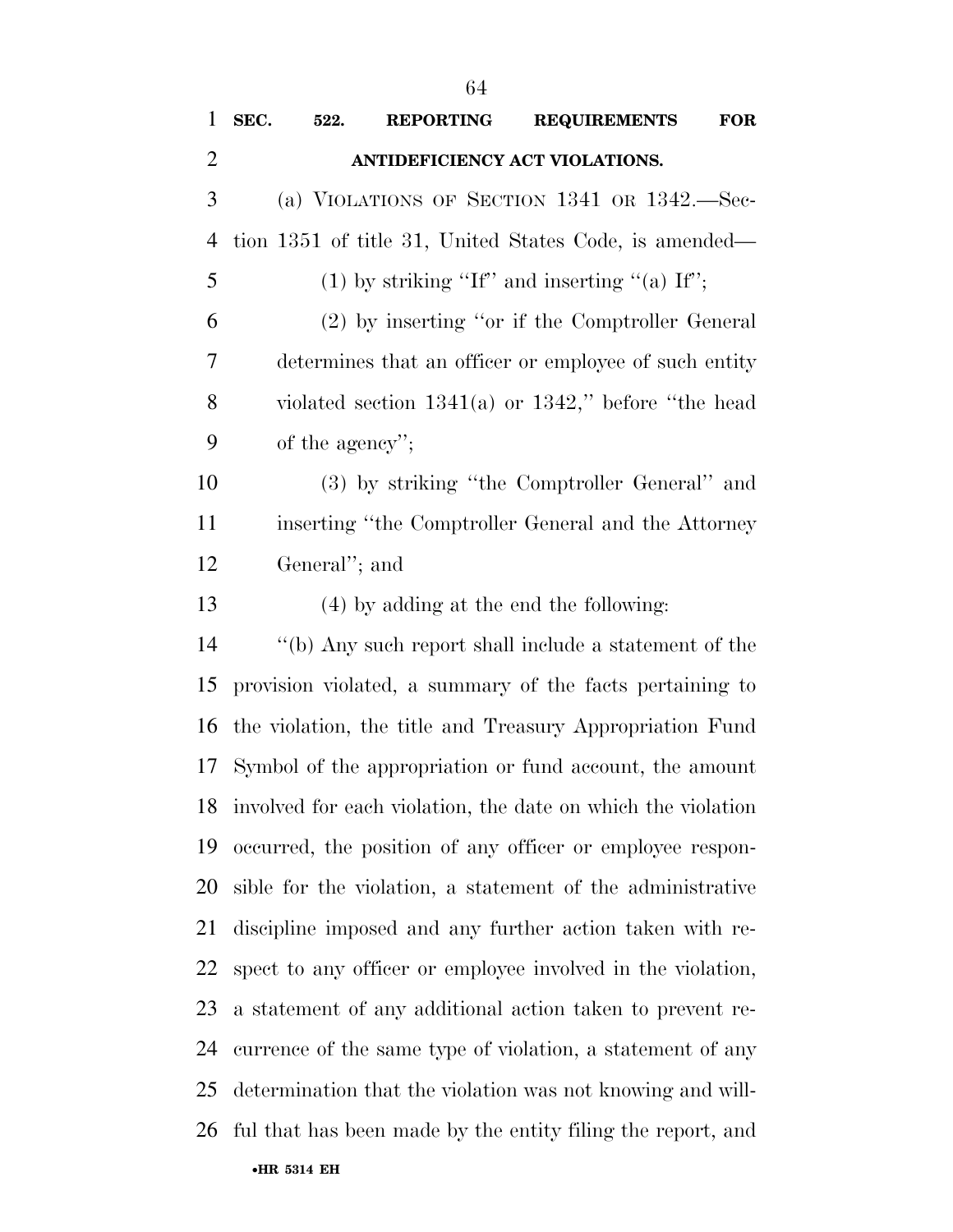any written response by any officer or employee identified by position as involved in the violation. In the case that the Comptroller General issues a legal decision concluding that section 1341(a) or 1342 was violated and the entity filing the report, does not agree that a violation has oc- curred, the report provided to the President, the Congress, and the Comptroller General will explain its position.''.

 (b) VIOLATIONS OF SECTION 1517.—Section 1517 of title 31, United States Code, is amended—

 (1) by inserting ''or if the Comptroller General determines that an officer or employee of such entity violated subsection (a),'' before ''the head of the ex-ecutive agency'';

 (2) by striking ''the Comptroller General'' and inserting ''the Comptroller General and the Attorney General''; and

(3) by adding at the end the following:

 ''(c) Any such report shall include a statement of the provision violated, a summary of the facts pertaining to the violation, the title and Treasury Appropriation Fund Symbol of the appropriation or fund account, the amount involved for each violation, the date on which the violation occurred, the position of any officer or employee respon- sible for the violation, a statement of the administrative discipline imposed and any further action taken with re-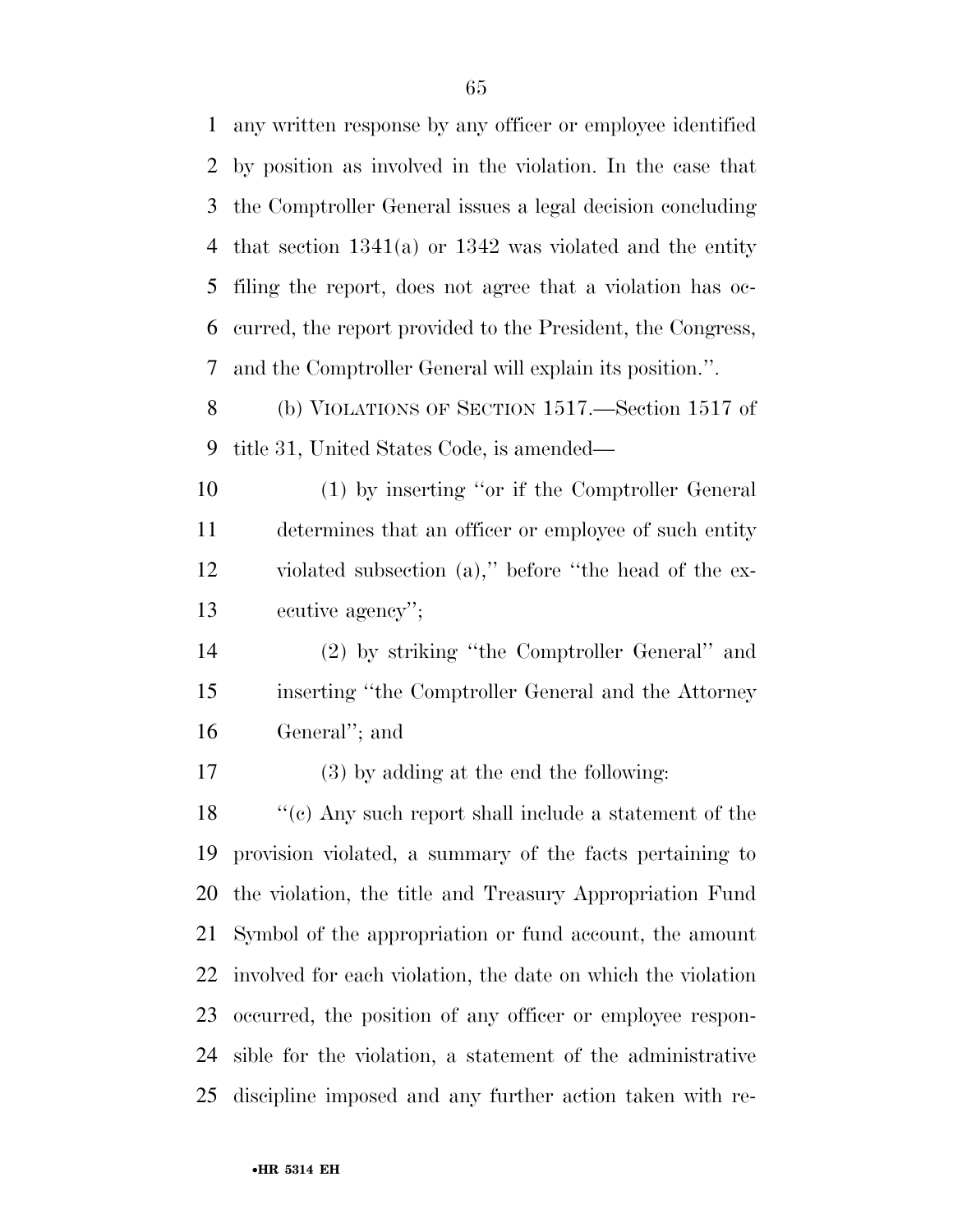spect to any officer or employee involved in the violation, a statement of any additional action taken to prevent re- currence of the same type of violation, a statement of any determination that the violation was not knowing and will- ful that has been made by the entity filing the report, and any written response by any officer or employee identified by position as involved in the violation. In the case that the Comptroller General issues a legal decision concluding that subsection (a) was violated and the entity filing the report does not agree that a violation has occurred, the report provided to the President, the Congress, and the Comptroller General will explain its position.''.

**SEC. 523. DEPARTMENT OF JUSTICE REPORTING TO CON-**

## **GRESS FOR ANTIDEFICIENCY ACT VIOLA-TIONS.**

 (a) VIOLATIONS OF SECTIONS 1341 OR 1342.—Sec- tion 1350 of title 31, United States Code, is amended— 18 (1) by striking "An officer" and inserting " $(a)$ An officer''; and

(2) by adding at the end the following:

 $\frac{1}{2}$  (b)(1) If a report is made under section 1351 of a violation of section 1341(a) or 1342, the Attorney General shall promptly review such report and investigate to the extent necessary to determine whether there are reason-able grounds to believe that the responsible officer or em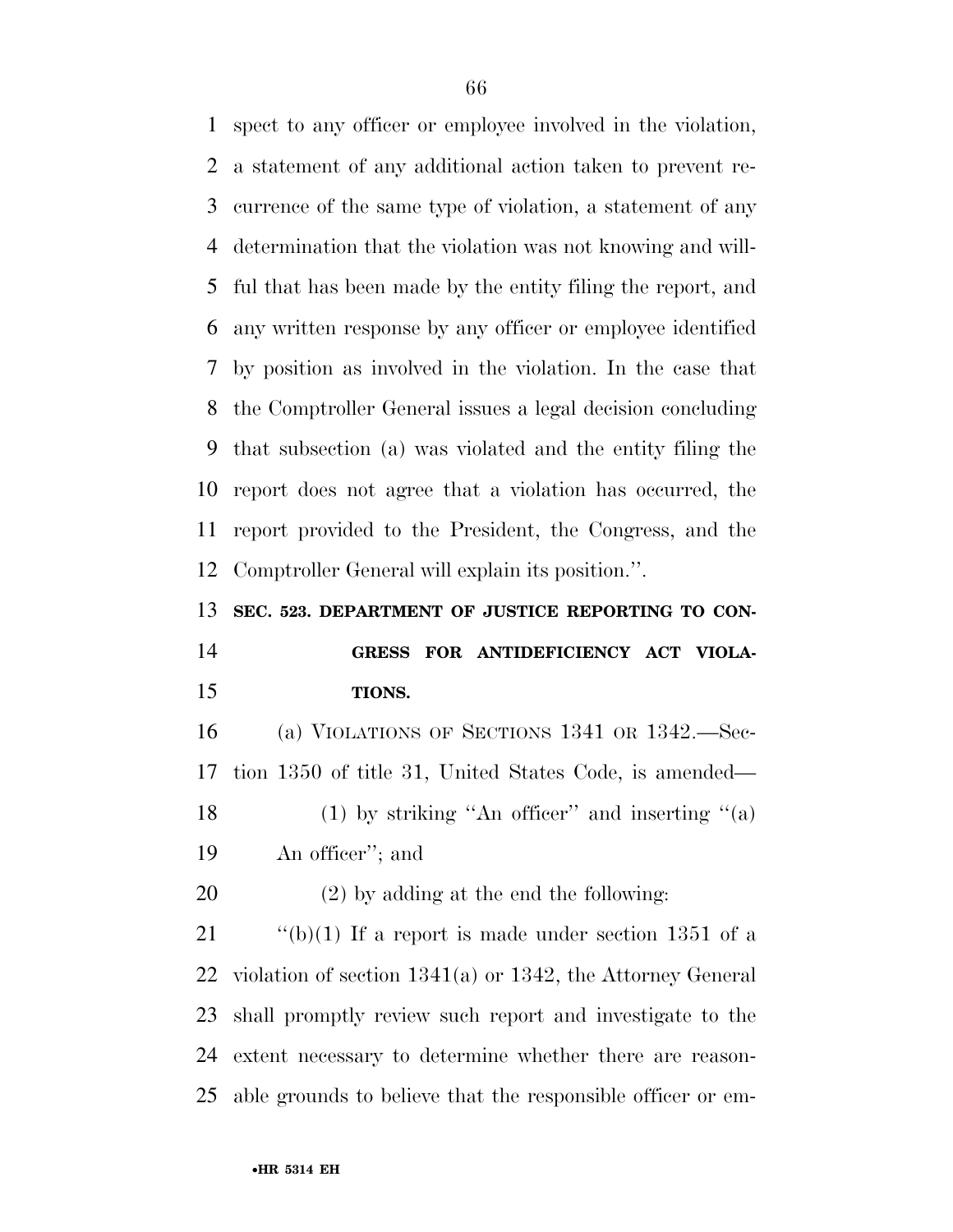ployee knowingly and willfully violated such section 1341(a) or 1342, as applicable. If the Attorney General determines that there are such reasonable grounds, the Attorney General diligently shall investigate a criminal violation under this section.

 ''(2) The Attorney General shall submit to Congress and the Comptroller General on or before March 31 of each calendar year an annual report detailing separately for each reporting entity—

10  $\frac{10}{10}$  (A) the number of reports under section 1351 transmitted to the President during the preceding calendar year;

13  $\langle G \rangle$  the number of reports reviewed in accord- ance with paragraph (1) during the preceding cal-endar year;

 $\mathcal{L}^{\prime\prime}(C)$  without identification of any individual of- ficer or employee, a description of each investigation undertaken in accordance with paragraph (1) during the preceding calendar year and an explanation of the status of any such investigation; and

 $\langle\langle D \rangle$  without identification of any individual of- ficer or employee, an explanation of any update to the status of any review or investigation previously reported pursuant to this subsection.''.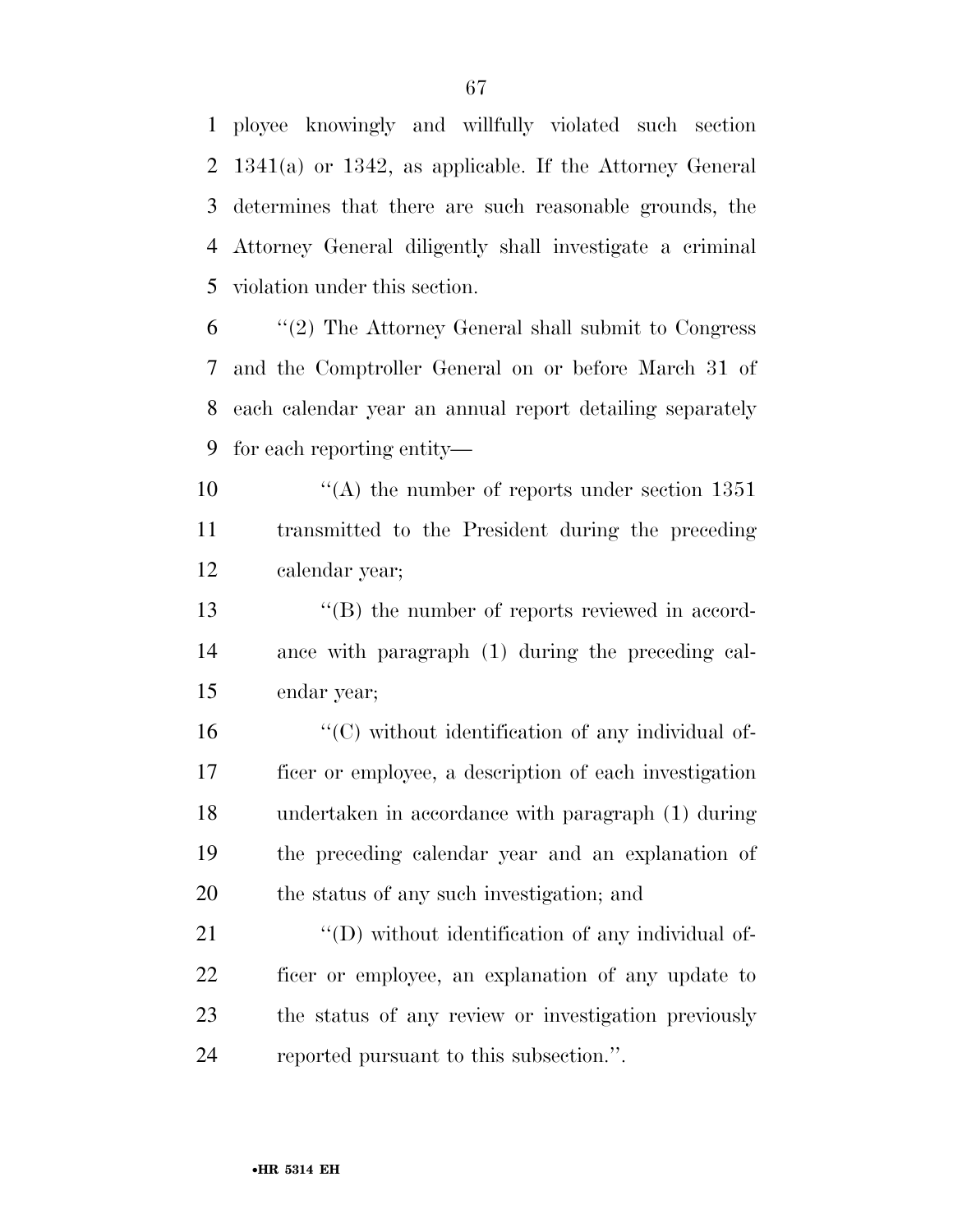(b) VIOLATIONS OF SECTION 1517.—Section 1519 of title 31, United States Code, is amended—

 (1) by striking "An officer" and inserting "(a) An officer''; and

(2) by adding at the end the following:

 $\qquad$  "(b)(1) If a report is made under section 1517(b) of a violation of section 1517(a), the Attorney General shall promptly review such report and investigate to the extent necessary to determine whether there are reasonable grounds to believe that the responsible officer or employee knowingly and willfully violated such section 1517(a). If the Attorney General determines that there are such rea- sonable grounds, the Attorney General diligently shall in-vestigate a criminal violation under this section.

 ''(2) The Attorney General shall submit to Congress and the Comptroller General on or before March 31 of each calendar year an annual report detailing separately for each reporting entity—

19  $\langle \text{A} \rangle$  the number of reports under section 1517(b) transmitted to the President during the pre-ceding calendar year;

22  $\langle$  (B) the number of reports reviewed in accord- ance with paragraph (1) during the preceding cal-endar year;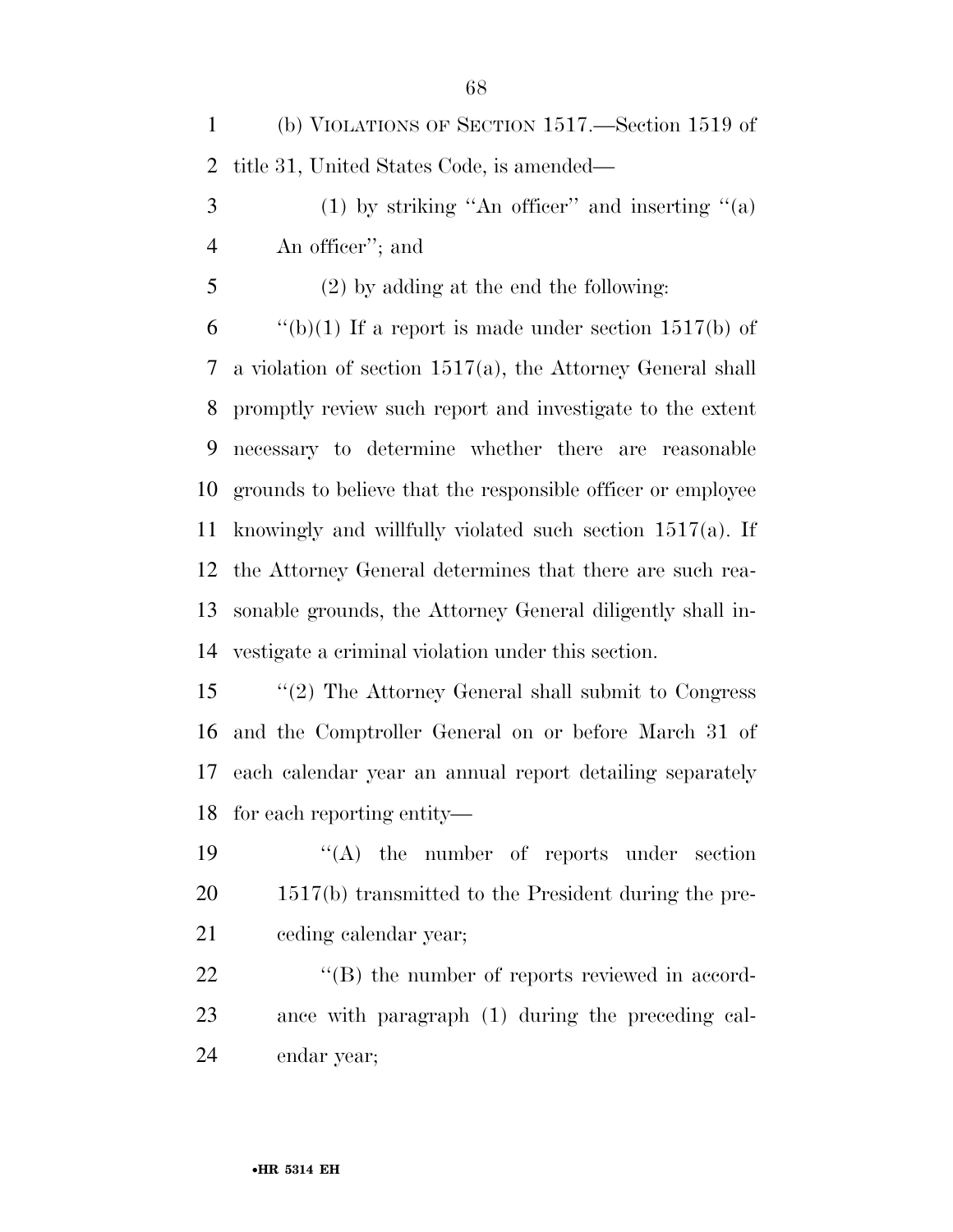| $\mathbf{1}$          | "(C) without identification of any individual of-         |
|-----------------------|-----------------------------------------------------------|
| $\overline{2}$        | ficer or employee, a description of each investigation    |
| 3                     | undertaken in accordance with paragraph (1) during        |
| $\overline{4}$        | the preceding calendar year and an explanation of         |
| 5                     | the status of any such investigation; and                 |
| 6                     | "(D) without identification of any individual of-         |
| 7                     | ficer or employee, an explanation of any update to        |
| 8                     | the status of any review or investigation previously      |
| 9                     | reported pursuant to this subsection.".                   |
| 10                    | SEC. 524. PUBLICATION OF BUDGET OR APPROPRIATIONS         |
| 11                    | LAW OPINIONS OF THE DEPARTMENT OF JUS-                    |
| 12                    | TICE OFFICE OF LEGAL COUNSEL.                             |
| 13                    | (a) SCHEDULE OF PUBLICATION FOR FINAL OLC                 |
| 14                    | OPINIONS.—Each final opinion issued by the Office of      |
| 15                    | Legal Counsel of the Department of Justice (final OLC     |
| 16                    | opinion) shall be made available on its public website in |
| 17                    | a manner that is searchable, sortable, and downloadable   |
| 18                    | in its entirety as soon as is practicable, but—           |
| 19                    |                                                           |
| <b>20</b>             | $(1)$ not later than 30 days after the opinion is         |
|                       | issued or updated if such action takes place on or        |
|                       | after the date of enactment of this Act;                  |
|                       | $(2)$ not later than 1 year after the date of en-         |
| 21<br><u>22</u><br>23 | actment of this Act for an opinion issued on or after     |
| 24                    | January 20, 1993;                                         |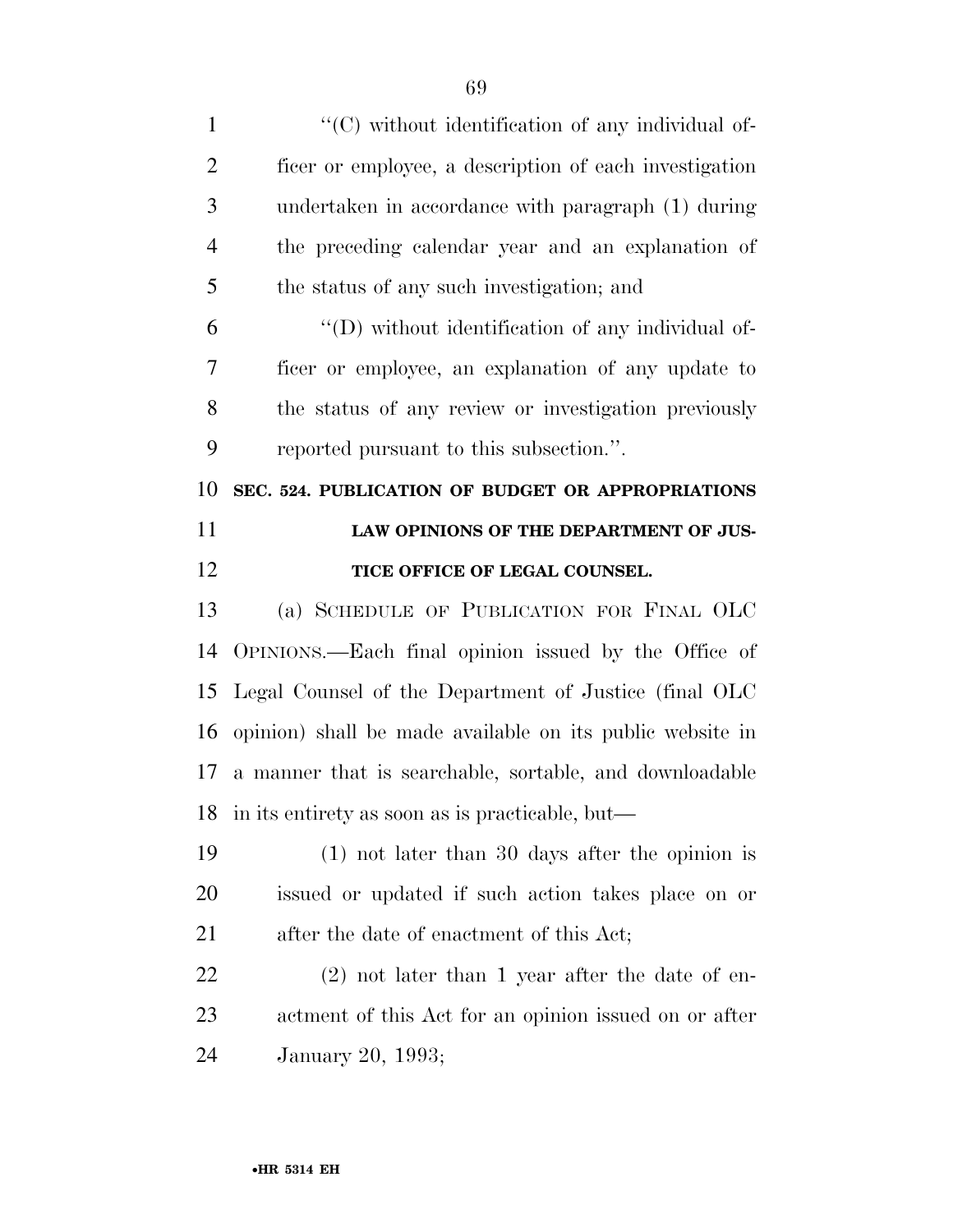| $\mathbf{1}$   | $(3)$ not later than 2 years after the date of en-    |
|----------------|-------------------------------------------------------|
| $\overline{2}$ | actment of this Act for an opinion issued on or after |
| 3              | January 20, 1981, and before or on January 19,        |
| $\overline{4}$ | 1993;                                                 |
| 5              | $(4)$ not later than 3 years after the date of en-    |
| 6              | actment of this Act for an opinion issued on or after |
| 7              | January 20, 1969, and before or on January 19,        |
| 8              | $1981;$ and                                           |
| 9              | $(5)$ not later than 4 years after the date of en-    |
| 10             | actment of this Act for all other opinions.           |
| 11             | EXCEPTIONS AND LIMITATION ON PUBLIC<br>(b)            |
| 12             | AVAILABILITY OF FINAL OLC OPINIONS.                   |
| 13             | $(1)$ In GENERAL.—A final OLC opinion or part         |
| 14             | thereof may be withheld only to the extent—           |
| 15             | $(A)$ information contained in the opinion            |
| 16             | was-                                                  |
| 17             | (I) specifically authorized to be kept                |
| 18             | secret, under criteria established by an Ex-          |
| 19             | ecutive order, in the interest of national            |
| 20             | defense or foreign policy;                            |
| 21             | (ii) properly classified, including all               |
| 22             | procedural and marking requirements, pur-             |
| 23             | suant to such Executive order;                        |
| 24             | (iii) the Attorney General determines                 |
| 25             | that the national defense or foreign policy           |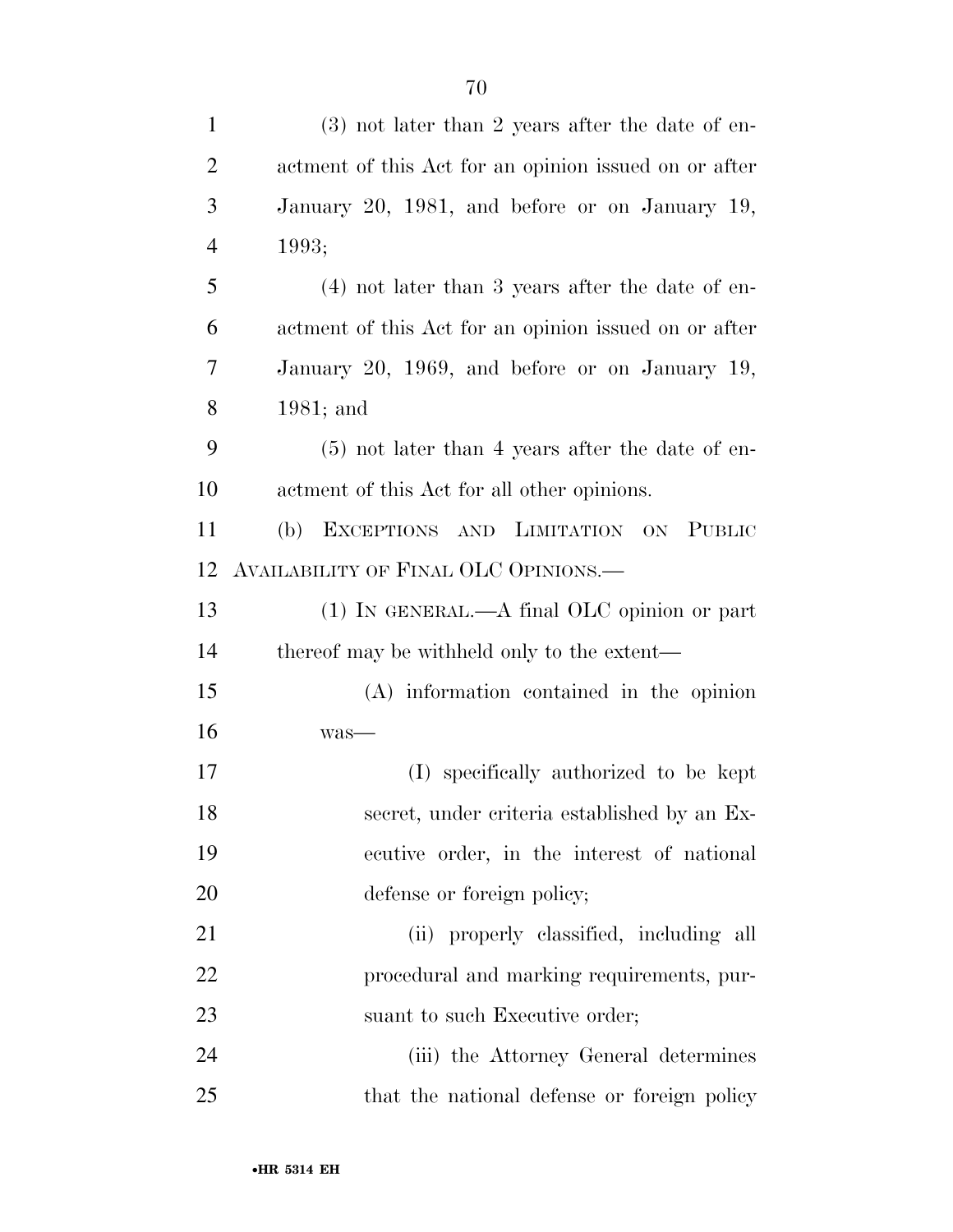| $\mathbf{1}$   | interests protected outweigh the public's         |
|----------------|---------------------------------------------------|
| $\overline{2}$ | interest in access to the information; and        |
| 3              | (iv) put through declassification re-             |
| $\overline{4}$ | view within the past two years;                   |
| 5              | (B) information contained in the opinion          |
| 6              | relates to the appointment of a specific indi-    |
| 7              | vidual not confirmed to Federal office;           |
| 8              | (C) information contained in the opinion is       |
| 9              | specifically exempted from disclosure by statute  |
| 10             | (other than sections $552$ and $552b$ of title 5, |
| 11             | United States Code), if such statute—             |
| 12             | (I) requires that the material be with-           |
| 13             | held in such a manner as to leave no dis-         |
| 14             | cretion on the issue; or                          |
| 15             | (ii) establishes particular criteria for          |
| 16             | withholding or refers to particular types of      |
| 17             | material to be withheld;                          |
| 18             | (D) information in the opinion includes           |
| 19             | trade secrets and commercial or financial infor-  |
| 20             | mation obtained from a person and privileged      |
| 21             | or confidential whose disclosure would likely     |
| 22             | cause substantial harm to the competitive posi-   |
| 23             | tion of the person from whom the information      |
| 24             | was obtained;                                     |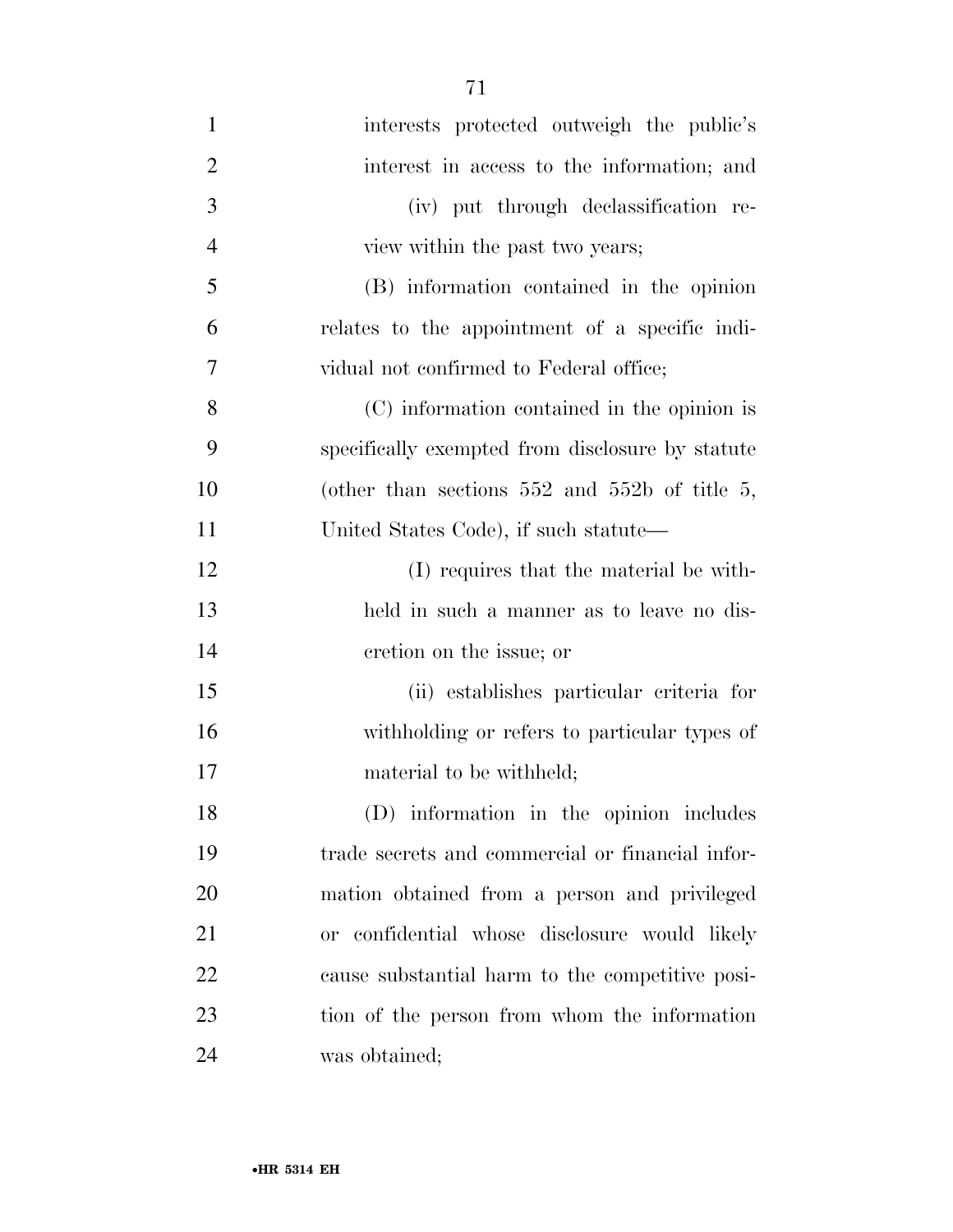| $\mathbf{1}$   | (E) the President, in his or her sole and            |
|----------------|------------------------------------------------------|
| $\overline{2}$ | nondelegable determination, formally and per-        |
| 3              | sonally claims in writing that executive privilege   |
| $\overline{4}$ | prevents the release of the information and dis-     |
| 5              | closure would cause specific identifiable harm to    |
| 6              | an interest protected by an exception or the dis-    |
| 7              | closure is prohibited by law; or                     |
| 8              | (F) information in the opinion includes              |
| 9              | personnel and medical files and similar files the    |
| 10             | disclosure of which would constitute a clearly       |
| 11             | unwarranted invasion of personal privacy.            |
| 12             | (2) DETERMINATION TO WITHHOLD. Any de-               |
| 13             | termination under this subsection to withhold infor- |
| 14             | mation contained in a final OLC opinion shall be     |
| 15             | made by the Attorney General or a designee of the    |
| 16             | Attorney General. The determination shall be—        |
| 17             | $(A)$ in writing;                                    |
| 18             | (B) made available to the public within the          |
| 19             | same time frame as is required of a formal OLC       |
| 20             | opinion;                                             |
| 21             | (C) sufficiently detailed as to inform the           |
| 22             | public of what kind of information is being          |
| 23             | withheld and the reason therefore; and               |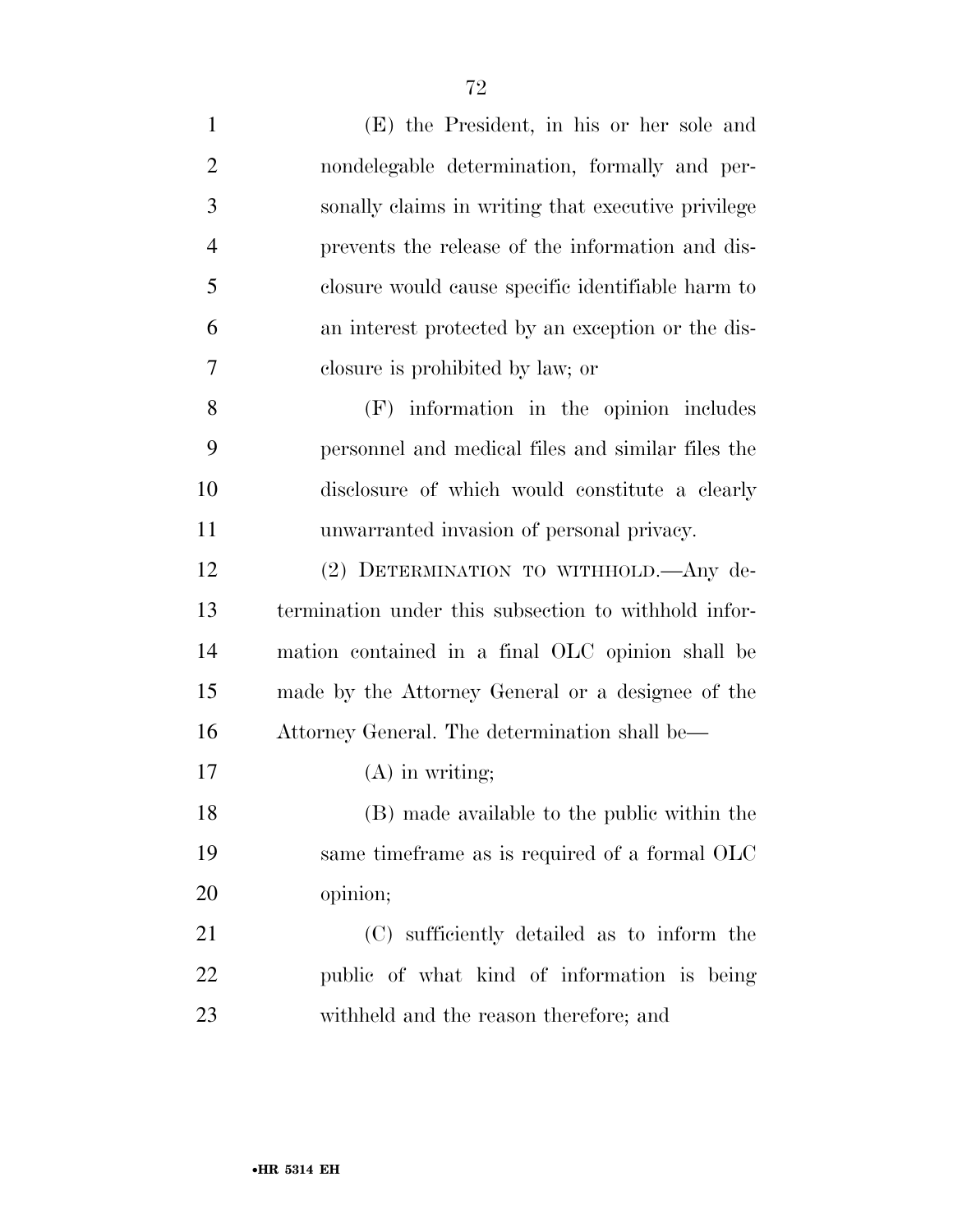(D) effective only for a period of 3 years, subject to review and reissuance, with each reissuance made available to the public.

 (3) FINAL OPINIONS.—For final OLC opinions for which the text is withheld in full or in substan- tial part, a detailed unclassified summary of the opinion shall be made available to the public, in the same timeframe as required of the final OLC opin- ion, that conveys the essence of the opinion, includ- ing any interpretations of a statute, the Constitu- tion, or other legal authority. A notation shall be in- cluded in any published list of final OLC opinions regarding the extent of the withholdings.

14 (4) NO LIMITATION ON FREEDOM OF INFORMA- TION.—Nothing in this subsection shall be construed as limiting the availability of information under sec- tion 552 of title 5, United States Code or construed as an exemption under paragraph (3) of subsection (b) of such section.

20 (5) NO LIMITATION ON RELIEF.—A decision by 21 the Attorney General to release or withhold informa-22 tion pursuant to this title shall not preclude any ac- tion or relief conferred by statutory or regulatory re- gime that empowers any person to request or de-mand the release of information.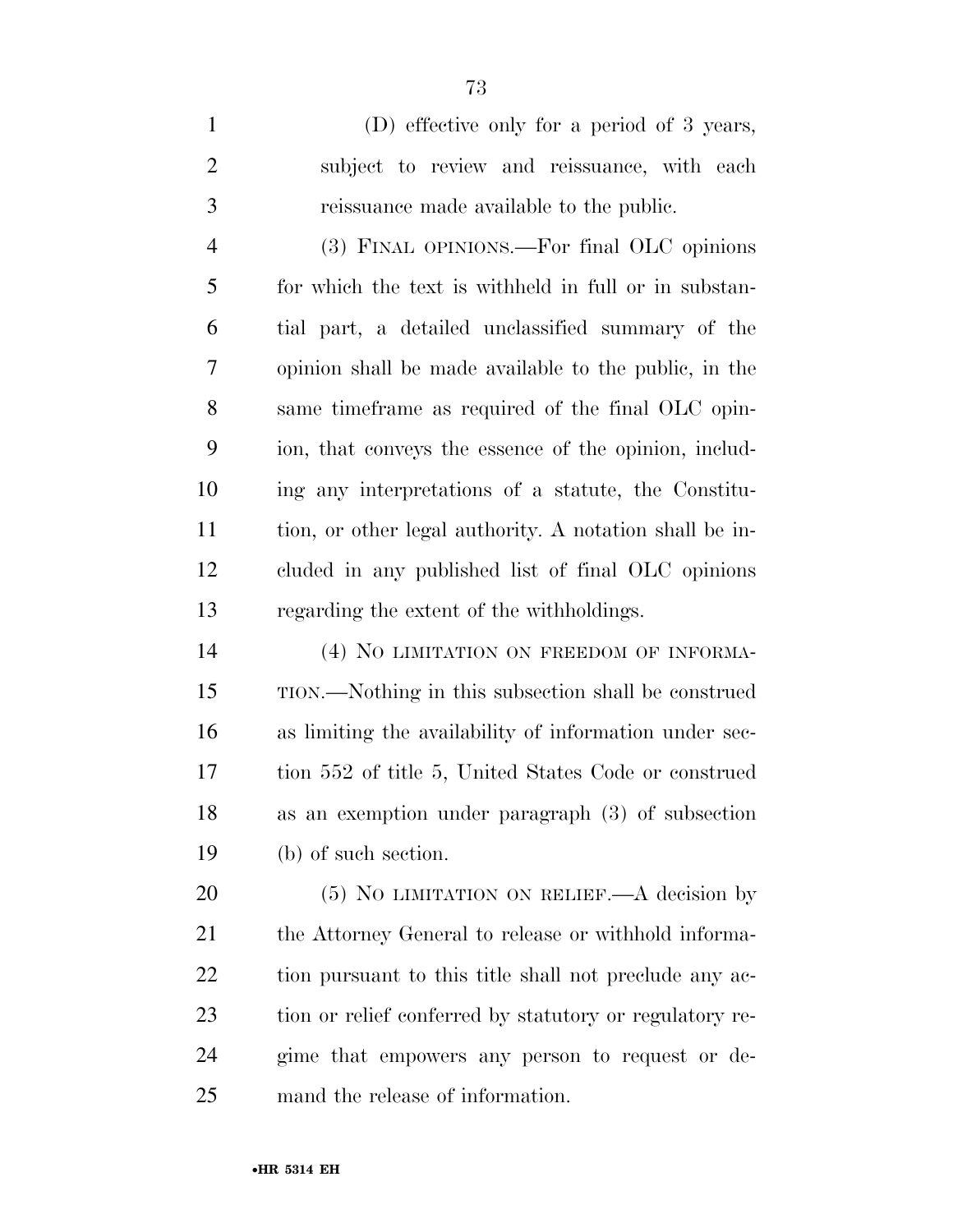(6) REASONABLY SEGREGABLE PORTIONS OF OPINIONS TO BE PUBLISHED.—Any reasonably seg- regable portion of an opinion shall be provided after withholding of the portions which are exempt under this section. The amount of information withheld, and the exemption under which the withholding is made, shall be indicated on the released portion of the opinion, unless including that indication would harm an interest protected by the exemption in this paragraph under which the withholding is made. If technically feasible, the amount of the information withheld, and the exemption under which the with- holding is made, shall be indicated at the place in the opinion where such withholding is made.

 (c) METHOD OF PUBLICATION.—The Attorney Gen- eral shall publish each final OLC opinion to the extent the law permits, including by publishing the opinions on a publicly accessible website that—

(1) with respect to each opinion—

 (A) contains an electronic copy of the opin- ion, including any transmittal letter associated with the opinion, in an open format that is plat- form independent and that is available to the public without restrictions;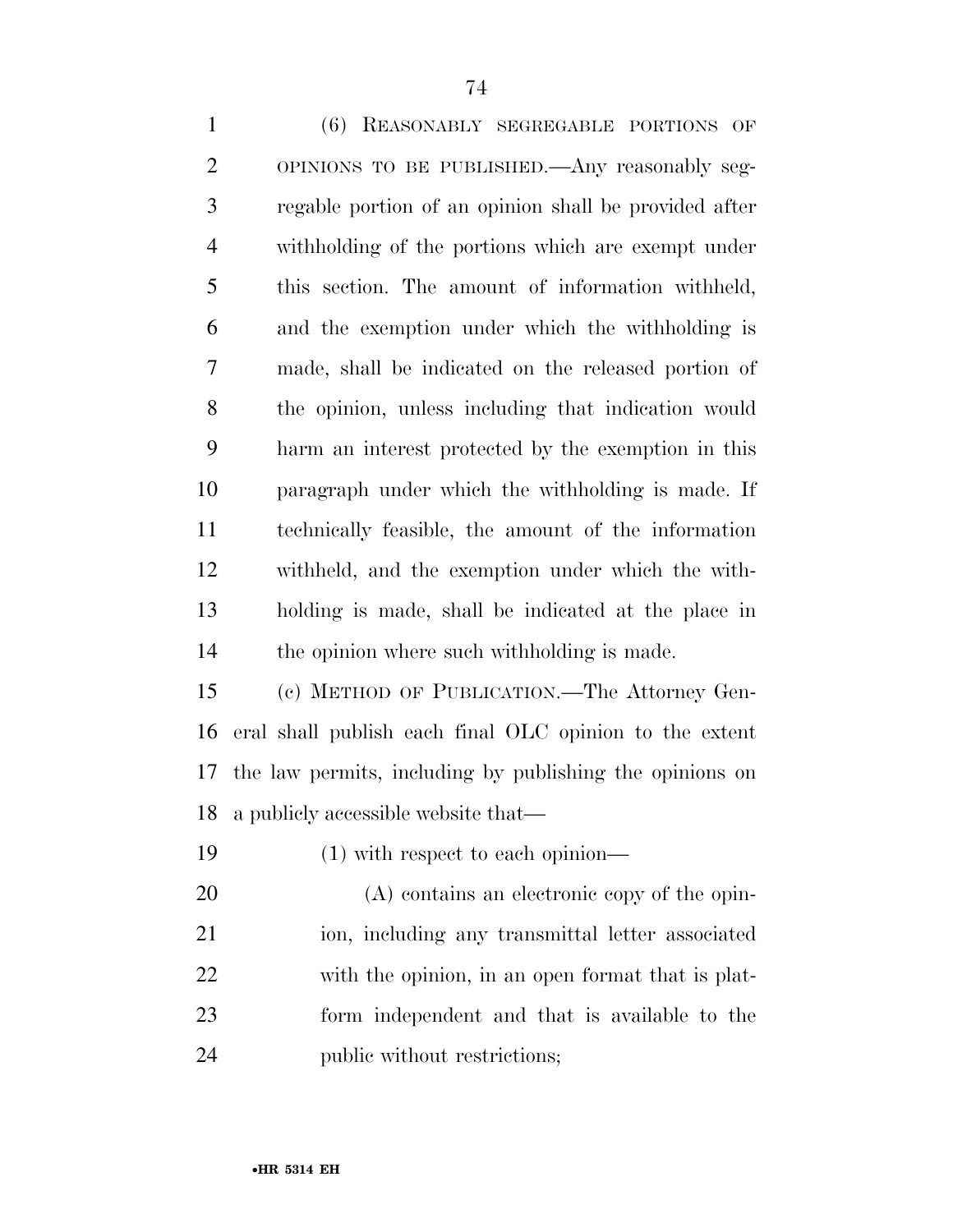| $\mathbf{1}$   | (B) provides the public the ability to re-             |
|----------------|--------------------------------------------------------|
| $\overline{2}$ | trieve an opinion, to the extent practicable,          |
| 3              | through searches based on—                             |
| $\overline{4}$ | (I) the title of the opinion;                          |
| 5              | (ii) the date of publication or revision;              |
| 6              | <b>or</b>                                              |
| 7              | (iii) the full text of the opinion;                    |
| 8              | (C) identifies the time and date when the              |
| 9              | opinion was required to be published, and when         |
| 10             | the opinion was transmitted for publication;           |
| 11             | and                                                    |
| 12             | (D) provides a permanent means of access-              |
| 13             | ing the opinion electronically;                        |
| 14             | (2) includes a means for bulk download of all          |
| 15             | final OLC opinions or a selection of opinions re-      |
| 16             | trieved using a text-based search;                     |
| 17             | (3) provides free access to the opinions, and          |
| 18             | does not charge a fee, require registration, or impose |
| 19             | any other limitation in exchange for access to the     |
| 20             | website; and                                           |
| 21             | (4) is capable of being upgraded as necessary to       |
| 22             | carry out the purposes of this section.                |
| 23             | (d) DEFINITIONS.—In this section:                      |
| 24             | (1) OLC OPINION.—The term "OLC opinion"                |
| 25             | means views on a matter of legal interpretation com-   |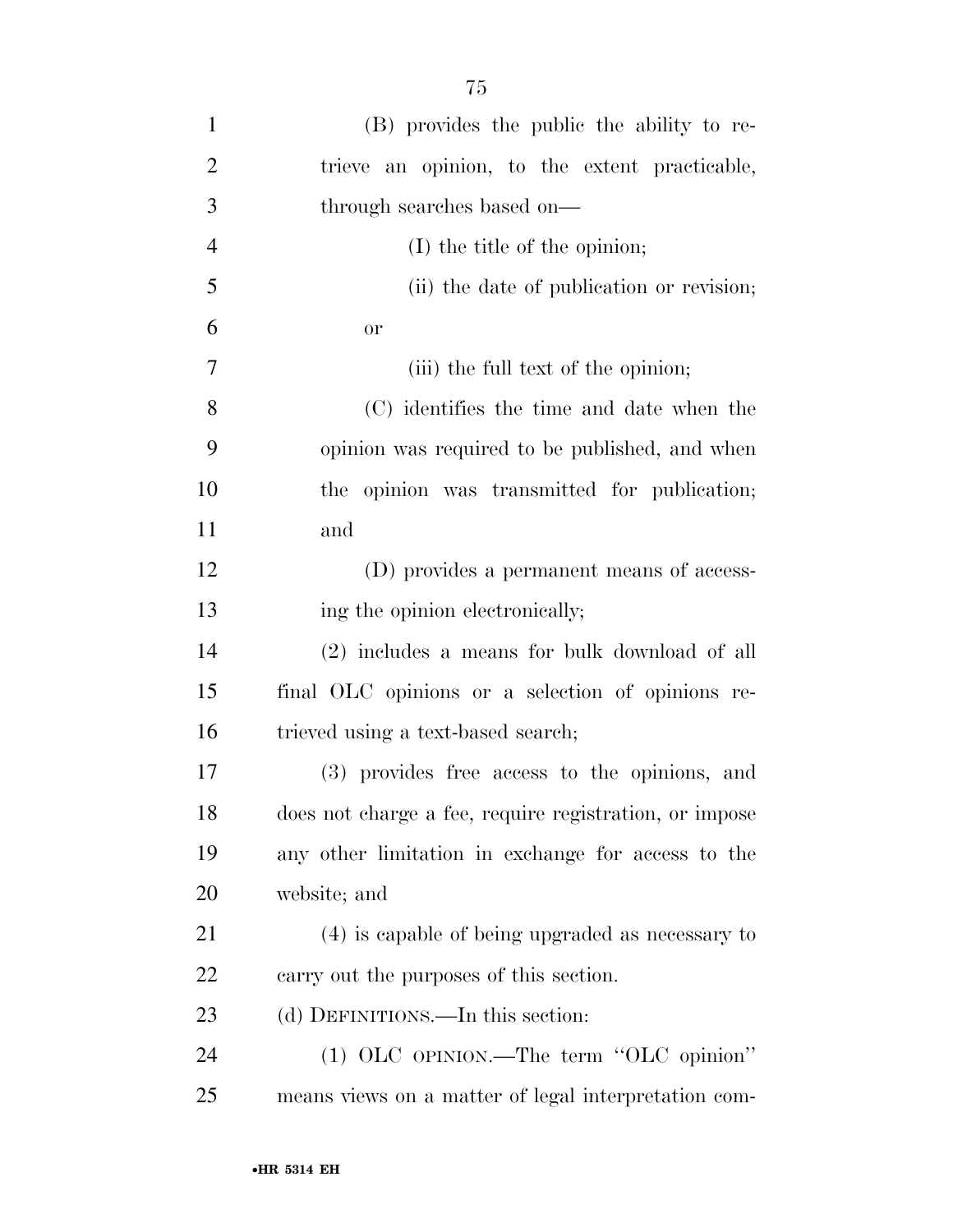| $\mathbf{1}$   | municated by the Office of Legal Counsel of the De-   |
|----------------|-------------------------------------------------------|
| $\overline{2}$ | partment of Justice to any other office or agency, or |
| 3              | person in an office or agency, in the Executive       |
| $\overline{4}$ | Branch, including any office in the Department of     |
| 5              | Justice, the White House, or the Executive Office of  |
| 6              | the President, and rendered in accordance with sec-   |
| 7              | tions 511–513 of title 28, United States Code, and    |
| 8              | relating to-                                          |
| 9              | $(A)$ subtitles II, III, V, or VI of title 31,        |
| 10             | United States Code;                                   |
| 11             | (B) the Balanced Budget and Emergency                 |
| 12             | Deficit Control Act of 1985;                          |
| 13             | (C) the Congressional Budget and Im-                  |
| 14             | poundment Control Act of 1974; or                     |
| 15             | (D) any appropriations Act, continuing                |
| 16             | resolution, or other provision of law providing       |
| 17             | or governing appropriations or budget author-         |
| 18             | ity.                                                  |
| 19             | FINAL OLC OPINION.—The term "final<br>(2)             |
| 20             | OLC opinion" means an OLC opinion that—               |
| 21             | (A) the Attorney General, Assistant Attor-            |
| 22             | ney General for the Office of Legal Counsel, or       |
| 23             | a Deputy Assistant Attorney General for the           |
| 24             | Office of Legal Counsel, has determined is            |
| 25             | final; or                                             |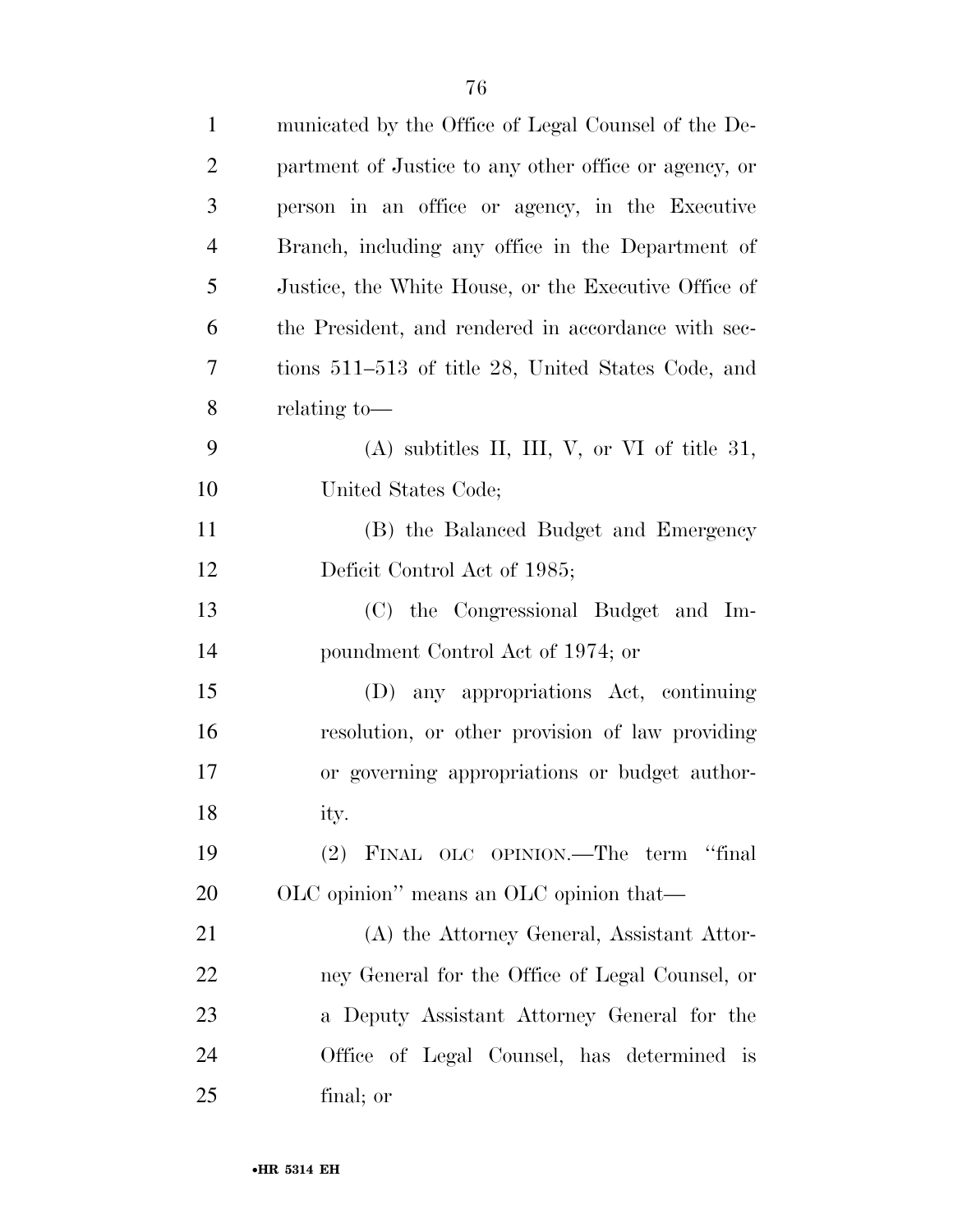| (B) is cited in another Office of Legal |  |
|-----------------------------------------|--|
| Counsel opinion.                        |  |

### **SEC. 525. TREATMENT OF REQUESTS FOR INFORMATION FROM MEMBERS OF CONGRESS.**

 Section 552(d) of title 5, United States Code, is amended by inserting '', or any member thereof,'' after ''Congress''.

# **Subtitle C—Strengthening Con- gressional Role in and Over- sight of Emergency Declarations and Designations**

**SEC. 531. IMPROVING CHECKS AND BALANCES ON THE USE** 

### **OF THE NATIONAL EMERGENCIES ACT.**

 (a) REQUIREMENTS RELATING TO DECLARATION AND RENEWAL OF NATIONAL EMERGENCIES.—Title II of the National Emergencies Act (50 U.S.C. 1621 et seq.) is amended by striking sections 201 and 202 and inserting the following:

#### **''SEC. 201. DECLARATIONS OF NATIONAL EMERGENCIES.**

20 "(a) AUTHORITY TO DECLARE NATIONAL EMER- GENCIES.—With respect to Acts of Congress authorizing the exercise, during the period of a national emergency, of any special or extraordinary power, the President is au-thorized to declare such a national emergency by procla-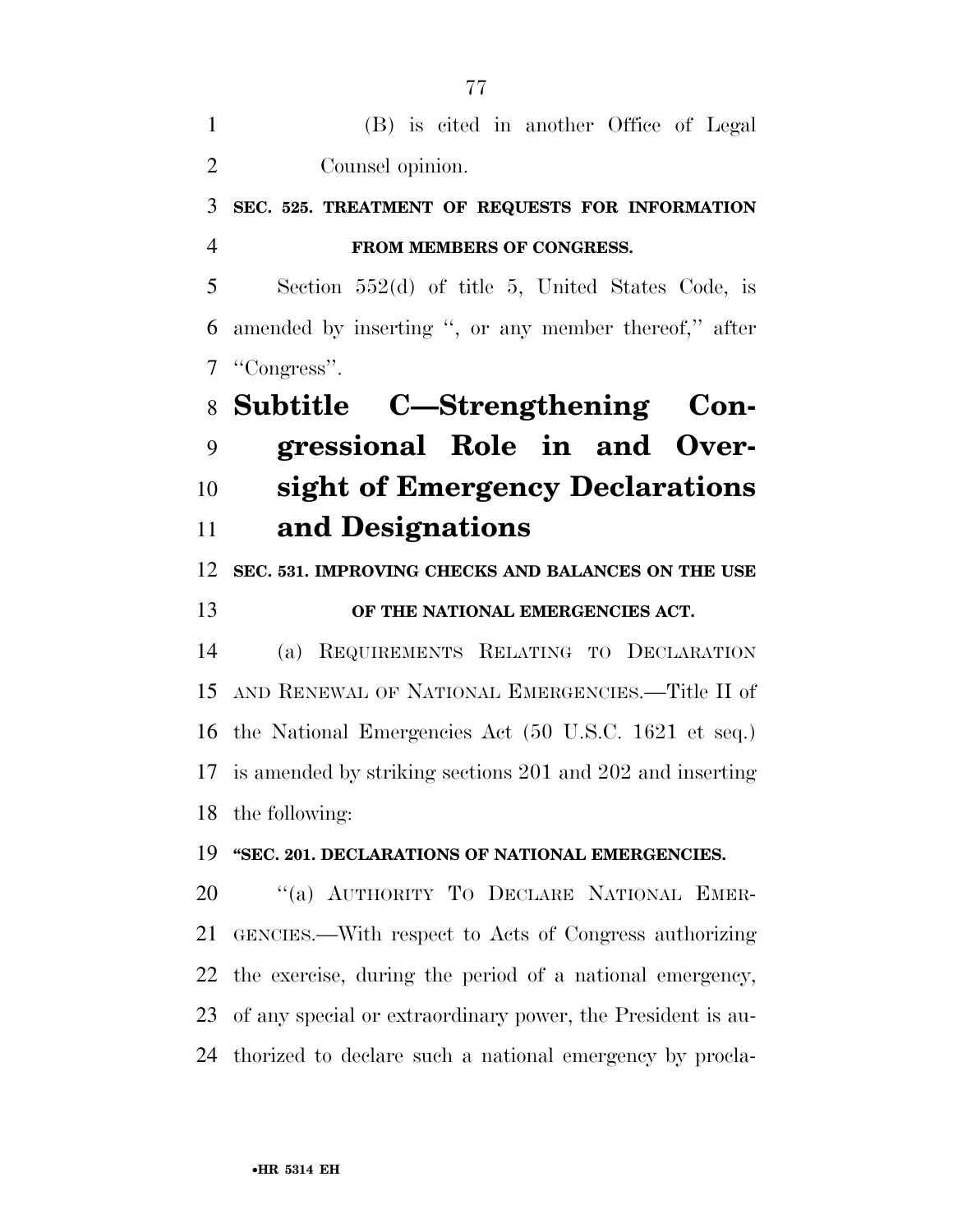mation. Such proclamation shall immediately be trans- mitted to Congress and published in the Federal Register. ''(b) SPECIFICATION OF PROVISIONS OF LAW TO BE EXERCISED AND REPORTING.—No powers or authorities made available by statute for use during the period of a national emergency shall be exercised unless and until the President specifies the provisions of law under which the President proposes that the President or other officers will act in—  $\frac{10}{10}$  <sup>''</sup>(1) a proclamation declaring a national emer- gency under subsection (a); or 12 ''(2) one or more Executive orders relating to the emergency published in the Federal Register and transmitted to Congress. 15 "(c) PROHIBITION ON SUBSEQUENT ACTIONS IF EMERGENCIES NOT APPROVED.— ''(1) SUBSEQUENT DECLARATIONS.—If a joint resolution of approval is not enacted under section 203 with respect to a national emergency before the expiration of the period described in section 202(a), or with respect to a national emergency proposed to be renewed under section 202(b), the President may not, during the remainder of the term of office of that President, declare a subsequent national emer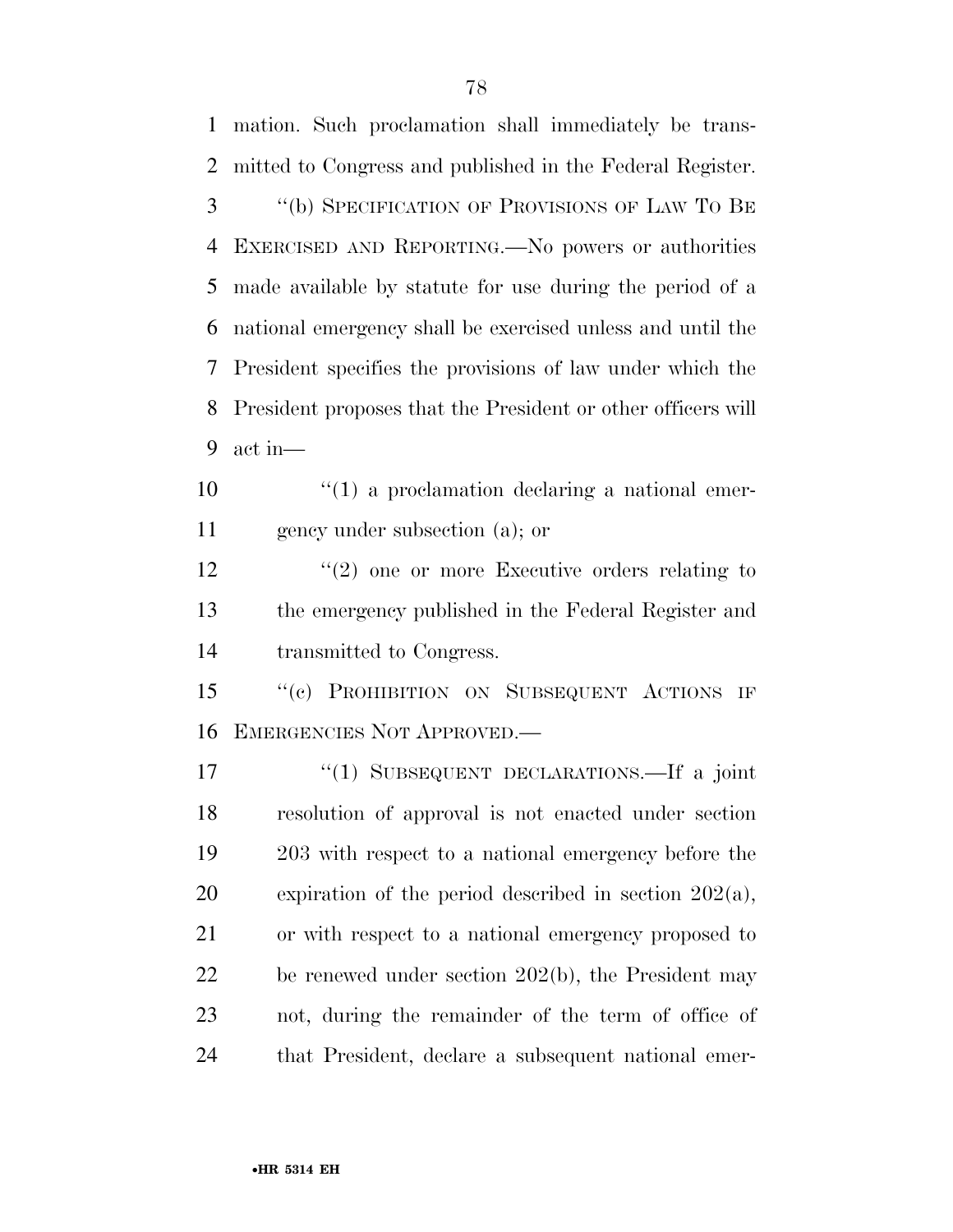gency under subsection (a) with respect to substan-2 tially the same circumstances.

 ''(2) EXERCISE OF AUTHORITIES.—If a joint resolution of approval is not enacted under section 203 with respect to a power or authority specified by the President under subsection (b) with respect to a national emergency, the President may not, during the remainder of the term of office of that Presi- dent, exercise that power or authority with respect to that emergency.

 ''(d) EFFECT OF FUTURE LAWS.—No law enacted after the date of the enactment of the Congressional Power of the Purse Act shall supersede this title unless it does so in specific terms, referring to this title, and de- claring that the new law supersedes the provisions of this title.

17 "(e) LIMITATIONS.

18 "(1) IN GENERAL.—Any emergency powers in- voked by the President pursuant to a national emer- gency declared under this section shall relate to the nature of, and may be used only to address, that emergency.

23 "(2) AUTHORIZATION OR FUNDING WITH- HELD.—No authority available to the President dur-ing a national emergency declared under this section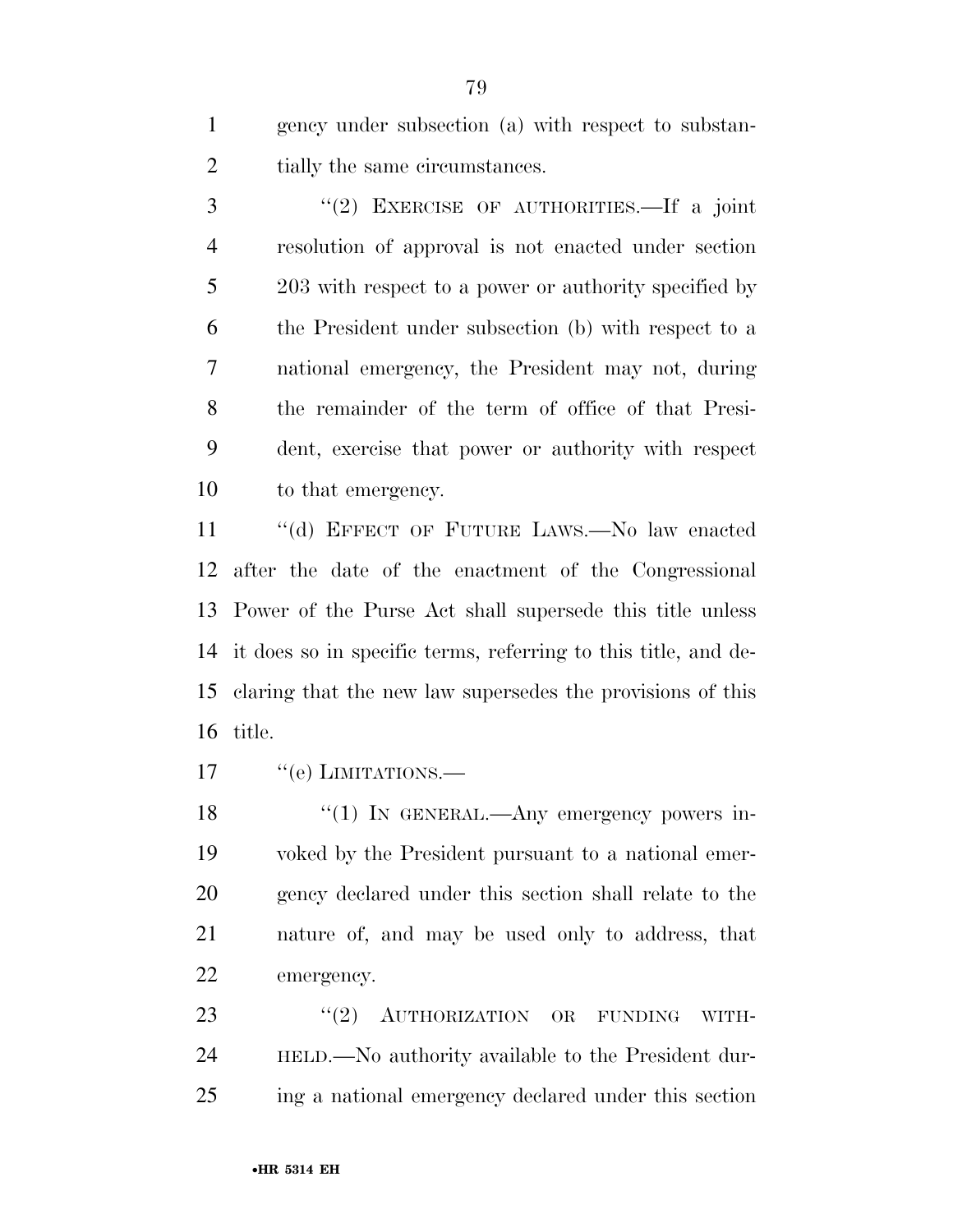| 1              | may be used to provide authorization or funding for    |
|----------------|--------------------------------------------------------|
| $\overline{2}$ | any program, project, or activity for which Congress,  |
| 3              | on or after the date of the events giving rise to the  |
| $\overline{4}$ | emergency declaration, has withheld authorization or   |
| 5              | funding.                                               |
| 6              | "SEC. 202. EFFECTIVE PERIODS OF NATIONAL EMER-         |
| 7              | <b>GENCIES.</b>                                        |
| 8              | "(a) TEMPORARY EFFECTIVE PERIODS.-                     |
| 9              | "(1) IN GENERAL.—Unless previously termi-              |
| 10             | nated pursuant to Presidential order or Act of Con-    |
| 11             | gress, a declaration of a national emergency shall re- |
| 12             | main in effect for 20 session days, in the case of the |
| 13             | Senate, and 20 legislative days, in the case of the    |
| 14             | House, from the issuance of the proclamation under     |
| 15             | section $201(a)$ (not counting the day on which the    |
| 16             | proclamation was issued) and shall terminate when      |
| 17             | that period expires unless there is enacted into law   |
| 18             | a joint resolution of approval under section 203 with  |
| 19             | respect to the proclamation.                           |
| 20             | (2)<br>EXERCISE OF POWERS AND AUTHORI-                 |
| 21             | TIES.—Unless the declaration of national emergency     |
| 22             | has been terminated pursuant to Presidential order     |
| 23             | or Act of Congress, any emergency power or author-     |
| 24             | ity made available under a provision of law specified  |
| 25             | pursuant to section $201(b)$ may be exercised pursu-   |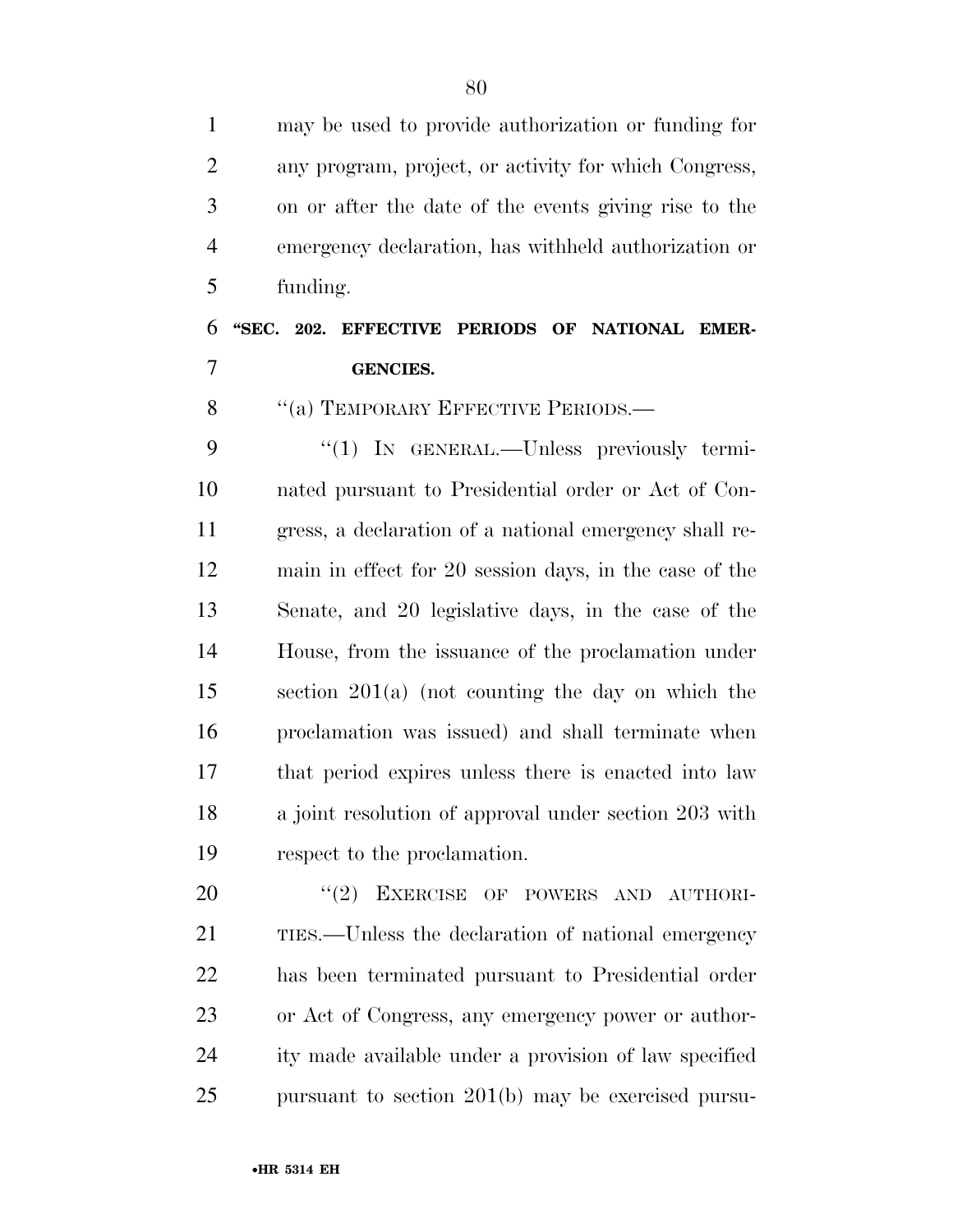| $\mathbf{1}$   | ant to a declaration of a national emergency for 20           |
|----------------|---------------------------------------------------------------|
| $\overline{2}$ | session days, in the case of the Senate, and 20 legis-        |
| 3              | lative days, in the case of the House, from the               |
| $\overline{4}$ | issuance of the proclamation or Executive order (not          |
| 5              | counting the day on which such proclamation or Ex-            |
| 6              | ecutive order was issued). That power or authority            |
| 7              | may not be exercised after that period expires unless         |
| 8              | there is enacted into law a joint resolution of ap-           |
| 9              | proval under section 203 approving—                           |
| 10             | $\lq\lq$ the proclamation of the national                     |
| 11             | emergency or the Executive order; and                         |
| 12             | $\lq\lq (B)$ the exercise of the power or authority           |
| 13             | specified by the President in such proclamation               |
| 14             | or Executive order.                                           |
| 15             | "(b) RENEWAL OF NATIONAL EMERGENCIES.—A na-                   |
| 16             | tional emergency declared by the President under section      |
|                | $17\,201(a)$ or previously renewed under this subsection, and |
|                | 18 not already terminated pursuant to subsection (a) or (c),  |
| 19             | shall terminate on the date that is one year after the        |
| 20             | President transmitted to Congress the proclamation de-        |
| 21             | claring the emergency or the enactment of a previous re-      |
| 22             | newal pursuant to this subsection, unless—                    |
| 23             | $\lq(1)$ the President publishes in the Federal               |
| 24             | Register and transmits to Congress an Executive               |

order renewing the emergency; and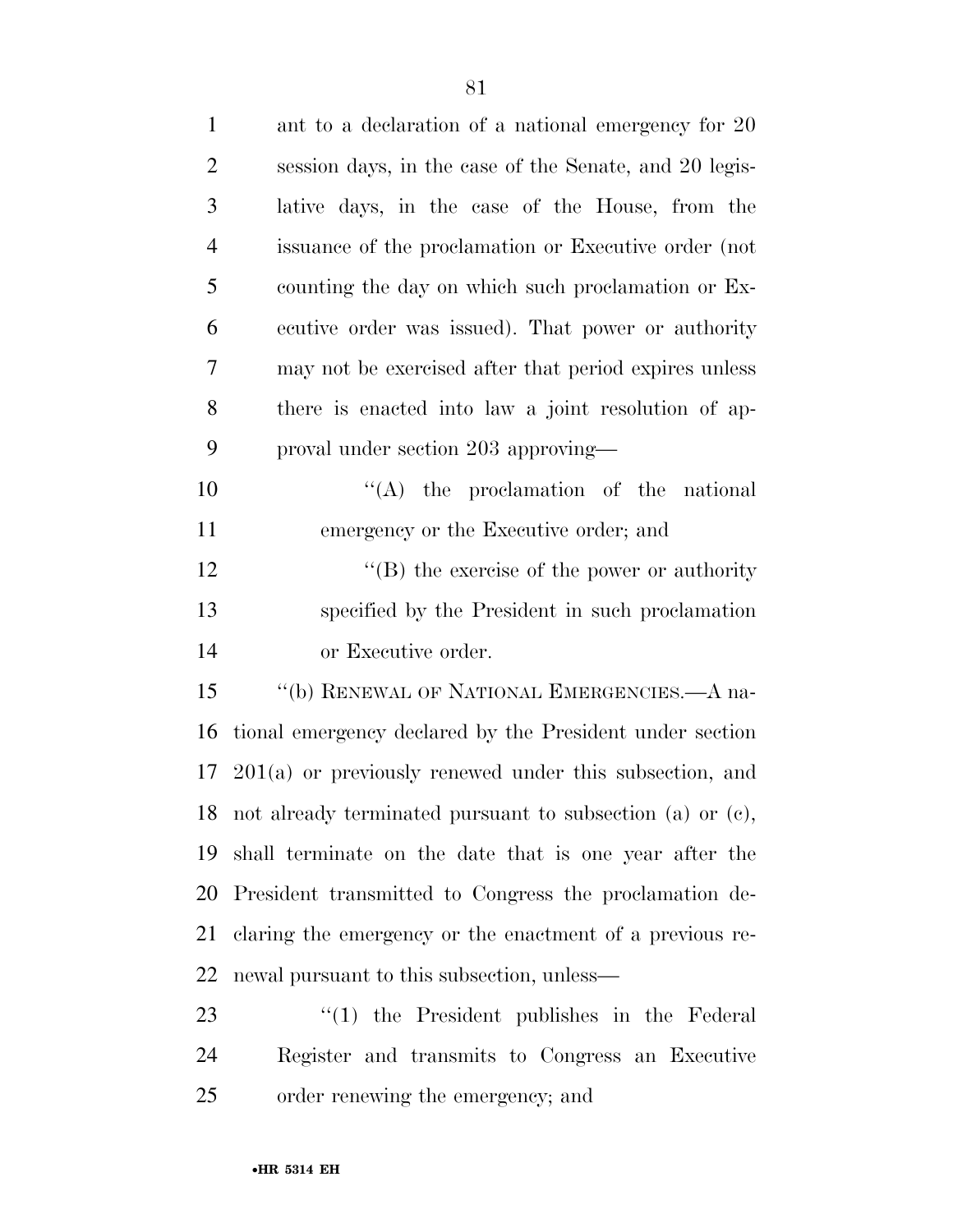| $\mathbf{1}$   | $\lq(2)$ there is enacted into law a joint resolution  |
|----------------|--------------------------------------------------------|
| $\overline{2}$ | of approval renewing the emergency pursuant to sec-    |
| 3              | tion 203 before the termination of the emergency or    |
| $\overline{4}$ | previous renewal of the emergency.                     |
| 5              | "(c) TERMINATION OF NATIONAL EMERGENCIES.-             |
| 6              | "(1) IN GENERAL.—Any national emergency                |
| 7              | declared by the President under section $201(a)$ shall |
| 8              | terminate on the earliest of—                          |
| 9              | $\lq\lq$ the date provided for in subsection           |
| 10             | (a);                                                   |
| 11             | $\lq\lq$ the date provided for in subsection           |
| 12             | (b);                                                   |
| 13             | $\lq\lq$ (C) the date specified in an Act of Con-      |
| 14             | gress, including a joint resolution of termi-          |
| 15             | nation defined in section 203, terminating the         |
| 16             | emergency;                                             |
| 17             | $\lq\lq$ the date specified in a proclamation          |
| 18             | of the President terminating the emergency; or         |
| 19             | "(E) the date provided for in section 204.             |
| 20             | "(2) EFFECT OF TERMINATION.—Effective on               |
| 21             | the date of the termination of a national emergency    |
| 22             | under paragraph $(1)$ —                                |
| 23             | "(A) any powers or authorities exercised               |
| 24             | by reason of the emergency shall cease to be ex-       |
| 25             | ercised;                                               |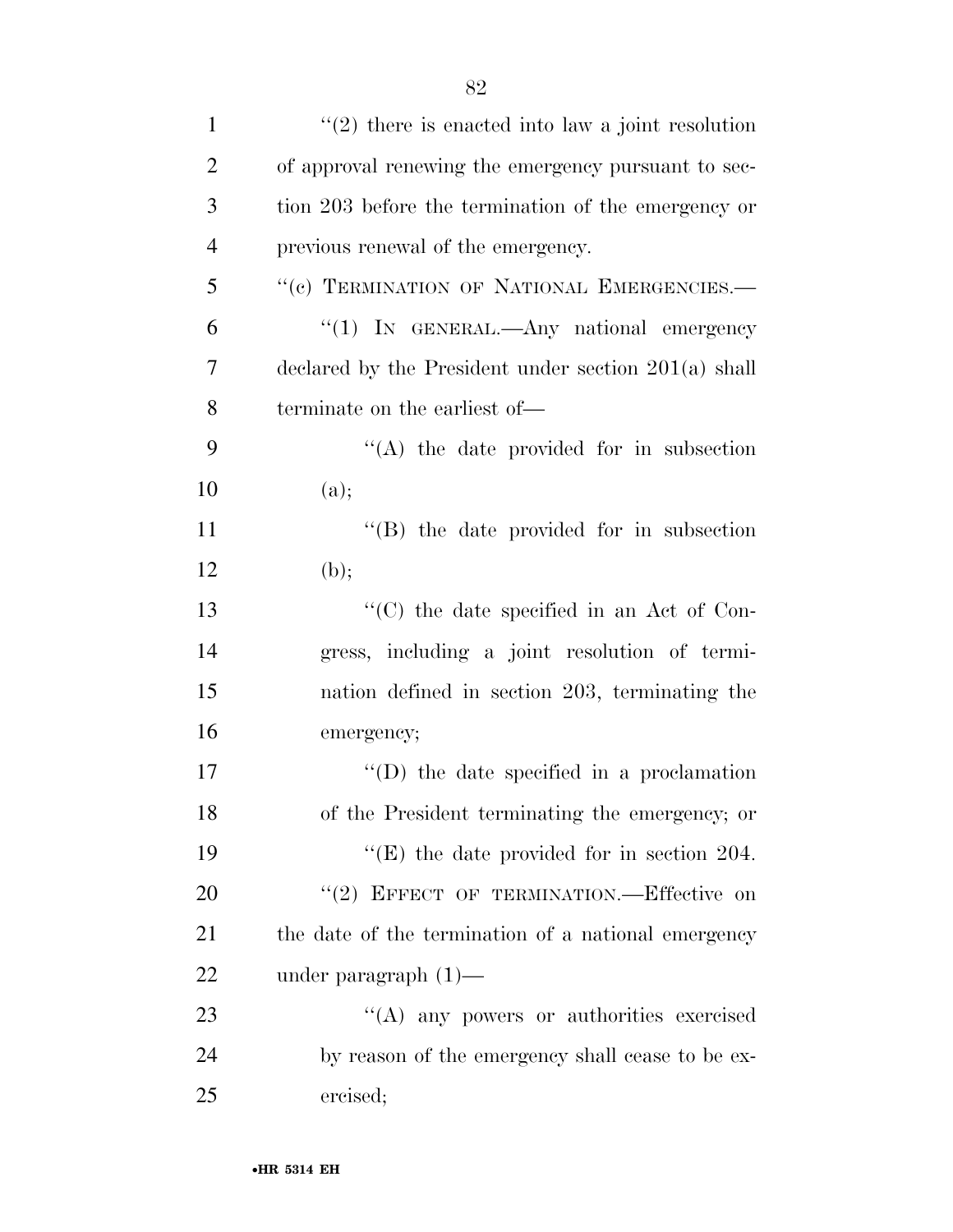| $\mathbf{1}$   | $\lq\lq (B)$<br>any amounts reprogrammed,                     |
|----------------|---------------------------------------------------------------|
| $\overline{2}$ | repurposed, or transferred under any provision                |
| 3              | of law with respect to the emergency that re-                 |
| $\overline{4}$ | main unobligated on that date shall be returned               |
| 5              | and made available for the purpose for which                  |
| 6              | such amounts were appropriated; and                           |
| 7              | $\lq\lq$ (C) any contracts entered into under any             |
| 8              | provision of law relating to the emergency shall              |
| 9              | be terminated.                                                |
| 10             | "SEC. 203. REVIEW BY CONGRESS OF NATIONAL EMER-               |
| 11             | <b>GENCIES.</b>                                               |
| 12             | "(a) JOINT RESOLUTION OF APPROVAL AND JOINT                   |
|                | RESOLUTIONS OF TERMINATION DEFINED. In this sec-              |
| 13             |                                                               |
| 14             | tion, the term 'joint resolution of approval or joint resolu- |
| 15             | tion of termination' means a joint resolution that does not   |
| 16             | have a preamble and that contains only the following pro-     |
|                | 17 visions after its resolving clause:                        |
| 18             | $\lq(1)$ A provision approving one or more—                   |
| 19             | "(A) proclamations of national emergency                      |
| 20             | made under section $201(a)$ ;                                 |
| 21             | "(B) Executive orders issued under section                    |
| 22             | $201(b)(2)$ ; or                                              |
| 23             | "(C) Executive orders issued under section                    |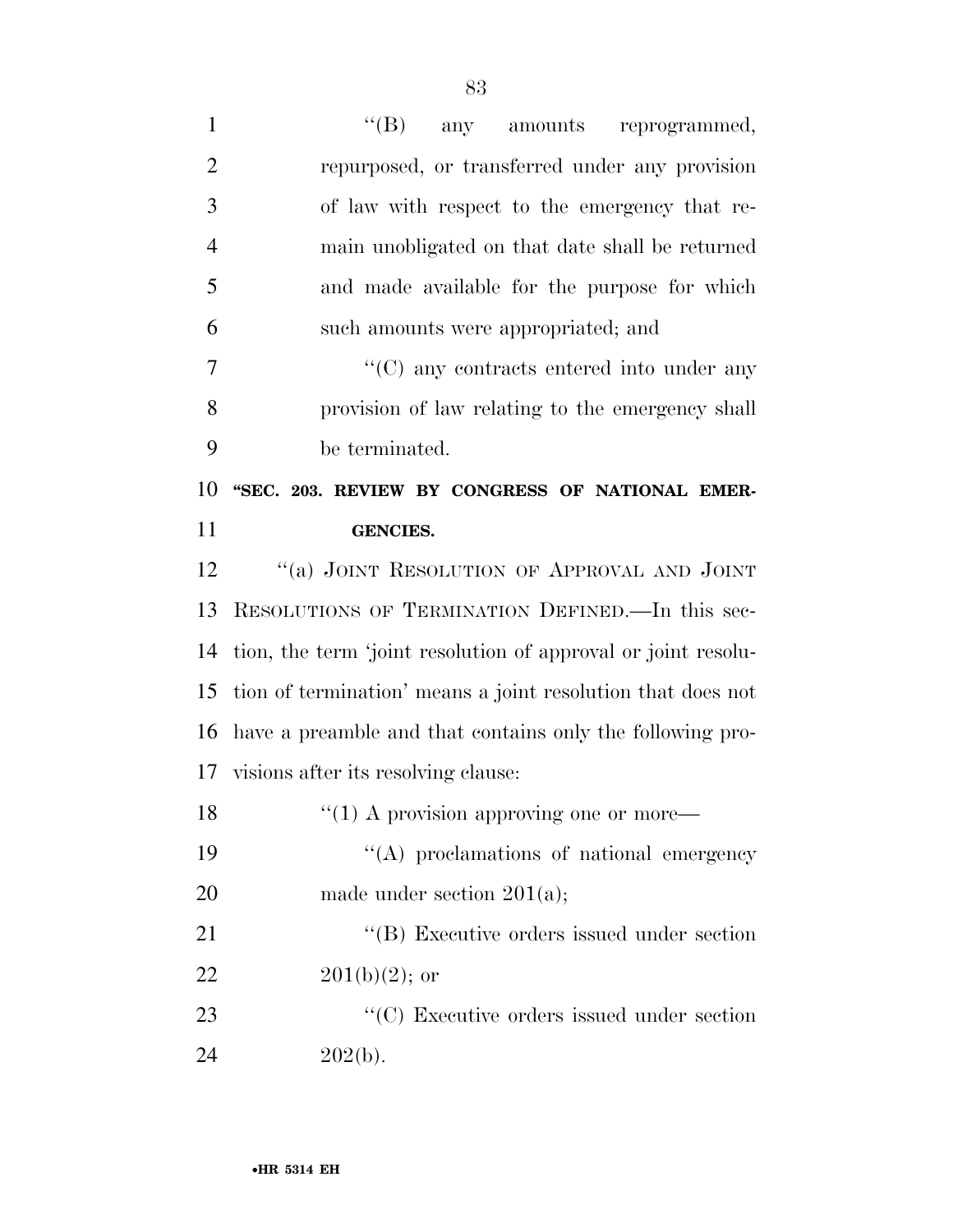$\frac{1}{2}$  A provision approving a list of all or a por- tion of the provisions of law specified by the Presi- dent under section 201(b) in the proclamations or Executive orders that are the subject of the joint resolution.

 ''(b) JOINT RESOLUTION OF TERMINATION DE- FINED.—In this section, the term 'joint resolution of ter- mination' means a resolution introduced in the House or Senate to terminate—

10  $\frac{u(1)}{2}$  a national emergency declared under this Act; or

 $\frac{12}{2}$  ''(2) the exercise of any authorities pursuant to that emergency.

 ''(c) PROCEDURES FOR CONSIDERATION OF JOINT RESOLUTIONS OF APPROVAL AND JOINT RESOLUTIONS OF TERMINATION.—

17 "(1) INTRODUCTION.—After the President transmits to Congress a proclamation declaring a national emergency under section 201(a), or an Ex- ecutive order specifying emergency powers or au-21 thorities under section  $201(b)(2)$  or renewing a na- tional emergency under section 202(b), a joint reso- lution of approval or joint resolution of termination may be introduced in either House of Congress by any member of that House.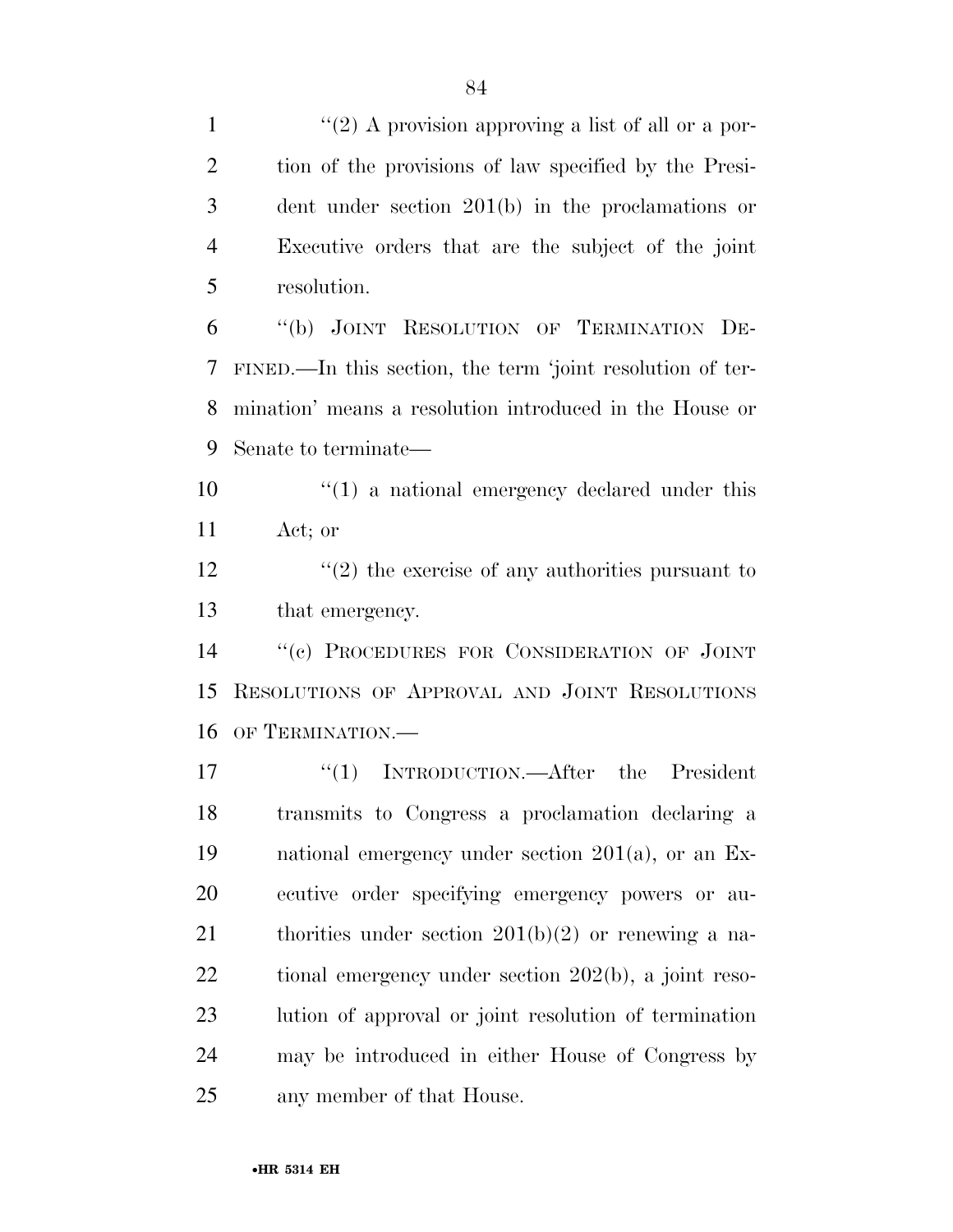| $\mathbf{1}$   | "(2) CONSIDERATION IN SENATE.—In the Sen-          |
|----------------|----------------------------------------------------|
| $\overline{2}$ | ate, the following shall apply:                    |
| 3              | "(A) COMMITTEE REFERRAL.—A joint res-              |
| $\overline{4}$ | olution of approval or joint resolution of termi-  |
| 5              | nation shall be referred to the appropriate com-   |
| 6              | mittee or committees.                              |
| 7              | "(B) REPORTING AND DISCHARGE.—If the               |
| 8              | committee to which a joint resolution of ap-       |
| 9              | proval or joint resolution of termination has      |
| 10             | been referred has not reported it at the end of    |
| 11             | 10 calendar days after its introduction, that      |
| 12             | committee shall be discharged from further con-    |
| 13             | sideration of the resolution and it shall be       |
| 14             | placed on the calendar.                            |
| 15             | "(C) PROCEEDING TO CONSIDERATION.-                 |
| 16             | Notwithstanding Rule XXII of the Standing          |
| 17             | Rules of the Senate, when a committee to which     |
| 18             | a joint resolution of approval or joint resolution |
| 19             | of termination is referred has reported the reso-  |
| 20             | lution, or when that committee is discharged       |
| 21             | under subparagraph (B) from further consider-      |
| 22             | ation of the resolution, it is at any time there-  |
| 23             | after in order to move to proceed to the consid-   |
| 24             | eration of the joint resolution, and all points of |
| 25             | order against the joint resolution (and against    |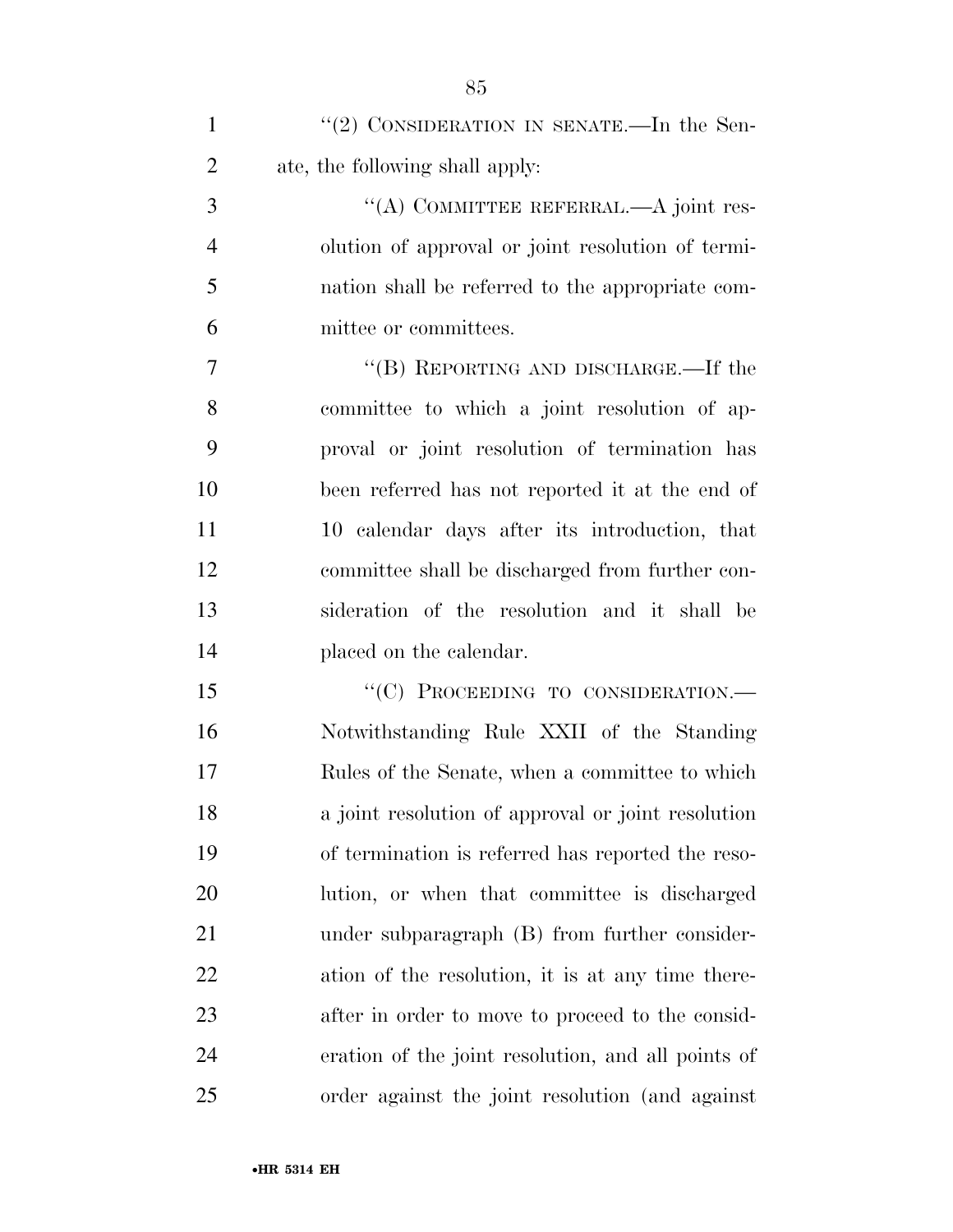the motion to proceed to the consideration of the joint resolution) are waived. The motion to proceed shall be debatable for 4 hours evenly divided between proponents and opponents of the joint resolution of approval or joint resolu- tion of termination. The motion is not subject to amendment, or to a motion to postpone, or to a motion to proceed to the consideration of other business. A motion to reconsider the vote by which the motion is agreed to or disagreed to shall not be in order. If a motion to proceed to the consideration of a joint resolution of ap- proval or joint resolution of termination is agreed to, the joint resolution shall remain the unfinished business of the Senate until disposed of.

17 "'(D) FLOOR CONSIDERATION.—There shall be 10 hours of consideration on a joint resolution of approval or joint resolution of ter- mination, to be divided evenly between the pro- ponents and opponents of the joint resolution. Of that 10 hours, there shall be a total of 2 hours of debate on any debatable motions in connection with the joint resolution, to be di-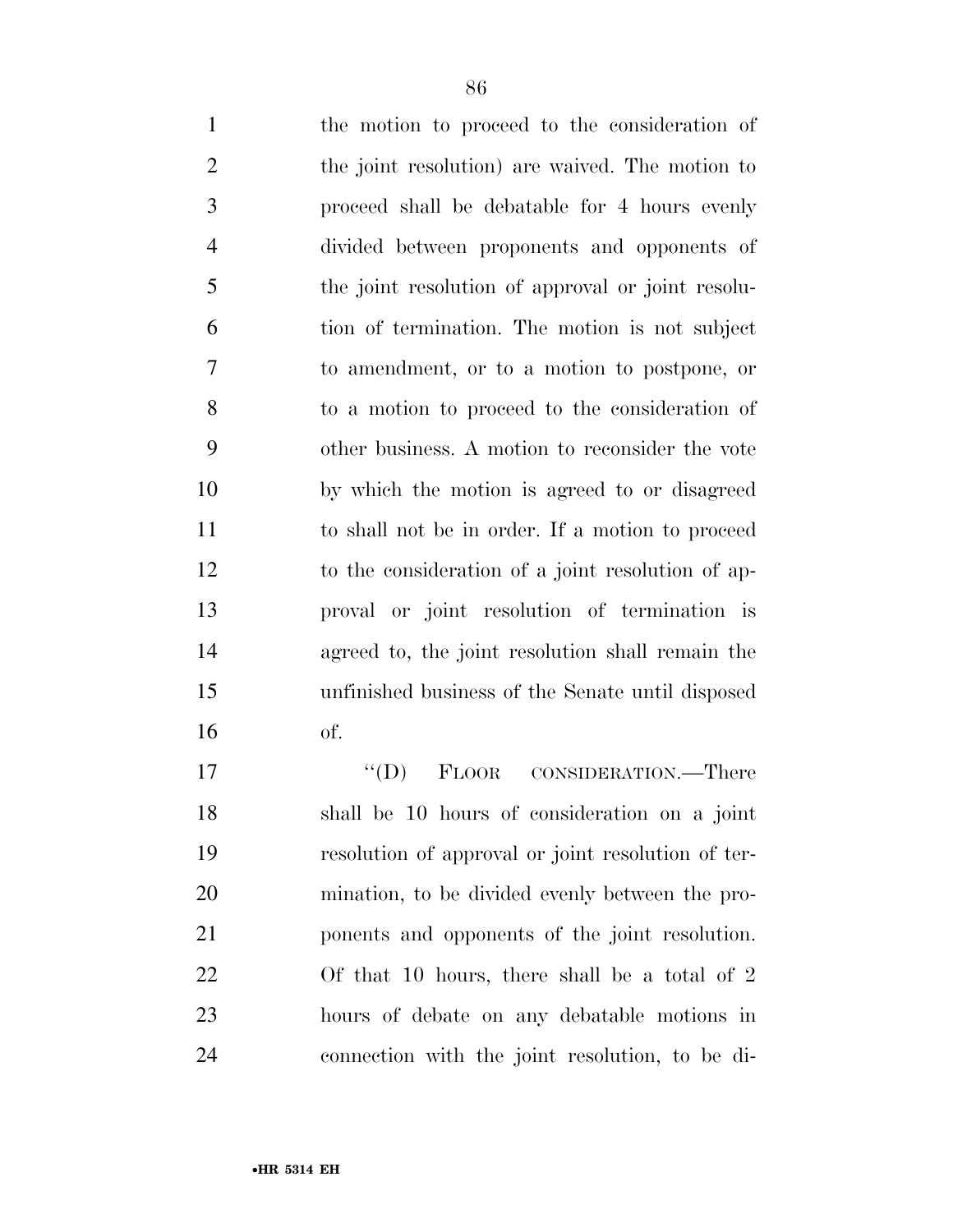| $\mathbf{1}$   | vided evenly between the proponents and oppo-      |
|----------------|----------------------------------------------------|
| $\overline{2}$ | nents of the joint resolution.                     |
| 3              | " $(E)$ AMENDMENTS. No amendments                  |
| $\overline{4}$ | shall be in order with respect to a joint resolu-  |
| 5              | tion of approval or joint resolution of termi-     |
| 6              | nation in the Senate.                              |
| 7              | "(F) MOTION TO RECONSIDER VOTE ON                  |
| 8              | PASSAGE.—A motion to reconsider a vote on          |
| 9              | passage of a joint resolution of approval or joint |
| 10             | resolution of termination shall not be in order.   |
| 11             | "(G) APPEALS.—Points of order and ap-              |
| 12             | peals from the decision of the Presiding Officer   |
| 13             | shall be decided without debate.                   |
| 14             | "(3) CONSIDERATION IN HOUSE<br>OF<br>REP-          |
| 15             | RESENTATIVES.—In the House of Representatives,     |
| 16             | the following shall apply:                         |
| 17             | "(A) REPORTING AND DISCHARGE.—If any               |
| 18             | committee to which a joint resolution of ap-       |
| 19             | proval or joint resolution of termination has      |
| 20             | been referred has not reported it to the House     |
| 21             | within seven legislative days after the date of    |
| 22             | referral such committee shall be discharged        |
| 23             | from further consideration of the joint resolu-    |
| 24             | tion.                                              |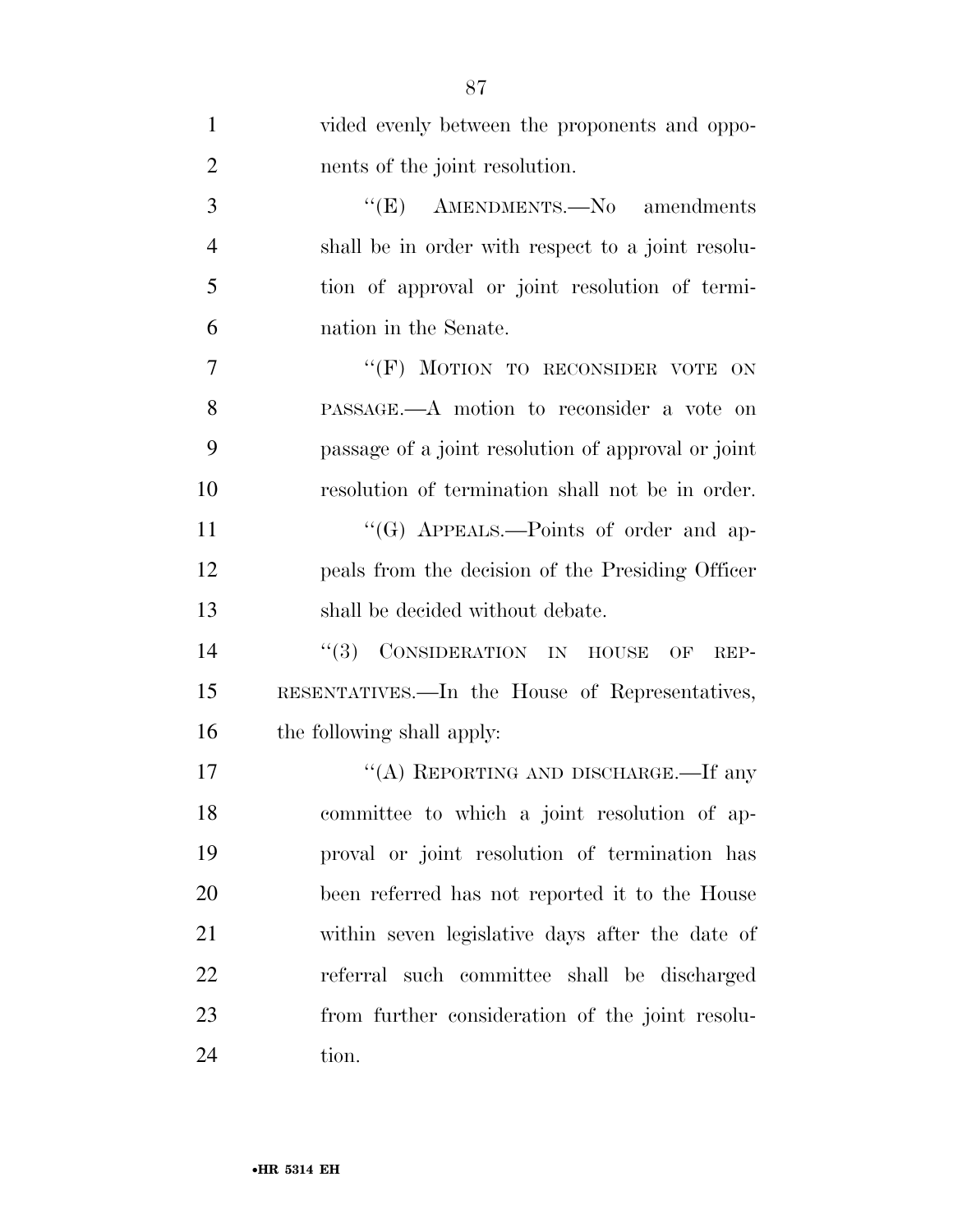1 "(B)(I) PROCEEDING TO CONSIDER- ATION.—Beginning on the third legislative day after each committee to which a joint resolution of approval or joint resolution of termination has been referred reports it to the House or has been discharged from further consideration thereof, it shall be in order to move to proceed to consider the joint resolution of approval or joint resolution of termination in the House. All points of order against the motion are waived. Such a motion shall not be in order after the House has disposed of another motion to pro- ceed on the joint resolution of approval or joint resolution of termination. The previous question shall be considered as ordered on the motion to its adoption without intervening motion. The motion shall not be debatable. A motion to re- consider the vote by which the motion is dis-posed of shall not be in order.

20 "'(ii) MOTION.—A motion to proceed to the consideration of a joint resolution of approval of an Executive order described in subsection 23 (a)(1) or a list described in subsection (a)(2) shall not be in order prior to the enactment of a joint resolution of approval of the proclama-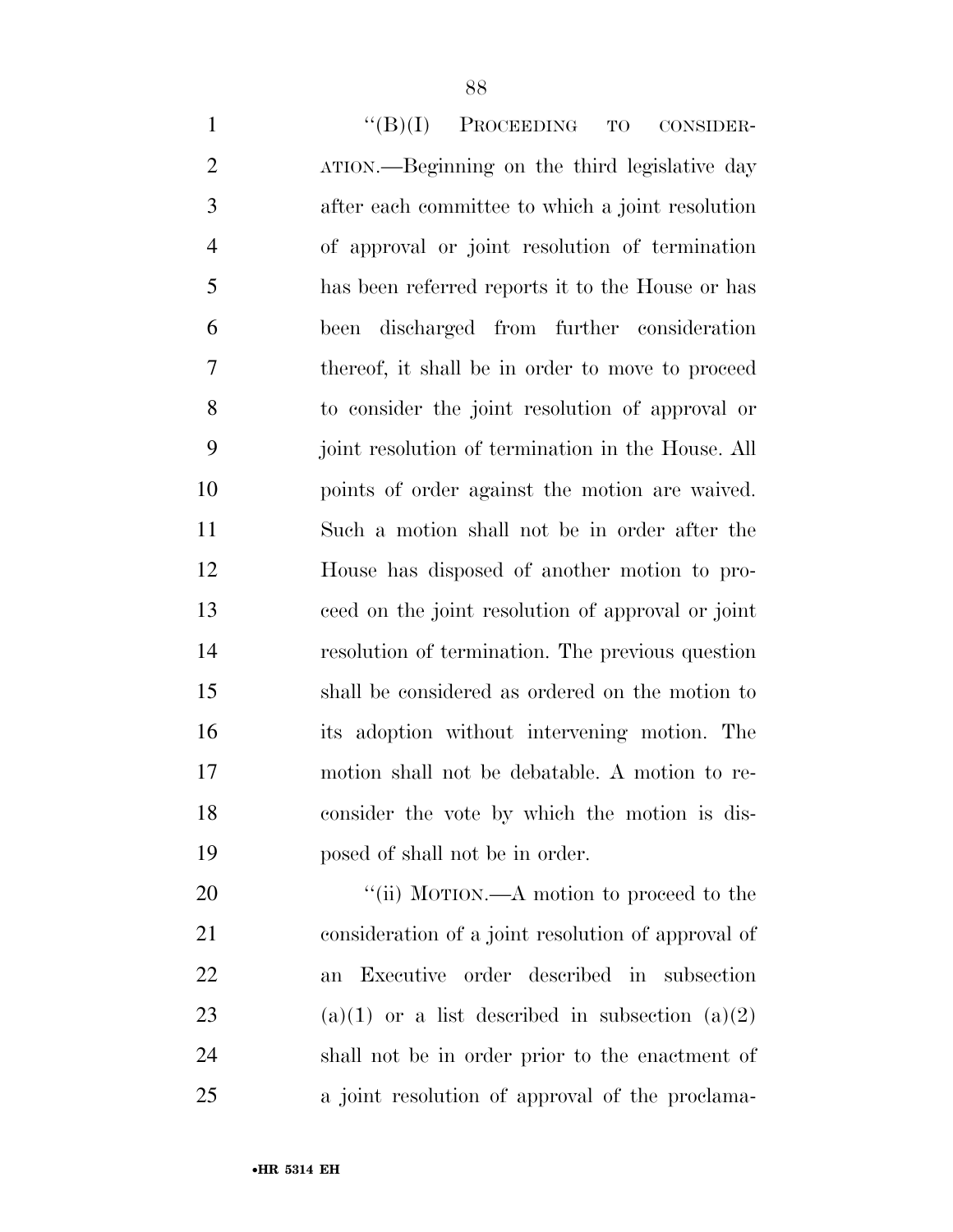| $\mathbf{1}$   | tion described in subsection $(a)(1)$ that is the |
|----------------|---------------------------------------------------|
| $\overline{2}$ | subject of such Executive order or list.          |
| 3              | "(C) CONSIDERATION.—The joint resolu-             |
| $\overline{4}$ | tion of approval or joint resolution of termi-    |
| 5              | nation shall be considered as read. All points of |
| 6              | order against the joint resolution of approval or |
| 7              | joint resolution of termination and against its   |
| 8              | consideration are waived. The previous question   |
| 9              | shall be considered as ordered on the joint reso- |
| 10             | lution of approval or joint resolution of termi-  |
| 11             | nation to final passage without intervening mo-   |
| 12             | tion except two hours of debate equally divided   |
| 13             | and controlled by the sponsor of the joint reso-  |
| 14             | lution of approval or joint resolution of termi-  |
| 15             | nation (or a designee) and an opponent. A mo-     |
| 16             | tion to reconsider the vote on passage of the     |
| 17             | joint resolution of approval or joint resolution  |
| 18             | of termination shall not be in order.             |
| 19             | "(4) COORDINATION WITH ACTION BY OTHER            |
| 20             | $HOUSE. -$                                        |
| 21             | "(A) IN GENERAL.—If, before the passage           |
| 22             | by one House of a joint resolution of approval    |
| 23             | or joint resolution of termination of that House, |
|                |                                                   |

 that House receives from the other House a joint resolution of approval or joint resolution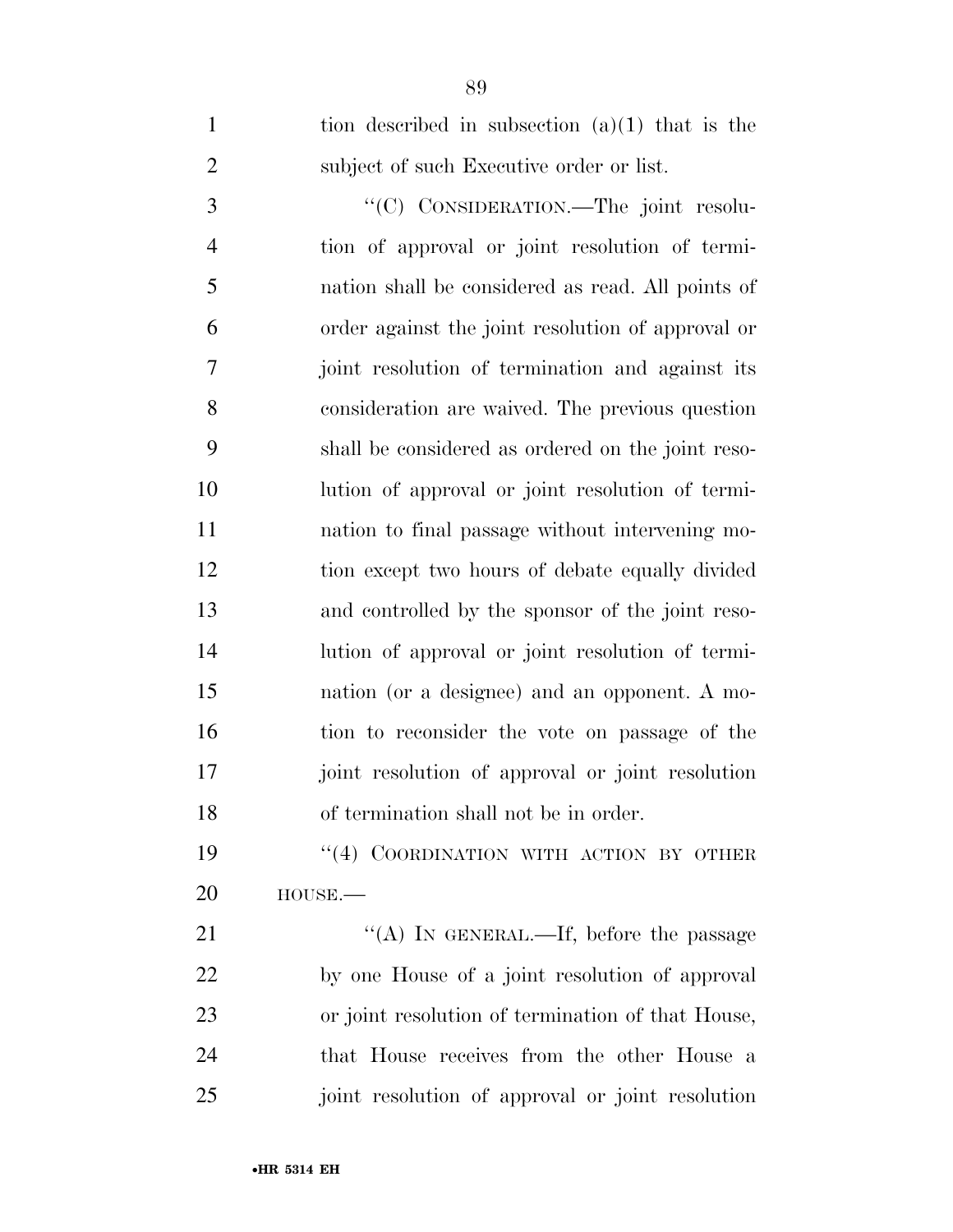| $\mathbf{1}$   | of termination with regard to the same procla- |
|----------------|------------------------------------------------|
| $\overline{2}$ | mation or Executive order, then the following  |
| 3              | procedures shall apply:                        |
| $\overline{4}$ | "(I) The joint resolution of approval          |
| 5              | or joint resolution of termination of the      |
| 6              | other House shall not be referred to a com-    |
| $\overline{7}$ | mittee.                                        |
| 8              | "(ii) With respect to a joint resolution       |
| 9              | of approval or joint resolution of termi-      |
| 10             | nation of the House receiving the joint res-   |
| 11             | olution—                                       |
| 12             | $\lq\lq$ (I) the procedure in that House       |
| 13             | shall be the same as if no joint resolu-       |
| 14             | tion of approval or joint resolution of        |
| 15             | termination had been received from             |
| 16             | the other House; but                           |
| 17             | $\lq\lq$ (II) the vote on passage shall be     |
| 18             | on the joint resolution of approval or         |
| 19             | joint resolution of termination of the         |
| 20             | other House.                                   |
| 21             | "(iii) Upon the failure of passage of          |
| 22             | the joint resolution of approval or joint      |
| 23             | resolution of termination of the other         |
| 24             | House, the question shall immediately          |
| 25             | occur on passage of the joint resolution of    |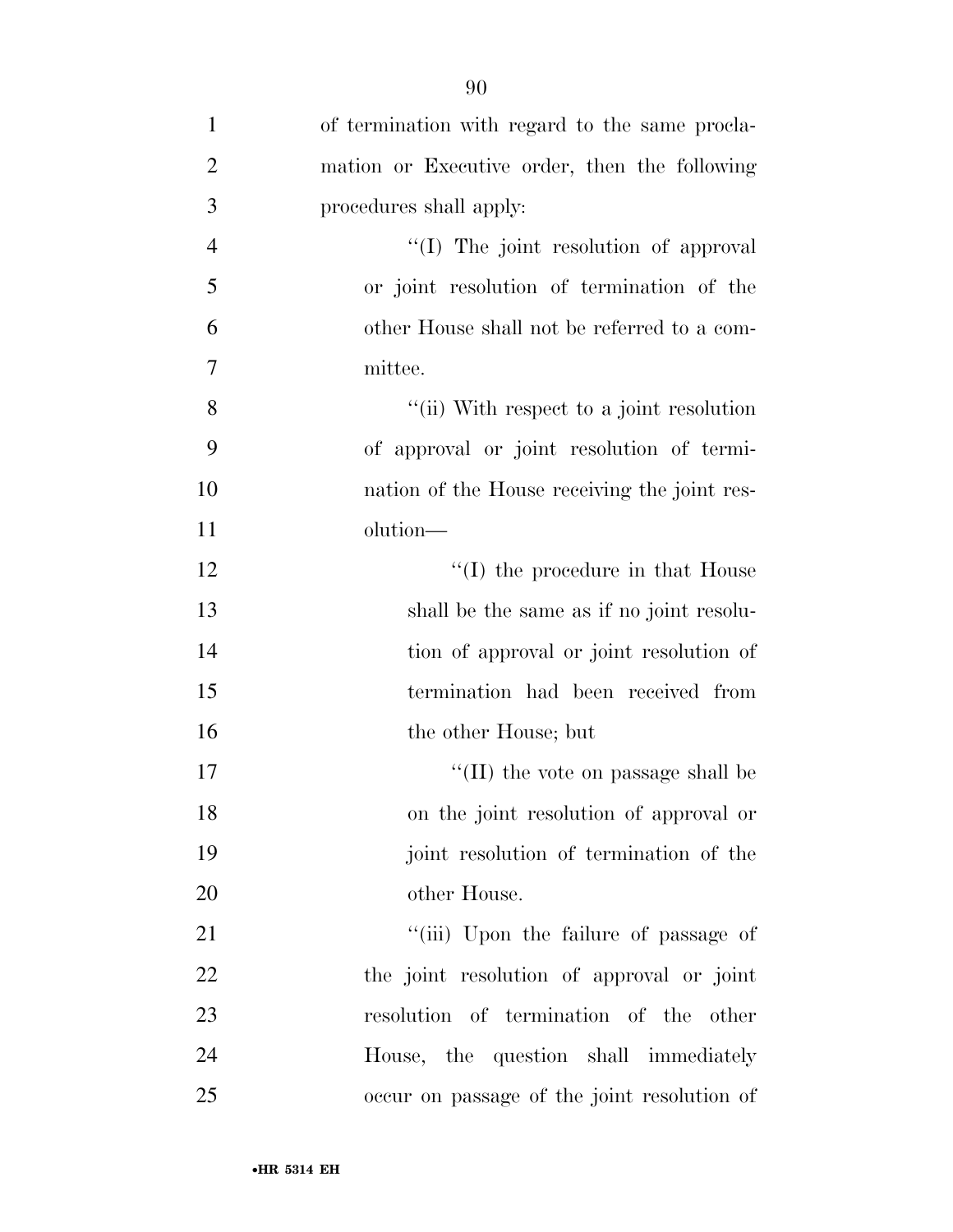| $\mathbf{1}$   | approval or joint resolution of termination                 |
|----------------|-------------------------------------------------------------|
| $\overline{2}$ | of the receiving House.                                     |
| 3              | TREATMENT OF LEGISLATION OF<br>``(B)                        |
| $\overline{4}$ | OTHER HOUSE.—If one House fails to introduce                |
| 5              | a joint resolution of approval or joint resolution          |
| 6              | of termination under this section, the joint reso-          |
| 7              | lution of approval or joint resolution of termi-            |
| 8              | nation of the other House shall be entitled to              |
| 9              | expedited floor procedures under this section.              |
| 10             | "(C) APPLICATION TO REVENUE MEAS-                           |
| 11             | URES.—The provisions of this paragraph shall                |
| 12             | not apply in the House of Representatives to a              |
| 13             | joint resolution of approval or joint resolution            |
| 14             | of termination which is a revenue measure.                  |
| 15             | "(5) TREATMENT OF VETO MESSAGE.-Debate                      |
| 16             | on a veto message in the Senate under this section          |
| 17             | shall be 1 hour evenly divided between the majority         |
| 18             | and minority leaders or their designees.                    |
| 19             | "(d) RULE OF CONSTRUCTION.—The enactment of a               |
| 20             | joint resolution of approval or joint resolution of termi-  |
| 21             | nation under this section shall not be interpreted to serve |
| 22             | as a grant or modification by Congress of statutory au-     |
| 23             | thority for the emergency powers of the President.          |
| 24             | "(e) RULES OF THE HOUSE AND SENATE.—This sec-               |
| 25             | tion is enacted by Congress—                                |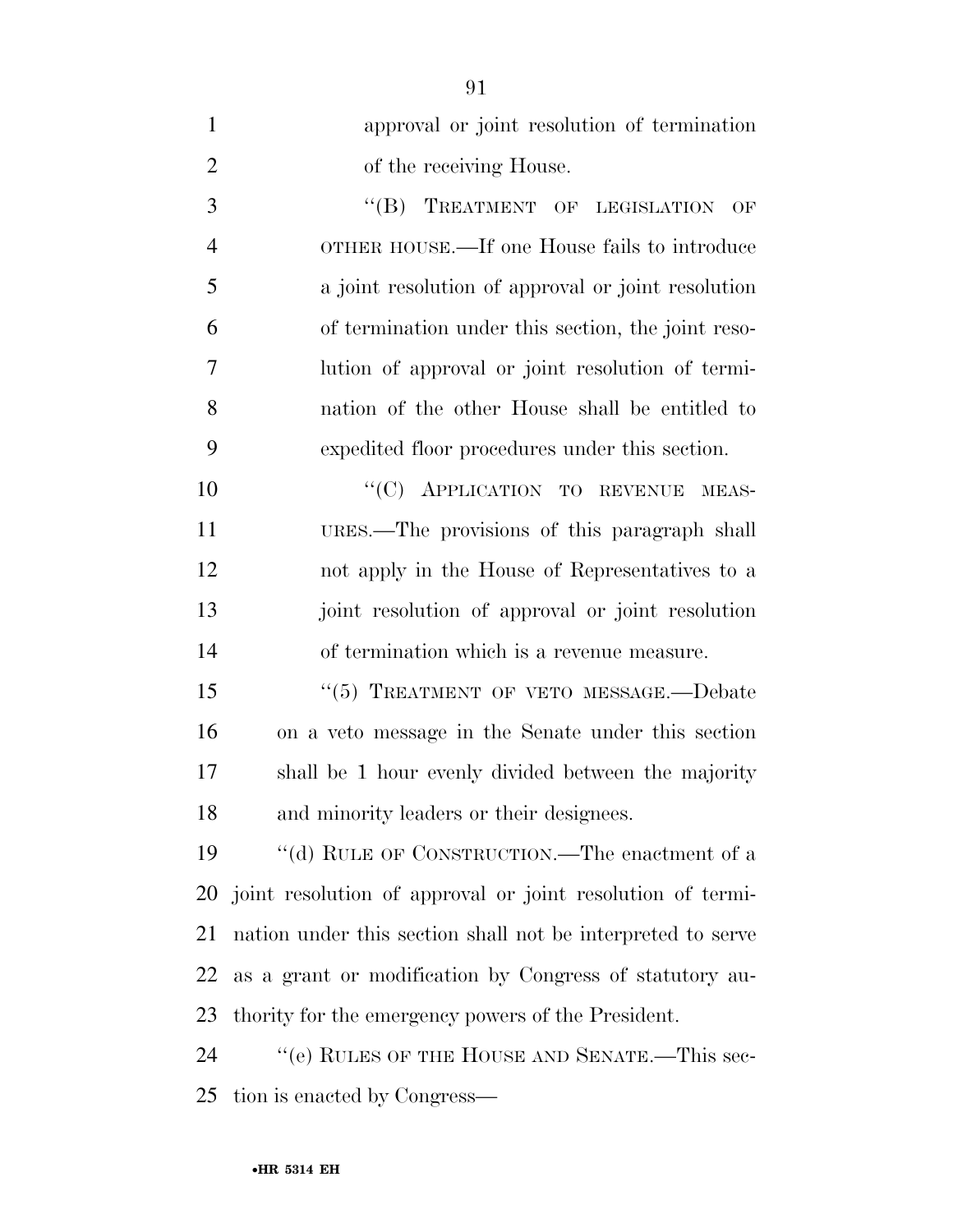$\frac{1}{1}$   $\frac{1}{2}$  as an exercise of the rulemaking power of the Senate and the House of Representatives, re- spectively, and as such is deemed a part of the rules of each House, respectively, but applicable only with respect to the procedure to be followed in the House in the case of joint resolutions described in this sec- tion, and supersedes other rules only to the extent 8 that it is inconsistent with such other rules; and "(2) with full recognition of the constitutional right of either House to change the rules (so far as relating to the procedure of that House) at any time, in the same manner, and to the same extent as in the case of any other rule of that House. **''SEC. 204. BAR ON PERMANENT EMERGENCIES.**  15 "(a) IN GENERAL.—Any national emergency declared by the President under section 201(a), and not otherwise terminated, shall automatically terminate on the date that is 5 years after the date of its declaration. ''(b) EMERGENCIES ALREADY IN EFFECT.—Any na- tional emergency declaration that remains in force as of the date of the enactment of this section and— ''(1) has been in effect for 3 years or fewer as of such date, shall automatically terminate on the date that is 5 years after the date of the enactment of this section; or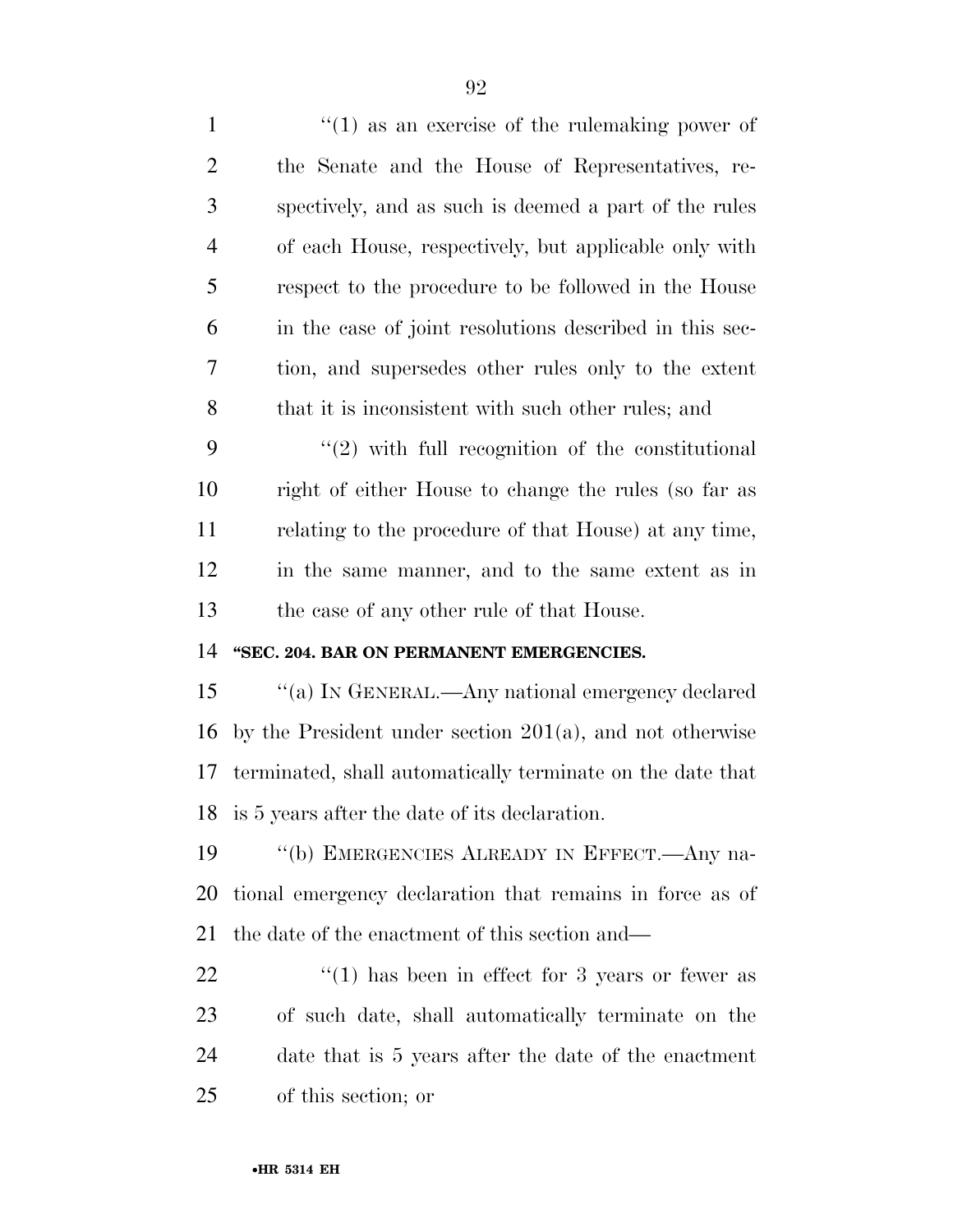1 ''(2) has been in effect for more than 3 years as of such date, shall automatically terminate on the date that is 2 years after the date of the enactment of this section.

 ''(c) EFFECT OF TERMINATION.—If a national emer- gency declaration terminates pursuant to this section, no emergency may subsequently be declared based on sub-stantially the same circumstances.

 **''SEC. 205. EXCLUSION OF CERTAIN NATIONAL EMER- GENCIES INVOKING INTERNATIONAL EMER-GENCY ECONOMIC POWERS ACT.** 

12 "(a) In GENERAL.—In the case of a national emer- gency described in subsection (b), the provisions of the National Emergencies Act, as in effect on the day before the date of the enactment of the Congressional Power of the Purse Act, shall continue to apply on and after such date of enactment.

18 "(b) NATIONAL EMERGENCY DESCRIBED.—

19 "(1) In GENERAL.—A national emergency de- scribed in this subsection is a national emergency pursuant to which the President proposes to exercise emergency powers or authorities made available under the International Emergency Economic Pow-ers Act (50 U.S.C. 1701 et seq.), supplemented as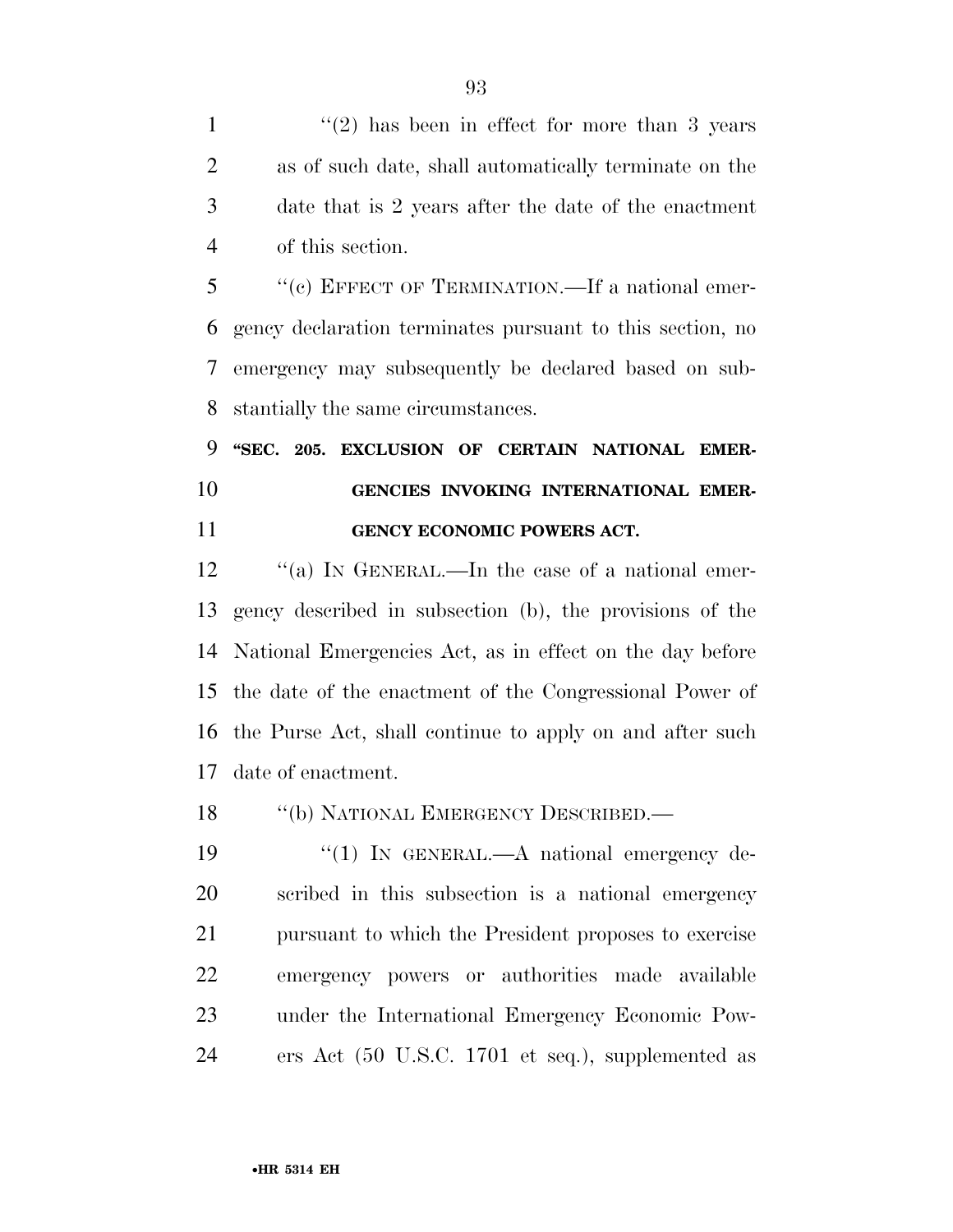necessary by a provision of law specified in para- graph (2). 3 "(2) PROVISIONS OF LAW SPECIFIED.—The provisions of law specified in this paragraph are— ''(A) the United Nations Participation Act

of 1945 (22 U.S.C. 287 et seq.);

 $7 \t\t\t\t''(B)$  section 212(f) of the Immigration 8 and Nationality Act (8 U.S.C. 1182(f)); or

 ''(C) any provision of law that authorizes the implementation, imposition, or enforcement of economic sanctions with respect to a foreign country.

 ''(c) EFFECT OF ADDITIONAL POWERS AND AU- THORITIES.—Subsection (a) shall not apply to a national emergency or the exercise of emergency powers and au- thorities pursuant to the national emergency if, in addition to the exercise of emergency powers and authorities de- scribed in subsection (b), the President proposes to exer- cise, pursuant to the national emergency, any emergency powers and authorities under any other provision of law.''.

 (b) REPORTING REQUIREMENTS.—Section 401 of the National Emergencies Act (50 U.S.C. 1641) is amended by adding at the end the following:

 ''(d) REPORT ON EMERGENCIES.—The President shall transmit to Congress, with any proclamation declar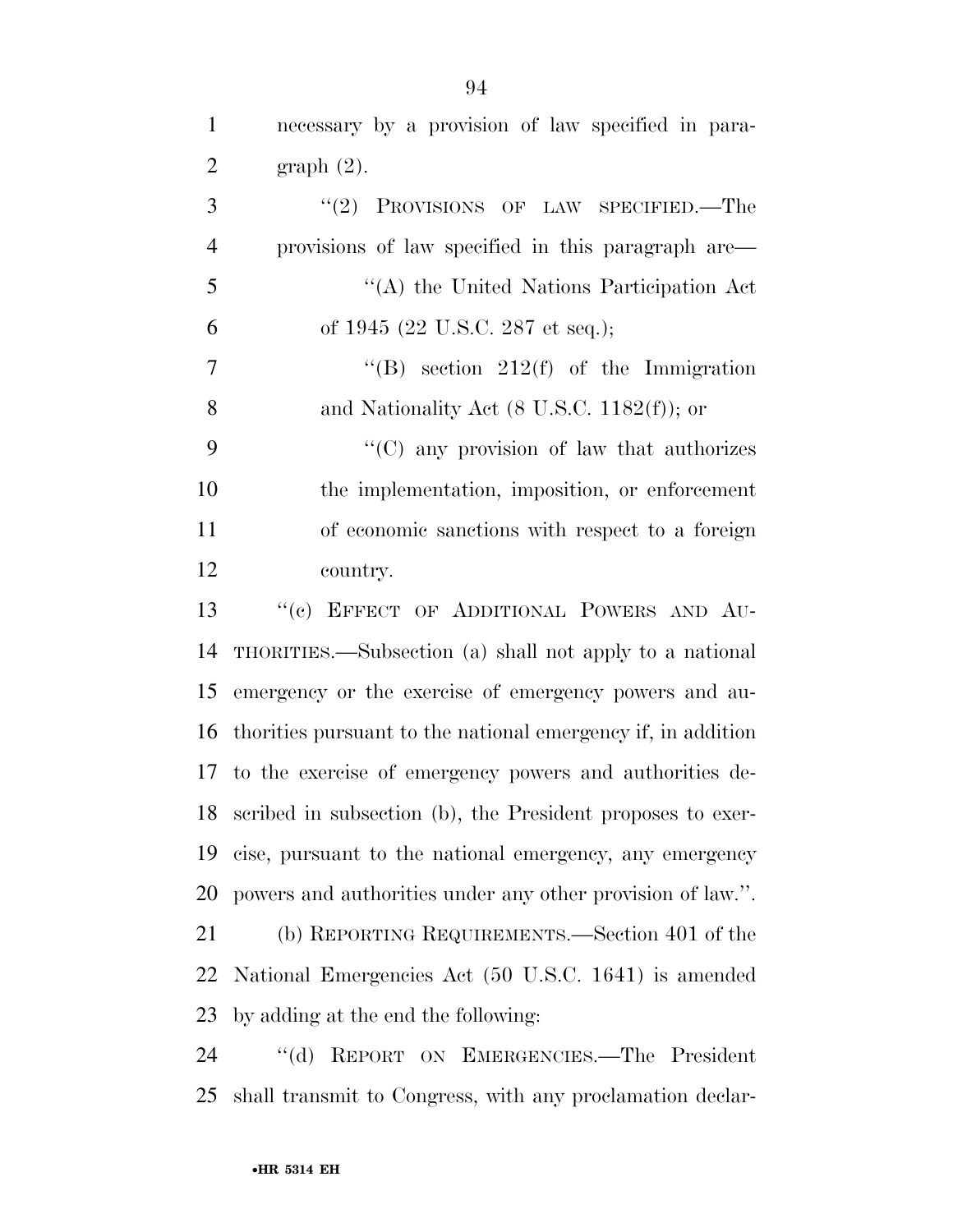ing a national emergency under section 201(a) or any Ex- ecutive order specifying emergency powers or authorities under section 201(b)(2) or renewing a national emergency under section 202(b), a report, in writing, that includes the following:

 $(1)$  A description of the circumstances necessi- tating the declaration of a national emergency, the renewal of such an emergency, or the use of a new emergency authority specified in the Executive order, as the case may be.

 $\frac{1}{2}$  The estimated duration of the national emergency, or a statement that the duration of the national emergency cannot reasonably be estimated at the time of transmission of the report.

 ''(3) A summary of the actions the President or other officers intend to take, including any re- programming or transfer of funds and any contracts anticipated to be entered into, and the statutory au- thorities the President and such officers expect to rely on in addressing the national emergency.

 $\frac{1}{4}$  In the case of a renewal of a national emergency, a summary of the actions the President or other officers have taken in the preceding one- year period, including any reprogramming or trans-fer of funds, to address the emergency.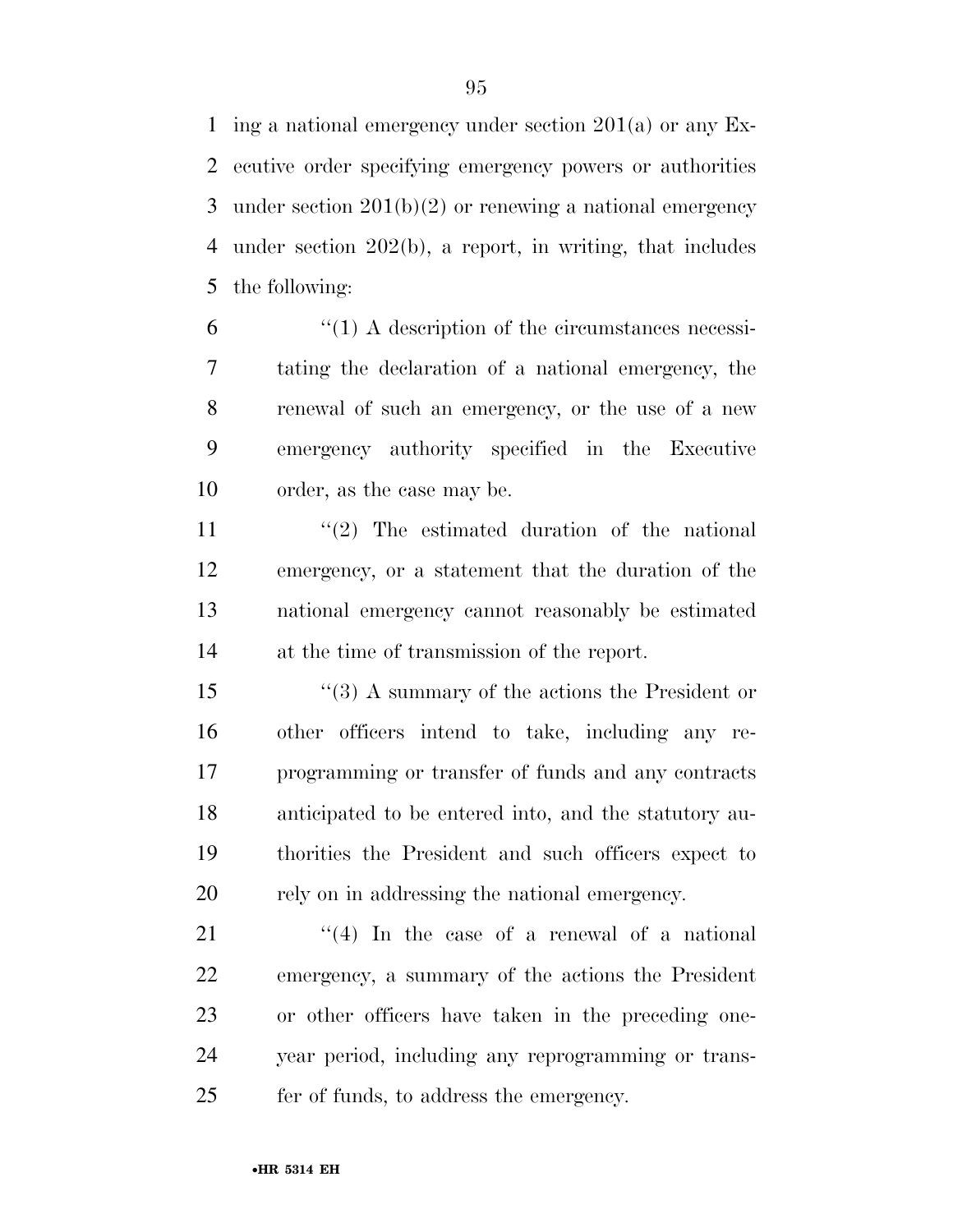1 "(e) PROVISION OF INFORMATION TO CONGRESS.— The President shall provide to Congress such other infor- mation as Congress may request in connection with any national emergency in effect under title II.

 ''(f) PERIODIC REPORTS ON STATUS OF EMER- GENCIES.—If the President declares a national emergency under section 201(a), the President shall, not less fre- quently than every 3 months for the duration of the emer- gency, report to Congress on the status of the emergency and the actions the President or other officers have taken and authorities the President and such officers have relied on in addressing the emergency.''.

(c) CONFORMING AMENDMENTS.—

 (1) NATIONAL EMERGENCIES ACT.—Title III of the National Emergencies Act (50 U.S.C. 1631) is repealed.

 (2) INTERNATIONAL EMERGENCY ECONOMIC POWERS ACT.—Section 207 of the International Emergency Economic Powers Act (50 U.S.C. 1706) is amended by adding at the end the following:

21 ''(c) In this section, the term 'National Emergencies Act' means the National Emergencies Act, as in effect on the day before the date of the enactment of the Congres-sional Power of the Purse Act.''.

(d) EFFECTIVE DATE; APPLICABILITY.—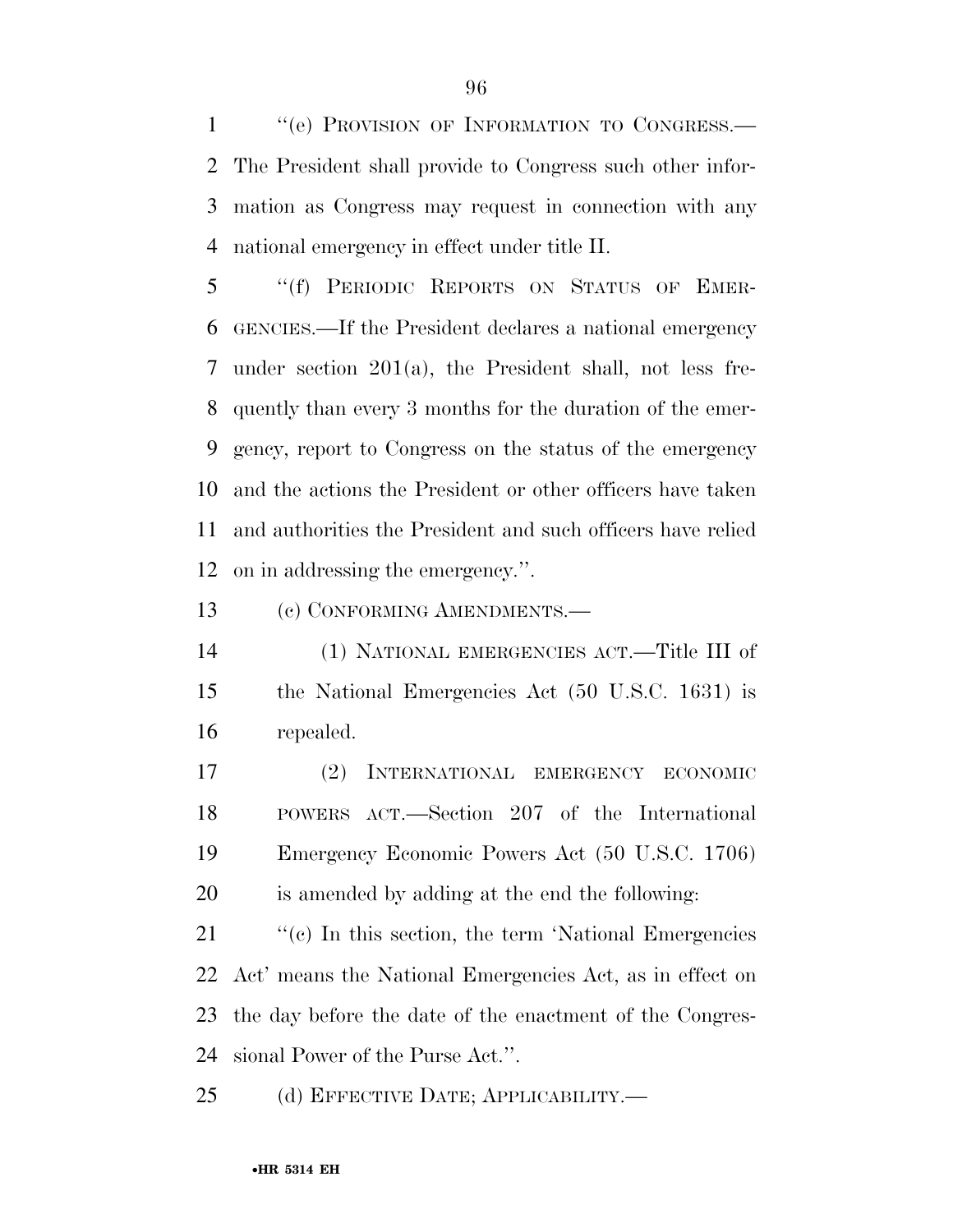(1) IN GENERAL.—Except as provided in para- graph (2), this section and the amendments made by this section shall take effect upon enactment and apply with respect to national emergencies declared under section 201 of the National Emergencies Act on or after that date.

 (2) APPLICABILITY TO RENEWALS OF EXISTING EMERGENCIES.—When a national emergency de- clared under section 201 of the National Emer- gencies Act before the date of the enactment of the Congressional Power of the Purse Act would expire or be renewed under section 202(d) of that Act (as in effect on the day before such date of enactment), that national emergency shall be subject to the re- quirements for renewal under section 202(b) of that Act, as amended by subsection (a).

**SEC. 532. NATIONAL EMERGENCIES ACT DECLARATION** 

 **SPENDING REPORTING IN THE PRESIDENT'S BUDGET.** 

 Section 1105(a) of title 31, United States Code, as amended by section 514, is further amended by adding at the end the following:

23  $\frac{((44)(A)}{)}$  a report on the proposed, planned, and actual obligations and expenditures of funds (for the prior fiscal year, the current fiscal year, and the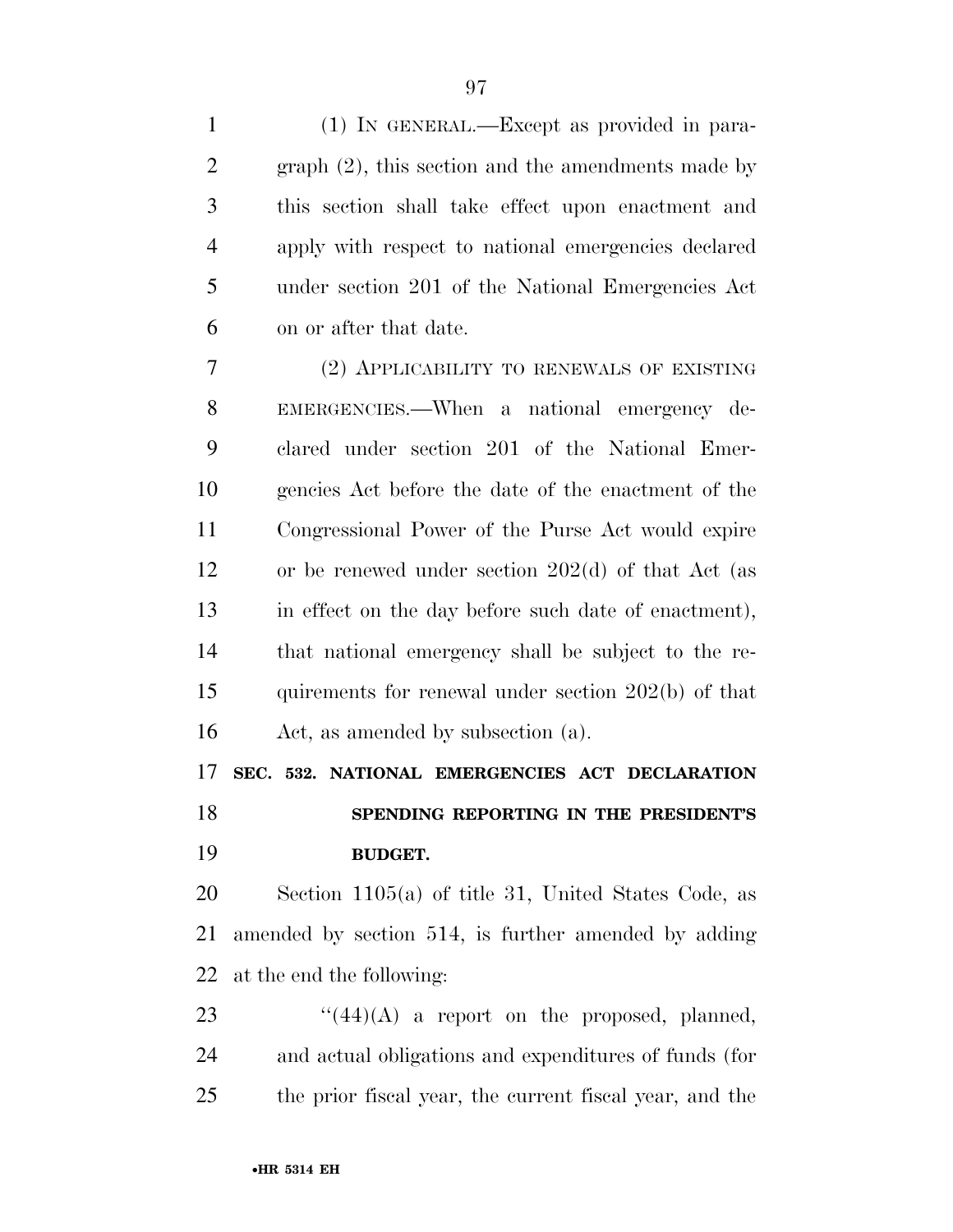| $\mathbf{1}$   | fiscal years for which the budget is submitted) at-  |
|----------------|------------------------------------------------------|
| $\overline{2}$ | tributable to the exercise of powers and authorities |
| 3              | made available by statute for each national emer-    |
| $\overline{4}$ | gency declared by the President, currently active or |
| 5              | in effect during the applicable fiscal years.        |
| 6              | "(B) Obligations and expenditures contained in       |
| 7              | the report under subparagraph (A) shall be orga-     |
| 8              | nized by Treasury Appropriation Fund Symbol or       |
| 9              | fund account and by program, project, and activity,  |
| 10             | and include—                                         |
| 11             | $\lq\lq$ a description of each such program,         |
| 12             | project, and activity;                               |
| 13             | "(ii) the authorities under which<br>such            |
| 14             | funding actions are taken; and                       |
| 15             | "(iii) the purpose and progress of such ob-          |
| 16             | ligations and expenditures toward addressing         |
| 17             | the applicable national emergency.                   |
| 18             | "(C) Such report shall include, with respect to      |
| 19             | any transfer, reprogramming, or repurposing of       |
| 20             | funds to address the applicable national emer-       |
| 21             | gency-                                               |
| 22             | $\lq\lq$ the amount of such transfer, re-            |
| 23             | programming, or repurposing;                         |
| 24             | "(ii) the authority authorizing each such            |
| 25             | transfer, reprogramming, or repurposing; and         |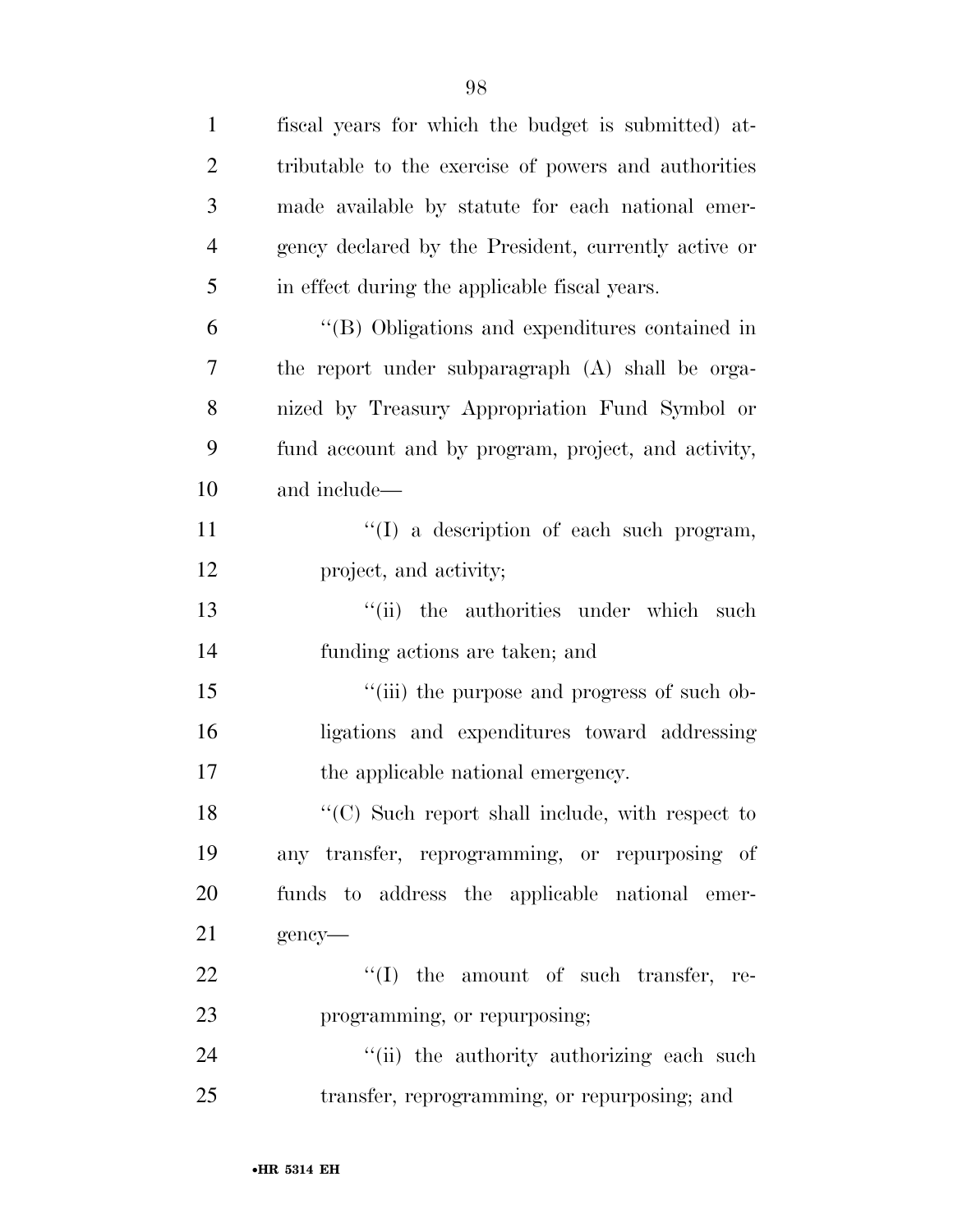$"$ (iii) a description of programs, projects, and activities affected by such transfer, re- programming, or repurposing, including by a reduction in funding.''.

 **SEC. 533. DISCLOSURE TO CONGRESS OF PRESIDENTIAL EMERGENCY ACTION DOCUMENTS.** 

 (a) IN GENERAL.—Not later than 30 days after the conclusion of the process for approval, adoption, or revi- sion of any presidential emergency action document, the President shall submit that document to the appropriate congressional committees.

 (b) DOCUMENTS IN EXISTENCE BEFORE DATE OF ENACTMENT.—Not later than 15 days after the date of the enactment of this Act, the President shall submit to the appropriate congressional committees all presidential emergency action documents in existence before such date of enactment.

(c) DEFINITIONS.—In this section:

 (1) APPROPRIATE CONGRESSIONAL COMMIT- TEES.—The term ''appropriate congressional com- mittees'', with respect to a presidential emergency action document submitted under subsection (a) or (b), means—

 (A) the Committee on Homeland Security and Governmental Affairs, the Committee on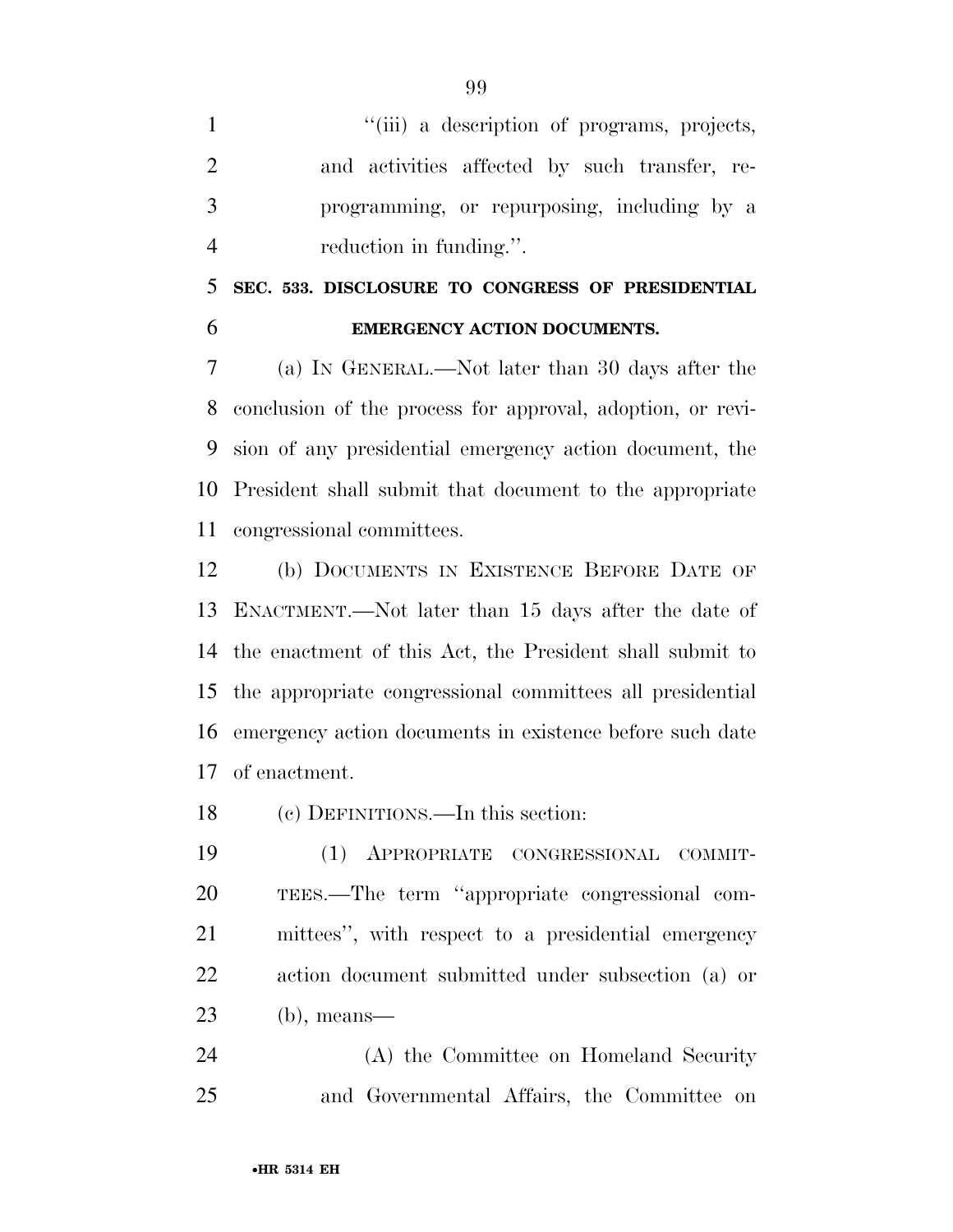| $\mathbf{1}$   | the Judiciary, and the Select Committee on In-    |
|----------------|---------------------------------------------------|
| $\overline{2}$ | telligence of the Senate;                         |
| 3              | (B) the Committee on Oversight and Re-            |
| $\overline{4}$ | form, the Committee on the Judiciary, and the     |
| 5              | Permanent Select Committee on Intelligence of     |
| 6              | the House of Representatives; and                 |
| 7              | (C) any other committee of the Senate or          |
| 8              | the House of Representatives with jurisdiction    |
| 9              | over the subject matter addressed in the presi-   |
| 10             | dential emergency action document.                |
| 11             | (2) PRESIDENTIAL EMERGENCY ACTION DOCU-           |
| 12             | MENT.—The term "presidential emergency action     |
| 13             | document" refers to-                              |
| 14             | $(A)$ each of the approximately 56 docu-          |
| 15             | ments described as presidential emergency ac-     |
| 16             | tion documents in the budget justification mate-  |
| 17             | rials for the Office of Legal Counsel of the De-  |
| 18             | partment of Justice submitted to Congress in      |
| 19             | support of the budget of the President for fiscal |
| 20             | year $2018$ ; and                                 |
| 21             | (B) any other pre-coordinated legal docu-         |
| 22             | ment in existence before, on, or after the date   |
| 23             | of the enactment of this Act, that—               |
| 24             | (I) is designated as a presidential               |
| 25             | emergency action document; or                     |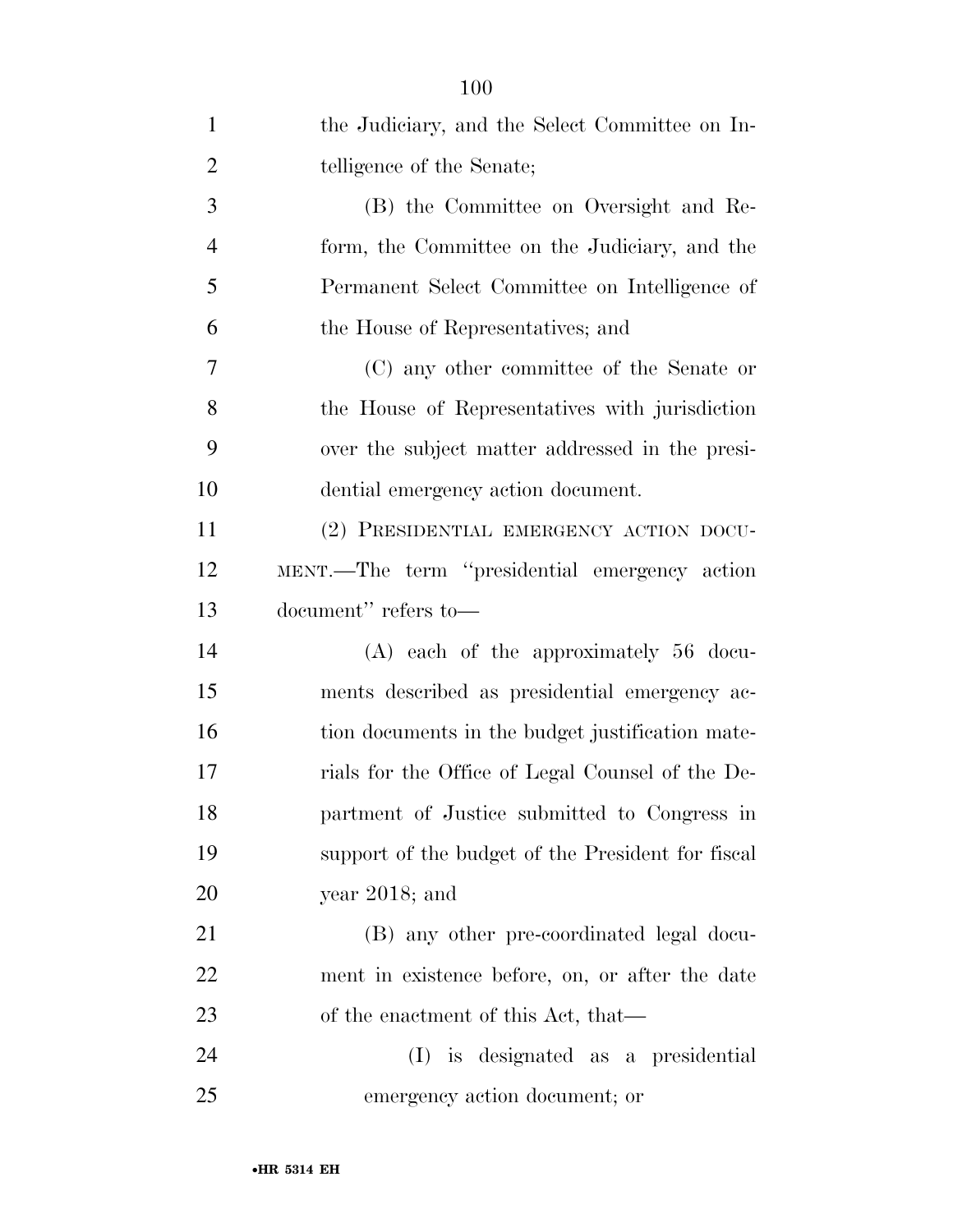(ii) is designed to implement a presi- dential decision or transmit a presidential request when an emergency disrupts nor-mal governmental or legislative processes.

#### **SEC. 534. CONGRESSIONAL DESIGNATIONS.**

 (a) REPEAL OF OVERSEAS CONTINGENCY OPER- ATIONS/GLOBAL WAR ON TERRORISM DESIGNATION.— Section 251(b)(2)(A) of the Balanced Budget and Emer- gency Deficit Control Act of 1985 (2 U.S.C. 901(b)(2)(A)) is amended—

11 (1) in the subparagraph heading, by striking "; OVERSEAS CONTINGENCY OPERATIONS/GLOBAL WAR ON TERRORISM''; and

 (2) by striking ''that—'' and all that follows through the period at the end and inserting the fol- lowing: ''that the Congress designates as emergency requirements in statute, the adjustment shall be the total of such appropriations in discretionary ac-counts designated as emergency requirements.''.

 (b) EFFECTIVE DATE.—The amendments made by subsection (a) shall take effect on the later of October 1, 2021 or the date of enactment of this Act.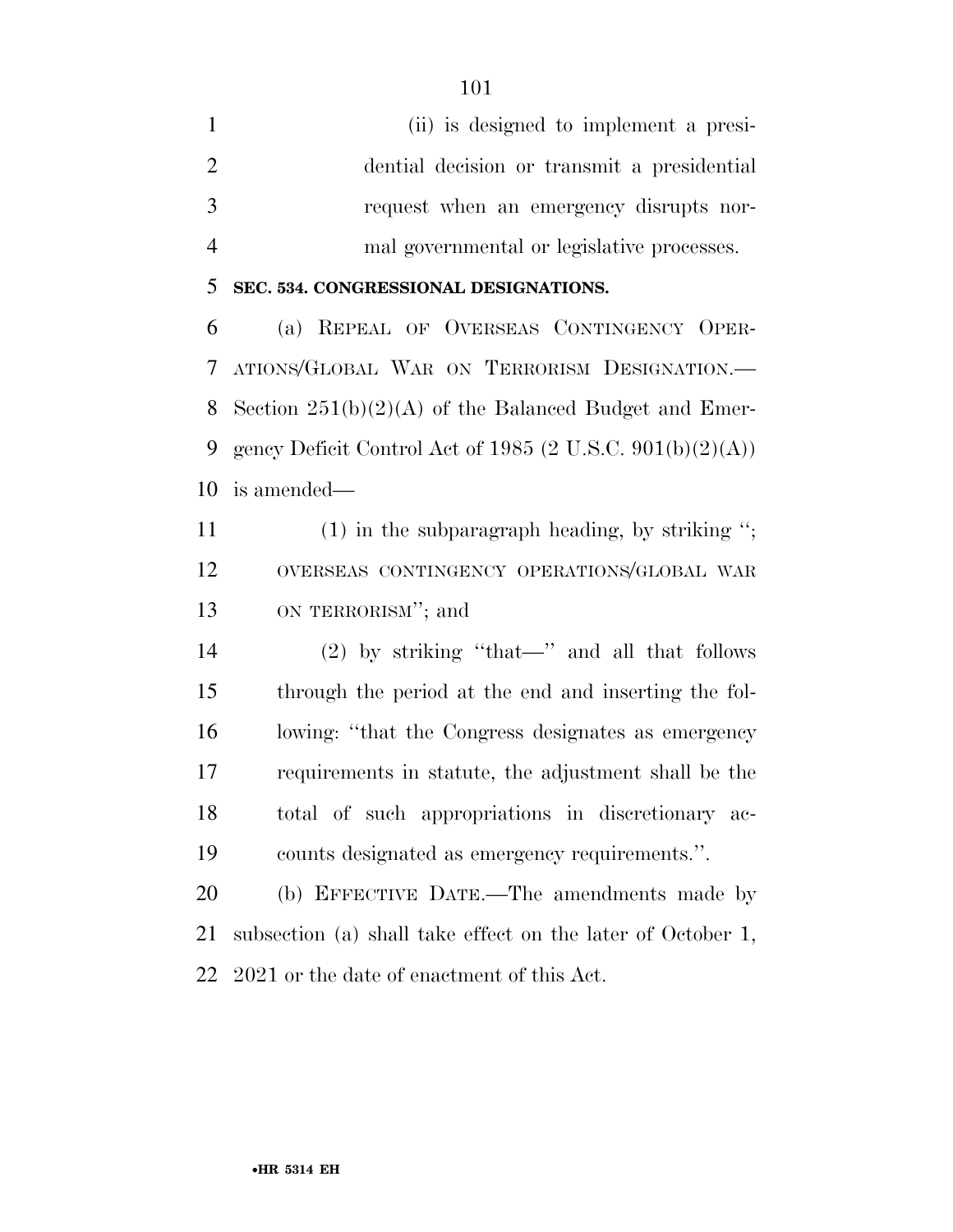## **TITLE VI—SECURITY FROM PO- LITICAL INTERFERENCE IN JUSTICE**

#### **SEC. 601. SHORT TITLE.**

 This title may be cited as the ''Security from Political Interference in Justice Act of 2020''.

#### **SEC. 602. DEFINITIONS.**

In this title:

 (1) COMMUNICATIONS LOG.—The term ''com- munications log'' means the log required to be main-tained under section 603(a).

12 (2) COVERED COMMUNICATION.—

 (A) IN GENERAL.—The term ''covered communication'' means any communication re- lating to any contemplated or ongoing investiga- tion or litigation conducted by the Department of Justice in any civil or criminal matter (re- gardless of whether a civil action or criminal in-dictment or information has been filed); and

 (B) EXCEPTIONS.—The term does not in- clude a communication that is any of the fol-lowing:

23 (I) A communication that involves contact between the President, the Vice President, the Counsel to the President, or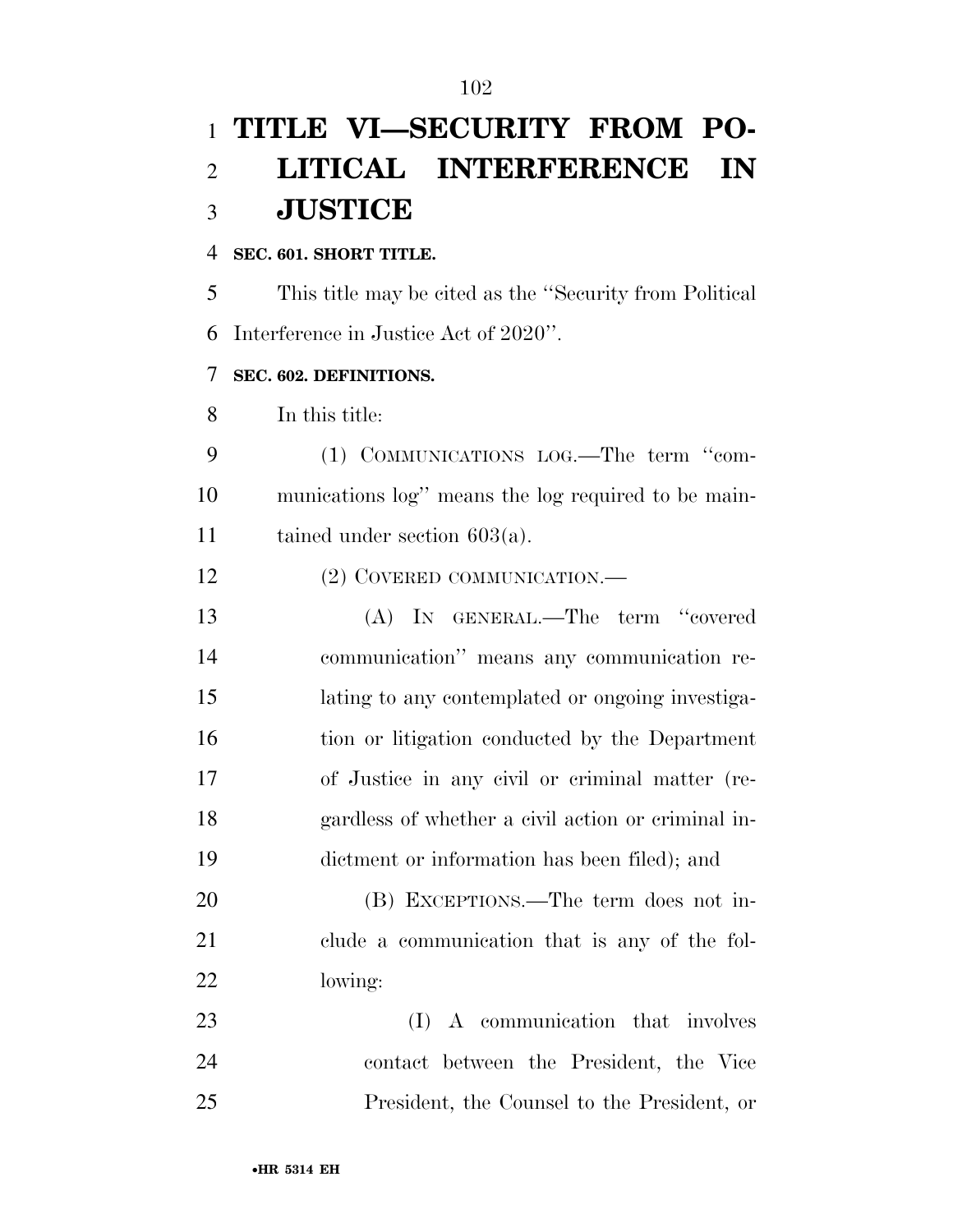| $\mathbf{1}$   | the Principal Deputy Counsel to the Presi-               |
|----------------|----------------------------------------------------------|
| $\overline{2}$ | dent, and the Attorney General, the Dep-                 |
| 3              | uty Attorney General, or the Associate At-               |
| $\overline{4}$ | torney General, except to the extent that                |
| 5              | communication<br>the<br>concerns<br>con-<br>$\mathbf{a}$ |
| 6              | templated or ongoing investigation or liti-              |
| $\overline{7}$ | gation in which a target or subject is one               |
| 8              | of the following:                                        |
| 9              | (I) The President, the Vice Presi-                       |
| 10             | dent, or a member of the immediate                       |
| 11             | family of the President or Vice Presi-                   |
| 12             | dent.                                                    |
| 13             | (II) Any individual working in                           |
| 14             | the Executive Office of the President                    |
| 15             | who is compensated at a rate of pay                      |
| 16             | at or above level II of the Executive                    |
| 17             | Schedule under section 5313 of title                     |
| 18             | 5, United States Code.                                   |
| 19             | (III) The current or former chair                        |
| 20             | or treasurer of any national campaign                    |
| 21             | committee that sought the election or                    |
| 22             | seeks the reelection of the President,                   |
| 23             | or any officer of such a committee ex-                   |
| 24             | ereising authority at the national                       |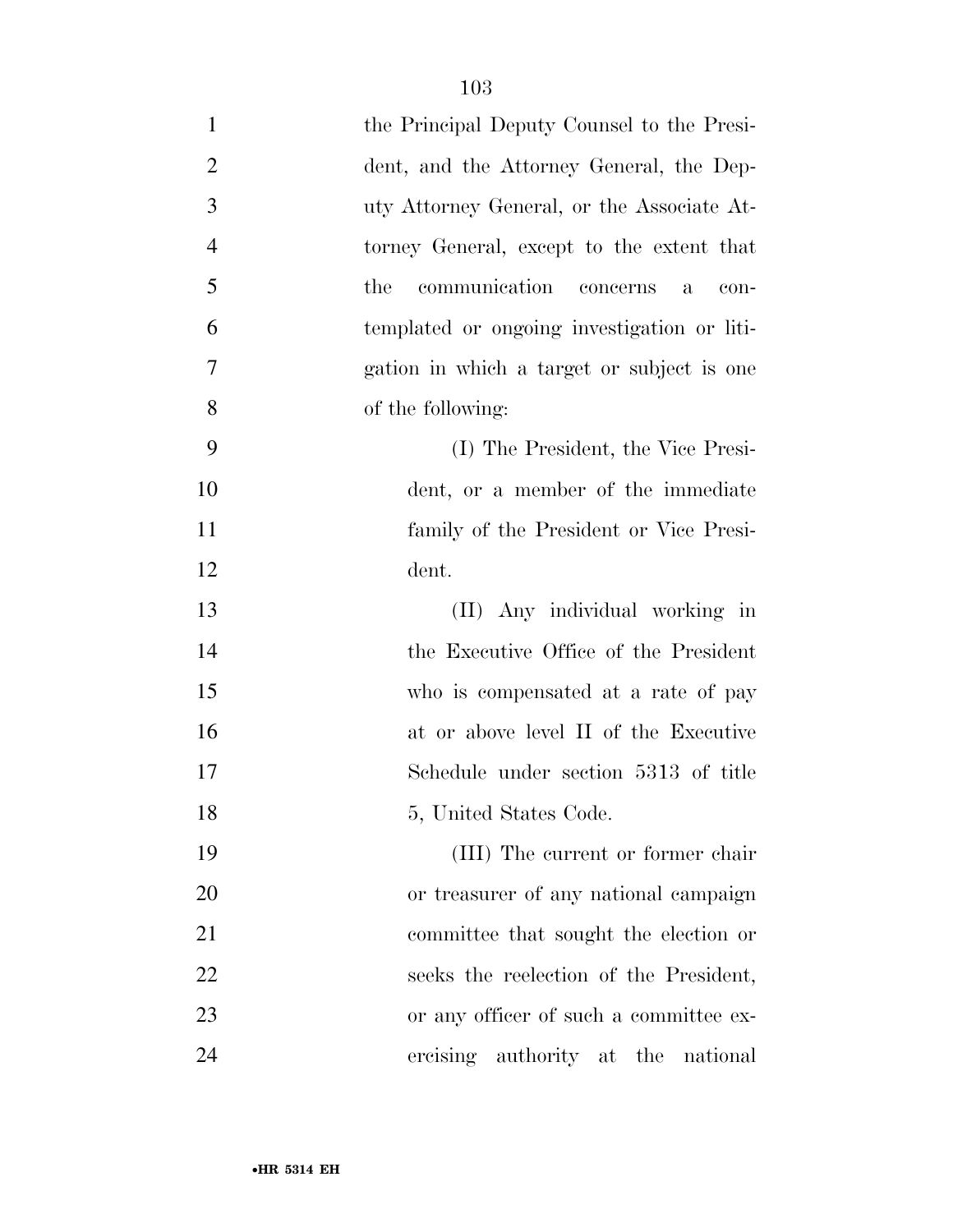level, during the tenure in office of the President.

 (ii) A communication that involves contact between an officer or employee of the Department of Justice and an officer or employee of the Executive Office of the President on a particular matter, if any of the President, the Vice President, the Counsel to the President, or the Principal Deputy Counsel to the President, and if any of the Attorney General, the Deputy Attorney General, or the Associate Attor- ney General have designated a subordinate to carry on such contact, and the person so designating monitors all subsequent com- munications and the person designated keeps the designating person informed of each such communication, except to the ex- tent that the communication concerns a contemplated or ongoing investigation or 21 litigation in which a target or subject is 22 one of the following:

 (I) The President, the Vice Presi-dent, or a member of the immediate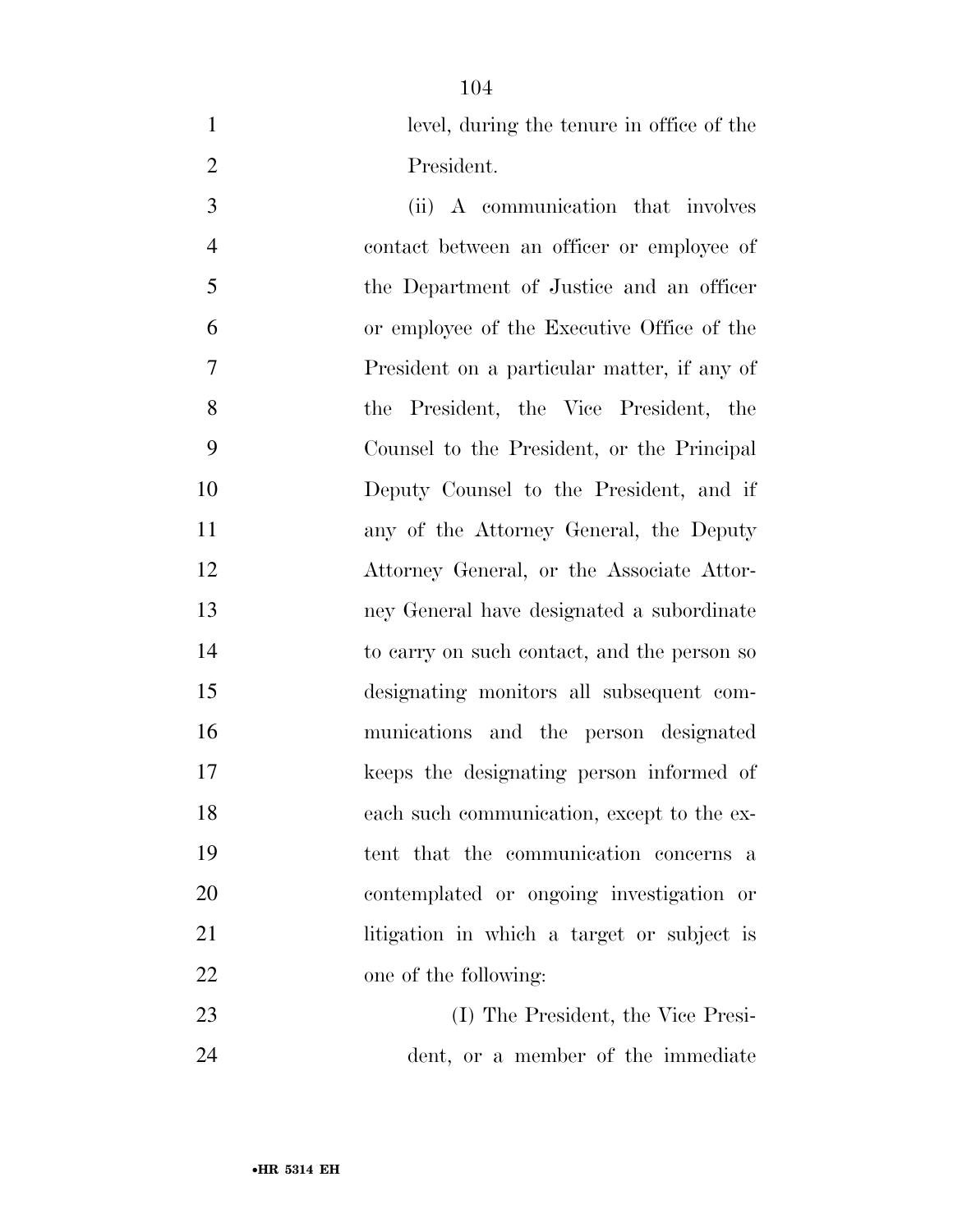family of the President or Vice Presi-

dent.

| 3              | (II) Any individual working in                |
|----------------|-----------------------------------------------|
| $\overline{4}$ | the Executive Office of the President         |
| 5              | who is compensated at a rate of pay           |
| 6              | at or above level II of the Executive         |
| $\overline{7}$ | Schedule under section 5313 of title          |
| 8              | 5, United States Code.                        |
| 9              | (III) The current or former chair             |
| 10             | or treasurer of any national campaign         |
| 11             | committee that sought the election or         |
| 12             | seeks the reelection of the President,        |
| 13             | or any officer of such a committee ex-        |
| 14             | ercising authority at the national            |
| 15             | level, during the tenure in office of the     |
| 16             | President.                                    |
| 17             | (iii) A communication that involves           |
| 18             | contact from or to the Deputy Counsel to      |
| 19             | the President for National Security Af-       |
| 20             | fairs, the staff of the National Security     |
| 21             | Council, and the staff of the Homeland Se-    |
| 22             | curity Council that relates to a national se- |
| 23             | curity matter, except to the extent that the  |
| 24             | communication concerns a pending adver-       |
|                |                                               |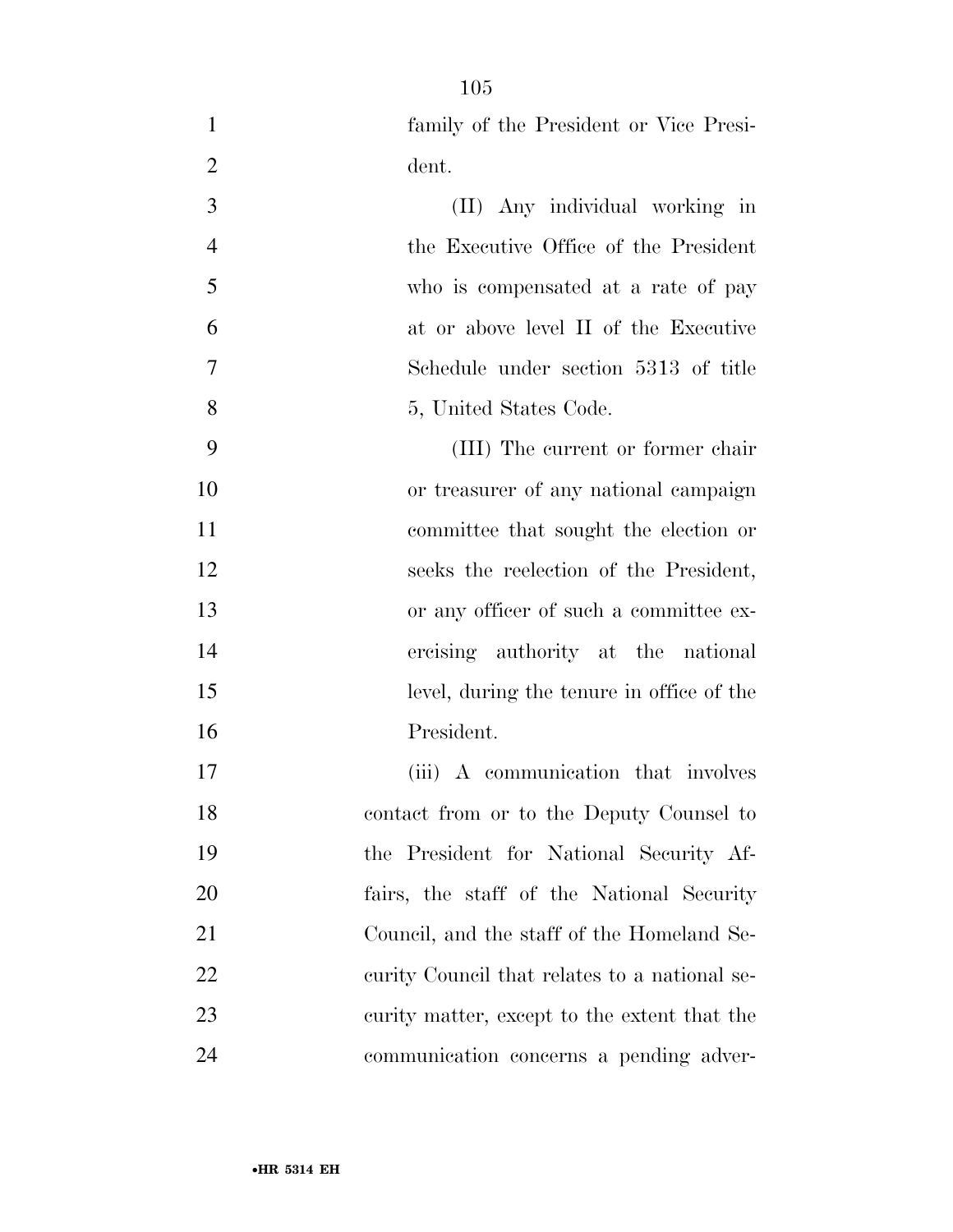| $\mathbf{1}$   | sary case in litigation that may have na-          |
|----------------|----------------------------------------------------|
| $\overline{2}$ | tional security implications.                      |
| 3              | (iv) A communication that involves                 |
| $\overline{4}$ | contact between the Office of the Pardon           |
| 5              | Attorney of the Department of Justice and          |
| 6              | the Counsel to the President or the Deputy         |
| $\overline{7}$ | Counsels to the President relating to par-         |
| 8              | don matters.                                       |
| 9              | (v) A communication that relates sole-             |
| 10             | ly to policy, appointments, legislation, rule-     |
| 11             | making, budgets, public relations or af-           |
| 12             | fairs, programmatic matters, intergovern-          |
| 13             | mental relations, administrative or per-           |
| 14             | sonnel matters, appellate litigation, or re-       |
| 15             | quests for legal advice.                           |
| 16             | (3) IMMEDIATE FAMILY.—The term "immediate          |
| 17             | family of the President or Vice President" means   |
| 18             | those persons to whom the President or Vice Presi- |
| 19             | $d$ ent—                                           |
| 20             | (A) is related by blood, marriage, or adop-        |
| 21             | tion; or                                           |
| 22             | (B) stands in loco parentis.                       |
| 23             | SEC. 603. COMMUNICATIONS LOGS.                     |
| 24             | (a) IN GENERAL.—The Attorney General shall main-   |
| 25             | tain a log of covered communications.              |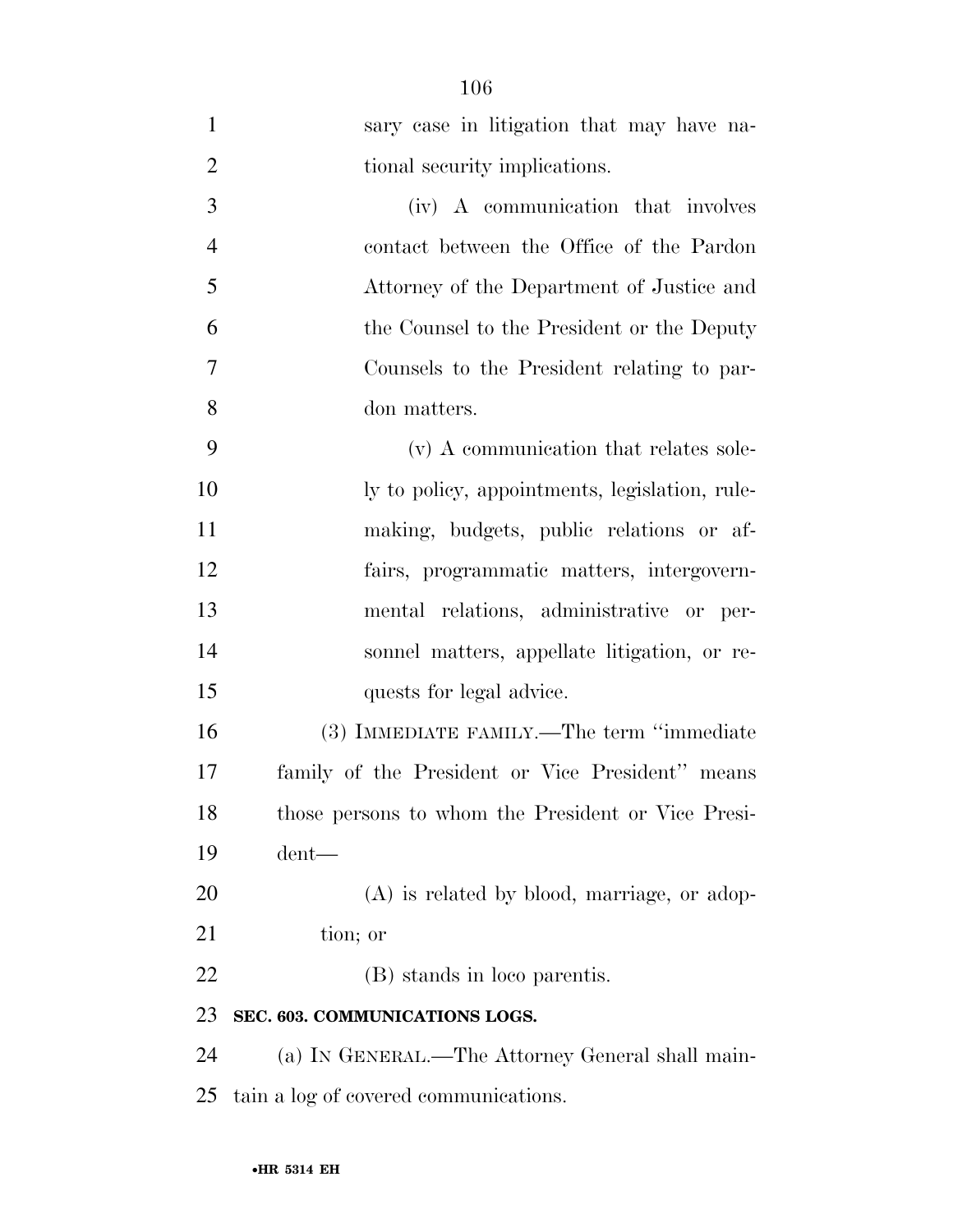| $\mathbf{1}$   | (b) CONTENTS.—A communications log shall include,    |
|----------------|------------------------------------------------------|
| 2              | with respect to a covered communication—             |
| 3              | $(1)$ the name and title of each officer or em-      |
| $\overline{4}$ | ployee of the Department of Justice or the Executive |
| 5              | Office of the President who participated in the cov- |
| 6              | ered communication;                                  |
| 7              | $(2)$ the topic of the covered communication; and    |
| 8              | (3) a statement describing the purpose and ne-       |
| 9              | cessity of the covered communication.                |
| 10             | $(e)$ OVERSIGHT.—                                    |
| 11             | (1) PERIODIC DISCLOSURE OF LOGS.—Not later           |
| 12             | than January 30, April 30, July 30, and October 30   |
| 13             | of each year, the Attorney General shall submit to   |
| 14             | the Office of the Inspector General of the Depart-   |
| 15             | ment of Justice a report containing the communica-   |
| 16             | tions log for the 3-month period preceding that Jan- |
| 17             | uary, April, July, or October.                       |
| 18             | (2) NOTICE OF INAPPROPRIATE OR IMPROPER              |
| 19             | COMMUNICATIONS.—The Office of the Inspector          |
| 20             | General of the Department of Justice shall—          |
| 21             | (A) review each communications log re-               |
| 22             | ceived under paragraph $(1)(A)$ ; and                |
| 23             | (B) notify the Committee on the Judiciary            |
| 24             | of the House of Representatives and the Com-         |
| 25             | mittee on the Judiciary of the Senate if the In-     |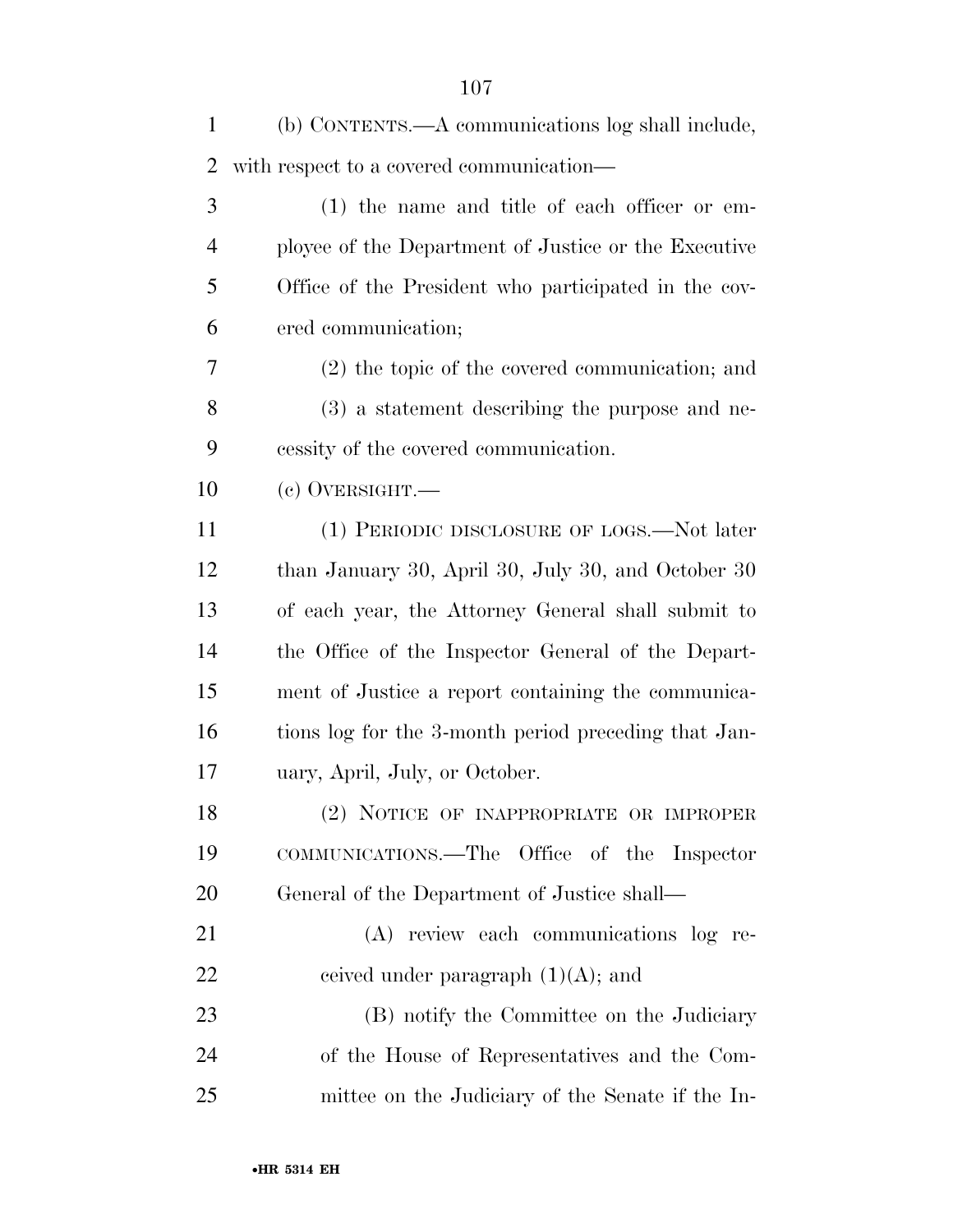| $\mathbf{1}$   | spector General determines that a covered com-             |
|----------------|------------------------------------------------------------|
| $\overline{2}$ | munication described in the communications                 |
| 3              | $log-$                                                     |
| $\overline{4}$ | $(I)$ is inappropriate from a law en-                      |
| 5              | forcement perspective; or                                  |
| 6              | raises concerns about improper<br>(ii)                     |
| 7              | political interference.                                    |
| 8              | (d) RULE OF CONSTRUCTION.—Nothing in this sec-             |
| 9              | tion may be construed to limit the valid written assertion |
| 10             | by the President of presidential communications privilege  |
| 11             | with regard to any material required to be submitted       |
| 12             | under this section.                                        |
| 13             | SEC. 604. RULE OF CONSTRUCTION.                            |
| 14             | Nothing in this title may be construed to affect any       |
| 15             | requirement to report pursuant to title I of this Act, or  |
| 16             | the amendments made by that title.                         |
|                | <b>VII—PROTECTING</b><br><b>17 THTLE</b>                   |
| 18             | <b>SPECTOR GENERAL</b><br><b>INDE-</b>                     |
| 19             | <b>PENDENCE</b>                                            |
| 20             | <b>Subtitle A—Requiring Cause for</b>                      |
| 21             | Removal                                                    |
| 22             | SEC. 701. SHORT TITLE.                                     |
|                |                                                            |

 This subtitle may be cited as the ''Inspector General Independence Act''.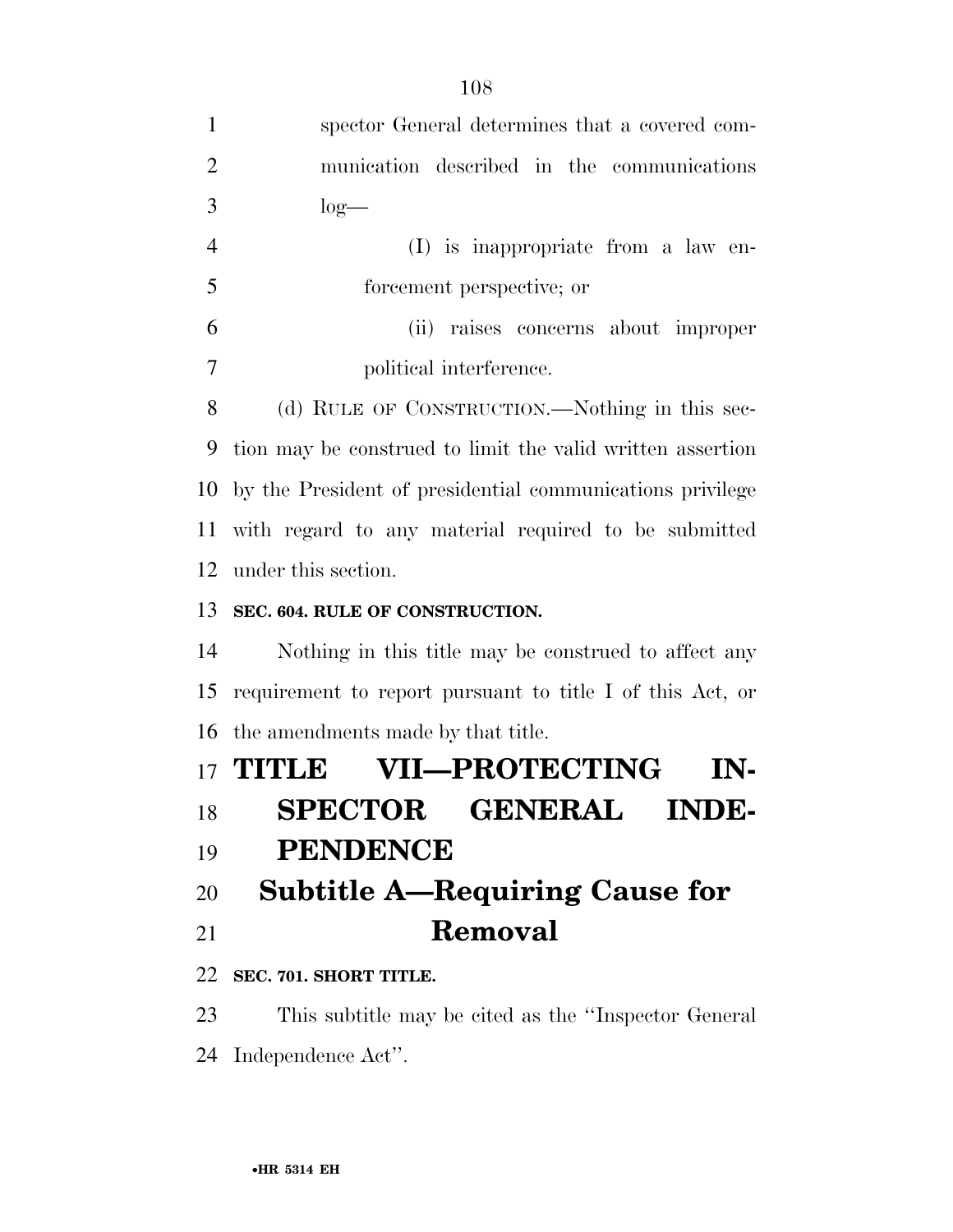**SEC. 702. AMENDMENT.**  The Inspector General Act of 1978 (5 U.S.C. App.) is amended— 4 (1) in section  $3(b)$ — (A) by striking ''An Inspector General'' and inserting ''(1) An Inspector General''; (B) by inserting after ''by the President'' the following: ''in accordance with paragraph  $(2)$ "; and (C) by inserting at the end the following new paragraph: ''(2) The President may remove an Inspector General only for any of the following grounds (and the documenta- tion of any such ground shall be included in the commu- nication required pursuant to paragraph (1)): 16 "(A) Documented permanent incapacity. 17 "(B) Documented neglect of duty. 18 "'(C) Documented malfeasance.  $\langle \text{`}(D) \text{ Documented conviction of a fellow or con-} \rangle$  duct involving moral turpitude. 21 "(E) Documented knowing violation of a law or regulation. 23 ""(F) Documented gross mismanagement.  $\cdot$  (G) Documented gross waste of funds. 25 "(H) Documented abuse of authority.  $\frac{1}{2}$  (I) Documented inefficiency."; and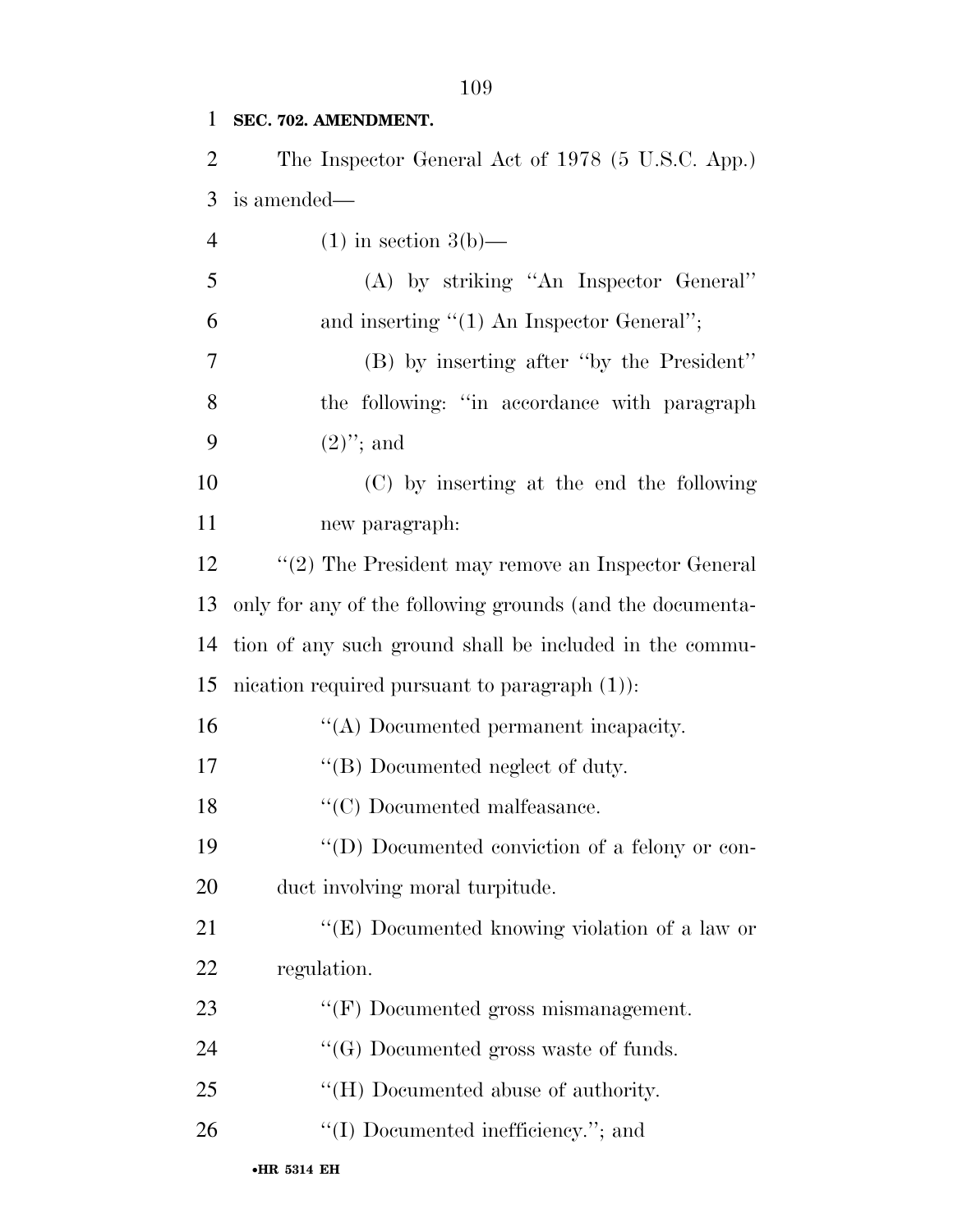| $\mathbf{1}$   | (2) in section $8G(e)(2)$ , by adding at the end           |
|----------------|------------------------------------------------------------|
| $\overline{2}$ | the following new sentence: "An Inspector General          |
| 3              | may be removed only for any of the following               |
| $\overline{4}$ | grounds (and the documentation of any such ground          |
| 5              | shall be included in the communication required pur-       |
| 6              | suant to this paragraph):                                  |
| 7              | "(A) Documented permanent incapacity.                      |
| 8              | "(B) Documented neglect of duty.                           |
| 9              | $\lq\lq$ <sup>c</sup> (C) Documented malfeasance.          |
| 10             | "(D) Documented conviction of a felony or con-             |
| 11             | duct involving moral turpitude.                            |
| 12             | "(E) Documented knowing violation of a law or              |
| 13             | regulation.                                                |
| 14             | "(F) Documented gross mismanagement.                       |
| 15             | $\lq\lq(G)$ Documented gross waste of funds.               |
| 16             | "(H) Documented abuse of authority.                        |
| 17             |                                                            |
|                | "(I) Documented inefficiency.".                            |
| 18             | SEC. 703. REMOVAL OR TRANSFER REQUIREMENTS.                |
| 19             | (a) REASONS FOR REMOVAL OR TRANSFER.—Section               |
| 20             | 3(b) of the Inspector General Act of 1978 (5 U.S.C. App.), |
| 21             | as amended by section 702, is further amended—             |
| 22             | $(1)$ in paragraph $(1)$ , by striking "reasons" and       |
| 23             | inserting "substantive rationale, including detailed       |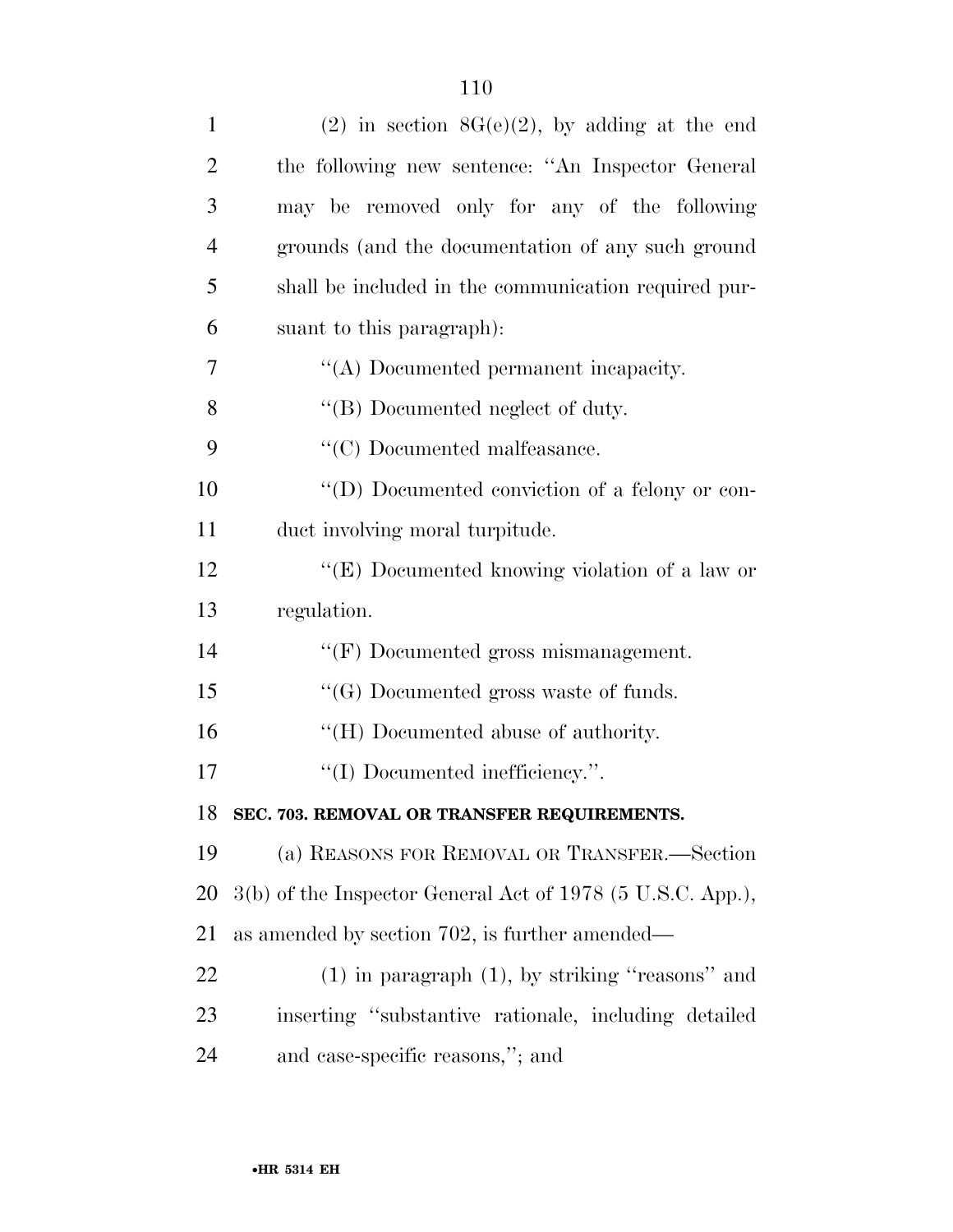| $\mathbf{1}$   | $(2)$ by inserting at the end the following new       |
|----------------|-------------------------------------------------------|
| $\overline{2}$ | paragraph:                                            |
| 3              | $\lq(3)$ If there is an open or completed inquiry     |
| 4              | into an Inspector General that relates to the removal |
| 5              | or transfer of the Inspector General under para-      |
| 6              | graph (1), the written communication required         |
| 7              | under that paragraph shall—                           |
| 8              | $\lq\lq$ identify each entity that is con-            |
| 9              | ducting, or that conducted, the inquiry; and          |
| 10             | "(B) in the case of a completed inquiry,              |
| 11             | contain the findings made during the inquiry.".       |
| 12             | (b) REASONS FOR REMOVAL OR TRANSFER FOR DES-          |
| 13             | IGNATED FEDERAL ENTITIES.—Section 8G(e) of the In-    |
| 14             | spector General Act of 1978 (5 U.S.C. App.) is amend- |
| 15             | $ed$ —                                                |
| 16             | $(1)$ in paragraph $(2)$ , by striking "reasons" and  |
| 17             | inserting "substantive rationale, including detailed  |
| 18             | and case-specific reasons,"; and                      |
| 19             | $(2)$ by inserting at the end the following new       |
| 20             | paragraph:                                            |
| 21             | $\lq(3)$ If there is an open or completed inquiry     |
| 22             | into an Inspector General that relates to the removal |
| 23             | or transfer of the Inspector General under para-      |
| 24             | graph (2), the written communication required         |
| 25             | under that paragraph shall—                           |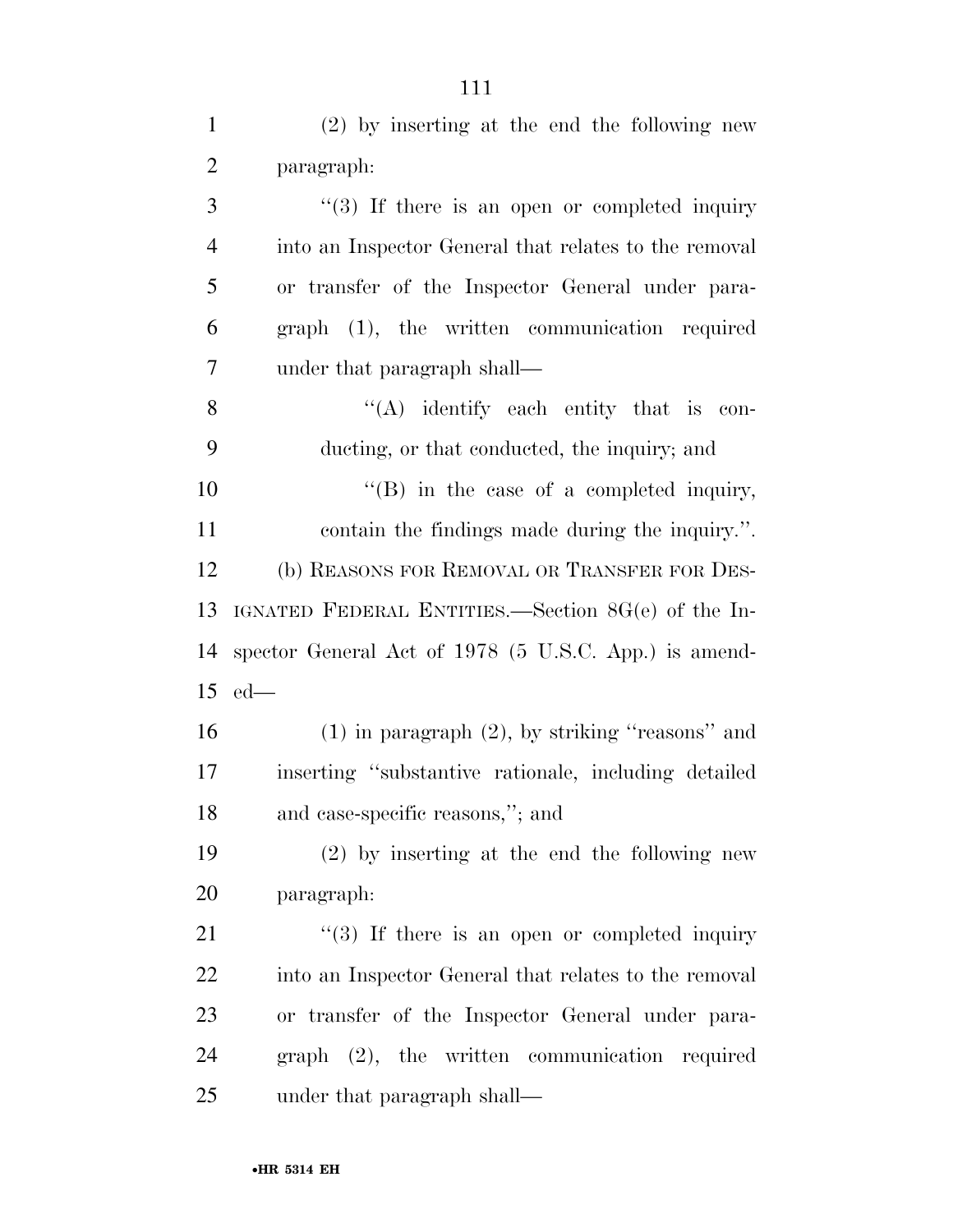| $\mathbf{1}$   | $\lq\lq$ identify each entity that is con-               |
|----------------|----------------------------------------------------------|
| $\overline{2}$ | ducting, or that conducted, the inquiry; and             |
| 3              | $\lq\lq$ (B) in the case of a completed inquiry,         |
| $\overline{4}$ | contain the findings made during the inquiry.".          |
| 5              | <b>Subtitle B—Inspectors General of</b>                  |
| 6              | <b>Intelligence Community</b>                            |
| 7              | SEC. 711. INDEPENDENCE OF INSPECTORS GENERAL OF          |
| 8              | THE INTELLIGENCE COMMUNITY.                              |
| 9              | (a) IN GENERAL.—The National Security Act of             |
| 10             | 1947 (50 U.S.C. 3001 et seq.) is amended by adding at    |
| 11             | the end the following new title:                         |
| 12             | "TITLE XII—MATTERS REGARD-                               |
| 13             | ING INSPECTORS GENERAL                                   |
| 14             | OF ELEMENTS OF THE INTEL-                                |
|                |                                                          |
| 15             | <b>LIGENCE COMMUNITY</b>                                 |
| 16             | "Subtitle A—Inspectors General                           |
|                | "SEC. 1201. INDEPENDENCE OF INSPECTORS GENERAL.          |
| 17<br>18       | "(a) REMOVAL.—A covered Inspector General may be         |
| 19             | removed from office only by the head official. The head  |
| 20             | official may remove a covered Inspector General only for |
| 21             | any of the following grounds:                            |
| 22             | $\lq(1)$ Documented permanent incapacity.                |
| 23             | $\lq(2)$ Documented neglect of duty.                     |

24 ''(3) Documented malfeasance.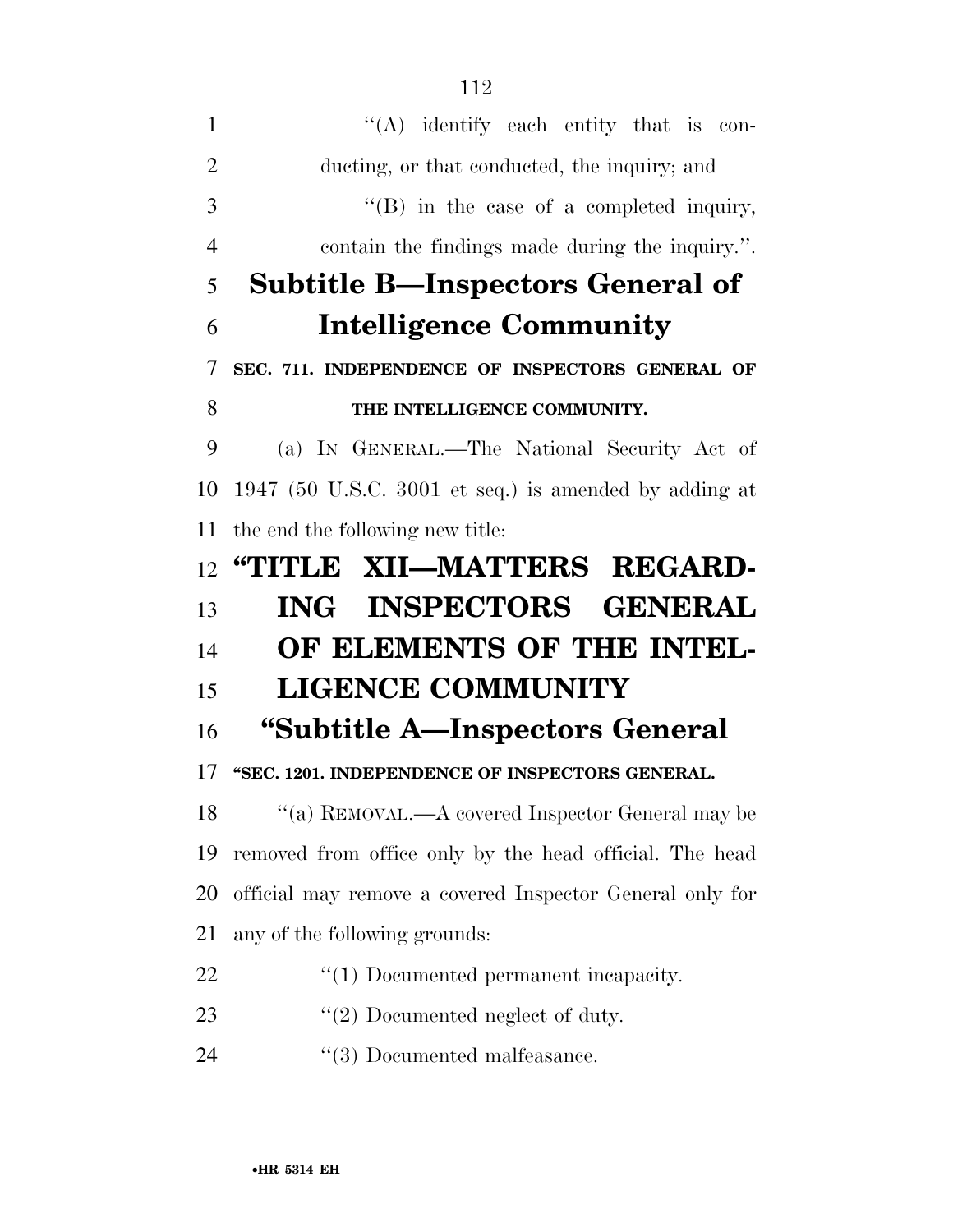| $\mathbf{1}$   | $\lq(4)$ Documented conviction of a felony or con-           |
|----------------|--------------------------------------------------------------|
| $\overline{2}$ | duct involving moral turpitude.                              |
| 3              | "(5) Documented knowing violation of a law or                |
| $\overline{4}$ | regulation.                                                  |
| 5              | $\cdot\cdot(6)$ Documented gross mismanagement.              |
| 6              | $``(7)$ Documented gross waste of funds.                     |
| 7              | $\cdot$ (8) Documented abuse of authority.                   |
| 8              | "(9) Documented Inefficiency.                                |
| 9              | $\lq\lq(b)$ ADMINISTRATIVE LEAVE.—A covered Inspector        |
| 10             | General may be placed on administrative leave only by the    |
| 11             | head official. The head official may place a covered Inspec- |
| 12             | tor General on administrative leave only for any of the      |
| 13             | grounds specified in subsection (a).                         |
| 14             | "(c) NOTIFICATION.—The head official may not re-             |
| 15             | move a covered Inspector General under subsection (a) or     |
| 16             | place a covered Inspector General on administrative leave    |
| 17             | under subsection (b) unless—                                 |
| 18             | $\lq(1)$ the head official transmits in writing to           |
| 19             | the appropriate congressional committees a notifica-         |
| 20             | tion of such removal or placement, including an ex-          |
| 21             | planation of the documented grounds specified in             |
| 22             | subsection (a) for such removal or placement; and            |
| 23             | $\lq(2)$ with respect to the removal of a covered            |
| 24             | Inspector General, a period of 30 days elapses fol-          |
| 25             | lowing the date of such transmittal.                         |
|                |                                                              |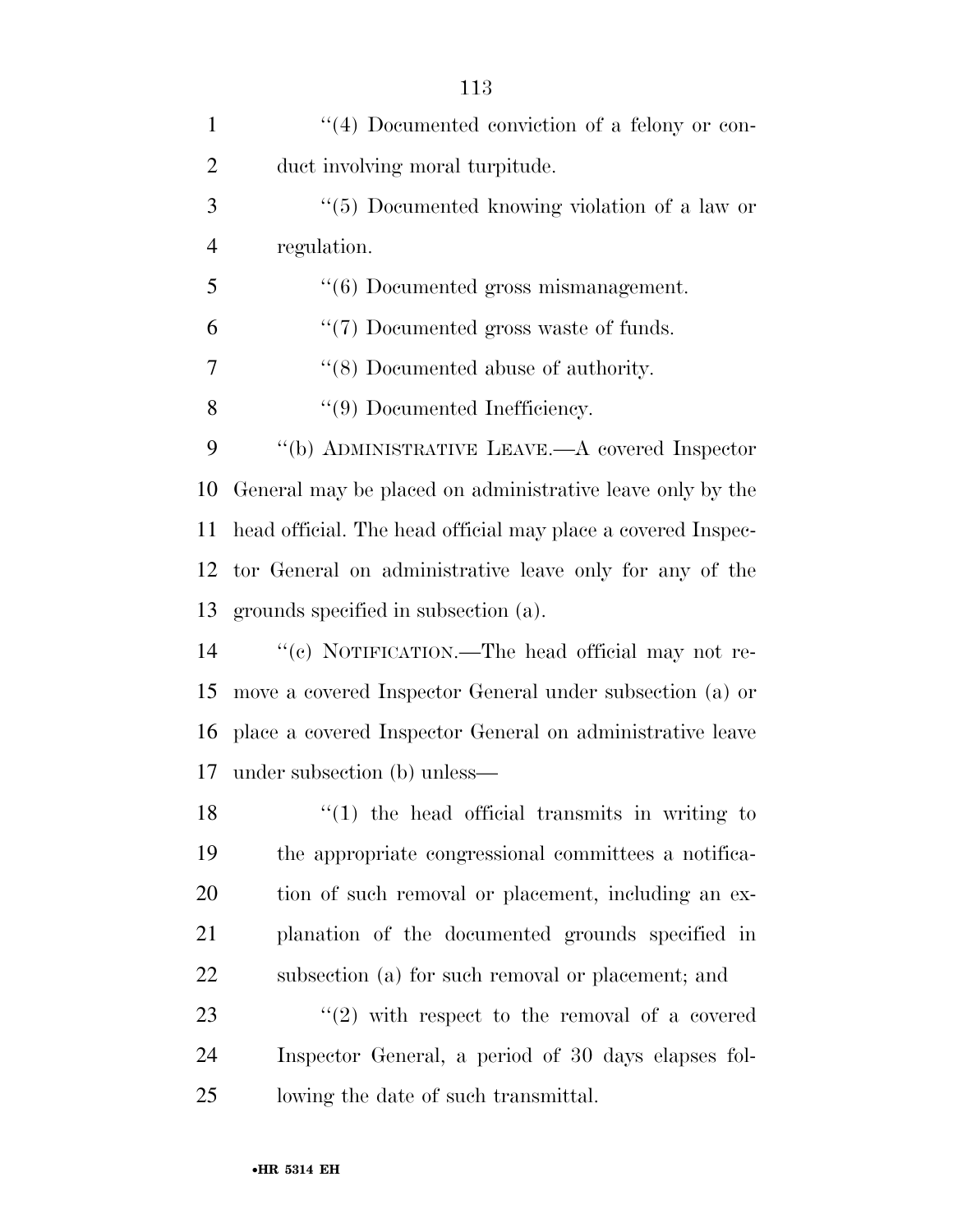''(d) REPORT.—Not later than 30 days after the date on which the head official notifies a covered Inspector General of being removed under subsection (a) or placed on administrative leave under subsection (b), the office of that Inspector General shall submit to the appropriate congressional committees a report containing—

 $\frac{1}{1}$  a description of the facts and cir- cumstances of any pending complaint, investigation, inspection, audit, or other review or inquiry, includ- ing any information, allegation, or complaint re- ported to the Attorney General in accordance with section 535 of title 28, United States Code, that the Inspector General was working on as of the date of such removal or placement; and

 ''(2) any other significant matter that the office of the Inspector General determines appropriate.

17 ""(e) RULE OF CONSTRUCTION.—Nothing in this sec- tion shall be construed to prohibit a personnel action of a covered Inspector General otherwise authorized by law, other than transfer or removal.

21 ""(f) DEFINITIONS.—In this section:

22 "(1) ADMINISTRATIVE LEAVE.—The term 'ad- ministrative leave' includes any other type of paid or unpaid non-duty status.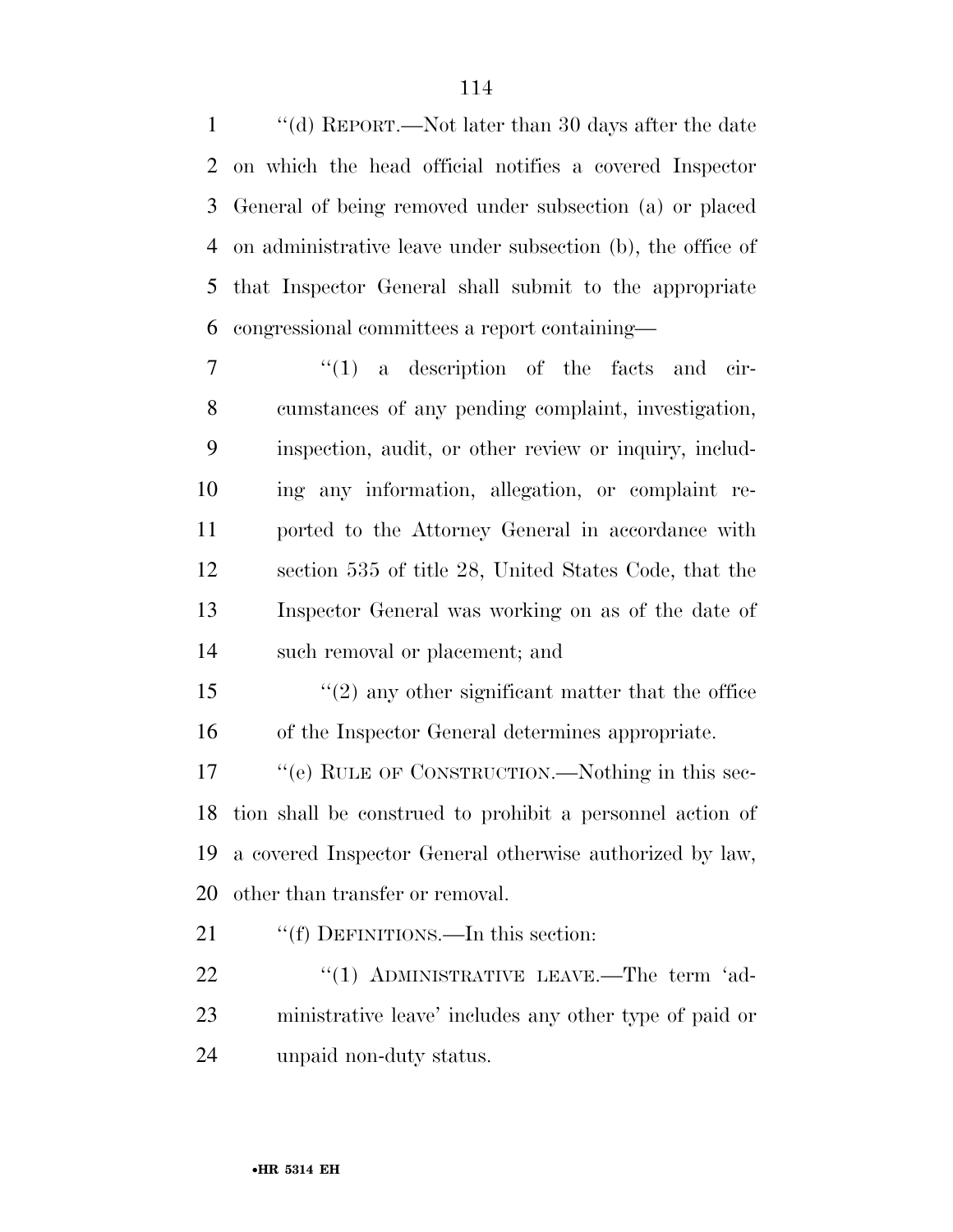| $\mathbf{1}$   | "(2) APPROPRIATE CONGRESSIONAL COMMIT-                      |
|----------------|-------------------------------------------------------------|
| $\overline{2}$ | TEES.—The term 'appropriate congressional com-              |
| 3              | mittees' means—                                             |
| $\overline{4}$ | $\lq\lq$ the congressional intelligence commit-             |
| 5              | tees; and                                                   |
| 6              | "(B) the Committee on Oversight and Re-                     |
| 7              | form of the House of Representatives and the                |
| 8              | Committee on Homeland Security and Govern-                  |
| 9              | mental Affairs of the Senate.                               |
| 10             | "(3) HEAD OFFICIAL.—The term 'head official'                |
| 11             | means-                                                      |
| 12             | "(A) with respect to the position of a cov-                 |
| 13             | ered Inspector General that requires appoint-               |
| 14             | ment by the President, by and with the advice               |
| 15             | and consent of the Senate, the President; and               |
| 16             | $\lq\lq (B)$ with respect to the position of a cov-         |
| 17             | ered Inspector General that requires appoint-               |
| 18             | ment by a head of a department or agency of                 |
| 19             | the Federal Government, the head of such de-                |
| 20             | partment or agency.".                                       |
| 21             | (b) DEFINITION.—Section 3 of such Act $(50 \text{ U.S.C.})$ |
| 22             | 3003) is amended by adding at the end the following new     |
| 23             | paragraph:                                                  |
| 24             | "(8) The term 'covered Inspector General'                   |
| 25             | means each of the following:                                |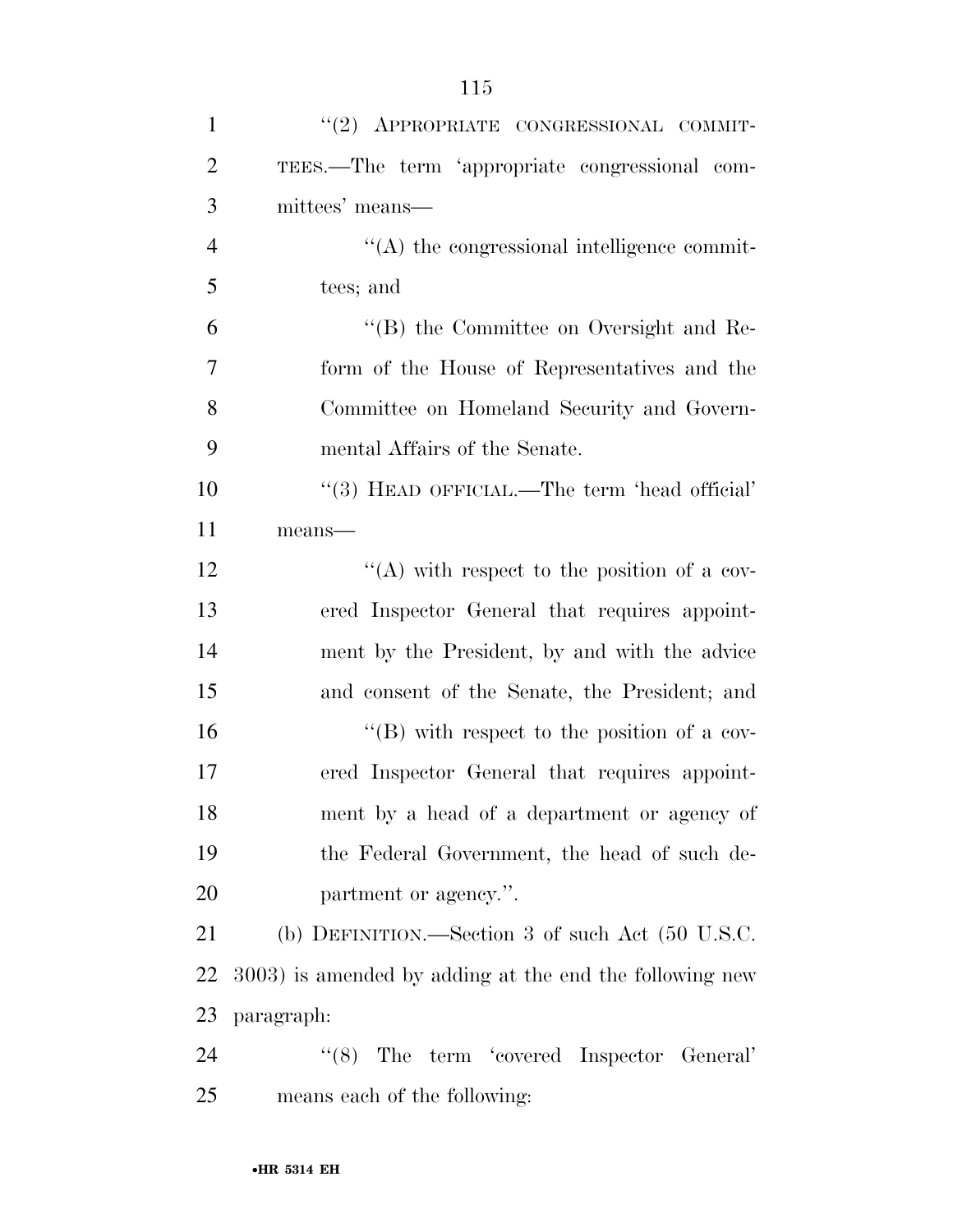| 1              | "(A) The Inspector General of the Intel-                                                     |
|----------------|----------------------------------------------------------------------------------------------|
| $\overline{2}$ | ligence Community.                                                                           |
| 3              | "(B) The Inspector General of the Central                                                    |
| $\overline{4}$ | Intelligence Agency.                                                                         |
| 5              | $\lq\lq C$ ) The Inspector General of the Defense                                            |
| 6              | Intelligence Agency.                                                                         |
| 7              | "(D) The Inspector General of the Na-                                                        |
| 8              | tional Reconnaissance Office.                                                                |
| 9              | " $(E)$ The Inspector General of the Na-                                                     |
| 10             | tional Geospatial-Intelligence Agency.                                                       |
| 11             | " $(F)$ The Inspector General of the Na-                                                     |
| 12             | tional Security Agency.".                                                                    |
| 13             | (c) CLERICAL AMENDMENTS.—The table of sections                                               |
| 14             | at the beginning of the National Security Act of 1947 is                                     |
| 15             | amended by adding after the items relating to title XI the                                   |
| 16             | end the following new items:                                                                 |
|                | "TITLE XII—MATTERS REGARDING INSPECTORS GENERAL OF<br>ELEMENTS OF THE INTELLIGENCE COMMUNITY |
|                | "SUBTITLE A-INSPECTORS GENERAL                                                               |
|                | "Sec. 1201. Independence of Inspectors General.".                                            |
| 17             | SEC. 712. AUTHORITY OF INSPECTORS GENERAL OF THE                                             |
| 18             | INTELLIGENCE COMMUNITY TO DETERMINE                                                          |
| 19             | MATTERS OF URGENT CONCERN.                                                                   |
| 20             | (a) DETERMINATION.—                                                                          |
| 21             | (1) IN GENERAL.—Title XII of the National Se-                                                |
| 22             | curity Act of 1947, as added by section 711, is                                              |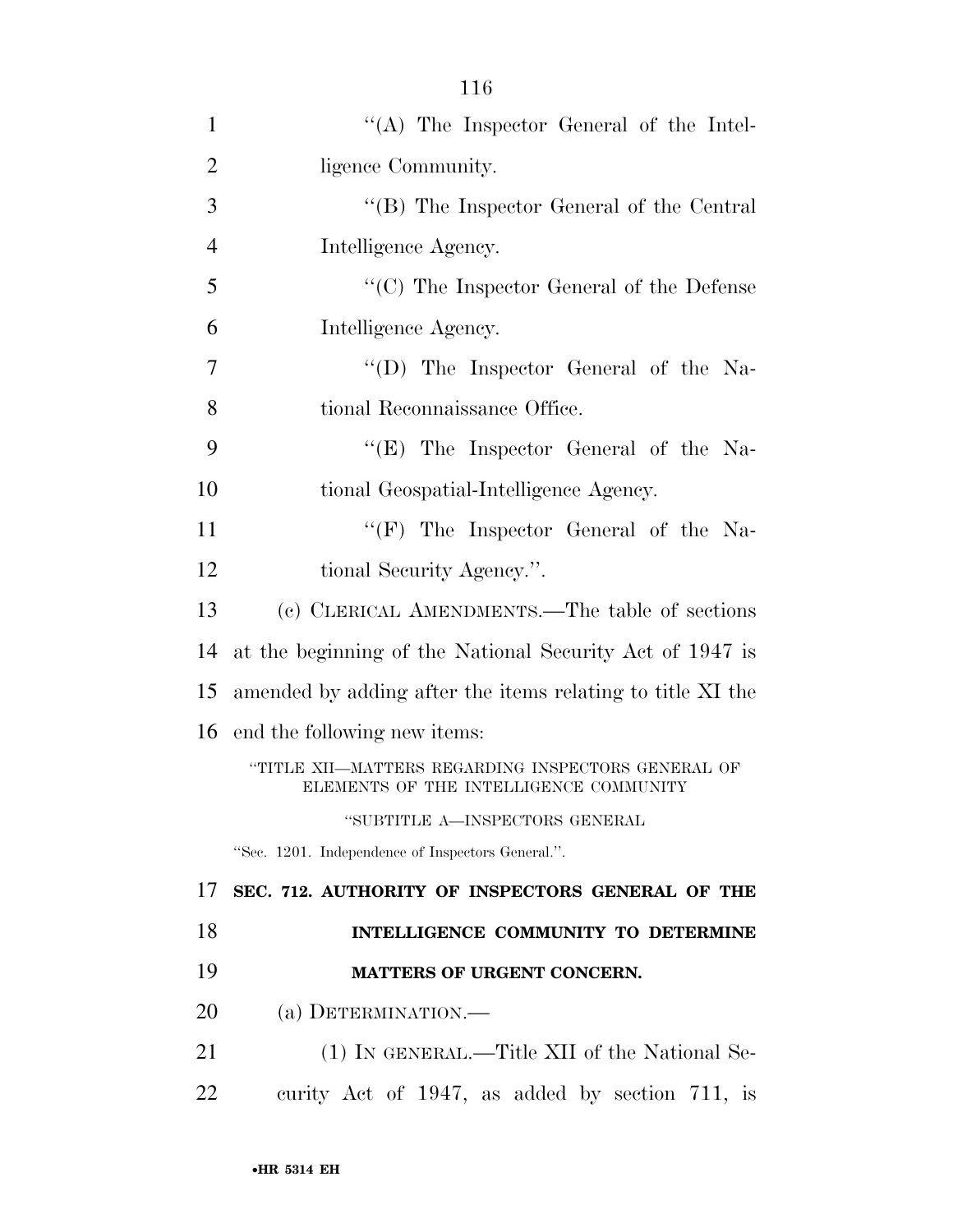amended by inserting after section 1201 the fol-lowing new section:

### **''SEC. 1203. DETERMINATION OF MATTERS OF URGENT CONCERN.**

 ''(a) DETERMINATION.—Each covered Inspector General shall have sole authority to determine whether any complaint or information reported to the Inspector Gen- eral is a matter of urgent concern. Such determination is final and conclusive.

 ''(b) FOREIGN INTERFERENCE IN ELECTIONS.—In addition to any other matter which is considered an urgent 12 concern pursuant to section  $103H(k)(5)(G)$ , section 17(d)(5)(G) of the Central Intelligence Agency Act of 1949 (50 U.S.C. 3517(d)(5)(G)), or other applicable pro- vision of law, the term 'urgent concern' includes a serious or flagrant problem, abuse, violation of law or Executive order, or deficiency relating to foreign interference in elec-tions in the United States.''.

 (2) CLERICAL AMENDMENT.—The table of sec- tions at the beginning of the National Security Act of 1947 is amended by inserting after the item relat- ing to section 1201, as added by section 711, the following new item:

''Sec. 1203. Determination of matters of urgent concern.''.

(b) CONFORMING AMENDMENTS.—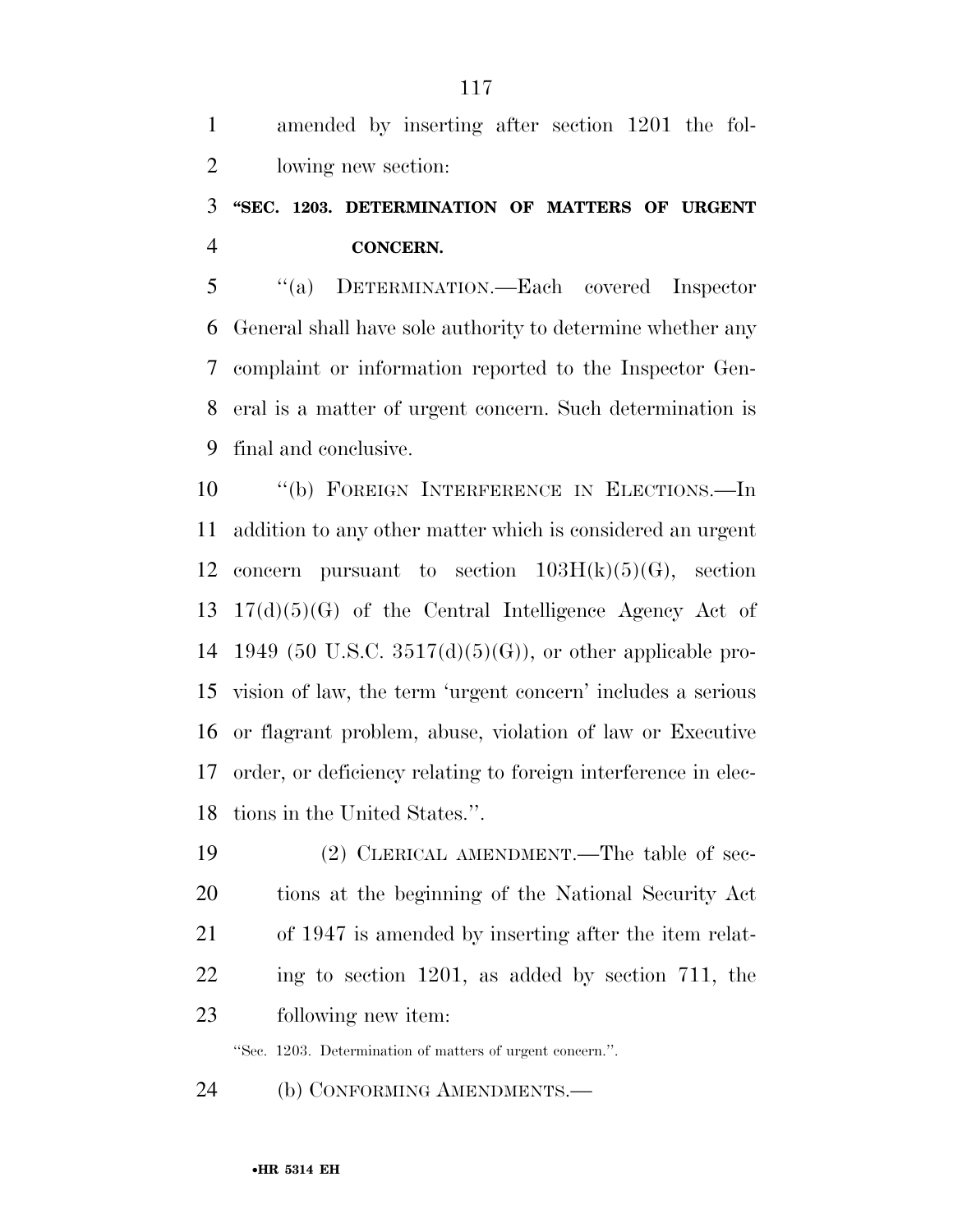(1) INTELLIGENCE COMMUNITY.—Section 2 103H(k)(5)(G) of the National Security Act of 1947 3 (50 U.S.C.  $3033(k)(5)(G)$ ) is amended by striking ''In this paragraph'' and inserting ''In accordance with section 1203, in this paragraph''. (2) CENTRAL INTELLIGENCE AGENCY.—Section

 17(d)(5)(G) of the Central Intelligence Agency Act 8 of 1949 (50 U.S.C.  $3517(d)(5)(G)$ ) is amended by striking ''In this paragraph'' and inserting ''In ac- cordance with section 1203 of the National Security Act of 1947, in this paragraph''.

 (c) REPORTS ON UNRESOLVED DIFFERENCES.— Paragraph (3) of section 103H(k) of the National Security Act of 1947 (50 U.S.C. 3033(k)) is amended by adding at the end the following new subparagraph:

 ''(C) With respect to each report submitted pursuant 17 to subparagraph  $(A)(I)$ , the Inspector General shall in-clude in the report, at a minimum—

 ''(I) a general description of the unresolved dif- ferences, the particular duties or responsibilities of the Inspector General involved, and, if such dif- ferences relate to a complaint or information under paragraph (5), a description of the complaint or in- formation and the entities or individuals identified in the complaint or information; and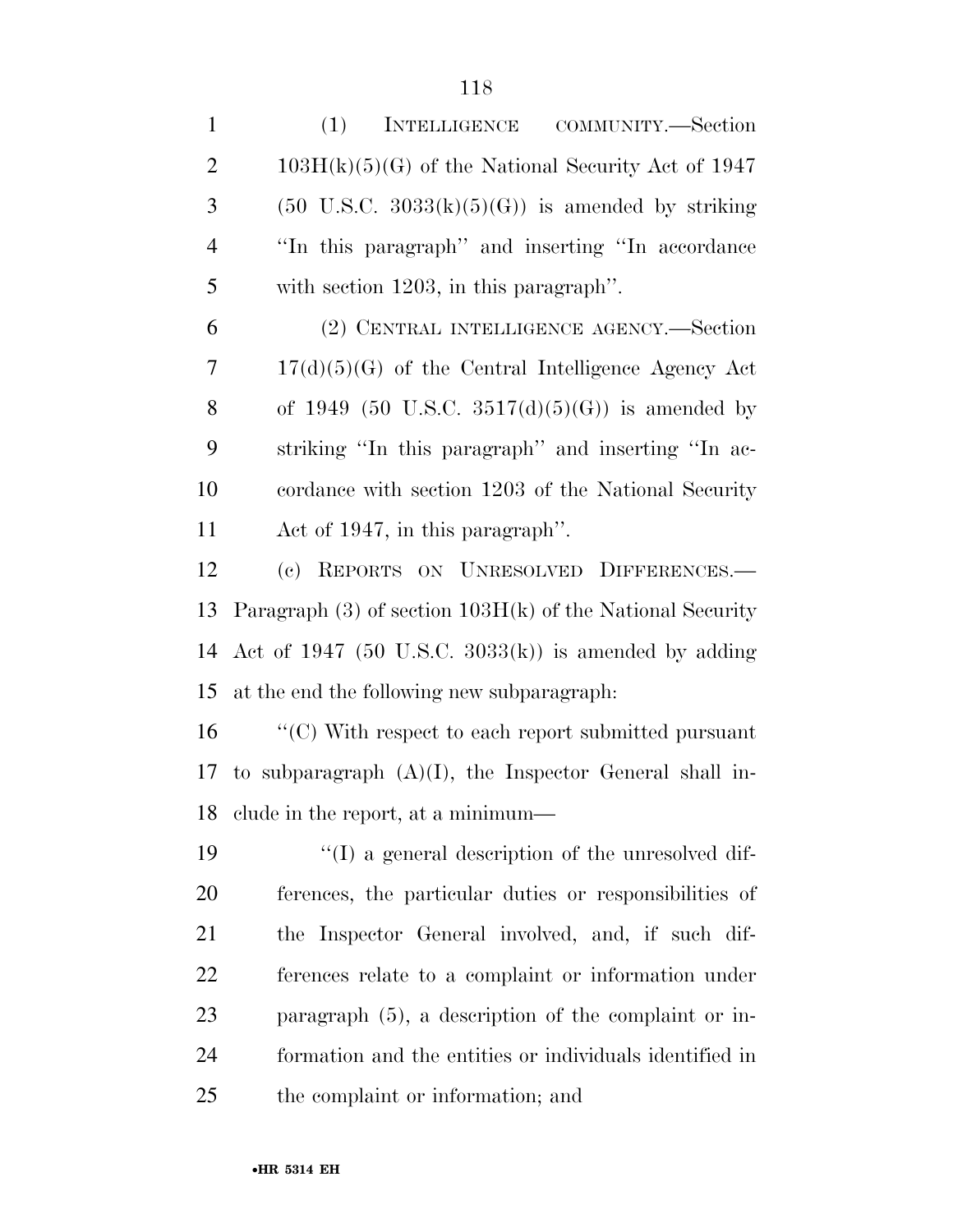| $\mathbf{1}$   | "(ii) to the extent such differences can be at-            |
|----------------|------------------------------------------------------------|
| $\overline{2}$ | tributed not only to the Director but also to any          |
| 3              | other official, department, agency, or office within       |
| $\overline{4}$ | the executive branch, or a component thereof, the ti-      |
| 5              | tles of such official, department, agency, or office.".    |
| 6              | (d) CLARIFICATION OF ROLE OF DIRECTOR OF NA-               |
| 7              | TIONAL INTELLIGENCE.—Section $102A(f)(1)$ of such Act      |
| 8              | $(50 \text{ U.S.C. } 3024(f)(1))$ is amended—              |
| 9              | $(1)$ by redesignating subparagraph $(B)$ as sub-          |
| 10             | paragraph $(C)$ ; and                                      |
| 11             | $(2)$ by inserting after subparagraph $(A)$ the fol-       |
| 12             | lowing new subparagraph:                                   |
| 13             | "(B) The authority of the Director of National             |
| 14             | Intelligence under subparagraph (A) includes coordi-       |
| 15             | nating and supervising activities undertaken by ele-       |
| 16             | ments of the intelligence community for the purpose        |
| 17             | of protecting the United States from any foreign in-       |
| 18             | terference in elections in the United States.".            |
| 19             | SEC. 713. CONFORMING AMENDMENTS AND COORDINATION           |
| 20             | WITH OTHER PROVISIONS OF LAW.                              |
| 21             | (a) INTELLIGENCE COMMUNITY.—Paragraph (4) of               |
| 22             | section $103H(c)$ of the National Security Act of 1947 (50 |
| 23             | U.S.C. $3033(e)$ is amended to read as follows:            |
| 24             | "(4) The provisions of title XII shall apply to the In-    |
| 25             | spector General with respect to the removal of the Inspec- |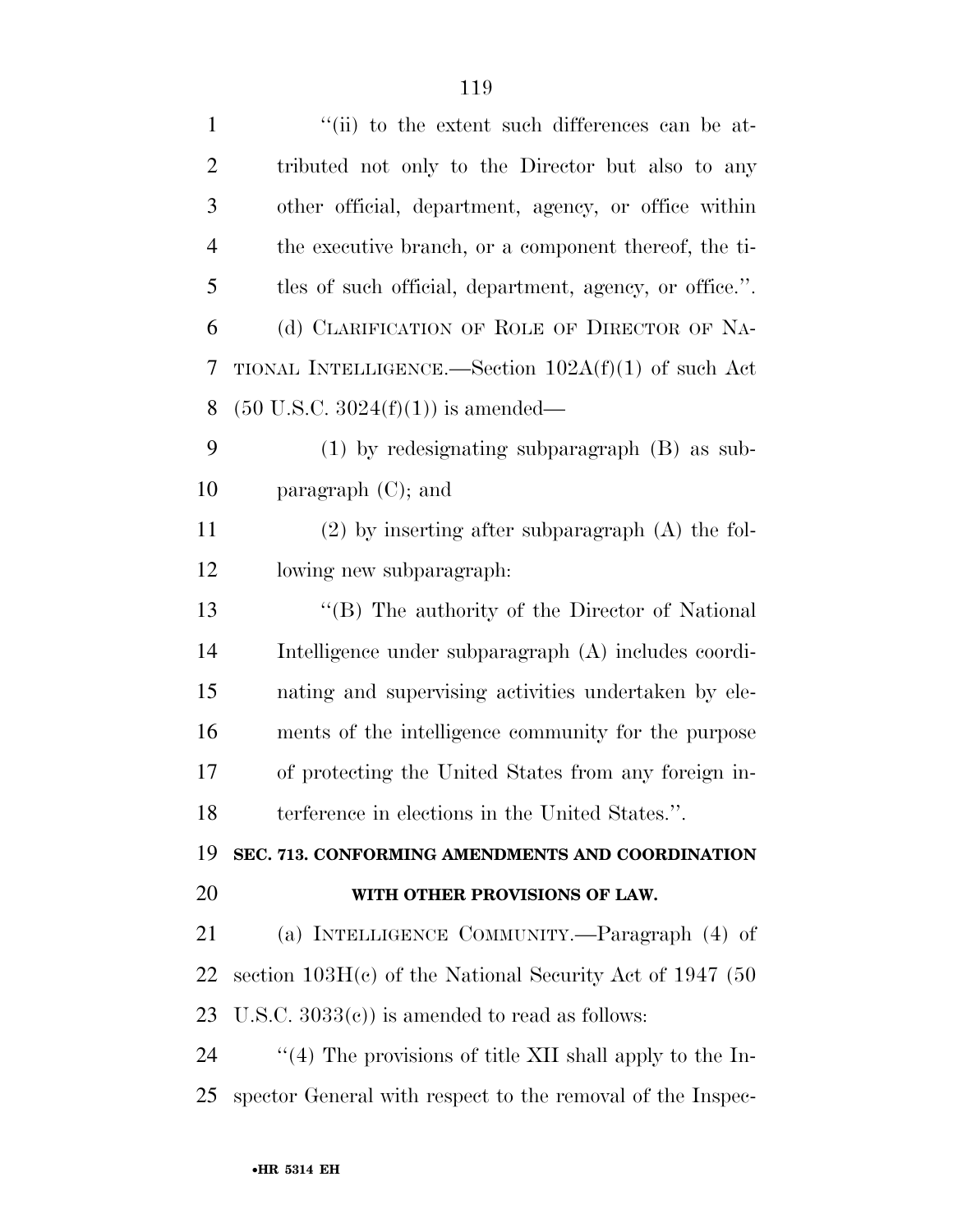tor General and any other matter relating to the Inspector General as specifically provided for in such title.''.

 (b) CENTRAL INTELLIGENCE AGENCY.—Paragraph (6) of section 17(b) of the Central Intelligence Agency Act of 1949 (50 U.S.C. 3517(b)) is amended to read as fol-lows:

 ''(6) The provisions of title XII of the National Secu- rity Act of 1947 shall apply to the Inspector General with respect to the removal of the Inspector General and any other matter relating to the Inspector General as specifi-cally provided for in such title.''.

(c) OTHER ELEMENTS.—

 (1) IN GENERAL.—Title XII of the National Se- curity Act of 1947, as added by section 711, is fur- ther amended by inserting after section 1203, as 16 added by section  $712(a)$ , the following new section: **''SEC. 1205. COORDINATION WITH OTHER PROVISIONS OF LAW.** 

 ''No provision of law that is inconsistent with any provision of this title shall be considered to supersede, re- peal, or otherwise modify a provision of this title unless such other provision of law specifically cites a provision of this title in order to supersede, repeal, or otherwise modify that provision of this title.''.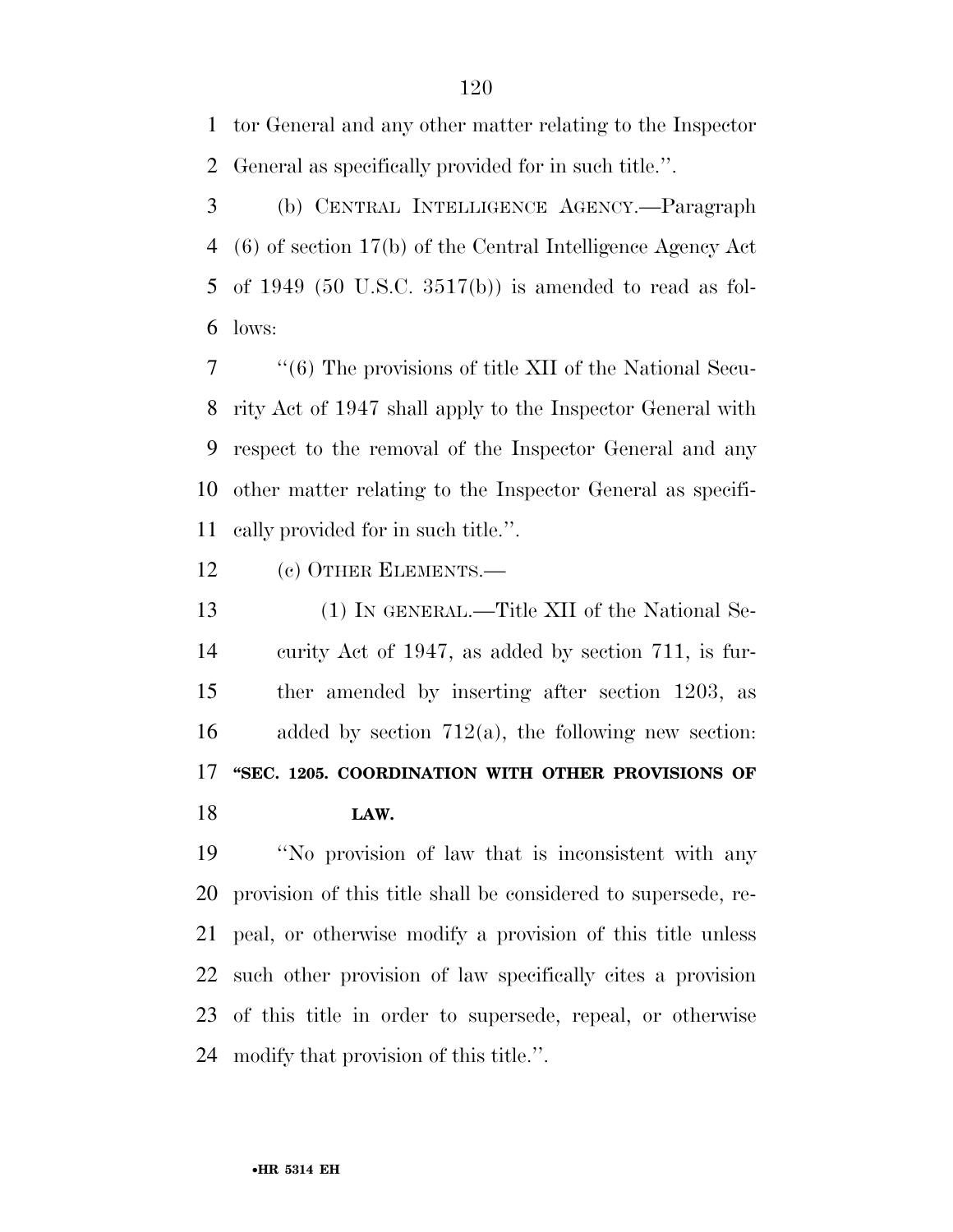| $\mathbf{1}$   | (2) CLERICAL AMENDMENT.—The table of sec-                  |
|----------------|------------------------------------------------------------|
| $\overline{2}$ | tions at the beginning of the National Security Act        |
| 3              | of 1947 is amended by inserting after the item relat-      |
| $\overline{4}$ | ing to section $1203$ , as added by section 713, the       |
| 5              | following new item:                                        |
|                | "Sec. 1205. Coordination with other provisions of law.".   |
| 6              | Subtitle C—Congressional                                   |
| $\overline{7}$ | <b>Notification</b>                                        |
| 8              | SEC. 721. SHORT TITLE.                                     |
| 9              | This subtitle may be cited as the "Inspector General"      |
| 10             | Protection Act".                                           |
| 11             | SEC. 722. CHANGE IN STATUS OF INSPECTOR GENERAL OF-        |
| 12             | FICES.                                                     |
| 13             | (a) CHANGE IN STATUS OF INSPECTOR GENERAL OF               |
| 14             | OFFICE.—Paragraph $(1)$ of section $3(b)$ of the Inspector |
| 15             | General Act of 1978 (5 U.S.C. App.) is amended—            |
| 16             | $(1)$ by inserting ", is placed on paid or unpaid          |
| 17             | non-duty status," after "is removed from office";          |
| 18             | $(2)$ by inserting ", change in status," after             |
| 19             | "any such removal"; and                                    |
| 20             | $(3)$ by inserting ", change in status," after "be-        |
| 21             | fore the removal".                                         |
| 22             | (b) CHANGE IN STATUS OF INSPECTOR GENERAL OF               |
| 23             | DESIGNATED FEDERAL ENTITY.—Section $8G(e)(2)$ of the       |
| 24             | Inspector General Act of 1978 (5 U.S.C. App.) is amend-    |
| 25             | $ed$ —                                                     |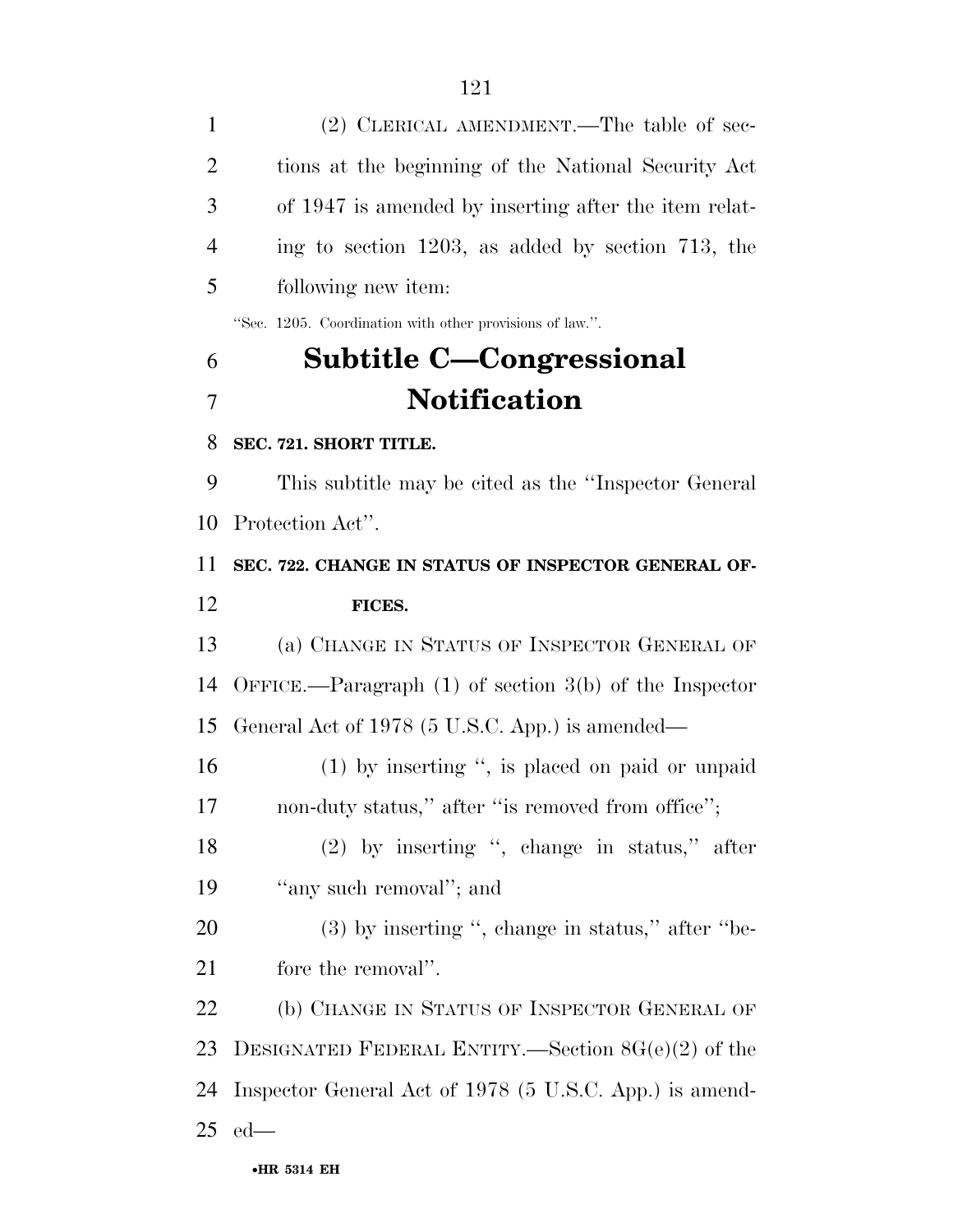| $\mathbf{1}$   | $(1)$ by inserting ", is placed on paid or unpaid      |
|----------------|--------------------------------------------------------|
| $\overline{2}$ | non-duty status," after "office";                      |
| 3              | $(2)$ by inserting ", change in status," after         |
| $\overline{4}$ | "any such removal"; and                                |
| 5              | $(3)$ by inserting ", change in status," after "be-    |
| 6              | fore the removal".                                     |
| 7              | (c) EXCEPTION TO REQUIREMENT TO SUBMIT COM-            |
| 8              | MUNICATION RELATING TO CERTAIN CHANGES IN STA-         |
| 9              | $TUS$ .                                                |
| 10             | (1) COMMUNICATION RELATING TO CHANGE IN                |
| 11             | STATUS OF INSPECTOR GENERAL OF OFFICE.-Sec-            |
| 12             | tion $3(b)$ of the Inspector General Act of 1978 (5    |
| 13             | U.S.C. App.), as amended by section $702(1)$ , is fur- |
| 14             | ther amended—                                          |
| 15             | $(A)$ in paragraph $(1)$ , by striking "If" and        |
| 16             | inserting "Except as provided in paragraph (4),        |
| 17             | $if$ "; and                                            |
| 18             | (B) by adding at the end the following:                |
| 19             | $\lq(4)$ If an Inspector General is placed on paid     |
| 20             | or unpaid non-duty status, the President may sub-      |
| 21             | mit the communication described in paragraph (1)       |
| 22             | to Congress later than 30 days before the Inspector    |
| 23             | General is placed on paid or unpaid non-duty status,   |
| 24             | but in any case not later than the date on which the   |
| 25             | placement takes effect, if—                            |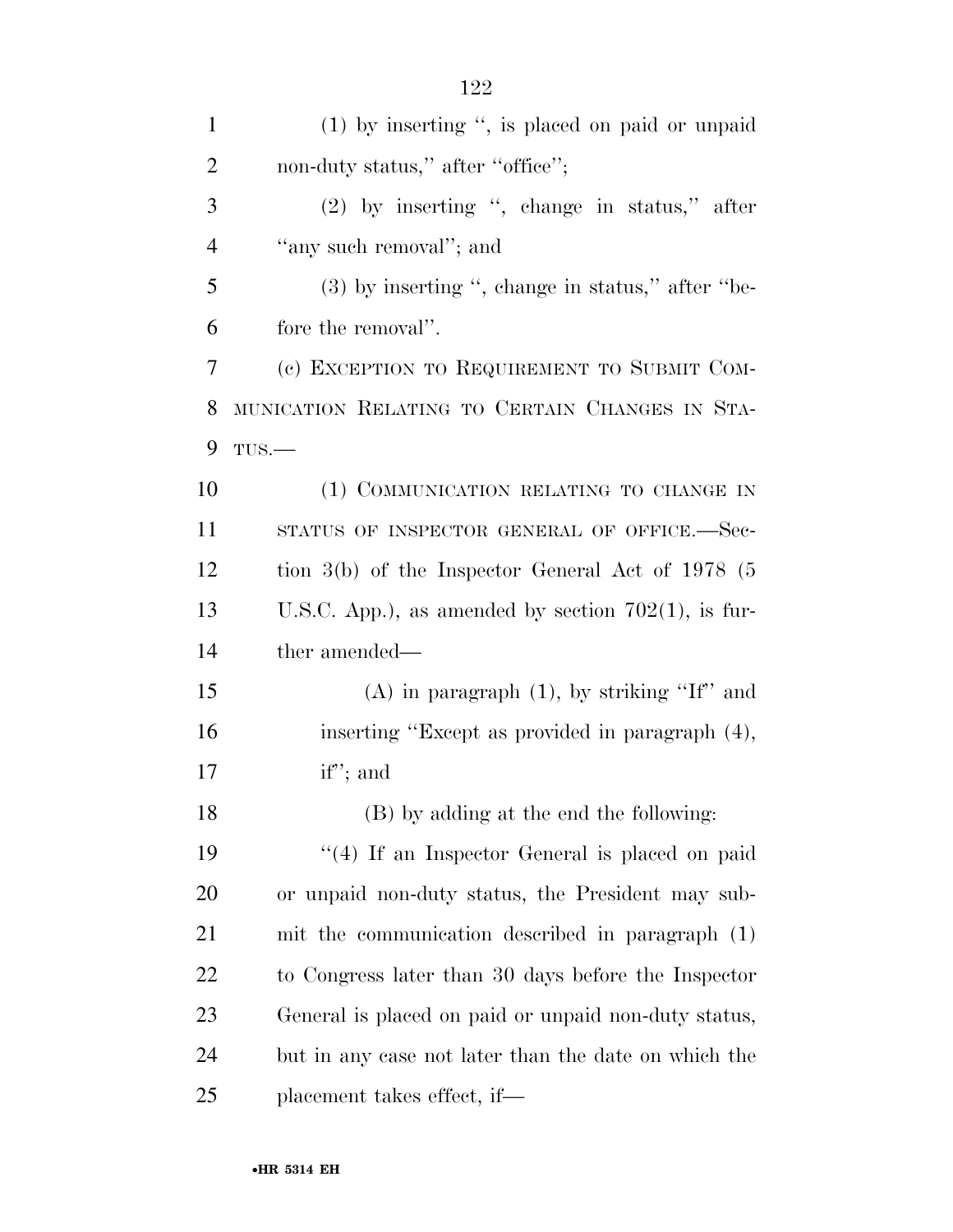| $\mathbf{1}$   | "(A) the President determines that a delay       |
|----------------|--------------------------------------------------|
| $\overline{2}$ | in placing the Inspector General on paid or un-  |
| 3              | paid non-duty status would—                      |
| $\overline{4}$ | $\lq\lq$ (I) pose a threat to the Inspector      |
| 5              | General or others;                               |
| 6              | "(ii) result in the destruction of evi-          |
| 7              | dence relevant to an investigation; or           |
| 8              | "(iii) result in loss of or damage to            |
| 9              | Government property;                             |
| 10             | $\lq\lq$ (B) in the communication, the President |
| 11             | includes—                                        |
| 12             | "(I) a specification of which clause             |
| 13             | the President relied on to make the deter-       |
| 14             | mination under subparagraph $(A)$ ;              |
| 15             | "(ii) the substantive rationale, includ-         |
| 16             | ing detailed and case-specific reasons, for      |
| 17             | such determination;                              |
| 18             | "(iii) if the President relied on an in-         |
| 19             | quiry to make such determination, an iden-       |
| 20             | tification of each entity that is conducting,    |
| 21             | or that conducted, such inquiry; and             |
| 22             | "(iv) if an inquiry described in clause          |
| 23             | (iii) is completed, the findings of that in-     |
| 24             | quiry.                                           |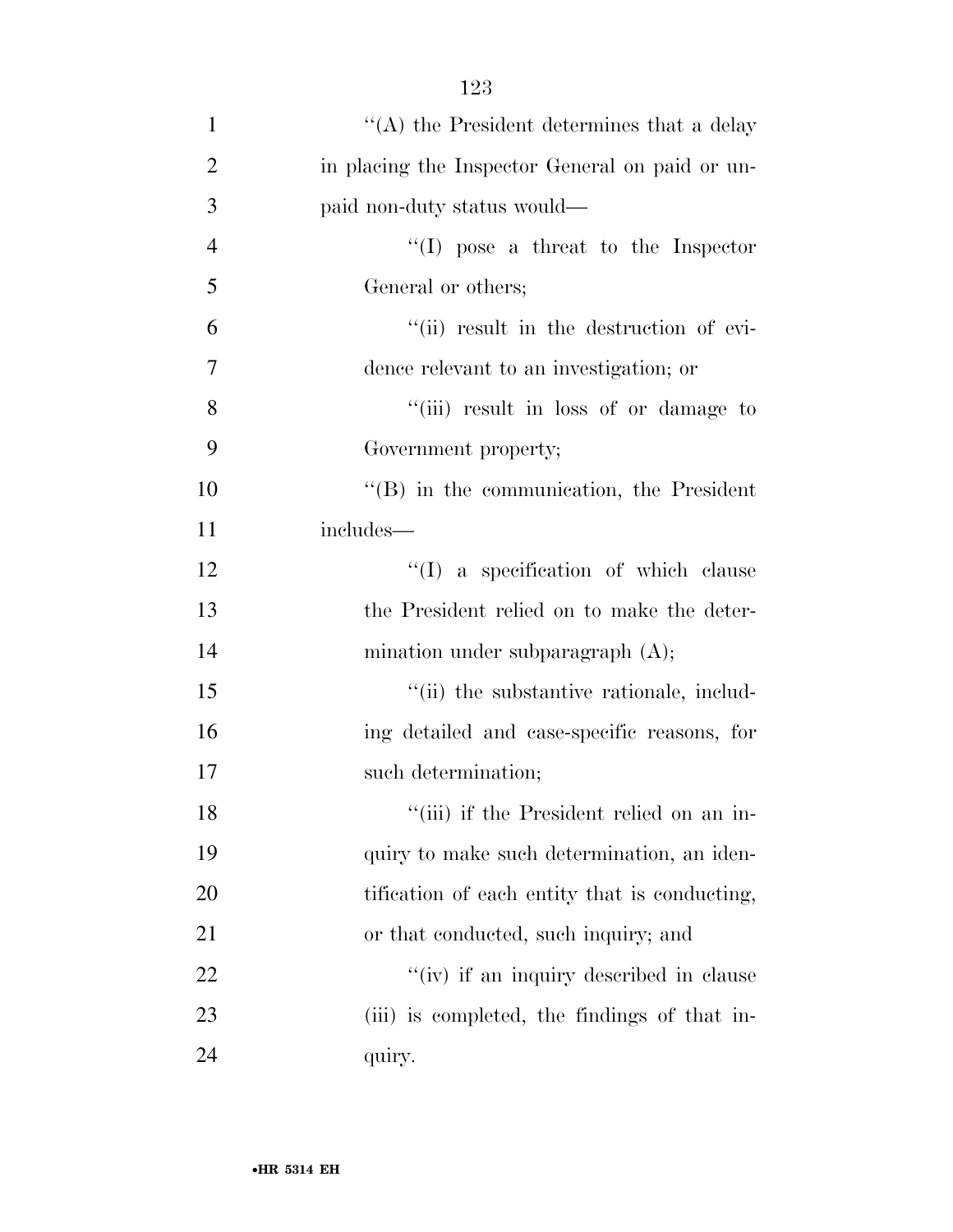| $\mathbf{1}$   | $\cdot$ (5) The President may not place an Inspector |
|----------------|------------------------------------------------------|
| $\overline{c}$ | General on paid or unpaid non-duty status during     |
| 3              | the 30-day period preceding the date on which the    |
| 4              | Inspector General is removed or transferred under    |
| 5              | paragraph (1) unless the President—                  |
| 6              | "(A) determines that not placing the In-             |
| 7              | spector General on paid or unpaid non-duty sta-      |
| 8              | tus would—                                           |
| 9              | $\lq\lq$ (I) pose a threat to the Inspector          |
| 10             | General or others;                                   |
| 11             | "(ii) result in the destruction of evi-              |
| 12             | dence relevant to an investigation; or               |
| 13             | "(iii) result in loss of or damage to                |
| 14             | Government property; and                             |
| 15             | $\lq\lq (B)$ on or before the date on which the      |
| 16             | placement takes effect, submits to the Com-          |
| 17             | mittee in the House of Representatives and the       |
| 18             | Committee in the Senate that has jurisdiction        |
| 19             | over the Inspector General involved, the Com-        |
| 20             | mittee on Oversight and Reform of the House          |
| 21             | of Representatives, and the Committee<br>on          |
| 22             | Homeland Security and Governmental Affairs           |
| 23             | of the Senate, a written communication that          |
| 24             | contains the following information—                  |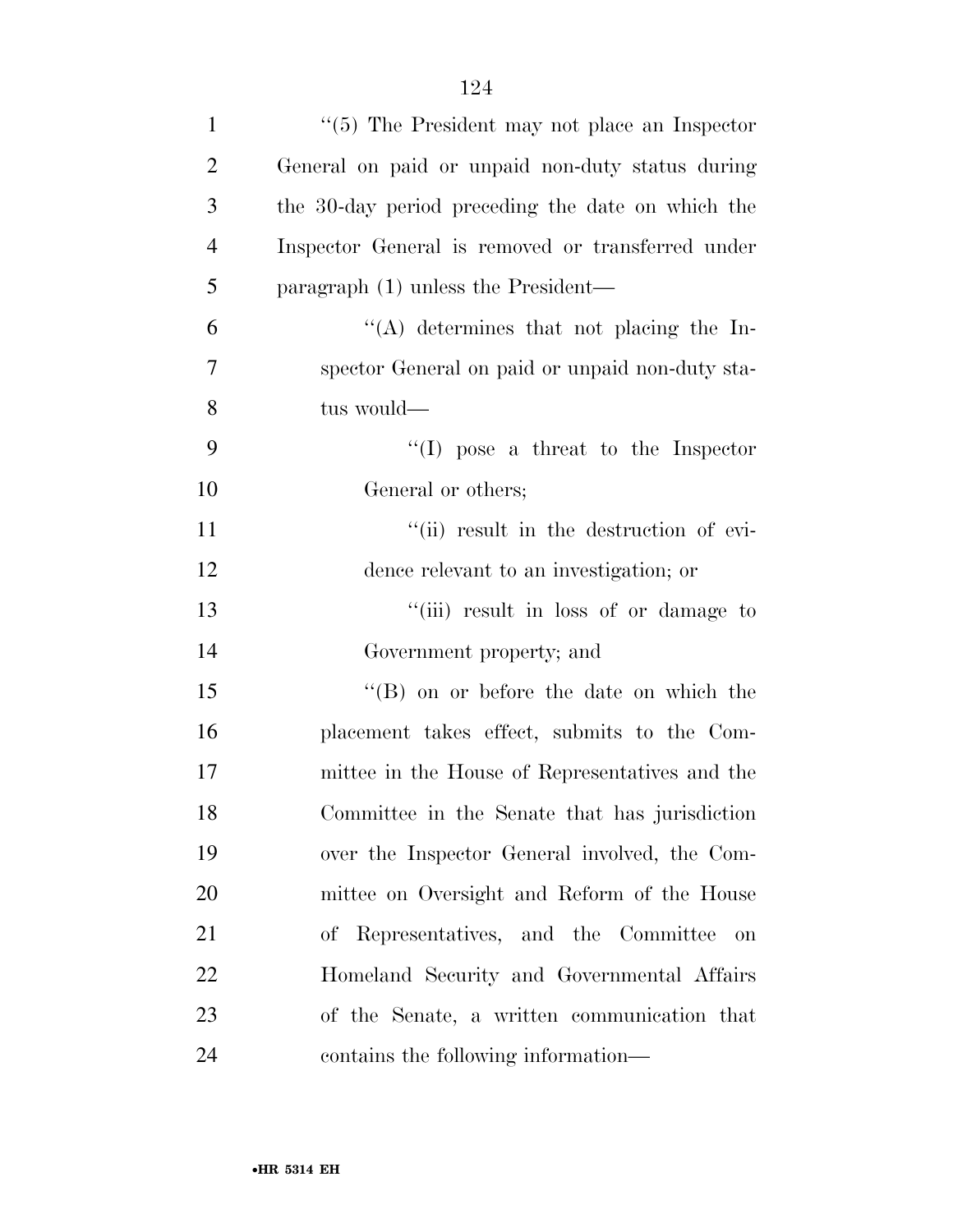| $\mathbf{1}$   | $\lq\lq$ a specification of which clause               |
|----------------|--------------------------------------------------------|
| $\overline{2}$ | under subparagraph $(A)$ the President re-             |
| 3              | lied on to make the determination under                |
| $\overline{4}$ | such subparagraph;                                     |
| 5              | "(ii) the substantive rationale, includ-               |
| 6              | ing detailed and case-specific reasons, for            |
| $\overline{7}$ | such determination;                                    |
| 8              | "(iii) if the President relied on an in-               |
| 9              | quiry to make such determination, an iden-             |
| 10             | tification of each entity that is conducting,          |
| 11             | or that conducted, such inquiry; and                   |
| 12             | "(iv) if an inquiry described in clause                |
| 13             | (iii) is completed, the findings of that in-           |
| 14             | quiry.".                                               |
| 15             | (2) COMMUNICATION RELATING TO CHANGE IN                |
| 16             | STATUS OF INSPECTOR GENERAL OF DESIGNATED              |
| 17             | FEDERAL ENTITY.—Section $8G(e)$ of the Inspector       |
| 18             | General Act Inspector General Act of 1978 (5           |
| 19             | U.S.C. App.), as amended by section $702(2)$ , is fur- |
| 20             | ther amended—                                          |
| 21             | (A) in paragraph $(2)$ , by striking "If" and          |
| 22             | inserting "Except as provided in paragraph (4),        |
| 23             | $if$ "; and                                            |
| 24             | (B) by adding at the end the following:                |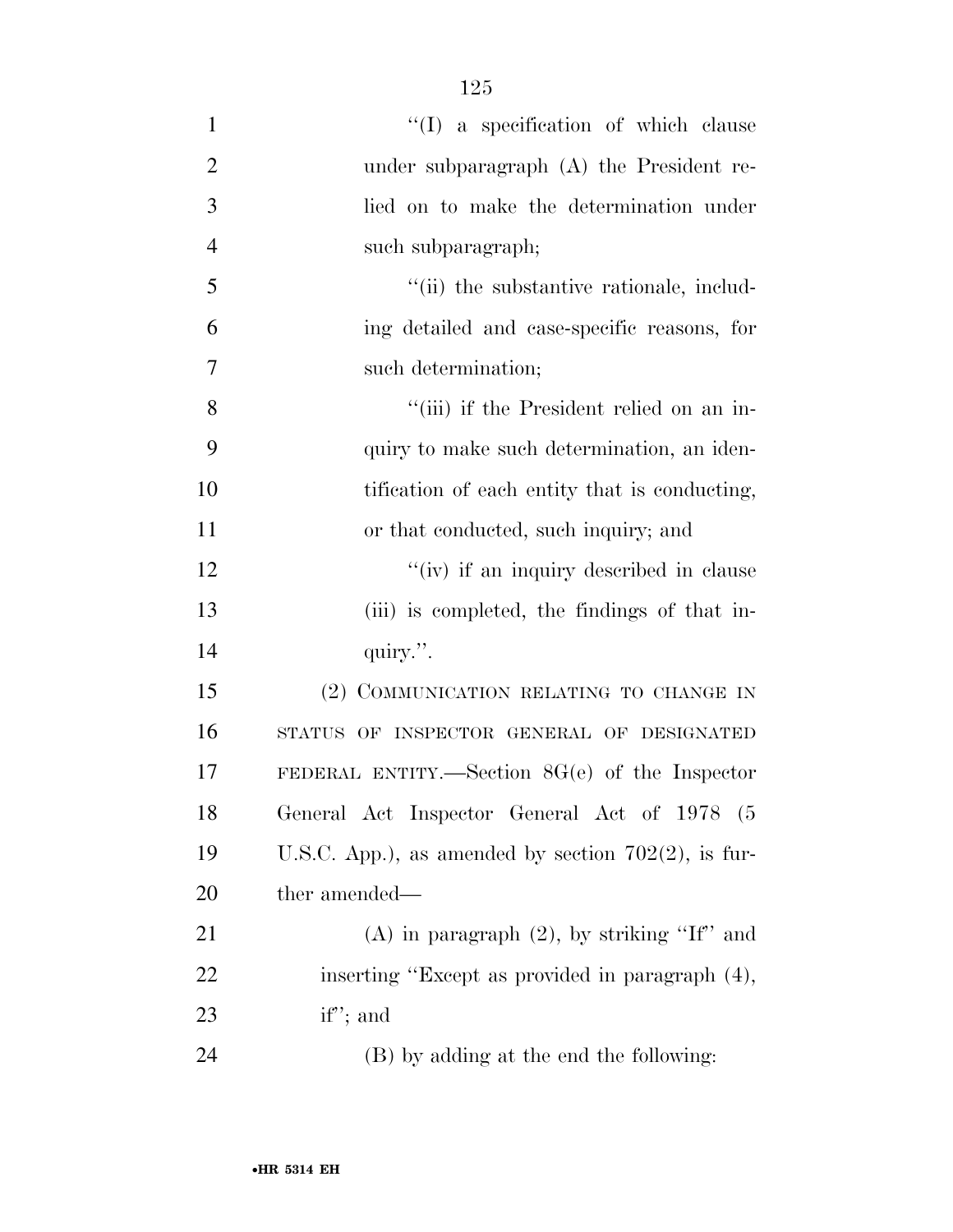| $\mathbf{1}$   | "(4) If an Inspector General is placed on paid       |
|----------------|------------------------------------------------------|
| $\overline{2}$ | or unpaid non-duty status, the head of a designated  |
| 3              | Federal entity may submit the communication de-      |
| $\overline{4}$ | scribed in paragraph $(2)$ to Congress later than 30 |
| 5              | days before the Inspector General is placed on paid  |
| 6              | or unpaid non-duty status, but in any case not later |
| 7              | than the date on which the placement takes effect,   |
| 8              | $if$ —                                               |
| 9              | $\lq\lq$ the head determines that a delay in         |
| 10             | placing the Inspector General on paid or unpaid      |
| 11             | non-duty status would—                               |
| 12             | "(I) pose a threat to the Inspector                  |
| 13             | General or others;                                   |
| 14             | "(ii) result in the destruction of evi-              |
| 15             | dence relevant to an investigation; or               |
| 16             | "(iii) result in loss of or damage to                |
| 17             | Government property;                                 |
| 18             | "(B) in the communication, the head in-              |
| 19             | cludes-                                              |
| 20             | "(I) a specification of which clause                 |
| 21             | under subparagraph $(A)$ the head relied on          |
| 22             | to make the determination under such sub-            |
| 23             | paragraph;                                           |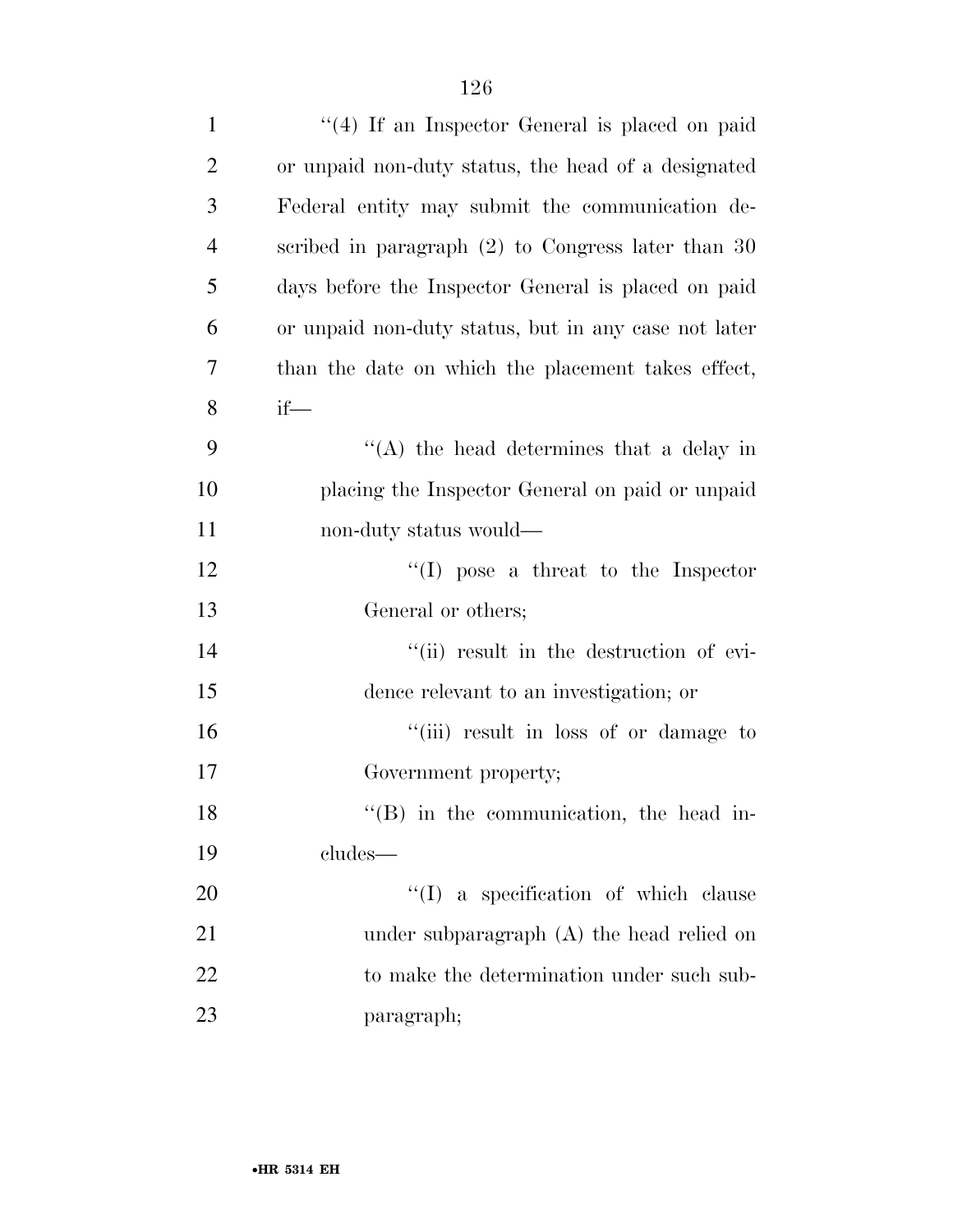| $\mathbf{1}$   | "(ii) the substantive rationale, includ-          |
|----------------|---------------------------------------------------|
| $\mathbf{2}$   | ing detailed and case-specific reasons, for       |
| 3              | such determination;                               |
| $\overline{4}$ | "(iii) if the head relied on an inquiry           |
| 5              | to make such determination, an identifica-        |
| 6              | tion of each entity that is conducting, or        |
| $\overline{7}$ | that conducted, such inquiry; and                 |
| 8              | "(iv) if an inquiry described in clause           |
| 9              | (iii) is completed, the findings of that in-      |
| 10             | quiry.                                            |
| 11             | $``(5)$ The head may not place an Inspector Gen-  |
| 12             | eral on paid or unpaid non-duty status during the |
| 13             | 30-day period preceding the date on which the In- |
| 14             | spector General is removed or transferred under   |
| 15             | paragraph $(2)$ unless the head—                  |
| 16             | $\lq\lq$ determines that not placing the In-      |
| 17             | spector General on paid or unpaid non-duty sta-   |
| 18             | tus would—                                        |
| 19             | $\lq\lq$ (I) pose a threat to the Inspector       |
| 20             | General or others;                                |
| 21             | "(ii) result in the destruction of evi-           |
| 22             | dence relevant to an investigation; or            |
| 23             | "(iii) result in loss of or damage to             |
| 24             | Government property; and                          |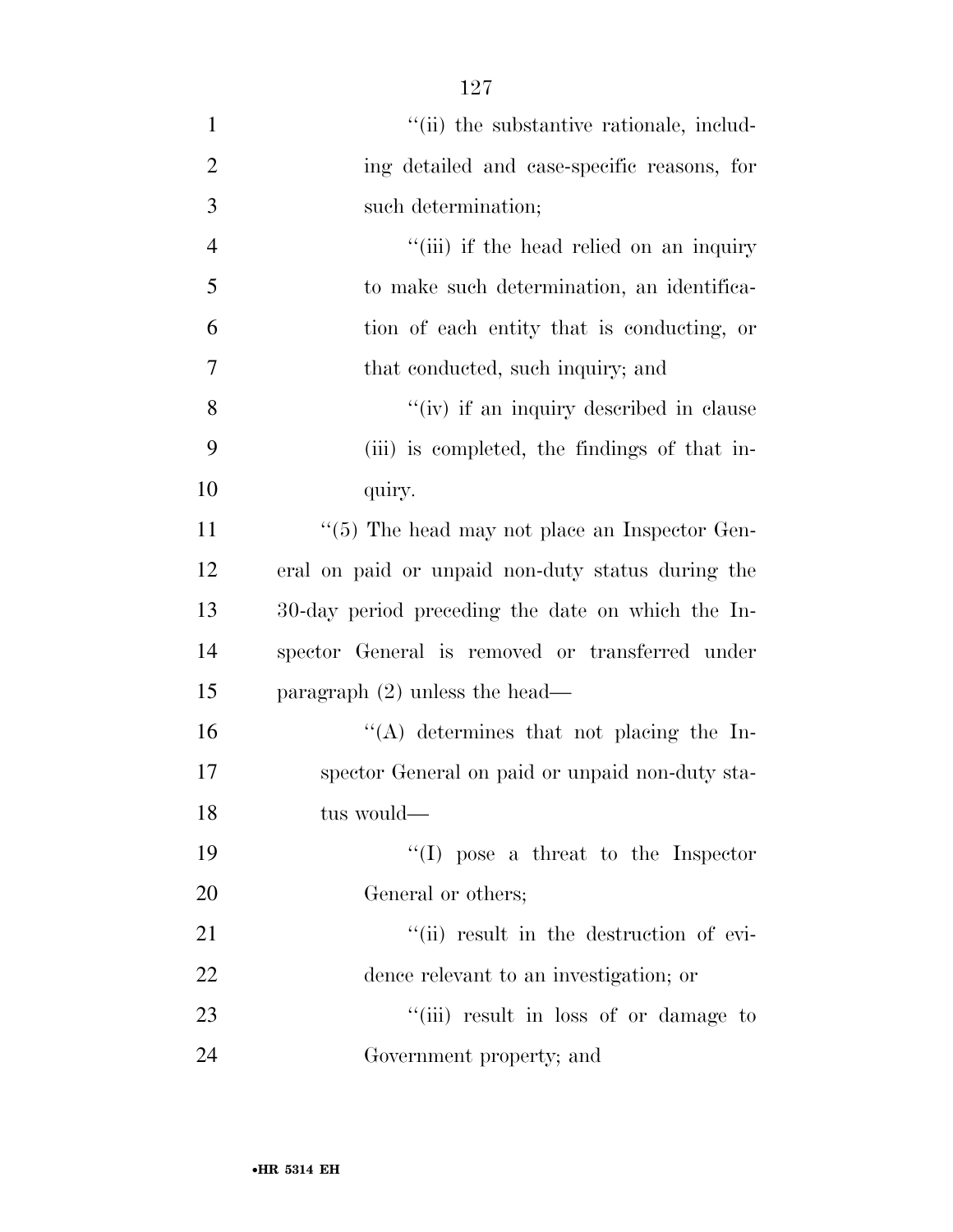| $\mathbf{1}$   | $\lq\lq (B)$ on or before the date on which the |
|----------------|-------------------------------------------------|
| $\overline{2}$ | placement takes effect, submits to the Com-     |
| 3              | mittee in the House of Representatives and the  |
| $\overline{4}$ | Committee in the Senate that has jurisdiction   |
| 5              | over the Inspector General involved, the Com-   |
| 6              | mittee on Oversight and Reform of the House     |
| 7              | of Representatives, and the Committee on        |
| 8              | Homeland Security and Governmental Affairs      |
| 9              | of the Senate, a written communication that     |
| 10             | contains the following information—             |
| 11             | $\lq\lq$ a specification of which clause        |
| 12             | under subparagraph $(A)$ the head relied on     |
| 13             | to make the determination under such sub-       |
| 14             | paragraph;                                      |
| 15             | "(ii) the substantive rationale, includ-        |
| 16             | ing detailed and case-specific reasons, for     |
| 17             | such determination;                             |
| 18             | "(iii) if the head relied on an inquiry         |
| 19             | to make such determination, an identifica-      |
| 20             | tion of each entity that is conducting, or      |
| 21             | that conducted, such inquiry; and               |
| 22             | "(iv) if an inquiry described in clause         |
| 23             | (iii) is completed, the findings of that in-    |
| 24             | quiry.".                                        |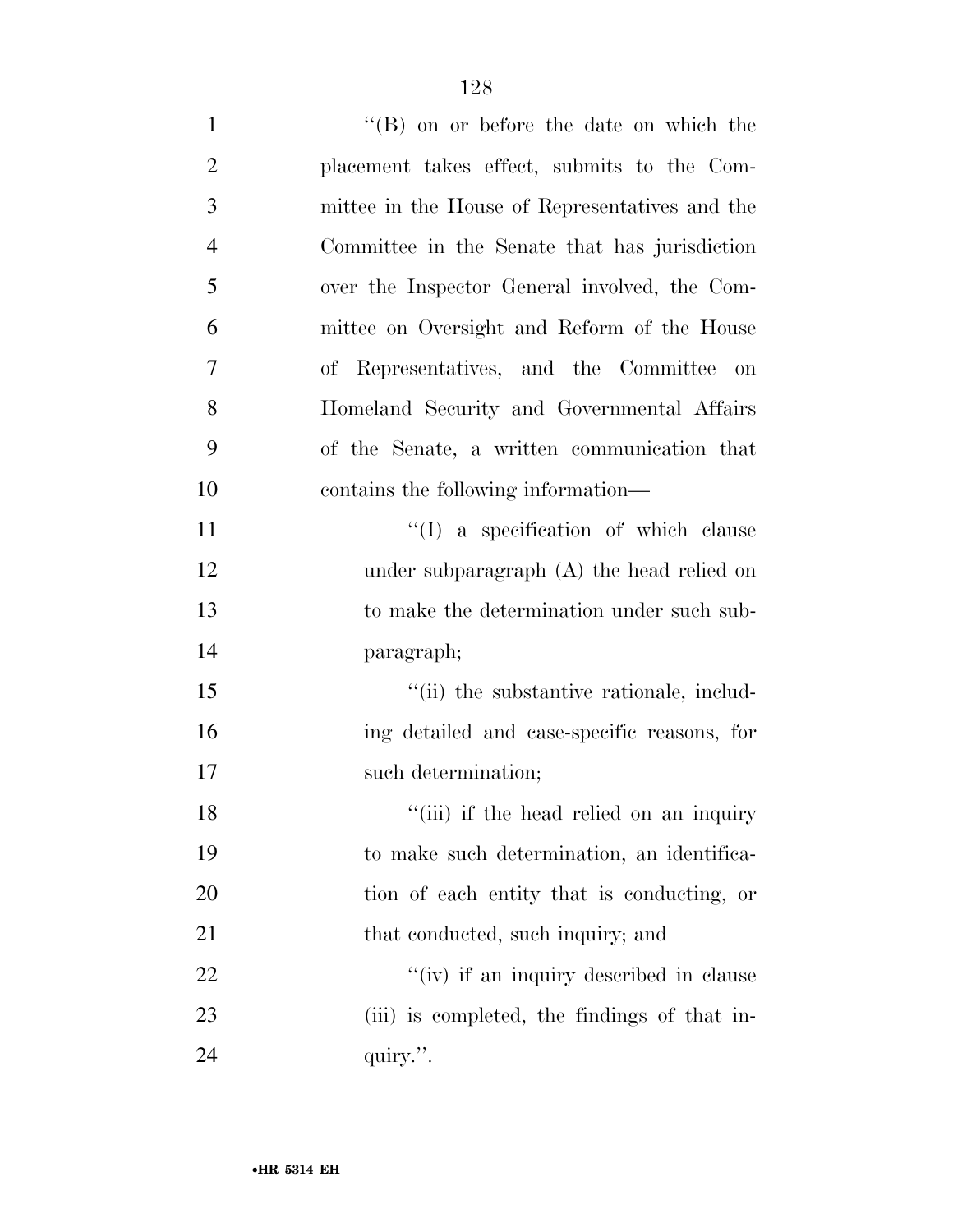(d) APPLICATION.—The amendments made by this section shall apply with respect to removals, transfers, and changes of status occurring on or after the date that is 30 days after the date of the enactment of this Act.

#### **SEC. 723. PRESIDENTIAL EXPLANATION OF FAILURE TO NOMINATE AN INSPECTOR GENERAL.**

 (a) IN GENERAL.—Subchapter III of chapter 33 of title 5, United States Code, is amended by inserting after section 3349d the following new section:

## **''§ 3349e. Presidential explanation of failure to nomi-nate an Inspector General**

 ''If the President fails to make a formal nomination for a vacant Inspector General position that requires a for- mal nomination by the President to be filled within the period beginning on the date on which the vacancy oc- curred and ending on the day that is 210 days after that date, the President shall communicate, within 30 days after the end of such period, to Congress in writing—

 ''(1) the reasons why the President has not yet made a formal nomination; and

21  $\frac{1}{2}$  a target date for making a formal nomina-tion.''.

 (b) CLERICAL AMENDMENT.—The table of sections for chapter 33 of title 5, United States Code, is amended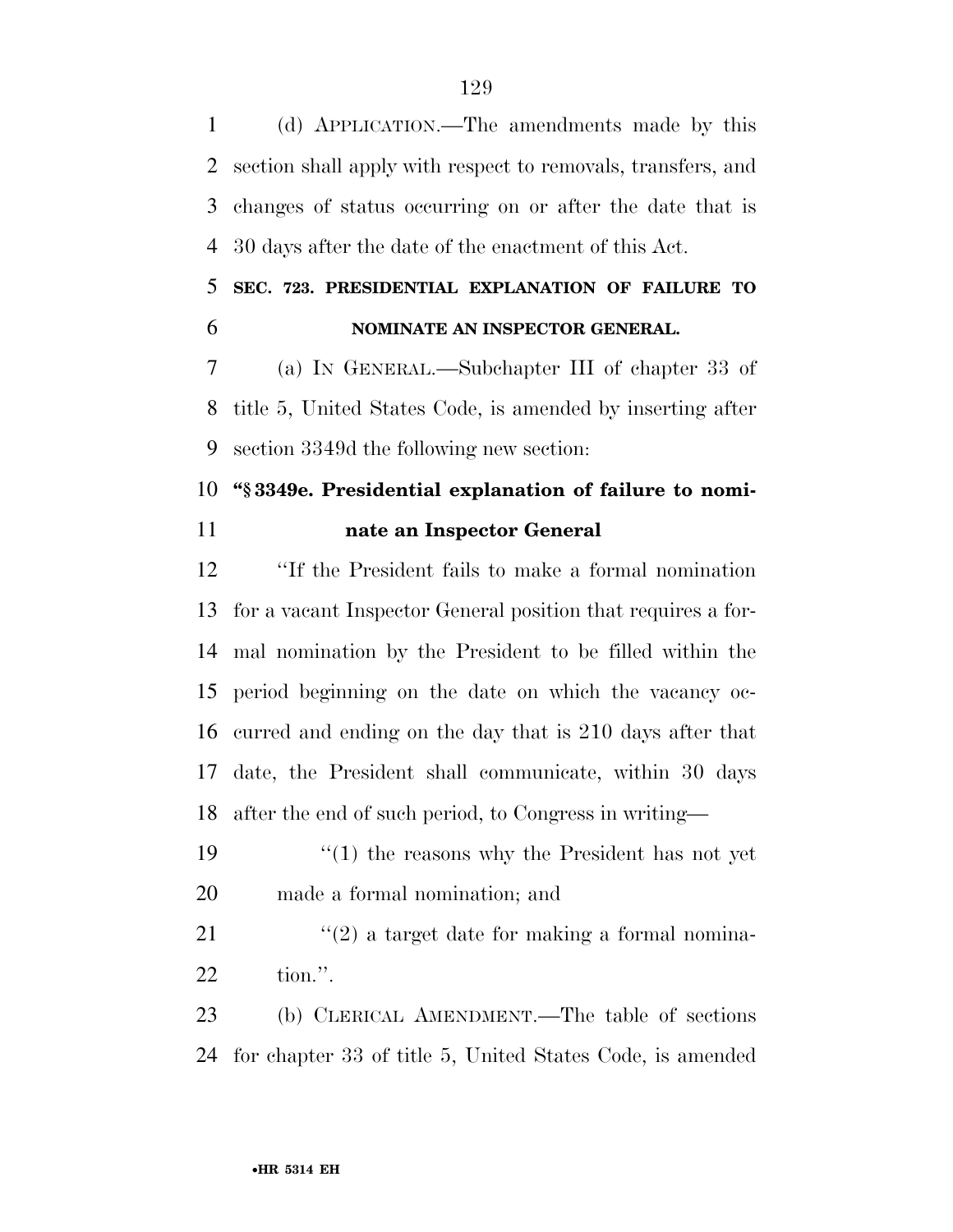by inserting after the item relating to 3349d the following new item:

''3349e. Presidential explanation of failure to nominate an Inspector General.''.

 (c) EFFECTIVE DATE.—The amendment made by subsection (a) shall take effect on the date of the enact- ment of this Act and shall apply to any vacancy first oc-curring on or after that date.

## **Subtitle D—Inspector General for the Office of Management and Budget**

**SEC. 731. INSPECTOR GENERAL FOR THE OFFICE OF MAN-**

#### **AGEMENT AND BUDGET.**

 (a) ESTABLISHMENT OF OFFICE.—Section 12 of the Inspector General Act of 1978 (5 U.S.C. App.) is amend-ed—

- (1) in paragraph, (1) by inserting ''the Director of the Office of Management and Budget,'' after 17 "means"; and
- (2) in paragraph (2), by inserting ''the Office of Management and Budget,'' after ''means''.

 (b) SPECIAL PROVISIONS CONCERNING THE INSPEC- TOR GENERAL OF THE OFFICE OF MANAGEMENT AND BUDGET.—The Inspector General Act of 1978 (5 U.S.C. App.) is amended by adding after section 8N the following new section: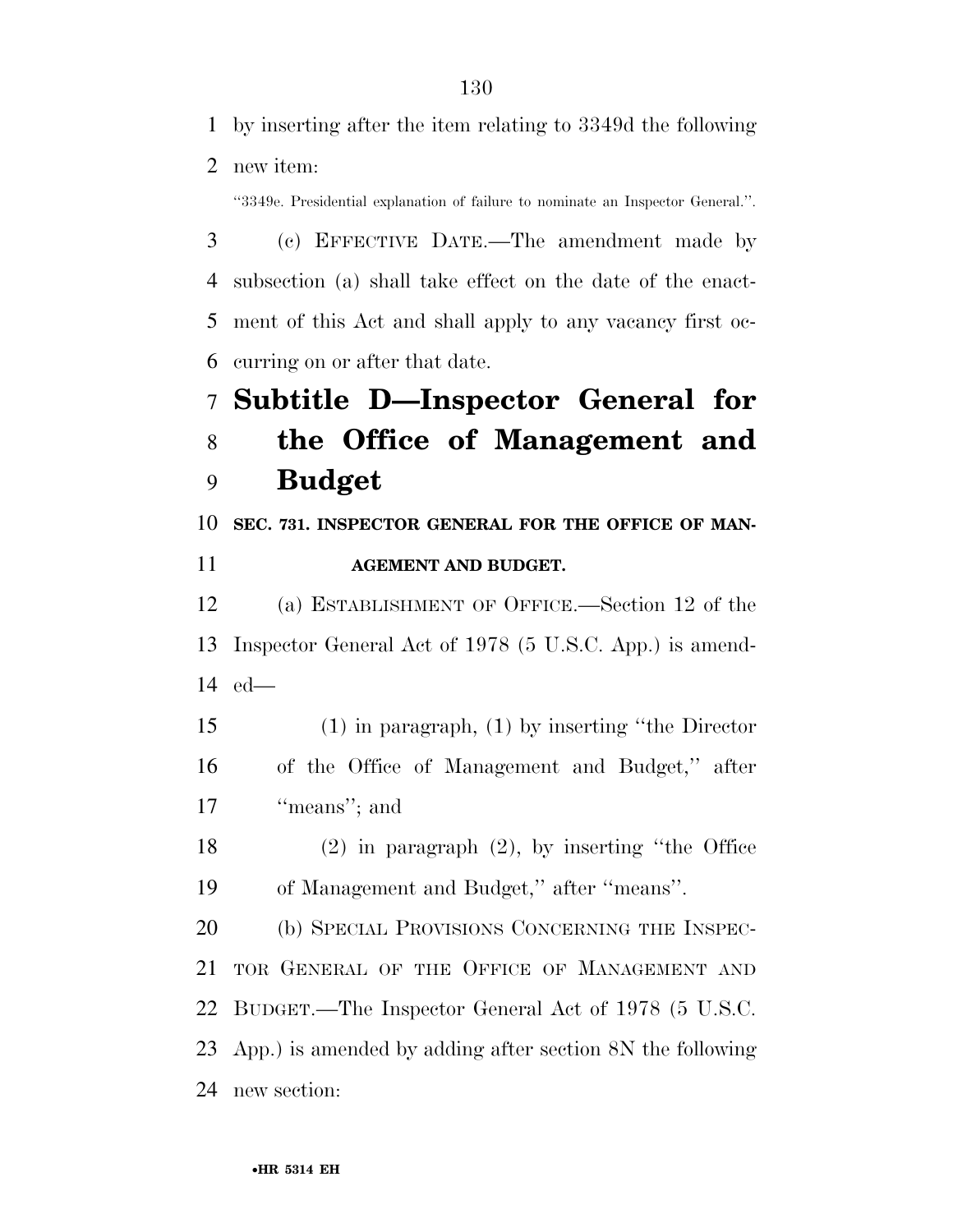## **''SEC. 8O. SPECIAL PROVISIONS CONCERNING THE INSPEC- TOR GENERAL OF THE OFFICE OF MANAGE-MENT AND BUDGET.**

 ''The Inspector General of the Office of Management and Budget shall only have jurisdiction over those matters that have been specifically assigned to the Office under law.''.

 (c) APPOINTMENT.—Not later than 120 days after the date of the enactment of this Act, the President shall appoint an individual to serve as the Inspector General of the Office of Management and Budget in accordance with section 3(a) of the Inspector General Act of 1978 (5 U.S.C. App.).

# **TITLE VIII—PROTECTING WHISTLEBLOWERS Subtitle A—Whistleblower Protection Improvement SEC. 801. SHORT TITLE.**  This title may be cited as the ''Whistleblower Protec- tion Improvement Act of 2021''. **SEC. 802. ADDITIONAL WHISTLEBLOWER PROTECTIONS.**  (a) INVESTIGATIONS AS PERSONNEL ACTIONS.— 23 (1) IN GENERAL.—Section  $2302(a)(2)(A)$  of

- 24 title 5, United States Code, is amended—
- (A) in clause (xi), by striking "and" at the
- end;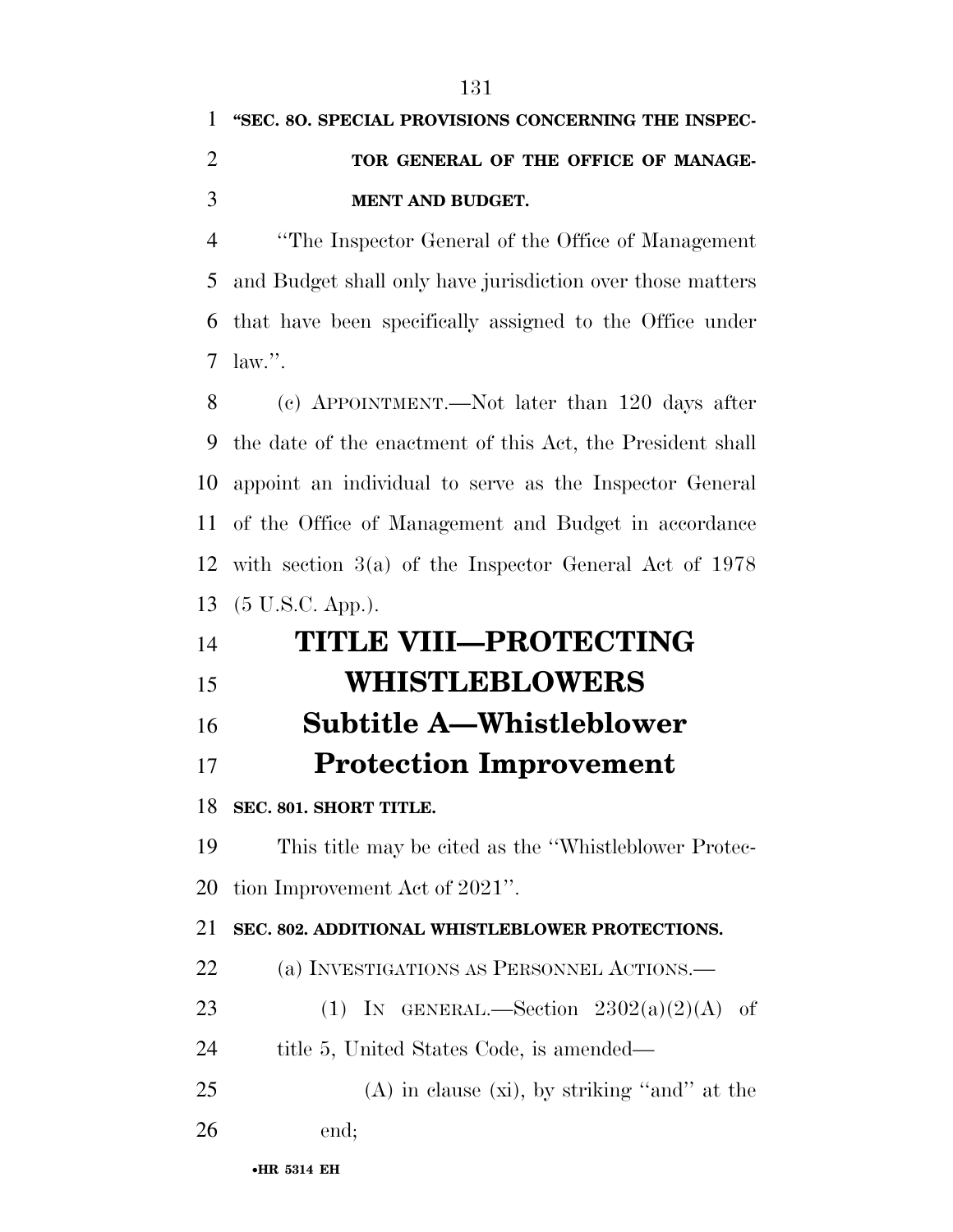| $\mathbf{1}$   | (B) by redesignating clause (xii) as clause         |
|----------------|-----------------------------------------------------|
| $\overline{2}$ | $(xiii)$ ; and                                      |
| 3              | (C) by inserting after the clause (xi) the          |
| $\overline{4}$ | following:                                          |
| 5              | "(xii) for purposes of subsection $(b)(8)$ —        |
| 6              | "(I) the commencement, expansion, or                |
| $\tau$         | extension of an investigation, but not in-          |
| 8              | cluding any investigation that is ministerial       |
| 9              | or nondiscretionary (including a ministerial        |
| 10             | or nondiscretionary investigation described         |
| 11             | in section $1213$ ) or any investigation that       |
| 12             | is conducted by an Inspector General of an          |
| 13             | entity of the Government of an employee             |
| 14             | not employed by the office of that Inspec-          |
| 15             | tor General; and                                    |
| 16             | "(II) a referral to an Inspector Gen-               |
| 17             | eral of an entity of the Government, except         |
| 18             | for a referral that is ministerial or nondis-       |
| 19             | cretionary; and".                                   |
| 20             | (2) APPLICATION.—The amendment made by              |
| 21             | paragraph (1) shall apply to any investigation      |
| 22             | opened, or referral made, as described under clause |
| 23             | (xii) of section $2302(a)(2)(A)$ of title 5, United |
| 24             | States Code, as added by such paragraph, on or      |
| 25             | after the date of enactment of this Act.            |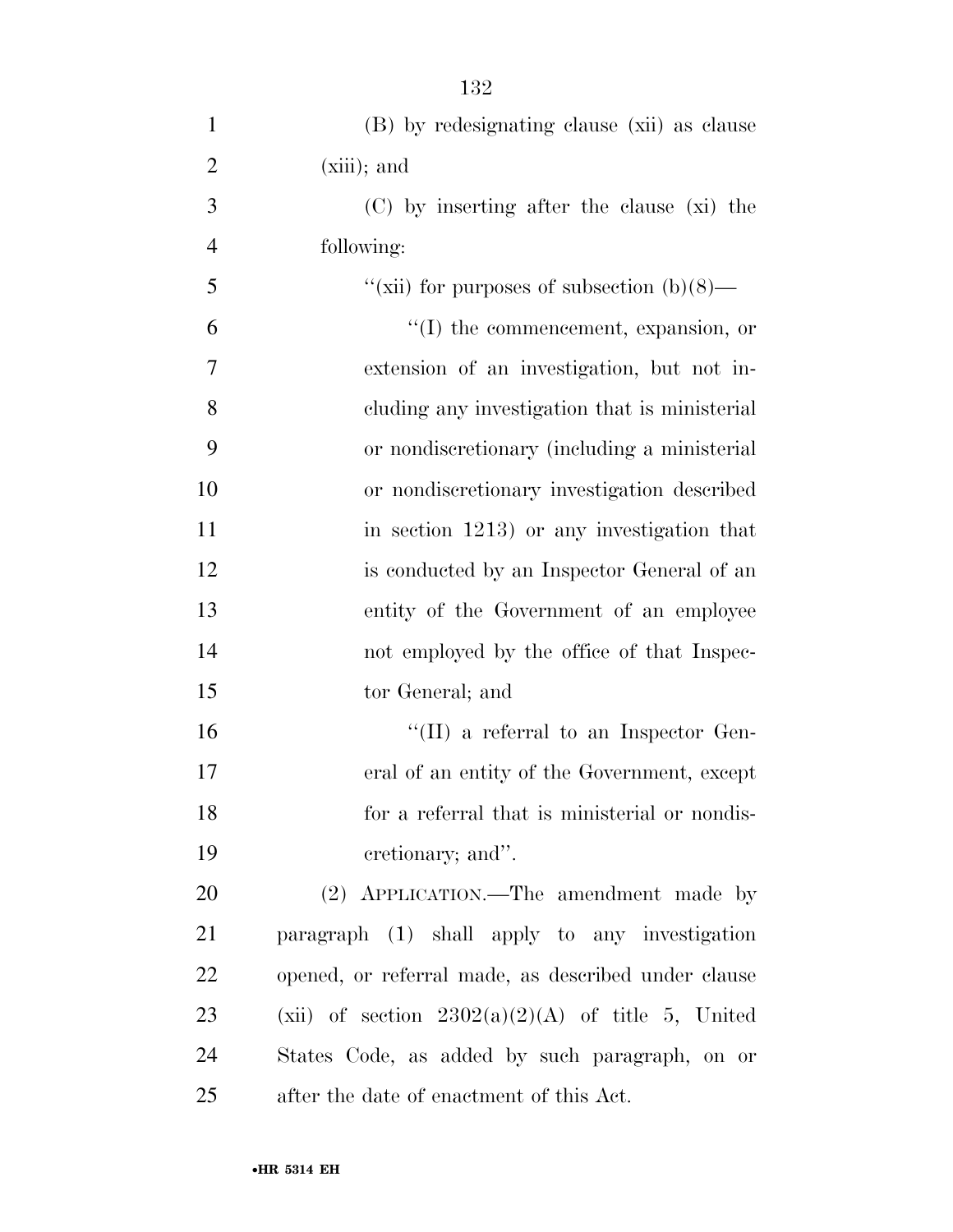| $\mathbf{1}$   | (b) RIGHT TO PETITION CONGRESS.—                           |
|----------------|------------------------------------------------------------|
| $\overline{2}$ | (1) IN GENERAL.—Section $2302(b)(9)$ of title              |
| 3              | 5, United States Code, is amended—                         |
| $\overline{4}$ | (A) in subparagraph $(C)$ , by striking "or"               |
| 5              | at the end;                                                |
| 6              | (B) in subparagraph $(D)$ , by adding "or"                 |
| 7              | after the semicolon at the end; and                        |
| 8              | (C) by adding at the end the following:                    |
| 9              | $\lq\lq(E)$ the exercise of any right protected            |
| 10             | under section $7211$ ;".                                   |
| 11             | (2) APPLICATION.—The amendment made by                     |
| 12             | paragraph (1) shall apply to the exercise of any           |
| 13             | right described in section $2302(b)(9)(E)$ of title 5,     |
| 14             | United States Code, as added by paragraph (1), oc-         |
| 15             | curring on or after the date of enactment of this          |
| 16             | Act.                                                       |
| 17             | (c) PROHIBITION ON DISCLOSURE OF WHISTLE-                  |
| 18             | <b>BLOWER IDENTITY.—</b>                                   |
| 19             | (1) IN GENERAL.—Section 2302 of title $5$ ,                |
| 20             | United States Code, is amended by adding at the            |
| 21             | end the following:                                         |
| 22             | " $(g)(1)$ No employee of an agency may willfully com-     |
| 23             | municate or transmit to any individual who is not an offi- |
| 24             | cer or employee of the Government the identity of, or per- |
| 25             | sonally identifiable information about, any other employee |
|                |                                                            |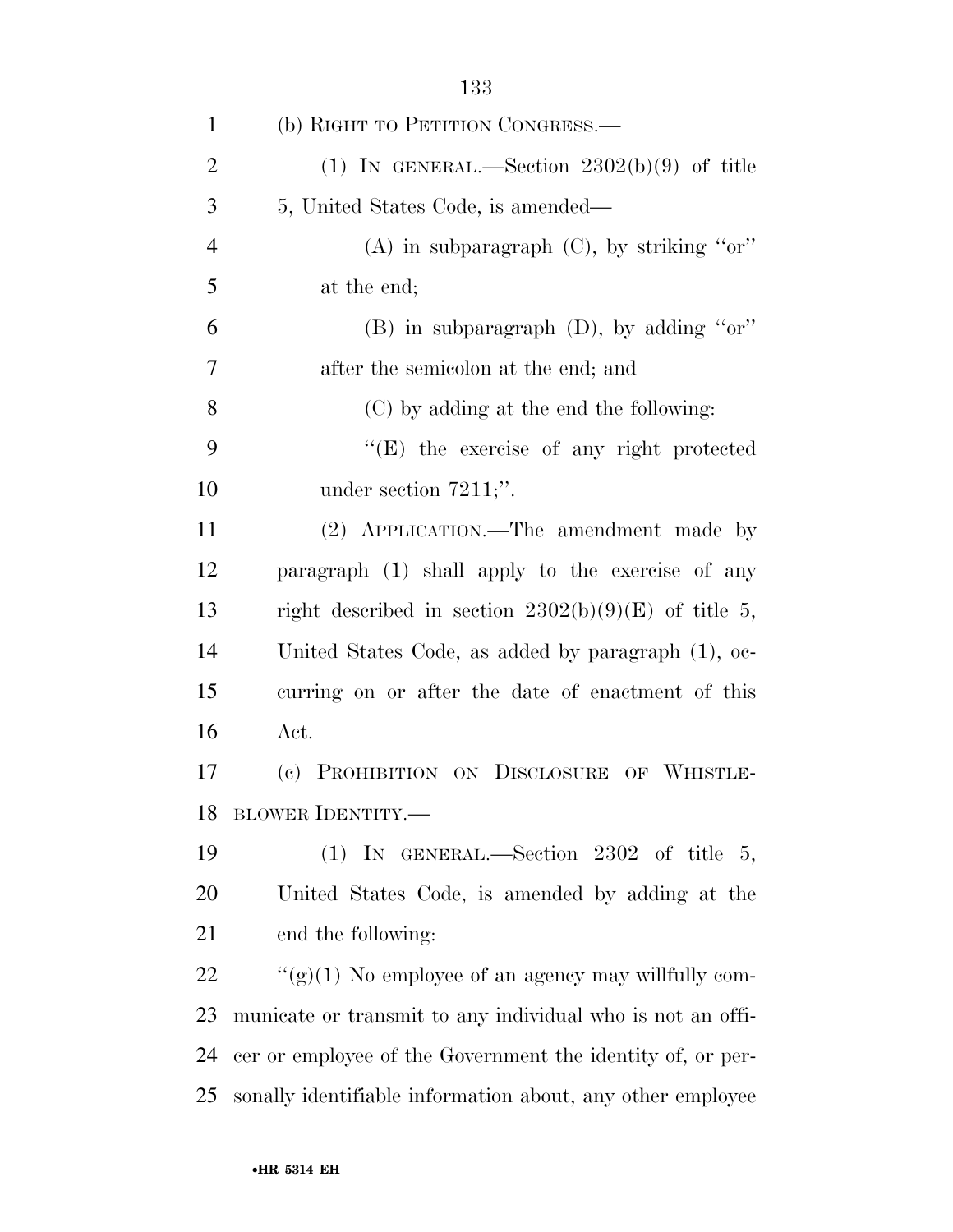because that other employee has made, or is suspected to

 have made, a disclosure protected by subsection (b)(8), unless—  $\langle A \rangle$  the other employee provides express writ- ten consent prior to the communication or trans- mission of their identity or personally identifiable in- formation; 8 "(B) the communication or transmission is made in accordance with the provisions of section 552a;  $\lq$  (C) the communication or transmission is made to a lawyer for the sole purpose of providing legal advice to an employee accused of whistleblower retaliation; or ''(D) the communication or transmission is re-16 quired or permitted by any other provision of law. "(2) In this subsection, the term 'officer or employee of the Government' means—  $"$ (A) the President; 20 "(B) a Member of Congress;  $\cdot$  (C) a member of the uniformed services;

 $\qquad$  "(D) an employee as that term is defined in section 2105, including an employee of the United States Postal Service, the Postal Regulatory Com-mission, or the Department of Veterans Affairs (in-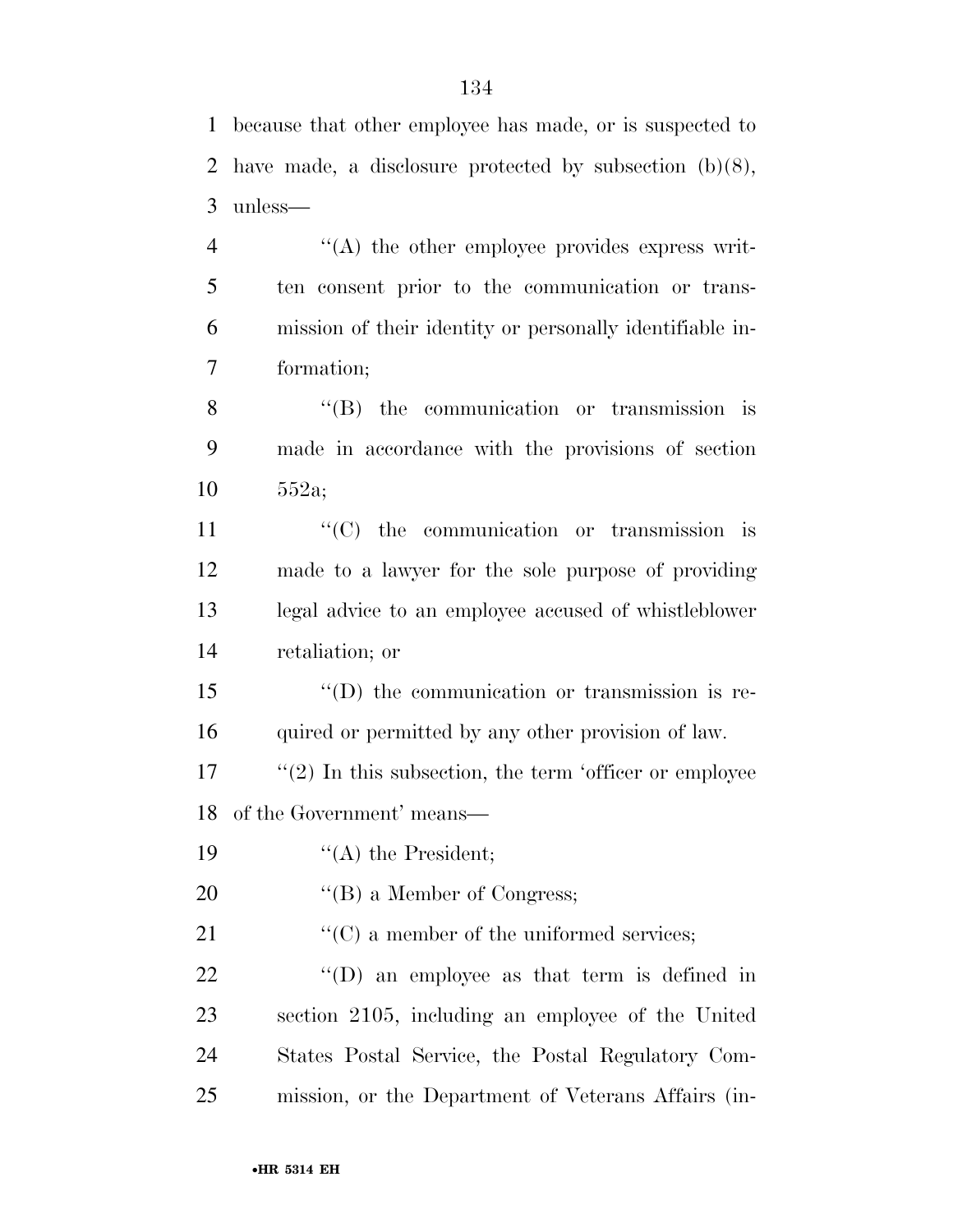| $\mathbf{1}$   | cluding any employee appointed pursuant to chapter       |
|----------------|----------------------------------------------------------|
| $\overline{2}$ | $73$ or $74$ of title $38$ ); and                        |
| 3              | " $(E)$ any other officer or employee in any             |
| $\overline{4}$ | branch of the Government of the United States.".         |
| 5              | (2) APPLICATION.—The amendment made by                   |
| 6              | paragraph (1) shall apply to any transmission or         |
| 7              | communication described in subsection (g) of section     |
| 8              | 2302 of title 5, United States Code, as added by         |
| 9              | paragraph (1), made on or after the date of enact-       |
| 10             | ment of this Act.                                        |
| 11             | (d) RIGHT TO PETITION CONGRESS.—                         |
| 12             | (1) IN GENERAL.—Section 7211 of title 5,                 |
| 13             | United States Code, is amended to read as follows:       |
| 14             | "\\$7211. Employees' right to petition or furnish infor- |
| 15             | mation or respond to Congress                            |
| 16             | "(a) IN GENERAL.—Each officer or employee of the         |
| 17             | Federal Government, individually or collectively, has a  |
| 18             | right to $-$                                             |
| 19             | $\lq(1)$ petition Congress or a Member of Con-           |
| 20             | gress;                                                   |
| 21             | $\lq(2)$ furnish information, documents, or testi-       |
| 22             | mony to either House of Congress, any Member of          |
| 23             | Congress, or any committee or subcommittee of the        |
| 24             | Congress; or                                             |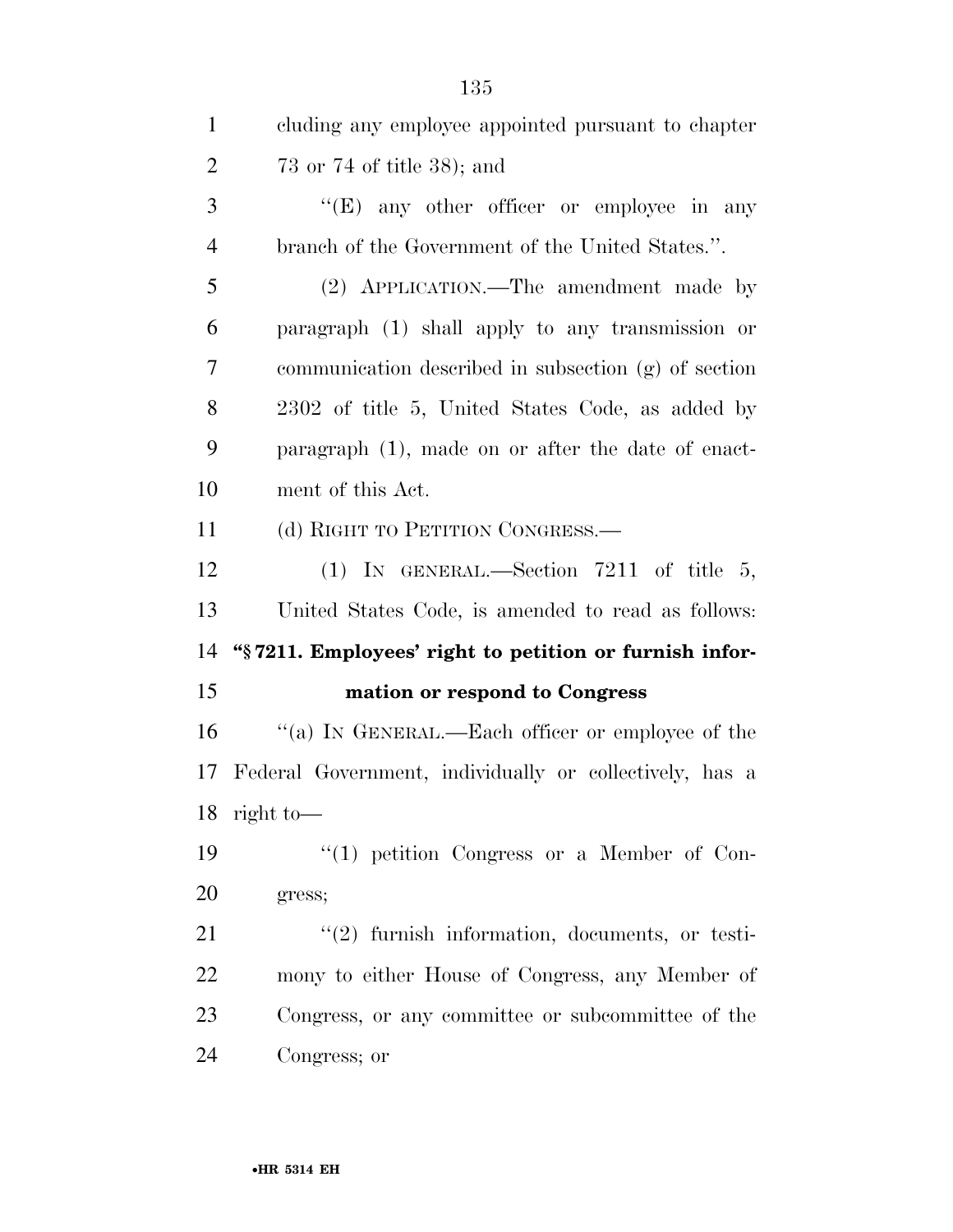$\frac{1}{2}$  ''(3) respond to any request for information, documents, or testimony from either House of Con- gress or any Committee or subcommittee of Con-gress.

 ''(b) PROHIBITED ACTIONS.—No officer or employee of the Federal Government may interfere with or deny the right set forth in subsection (a), including by—

8 ''(1) prohibiting or preventing, or attempting or threatening to prohibit or prevent, any other officer or employee of the Federal Government from engag-ing in activity protected in subsection (a); or

 $\frac{12}{2}$  ''(2) removing, suspending from duty without pay, demoting, reducing in rank, seniority, status, pay, or performance or efficiency rating, denying promotion to, relocating, reassigning, transferring, disciplining, or discriminating in regard to any em- ployment right, entitlement, or benefit, or any term or condition of employment of, any other officer or employee of the Federal Government or attempting or threatening to commit any of the foregoing ac-21 tions protected in subsection (a).

 $\cdot$  "(c) APPLICATION.—This section shall not be con- strued to authorize disclosure of any information that is—  $\frac{1}{2}$  (1) specifically prohibited from disclosure by any other provision of Federal law; or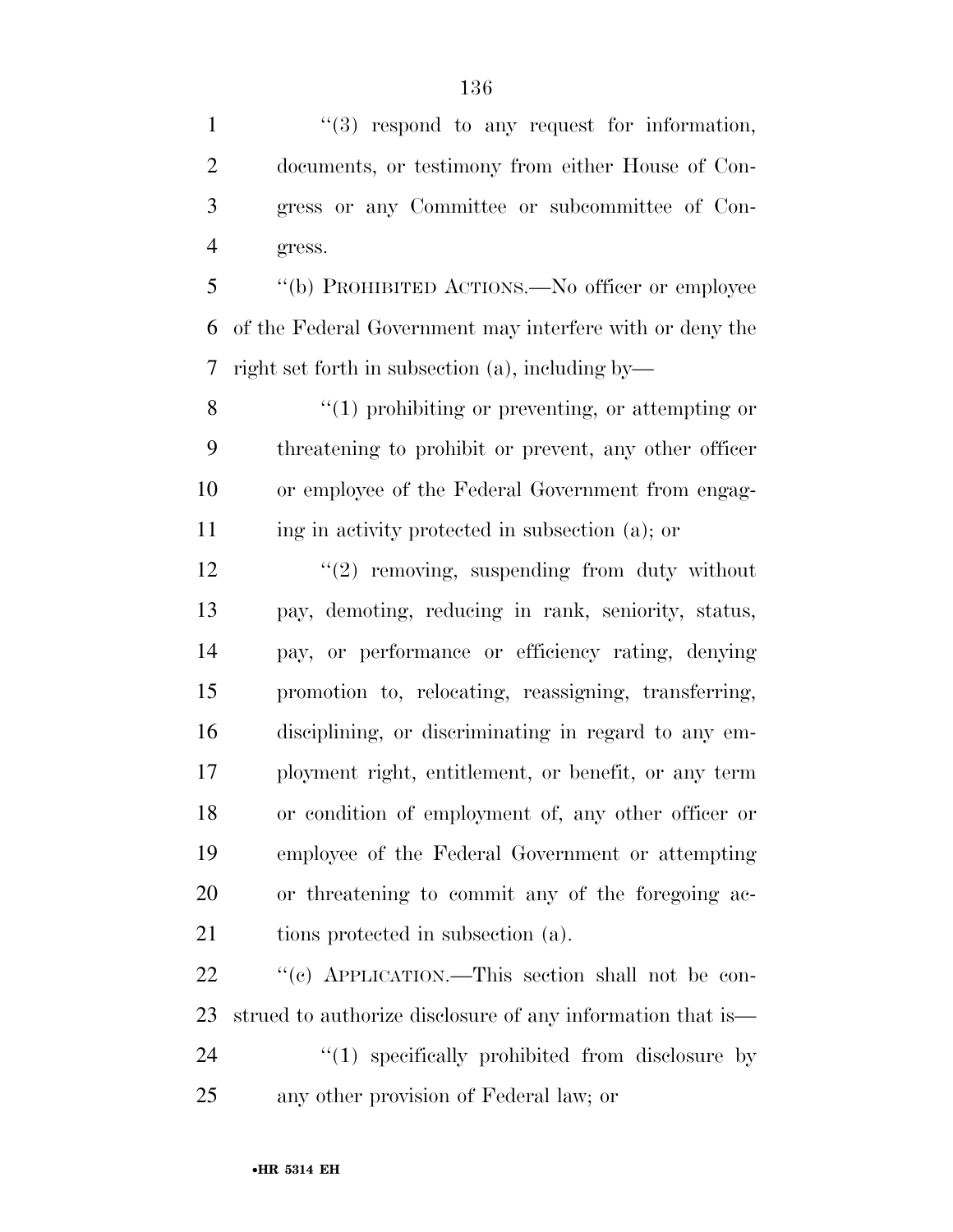| $\mathbf{1}$   | $\lq(2)$ specifically required by Executive order to                                      |
|----------------|-------------------------------------------------------------------------------------------|
| $\overline{2}$ | be kept secret in the interest of national defense or                                     |
| 3              | the conduct of foreign affairs, unless disclosure is                                      |
| $\overline{4}$ | otherwise authorized by law.                                                              |
| 5              | "(d) DEFINITION OF OFFICER OR EMPLOYEE OF                                                 |
| 6              | THE FEDERAL GOVERNMENT.—For purposes of this sec-                                         |
| 7              | tion, the term 'officer or employee of the Federal Govern-                                |
| 8              | ment' includes—                                                                           |
| 9              | $\lq(1)$ the President;                                                                   |
| 10             | $f'(2)$ a Member of Congress;                                                             |
| 11             | $\cdot\cdot(3)$ a member of the uniformed services;                                       |
| 12             | $\cdot$ (4) an employee (as that term is defined in                                       |
| 13             | section $2105$ ;                                                                          |
| 14             | $\cdot\cdot$ (5) an employee of the United States Postal                                  |
| 15             | Service or the Postal Regulatory Commission; and                                          |
| 16             | $\cdot\cdot\cdot(6)$ an employee appointed under chapter 73                               |
| 17             | or $74$ of title $38$ .".                                                                 |
| 18             | (2) CLERICAL AMENDMENT.—The table of sec-                                                 |
| 19             | tions for subchapter II of chapter $72$ of title 5,                                       |
| 20             | United States Code, is amended by striking the item                                       |
| 21             | related to section 7211 and inserting the following:                                      |
|                | "7211. Employees' right to petition or furnish information or respond to Con-<br>gress.". |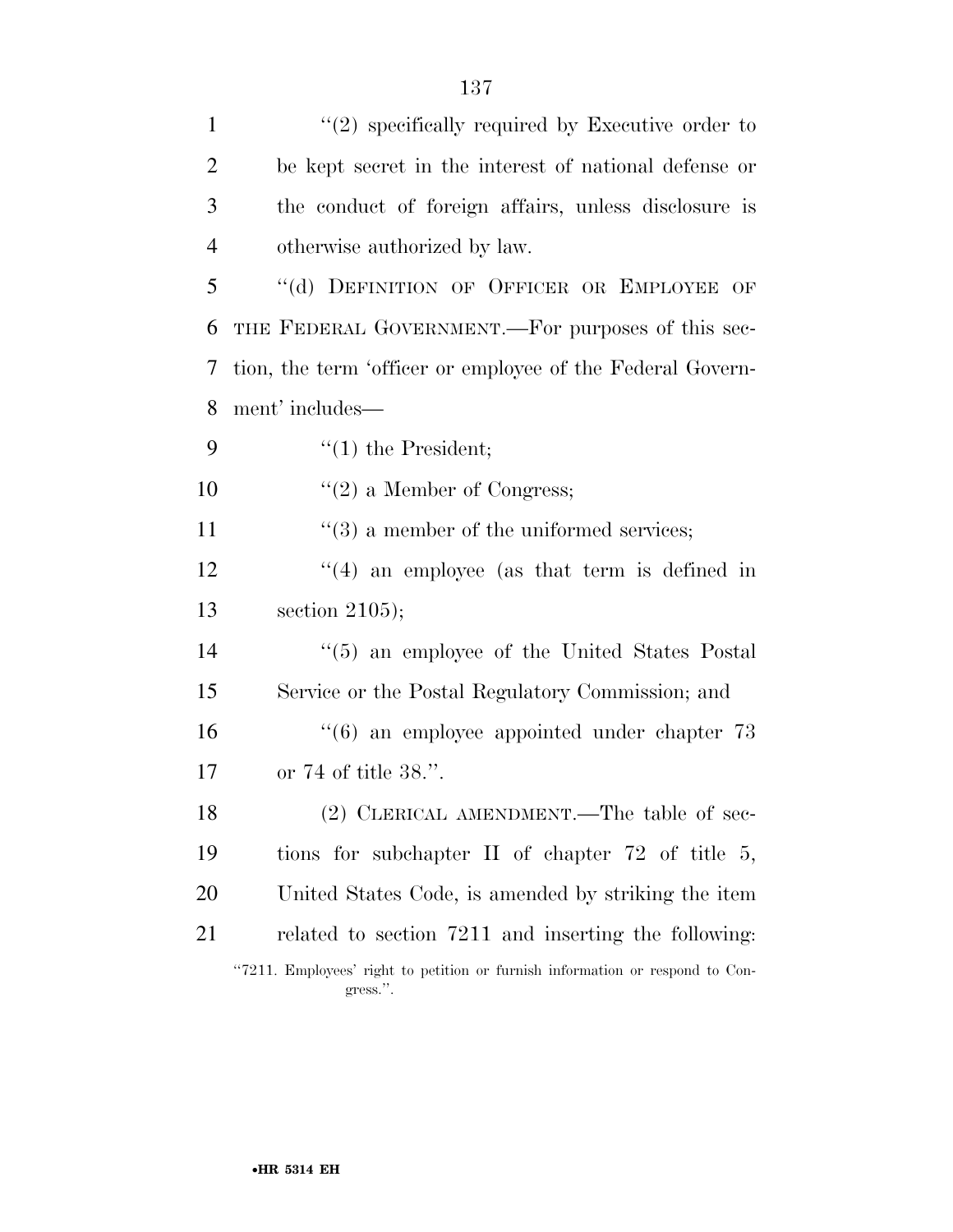(a) DISCLOSURES RELATING TO OFFICERS OR EM- PLOYEES OF AN OFFICE OF INSPECTOR GENERAL.—Sec- tion 1213(c) of title 5, United States Code, is amended by adding at the end the following:

 ''(3) If the information transmitted under this sub- section disclosed a violation of law, rule, or regulation, or gross waste, gross mismanagement, abuse of authority, or a substantial and specific danger to public health or safe- ty, by any officer or employee of an Office of Inspector General, the Special Counsel may refer the matter to the Council of the Inspectors General on Integrity and Effi- ciency, which shall comply with the standards and proce- dures applicable to investigations and reports under sub-section (c).''.

 (b) RETALIATORY REFERRALS TO INSPECTORS GEN- ERAL.—Section 1214(d) of title 5, United States Code, is amended by adding at the end the following:

•**HR 5314 EH**  $\frac{1}{20}$  (3) In any case in which the Special Counsel deter- mines that a referral to an Inspector General of an entity of the Federal Government was in retaliation for a disclo- sure or protected activity described in section 2302(b)(8) or in retaliation for exercising a right described in section 25 2302(b)(9)(A)(I), the Special Counsel shall transmit that finding in writing to the Inspector General within seven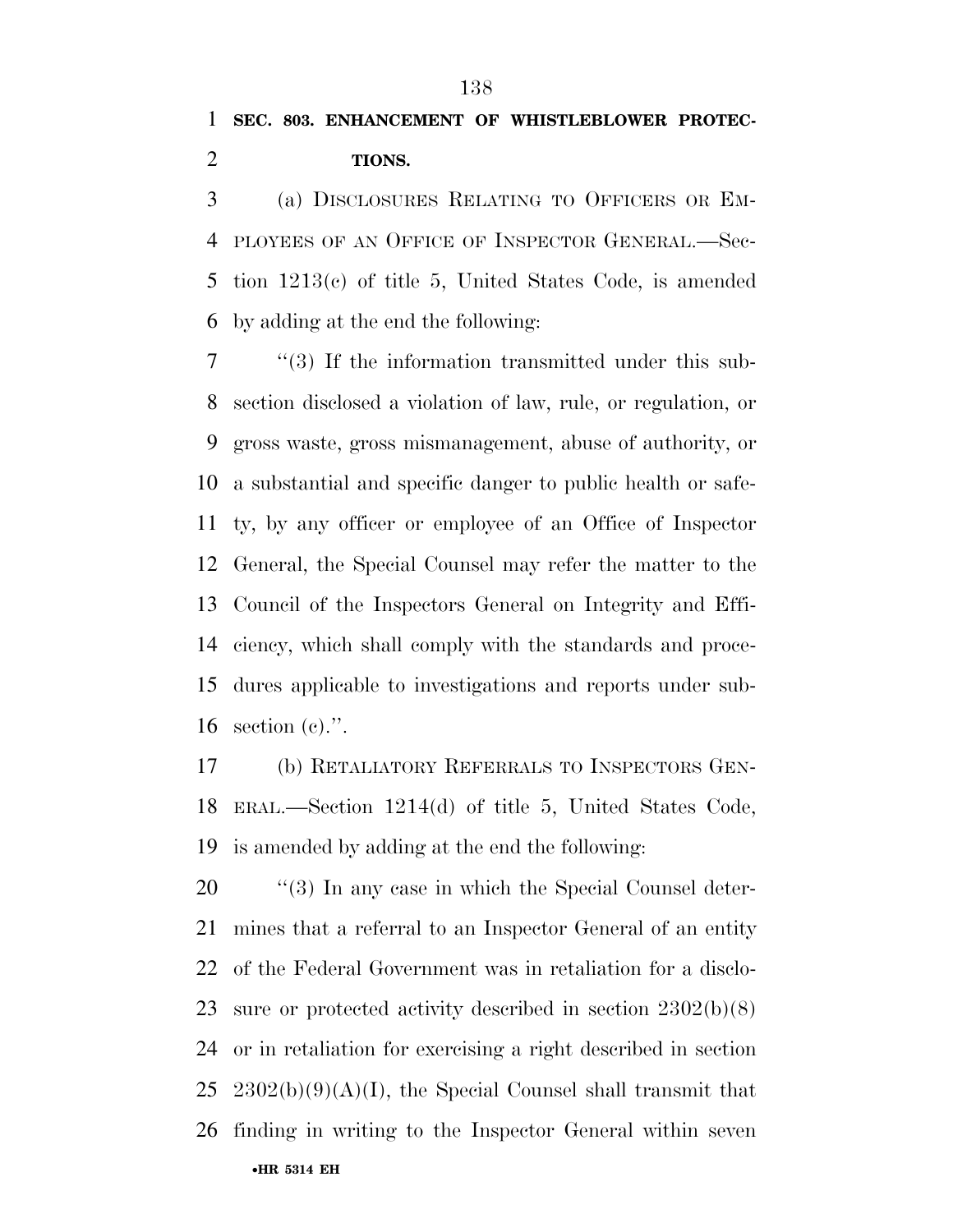days of making the finding. The Inspector General shall consider that finding and make a determination on wheth- er to initiate an investigation or continue an investigation based on the referral that the Special Counsel found to be retaliatory.''.

(c) ENSURING TIMELY RELIEF.—

 (1) INDIVIDUAL RIGHT OF ACTION.—Section 1221 of title 5, United States Code, is amended by striking ''section 2302(b)(8) or section  $2302(b)(9)(A)(I), (B), (C),$  or  $(D)$ ," each place it appears and inserting ''section 2302(b)(8), section  $12 \t 2302(b)(9)(A)(I), (B), (C), (D), or (E), section$ 13 2302(b)(13), or section  $2302(g)$ ,".

 (2) STAYS.—Section 1221(c)(2) of title 5, United States Code, is amended to read as follows: ''(2) Any stay requested under paragraph (1) shall be granted within 10 calendar days (excluding Saturdays, Sundays, and legal holidays) after the date the request is made, if the Board determines—

 ''(A) that there is a substantial likelihood that protected activity was a contributing factor to the personnel action involved; or

23 ''(B) the Board otherwise determines that such a stay would be appropriate.''.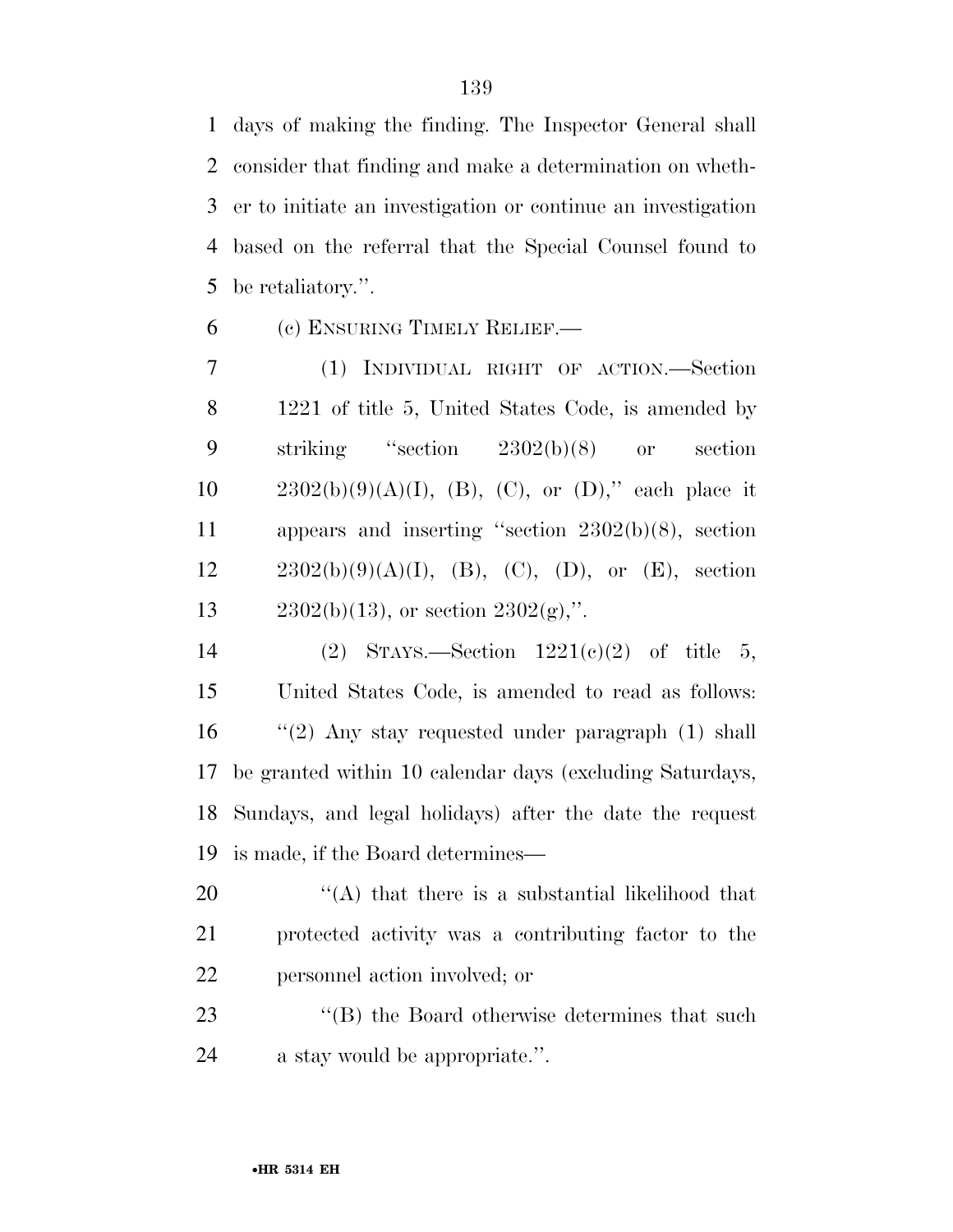(3) APPEAL OF STAY.—Section 1221(c) of title 5, United States Code, is amended by adding at the end the following:

 $\frac{4}{10}$  If any stay requested under paragraph (1) is denied, the employee, former employee, or appli- cant may, within 7 days after receiving notice of the denial, file an appeal for expedited review by the Board. The agency shall have 7 days thereafter to respond. The Board shall provide a decision not later than 21 days after receiving the appeal. During the period of appeal, both parties may supplement the record with information unavailable to them at the time the stay was first requested.''.

 (4) ACCESS TO DISTRICT COURT; JURY TRIALS.—

 (A) IN GENERAL.—Section 1221(I) of title 5, United States Code, is amended— 18 (I) by striking "(I) Subsections" and

19 inserting "(I)(1) Subsections"; and

20 (ii) by adding at the end the fol-lowing:

 $\frac{1}{2}(2)(A)$  If, in the case of an employee, former em- ployee, or applicant for employment who seeks corrective action from the Merit Systems Protection Board based on an alleged prohibited personnel practice described in sec-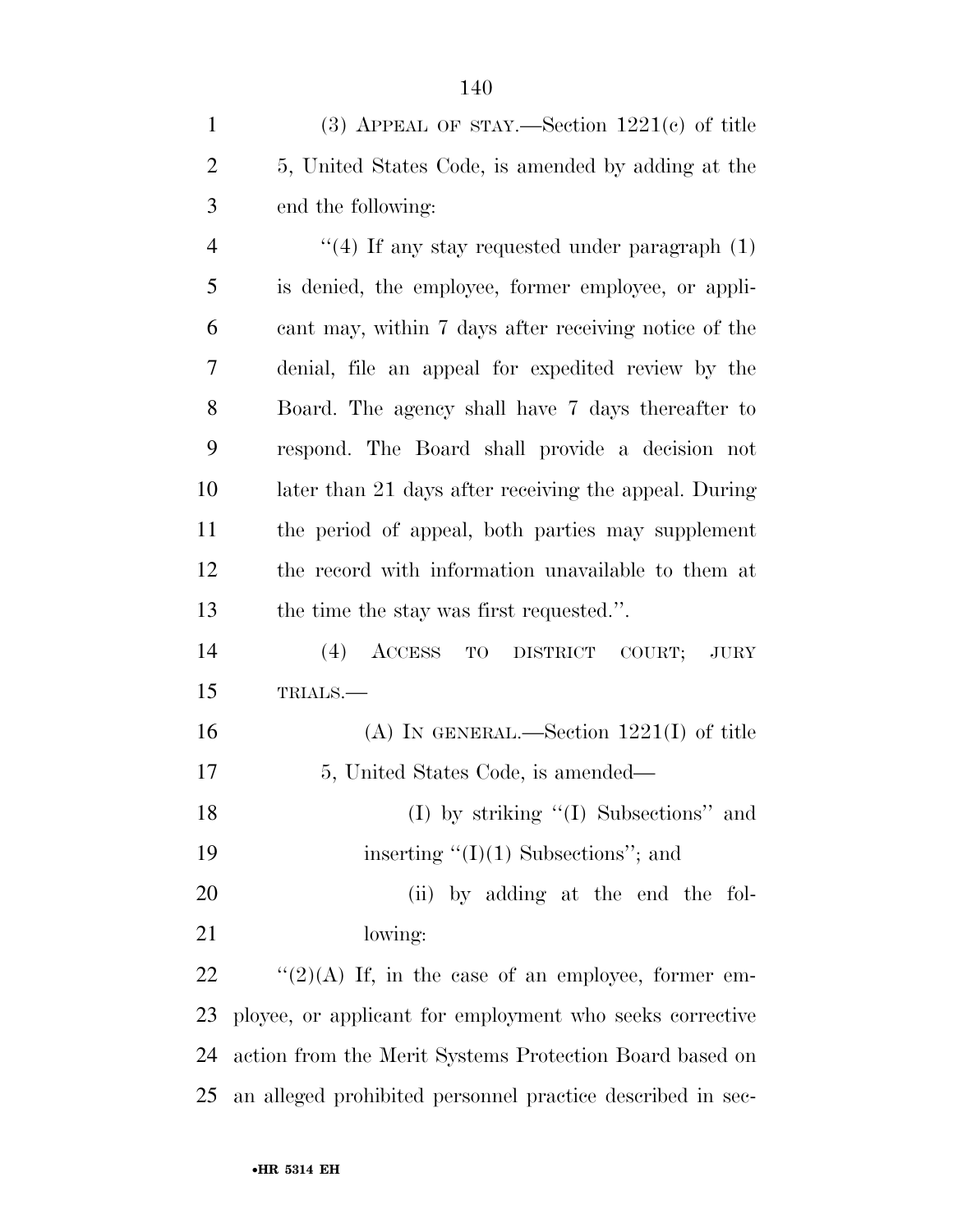1 tion  $2302(b)(8)$ , section  $2302(b)(9)(A)(I)$ , (B), (C), (D), 2 or  $(E)$ , section  $2302(b)(13)$ , or section  $2302(g)$ , no final order or decision is issued by the Board within 180 days after the date on which a request for such corrective action has been duly submitted to the Board, such employee, former employee, or applicant may, after providing written notice to the Special Counsel and the Board and only with- in 20 days after providing such notice, bring an action for review de novo before the appropriate United States district court, and such action shall, at the request of ei- ther party to such action, be tried before a jury. Upon filing of an action with the appropriate United States dis- trict court, any proceedings before the Board shall cease and the employee, former employee, or applicant for em-ployment waives any right to refile with the Board.

 ''(B) If the Board certifies (in writing) to the parties of a case that the complexity of such case requires a longer period of review, subparagraph (A) shall be applied by substituting '240 days' for '180 days'.

 ''(C) In any such action brought before a United States district court under subparagraph (A), the court—  $\langle (I) \rangle$  shall apply the standards set forth in sub-section (e); and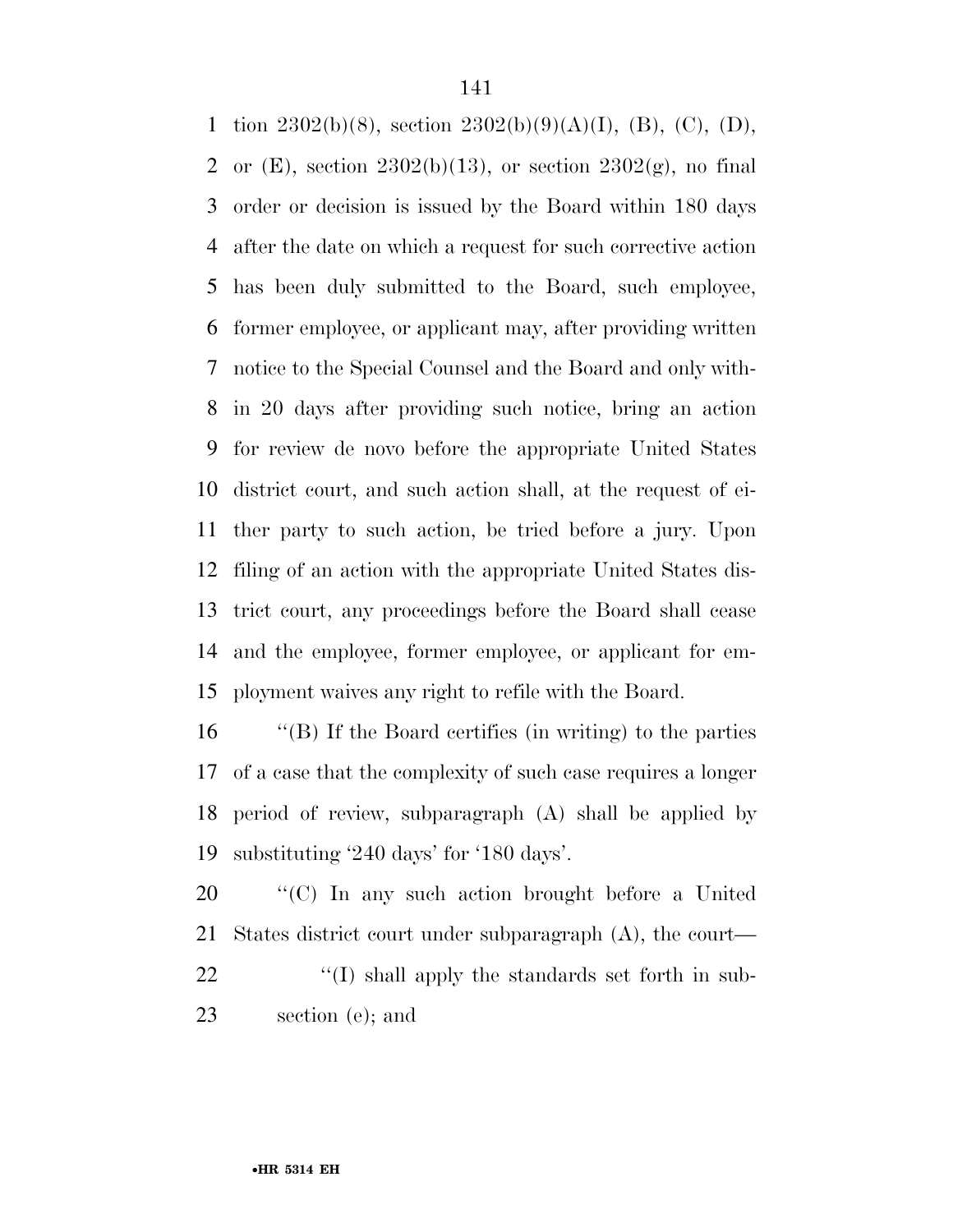| $\mathbf{1}$   | "(ii) may award any relief which the court con-          |
|----------------|----------------------------------------------------------|
| $\overline{2}$ | siders appropriate, including any relief described in    |
| 3              | subsection $(g)$ .".                                     |
| $\overline{4}$ | (B) APPLICATION.—                                        |
| 5              | (I) The amendments made by sub-                          |
| 6              | paragraph (A) shall apply to any corrective              |
| 7              | action duly submitted to the Merit Systems               |
| 8              | Protection Board, during the five-year pe-               |
| 9              | riod preceding the date of enactment of                  |
| 10             | this Act, by an employee, former employee,               |
| 11             | or applicant for employment based on an                  |
| 12             | alleged prohibited personnel practice de-                |
| 13             | scribed<br>$\operatorname{in}$<br>section $2302(b)(8)$ , |
| 14             | $2302(b)(9)(A)(I), (B), (C), or (D), or$                 |
| 15             | $2302(b)(13)$ of title 5, United States Code,            |
| 16             | with respect to which no final order or de-              |
| 17             | cision has been issued by the Board.                     |
| 18             | (ii) In the case of an individual de-                    |
| 19             | scribed in clause (I) whose duly submitted               |
| 20             | claim to the Board was made not later                    |
| 21             | than 180 days before the date of enact-                  |
| 22             | ment of this Act, such individual may only               |
| 23             | bring an action before a United States dis-              |
| 24             | described<br>trict<br>court<br>section<br>in<br>as       |
| 25             | $1221(I)(2)$ of title 5, United States Code,             |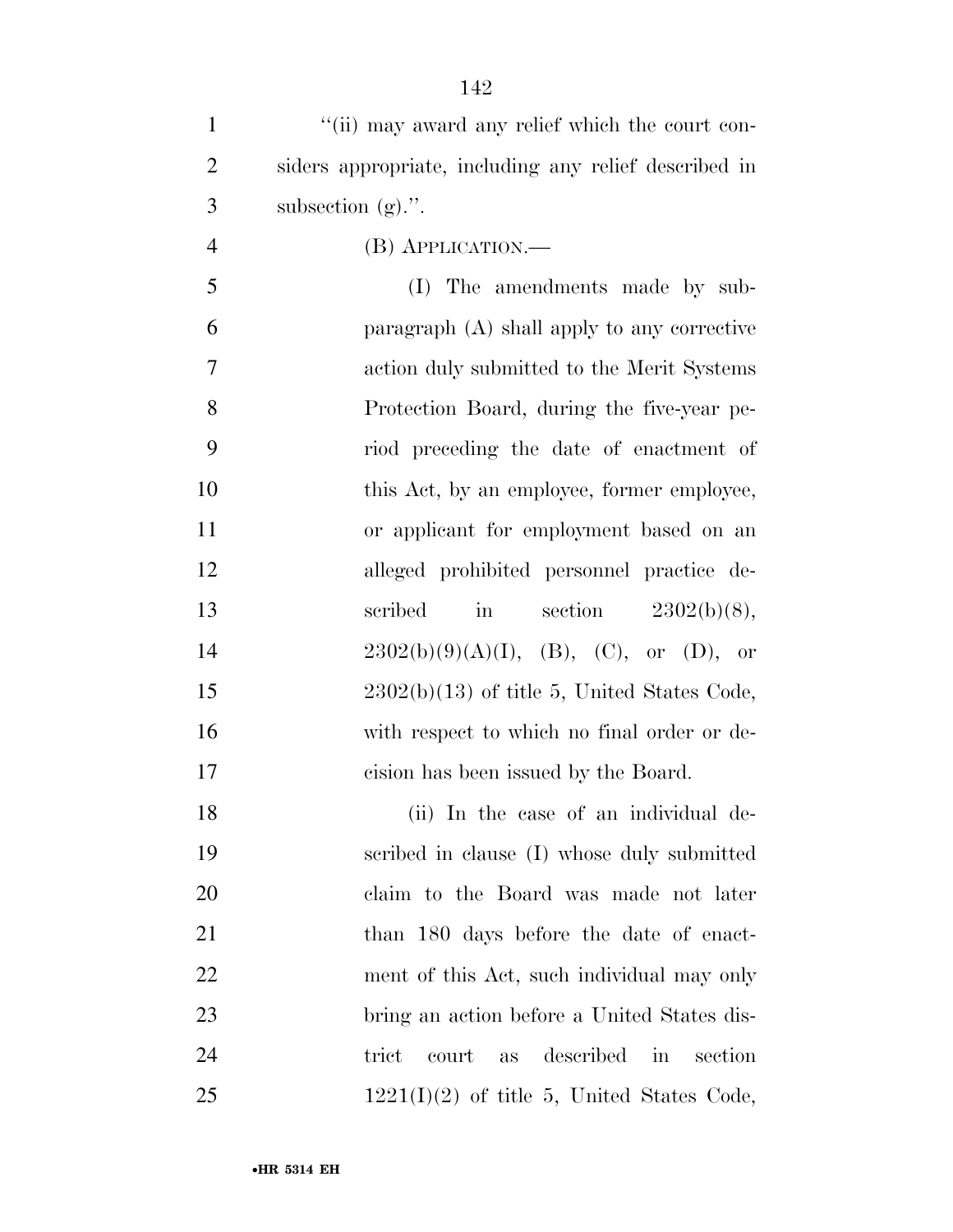|                | (as added by subparagraph $(A)$ if that in- |
|----------------|---------------------------------------------|
| 2              | dividual—                                   |
| 3              | (I) provides written notice to the          |
| $\overline{4}$ | Office of Special Counsel and the           |
| 5              | Merit Systems Protection Board not          |
| 6              | later than 90 days after the date of        |
| 7              | enactment of this Act; and                  |
| 8              | (II) brings such action not later           |
| 9              | than 20 days after providing such no-       |
| 10             | tice.                                       |

 (d) RECIPIENTS OF WHISTLEBLOWER DISCLO- SURES.—Section 2302(b)(8)(B) of title 5, United States Code, is amended by striking ''or to the Inspector General of an agency or another employee designated by the head of the agency to receive such disclosures'' and inserting ''the Inspector General of an agency, a supervisor in the employee's direct chain of command up to and including the head of the employing agency, or to an employee des- ignated by any of the aforementioned individuals for the purpose of receiving such disclosures''.

21 (e) ATTORNEY FEES.—

22 (1) IN GENERAL.—Section  $7703(a)$  of title 5, United States Code, is amended by adding at the end the following: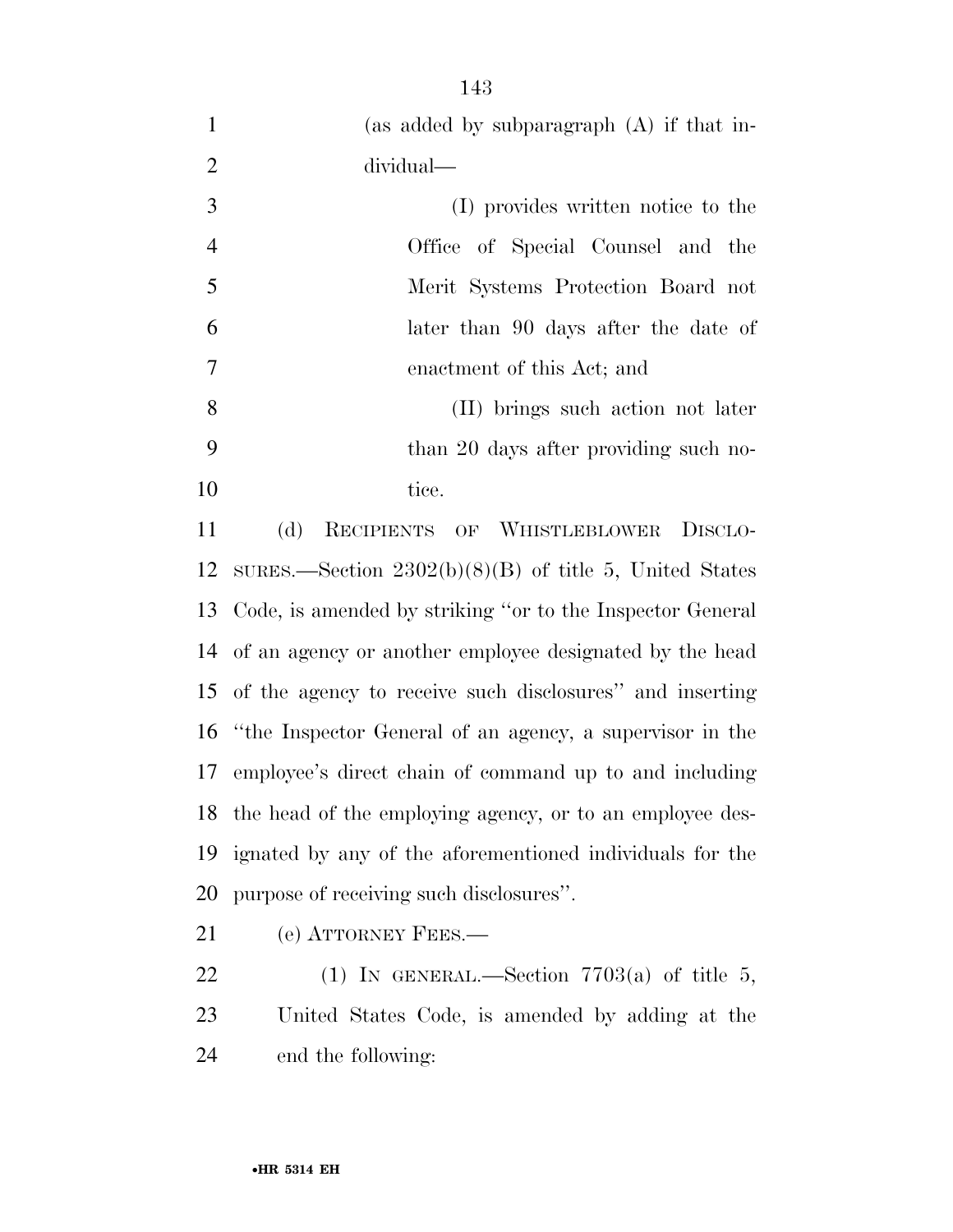1 ''(3) If an employee, former employee, or appli- cant for employment is the prevailing party under a proceeding brought under this section, the employee, former employee, or applicant for employment shall be entitled to attorney fees for all representation carried out pursuant to this section. In such an ac- tion for attorney fees, the agency responsible for taking the personnel action shall be the respondent and shall be responsible for paying the fees.''.

 (2) APPLICATION.—In addition to any pro- ceeding brought by an employee, former employee, or applicant for employment on or after the date of enactment of this Act to a Federal court under sec- tion 7703 of title 5, United States Code, the amend- ment made by paragraph (1) shall apply to any pro- ceeding brought by an employee, former employee, or applicant for employment under such section be- fore the date of enactment of this Act with respect to which the applicable Federal court has not issued a final decision.

 (f) EXTENDING WHISTLEBLOWER PROTECTION ACT TO CERTAIN EMPLOYEES.—

23 (1) IN GENERAL.—Section  $2302(a)(2)(A)$  of title 5, United States Code, is amended in the mat-25 ter following clause (xiii)—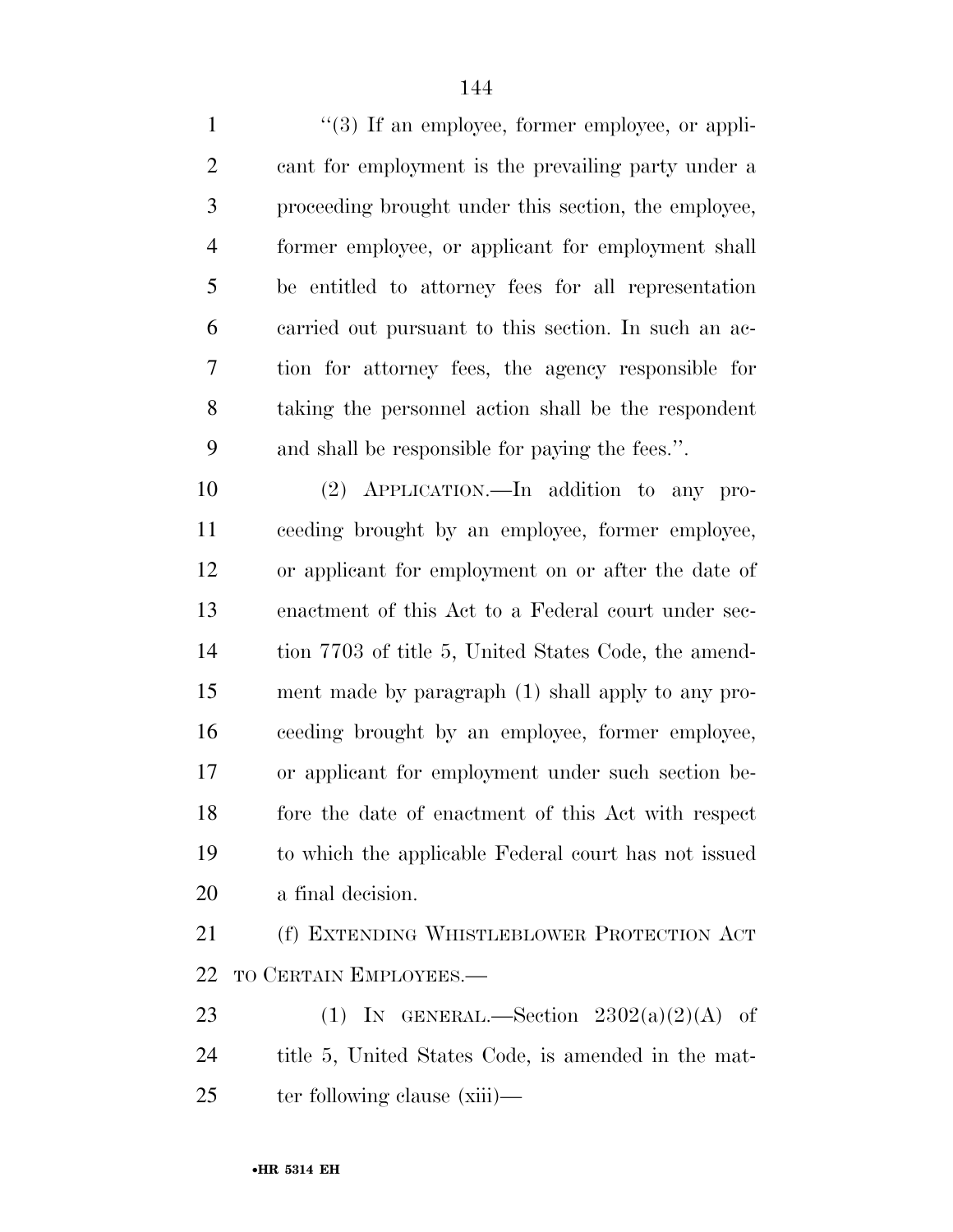| $\mathbf{1}$   | (A) by inserting "subsection $(b)(9)(A)(I)$ ,                |
|----------------|--------------------------------------------------------------|
| $\overline{2}$ | $(B)$ , $(C)$ , $(D)$ , or $(E)$ , subsection $(b)(13)$ , or |
| 3              | subsection (g)," after "subsection $(b)(8)$ ,"; and          |
| $\overline{4}$ | $(B)$ by inserting after "title 31" the fol-                 |
| 5              | lowing: ", a fellow or intern at an agency, a                |
| 6              | commissioned officer or applicant for employ-                |
| $\overline{7}$ | ment in the Public Health Service, an officer or             |
| 8              | applicant for employment in the commissioned                 |
| 9              | officer corps of the National Oceanic and At-                |
| 10             | mospheric Administration, and a noncareer ap-                |
| 11             | pointee in the Senior Executive Service".                    |
| 12             | (2) CONFORMING AMENDMENTS.—Section 261                       |
| 13             | of the National Oceanic and Atmospheric Adminis-             |
| 14             | tration Commissioned Officer Corps Act of 2002 (33)          |
| 15             | U.S.C. $3071$ ) is amended—                                  |
| 16             | $(A)$ in subsection $(a)$ —                                  |
| 17             | $(I)$ by striking paragraph $(8)$ ; and                      |
| 18             | (ii) by redesignating paragraphs (9)                         |
| 19             | through $(26)$ as paragraphs $(8)$ through                   |
| 20             | $(25)$ , respectively; and                                   |
| 21             | (B) in subsection (b), by striking the sec-                  |
| 22             | ond sentence.                                                |
| 23             | $(3)$ APPLICATION.—                                          |
| 24             | $(A)$ In GENERAL.—With respect to an offi-                   |
| 25             | cer or applicant for employment in the commis-               |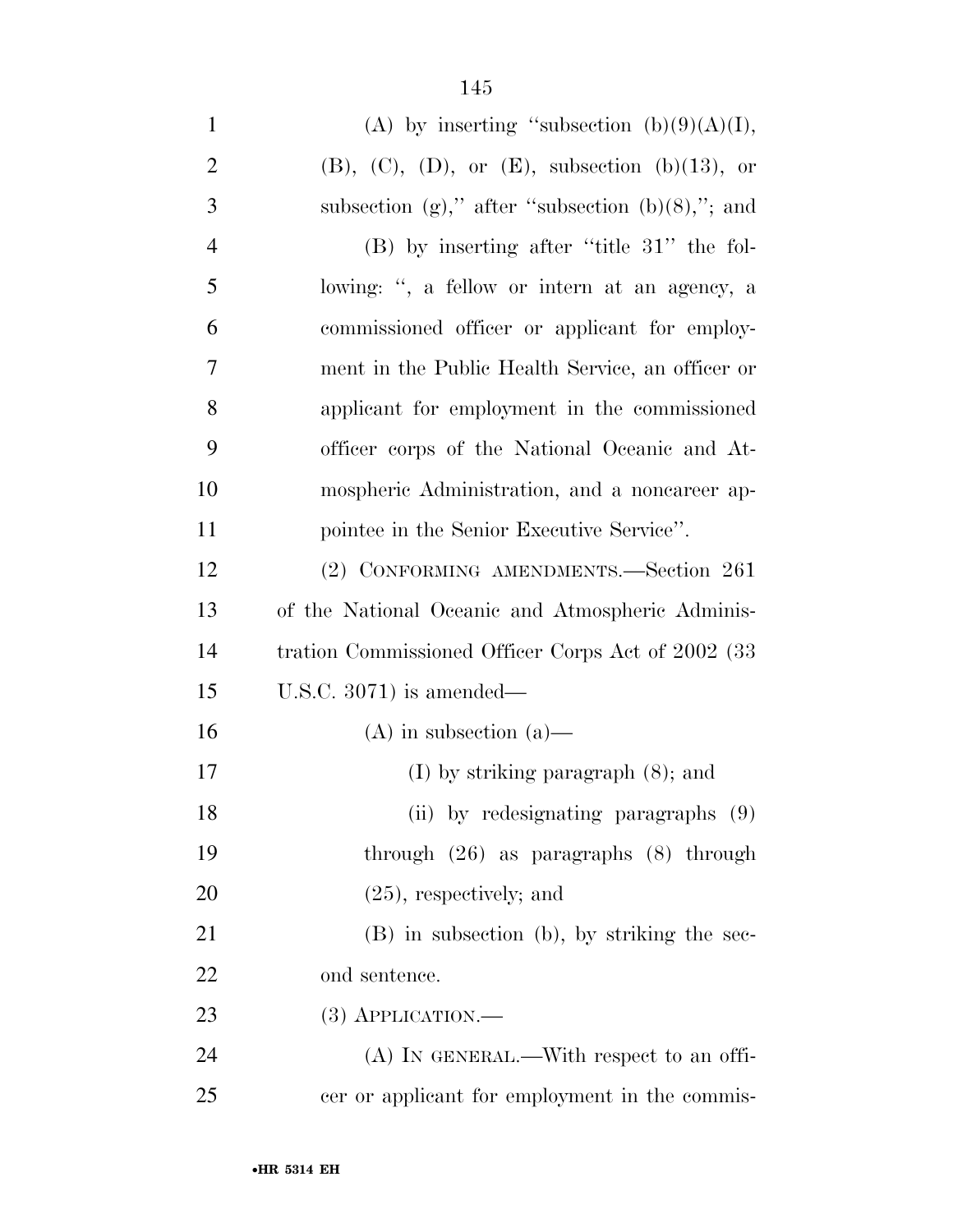| $\mathbf{1}$   | sioned officer corps of the National Oceanic and      |
|----------------|-------------------------------------------------------|
| $\overline{2}$ | Atmospheric Administration, the amendments            |
| 3              | made by paragraphs $(1)$ and $(2)$ shall apply to     |
| $\overline{4}$ | any personnel action taken against such officer       |
| 5              | or applicant on or after the date of enactment        |
| 6              | of the National Oceanic and Atmospheric Ad-           |
| 7              | ministration Commissioned Officer<br>Corps            |
| 8              | Amendments Act of 2020 (Public Law 116–               |
| 9              | 259) for making any disclosure protected under        |
| 10             | section $2302(8)$ of title 5, United States Code.     |
| 11             | (B) EXCEPTION.—Subparagraph (A) shall                 |
| 12             | not apply to any personnel action with respect        |
| 13             | to which a complaint has been filed pursuant to       |
| 14             | section 1034 of title 10, United States Code,         |
| 15             | and a final decision has been rendered regard-        |
| 16             | ing such complaint.                                   |
| 17             | $(g)$ RELIEF.—                                        |
| 18             | (1) IN GENERAL.—Section $7701(b)(2)(A)$ of            |
| 19             | title 5, United States Code, is amended by striking   |
| 20             | "upon the making of the decision" and inserting       |
| 21             | "upon making of the decision, necessary to make the   |
| 22             | employee whole as if there had been no prohibited     |
| 23             | personnel practice, including training, seniority and |
| 24             | promotions consistent with the employee's prior       |
| 25             | record".                                              |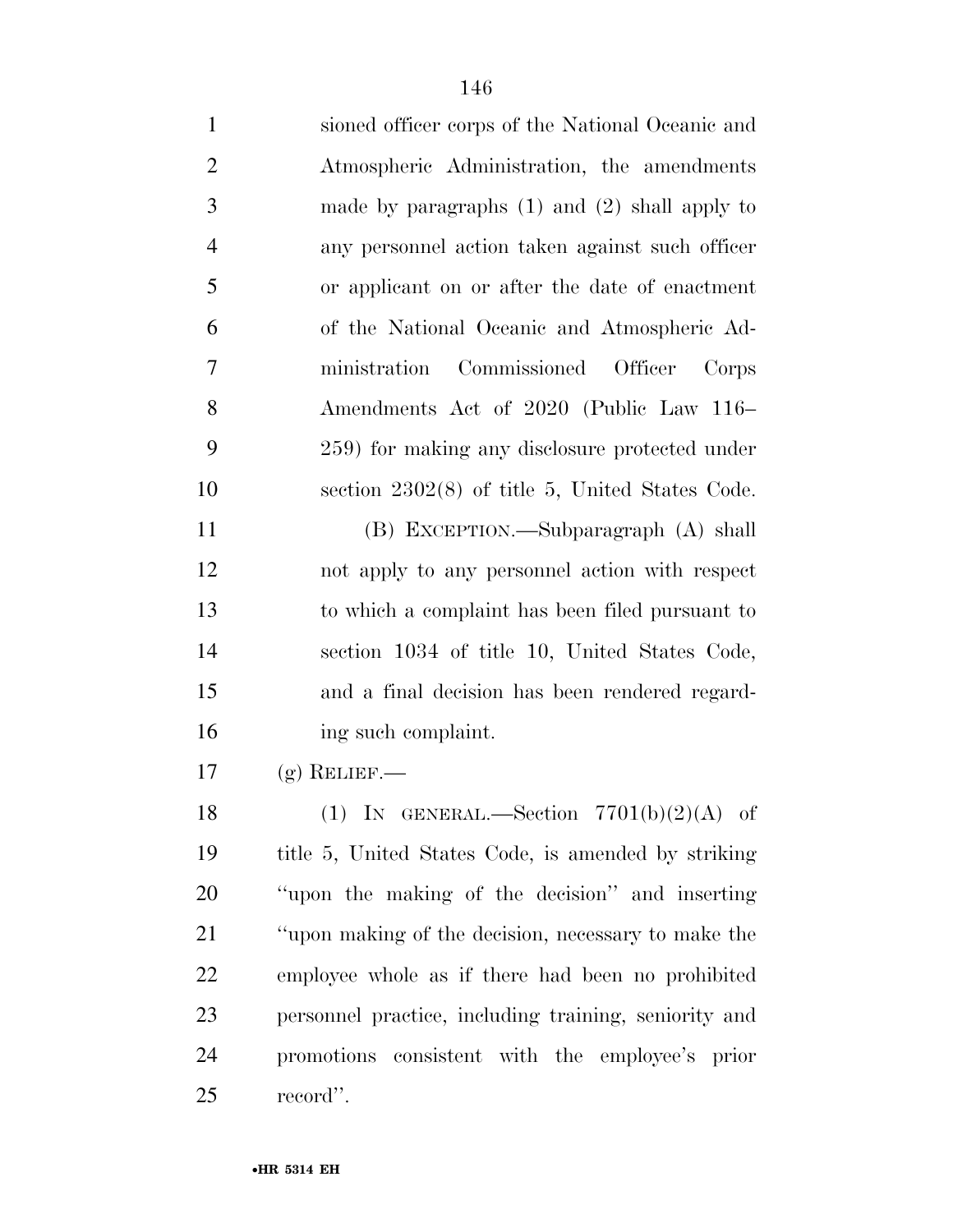| $\mathbf{1}$   | (2) APPLICATION.—In addition to any appeal                |
|----------------|-----------------------------------------------------------|
| $\overline{2}$ | made on or after the date of enactment of this Act        |
| 3              | to the Merit Systems Protection Board under section       |
| $\overline{4}$ | 7701 of title 5, United States Code, the amendment        |
| 5              | made by paragraph (1) shall apply to any appeal           |
| 6              | made under such section before the date of enact-         |
| 7              | ment of this Act with respect to which the Board          |
| 8              | has not issued a final decision.                          |
| 9              | SEC. 804. CLASSIFYING CERTAIN FURLOUGHS AS ADVERSE        |
| 10             | PERSONNEL ACTIONS.                                        |
| 11             | (a) IN GENERAL.—Section $7512$ of title 5, United         |
| 12             | States Code, is amended—                                  |
| 13             | $(1)$ in paragraph $(4)$ , by striking "and" at the       |
| 14             | end; and                                                  |
| 15             | $(2)$ by striking paragraph $(5)$ and inserting the       |
| 16             | following:                                                |
| 17             | $\cdot\cdot$ (5) a furlough of more than 14 days but less |
| 18             | than 30 days; and                                         |
| 19             | $\cdot\cdot(6)$ a furlough of 13 days or less that is not |
| <b>20</b>      | due to a lapse in appropriations;".                       |
| 21             | (b) APPLICATION.—The amendment made by sub-               |
|                |                                                           |
| 22             | section (a) shall apply to any furlough covered by such   |
| 23             | section $7512(5)$ or (6) (as amended by such subsection)  |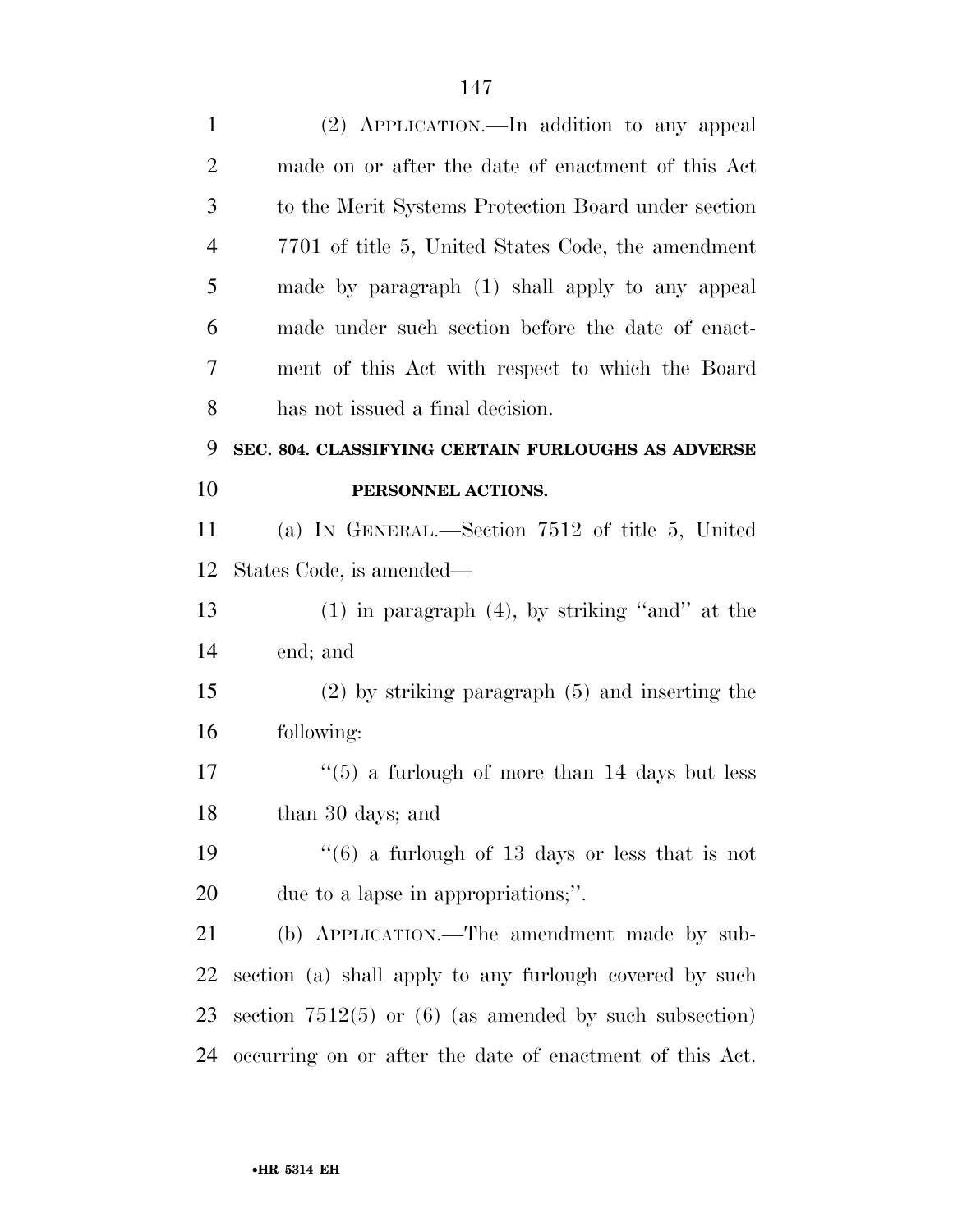| 1              | SEC. 805. CODIFICATION OF PROTECTIONS FOR DISCLO-           |
|----------------|-------------------------------------------------------------|
| $\overline{2}$ | SURES OF CENSORSHIP RELATED TO RE-                          |
| 3              | SEARCH, ANALYSIS, OR TECHNICAL INFOR-                       |
| $\overline{4}$ | <b>MATION.</b>                                              |
| 5              | (a) IN GENERAL.—Section 2302 of title 5, United             |
| 6              | States Code, as amended by section $802(c)(1)$ , is further |
| $\tau$         | amended by adding at the end the following:                 |
| 8              | $\lq\lq(h)(1)$ In this subsection—                          |
| 9              | $\lq\lq$ the term 'applicant' means an applicant            |
| 10             | for a covered position;                                     |
| 11             | $\lq\lq$ the term 'censorship related to research,          |
| 12             | analysis, or technical information' means any effort        |
| 13             | to distort, misrepresent, or suppress research, anal-       |
| 14             | ysis, or technical information; and                         |
| 15             | "(C) the term 'employee' means an employee in               |
| 16             | a covered position in an agency.                            |
| 17             | $\lq(2)(A)$ Any disclosure of information by an employee    |
| 18             | or applicant for employment that the employee or appli-     |
| 19             | cant reasonably believes is evidence of censorship related  |
| 20             | to research, analysis, or technical information—            |
| 21             | $\lq\lq$ shall come within the protections of sub-          |
| 22             | section $(b)(8)(A)$ if—                                     |
| 23             | "(I) the employee or applicant reasonably                   |
| 24             | believes that the censorship related to research,           |
| 25             | analysis, or technical information is or will               |
| 26             | cause-                                                      |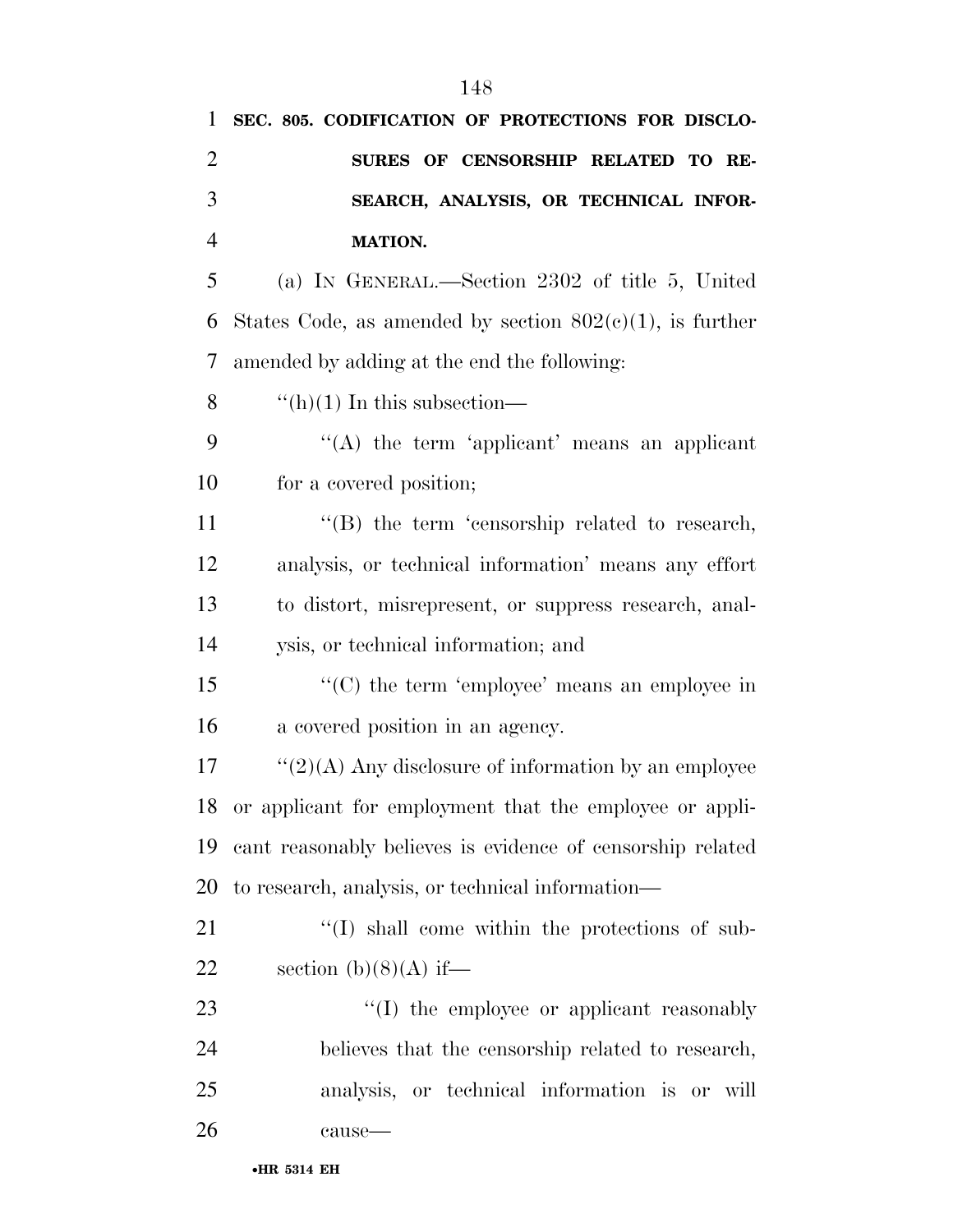| $\mathbf{1}$   | "(aa) any violation of law, rule, or              |
|----------------|---------------------------------------------------|
| $\overline{2}$ | regulation; or                                    |
| 3              | "(bb) gross mismanagement, a gross                |
| $\overline{4}$ | waste of funds, an abuse of authority, or         |
| 5              | a substantial and specific danger to public       |
| 6              | health or safety; and                             |
| 7              | "(II) such disclosure is not specifically pro-    |
| 8              | hibited by law or such information is not spe-    |
| 9              | cifically required by Executive order to be kept  |
| 10             | classified in the interest of national defense or |
| 11             | the conduct of foreign affairs; and               |
| 12             | "(ii) shall come within the protections of sub-   |
| 13             | section $(b)(8)(B)$ if—                           |
| 14             | $\lq\lq$ the employee or applicant reasonably     |
| 15             | believes that the censorship related to research, |
| 16             | analysis, or technical information is or will     |
| 17             | cause-                                            |
| 18             | "(aa) any violation of law, rule, or              |
| 19             | regulation; or                                    |
| 20             | "(bb) gross mismanagement, a gross                |
| 21             | waste of funds, an abuse of authority, or         |
| <u>22</u>      | a substantial and specific danger to public       |
| 23             | health or safety; and                             |
| 24             | "(II) the disclosure is made to the Special       |
| 25             | Counsel, or to the Inspector General of an        |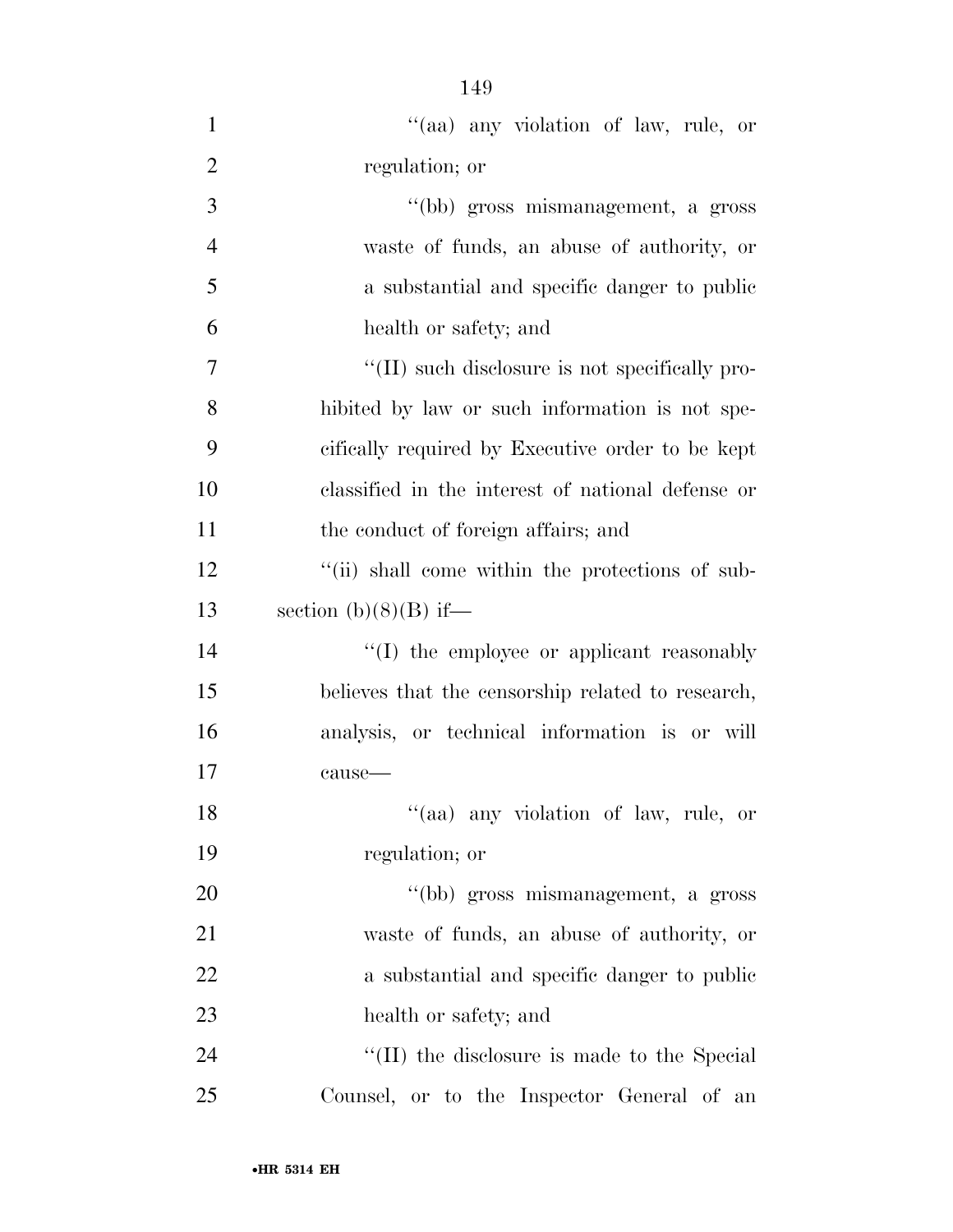''(3) A disclosure shall not be excluded from para-6 graph (2) for any reason described under subsection  $(f)(1)$ or (2).

 ''(4) Nothing in this subsection shall be construed to imply any limitation on the protections of employees and applicants afforded by any other provision of law, includ- ing protections with respect to any disclosure of informa- tion believed to be evidence of censorship related to re-search, analysis, or technical information.''.

(b) REPEAL.—

 (1) IN GENERAL.—Section 110 of the Whistle- blower Protection Enhancement Act of 2012 (Public Law 112–199) is hereby repealed.

 (2) RULE OF CONSTRUCTION.—Nothing in this section shall be construed to limit or otherwise affect any action under such section 110 commenced be-21 fore the date of enactment of this Act or any protec- tions afforded by such section with respect to such action.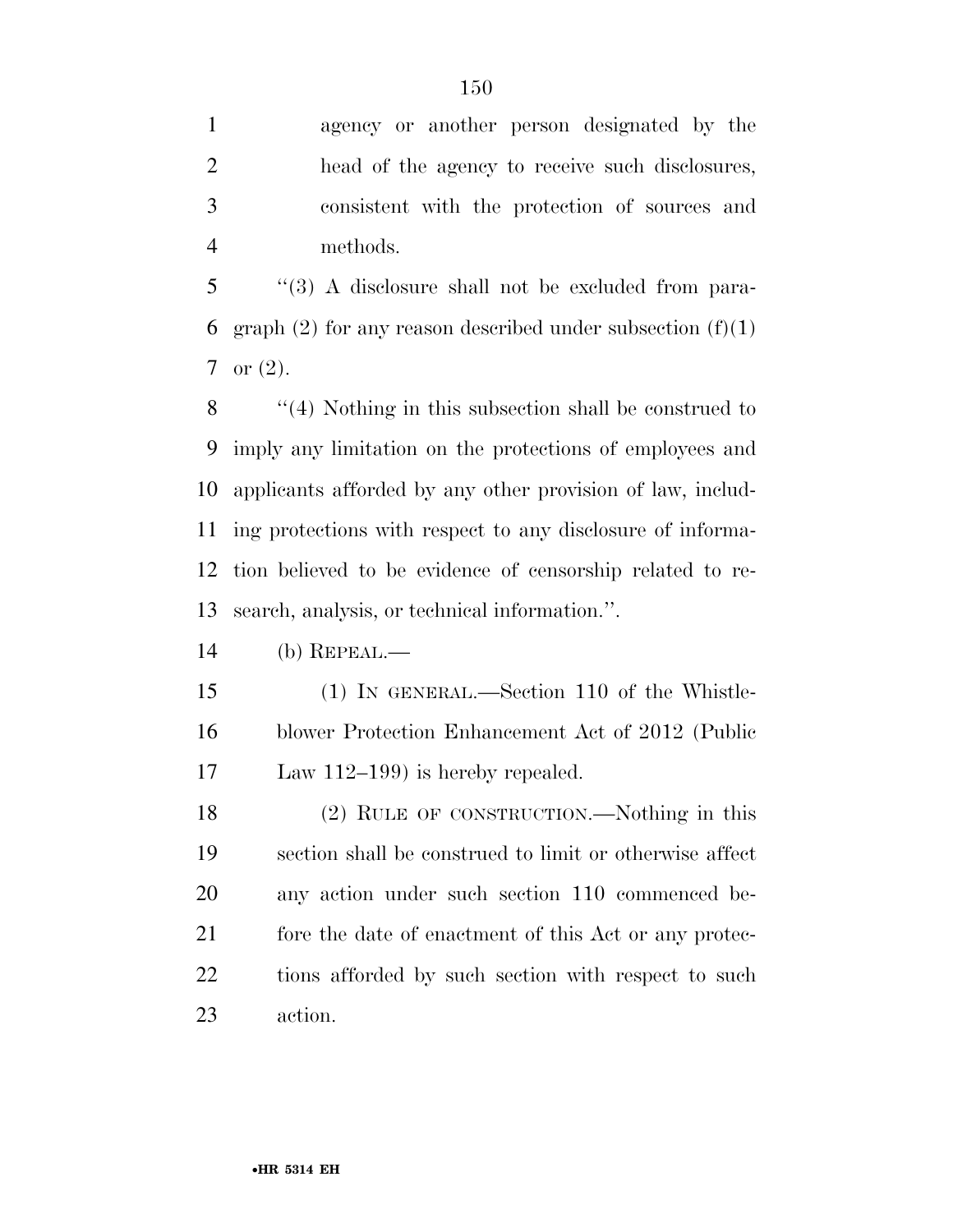| $\mathbf{1}$   | SEC. 806. TITLE 5 TECHNICAL AND CONFORMING AMEND-          |
|----------------|------------------------------------------------------------|
| $\overline{2}$ | MENTS.                                                     |
| 3              | Title 5, United States Code, is amended—                   |
| $\overline{4}$ | (1) in section 1212(h), by striking "or $(9)$ "            |
| 5              | each place it appears and inserting ", $(b)(9)$ ,          |
| 6              | (b)(13), or $(g)$ ";                                       |
| 7              | $(2)$ in section 1214—                                     |
| 8              | $(A)$ in subsections $(a)$ and $(b)$ , by striking         |
| 9              | "section"<br>2302(b)(8)<br>section<br><b>or</b>            |
| 10             | $2302(b)(9)(A)(I), (B), (C),$ or $(D)$ " each place        |
| 11             | it appears and inserting "section $2302(b)(8)$ ,           |
| 12             | section $2302(b)(9)(A)(I)$ , (B), (C), (D), or (E),        |
| 13             | section 2302(b)(13), or section $2302(g)$ "; and           |
| 14             | $(B)$ in subsection $(I)$ , by striking "section"          |
| 15             | $2302(b)(8)$ or subparagraph $(A)(I)$ , $(B)$ , $(C)$ , or |
| 16             | (D) of section $2302(b)(9)$ " and inserting "sec-          |
| 17             | tion 2302(b)(8), subparagraph $(A)(I)$ , $(B)$ , $(C)$ ,   |
| 18             | (D), or $(E)$ of section 2302(b)(9), section               |
| 19             | $2302(b)(13)$ , or section $2302(g)$ ";                    |
| 20             | (3) in section $1215(a)(3)(B)$ , by striking "sec-         |
| 21             | tion 2302(b)(8), or 2302(b)(9)(A)(I), (B), (C), or         |
| 22             | $(D)$ " each place it appears and inserting "section"      |
| 23             | $2302(b)(8)$ , section $2302(b)(9)(A)(I)$ , (B), (C), (D), |
| 24             | or (E), section 2302(b)(13), or section 2302(g)";          |
| 25             | $(4)$ in section 2302—                                     |
| 26             | $(A)$ in subsection $(a)$ —                                |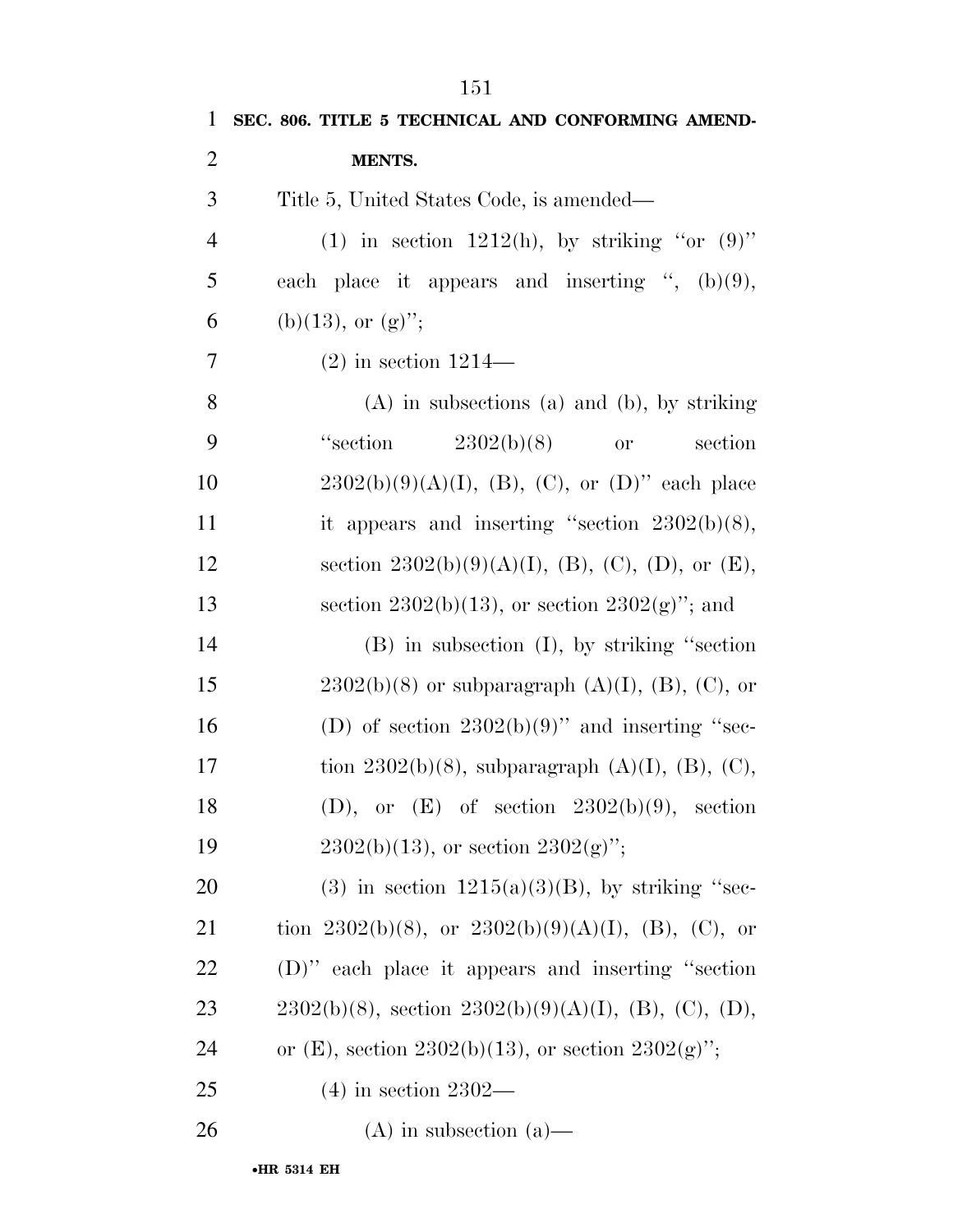| $\mathbf{1}$   | (I) in paragraph $(1)$ , by inserting "or                        |
|----------------|------------------------------------------------------------------|
| $\overline{2}$ | $(g)$ " after "subsection (b)"; and                              |
| 3              | (ii) in paragraph $(2)(C)(I)$ , by striking                      |
| $\overline{4}$ | "subsection"<br>$(b)(8)$ or section                              |
| 5              | $2302(b)(9)(A)(I), (B), (C), or (D)"$ and in-                    |
| 6              | serting "section $2302(b)(8)$ , section                          |
| $\tau$         | $2302(b)(9)(A)(I), (B), (C), (D), or (E),$                       |
| 8              | section 2302(b)(13), or section 2302(g)";                        |
| 9              | and                                                              |
| 10             | (B) in subsection (c)(1)(B), by striking                         |
| 11             | "paragraph $(8)$ or subparagraph $(A)(I)$ , $(B)$ ,              |
| 12             | $(C)$ , or $(D)$ of paragraph $(9)$ of subsection $(b)$ "        |
| 13             | and inserting "paragraph (8), subparagraph                       |
| 14             | $(A)(I), (B), (C),$ or $(D)$ of paragraph $(9)$ , or             |
| 15             | paragraph $(13)$ of subsection $(b)$ or subsection               |
| 16             | $(g)''$ ;                                                        |
| 17             | $(5)$ in section $7515(a)(2)$ , by striking "para-               |
| 18             | graph $(8)$ , $(9)$ , or $(14)$ of section $2302(b)$ " and in-   |
| 19             | serting "paragraph $(8)$ , $(9)$ , $(13)$ , or $(14)$ of section |
| 20             | $2302(b)$ or section $2302(g)$ ";                                |
| 21             | (6) in section $7701(c)(2)(B)$ , by inserting "or                |
| 22             | section $2302(g)$ " after "section $2302(b)$ "; and              |
| 23             | $(7)$ in section $7703(b)(1)(B)$ , by striking "sec-             |
| 24             | tion 2302(b)(8), or 2302(b)(9)(A)(I), (B), (C), or               |
| 25             | (D)" and inserting "section $2302(b)(8)$ , section               |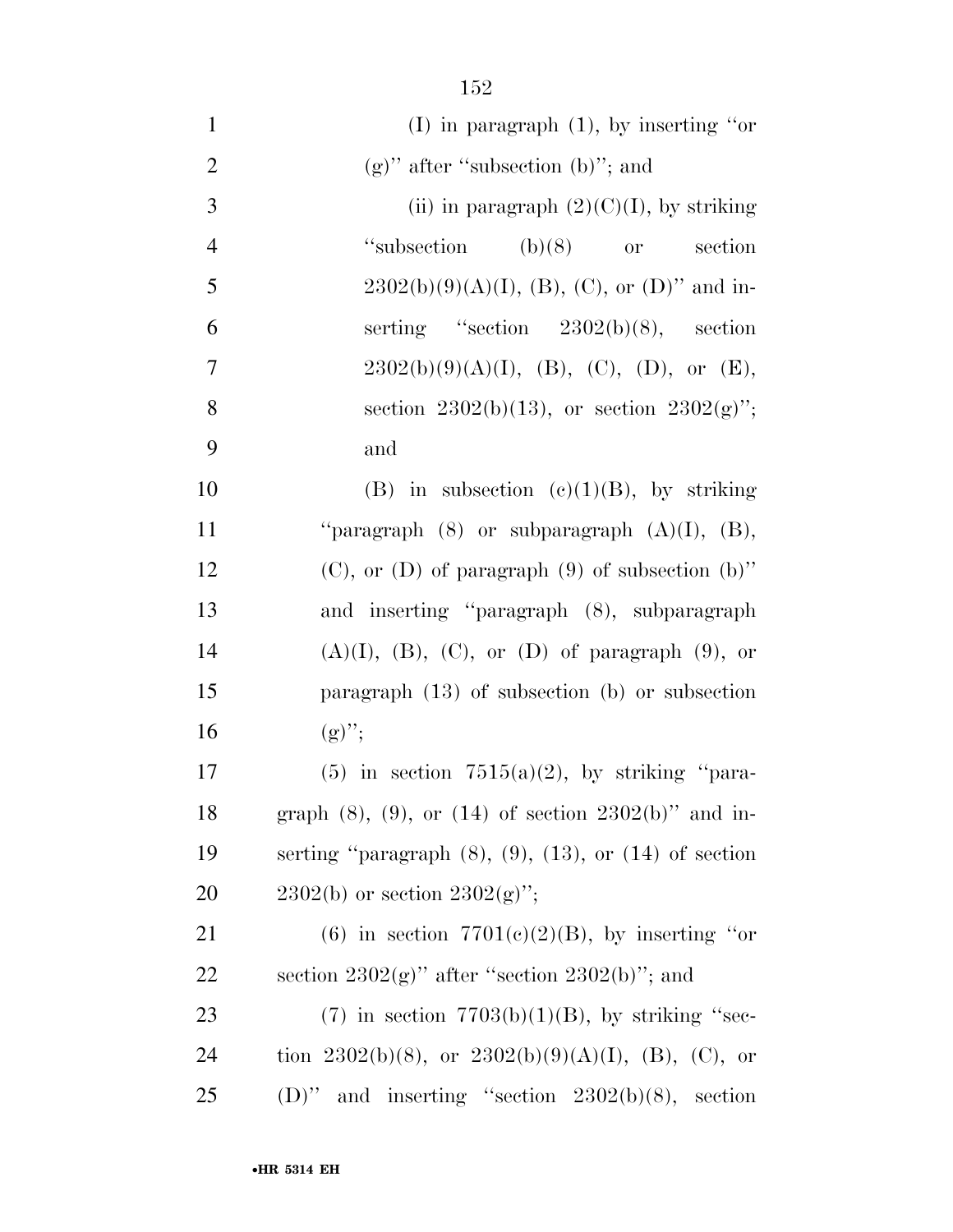$2302(b)(9)(A)(I), (B), (C), (D), or (E), section$ 2 2302(b)(13), or section  $2302(g)$ ". **Subtitle B—Whistleblowers of the Intelligence Community SEC. 811. LIMITATION ON SHARING OF INTELLIGENCE COMMUNITY WHISTLEBLOWER COMPLAINTS WITH PERSONS NAMED IN SUCH COM- PLAINTS.**  (a) IN GENERAL.—Title XII of the National Security Act of 1947, as added by section 711, is further amended by inserting after section 1205, as added by section 713(c), the following new subtitle: **''Subtitle B—Protections for Whistleblowers ''SEC. 1223. LIMITATION ON SHARING OF INTELLIGENCE COMMUNITY WHISTLEBLOWER COMPLAINTS WITH PERSONS NAMED IN SUCH COM- PLAINTS.**  ''(a) IN GENERAL.—It shall be unlawful for any em- ployee or officer of the Federal Government to knowingly and willfully share any whistleblower disclosure informa- tion with any individual named as a subject of the whistle- blower disclosure and alleged in the disclosure to have en-gaged in misconduct, unless—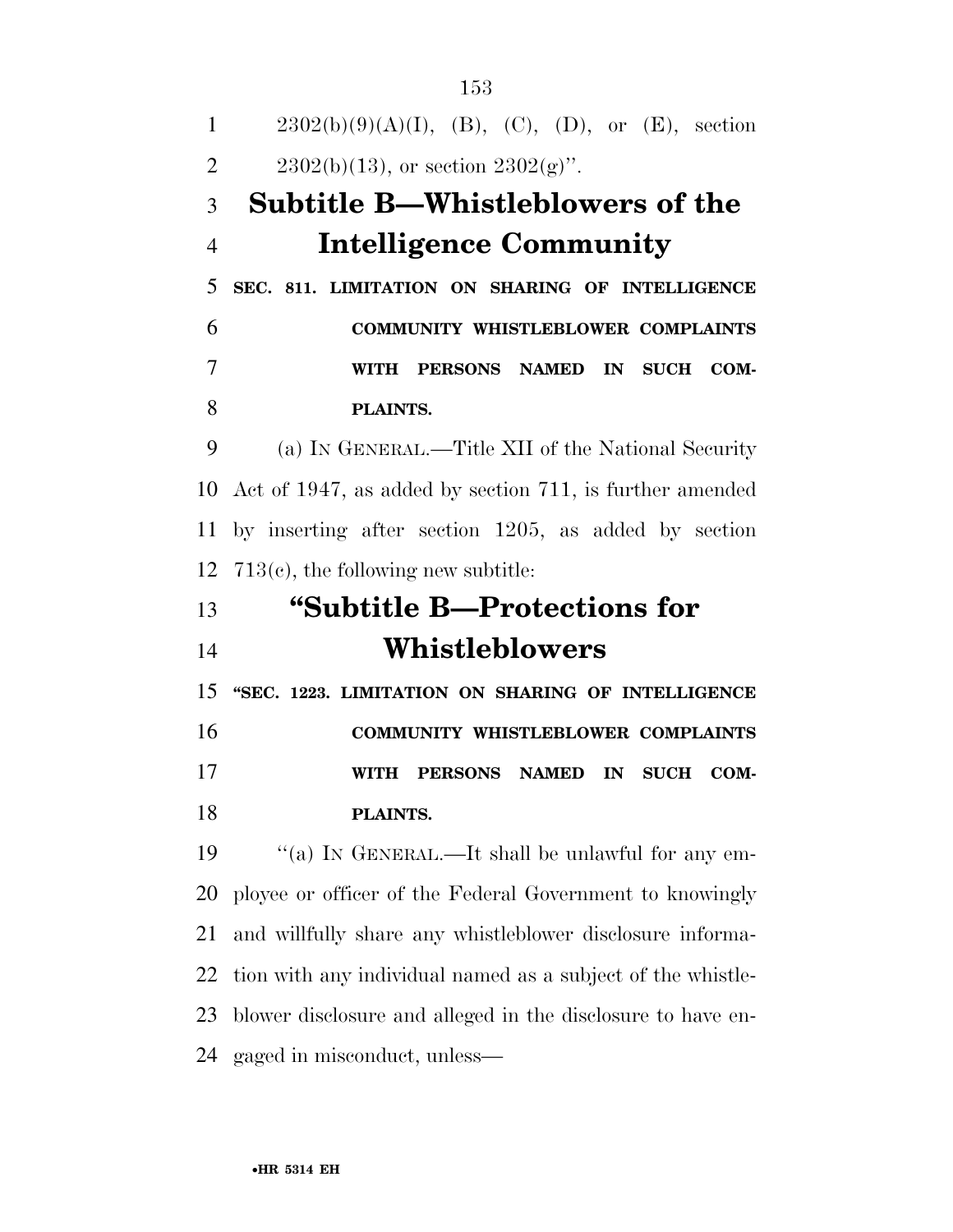| $\mathbf{1}$   | $"(1)$ the whistleblower consented, in writing, to               |
|----------------|------------------------------------------------------------------|
| $\overline{2}$ | such sharing before the sharing occurs;                          |
| 3              | $\lq(2)$ a covered Inspector General to whom such                |
| $\overline{4}$ | disclosure is made—                                              |
| 5              | $\lq\lq$ determines that such sharing is nec-                    |
| 6              | essary to advance an investigation, audit, in-                   |
| 7              | spection, review, or evaluation by the Inspector                 |
| 8              | General; and                                                     |
| 9              | $\lq\lq$ notifies the whistleblower of such                      |
| 10             | sharing before the sharing occurs; or                            |
| 11             | $\cdot\cdot$ (3) an attorney for the Government—                 |
| 12             | $\lq\lq$ determines that such sharing is nec-                    |
| 13             | essary to advance an investigation by the attor-                 |
| 14             | ney; and                                                         |
| 15             | $\lq\lq$ notifies the whistleblower of such                      |
| 16             | sharing before the sharing occurs.                               |
| 17             | "(b) WHISTLEBLOWER DISCLOSURE INFORMATION                        |
| 18             | DEFINED.—In this section, the term 'whistleblower disclo-        |
| 19             | sure information' means, with respect to a whistleblower         |
| 20             | disclosure—                                                      |
| 21             | $\lq(1)$ the disclosure;                                         |
| 22             | $\lq(2)$ confirmation of the fact of the existence of            |
| 23             | the disclosure; or                                               |
| 24             | $\cdot\cdot\cdot(3)$ the identity, or other identifying informa- |
| 25             | tion, of the whistleblower who made the disclosure.".            |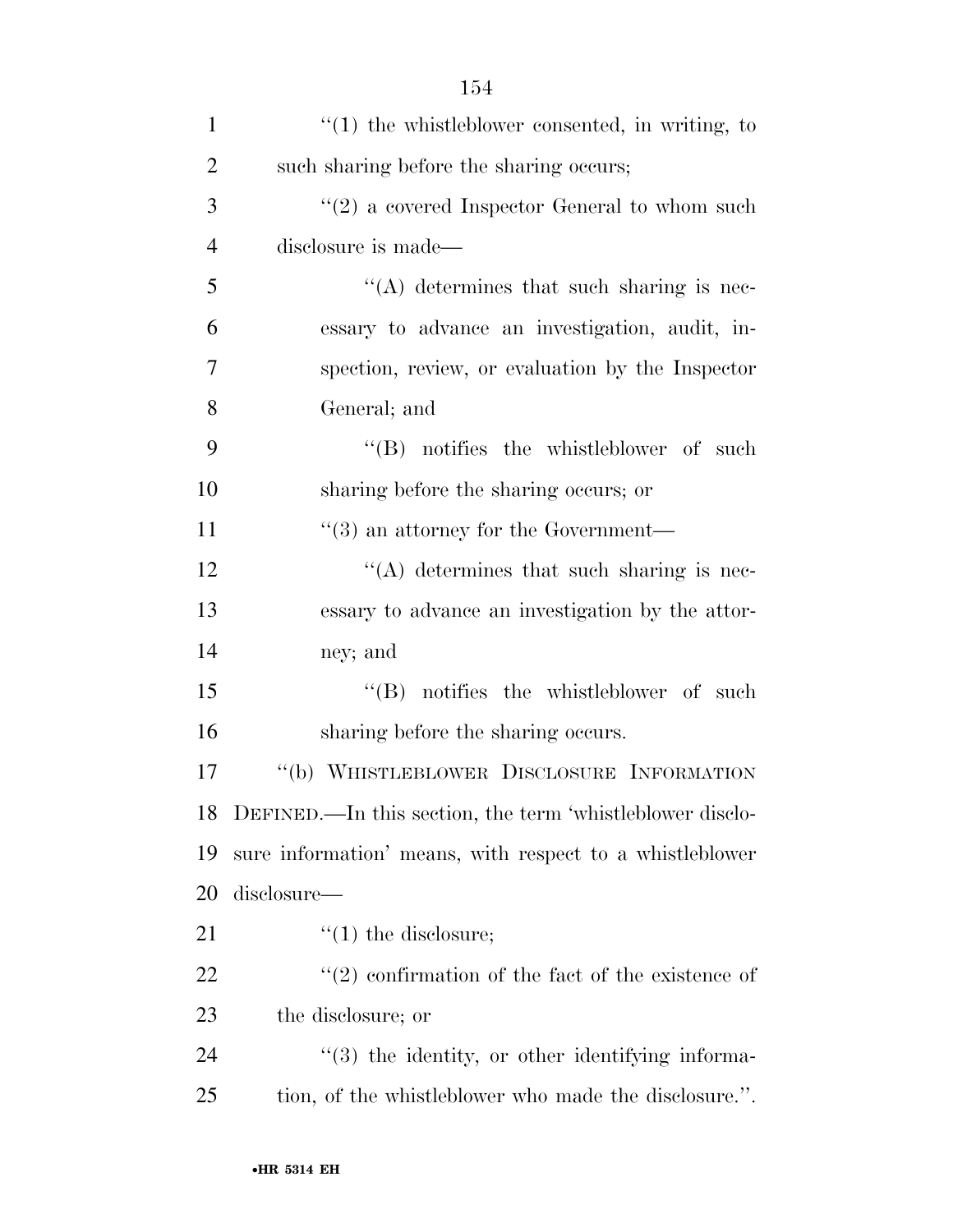| $\mathbf{1}$   | (b) TECHNICAL AND CLERICAL AMENDMENTS.—             |
|----------------|-----------------------------------------------------|
| $\overline{2}$ | (1) TRANSFER.—The National Security Act of          |
| 3              | 1947 (50 U.S.C. 3001 et seq.) is amended as fol-    |
| $\overline{4}$ | lows:                                               |
| 5              | $(A)$ Section 1104 is —                             |
| 6              | (I) transferred to title XII of such                |
| 7              | Act, as added by section 711;                       |
| 8              | (ii) inserted before section 1223 of                |
| 9              | such Act, as added by this section; and             |
| 10             | (iii) redesignated as section 1221.                 |
| 11             | $(B)$ Section 1106 is —                             |
| 12             | amended by striking "section"<br>(I)                |
| 13             | 1104" each place it appears and inserting           |
| 14             | "section $1221"$ ;                                  |
| 15             | (ii) transferred to title XII of such               |
| 16             | Act, as added by section 711;                       |
| 17             | (iii) inserted after section 1223 of                |
| 18             | such Act, as added by this section; and             |
| 19             | $(iv)$ redesignated as section 1225.                |
| 20             | (2) CLERICAL AMENDMENTS.—The table of sec-          |
| 21             | tions at the beginning of the National Security Act |
| 22             | of $1947$ is amended—                               |
| 23             | (A) by striking the items relating to sec-          |
| 24             | tion $1104$ and section $1106$ ; and                |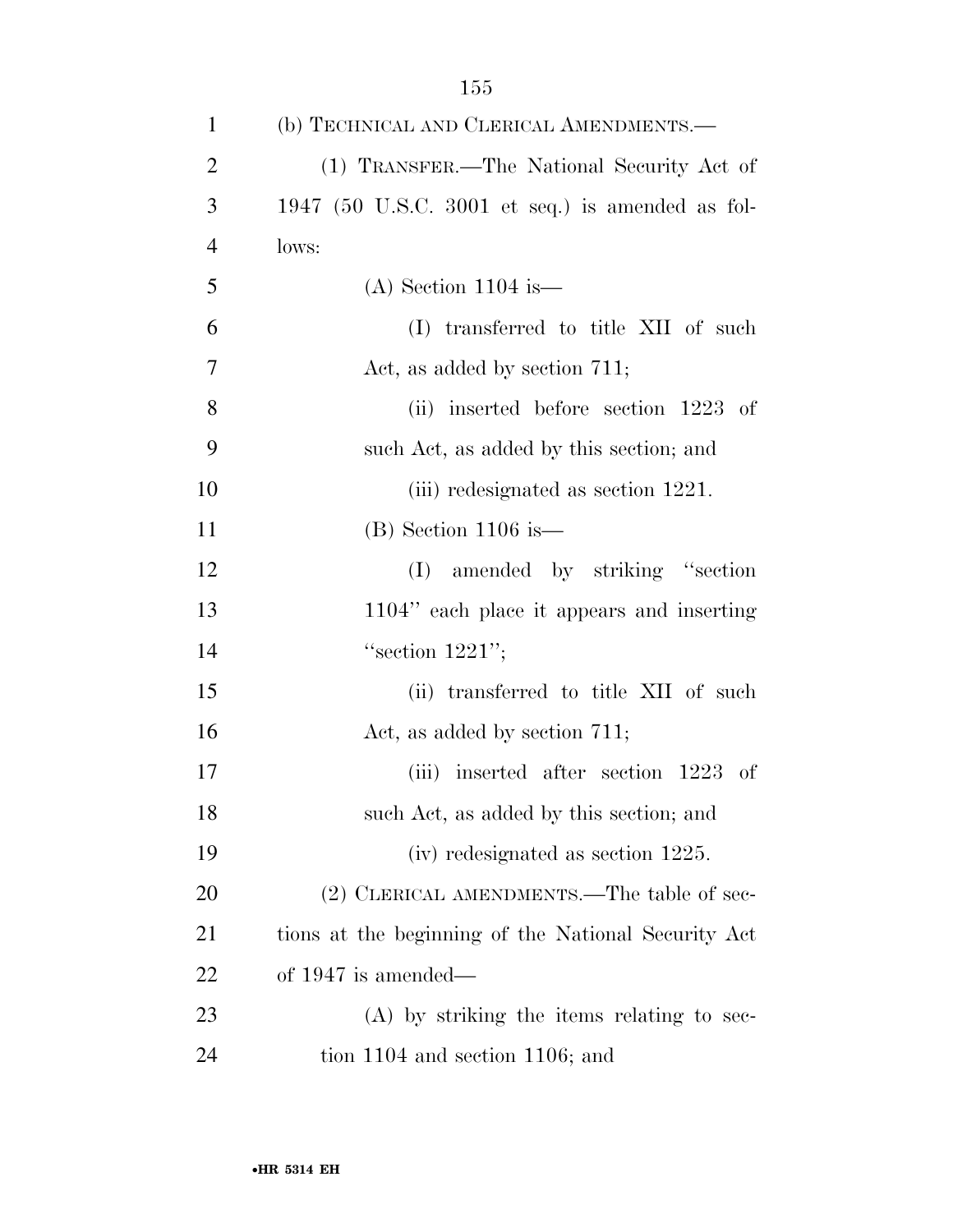| $\mathbf{1}$   | (B) by inserting after the item relating to                                                                                                                                                                                                                             |
|----------------|-------------------------------------------------------------------------------------------------------------------------------------------------------------------------------------------------------------------------------------------------------------------------|
| $\overline{2}$ | section 1205 the following new items:                                                                                                                                                                                                                                   |
|                | "SUBTITLE B-PROTECTIONS FOR WHISTLEBLOWERS                                                                                                                                                                                                                              |
|                | "Sec. 1221. Prohibited personnel practices in the intelligence community.<br>"Sec. 1223. Limitation on sharing of intelligence community whistleblower com-<br>plaints with persons named in such complaints.<br>"Sec. 1225. Inspector General external review panel.". |
| 3              | (c) DEFINITIONS.—Section 3 of such Act (50 U.S.C.                                                                                                                                                                                                                       |
| 4              | $(3003)$ , as amended by section 711, is further amended by                                                                                                                                                                                                             |
| 5              | adding at the end the following new paragraphs:                                                                                                                                                                                                                         |
| 6              | $(9)$ The term 'whistleblower' means a person                                                                                                                                                                                                                           |
| 7              | who makes a whistleblower disclosure.                                                                                                                                                                                                                                   |
| 8              | $\lq(10)$ The term 'whistleblower disclosure'                                                                                                                                                                                                                           |
| 9              | means a disclosure that is protected under section                                                                                                                                                                                                                      |
| 10             | 1221 of this Act or section $3001(j)(1)$ of the Intel-                                                                                                                                                                                                                  |
| 11             | ligence Reform and Terrorism Prevention Act of                                                                                                                                                                                                                          |
| 12             | $2004$ (50 U.S.C. 3341(j)).".                                                                                                                                                                                                                                           |
| 13             | (d) CONFORMING AMENDMENT.—Section 5331 of the                                                                                                                                                                                                                           |
| 14             | Damon Paul Nelson and Matthew Young Pollard Intel-                                                                                                                                                                                                                      |
| 15             | ligence Authorization Act for Fiscal Years 2018, 2019,                                                                                                                                                                                                                  |
| 16             | and $2020$ (division E of Public Law $116-92$ ; 50 U.S.C.                                                                                                                                                                                                               |
| 17             | 3033 note) is amended by striking "section 1104 of the                                                                                                                                                                                                                  |
| 18             | National Security Act of 1947 (50 U.S.C. 3234)" and in-                                                                                                                                                                                                                 |
| 19             | serting "section 1221 of the National Security Act of                                                                                                                                                                                                                   |
| 20             | $1947$ ".                                                                                                                                                                                                                                                               |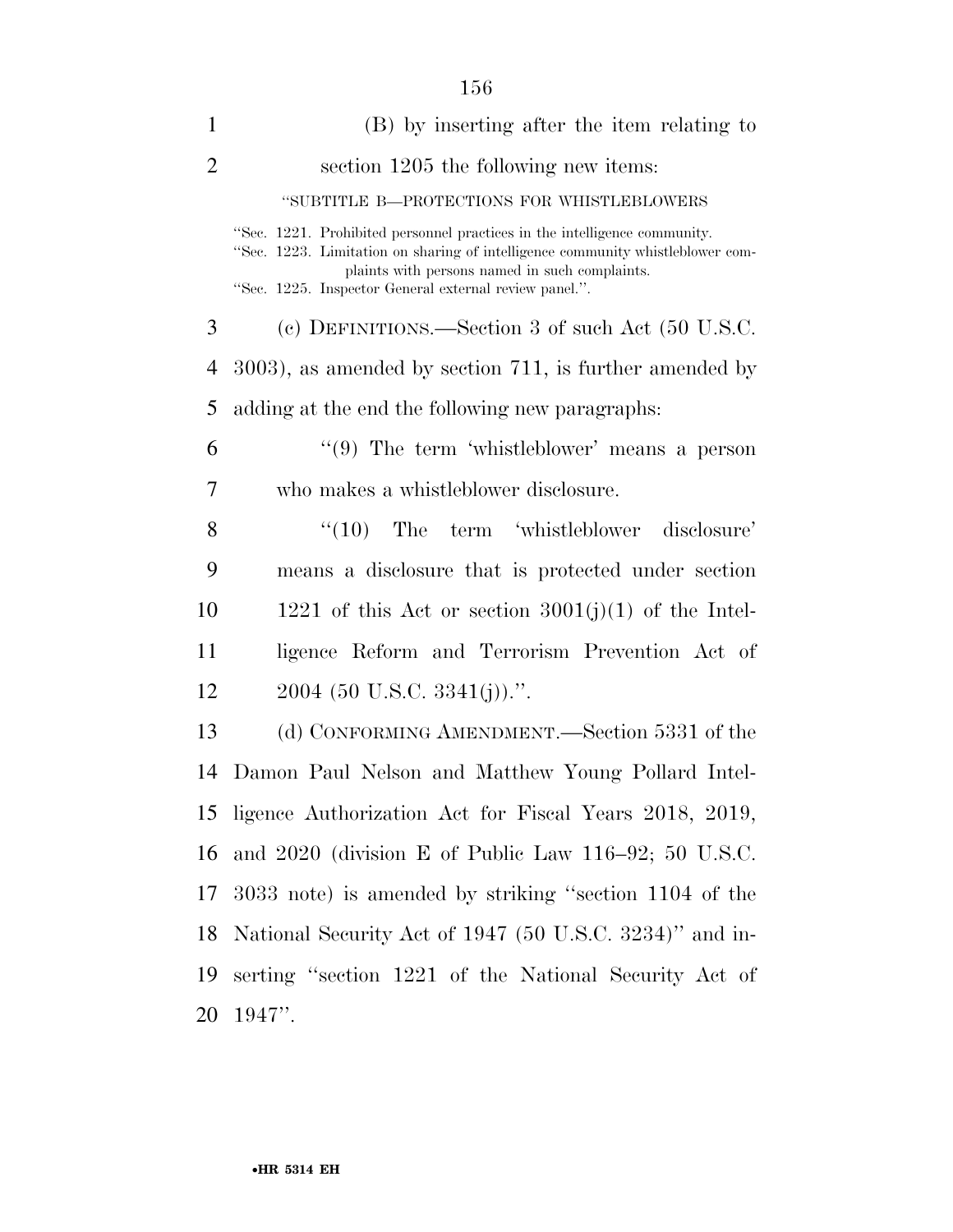#### **SEC. 812. DISCLOSURES TO CONGRESS.**

 (a) IN GENERAL.—Title XII of the National Security Act of 1947, as added by section 711, is further amended by inserting after section 1225, as designated by section 811(b), the following new section:

 **''SEC. 1227. PROCEDURES REGARDING DISCLOSURES TO CONGRESS.** 

8  $\qquad$  "(a) GUIDANCE.—

 ''(1) OBLIGATION TO PROVIDE SECURITY DI- RECTION UPON REQUEST.—Upon the request of a whistleblower, the head of the relevant element of the intelligence community, acting through the cov- ered Inspector General for that element, shall fur- nish on a confidential basis to the whistleblower in- formation regarding how the whistleblower may di- rectly contact the congressional intelligence commit- tees, in accordance with appropriate security prac- tices, regarding a complaint or information of the 19 whistleblower pursuant to section  $103H(k)(5)(D)$  or other appropriate provision of law.

21 "(2) NONDISCLOSURE.—Unless a whistleblower who makes a request under paragraph (1) provides prior consent, a covered Inspector General may not disclose to the head of the relevant element of the intelligence community—

''(A) the identity of the whistleblower; or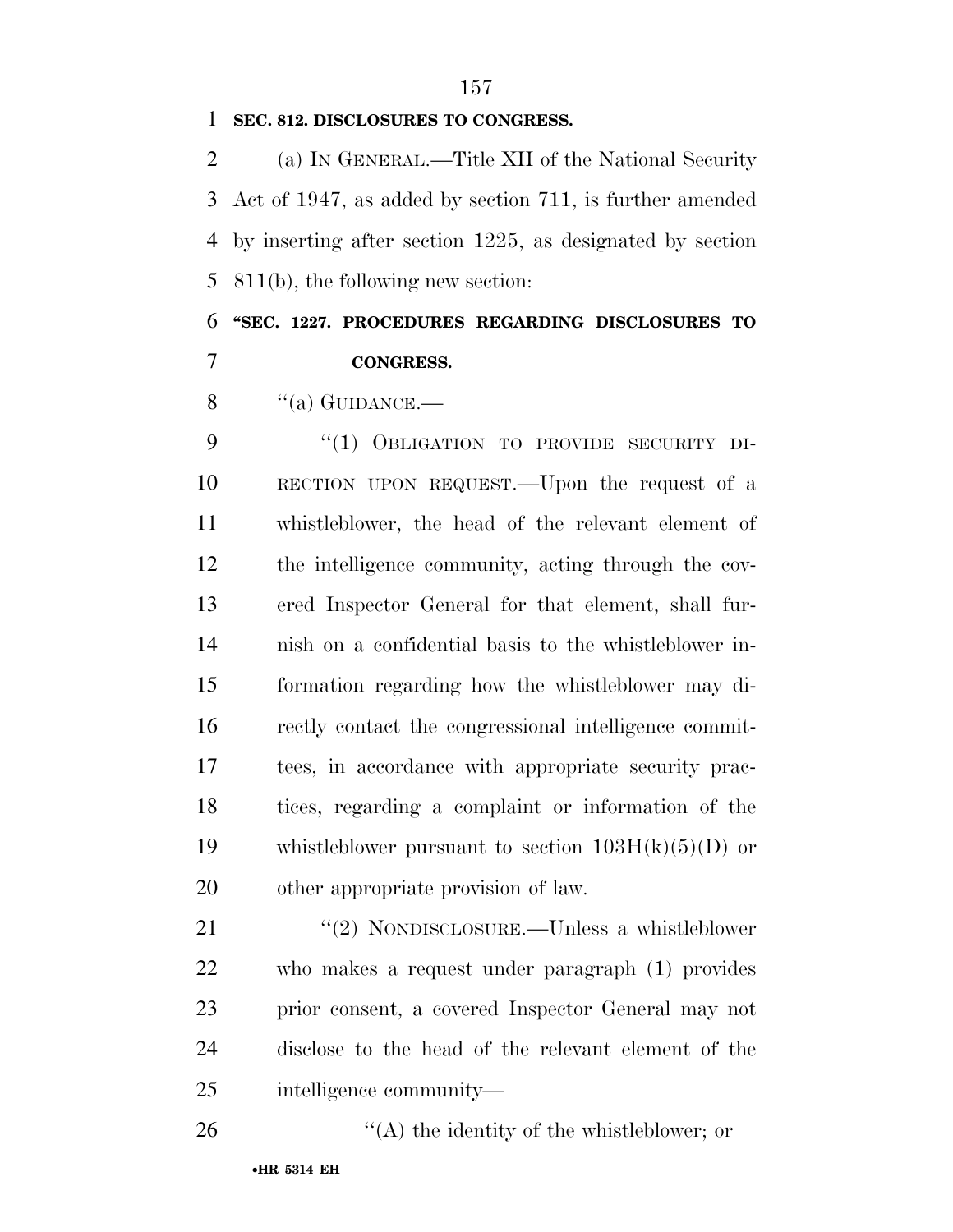1 ''(B) the element at which such whistle- blower is employed, detailed, or assigned as a contractor employee.

 ''(b) OVERSIGHT OF OBLIGATION.—If a covered In- spector General determines that the head of an element of the intelligence community denied a request by a whis- tleblower under subsection (a), directed the whistleblower not to contact the congressional intelligence committees, or unreasonably delayed in providing information under such subsection, the covered Inspector General shall notify the congressional intelligence committees of such denial, direction, or unreasonable delay.

13 "(c) PERMANENT SECURITY OFFICER.—The head of each element of the intelligence community may designate a permanent security officer in the element to provide to whistleblowers the information under subsection (a).''.

 (b) CLERICAL AMENDMENT.—The table of sections at the beginning of the National Security Act of 1947 is amended by inserting after the item relating to section 1225, as added by section 811(b), the following new item: ''Sec. 1227. Procedures regarding disclosures to Congress.''.

21 (c) CONFORMING AMENDMENT.—Section 22 103H $(k)(5)(D)(I)$  of the National Security Act of 1947 23 (50 U.S.C. 3033 $(k)(5)(D)(I)$ ) is amended by adding at the end the following: ''The employee may request information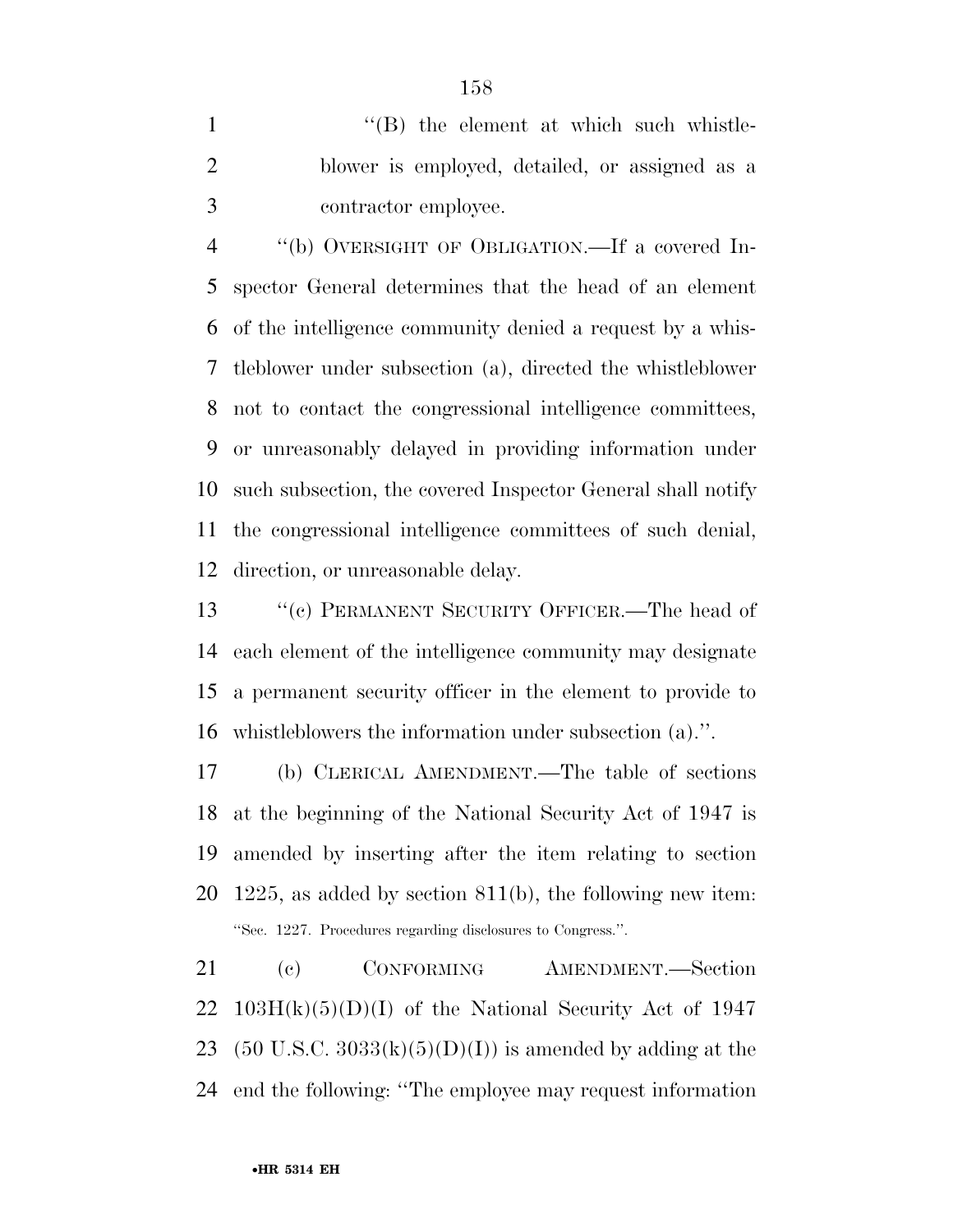pursuant to section 1227 with respect to contacting such committees.''.

| 3              | SEC. 813. PROHIBITION AGAINST DISCLOSURE OF WHIS-                   |
|----------------|---------------------------------------------------------------------|
| $\overline{4}$ | <b>TLEBLOWER</b><br><b>IDENTITY</b><br><b>AS</b><br><b>REPRISAL</b> |
| 5              | <b>AGAINST WHISTLEBLOWER DISCLOSURE BY</b>                          |
| 6              | EMPLOYEES AND CONTRACTORS IN INTEL-                                 |
| 7              | LIGENCE COMMUNITY.                                                  |
| 8              | (a) IN GENERAL.—Paragraph $(3)$ of subsection $(a)$                 |
| 9              | of section 1221 of the National Security Act of 1947, as            |
| 10             | designated by section $811(b)(1)(A)$ , is amended—                  |
| 11             | $(1)$ in subparagraph $(I)$ , by striking "; or" and                |
| 12             | inserting a semicolon;                                              |
| 13             | $(2)$ by redesignating subparagraph $(J)$ as sub-                   |
| 14             | paragraph $(K)$ ; and                                               |
| 15             | $(3)$ by inserting after subparagraph $(I)$ the fol-                |
| 16             | lowing:                                                             |
| 17             | $\lq\lq(J)$ a knowing and willful disclosure re-                    |
| 18             | vealing the identity or other personally identifi-                  |
| 19             | able information of such employee or such con-                      |
| 20             | tractor employee without the express written                        |
| 21             | consent of such employee or such contractor                         |
| 22             | employee or if the Inspector General determines                     |
| 23             | such disclosure is necessary for the exclusive                      |
| 24             | purpose of investigating a complaint or infor-                      |
| 25             | mation received under section 8H of the Inspec-                     |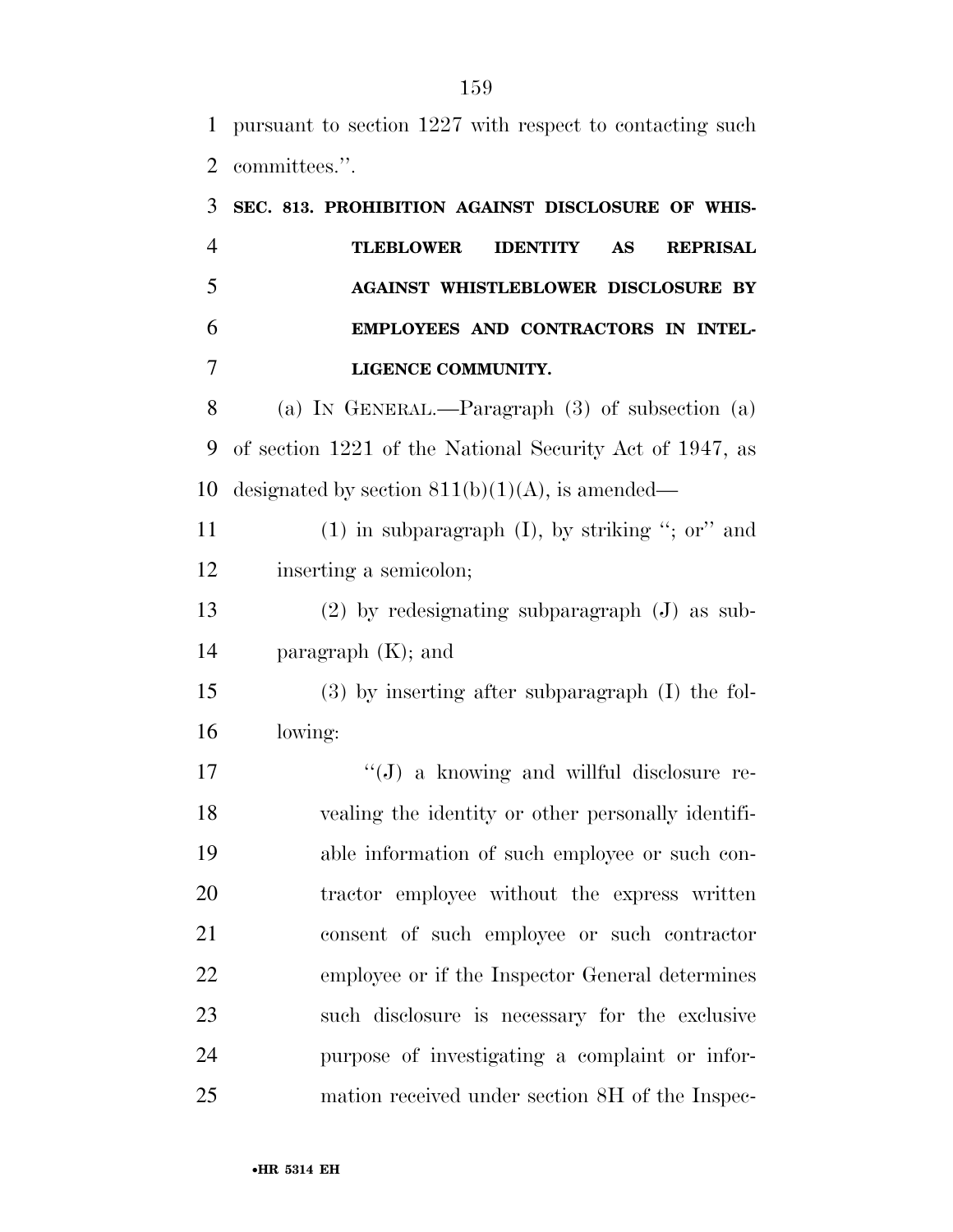| $\mathbf{1}$   | tor General Act of $1978$ (5 U.S.C. App. 8H);         |
|----------------|-------------------------------------------------------|
| $\overline{2}$ | $\mathbf{or}''$ .                                     |
| 3              | (b) APPLICABILITY TO DETAILEES.—Such subsection       |
| $\overline{4}$ | is amended by adding at the end the following:        |
| 5              | " $(5)$ EMPLOYEE.—The term 'employee', with           |
| 6              | respect to an agency or a covered intelligence com-   |
| 7              | munity element, includes an individual who has been   |
| 8              | detailed to such agency or covered intelligence com-  |
| 9              | munity element.".                                     |
| 10             | (c) PRIVATE RIGHT OF ACTION FOR UNLAWFUL DIS-         |
| 11             | CLOSURE OF WHISTLEBLOWER IDENTITY.—Subsection         |
| 12             | (d) of such section is amended to read as follows:    |
| 13             | $``$ (d) ENFORCEMENT.—                                |
| 14             | "(1) IN GENERAL.—Except as otherwise pro-             |
| 15             | vided in this subsection, the President shall provide |
| 16             | for the enforcement of this section.                  |
| 17             | "(2) PRIVATE RIGHT OF ACTION FOR UNLAW-               |
| 18             | FUL, WILLFUL DISCLOSURE OF WHISTLEBLOWER              |
| 19             | IDENTITY.—In a case in which an employee of an        |
| 20             | agency, or other employee or officer of the Federal   |
| 21             | Government, takes a personnel action described in     |
| 22             | subsection $(a)(3)(J)$ against an employee of a cov-  |
| 23             | ered intelligence community element as a reprisal in  |
| 24             | violation of subsection (b) or in a case in which a   |
| 25             | contractor employee takes a personnel action de-      |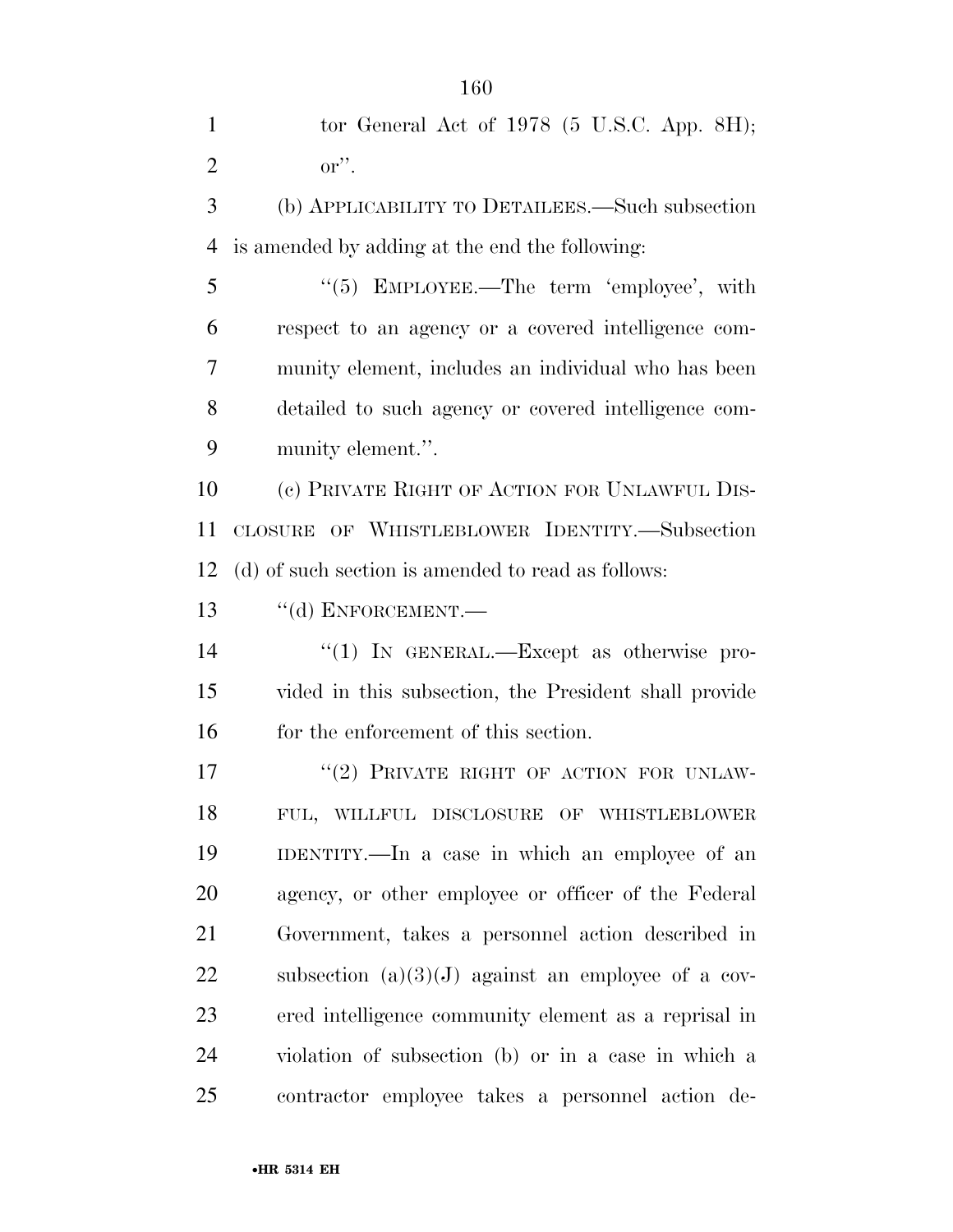| $\mathbf{1}$   | scribed in such subsection against another con-         |
|----------------|---------------------------------------------------------|
| $\overline{2}$ | tractor employee as a reprisal in violation of sub-     |
| 3              | section (c), the employee or contractor employee        |
| 4              | against whom the personnel action was taken may         |
| 5              | bring a private action for all appropriate remedies,    |
| 6              | including injunctive relief and compensatory and pu-    |
| 7              | nitive damages, against the employee or contractor      |
| 8              | employee who took the personnel action, in a Fed-       |
| 9              | eral district court of competent jurisdiction within    |
| 10             | 180 days of when the employee or contractor em-         |
| 11             | ployee first learned of or should have learned of the   |
| 12             | violation.".                                            |
| 13             | <b>TITLE IX-ACCOUNTABILITY</b>                          |
| 14             | <b>FOR ACTING OFFICIALS</b>                             |
| 15             | SEC. 901. SHORT TITLE.                                  |
| 16             | This title may be cited as the "Accountability for Act- |
| 17             | ing Officials Act".                                     |
| 18             | SEC. 902. CLARIFICATION OF FEDERAL VACANCIES RE-        |
| 19             | FORM ACT OF 1998.                                       |
| 20             | (a) ELIGIBILITY REQUIREMENTS.—Section 3345 of           |
| 21             | title 5, United States Code, is amended as follows:     |
| 22             | $(1)$ In subsection $(a)$ —                             |
| 23             | $(A)$ in paragraph $(1)$ , by adding at the end         |
| 24             | before the semi-colon the following: ", but, and        |
| 25             | except as provided in subsection (e), only if the       |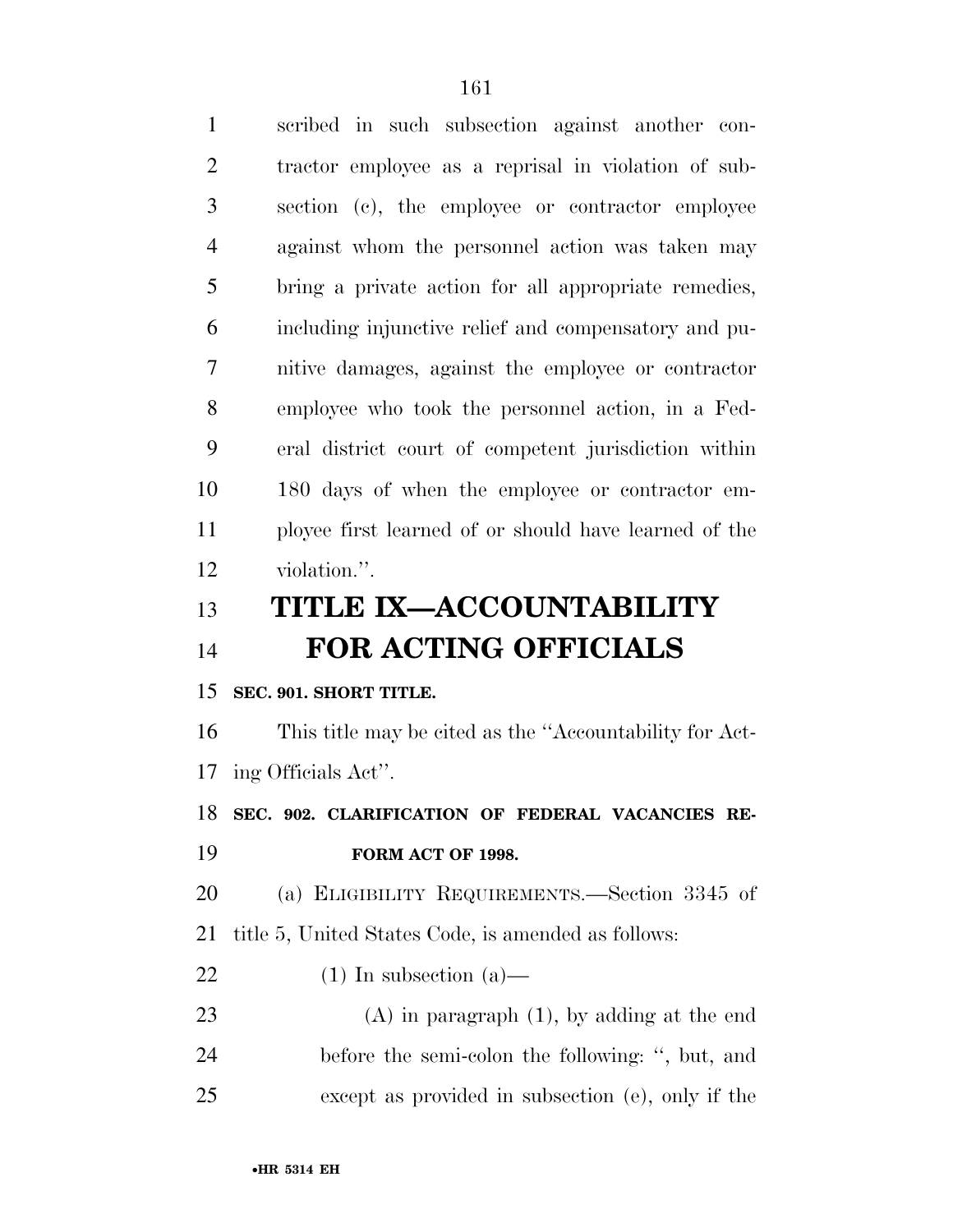| $\mathbf{1}$   | individual serving in the position of first assist-           |
|----------------|---------------------------------------------------------------|
| $\overline{2}$ | ant has occupied such position for a period of                |
| 3              | at least 30 days during the 365-day period pre-               |
| $\overline{4}$ | eeding the date of the death, resignation, or be-             |
| 5              | ginning of inability to serve"; and                           |
| 6              | (B) by striking subparagraph (A) of para-                     |
| 7              | graph (3) and inserting the following:                        |
| 8              | $\lq\lq$ the officer or employee served in a                  |
| 9              | position in such agency for a period of at least              |
| 10             | 1 year preceding the date of death, resignation,              |
| 11             | or beginning of inability to serve of the applica-            |
| 12             | ble officer; and".                                            |
| 13             | $(2)$ By adding at the end the following:                     |
| 14             | "(d) For purposes of this section, a position shall be        |
| 15             | considered to be the first assistant to the office with re-   |
| 16             | spect to which a vacancy occurs only if such position has     |
| 17             | been designated, at least 30 days before the date of the      |
| 18             | vacancy, by law, rule, or regulation as the first assistant   |
| 19             | position. The previous sentence shall begin to apply on the   |
| <b>20</b>      | date that is 180 days after the date of enactment of the      |
| 21             | Accountability for Acting Officials Act.                      |
| 22             | "(e) The 30-day service requirement in subsection             |
| 23             | $(a)(1)$ shall not apply to any individual who is a first as- |

sistant if—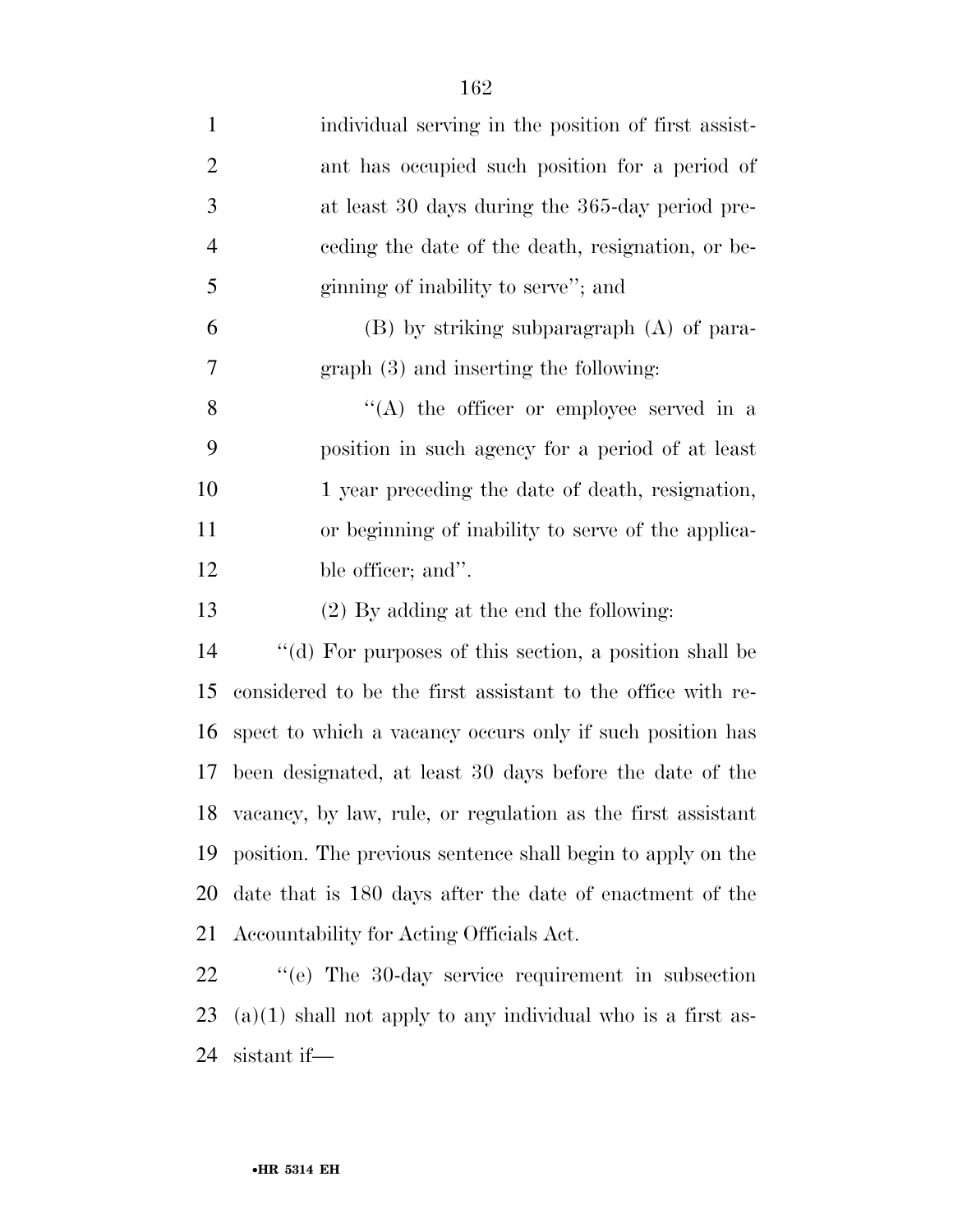| $\mathbf{1}$   | $\lq(1)(A)$ the office of such first assistant is an       |
|----------------|------------------------------------------------------------|
| $\overline{2}$ | office for which appointment is required to be made        |
| 3              | by the President, by and with the advice and consent       |
| $\overline{4}$ | of the Senate; and                                         |
| 5              | $\cdot$ (B) the Senate has approved the appointment        |
| 6              | of such individual to such office; or                      |
| 7              | $\lq(2)$ the individual began serving in the position      |
| 8              | of first assistant during the 180-day period begin-        |
| 9              | ning on a transitional inauguration day (as that           |
| 10             | term is defined in section $3349a(a)$ .".                  |
| 11             | (b) QUALIFICATIONS.—Section $3345(b)$ of title 5,          |
|                | 12 United States Code, is amended by adding at the end the |
|                | 13 following:                                              |

 ''(3) Any individual directed to perform the functions and duties of the vacant office temporarily in an acting 16 capacity under subsection  $(a)(2)$  or  $(f)$  shall possess the qualifications (if any) set forth in law, rule, or regulation that are otherwise applicable to an individual appointed by the President, by and with the advice and consent of the Senate, to occupy such office.''.

 (c) APPLICATION TO INDIVIDUALS REMOVED FROM OFFICE.—Paragraph (2) of section 3345(c) of title 5, United States Code, is amended by inserting after ''the expiration of a term of office'' the following: ''or removal (voluntarily or involuntarily) from office''.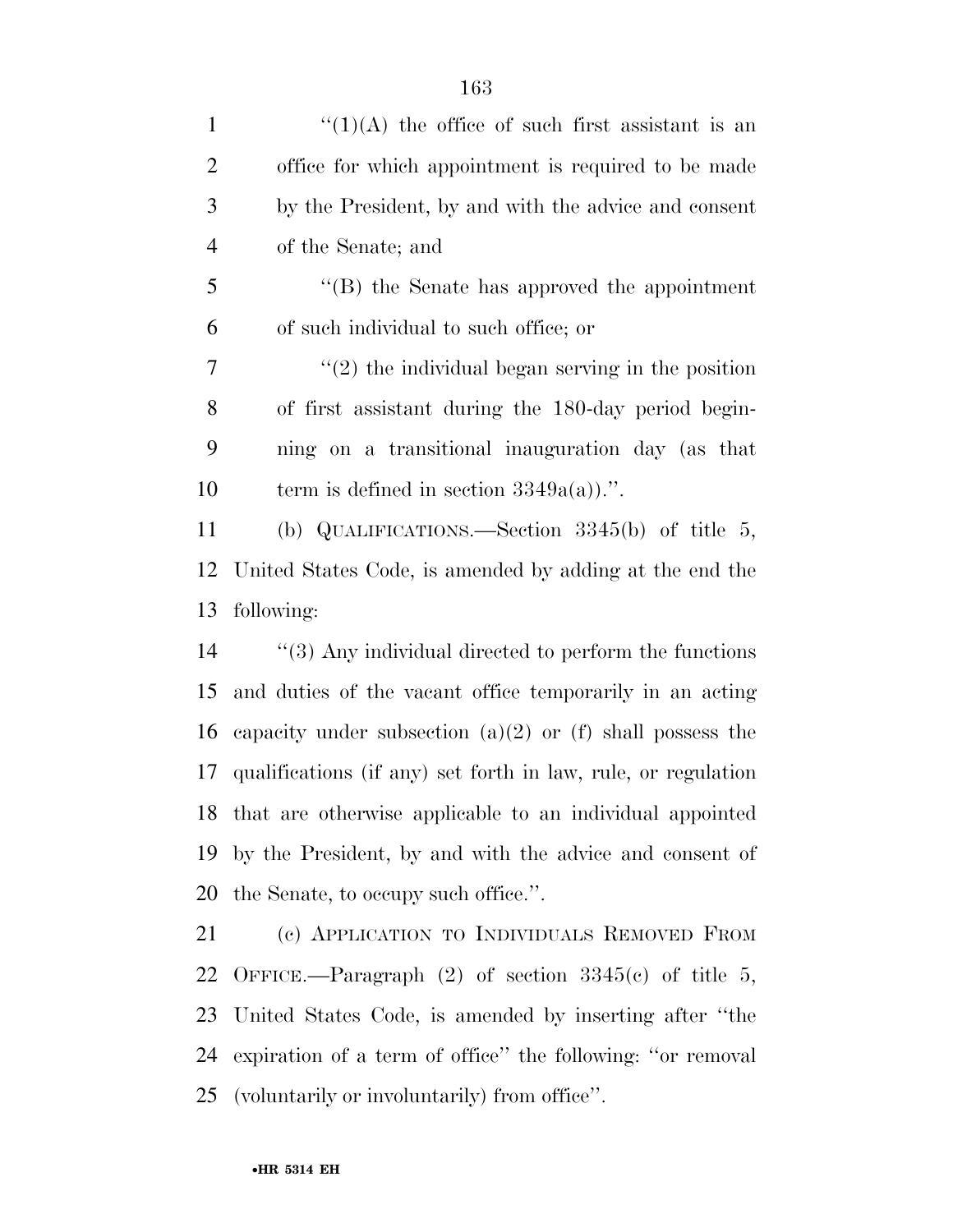(d) VACANCY OF INSPECTOR GENERAL POSITIONS.—

2 (1) IN GENERAL.—Section 3345 of title 5, United States Code, as amended by subsection (a)(2), is further amended by adding at the end the following:

 $\qquad$  "(f)(1) Notwithstanding subsection (a), if an Inspec- tor General position that requires appointment by the President by and with the advice and consent of the Sen- ate to be filled is vacant, the first assistant of such posi- tion shall perform the functions and duties of the Inspec- tor General temporarily in an acting capacity subject to the time limitations of section 3346.

 ''(2) Notwithstanding subsection (a), if for purposes of carrying out paragraph (1) of this subsection, by reason of absence, disability, or vacancy, the first assistant to the position of Inspector General is not available to perform the functions and duties of the Inspector General, an act- ing Inspector General shall be appointed by the President from among individuals serving in an office of any Inspec-tor General, provided that—

21 ''(A) during the 365-day period preceding the date of death, resignation, or beginning of inability to serve of the applicable Inspector General, the in- dividual served in a position in an office of any In-spector General for not less than 90 days; and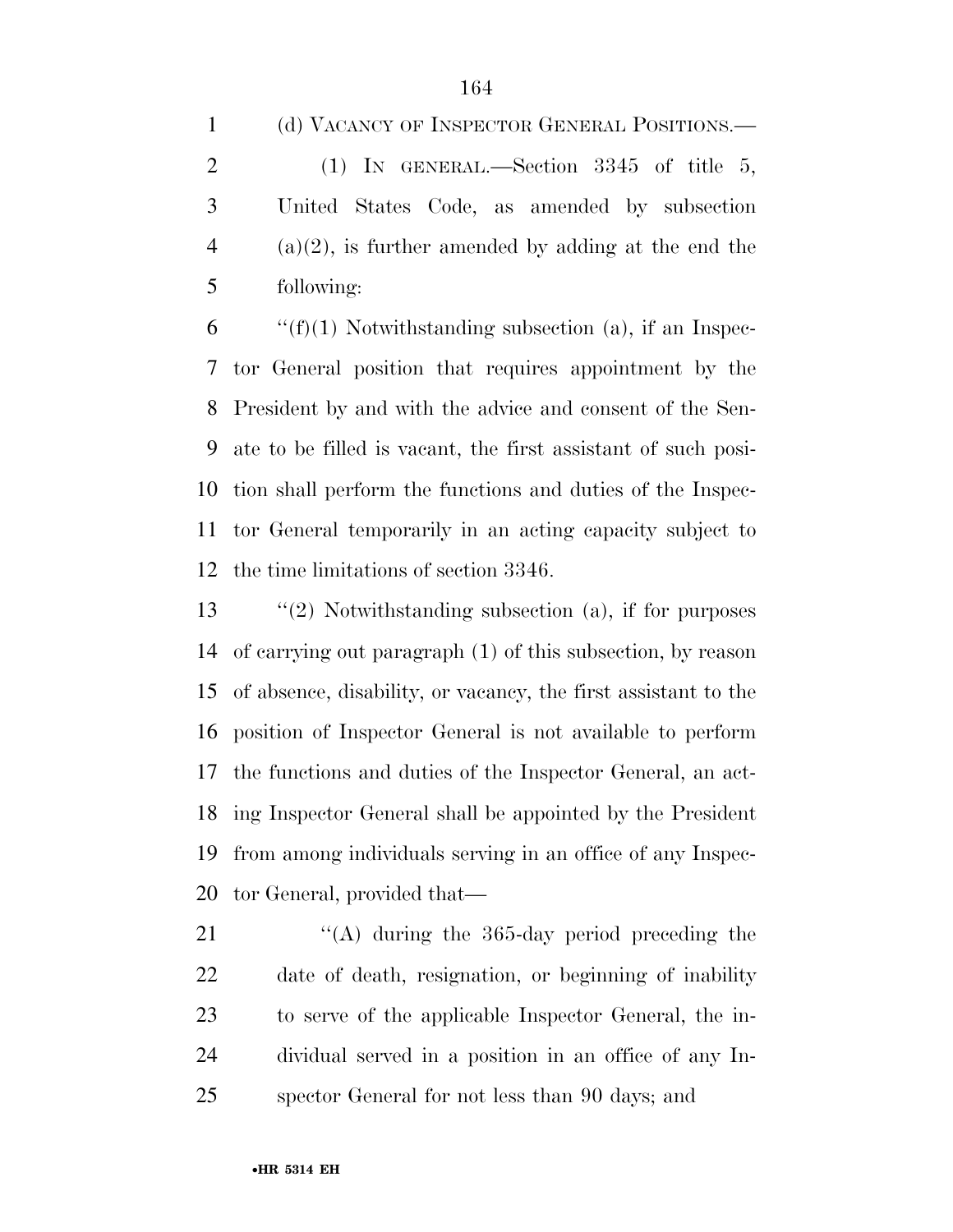1 ''(B) the rate of pay for the position of such in- dividual is equal to or greater than the minimum rate of pay payable for a position at GS–15 of the General Schedule.''.

 (2) APPLICATION.—The amendment made by paragraph (1) shall apply to any vacancy first occur- ring with respect to an Inspector General position on or after the date of enactment of this Act.

 (e) TESTIMONY OF ACTING OFFICIALS BEFORE CON- GRESS.—Section 3345 of title 5, United States Code, as amended by subsection (d)(1), is further amended by add-ing at the end the following:

 $\frac{1}{2}$   $\frac{1}{2}$   $\frac{1}{2}$  Any individual serving as an acting officer due to a vacancy to which this section applies, or any indi- vidual who has served in such capacity and continues to perform the same or similar duties beyond the time limits described in section 3346, shall appear, at least once dur- ing any 60-day period that the individual is so serving, before the appropriate committees of jurisdiction of the House of Representatives and the Senate.

 ''(2) Paragraph (1) may be waived upon mutual agreement of the chairs and ranking members of such committees.''.

 (f) TIME LIMITATION FOR PRINCIPAL OFFICES.— Section 3346 of title 5, United States Code, is amended—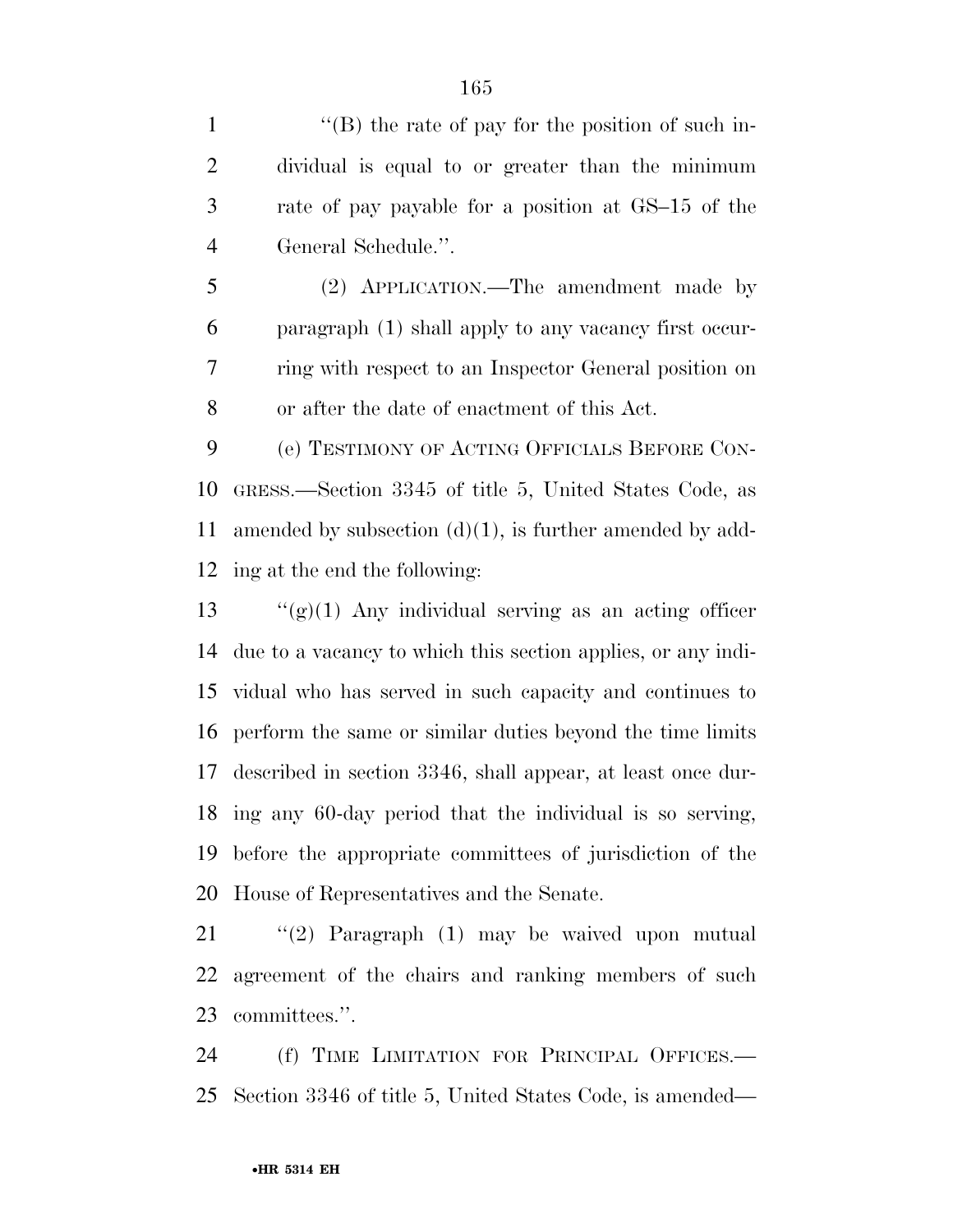| $\mathbf{1}$   | $(1)$ in subsection $(a)$ , by inserting "or as pro-            |
|----------------|-----------------------------------------------------------------|
| $\overline{2}$ | vided in subsection (d)" after "sickness"; and                  |
| 3              | $(2)$ by adding at the end the following:                       |
| $\overline{4}$ | "(d) With respect to the vacancy of the position of             |
| 5              | head of any agency listed in subsection (b) of section 901      |
| 6              | of title 31, or any other position that is within the Presi-    |
| 7              | dent's cabinet and to which this section applies, sub-          |
| 8              | sections (a) through (c) of this section and sections           |
| 9              | $3348(c)$ , $3349(b)$ , and $3349a(b)$ shall be applied by sub- |
| 10             | stituting $120'$ for $210'$ in each instance.".                 |
| 11             | (g) EXCLUSIVITY.—Section $3347$ of title 5, United              |
| 12             | States Code, is amended—                                        |
| 13             | $(1)$ by redesignating subsection $(b)$ as sub-                 |
| 14             | section $(c)$ ; and                                             |
| 15             | $(2)$ by inserting after subsection (a) the fol-                |
|                |                                                                 |
| 16             | lowing:                                                         |
| 17             | "(b) Notwithstanding subsection (a), any statutory              |
|                | 18 provision covered under paragraph (1) of such subsection     |
| 19             | that contains a non-discretionary order or directive to des-    |
| 20             | ignate an officer or employee to perform the functions and      |
| 21             | duties of a specified office temporarily in an acting capac-    |
| 22             | ity shall be the exclusive means for temporarily author-        |
| 23             | izing an acting official to perform the functions and duties    |

25 (h) REPORTING OF VACANCIES.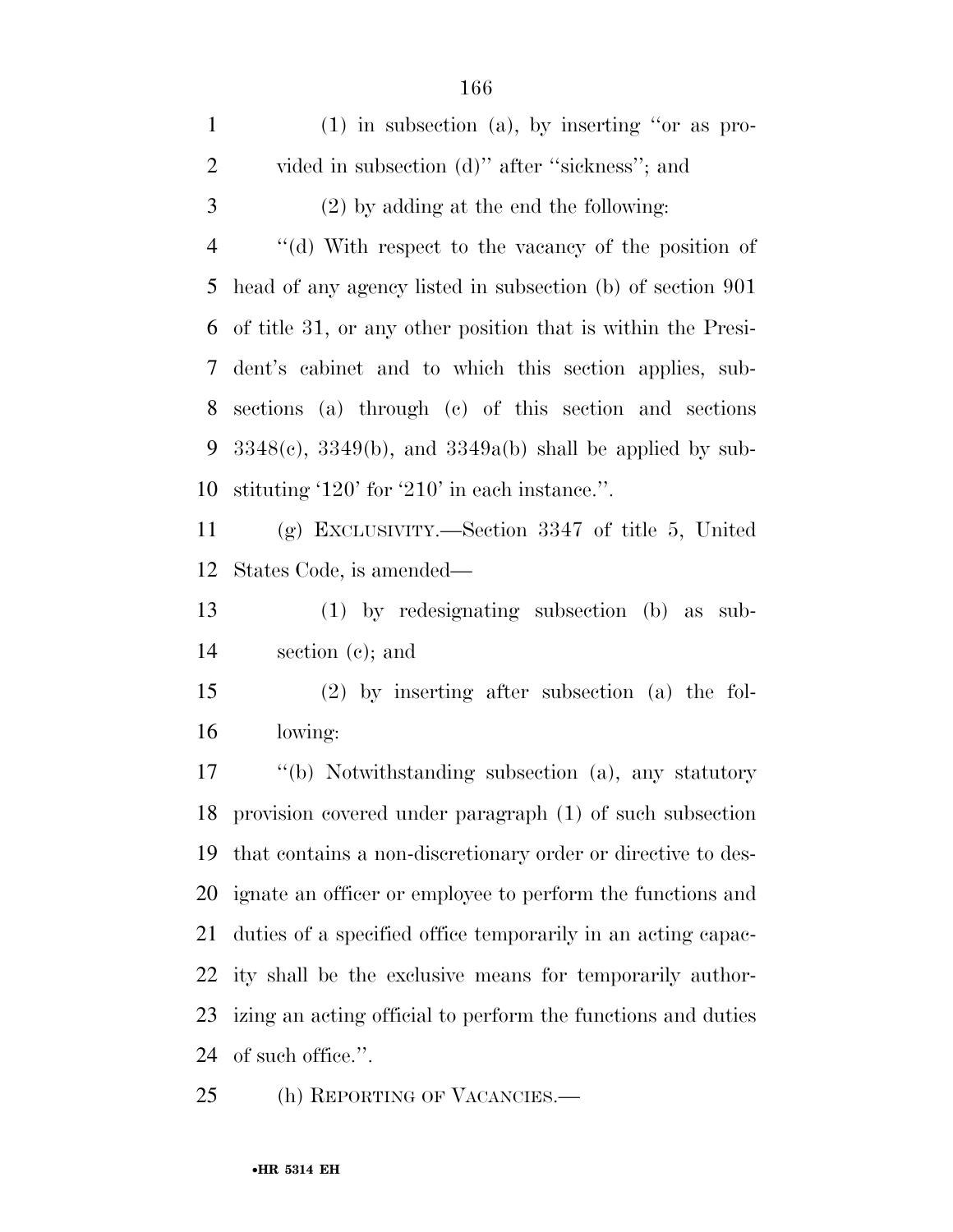| $\mathbf{1}$   | (1) IN GENERAL.—Section $3349$ of title 5,               |
|----------------|----------------------------------------------------------|
| $\overline{2}$ | United States Code, is amended—                          |
| 3              | $(A)$ in subsection $(a)$ —                              |
| $\overline{4}$ | (I) by striking "immediately upon" in                    |
| 5              | each instance and inserting "not later than              |
| 6              | 7 days after";                                           |
| 7              | (ii) in paragraph $(3)$ , by striking                    |
| $8\,$          | "and" at the end;                                        |
| 9              | (iii) in paragraph $(4)$ , by striking the               |
| 10             | period at the end and inserting "; and";                 |
| 11             | and                                                      |
| 12             | (iv) by adding at the end the fol-                       |
| 13             | lowing:                                                  |
| 14             | $\lq(5)$ notification of the end of the term of serv-    |
| 15             | ice of any person serving in an acting capacity and      |
| 16             | the name of any subsequent person serving in an          |
| 17             | acting capacity and the date the service of such sub-    |
| 18             | sequent person began not later than 7 days after         |
| 19             | such date."; and                                         |
| <b>20</b>      | (B) in subsection (b), by striking "imme-                |
| 21             | diately" and inserting "not later than 14 days           |
| <u>22</u>      | after the date of such determination".                   |
| 23             | TECHNICAL CORRECTIONS.—Paragraphs<br>(2)                 |
| 24             | $(1)$ and $(2)$ of subsection $(b)$ of such section 3349 |
| 25             | of such title are amended to read as follows:            |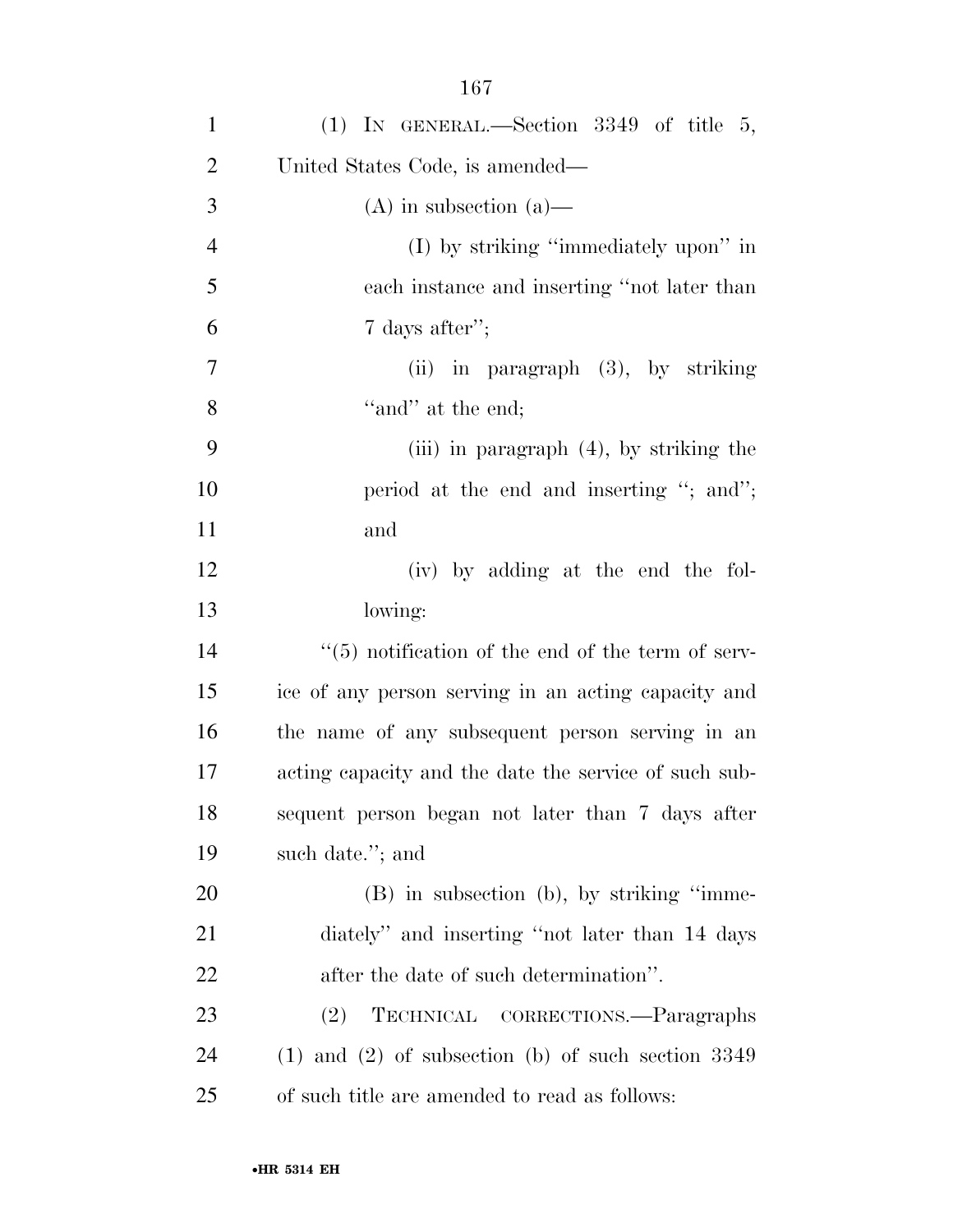| $\mathbf{1}$   | "(1) the Committee on Homeland Security and                      |
|----------------|------------------------------------------------------------------|
| $\overline{2}$ | Governmental Affairs of the Senate;                              |
| 3              | "(2) the Committee on Oversight and Reform                       |
| $\overline{4}$ | of the House of Representatives;".                               |
| 5              | (I) VACANCIES DURING PRESIDENTIAL INAUGURAL                      |
| 6              | TRANSITIONS.—Subsection (b) of section 3349a of title 5,         |
| 7              | United States Code, is amended to read as follows:               |
| 8              | "(b) Notwithstanding section 3346 (except as pro-                |
| 9              | vided in paragraph $(2)$ of this subsection) or $3348(c)$ , with |
| 10             | respect to any vacancy that exists on a transitional inau-       |
| 11             | guration day, or that arises during the 60-day period be-        |
| 12             | ginning on such day, the person serving as an acting offi-       |
| 13             | cer as described under section 3345 may serve in the of-         |
| 14             | $fice$ —                                                         |
| 15             | "(1) for no longer than 300 days beginning on                    |
| 16             | such day; or                                                     |
| 17             | "(2) subject to subsection $3346(b)$ , once a first              |
| 18             | or second nomination for the office is submitted to              |
| 19             | the Senate, from the date of such nomination for the             |
| 20             | period that the nomination is pending in the Sen-                |
| 21             | $\alpha$ ate.".                                                  |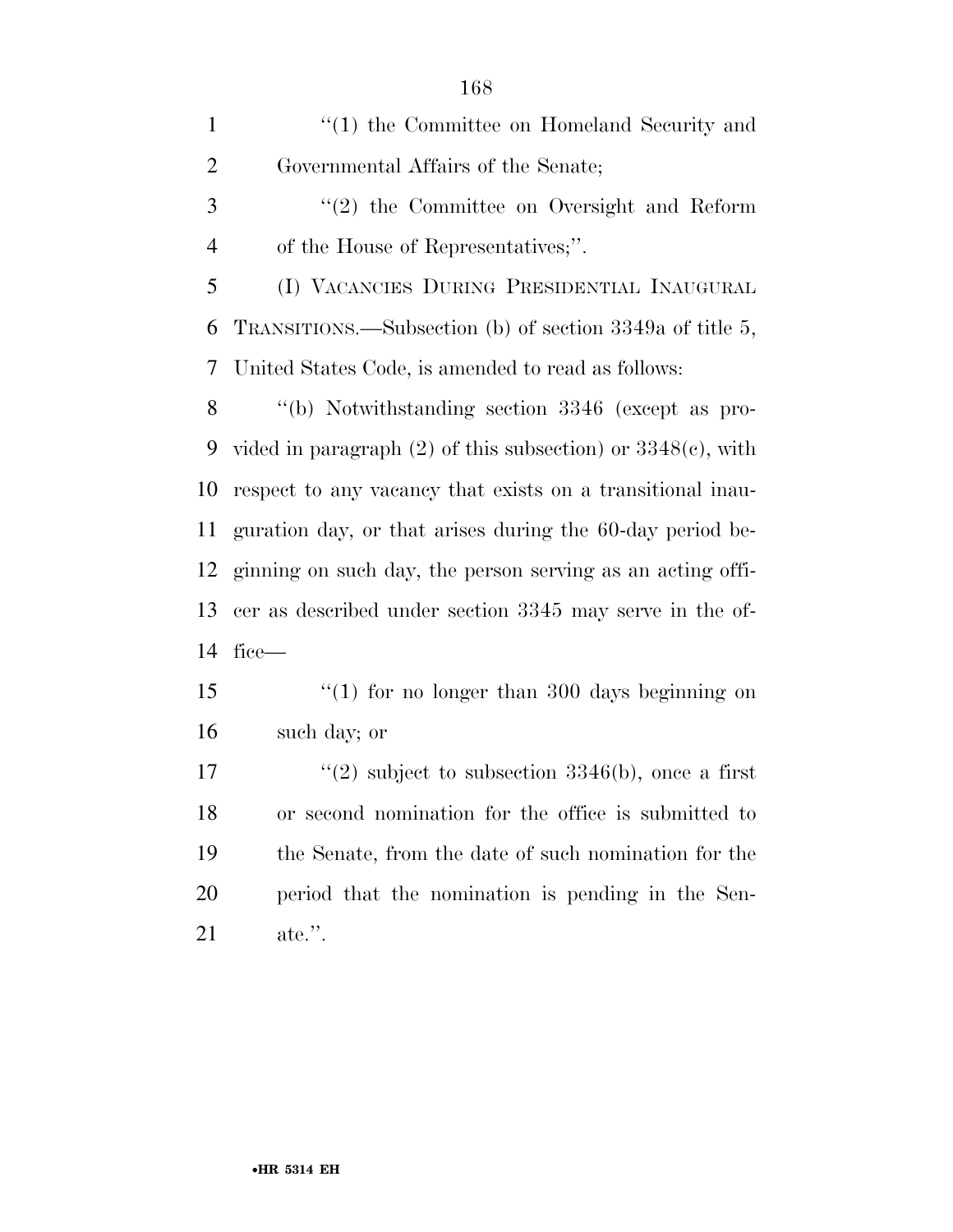| $\mathbf{1}$   | TITLE<br><b>X-STRENGTHENING</b>                         |
|----------------|---------------------------------------------------------|
| $\overline{2}$ | <b>HATCH ACT ENFORCEMENT</b>                            |
| 3              | <b>AND PENALTIES</b>                                    |
| $\overline{4}$ | <b>Subtitle A—Strengthening Hatch</b>                   |
| 5              | <b>Act Enforcement and Penalties</b>                    |
| 6              | SEC. 1001. SHORT TITLE.                                 |
| 7              | This title may be cited as the "Hatch Act Account-      |
| 8              | ability Act".                                           |
| 9              | SEC. 1002. STRENGTHENING HATCH ACT ENFORCEMENT          |
| 10             | PENALTIES AGAINST POLITICAL AP-<br><b>AND</b>           |
| 11             | POINTEES.                                               |
| 12             | (a) INVESTIGATIONS BY OFFICE OF SPECIAL COUN-           |
| 13             | SEL.—Section 1216 of title 5, United States Code, as    |
| 14             | amended by section 307, is amended—                     |
| 15             | $(1)$ in subsection $(e)$ , by striking " $(1)$ ,"; and |
| 16             | $(2)$ by adding at the end the following:               |
| 17             | "(e)(1) In addition to the authority otherwise pro-     |
| 18             | vided in this chapter, the Special Counsel—             |
| 19             | $\lq\lq$ shall conduct an investigation with respect    |
| 20             | to any allegation concerning political activity prohib- |
| 21             | ited under subchapter III of chapter 73 (relating to    |
| 22             | political activities by Federal employees); and         |
| 23             | "(B) may, regardless of whether the Special             |
| 24             | Counsel has received an allegation, conduct any in-     |
| 25             | vestigation as the Special Counsel considers<br>nec-    |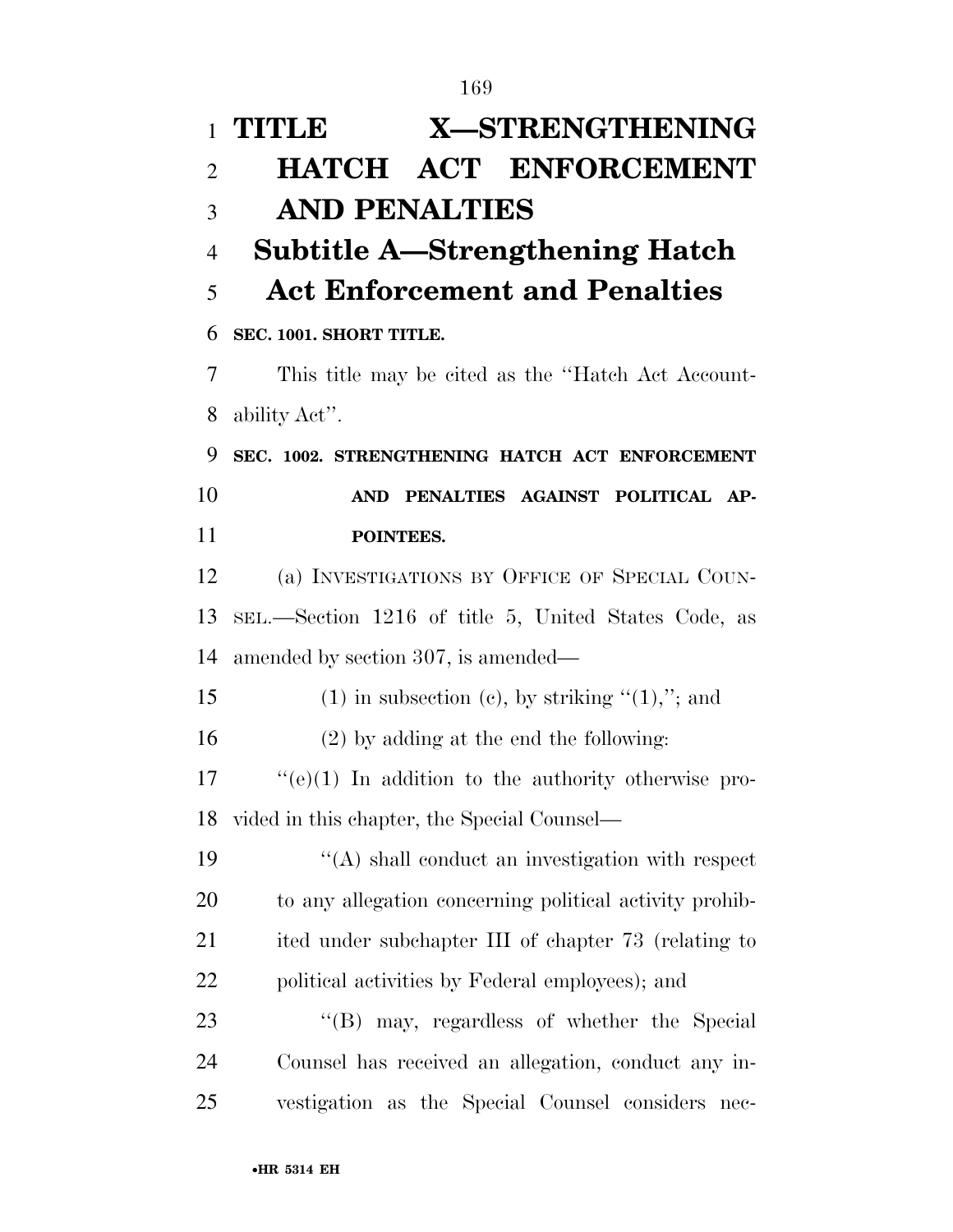essary concerning political activity prohibited under 2 such subchapter.

 ''(2) With respect to any investigation under para- graph (1) of this subsection, the Special Counsel may seek corrective action under section 1214 and disciplinary ac- tion under section 1215 in the same way as if a prohibited personnel practice were involved.

 $\langle f'(f)(1) \rangle$  Notwithstanding subsection (b) of section 1215, consistent with paragraph (3) of this subsection, if after an investigation under subsection (d)(1) the Special Counsel determines that a political appointee has violated section 7323 or 7324, the Special Counsel may present a complaint to the Merit Systems Protection Board under the process provided in section 1215, against such political appointee.

 ''(2) Notwithstanding section 7326, a final order of the Board on a complaint of a violation of section 7323 or 7324 by a political appointee may impose an assess-ment of a civil penalty not to exceed \$50,000.

20  $\text{``(3)}$  The Special Counsel may not present a com-plaint under paragraph (1) of this subsection—

22  $\langle A \rangle$  unless no disciplinary action or civil pen- alty has been taken or assessed, respectively, against 24 the political appointee pursuant to section 7326; and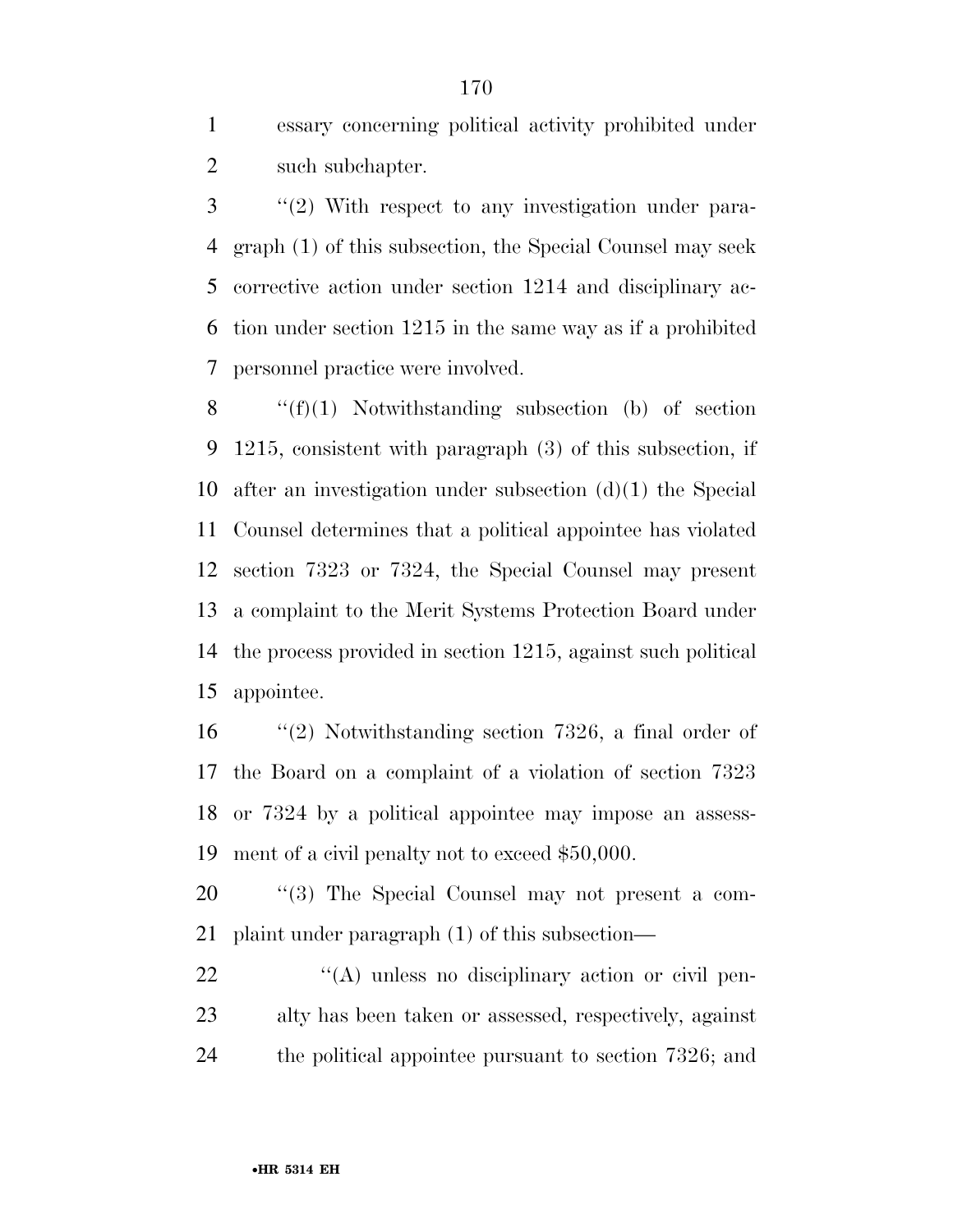1 ''(B) until on or after the date that is 90 days after the date that the complaint regarding the polit- ical appointee was presented to the President under section 1215(b), notwithstanding whether the Presi- dent submits a written statement pursuant to para-graph (4) of this subsection.

 $7 \cdot$  "(4)(A) Not later than 90 days after receiving from the Special Counsel a complaint recommending discipli- nary action under section 1215(b) with respect to a polit- ical appointee for a violation of section 7323 or 7324, the President shall provide a written statement to the Special Counsel on whether the President imposed the rec- ommended disciplinary action, imposed another form of disciplinary action and the nature of that disciplinary ac- tion, or took no disciplinary action against the political appointee.

 ''(B) Not later than 14 days after receiving a written statement under subparagraph (A) of this paragraph—

 ''(I) the Special Counsel shall submit the writ- ten statement to the Committee on Oversight and Reform of the House of Representatives and the Committee on Homeland Security and Governmental Affairs of the Senate; and

24 ''(ii) publish the written statement on the public website of the Office of Special Counsel.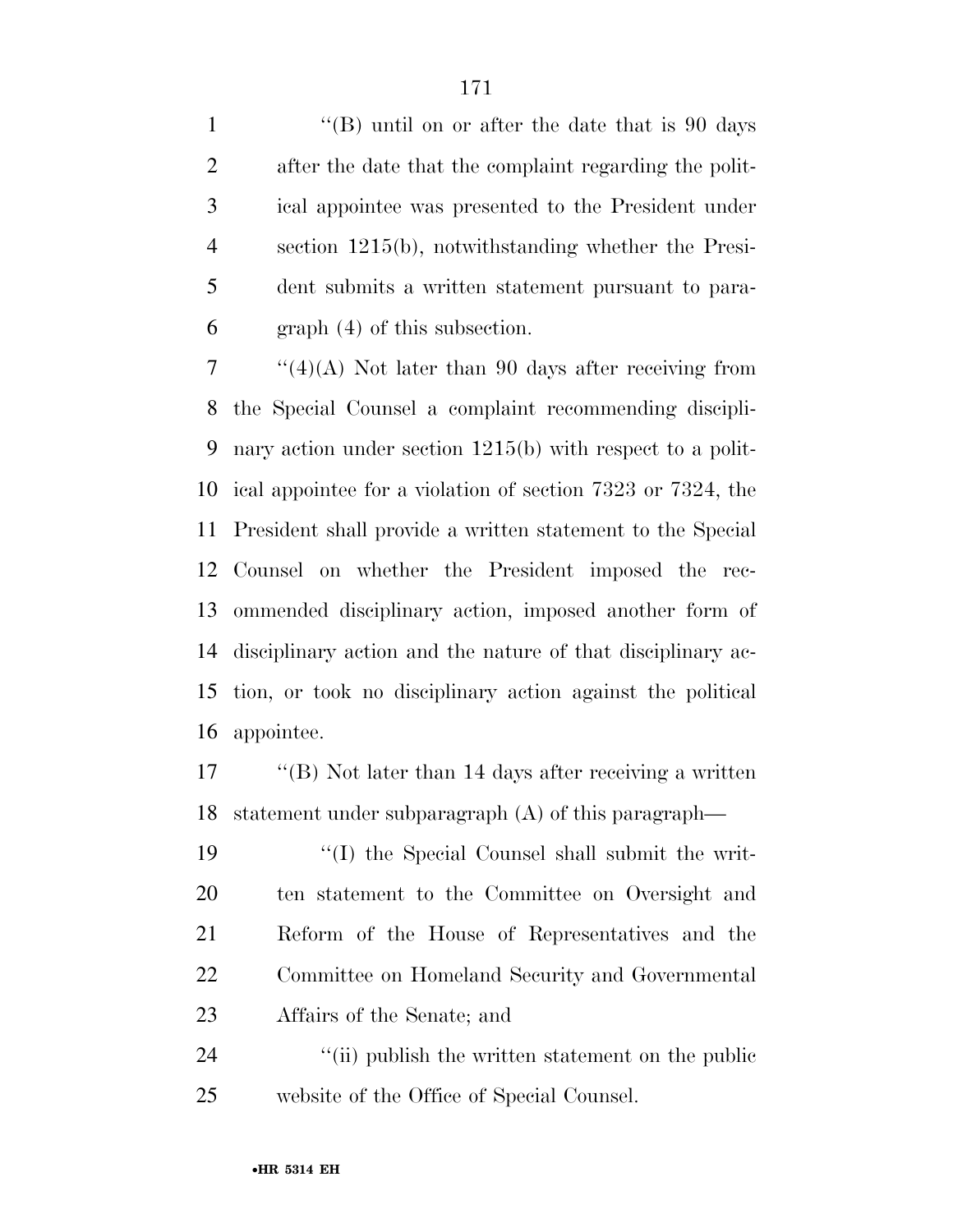''(5) Not later than 14 days after the date that the Special Counsel determines a political appointee has vio- lated section 7323 or 7324, the Special Counsel shall— ''(A) submit a report on the investigation into such political appointee, and any communications sent from the Special Counsel to the President rec- ommending discipline of such political appointee, to the Committee on Oversight and Reform of the House of Representatives and the Committee on Homeland Security and Governmental Affairs of the Senate; and 12 "(B) publish the report and such communica- tions on the public website of the Office of Special Counsel. ''(6) In this subsection, the term 'political appointee' means any individual, other than the President and the Vice-President, employed or holding office— 18 "(A) in the Executive Office of the President, the Office of the Vice President, and any other office of the White House, but not including any career employee; or 22 "(B) in a confidential, policy-making, policy-de- termining, or policy-advocating position appointed by the President, by and with the advice and consent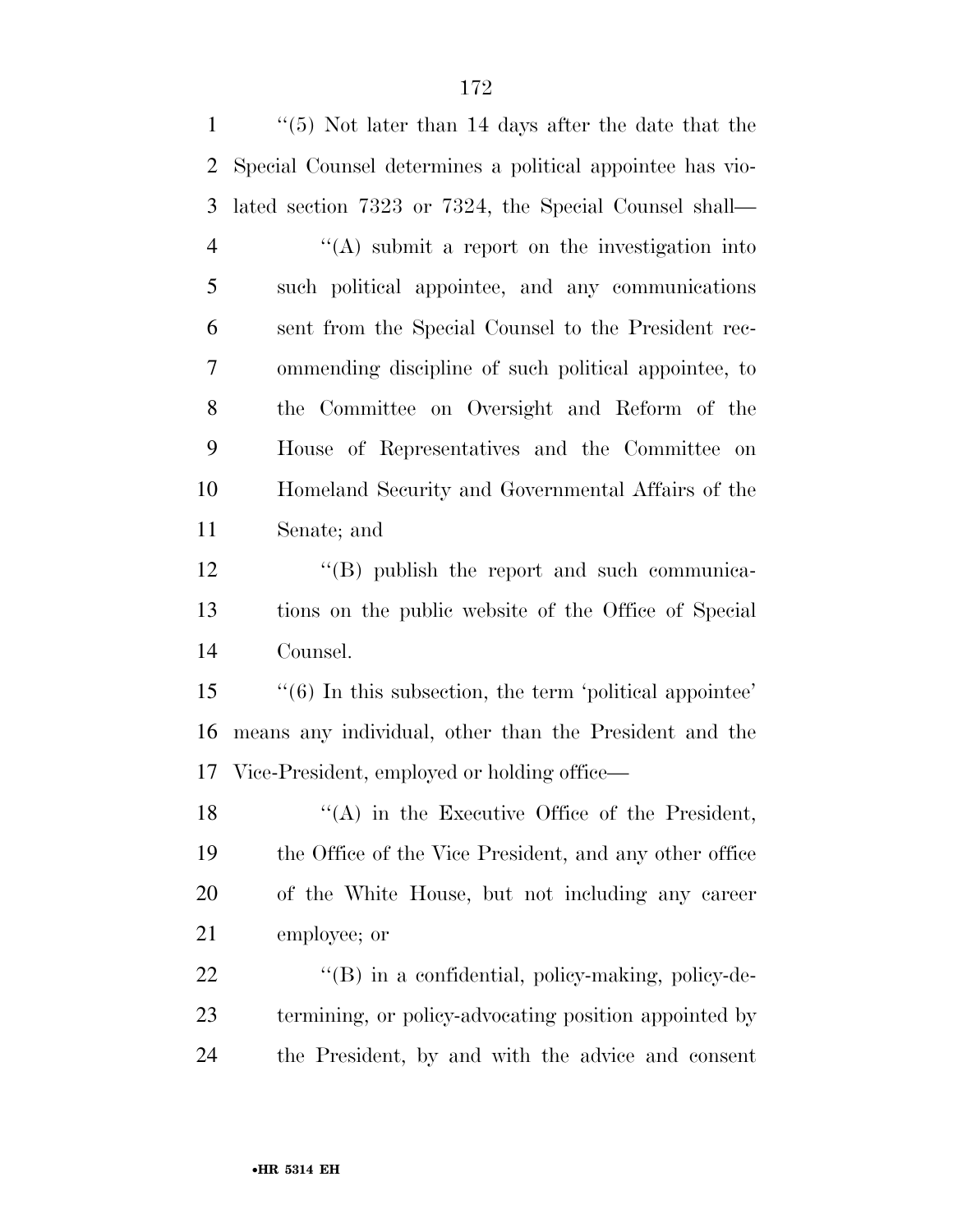| $\mathbf{1}$   | of the Senate (other than an individual in the For-                    |
|----------------|------------------------------------------------------------------------|
| $\overline{2}$ | eign Service of the United States).".                                  |
| 3              | (b) CLARIFICATION ON APPLICATION OF HATCH ACT                          |
| 4              | TO EOP AND OVP EMPLOYEES.—Section $7322(1)(A)$ of                      |
| 5              | title 5, United States Code, is amended by inserting after             |
| 6              | "Executive agency" the following: ", including the Execu-              |
| 7              | tive Office of the President, the Office of the Vice Presi-            |
| 8              | dent, and any other office of the White House,".                       |
| 9              | (c) CRIMINAL PENALTY.—                                                 |
| 10             | (1) IN GENERAL.—Subchapter III of chapter                              |
| 11             | 73 of title 5, United States Code, is amended by                       |
| 12             | adding after section 7326 the following:                               |
| 13             | "§7328. Criminal penalty for Hatch Act violations                      |
| 14             | "(a) IN GENERAL.—Any person who knowingly vio-                         |
| 15             | lates section 7323 or 7324 shall be fined $$50,000$ (not-              |
| 16             | withstanding section $3571(e)$ of title 18), or imprisoned             |
| 17             |                                                                        |
|                | for not more than 1 year, or both. Notwithstanding section             |
|                | $18\quad 3571(e)$ of title 18, for each violation after the first, the |
| 19             | fine applicable under this section shall be double the                 |
| 20             | amount of the fine assessed for the previous violation.                |
| 21             | "(b) ATTORNEY FEES.—A court may assess against                         |
| 22             | the United States reasonable attorney fees and other liti-             |
| 23             | gation costs reasonably incurred in any case under this                |
| 24             | section in which an employee has established, by a prepon-             |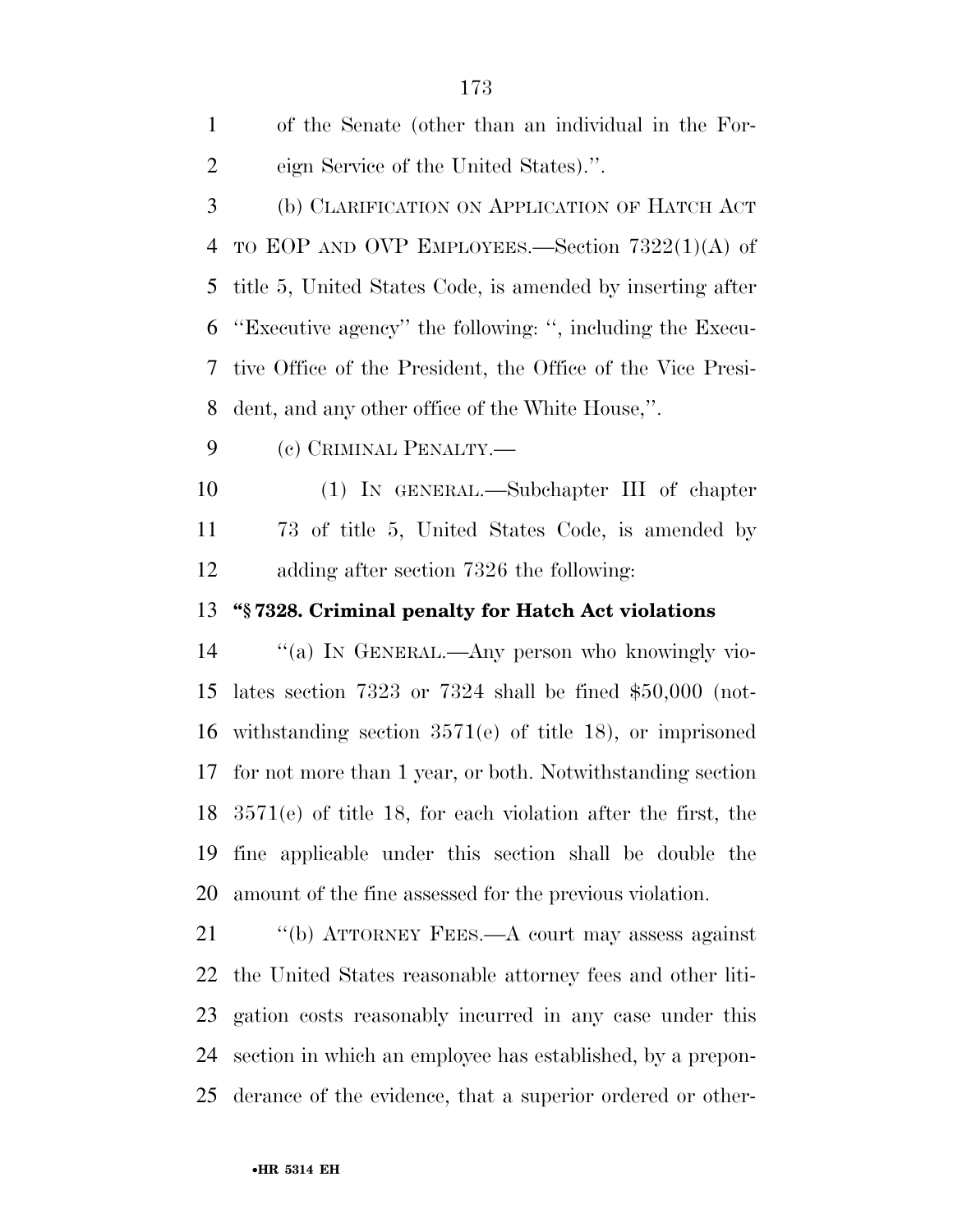| $\mathbf{1}$   | wise coerced the employee into taking any act that re-        |
|----------------|---------------------------------------------------------------|
| $\overline{2}$ | sulted in a violation of such section 7323 or 7324.".         |
| 3              | (2) CLERICAL AMENDMENT.—The table of sec-                     |
| $\overline{4}$ | tions of such subchapter is amended by inserting              |
| 5              | after the item relating to section 7326 the following:        |
|                | "7328. Criminal penalty for Hatch Act violations.".           |
| 6              | (3) TRAINING.—After an individual's first viola-              |
| 7              | tion of section 7323 or 7324 of title 5, United               |
| 8              | States Code, such individual shall be provided train-         |
| 9              | ing by the employing agency on how to avoid subse-            |
| 10             | quent violations of either such section.                      |
| 11             | SEC. 1003. INCLUDING EXECUTIVE OFFICE OF THE PRESI-           |
| 12             | DENT UNDER LIMITATION ON NEPOTISM IN                          |
| 13             | THE CIVIL SERVICE.                                            |
| 14             | Section $3110(a)(1)(A)$ of title 5, United States Code,       |
| 15             |                                                               |
|                | is amended by inserting ", including the Executive Office     |
| 16             | of the President" after "Executive agency".                   |
|                | 17 SEC. 1004. DISCLOSURE OF HATCH ACT INVESTIGATIONS          |
| 18             | FOR CERTAIN POLITICAL EMPLOYEES.                              |
| 19             | Section 1216 of title 5, United States Code, is               |
| 20             | amended by adding at the end the following:                   |
| 21             | $\lq\lq$ (d)(1) With respect to any investigation of an alle- |

 gation of prohibited activity under subsection (a)(1) against a political employee, not later than 14 days after the Special Counsel makes a final determination under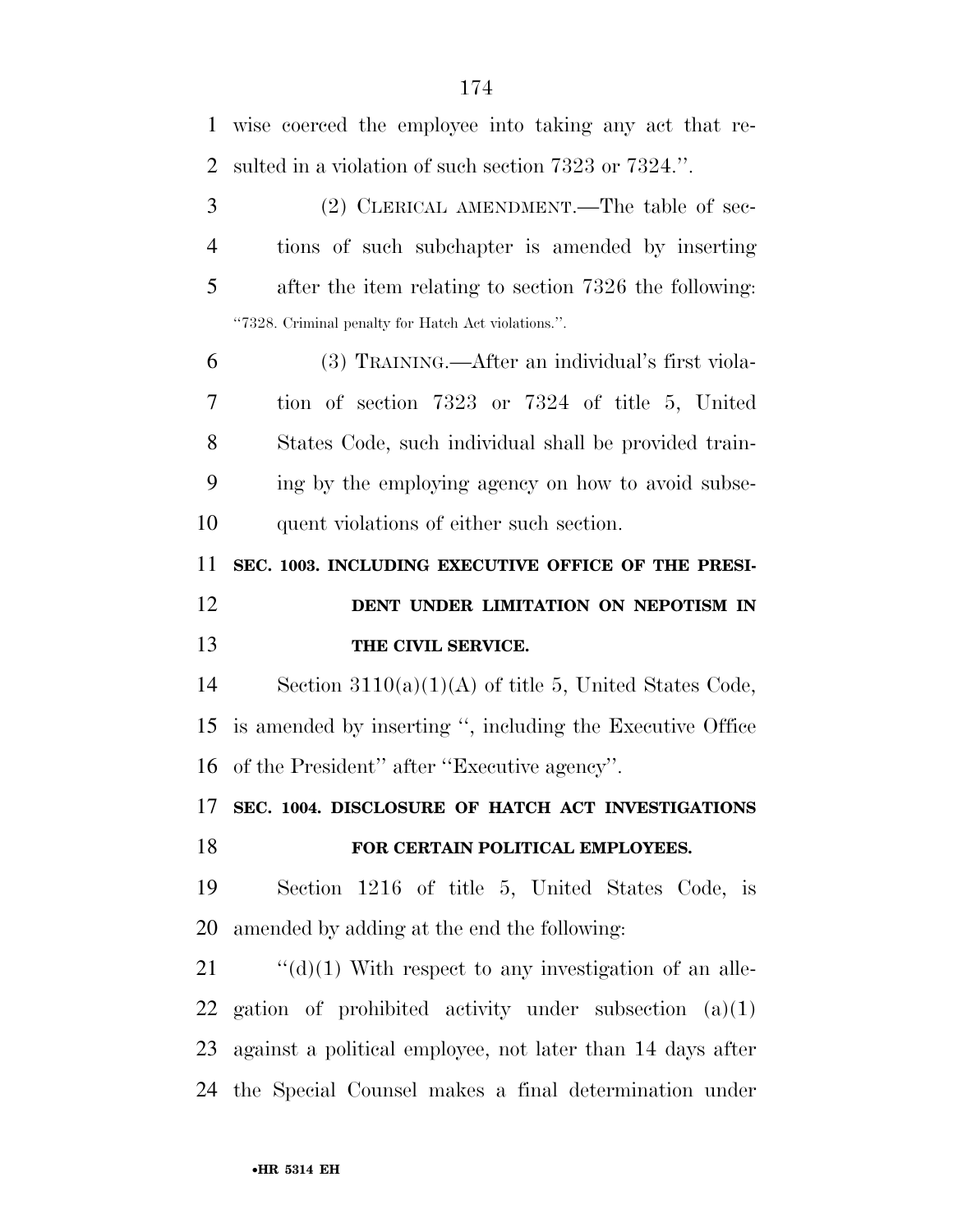| 1              | such investigation with respect to whether a violation oc- |
|----------------|------------------------------------------------------------|
| $\overline{2}$ | curred, the Special Counsel shall—                         |
| 3              | "(A) publish, on the Office of Special Counsel's           |
| $\overline{4}$ | website, such determination and a report on that de-       |
| 5              | termination; and                                           |
| 6              | $\lq\lq$ submit such report to the Committee on            |
| 7              | Oversight and Reform of the House of Representa-           |
| 8              | tives and the Committee on Homeland Security and           |
| 9              | Governmental Affairs of the Senate.                        |
| 10             | $\lq(2)$ In this subsection, the term 'political employee' |
| 11             | means any individual occupying any of the following posi-  |
| 12             | tions in the executive branch of Government (including an  |
| 13             | individual carrying out the duties of a position described |
| 14             | in paragraph $(1)$ in an acting capacity):                 |
| 15             | "(A) Any position required to be filled by an              |
| 16             | appointment by the President by and with the advice        |
| 17             | and consent of the Senate.                                 |
| 18             | "(B) Any position in the executive branch of               |
| 19             | the Government of a confidential or policy-deter-          |
| 20             | mining character under schedule C of subpart C of          |
| 21             | part 213 of title 5, Code of Federal Regulations.          |
| 22             | " $(C)$ Any position in or under the Executive Of-         |
| 23             | fice of the President.                                     |
| 24             | "(D) Any position in or under the Office of the            |
| 25             | Vice President.                                            |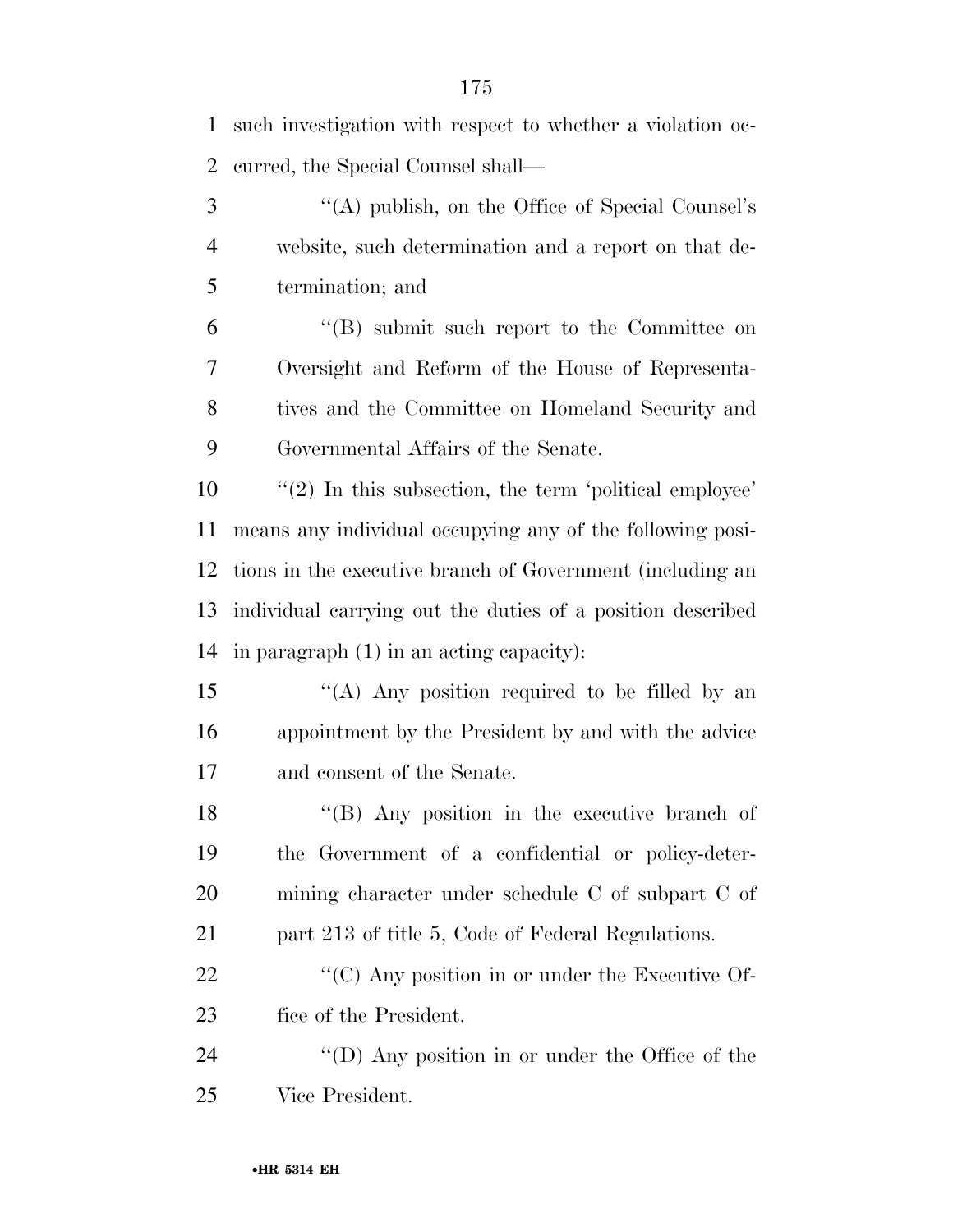1 ''(E) Any position in the Senior Executive Serv- ice that is not a career appointee, a limited term ap- pointee, or a limited emergency appointee (as those 4 terms are defined in section  $3132(a)$ .''.

 **SEC. 1005. CLARIFICATION ON CANDIDATES VISITING FED-ERAL PROPERTY.** 

 (a) IN GENERAL.—Section 7323 of title 5, United States Code, is amended by adding at the end the fol-lowing:

 ''(d) Nothing in this section or section 7324 shall be construed to prohibit an employee from allowing a Mem- ber of Congress or any other elected official from visiting Federal facilities for an official purpose, including receiv-ing briefings, tours, or other official information.''.

 (b) TECHNICAL AND CONFORMING AMENDMENTS.— Such section 7323 is further amended—

17 (1) in subsection  $(a)(1)$ , by striking "his" and inserting ''the employee's''; and

19  $(2)$  in subsection  $(c)$ —

 (A) by striking ''he'' and inserting ''the employee''; and

 (B) by striking ''his'' and inserting ''the employee's''.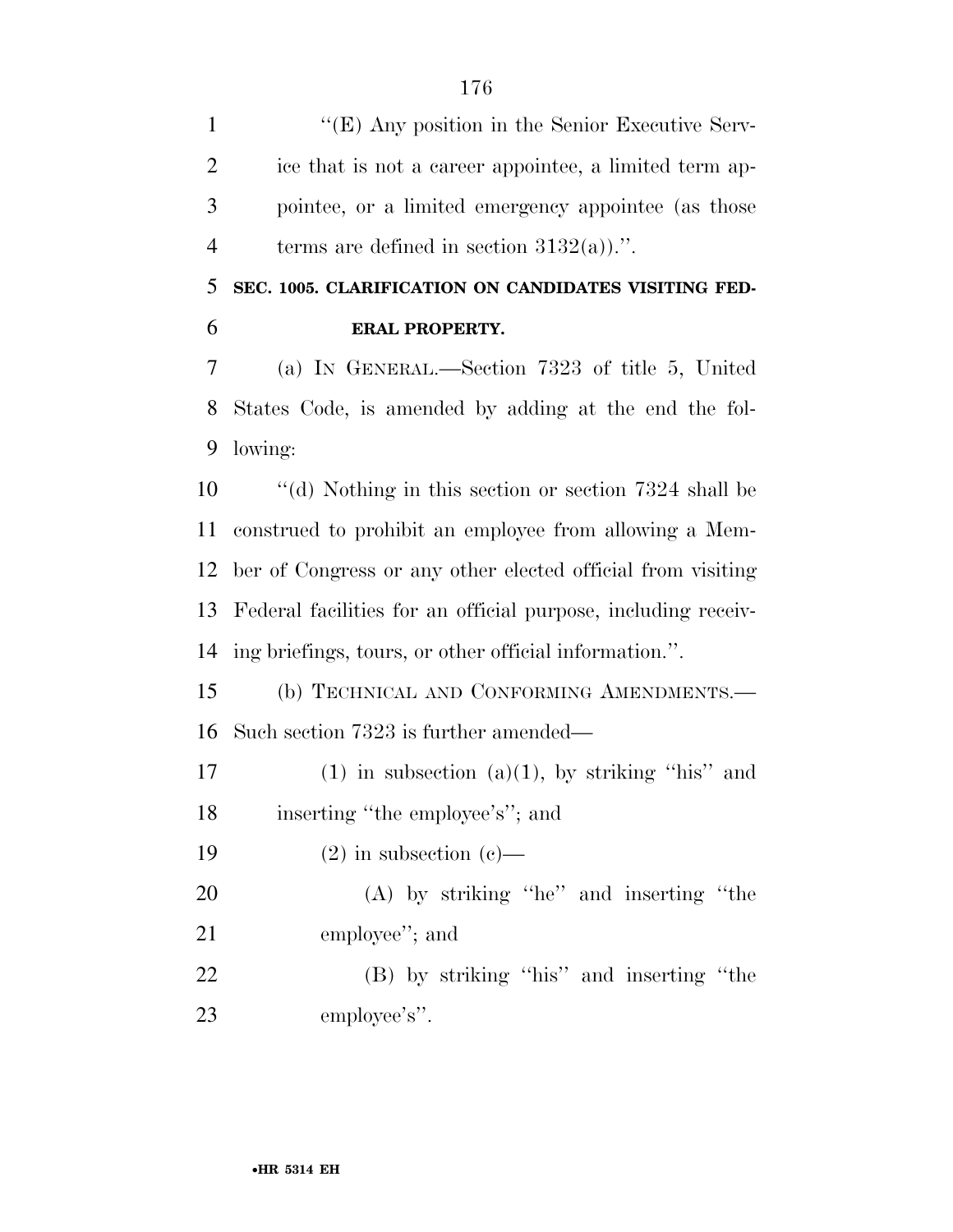### **SEC. 1006. APPLYING HATCH ACT TO PRESIDENT AND VICE PRESIDENT WHILE ON FEDERAL PROPERTY.**

 (a) IN GENERAL.—Subchapter III of chapter 73 of title 5, United States Code, as amended by section 1002(c), is further amended by redesignating section 7326 as section 7327 and by inserting after section 7325 the following:

 **''§ 7326. Limitations on political activity of president and vice president while on White House grounds** 

 ''Notwithstanding section 7322(1), the prohibitions on political activity under section 7323(a) and section 7324 shall apply to the President and Vice President while the President and Vice President are on or in any part of the White House and White House grounds that is reg-ularly used in the discharge of official duties.''.

 (b) CLERICAL AMENDMENT.—The table of sections 18 of such subchapter, as amended by section  $1002(c)$ , is fruther amended by striking the item relating to section 7326 and inserting the following:

''7326. Limitations on political activity of President and Vice President while on Federal property ''7327. Penalties''.

## **SEC. 1007. GRANTING THE OFFICE OF SPECIAL COUNSEL RULEMAKING AUTHORITY.**

 Notwithstanding any other law, rule, or regulation, the Office of Special Counsel shall have exclusive authority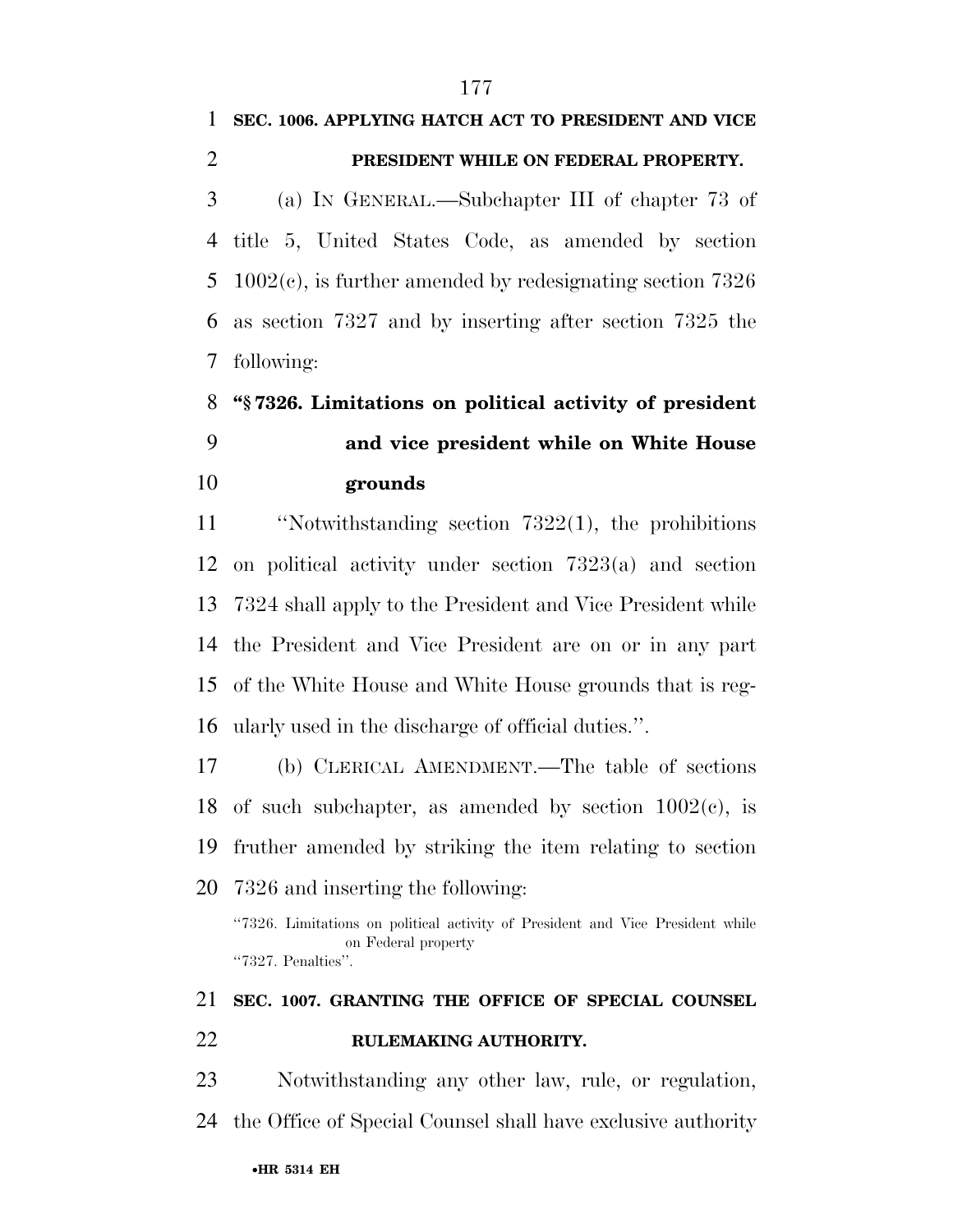to promulgate regulations with respect to authority grant-ed to the Office under the Hatch Act.

## **SEC. 1008. GREATER ACCOUNTABILITY FOR POLITICAL AP-POINTEES.**

 Section 1204(c) of title 5, United States Code, is amended by adding at the end the following: ''Notwith- standing the previous sentences, in the case of contumacy or failure by an individual to obey a subpoena issued under 9 subsection  $(b)(2)(A)$  or section 1214(b) with respect to an investigation into any violation of section 7323 or 7324, the Board may issue an order requiring that individual to appear at any designated place to testify or to produce documentary or other evidence.''.

#### **SEC. 1009. INVESTIGATING FORMER POLITICAL EMPLOY-**

#### **EES.**

 Notwithstanding any other provision of law, the Of- fice of Special Counsel may continue an investigation of a violation of section 7323 or 7324 of title 5, United States Code, of an individual who is a former employee but only if such investigation commenced while the indi- vidual was an employee. In this section, the term ''em- ployee'' has the meaning given that term in section 7322(1) of such title.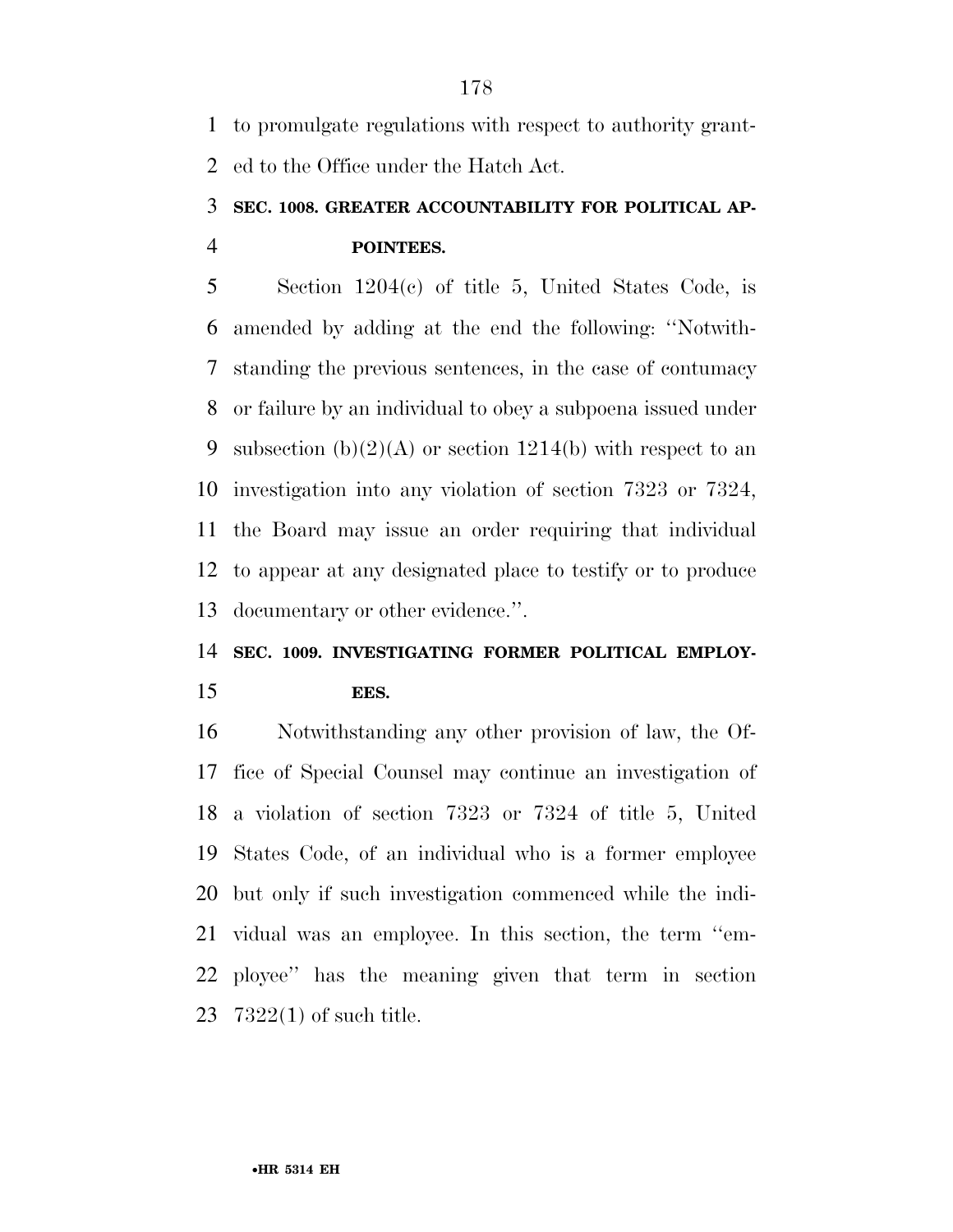Not later than 60 days after the date of enactment of this Act, the Comptroller General shall submit to Con- gress a report on reimbursable political events held at the White House or on the White House grounds during the period beginning on January 1, 1997, and ending on the date of enactment of this Act. Such report shall include the following:

 (1) Whether, during such period, the require- ments in annual appropriations Acts with respect to reimbursable political events have been followed, in- cluding the requirements under the heading ''Execu- tive Residence At the White House—Reimbursable Expenses'' in division D of Public Law 116–6.

 (2) An assessment of what constitutes a polit-ical event during such period.

 (3) Whether an event that was not classified as a political event during such period should have been classified as such an event.

 (4) A review of any payment made by a political entity under the terms of such requirements.

 (5) Recommendations for Congress on— (A) a definition for the term ''political event''; and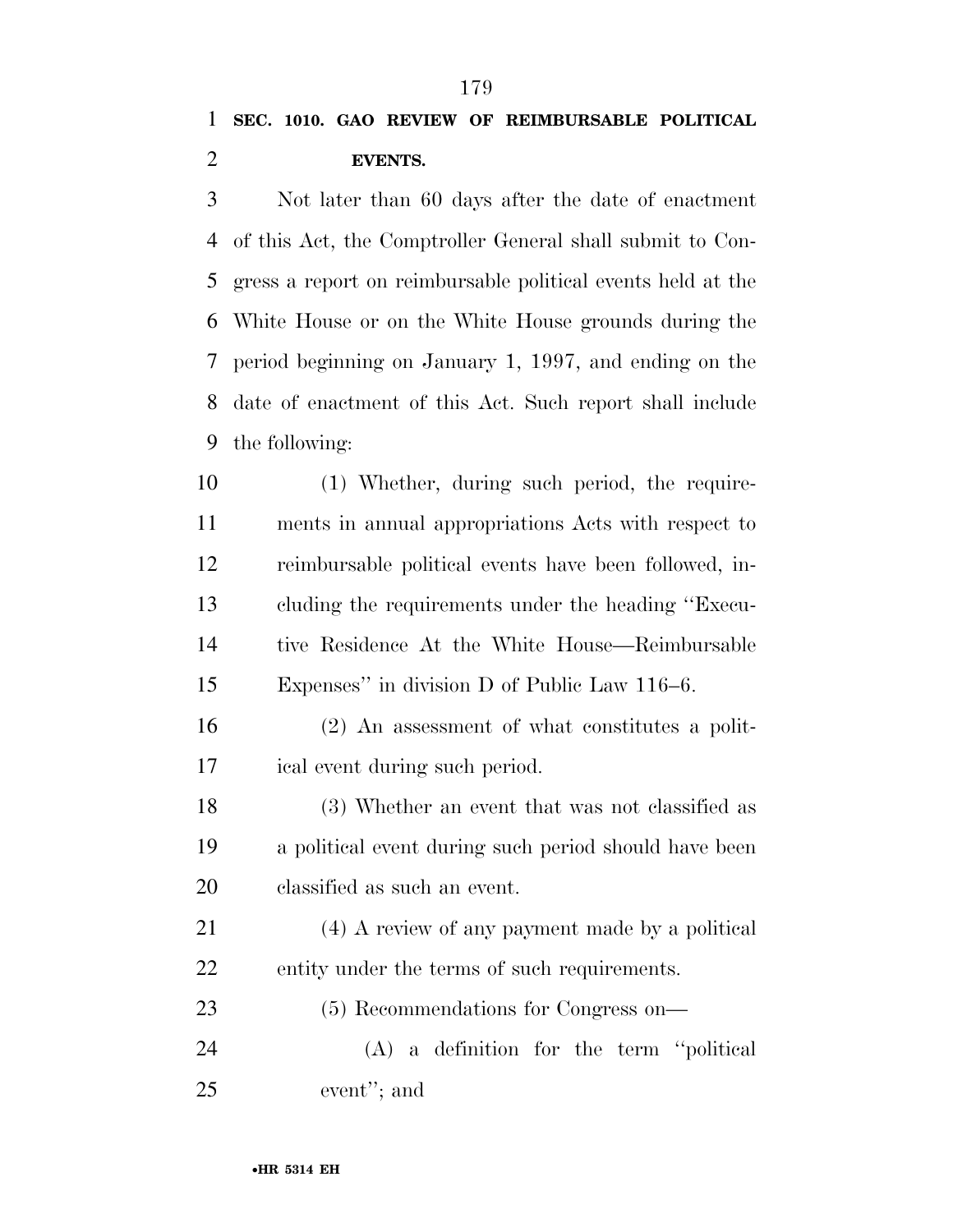(B) how to assess whether administrations are following such requirements and how to hold administrations accountable if such re-quirements are not followed.

# **Subtitle B—Strengthening Ethics Enforcement and Penalties for Federal Executive Employees**

#### **SEC. 1011. ETHICS PLEDGE.**

 Every appointee in every executive agency appointed on or after January 20, 2021, shall sign, and upon signing shall be contractually committed to, the following pledge upon becoming an appointee:

 ''I recognize that this pledge is part of a broader eth- ics in government plan designed to restore and maintain public trust in government, and I commit myself to con- duct consistent with that plan. I commit to decision-mak- ing on the merits and exclusively in the public interest, without regard to private gain or personal benefit. I com- mit to conduct that upholds the independence of law en- forcement and precludes improper interference with inves- tigative or prosecutorial decisions of the Department of Justice. I commit to ethical choices of post-Government employment that do not raise the appearance that I have used my Government service for private gain, including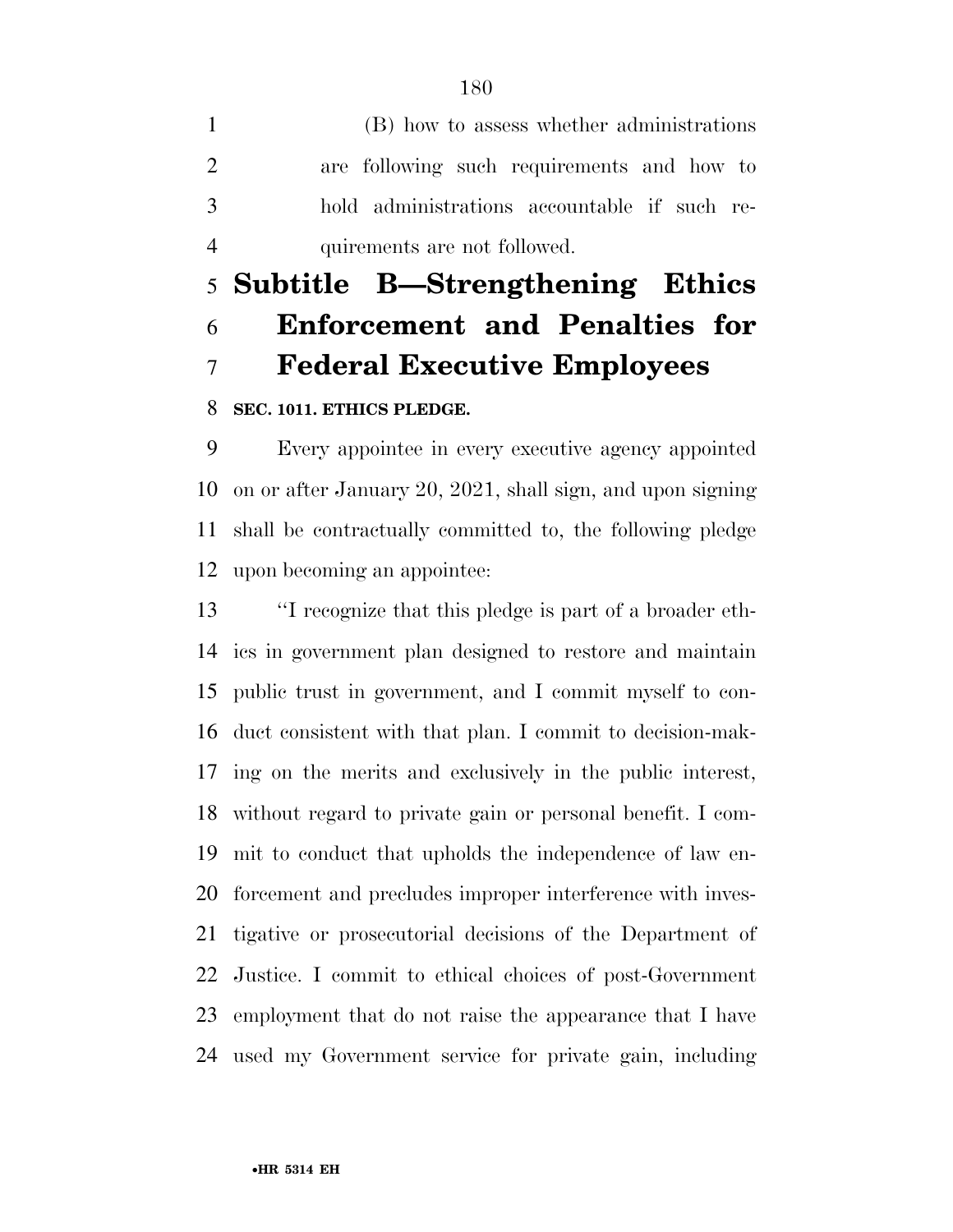by using confidential information acquired and relation-ships established for the benefit of future clients.

 ''Accordingly, as a condition, and in consideration, of my employment in the United States Government in a po- sition invested with the public trust, I commit myself to the following obligations, which I understand are binding on me and are enforceable under law:

8 "(1) Lobbyist Gift Ban.—I will not accept gifts from registered lobbyists or lobbying organizations for the duration of my service as an appointee.

 ''(2) Revolving Door Ban; All Appointees En- tering Government.—I will not for a period of 2 years from the date of my appointment participate in any particular matter involving specific parties that is directly and substantially related to my former employer or former clients, including regula-tions and contracts.

18 "(3) Revolving Door Ban; Lobbyists and Reg- istered Agents Entering Government.—If I was reg- istered under the Lobbying Disclosure Act, 2 U.S.C. 1601 et seq., or the Foreign Agents Registration Act (FARA), 22 U.S.C. 611 et seq., within the 2 years before the date of my appointment, in addition to abiding by the limitations of paragraph 2, I will not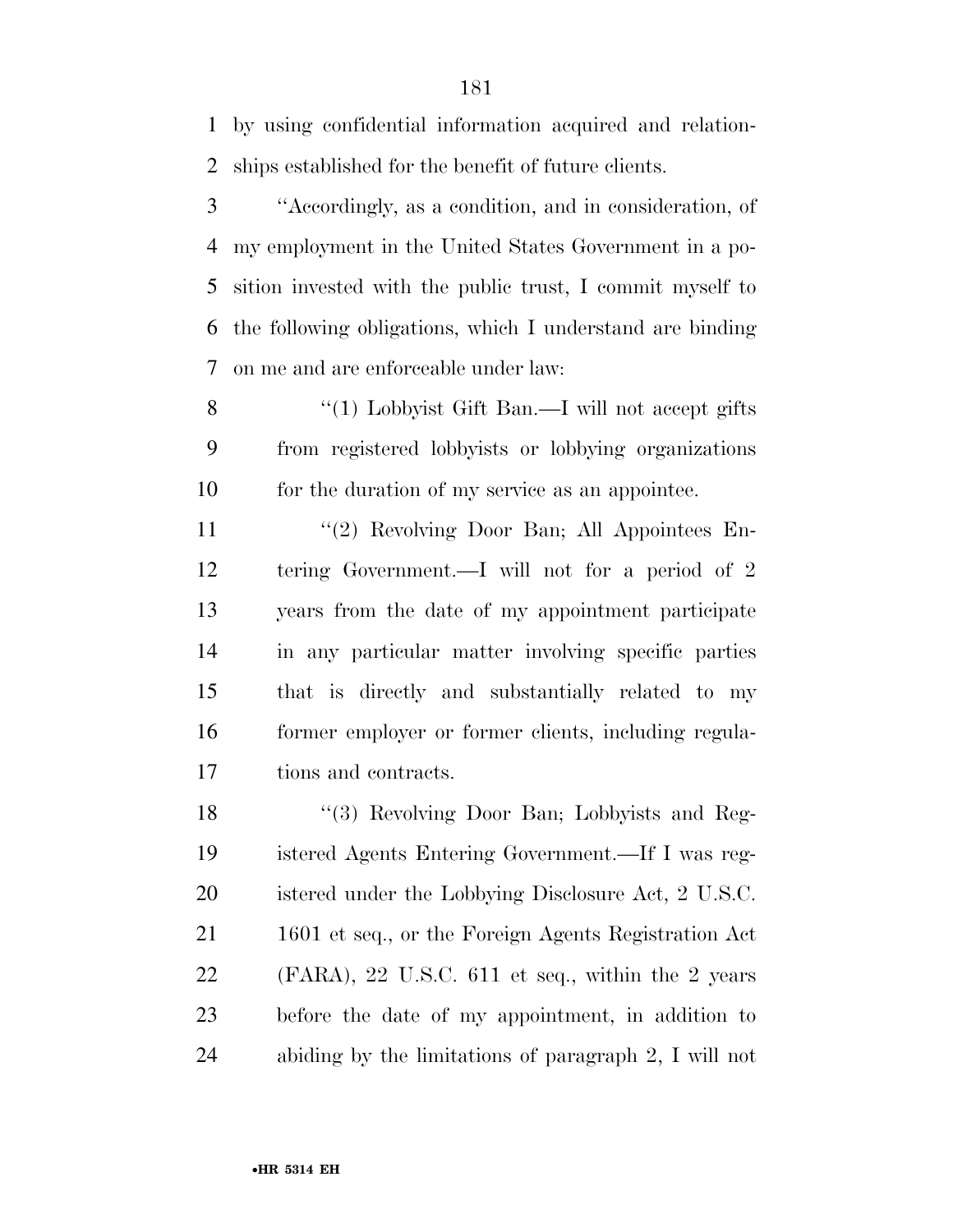| $\mathbf{1}$   | for a period of 2 years after the date of my appoint- |
|----------------|-------------------------------------------------------|
| $\overline{2}$ | ment:                                                 |
| 3              | "(A) participate in any particular matter             |
| $\overline{4}$ | on which I lobbied, or engaged in registrable ac-     |
| 5              | tivity under FARA, within the 2 years before          |
| 6              | the date of my appointment;                           |
| 7              | "(B) participate in the specific issue area           |
| 8              | in which that particular matter falls; or             |
| 9              | $\lq\lq$ (C) seek or accept employment with any       |
| 10             | executive agency with respect to which I lob-         |
| 11             | bied, or engaged in registrable activity under        |
| 12             | FARA, within the 2 years before the date of my        |
| 13             | appointment.                                          |
| 14             | "(4) Revolving Door Ban; Appointees Leaving           |
| 15             | Government.—If, upon my departure from the Gov-       |
| 16             | ernment, I am covered by the post-employment re-      |
| 17             | strictions on communicating with employees of my      |
| 18             | former executive agency set forth in section $207(c)$ |
| 19             | of title 18, United States Code, and its imple-       |
| 20             | menting regulations, I agree that I will abide by     |
| 21             | those restrictions for a period of 2 years following  |
| 22             | the end of my appointment. I will abide by these      |
| 23             | same restrictions with respect to communicating       |
| 24             | with the senior White House staff.                    |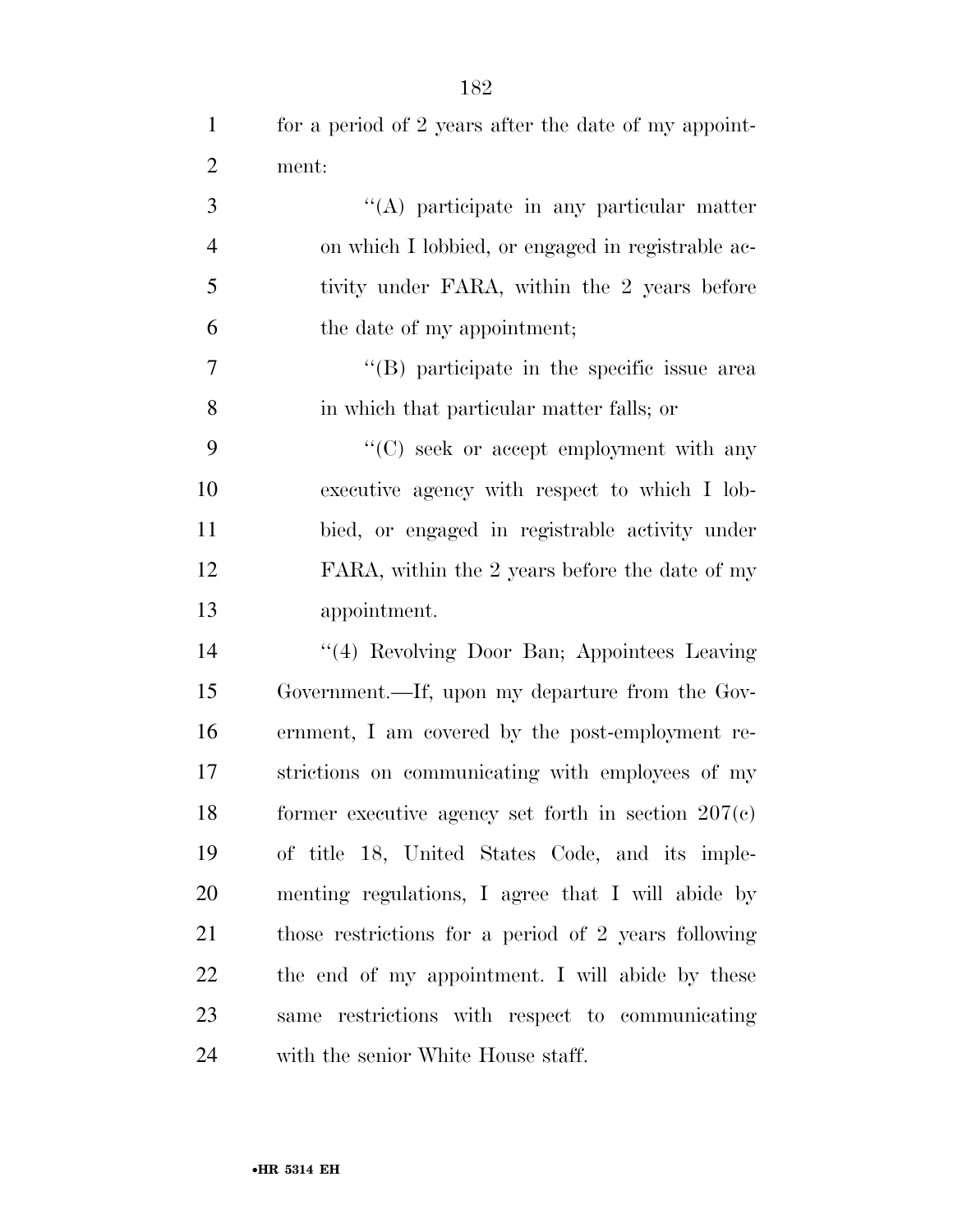| $\mathbf{1}$   | "(5) Revolving Door Ban; Senior and Very Sen-         |
|----------------|-------------------------------------------------------|
| $\overline{2}$ | ior Appointees Leaving Government.— If, upon my       |
| 3              | departure from the Government, I am covered by the    |
| $\overline{4}$ | post-employment restrictions set forth in sections    |
| 5              | $207(c)$ or $207(d)$ of title 18, United States Code, |
| 6              | and those sections' implementing regulations, I       |
| 7              | agree that, in addition, for a period of 1 year fol-  |
| 8              | lowing the end of my appointment, I will not materi-  |
| 9              | ally assist others in making communications or ap-    |
| 10             | pearances that I am prohibited from undertaking       |
| 11             | myself by—                                            |
| 12             | "(A) holding myself out as being available            |
| 13             | to engage in lobbying activities in support of        |
| 14             | any such communications or appearances; or            |
| 15             | "(B) engaging in any such lobbying activi-            |
| 16             | ties.                                                 |
| 17             | "(6) Revolving Door Ban; Appointees Leaving           |
| 18             | Government to Lobby.—In addition to abiding by        |
| 19             | the limitations of paragraph 4, I also agree, upon    |
| 20             | leaving Government service, not to lobby any covered  |
| 21             | executive branch official or non-career Senior Execu- |
| 22             | tive Service appointee, or engage in any activity on  |
| 23             | behalf of any foreign government or foreign political |
| 24             | party which, were it undertaken on January 20,        |
| 25             | 2021, would require that I register under FARA, for   |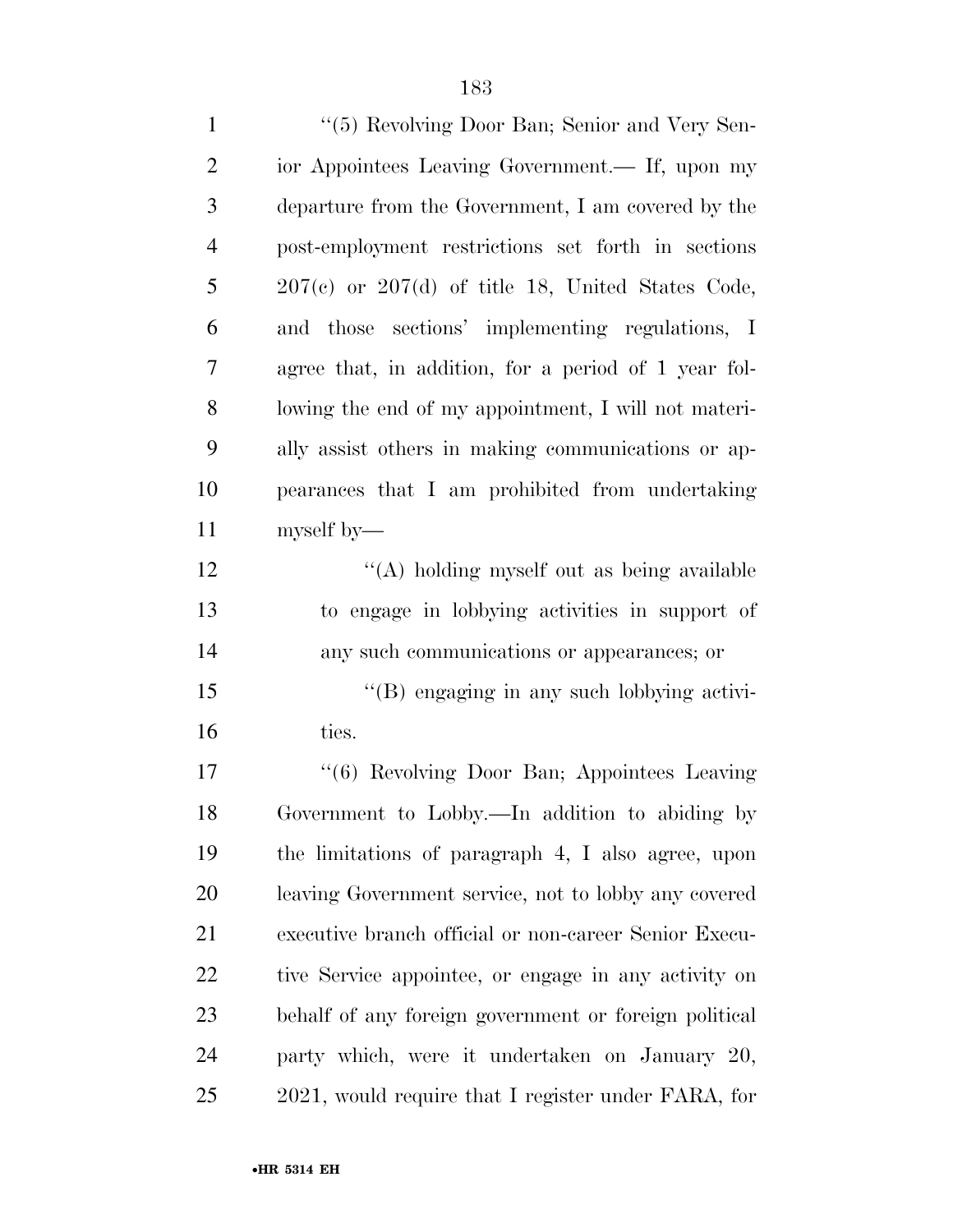the remainder of the Administration or 2 years fol- lowing the end of my appointment, whichever is later.

4 "(7) Golden Parachute Ban.—I have not ac- cepted and will not accept, including after entering Government, any salary or other cash payment from my former employer the eligibility for and payment of which is limited to individuals accepting a position in the United States Government. I also have not ac- cepted and will not accept any non-cash benefit from my former employer that is provided in lieu of such a prohibited cash payment.

 ''(8) Employment Qualification Commitment.— I agree that any hiring or other employment deci- sions I make will be based on the candidate's quali-fications, competence, and experience.

 ''(9) Assent to Enforcement.—I acknowledge 18 that title XVI of the Protecting Our Democracy Act, which I have read before signing this document, de- fines certain of the terms applicable to the foregoing obligations and sets forth the methods for enforcing 22 them. I expressly accept the provisions of that title as a part of this agreement and as binding on me. I understand that the terms of this pledge are in ad-dition to any statutory or other legal restrictions ap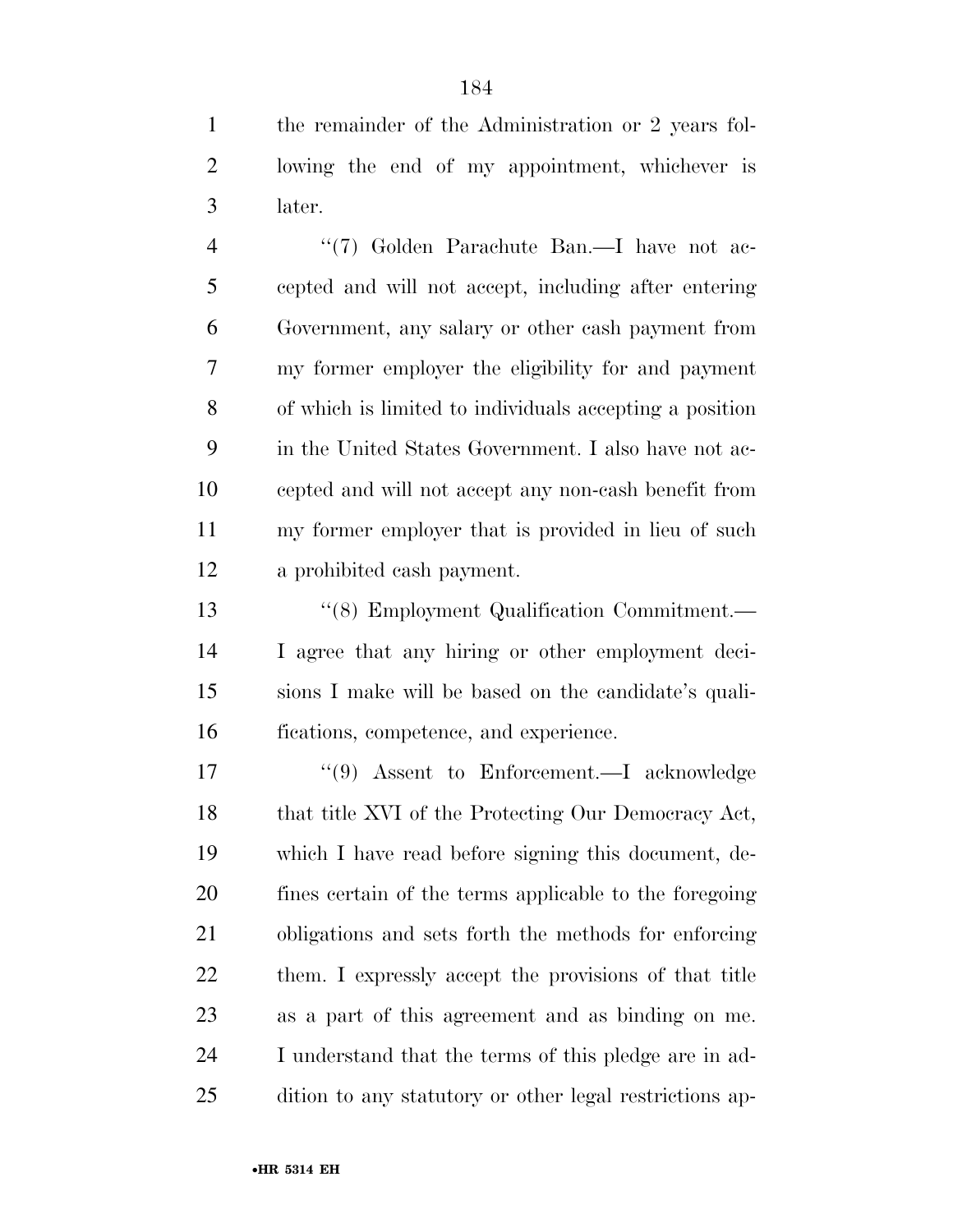plicable to me by virtue of Federal Government serv-ice.''.

#### **SEC. 1012. DEFINITIONS.**

 For purposes of this title and the pledge set forth in section 1101 of this title:

 (1) ''Executive agency'' shall include each ''ex- ecutive agency'' as defined by section 105 of title 5, United States Code, and shall include the Executive Office of the President; provided, however, that ''ex- ecutive agency'' shall include the United States Postal Service and Postal Regulatory Commission, but shall exclude the Government Accountability Of-fice.

 (2) ''Appointee'' shall include every full-time, non-career Presidential or Vice-Presidential ap- pointee, non-career appointee in the Senior Execu- tive Service (or other SES-type system), and ap- pointee to a position that has been excepted from the competitive service by reason of being of a con- fidential or policymaking character (Schedule C and other positions excepted under comparable criteria) in an executive agency. It does not include any per- son appointed as a member of the Senior Foreign Service or solely as a uniformed service commis-sioned officer.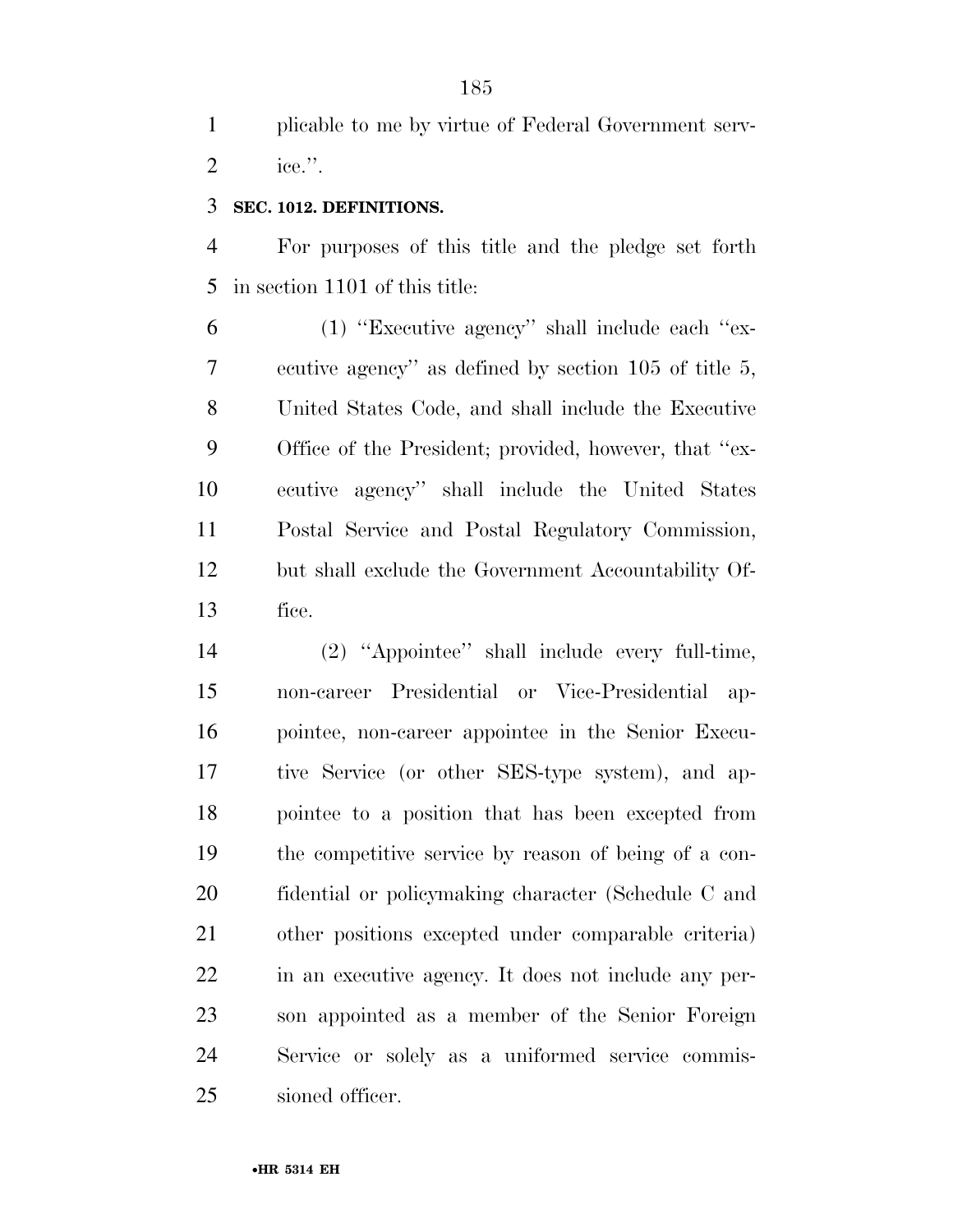1  $(3)$  "Gift"—

|   | (A) shall have the definition set forth in        |
|---|---------------------------------------------------|
| 3 | section $2635.203(b)$ of title 5, Code of Federal |
| 4 | Regulations;                                      |

 (B) shall include gifts that are solicited or accepted indirectly, as defined in section 2635.203(f) of title 5, Code of Federal Regula-tions; and

 (C) shall exclude those items excluded by sections 2635.204(b), (c), (e)(1) and (3), and (j) through (l) of title 5, Code of Federal Regu-lations.

 (4) ''Covered executive branch official'' and ''lobbyist'' shall have the definitions set forth in sec-15 tion 1602 of title 2, United States Code.

 (5) ''Registered lobbyist or lobbying organiza- tion'' shall mean a lobbyist or an organization filing a registration pursuant to section 1603(a) of title 2, United States Code, and in the case of an organiza- tion filing such a registration, ''registered lobbyist'' shall include each of the lobbyists identified therein. (6) ''Lobby'' and ''lobbied'' shall mean to act or have acted as a registered lobbyist.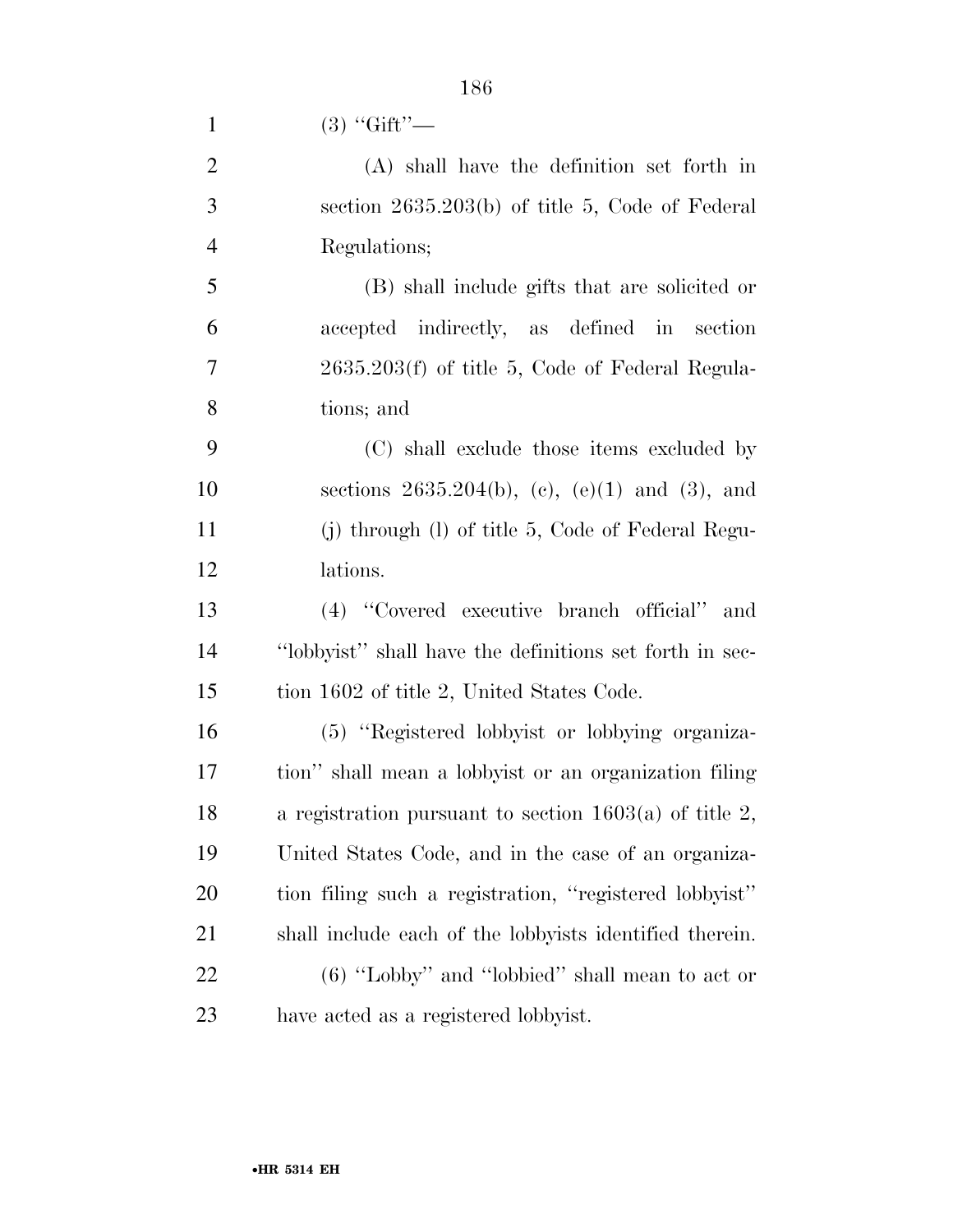(7) ''Lobbying activities'' shall have the defini- tion set forth in section 1602 of title 2, United States Code.

 (8) ''Materially assist'' means to provide sub- stantive assistance but does not include providing background or general education on a matter of law or policy based upon an individual's subject matter expertise, nor any conduct or assistance permitted under section 207(j) of title 18, United States Code.

 (9) ''Particular matter'' shall have the same meaning as set forth in section 207 of title 18, United States Code, and section 2635.402(b)(3) of 13 title 5, Code of Federal Regulations.

 (10) ''Particular matter involving specific par- ties'' shall have the same meaning as set forth in section 2641.201(h) of title 5, Code of Federal Reg- ulations, except that it shall also include any meet- ing or other communication relating to the perform- ance of one's official duties with a former employer or former client, unless the communication applies to a particular matter of general applicability and participation in the meeting or other event is open to all interested parties.

 (11) ''Former employer'' is any person for whom the appointee has within the 2 years prior to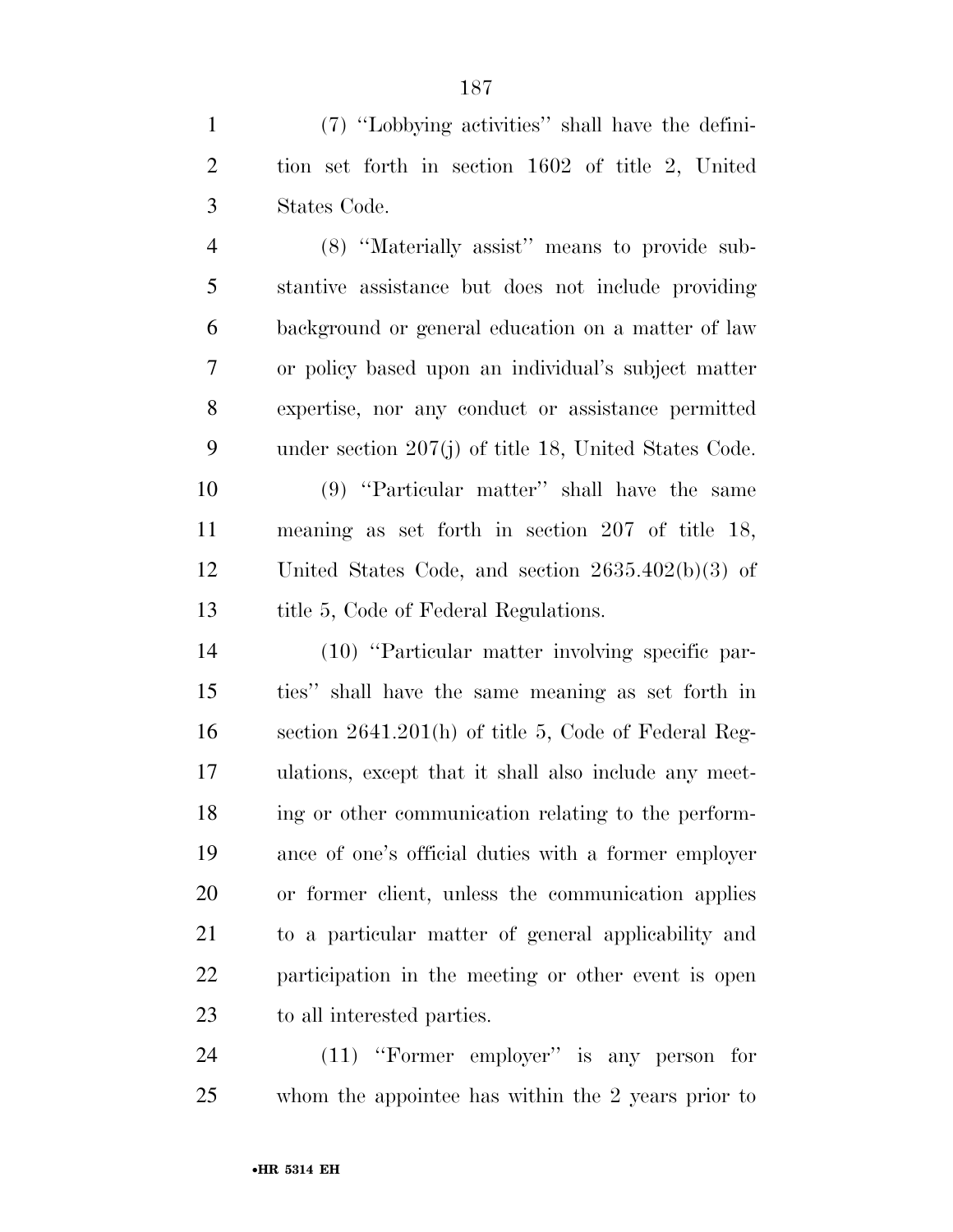the date of his or her appointment served as an em- ployee, officer, director, trustee, or general partner, except that ''former employer'' does not include any executive agency or other entity of the Federal Gov- ernment, State or local government, the District of Columbia, Native American tribe, any United States territory or possession, or any international organi- zation in which the United States is a member state. (12) ''Former client'' is any person for whom the appointee served personally as agent, attorney, or consultant within the 2 years prior to the date of his or her appointment, but excluding instances where the service provided was limited to speeches or similar appearances. It does not include clients of the appointee's former employer to whom the ap- pointee did not personally provide services. (13) ''Directly and substantially related to my former employer or former clients'' shall mean mat- ters in which the appointee's former employer or a former client is a party or represents a party. (14) ''Participate'' means to participate person- ally and substantially. (15) ''Government official'' means any employee

of the executive branch.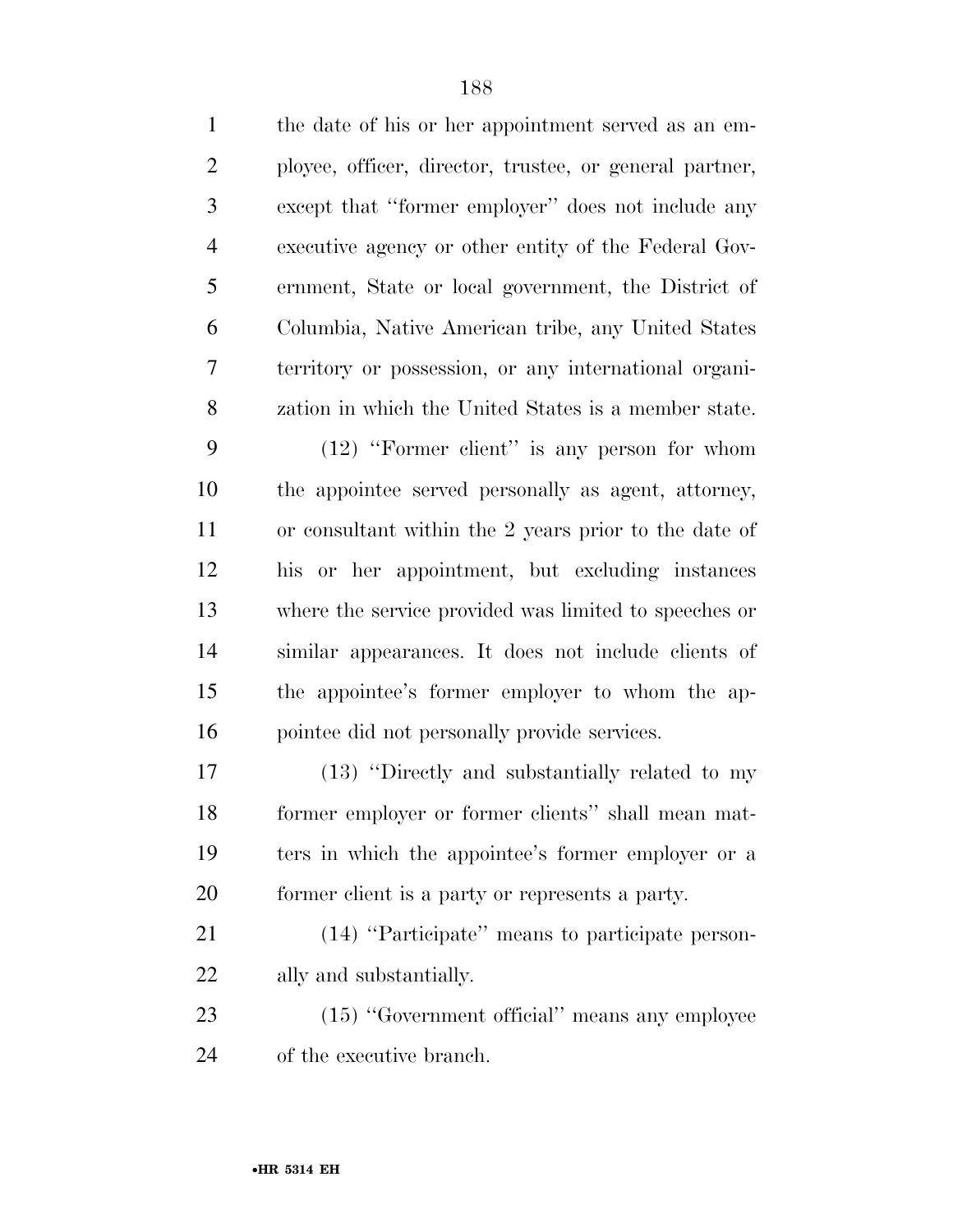| $\mathbf{1}$   | (16) "Administration" means all terms of office              |
|----------------|--------------------------------------------------------------|
| $\overline{2}$ | of the incumbent President serving at the time of            |
| 3              | the appointment of an appointee covered by this              |
| $\overline{4}$ | title.                                                       |
| 5              | $(17)$ "Pledge" means the ethics pledge set forth            |
| 6              | in section 1011 of this title.                               |
| 7              | (18) "Senior White House staff" means any                    |
| 8              | person appointed by the President to a position              |
| 9              | under sections $105(a)(2)(A)$ or (B) of title 3, United      |
| 10             | States Code, or by the Vice President to a position          |
| 11             | under sections $106(a)(1)(A)$ or (B) of title 3.             |
| 12             | (19) All references to provisions of law and reg-            |
| 13             | ulations shall refer to such provisions as are in effect.    |
| 14             | on January 20, 2021.                                         |
| 15             | <b>SEC. 1013. WAIVER.</b>                                    |
| 16             | (a) The Director of the Office of Management and             |
| 17             | Budget (OMB), in consultation with the Counsel to the        |
| 18             | President, may grant to any current or former appointee      |
| 19             | a written waiver of any restrictions contained in the pledge |
| 20             | signed by such appointee if, and to the extent that, the     |
| 21             | Director of OMB certifies in writing—                        |

 (1) that the literal application of the restriction is inconsistent with the purposes of the restriction; or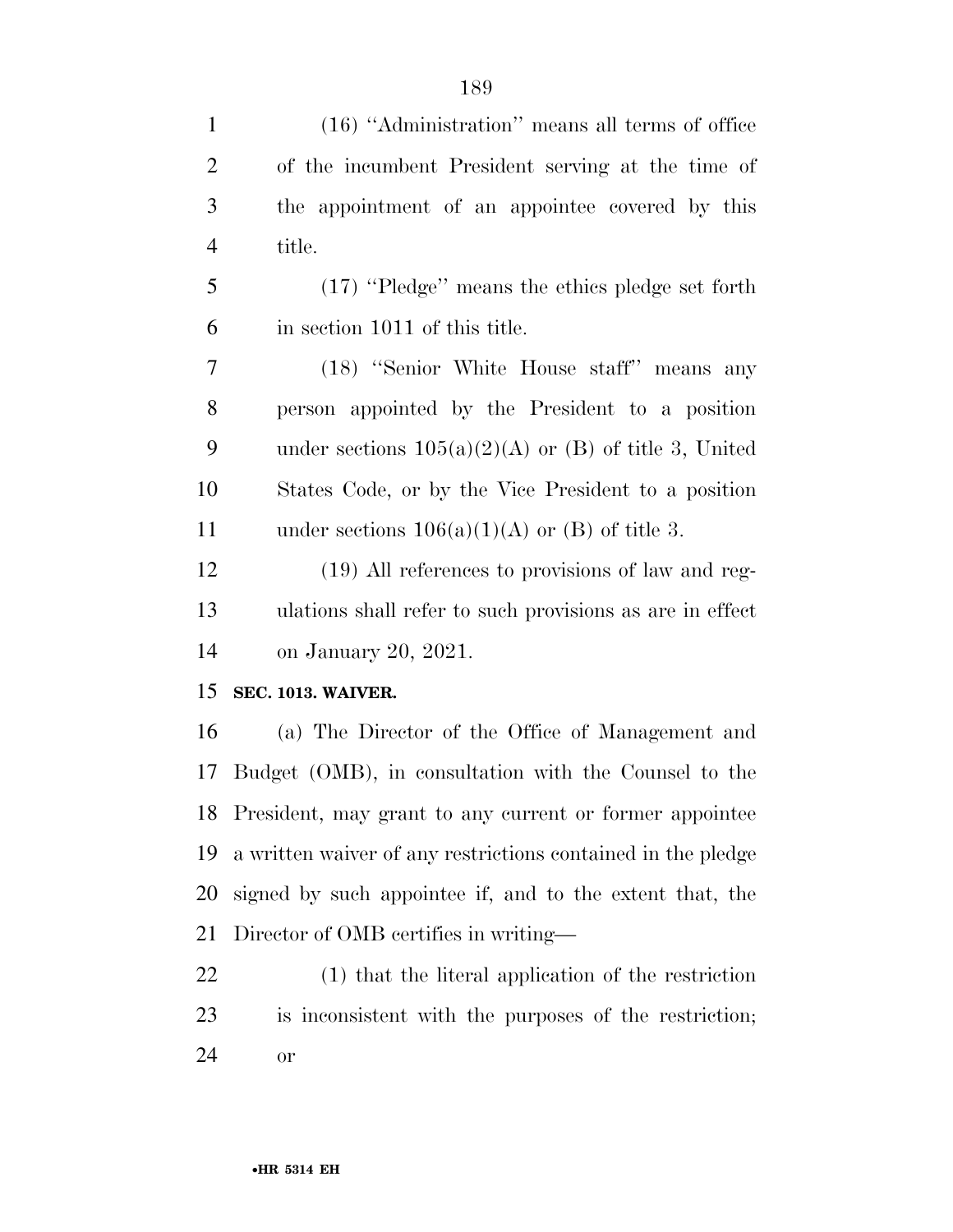(2) that it is in the public interest to grant the waiver. Any such written waiver should reflect the basis for the waiver and, in the case of a waiver of the restrictions set forth in paragraphs (3)(B) and (C) of the pledge, a discussion of the findings with respect to the factors set forth in subsection (b) of this section.

 (b) A waiver shall take effect when the certification is signed by the Director of OMB and shall be made public within 10 days thereafter.

 (c) The public interest shall include, but not be lim- ited to, exigent circumstances relating to national security, the economy, public health, or the environment. In deter- mining whether it is in the public interest to grant a waiv- er of the restrictions contained in paragraphs (3)(B) and (C) of the pledge, the responsible official may consider the following factors—

 (1) the government's need for the individual's services, including the existence of special cir- cumstances related to national security, the econ-omy, public health, or the environment;

 (2) the uniqueness of the individual's qualifica-23 tions to meet the government's needs;

 (3) the scope and nature of the individual's prior lobbying activities, including whether such ac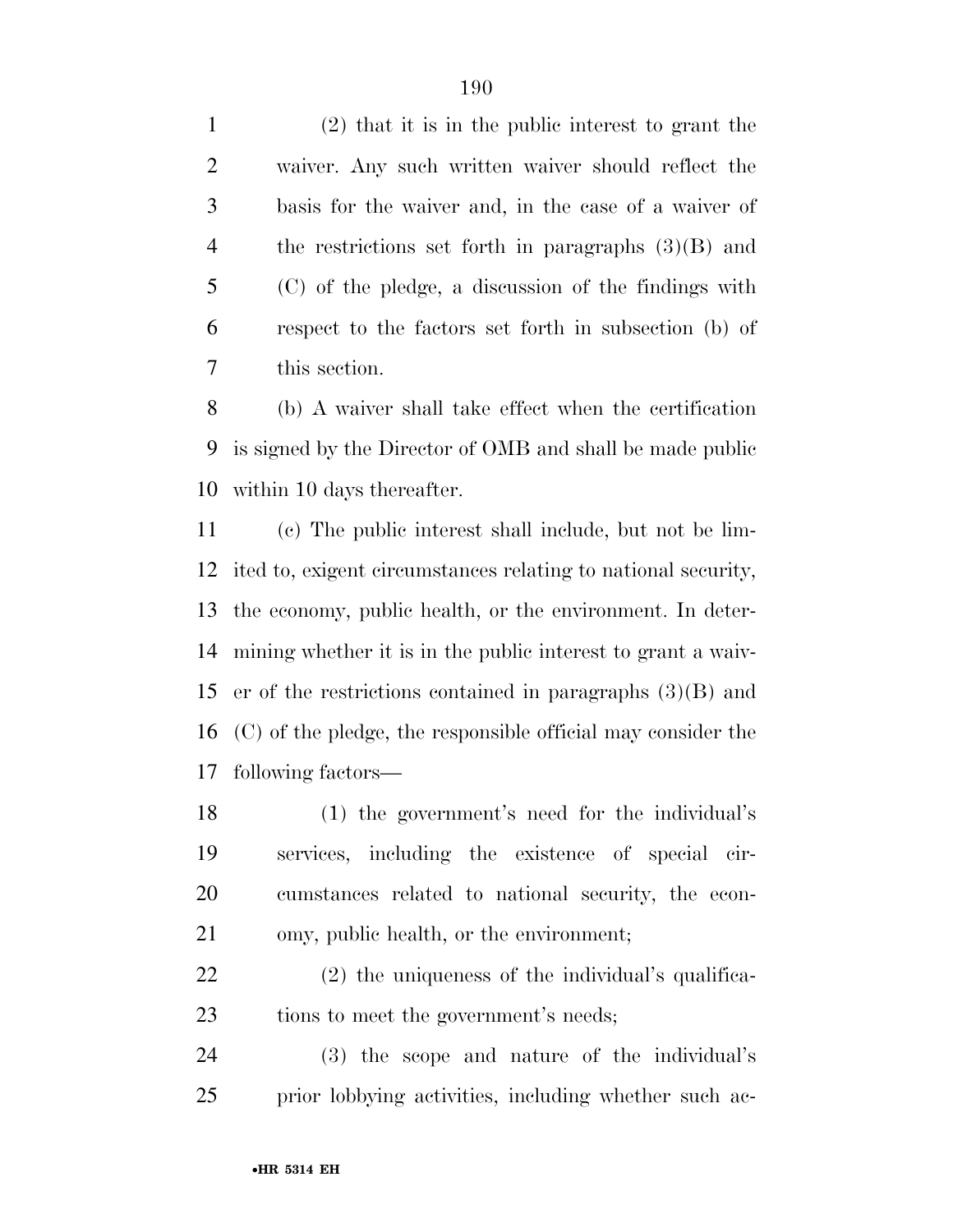tivities were de minimis or rendered on behalf of a nonprofit organization; and

 (4) the extent to which the purposes of the re- striction may be satisfied through other limitations on the individual's services, such as those required 6 by paragraph  $(3)(A)$  of the pledge.

#### **SEC. 1014. ADMINISTRATION.**

 (a) The head of every executive agency shall, in con- sultation with the Director of the Office of Government Ethics, establish such rules or procedures (conforming as nearly as practicable to the agency's general ethics rules and procedures, including those relating to designated agency ethics officers) as are necessary or appropriate to ensure—

 (1) that every appointee in the agency signs the pledge upon assuming the appointed office or other-wise becoming an appointee;

 (2) that compliance with paragraph (3) of the pledge is addressed in a written ethics agreement with each appointee to whom it applies, which agree- ment shall also be approved by the Counsel to the President prior to the appointee commencing work; (3) that spousal employment issues and other conflicts not expressly addressed by the pledge are addressed in ethics agreements with appointees or,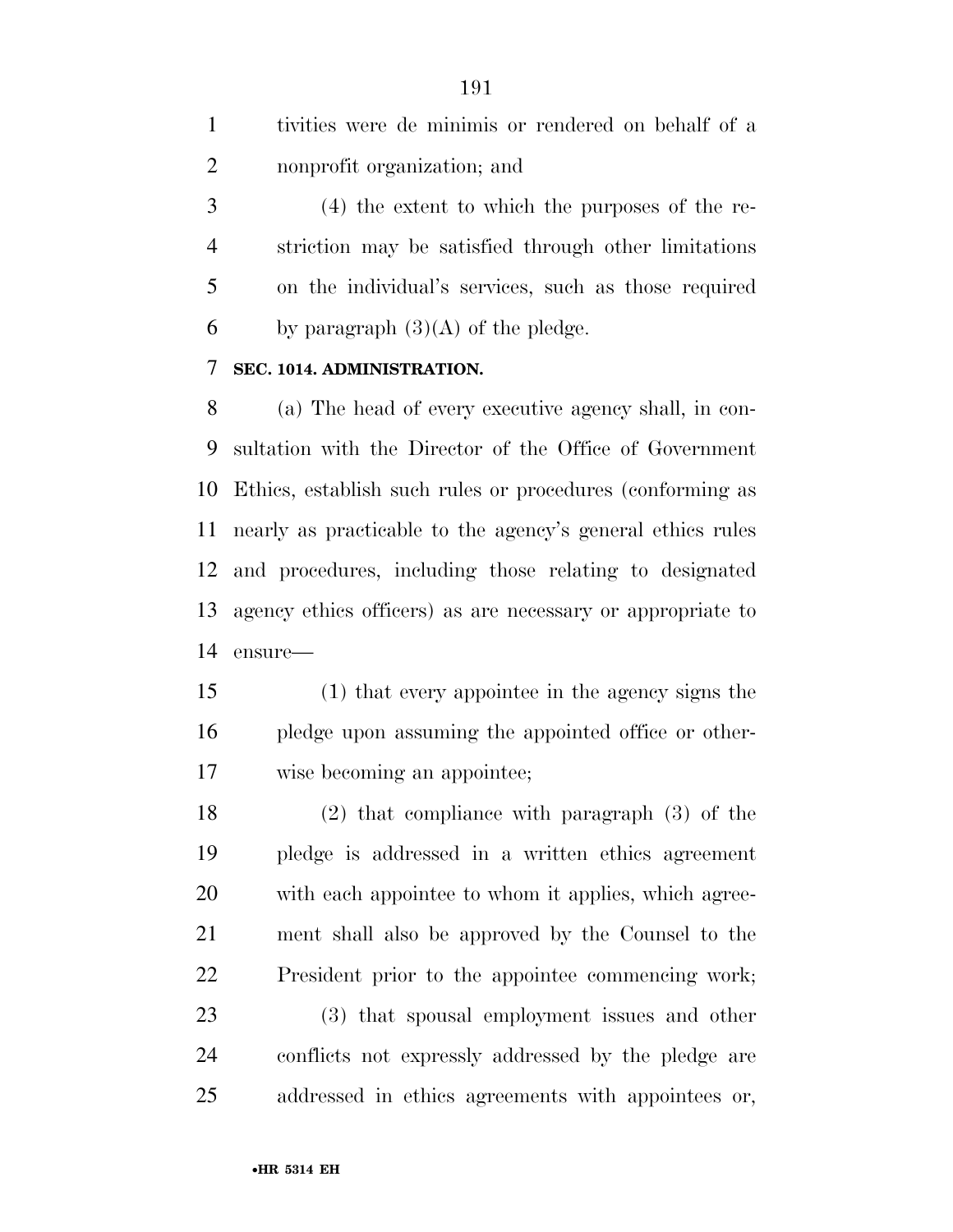| $\mathbf{1}$   | where no such agreements are required, through eth-       |
|----------------|-----------------------------------------------------------|
| $\overline{2}$ | ics counseling; and                                       |
| 3              | (4) that the agency generally complies with this          |
| $\overline{4}$ | title.                                                    |
| 5              | (b) With respect to the Executive Office of the Presi-    |
| 6              | dent, the duties set forth in subsection (a) shall be the |
| 7              | responsibility of the Counsel to the President.           |
| 8              | (c) The Director of the Office of Government Ethics       |
| 9              | shall—                                                    |
| 10             | (1) ensure that the pledge and a copy of this             |
| 11             | title are made available for use by agencies in ful-      |
| 12             | filling their duties under subsection (a);                |
| 13             | $(2)$ in consultation with the Attorney General or        |
| 14             | the Counsel to the President, when appropriate, as-       |
| 15             | sist designated agency ethics officers in providing       |
| 16             | advice to current or former appointees regarding the      |
| 17             | application of the pledge; and                            |
| 18             | (3) in consultation with the Attorney General             |
| 19             | and the Counsel to the President, adopt such rules        |
| 20             | or procedures as are necessary or appropriate—            |
| 21             | $(A)$ to carry out the foregoing responsibil-             |
| 22             | ities;                                                    |
| 23             | (B) to authorize limited exceptions to the                |
| 24             | lobby ist gift ban for circumstances that do not          |
| 25             | implicate the purposes of the ban;                        |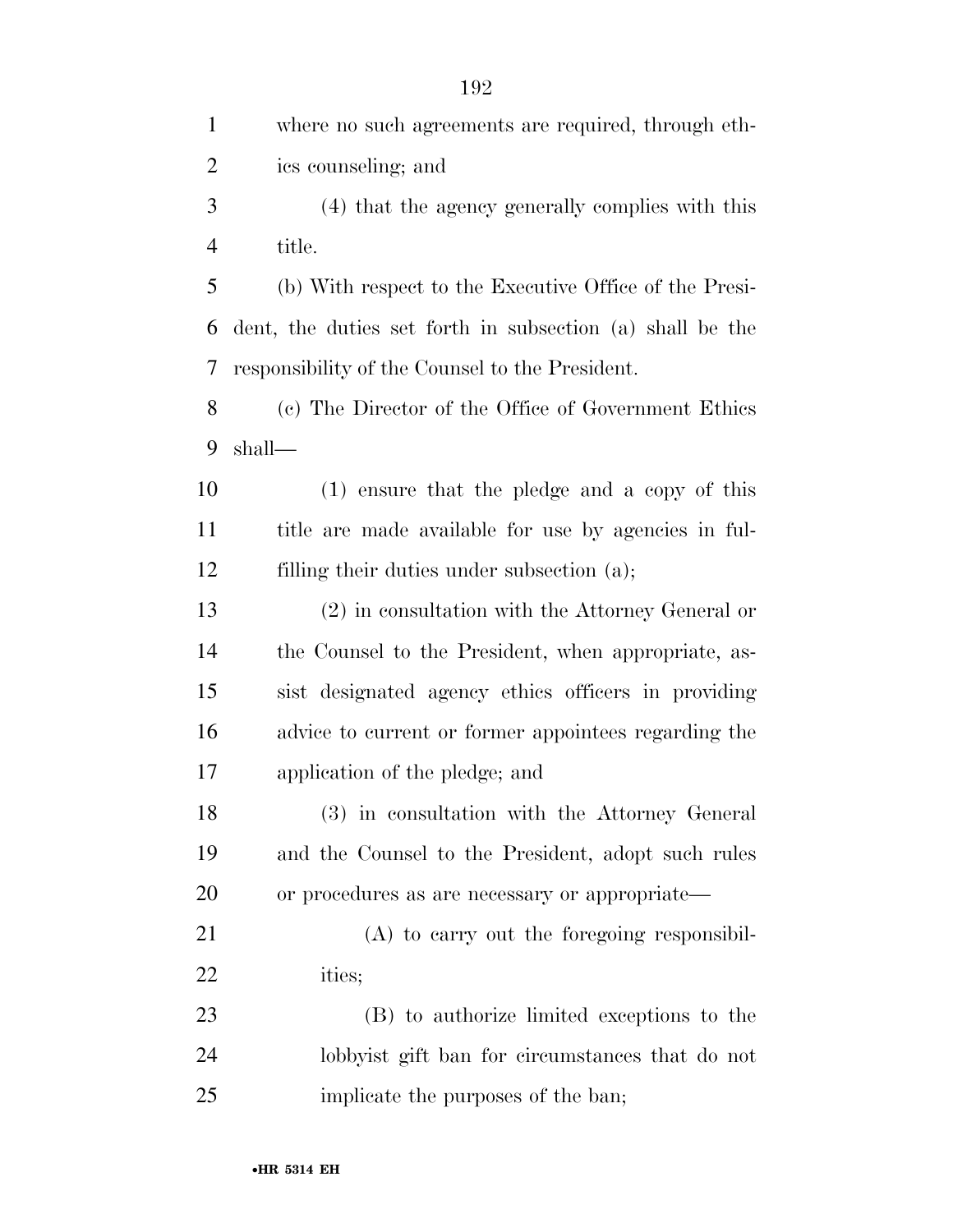| $\mathbf{1}$   | (C) to make clear that no person shall                 |
|----------------|--------------------------------------------------------|
| $\overline{2}$ | have violated the lobby ist gift ban if the person     |
| 3              | properly disposes of a gift as provided by sec-        |
| $\overline{4}$ | tion 2635.206 of title 5, Code of Federal Regu-        |
| 5              | lations;                                               |
| 6              | (D) to ensure that existing rules and pro-             |
| $\overline{7}$ | cedures for Government employees engaged in            |
| 8              | negotiations for future employment with private        |
| 9              | businesses that are affected by the employees'         |
| 10             | official actions do not affect the integrity of the    |
| 11             | Government's programs and operations; and              |
| 12             | $(E)$ to ensure, in consultation with the Di-          |
| 13             | rector of the Office of Personnel Management,          |
| 14             | that the requirement set forth in paragraph $(6)$      |
| 15             | of the pledge is honored by every employee of          |
| 16             | the executive branch;                                  |
| 17             | $(4)$ in consultation with the Director of OMB,        |
| 18             | report to the President on whether full compliance     |
| 19             | is being achieved with existing laws and regulations   |
| 20             | governing executive branch procurement lobbying        |
| 21             | disclosure. This report shall include recommenda-      |
| 22             | tions on steps the executive branch can take to ex-    |
| 23             | pand, to the fullest extent practicable, disclosure of |
| 24             | both executive branch procurement lobbying and of      |
| 25             | lobbying for Presidential pardons. These<br>rec-       |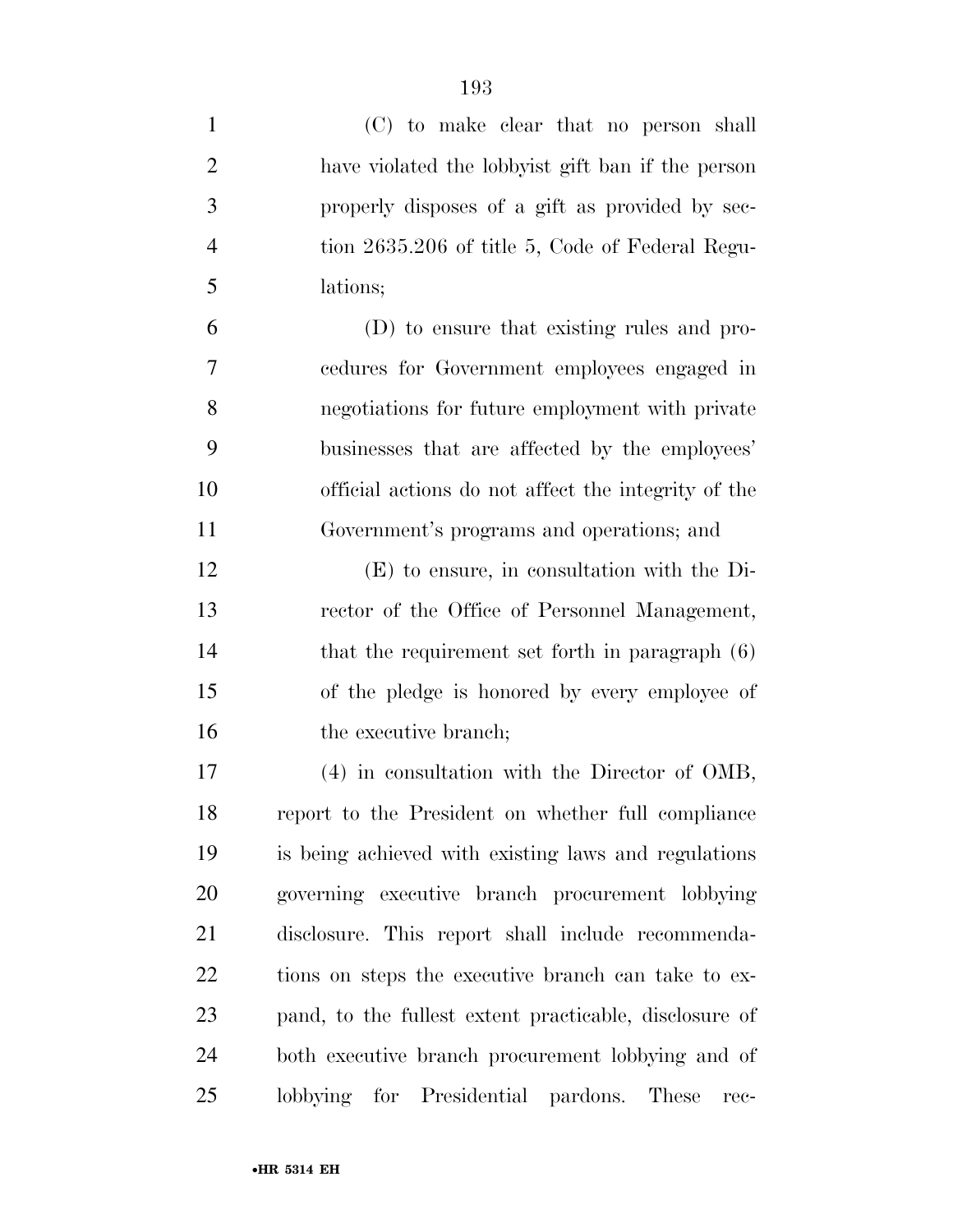ommendations shall include both immediate actions 2 the executive branch can take and, if necessary, rec-ommendations for legislation; and

 (5) provide an annual public report on the ad-ministration of the pledge and this title.

 (d) The Director of the Office of Government Ethics shall, in consultation with the Attorney General, the Coun- sel to the President, and the Director of the Office of Per- sonnel Management, report to the President on steps the executive branch can take to expand to the fullest extent practicable the revolving door ban set forth in paragraph (5) of the pledge to all executive branch employees who are involved in the procurement process such that they may not for 2 years after leaving Government service lobby any Government official regarding a Government contract that was under their official responsibility in the last 2 years of their Government service. This report shall include both immediate actions the executive branch can take and, if necessary, recommendations for legislation.

 (e) All pledges signed by appointees, and all waiver certifications with respect thereto, shall be filed with the head of the appointee's agency for permanent retention in the appointee's official personnel folder or equivalent folder.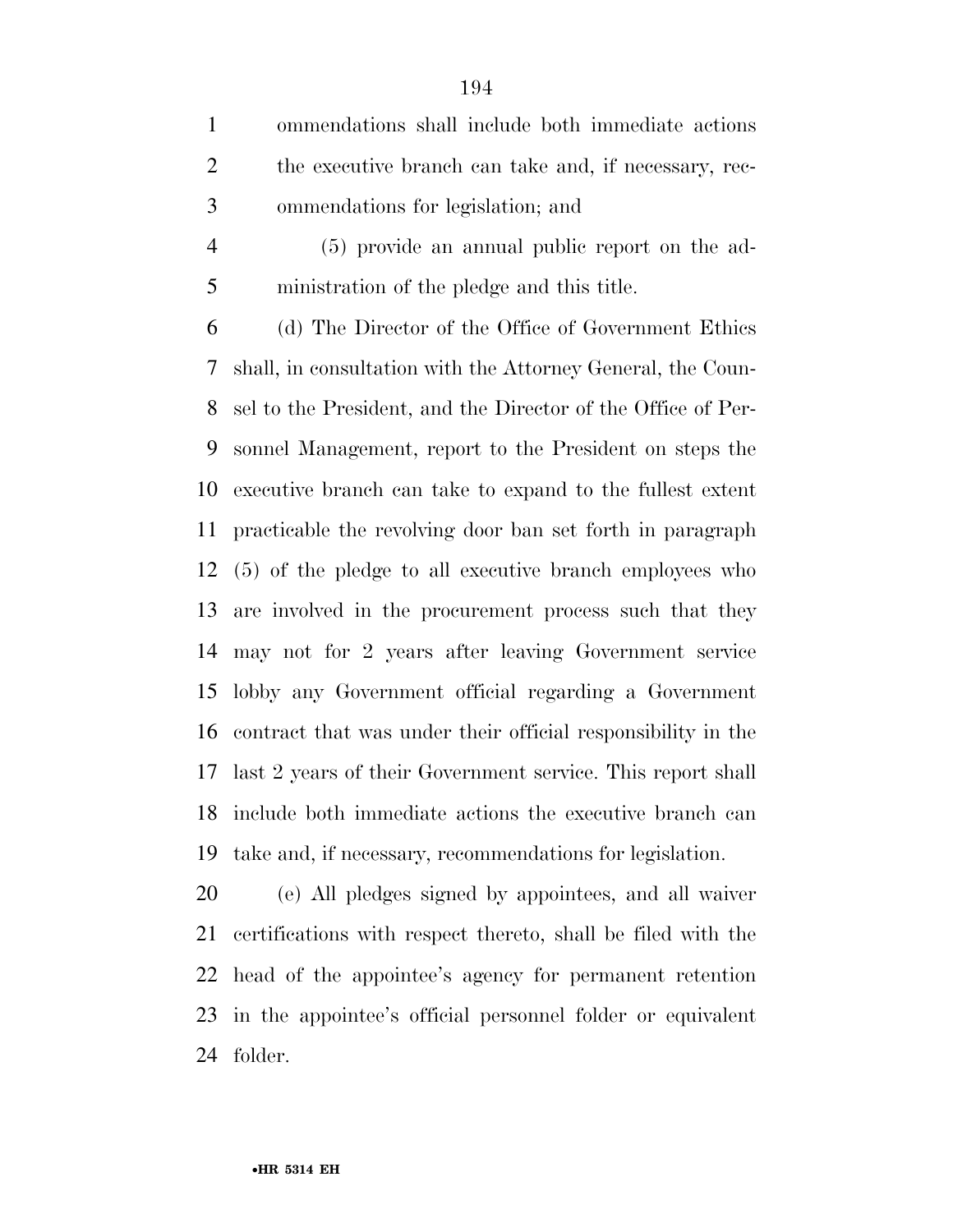#### **SEC. 1015. ENFORCEMENT.**

 (a) The contractual, fiduciary, and ethical commit- ments in the pledge provided for herein are solely enforce- able by the United States pursuant to this section by any legally available means, including debarment proceedings within any affected executive agency or judicial civil pro-ceedings for declaratory, injunctive, or monetary relief.

 (b) Any former appointee who is determined, after notice and hearing, by the duly designated authority with- in any agency, to have violated his or her pledge may be barred from lobbying any officer or employee of that agen- cy for up to 5 years in addition to the time period covered by the pledge. The head of every executive agency shall, in consultation with the Director of the Office of Govern- ment Ethics, establish procedures to implement this sub- section, which procedures shall include (but not be limited to) providing for fact-finding and investigation of possible violations of this title and for referrals to the Attorney General for consideration pursuant to subsection (c) of this section.

- (c) The Attorney General is authorized—
- (1) upon receiving information regarding the possible breach of any commitment in a signed pledge, to request any appropriate Federal investiga- tive authority to conduct such investigations as may be appropriate; and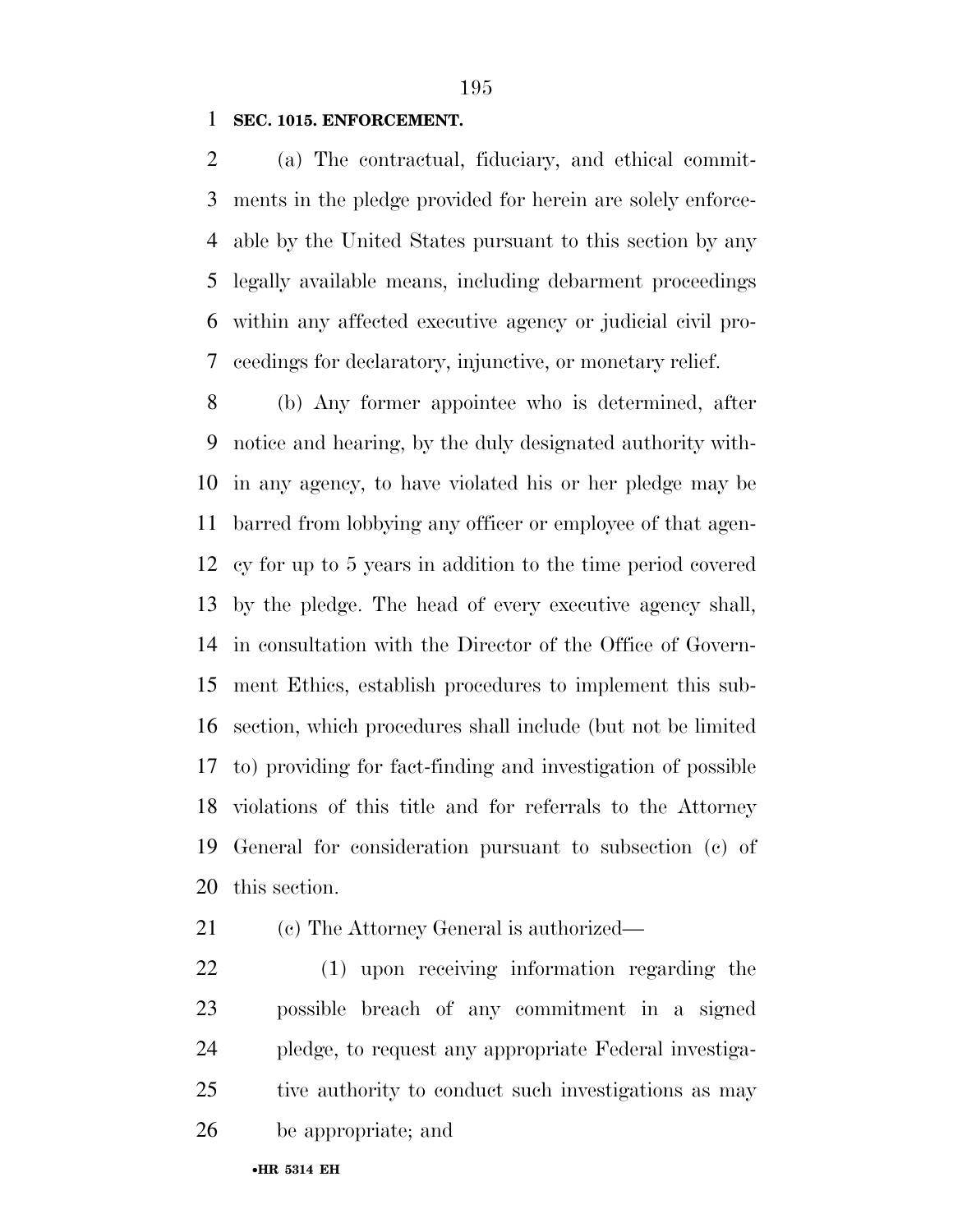| $\mathbf{1}$   | $(2)$ upon determining that there is a reasonable           |
|----------------|-------------------------------------------------------------|
| $\overline{2}$ | basis to believe that a breach of a commitment has          |
| 3              | occurred or will occur or continue, if not enjoined,        |
| $\overline{4}$ | to commence a civil action against the former em-           |
| 5              | ployee in any United States District Court with ju-         |
| 6              | risdiction to consider the matter.                          |
| 7              | (d) In any such civil action, the Attorney General is       |
| 8              | authorized to request any and all relief authorized by law, |
| 9              | including but not limited to:                               |
| 10             | (1) such temporary restraining orders and pre-              |
| 11             | liminary and permanent injunctions as may be ap-            |
| 12             | propriate to restrain future, recurring, or continuing      |
| 13             | conduct by the former employee in breach of the             |
| 14             | commitments in the pledge he or she signed; and             |
| 15             | $(2)$ establishment of a constructive trust for the         |
| 16             | benefit of the United States, requiring an accounting       |
| 17             | and payment to the United States Treasury of all            |
| 18             | money and other things of value received by, or pay-        |
| 19             | able to, the former employee arising out of any             |
| 20             | breach or attempted breach of the pledge signed by          |
| 21             | the former employee.                                        |
|                |                                                             |

### **SEC. 1016. GENERAL PROVISIONS.**

 (a) If any provision of this title or the application of such provision is held to be invalid, the remainder of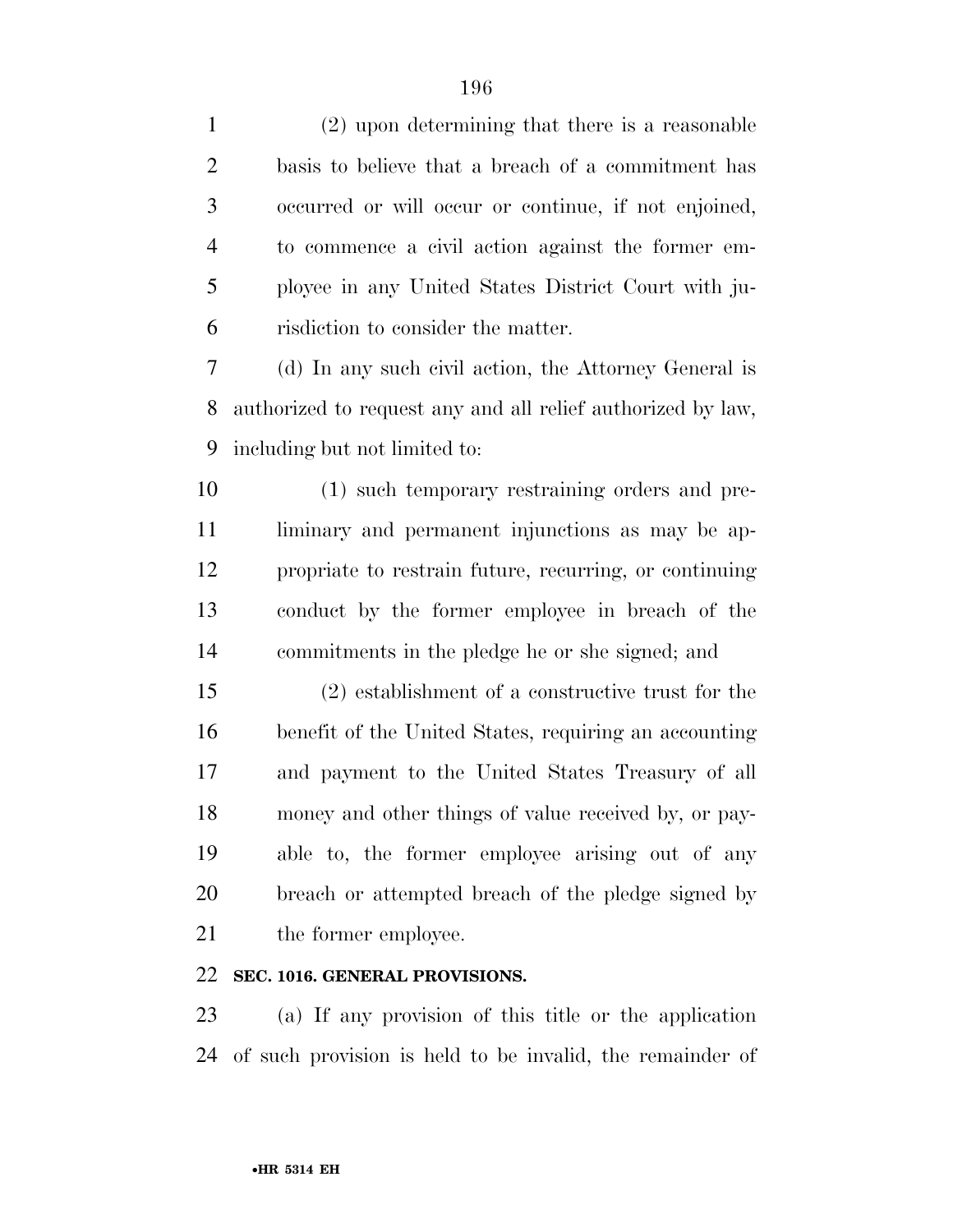this title and other dissimilar applications of such provi-sion shall not be affected.

 (b) Nothing in this title shall be construed to impair or otherwise affect—

 (1) the authority granted by law to an executive department or agency, or the head thereof; or

 (2) the functions of the Director of the Office of Management and Budget relating to budgetary, administrative, or legislative proposals.

 (c) This title shall be implemented consistent with ap- plicable law and subject to the availability of appropria-tions.

 (d) This title is not intended to, and does not, create any right or benefit, substantive or procedural, enforceable at law or in equity by any party against the United States, its departments, agencies, or entities, its officers, employ-ees, or agents, or any other person.

## **TITLE XI—PROMOTING EFFI-**

## **CIENT PRESIDENTIAL TRAN-SITIONS**

**SEC. 1101. SHORT TITLE.** 

 This title may be cited as the ''Efficient Transition Act of 2021''.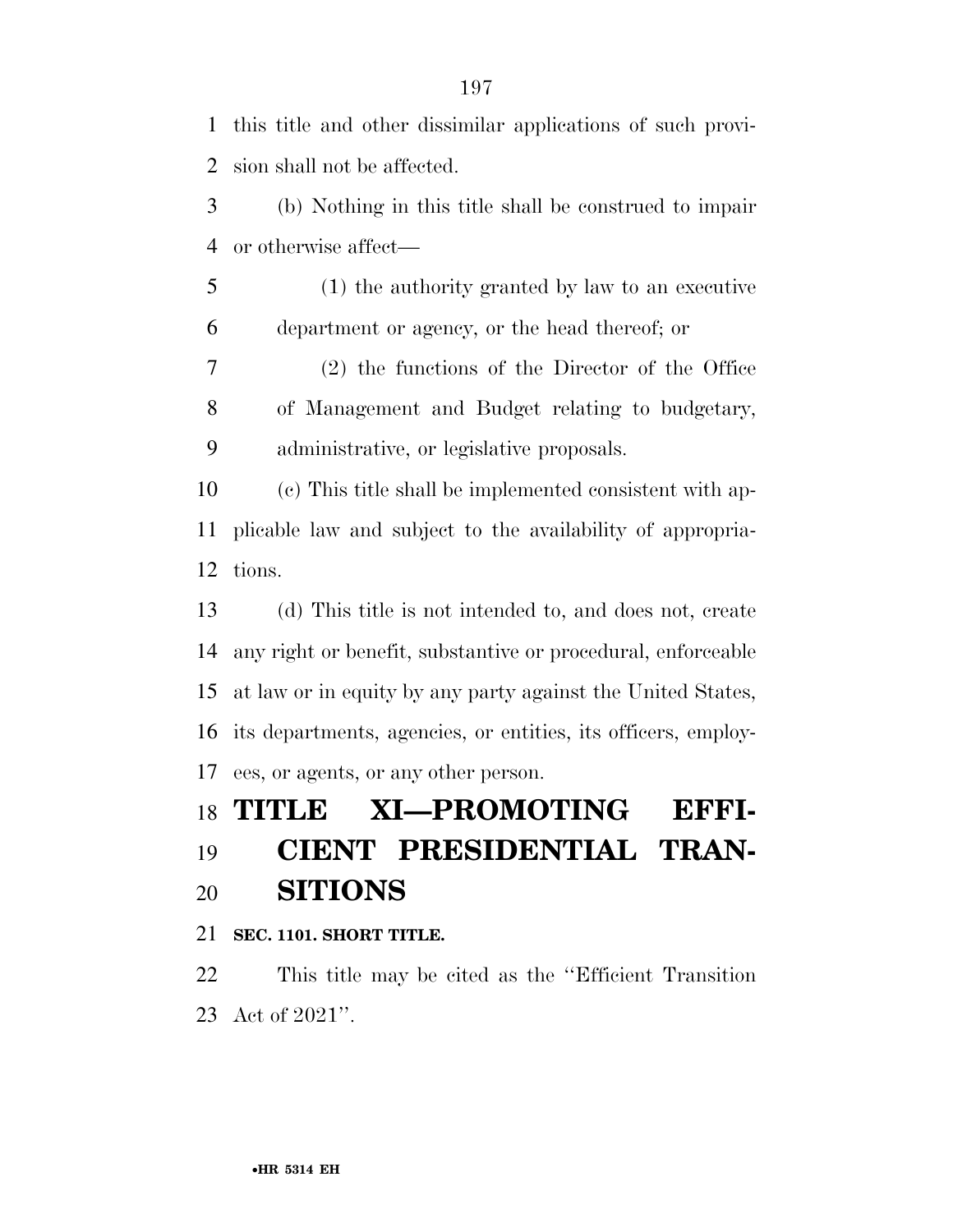# **SEC. 1102. ASCERTAINMENT OF SUCCESSFUL CANDIDATES IN GENERAL ELECTIONS FOR PURPOSES OF PRESIDENTIAL TRANSITION.**

 (a) IN GENERAL.—Section 3(c) of the Presidential Transition Act of 1963 (3 U.S.C. 102 note) is amended— 6 (1) by striking "The terms" and inserting " $(1)$ The terms''; and

(2) by adding at the end the following:

 ''(2) The Administrator shall make the ascertainment under paragraph (1) as soon as practicable after the gen-eral elections.

12 ''(3) If the Administrator does not make such ascer- tainment within 5 days after such elections, each eligible candidate for President and Vice President shall be treat- ed as if they are the apparent successful candidate for pur- poses of this Act until the Administrator makes the ascer- tainment or until the House of Representatives and the Senate certify the results of the elections, whichever occurs first.''.

 (b) REGULATIONS.—Not later than 270 days after the date of enactment of this Act, the Administrator of General Services shall promulgate regulations that estab- lish standards and procedures to be followed by the Ad- ministrator in making any future determination regarding ascertainment under section 3(c) of the Presidential Tran-sition Act of 1963, as amended by subsection (a).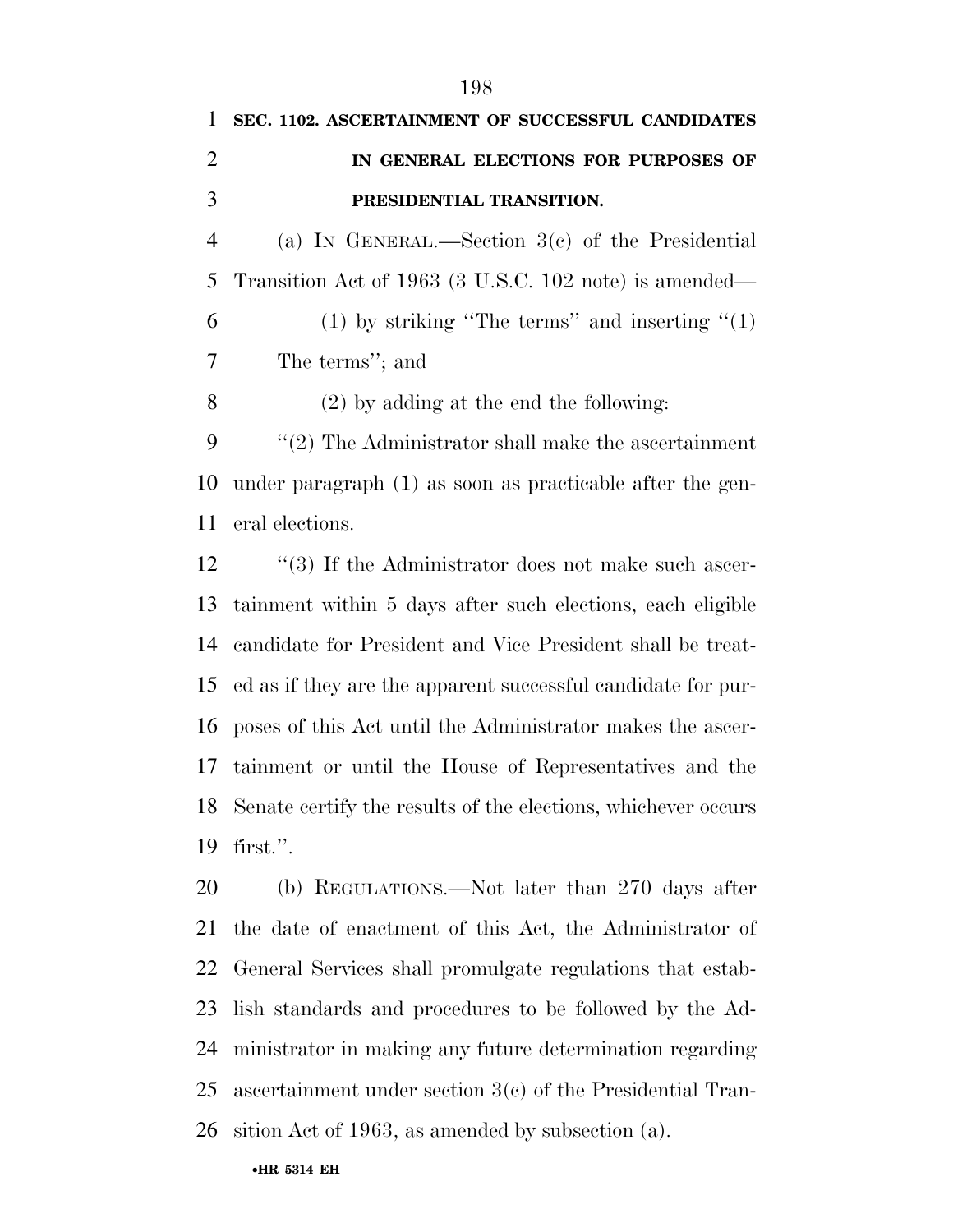# **TITLE XII—PRESIDENTIAL AND VICE PRESIDENTIAL TAX TRANSPARENCY SEC. 1201. PRESIDENTIAL AND VICE PRESIDENTIAL TAX TRANSPARENCY.**  (a) DEFINITIONS.—In this section— (1) The term ''covered candidate'' means a can- didate of a major party in a general election for the office of President or Vice President. (2) The term ''major party'' has the meaning given the term in section 9002 of the Internal Rev- enue Code of 1986. (3) The term ''income tax return'' means, with respect to an individual, any return (as such term is defined in section 6103(b)(1) of the Internal Rev- enue Code of 1986, except that such term shall not include declarations of estimated tax) of— (A) such individual, other than information returns issued to persons other than such indi- vidual; or (B) of any corporation, partnership, or 22 trust in which such individual holds, directly or indirectly, a significant interest as the sole or principal owner or the sole or principal bene-ficial owner (as such terms are defined in regu-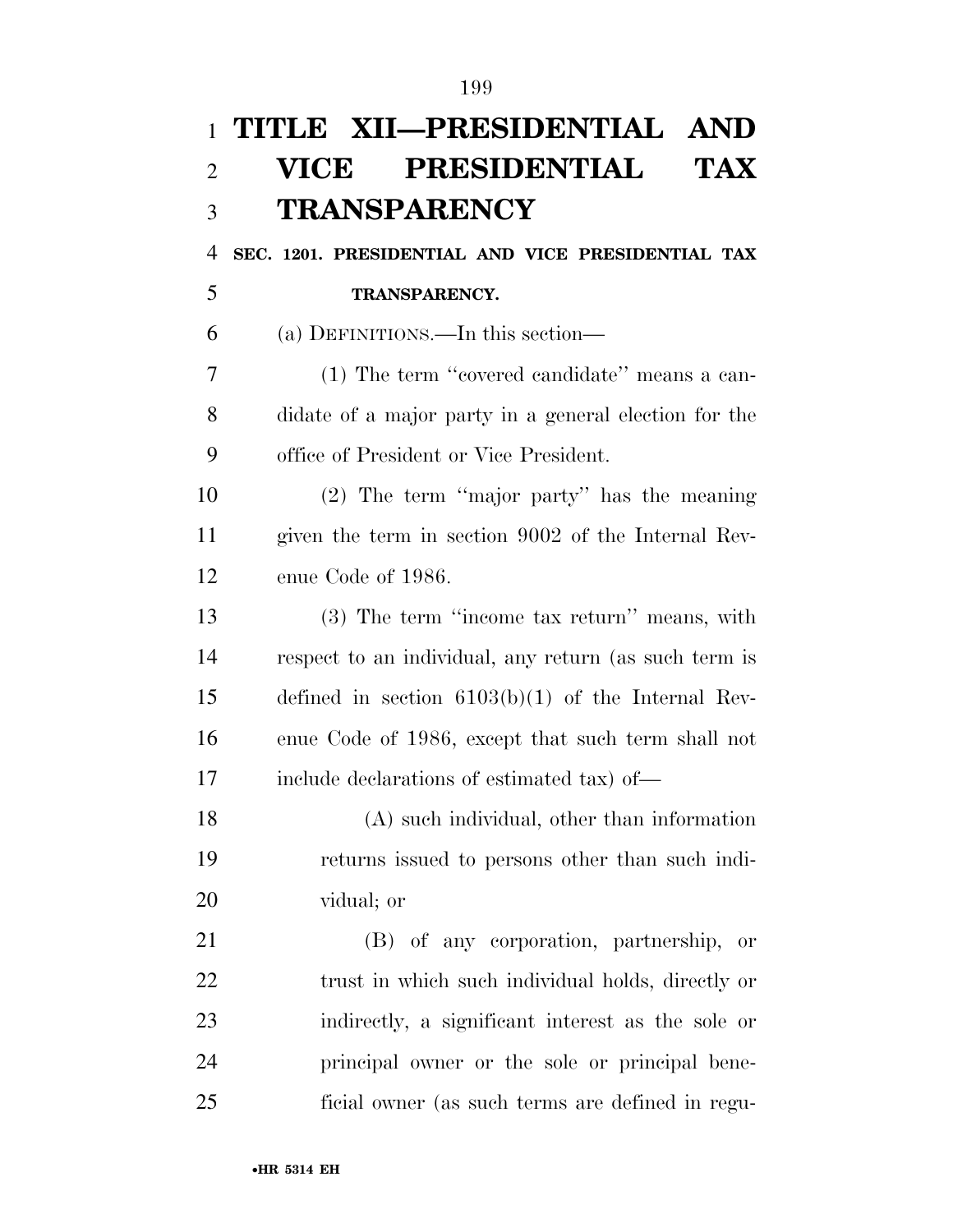| $\mathbf{1}$   | lations prescribed by the Secretary of the        |
|----------------|---------------------------------------------------|
| $\overline{2}$ | Treasury or his delegate).                        |
| 3              | (4) The term "Secretary" means the Secretary      |
| $\overline{4}$ | of the Treasury or the delegate of the Secretary. |
| 5              | $(b)$ DISCLOSURE.—                                |
| 6              | $(1)$ In GENERAL.—                                |
| 7              | (A) CANDIDATES FOR PRESIDENT AND                  |
| 8              | VICE PRESIDENT.—Not later than the date that      |
| 9              | is 15 days after the date on which an individual  |
| 10             | becomes a covered candidate, the individual       |
| 11             | shall submit to the Federal Election Commis-      |
| 12             | sion a copy of the individual's income tax re-    |
| 13             | turns for the 10 most recent taxable years for    |
| 14             | which a return has been filed with the Internal   |
| 15             | Revenue Service.                                  |
| 16             | (B) PRESIDENT AND VICE PRESIDENT.—                |
| 17             | With respect to an individual who is the Presi-   |
| 18             | dent or Vice President, not later than the due    |
| 19             | date for the return of tax for each taxable year, |
| 20             | such individual shall submit to the Federal       |
| 21             | Election Commission a copy of the individual's    |
| 22             | income tax returns for the taxable year and for   |
| 23             | the 9 preceding taxable years.                    |
| 24             | (C) TRANSITION RULE FOR SITTING PRESI-            |
| 25             | DENTS AND VICE PRESIDENTS.—Not later than         |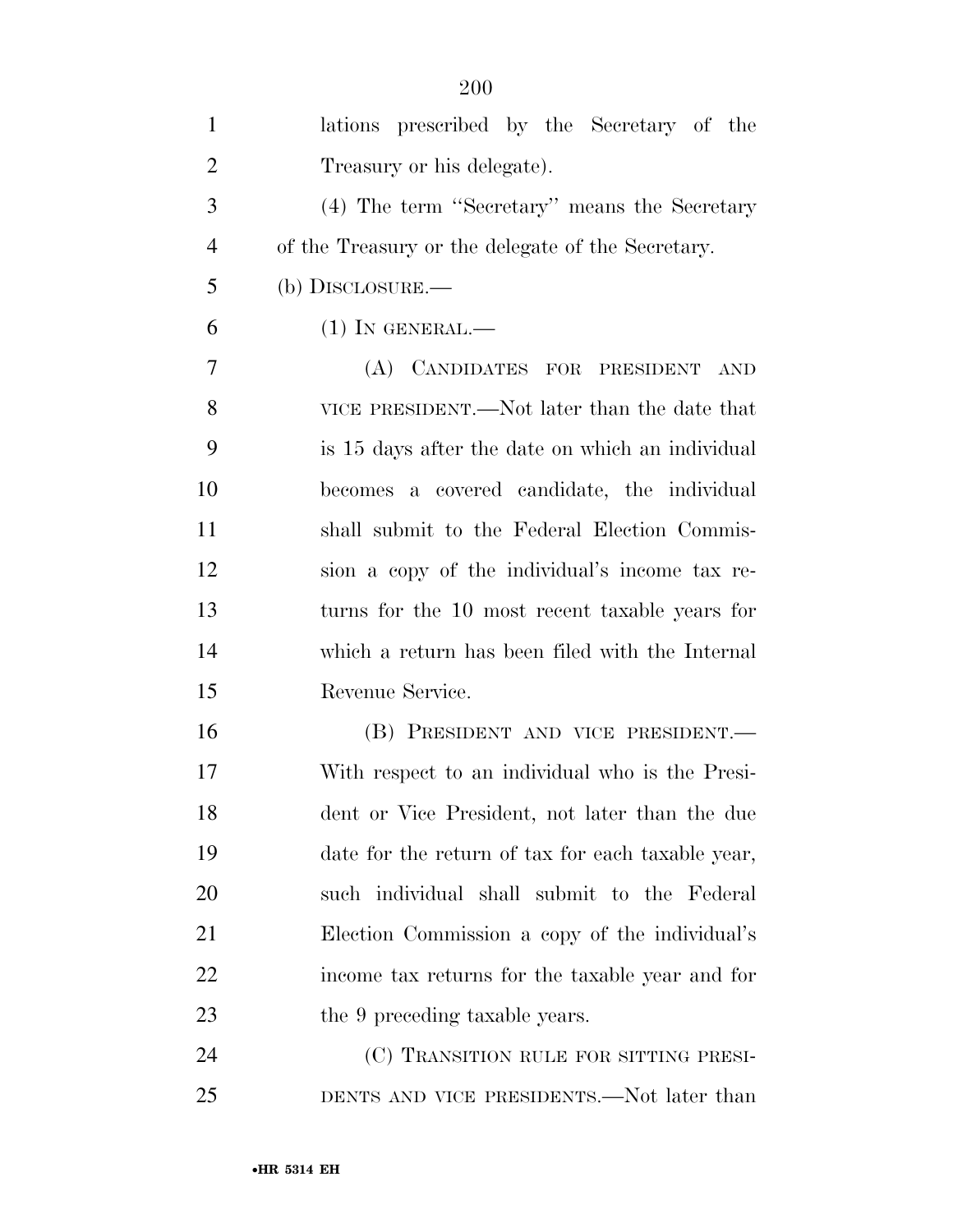1 the date that is 30 days after the date of enact- ment of this section, an individual who is the President or Vice President on such date of en- actment shall submit to the Federal Election Commission a copy of the income tax returns for the 10 most recent taxable years for which a return has been filed with the Internal Rev-enue Service.

 (2) FAILURE TO DISCLOSE.—If any require- ment under paragraph (1) to submit an income tax return is not met, the chairman of the Federal Elec- tion Commission shall submit to the Secretary a written request that the Secretary provide the Fed- eral Election Commission with the income tax re-turn.

 (3) PUBLICLY AVAILABLE.—The chairman of the Federal Election Commission shall make publicly available each income tax return submitted under paragraph (1) in the same manner as a return pro- vided under section 6103(l)(23) of the Internal Rev-enue Code of 1986 (as added by this section).

 (4) TREATMENT AS A REPORT FILED UNDER 23 THE FEDERAL ELECTION CAMPAIGN ACT OF 1971. Section 304(a)(11) of the Federal Election Cam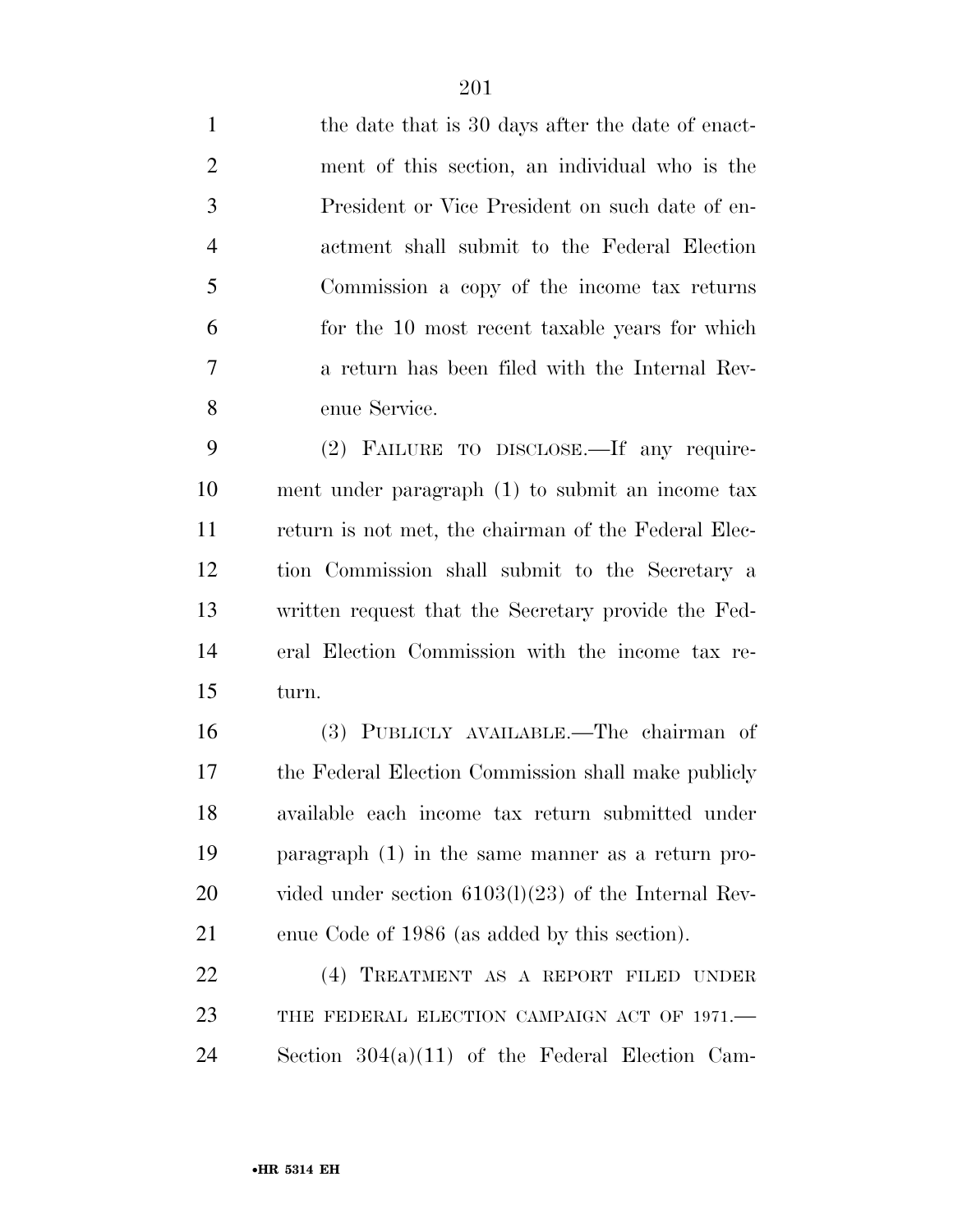paign Act of 1971 (52 U.S.C. 30104(a)(11)) is amended by adding at the end the following:

 ''(E) An income tax return filed under the Protecting Our Democracy Act of 2021 shall be filed in electronic form accessible by computers and shall be treated as a report filed under and required by this Act for purposes of subparagraphs (B) and (C), except that if it would re- quire considerable, extensive, and significant time for the Commission to make redactions to such a return, as re- quired under section 1201(b)(3) of the Protecting Our De- mocracy Act of 2021 or subparagraph (B)(ii) of section 6103(l)(23) of the Internal Revenue Code of 1986, the Commission may make the return available for public in- spection more than 48 hours after receipt by the Commis- sion, but in no event later than 30 days after receipt by the Commission.''.

 (c) DISCLOSURE OF RETURNS OF PRESIDENTS AND VICE PRESIDENTS AND CERTAIN CANDIDATES FOR PRESIDENT AND VICE PRESIDENT.—

 (1) IN GENERAL.—Section 6103(l) of the Inter- nal Revenue Code of 1986 is amended by adding at the end the following new paragraph:

23 "(23) DISCLOSURE OF RETURN INFORMATION OF PRESIDENTS AND VICE PRESIDENTS AND CER-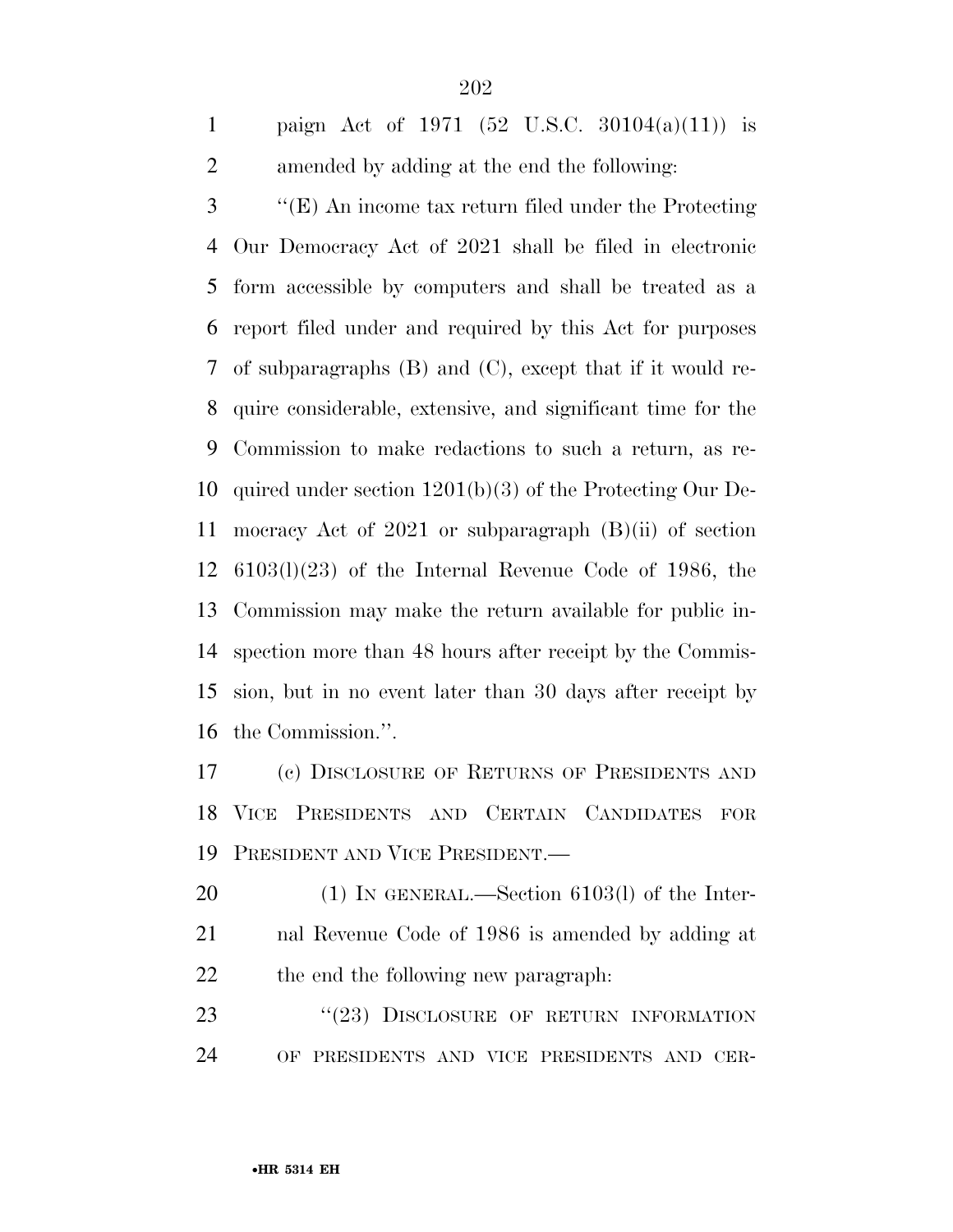TAIN CANDIDATES FOR PRESIDENT AND VICE PRESI-DENT.—

3 "(A) In GENERAL.—Upon written request by the chairman of the Federal Election Com- mission under section 1201(b)(2) of the Pro- tecting Our Democracy Act, not later than the date that is 15 days after the date of such re- quest, the Secretary shall provide copies of any return which is so requested to officers and em- ployees of the Federal Election Commission whose official duties include disclosure or redac- tion of such return under this paragraph. 13 "(B) DISCLOSURE TO THE PUBLIC.— 14 ''(I) IN GENERAL.—The chairman of the Federal Election Commission shall make publicly available any return which is provided under subparagraph (A). 18 "(ii) REDACTION OF CERTAIN INFOR- MATION.—Before making publicly available under clause (I) any return, the chairman of the Federal Election Commission shall redact such information as the Federal Election Commission and the Secretary jointly determine is necessary for pro-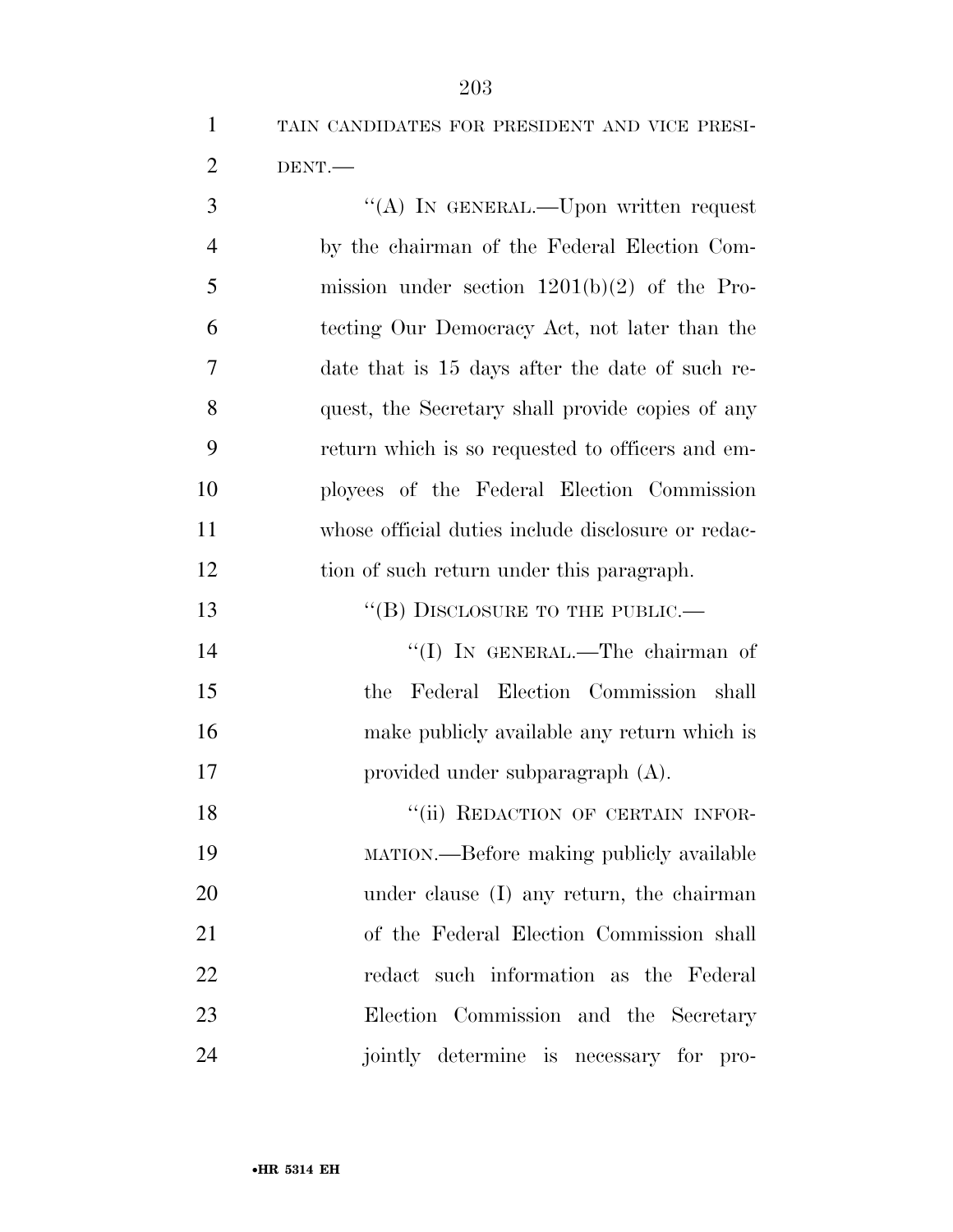| 1              | tecting against identity theft, such as so-           |
|----------------|-------------------------------------------------------|
| $\overline{2}$ | cial security numbers.".                              |
| 3              | CONFORMING AMENDMENTS.-Section<br>(2)                 |
| 4              | $6103(p)(4)$ of such Code is amended—                 |
| 5              | $(A)$ in the matter preceding subparagraph            |
| 6              | (A) by striking "or $(22)$ " and inserting " $(22)$ , |
| 7              | or $(23)$ "; and                                      |
| 8              | $(B)$ in subparagraph $(F)(ii)$ by striking "or       |
| 9              | $(22)$ " and inserting " $(22)$ , or $(23)$ ".        |
| 10             | (3) EFFECTIVE DATE.—The amendments made               |
| 11             | by this subsection shall apply to disclosures made on |
| 12             | or after the date of enactment of this Act.           |
| 13             | <b>DIVISION C-MISCELLANEOUS</b>                       |
| 14             | <b>XIII—REPORTING</b><br>FOR-<br><b>THUNDER</b>       |
| 15             | <b>INTERFERENCE</b><br>EIGN<br>IN                     |
| 16             | <b>ELECTIONS</b>                                      |
| 17             | SEC. 1301. FEDERAL CAMPAIGN REPORTING OF FOREIGN      |
| 18             | CONTACTS.                                             |
| 19             | (a) INITIAL NOTICE.—                                  |
| 20             | (1) IN GENERAL.—Section 304 of the Federal            |
| 21             | Election Campaign Act of 1971 (52 U.S.C. 30104)       |
| 22             | is amended by adding at the end the following new     |
| 23             | subsection:                                           |
| 24             |                                                       |
|                | "(j) DISCLOSURE OF REPORTABLE FOREIGN CON-            |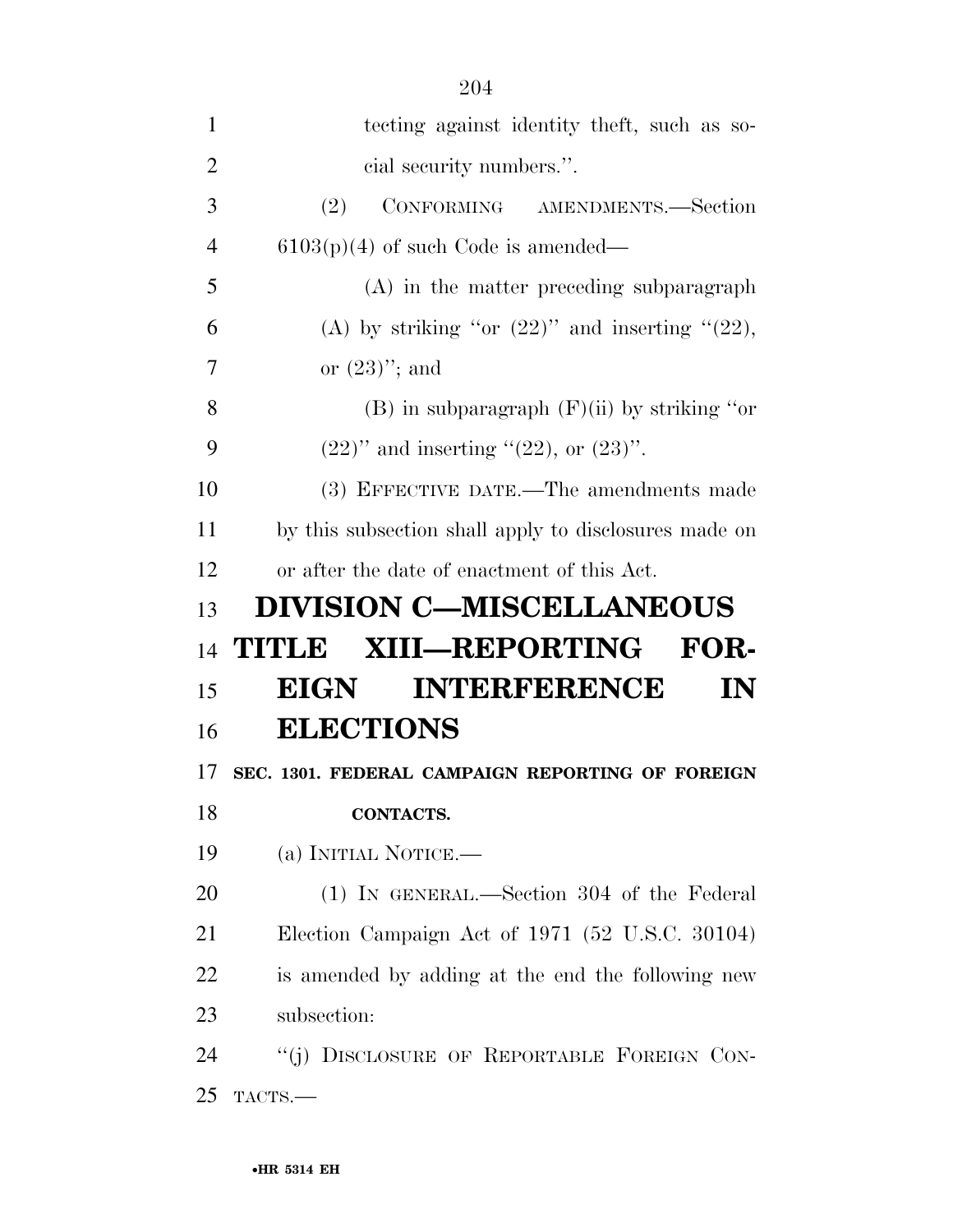1 "(1) COMMITTEE OBLIGATION TO NOTIFY.— Not later than 1 week after a reportable foreign con- tact, each political committee shall notify the Fed- eral Bureau of Investigation and the Commission of the reportable foreign contact and provide a sum- mary of the circumstances with respect to such re- portable foreign contact. The Federal Bureau of In- vestigation, not later than 1 week after receiving a notification from a political committee under this paragraph, shall submit to the political committee, the Permanent Select Committee on Intelligence of the House of Representatives, and the Select Com- mittee on Intelligence of the Senate written or elec-tronic confirmation of receipt of the notification.

15 "(2) INDIVIDUAL OBLIGATION TO NOTIFY.— Not later than 3 days after a reportable foreign con-tact—

18 ''(A) each candidate and each immediate family member of a candidate shall notify the treasurer or other designated official of the principal campaign committee of such candidate of the reportable foreign contact and provide a summary of the circumstances with respect to such reportable foreign contact; and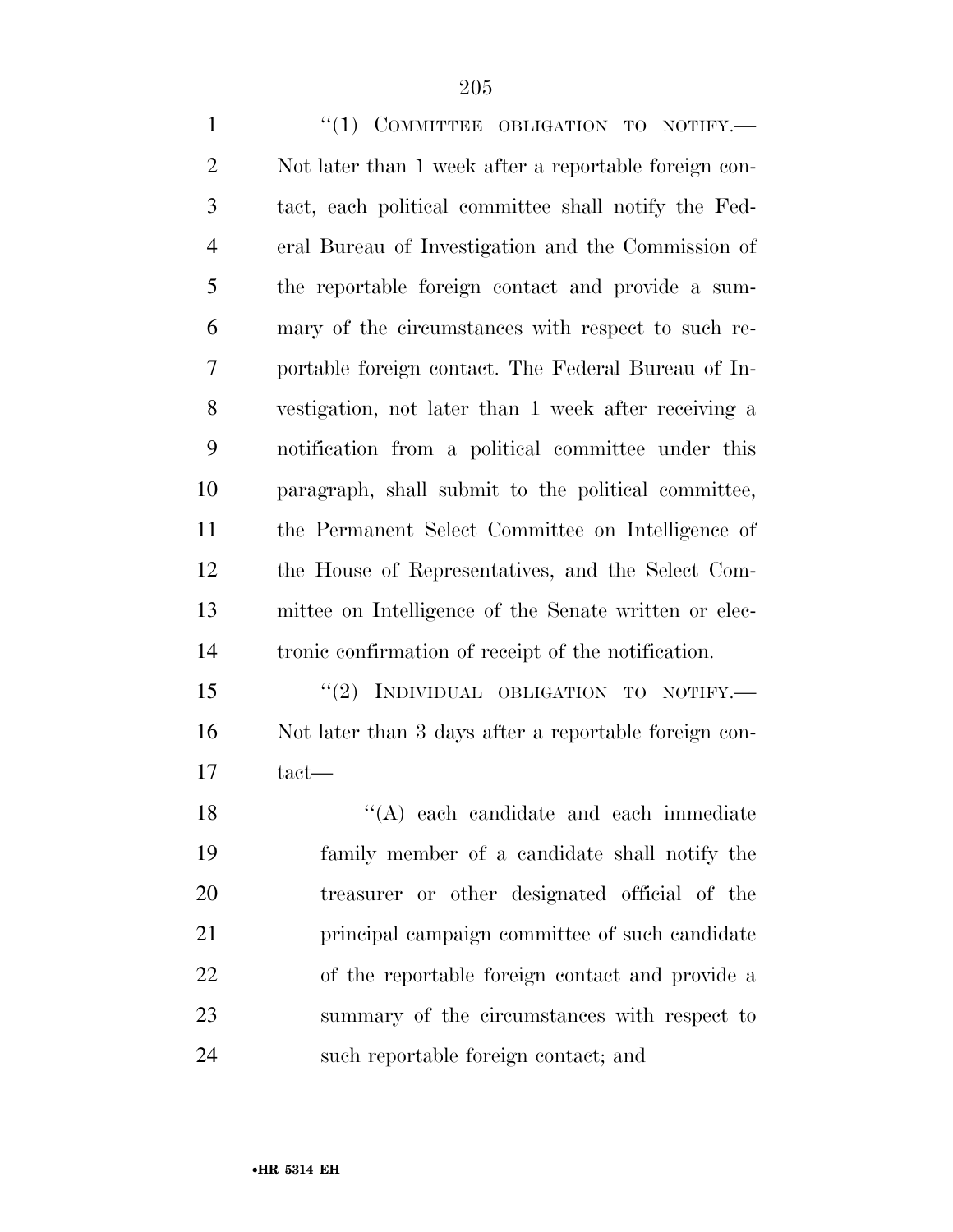| $\mathbf{1}$   | "(B) each official, employee, or agent of a       |
|----------------|---------------------------------------------------|
| $\overline{2}$ | political committee shall notify the treasurer or |
| 3              | other designated official of the committee of the |
| $\overline{4}$ | reportable foreign contact and provide a sum-     |
| 5              | mary of the circumstances with respect to such    |
| 6              | reportable foreign contact.                       |
| 7              | "(3) REPORTABLE FOREIGN CONTACT.—In this          |
| 8              | subsection:                                       |
| 9              | "(A) IN GENERAL.—The term 'reportable             |
| 10             | foreign contact' means any direct or indirect     |
| 11             | contact or communication that—                    |
| 12             | $\lq\lq$ (I) is between—                          |
| 13             | "(I) a candidate, an immediate                    |
| 14             | family member of the candidate, a po-             |
| 15             | litical committee, or any official, em-           |
| 16             | ployee, or agent of such committee;               |
| 17             | and                                               |
| 18             | $\lq\lq$ (II) an individual that the per-         |
| 19             | son described in subclause (I) knows,             |
| 20             | has reason to know, or reasonably be-             |
| 21             | lieves is a covered foreign national;             |
| 22             | and                                               |
| 23             | "(ii) the person described in clause              |
| 24             | $(I)(I)$ knows, has reason to know, or rea-       |
| 25             | sonably believes involves—                        |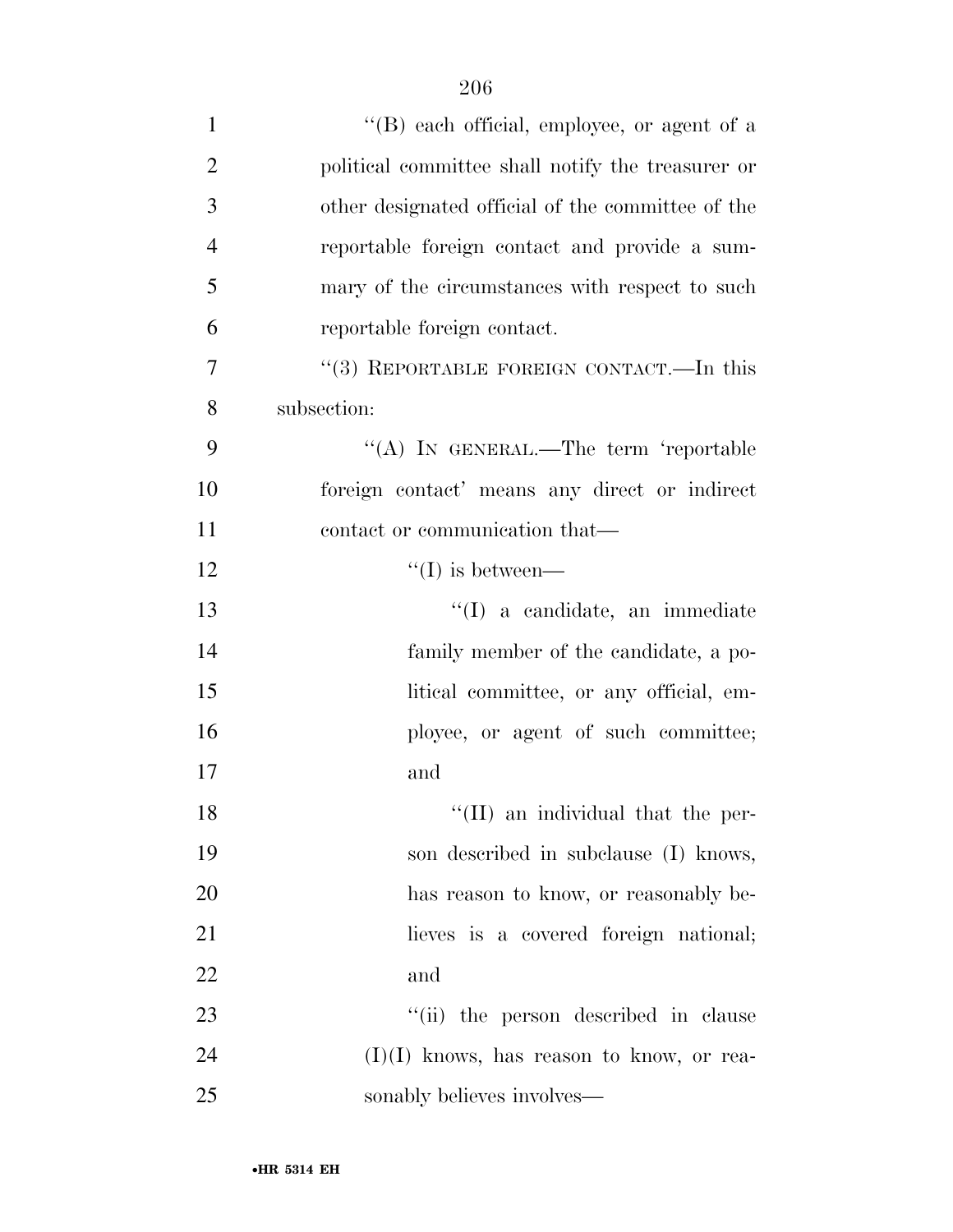| $\mathbf{1}$   | $\lq\lq$ an offer or other proposal           |
|----------------|-----------------------------------------------|
| $\overline{2}$ | for a contribution, donation, expendi-        |
| 3              | ture, disbursement, or solicitation de-       |
| $\overline{4}$ | scribed in section 319; or                    |
| 5              | "(II) coordination or collabora-              |
| 6              | tion with, an offer or provision of in-       |
| 7              | formation or services to or from, or          |
| 8              | persistent and repeated contact with,         |
| 9              | a covered foreign national in connec-         |
| 10             | tion with an election.                        |
| 11             | $``$ (B) EXCEPTIONS.—                         |
| 12             | "(I) CONTACTS IN OFFICIAL CAPACITY            |
| 13             | AS ELECTED OFFICIAL.—The term 'report-        |
| 14             | able foreign contact' shall not include any   |
| 15             | contact or communication with a covered       |
| 16             | foreign national by an elected official or an |
| 17             | employee of an elected official solely in an  |
| 18             | official capacity as such an official or em-  |
| 19             | ployee.                                       |
| 20             | "(ii) CONTACTS FOR PURPOSES OF                |
| 21             | ENABLING OBSERVATION OF ELECTIONS             |
| 22             | INTERNATIONAL OBSERVERS.—The<br>BY            |
| 23             | term 'reportable foreign contact' shall not   |
| 24             | include any contact or communication with     |
| 25             | a covered foreign national by any person      |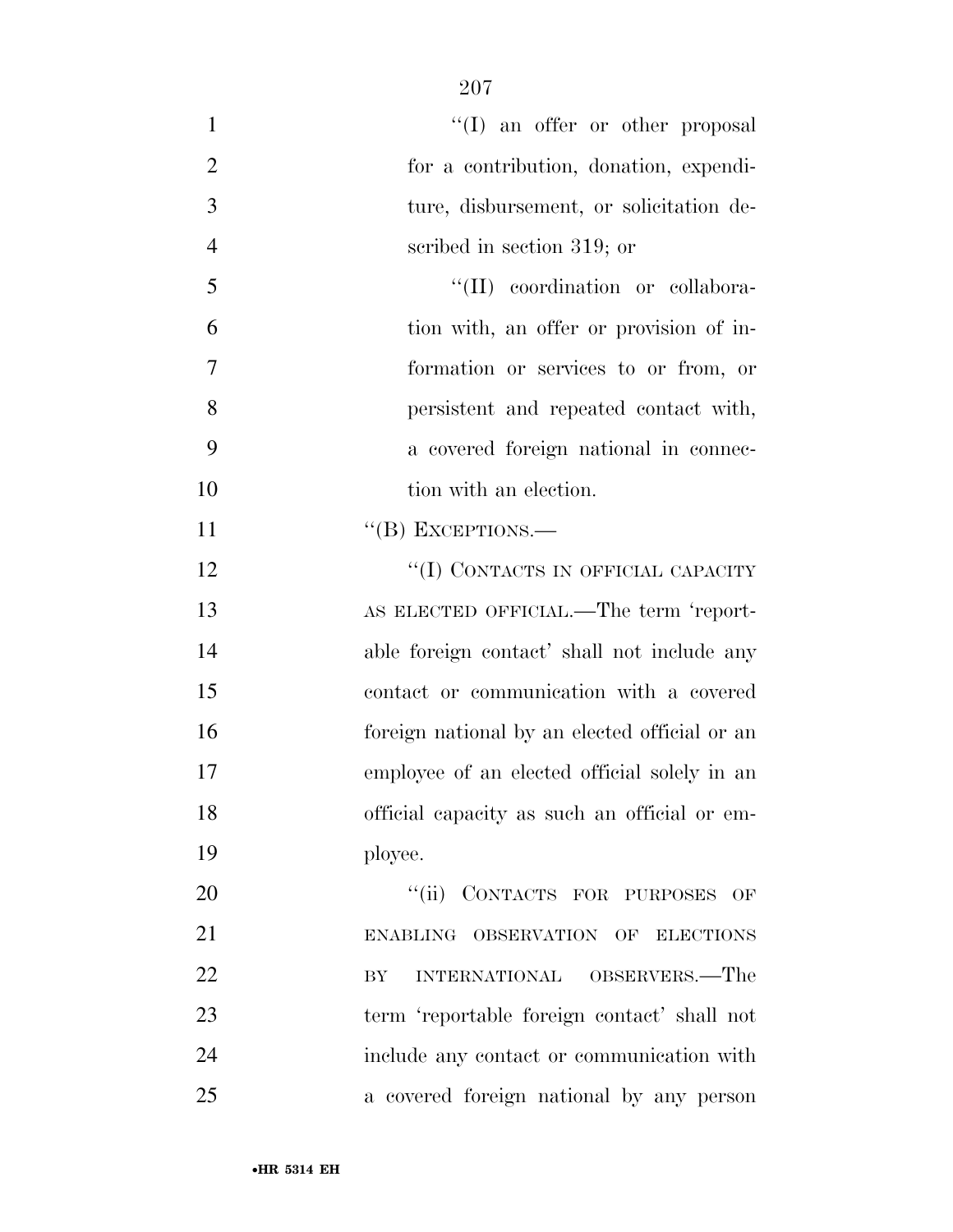| $\mathbf{1}$   | which is made for purposes of enabling the     |
|----------------|------------------------------------------------|
| $\overline{2}$ | observation of elections in the United         |
| 3              | States by a foreign national or the obser-     |
| $\overline{4}$ | vation of elections outside of the United      |
| 5              | States by a candidate, political committee,    |
| 6              | or any official, employee, or agent of such    |
| 7              | committee.                                     |
| 8              | "(iii) EXCEPTIONS NOT APPLICABLE               |
| 9              | CONTACTS OR COMMUNICATIONS IN-<br>IF           |
| 10             | VOLVE PROHIBITED DISBURSEMENTS.- A             |
| 11             | contact or communication by an elected of-     |
| 12             | ficial or an employee of an elected official   |
| 13             | shall not be considered to be made solely      |
| 14             | in an official capacity for purposes of        |
| 15             | clause (I), and a contact or communication     |
| 16             | shall not be considered to be made for pur-    |
| 17             | poses of enabling the observation of elec-     |
| 18             | tions for purposes of clause (ii), if the con- |
| 19             | tact or communication involves a contribu-     |
| 20             | tion, donation, expenditure, disbursement,     |
| 21             | or solicitation described in section 319.      |
| 22             | "(C) COVERED FOREIGN NATIONAL DE-              |
| 23             | FINED.                                         |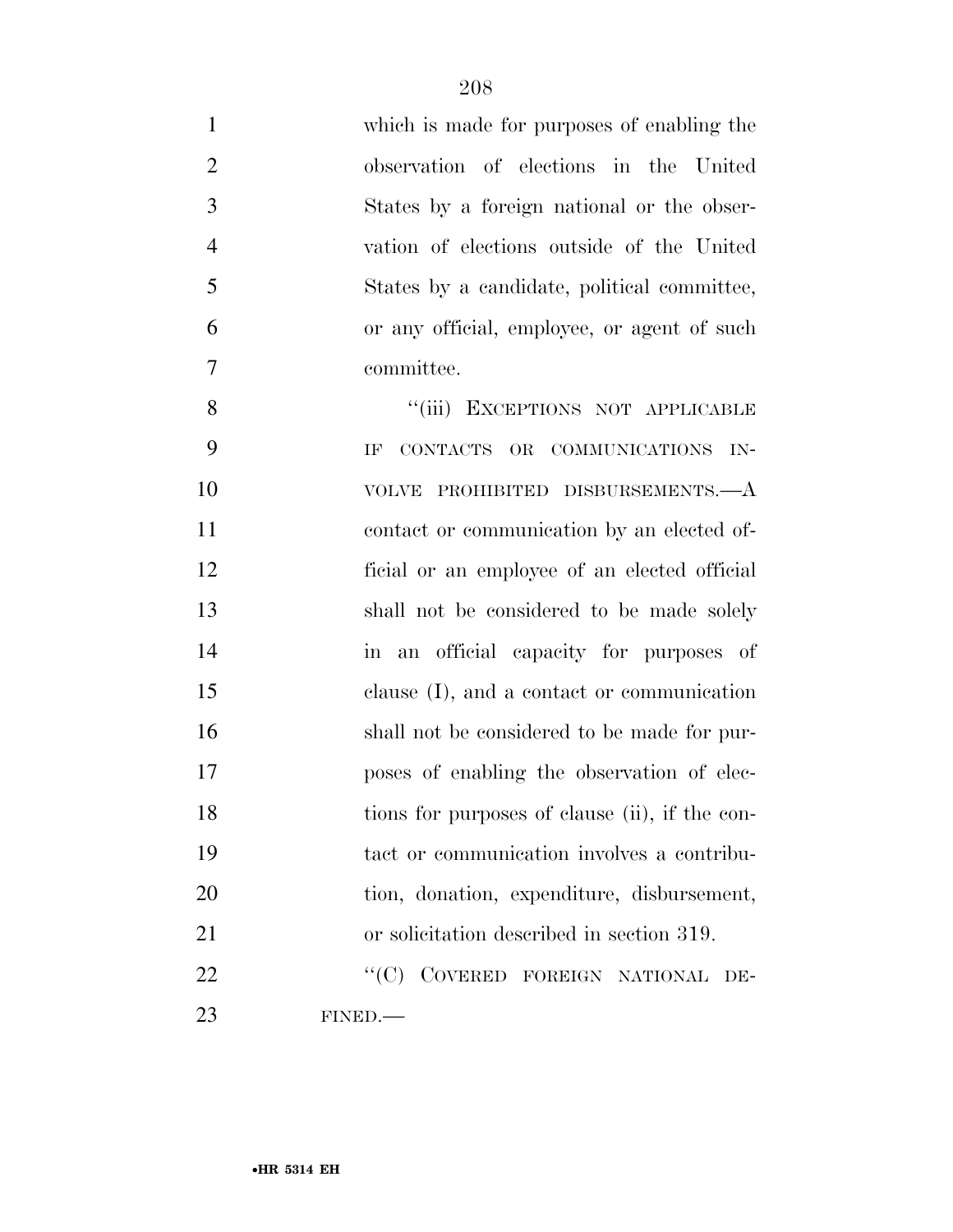| $\mathbf{1}$   | "(I) IN GENERAL.—In this paragraph,       |
|----------------|-------------------------------------------|
| $\overline{2}$ | term 'covered foreign national'<br>the    |
| 3              | means-                                    |
| $\overline{4}$ | "(I) a foreign principal (as de-          |
| 5              | fined in section 1(b) of the Foreign      |
| 6              | Agents Registration Act of 1938 (22)      |
| $\overline{7}$ | U.S.C. $611(b)$ that is a government      |
| 8              | of a foreign country or a foreign polit-  |
| 9              | ical party;                               |
| 10             | "(II) any person who acts as an           |
| 11             | agent, representative, employee, or       |
| 12             | servant, or any person who acts in        |
| 13             | any other capacity at the order, re-      |
| 14             | quest, or under the direction or con-     |
| 15             | trol, of a foreign principal described in |
| 16             | subclause (I) or of a person any of       |
| 17             | whose activities are directly or indi-    |
| 18             | rectly supervised, directed, controlled,  |
| 19             | financed, or subsidized in whole or in    |
| 20             | major part by a foreign principal de-     |
| 21             | scribed in subclause $(I)$ ; or           |
| 22             | "(III) any person included in the         |
| 23             | list of specially designated nationals    |
| 24             | and blocked persons maintained by         |
| 25             | the Office of Foreign Assets Control      |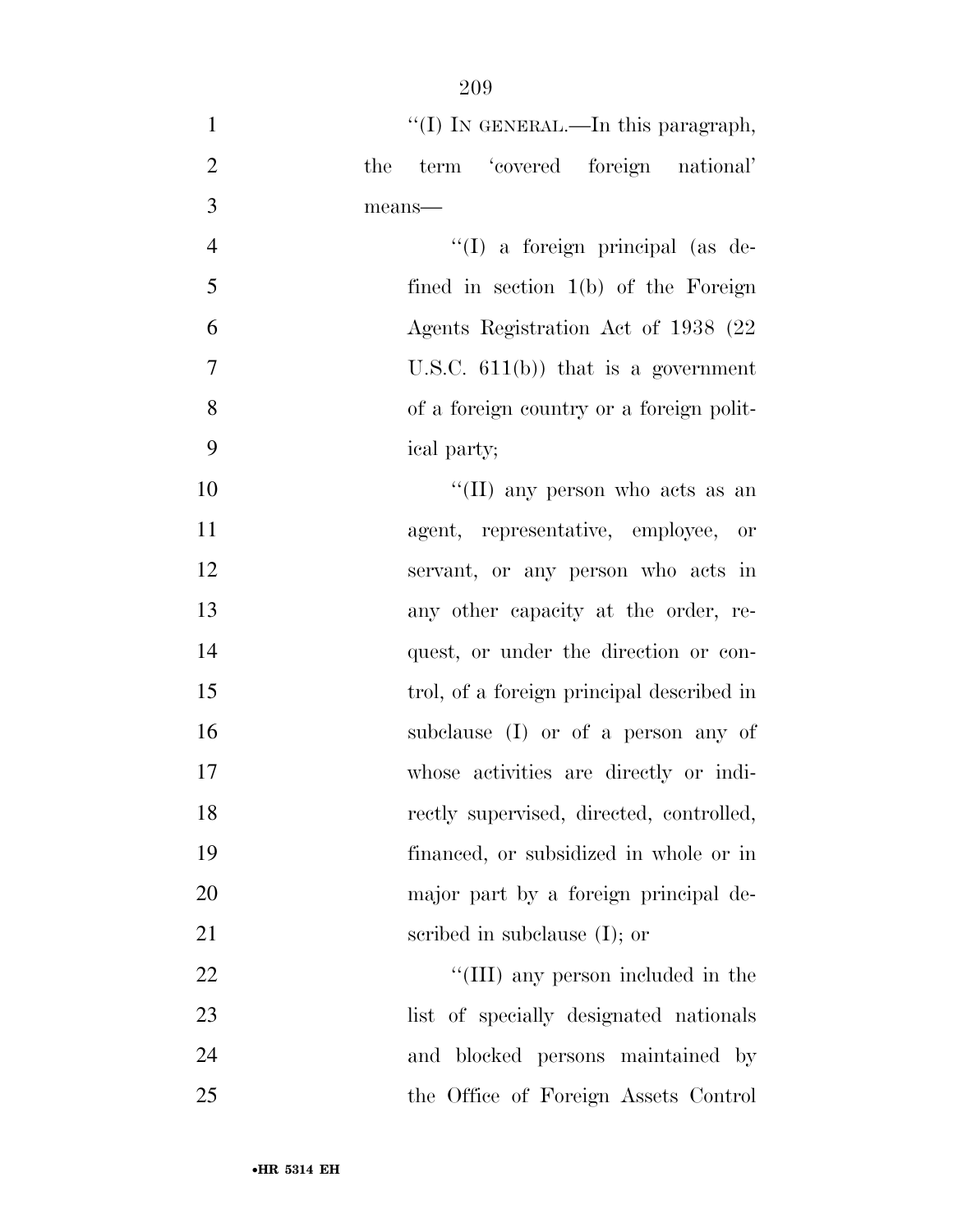| $\mathbf{1}$   | of the Department of the Treasury                     |
|----------------|-------------------------------------------------------|
| $\overline{2}$ | pursuant to authorities relating to the               |
| 3              | imposition of sanctions relating to the               |
| $\overline{4}$ | conduct of a foreign principal de-                    |
| 5              | scribed in subclause $(I)$ .                          |
| 6              | "(ii) CLARIFICATION REGARDING AP-                     |
| $\overline{7}$ | PLICATION TO CITIZENS OF THE UNITED                   |
| 8              | states.—In the case of a citizen of the               |
| 9              | United States, subclause $(II)$ of clause $(I)$       |
| 10             | applies only to the extent that the person            |
| 11             | involved acts within the scope of that per-           |
| 12             | son's status as the agent of a foreign prin-          |
| 13             | cipal described in subclause (I) of clause            |
| 14             | (I).                                                  |
| 15             | "(4) IMMEDIATE FAMILY MEMBER.—In this                 |
| 16             | subsection, the term 'immediate family member'        |
| 17             | means, with respect to a candidate, a parent, parent- |
| 18             | in-law, spouse, adult child, or sibling.".            |
| 19             | (2) EFFECTIVE DATE.—The amendment made                |
| 20             | by paragraph (1) shall apply with respect to report-  |
| 21             | able foreign contacts which occur on or after the     |
| 22             | date of the enactment of this Act.                    |
| 23             | (b) INFORMATION INCLUDED ON REPORT.—                  |
| 24             | $(1)$ IN GENERAL.—Section 304(b) of such Act          |
| 25             | $(52 \text{ U.S.C. } 30104(b))$ is amended—           |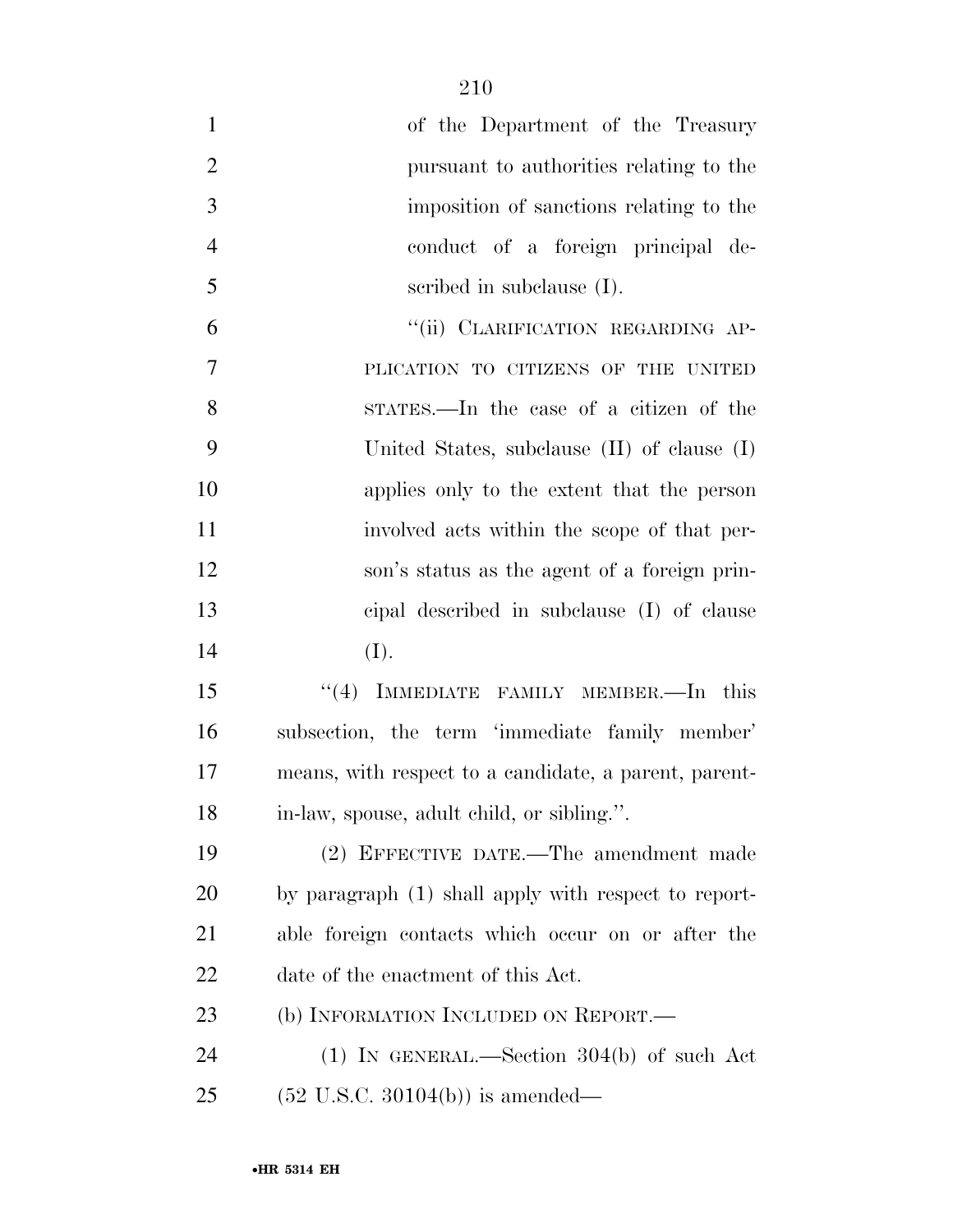| $\mathbf{1}$   | $(A)$ by striking "and" at the end of para-         |
|----------------|-----------------------------------------------------|
| $\overline{2}$ | graph(7);                                           |
| 3              | (B) by striking the period at the end of            |
| $\overline{4}$ | paragraph $(8)$ and inserting "; and"; and          |
| 5              | (C) by adding at the end the following new          |
| 6              | paragraph:                                          |
| $\overline{7}$ | $\lq(9)$ for any reportable foreign contact (as de- |
| 8              | fined in subsection $(j)(3)$ —                      |
| 9              | $\lq\lq$ the date, time, and location of the        |
| 10             | contact;                                            |
| 11             | $\lq\lq$ the date and time of when a des-           |
| 12             | ignated official of the committee was notified of   |
| 13             | the contact;                                        |
| 14             | "(C) the identity of individuals involved;          |
| 15             | and                                                 |
| 16             | $\lq\lq$ a description of the contact, including    |
| 17             | the nature of any contribution, donation, ex-       |
| 18             | penditure, disbursement, or solicitation involved   |
| 19             | and the nature of any activity described in sub-    |
| 20             | section $(j)(3)(A)(ii)(II)$ involved.".             |
| 21             | (2) EFFECTIVE DATE.—The amendment made              |
|                |                                                     |

 by paragraph (1) shall apply with respect to reports filed on or after the expiration of the 60-day period which begins on the date of the enactment of this Act.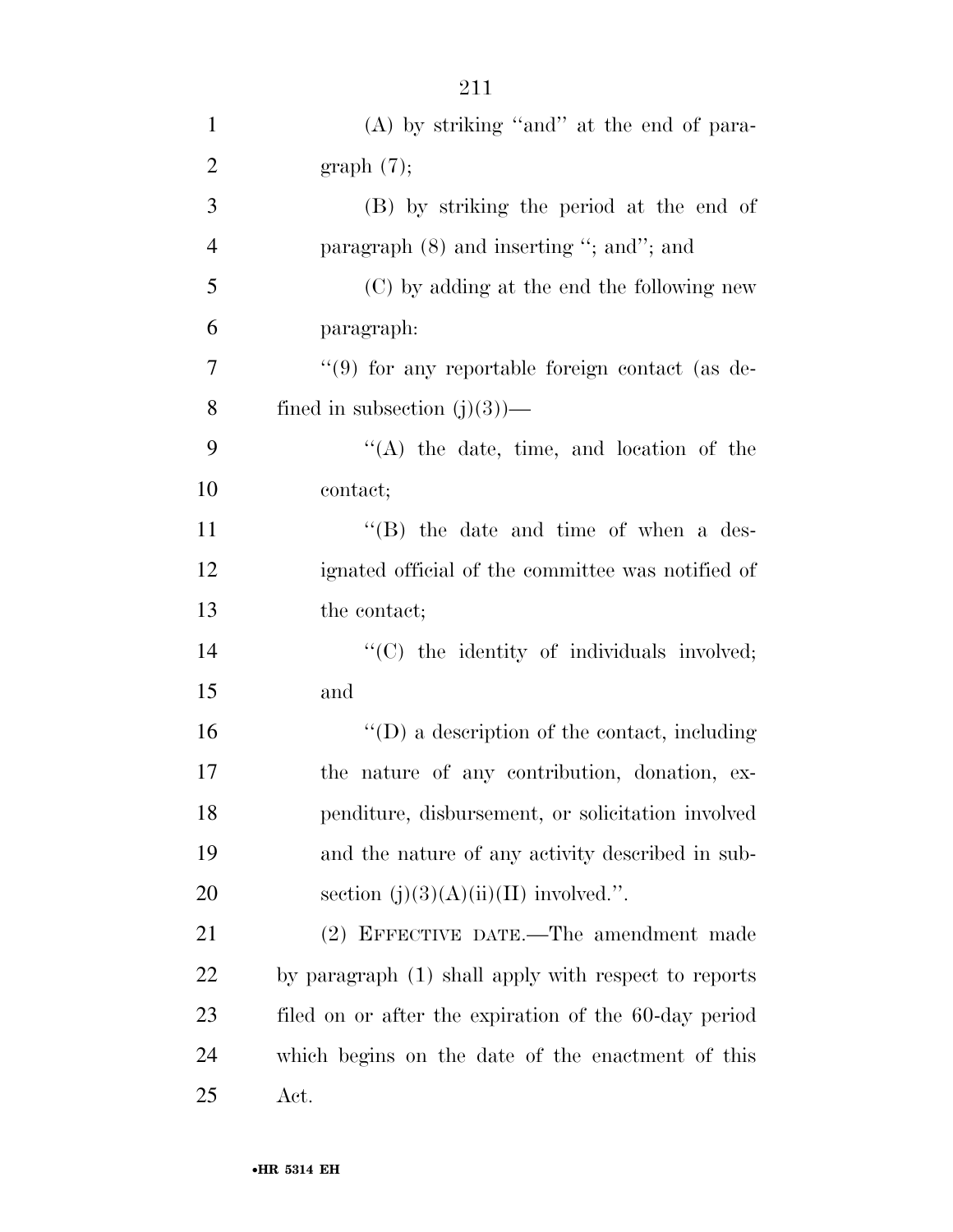### **PORTING COMPLIANCE SYSTEM.**

 (a) IN GENERAL.—Section 302 of the Federal Elec- tion Campaign Act of 1971 (52 U.S.C. 30102) is amended by adding at the end the following new subsection:

 ''(j) REPORTABLE FOREIGN CONTACTS COMPLIANCE POLICY.—

8 "(1) REPORTING.—Each political committee shall establish a policy that requires all officials, em- ployees, and agents of such committee to notify the treasurer or other appropriate designated official of the committee of any reportable foreign contact (as defined in section 304(j)) not later than 3 days after such contact was made.

15 "(2) RETENTION AND PRESERVATION OF RECORDS.—Each political committee shall establish a policy that provides for the retention and preserva- tion of records and information related to reportable foreign contacts (as so defined) for a period of not less than 3 years.

21 "(3) CERTIFICATION.—

22 "(A) IN GENERAL.—Upon filing its state- ment of organization under section 303(a), and 24 with each report filed under section  $304(a)$ , the treasurer of each political committee (other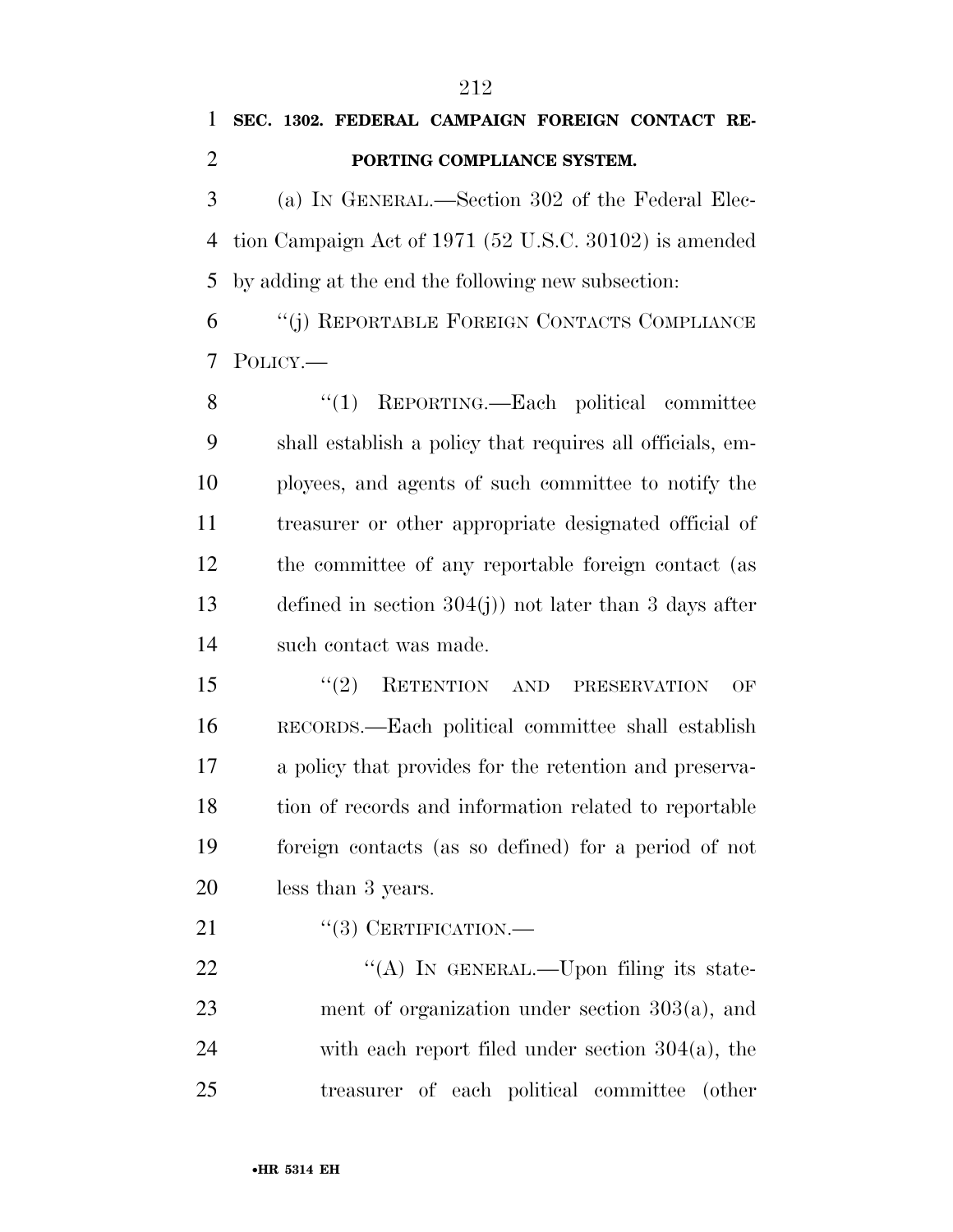| $\mathbf{1}$   | than an authorized committee) shall certify  |
|----------------|----------------------------------------------|
| $\overline{2}$ | that—                                        |
| 3              | $\lq$ (I) the committee has in place poli-   |
| $\overline{4}$ | cies that meet the requirements of para-     |
| 5              | graphs $(1)$ and $(2)$ ;                     |
| 6              | "(ii) the committee has designated an        |
| 7              | official to monitor compliance with such     |
| 8              | policies; and                                |
| 9              | $``(iii)$ not later than 1 week after the    |
| 10             | beginning of any formal or informal affili-  |
| 11             | ation with the committee, all officials, em- |
| 12             | ployees, and agents of such committee        |
| 13             | will-                                        |
| 14             | $\lq\lq$ receive notice of such poli-        |
| 15             | cies;                                        |
| 16             | $\lq\lq$ (II) be informed of the prohibi-    |
| 17             | tions under section 319; and                 |
| 18             | "(III) sign a certification affirm-          |
| 19             | ing their understanding of such poli-        |
| 20             | cies and prohibitions.                       |
| 21             | "(B) AUTHORIZED COMMITTEES.—With             |
| 22             | respect to an authorized committee, the can- |
| 23             | didate shall make the certification required |
| 24             | under subparagraph $(A)$ .".                 |
| 25             | (b) EFFECTIVE DATE.-                         |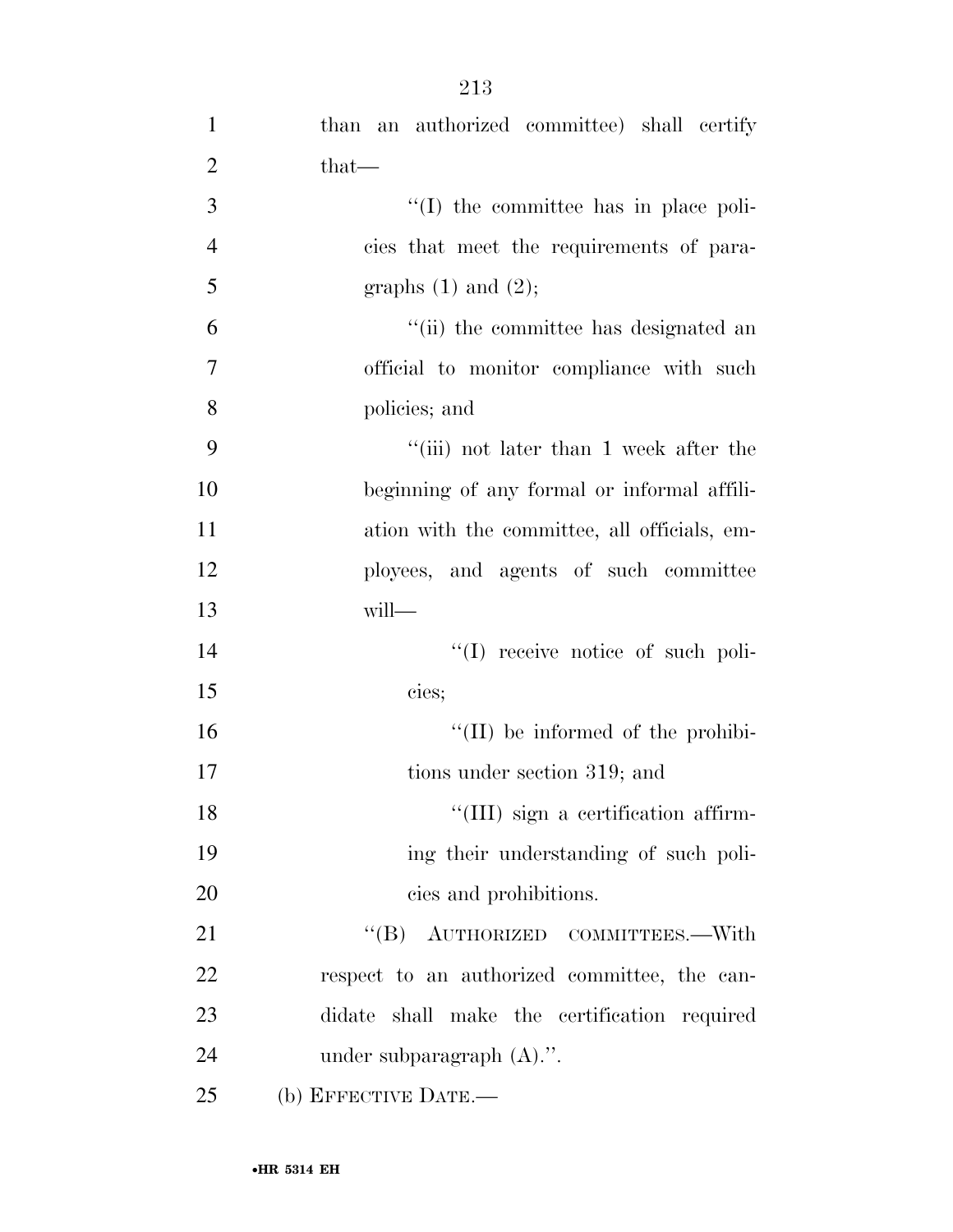| $\mathbf{1}$   | (1) IN GENERAL.—The amendment made by                                                                                                                                                                                                                                                                                             |
|----------------|-----------------------------------------------------------------------------------------------------------------------------------------------------------------------------------------------------------------------------------------------------------------------------------------------------------------------------------|
| $\overline{2}$ | subsection (a) shall apply with respect to political                                                                                                                                                                                                                                                                              |
| 3              | committees which file a statement of organization                                                                                                                                                                                                                                                                                 |
| $\overline{4}$ | under section $303(a)$ of the Federal Election Cam-                                                                                                                                                                                                                                                                               |
| 5              | paign Act of 1971 (52 U.S.C. 30103(a)) on or after                                                                                                                                                                                                                                                                                |
| 6              | the date of the enactment of this Act.                                                                                                                                                                                                                                                                                            |
| 7              | (2) TRANSITION RULE FOR EXISTING COMMIT-                                                                                                                                                                                                                                                                                          |
| $8\,$          | TEES.—Not later than 30 days after the date of the                                                                                                                                                                                                                                                                                |
| 9              | enactment of this Act, each political committee                                                                                                                                                                                                                                                                                   |
| 10             | under the Federal Election Campaign Act of 1971                                                                                                                                                                                                                                                                                   |
| 11             | shall file a certification with the Federal Election                                                                                                                                                                                                                                                                              |
| 12             | Commission that the committee is in compliance                                                                                                                                                                                                                                                                                    |
| 13             | with the requirements of section $302(j)$ of such Act                                                                                                                                                                                                                                                                             |
| 14             | (as added by subsection (a)).                                                                                                                                                                                                                                                                                                     |
| 15             | SEC. 1303. CRIMINAL PENALTIES.                                                                                                                                                                                                                                                                                                    |
| 16             | Section $309(d)(1)$ of the Federal Election Campaign                                                                                                                                                                                                                                                                              |
| 17             | Act of 1971 (52 U.S.C. 30109(d)(1)) is amended by add-                                                                                                                                                                                                                                                                            |
| 18             | ing at the end the following new subparagraphs:                                                                                                                                                                                                                                                                                   |
|                | $10$ $\frac{4}{\pi}$ $\frac{1}{\pi}$ $\frac{1}{\pi}$ $\frac{1}{\pi}$ $\frac{1}{\pi}$ $\frac{1}{\pi}$ $\frac{1}{\pi}$ $\frac{1}{\pi}$ $\frac{1}{\pi}$ $\frac{1}{\pi}$ $\frac{1}{\pi}$ $\frac{1}{\pi}$ $\frac{1}{\pi}$ $\frac{1}{\pi}$ $\frac{1}{\pi}$ $\frac{1}{\pi}$ $\frac{1}{\pi}$ $\frac{1}{\pi}$ $\frac{1}{\pi}$ $\frac{1}{\$ |

 ''(E) Any person who knowingly and willfully com- mits a violation of subsection (j) or (b)(9) of section 304 or section 302(j) shall be fined not more than \$500,000, imprisoned not more than 5 years, or both.

23 ''(F) Any person who knowingly and willfully conceals or destroys any materials relating to a reportable foreign contact (as defined in section 304(j)) shall be fined not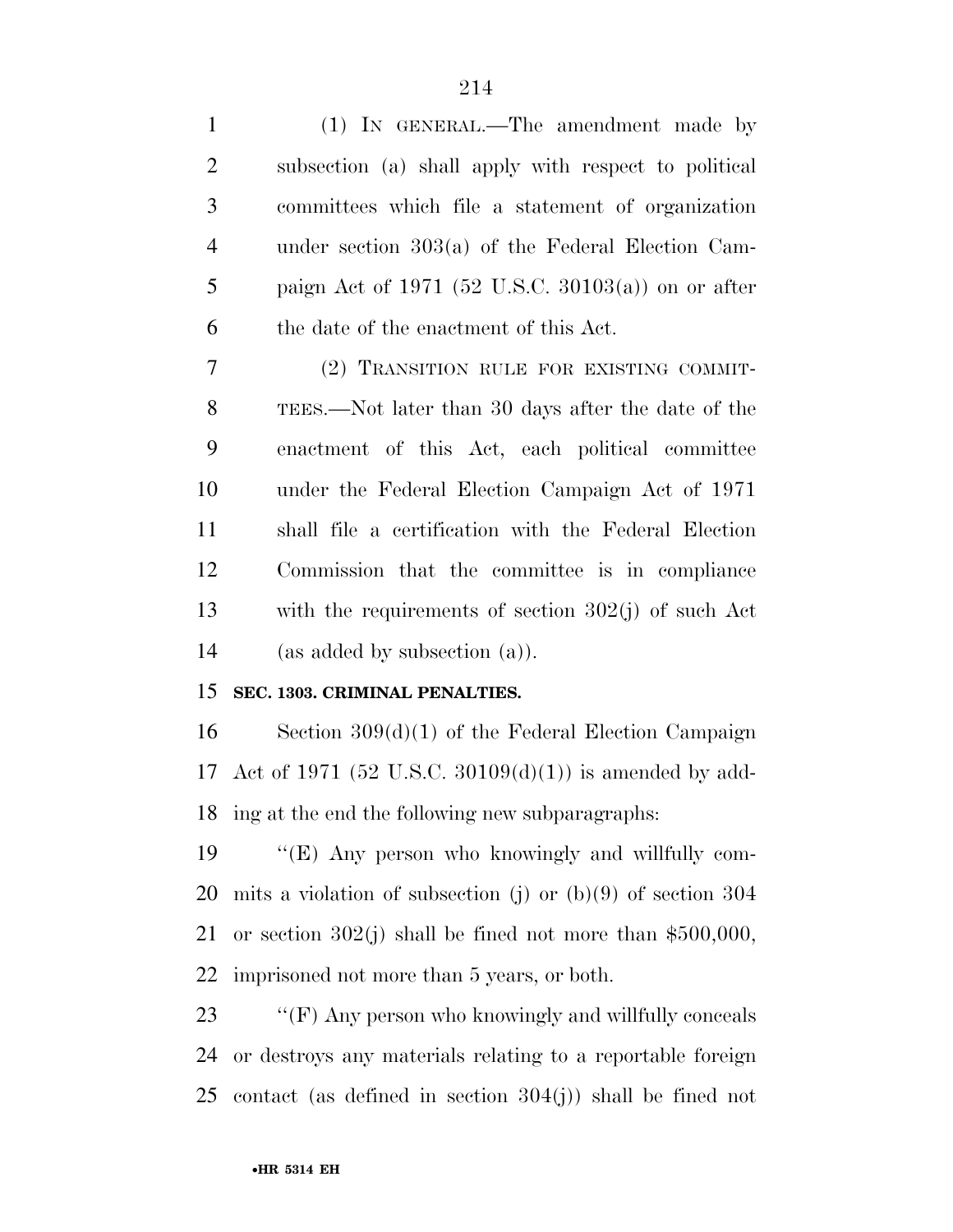more than \$1,000,000, imprisoned not more than 5 years, or both.''.

### **SEC. 1304. REPORT TO CONGRESSIONAL INTELLIGENCE COMMITTEES.**

 (a) IN GENERAL.—Not later than 1 year after the date of enactment of this Act, and annually thereafter, the Director of the Federal Bureau of Investigation shall submit to the congressional intelligence committees a re- port relating to notifications received by the Federal Bu- reau of Investigation under section 304(j)(1) of the Fed- eral Election Campaign Act of 1971 (as added by section 1301(a) of this Act).

 (b) ELEMENTS.—Each report under subsection (a) shall include, at a minimum, the following with respect to notifications described in subsection (a):

 (1) The number of such notifications received from political committees during the year covered by the report.

 (2) A description of protocols and procedures developed by the Federal Bureau of Investigation re- lating to receipt and maintenance of records relating 22 to such notifications.

 (3) With respect to such notifications received during the year covered by the report, a description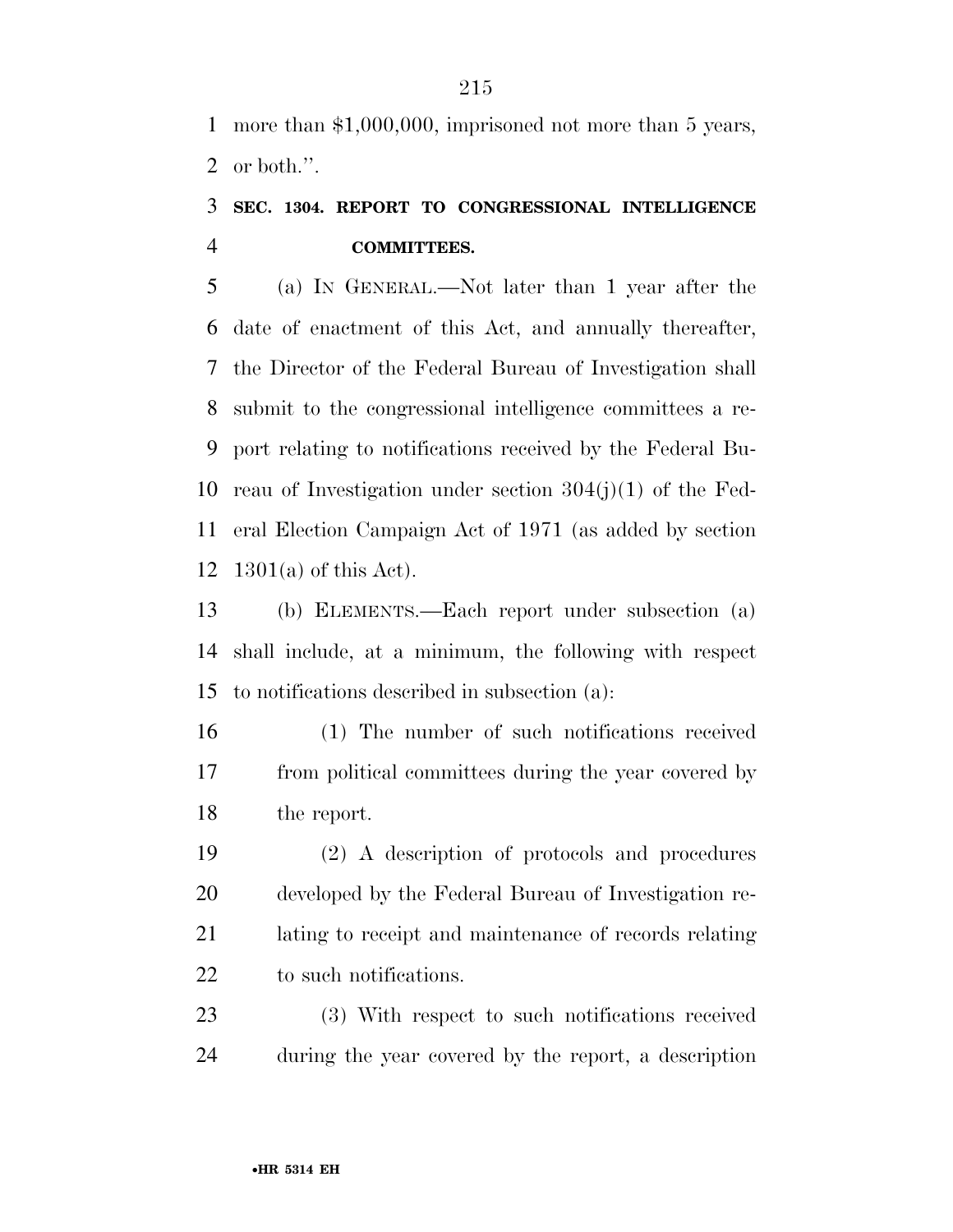of any subsequent actions taken by the Director re- sulting from the receipt of such notifications. (c) CONGRESSIONAL INTELLIGENCE COMMITTEES DEFINED.—In this section, the term ''congressional intel- ligence committees'' has the meaning given that term in section 3 of the National Security Act of 1947 (50 U.S.C. 3003). **SEC. 1305. RULE OF CONSTRUCTION.**  Nothing in this title or the amendments made by this title shall be construed— (1) to impede legitimate journalistic activities; or (2) to impose any additional limitation on the right to express political views or to participate in public discourse of any individual who— 16 (A) resides in the United States; (B) is not a citizen of the United States or a national of the United States, as defined in 19 section  $101(a)(22)$  of the Immigration and Na-20 tionality Act  $(8 \text{ U.S.C. } 1101(a)(22))$ ; and (C) is not lawfully admitted for permanent 22 residence, as defined by section  $101(a)(20)$  of 23 the Immigration and Nationality Act (8 U.S.C.

24  $1101(a)(20)$ .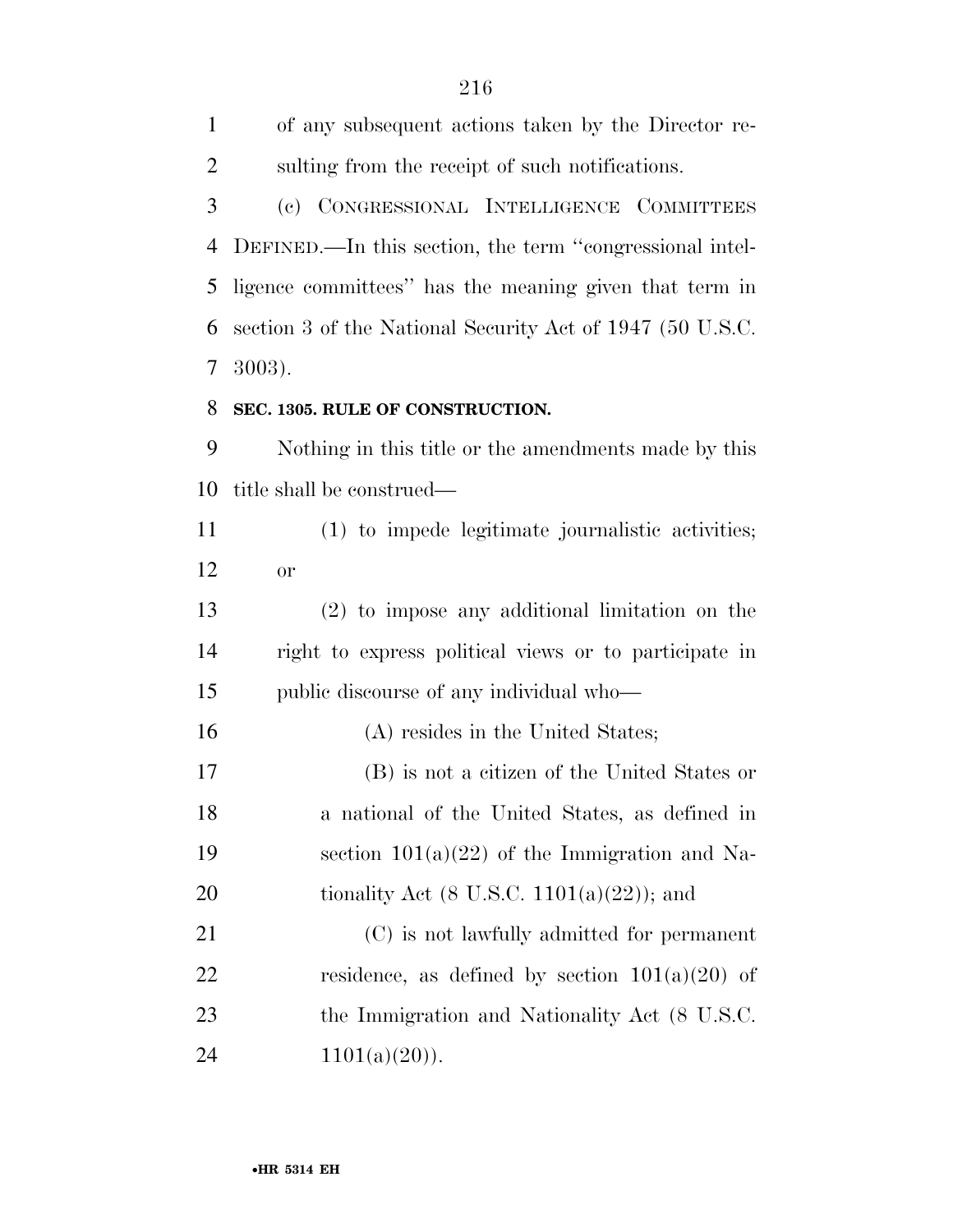## **TITLE XIV—ELIMINATING FOR- EIGN INTERFERENCE IN ELECTIONS**

## **SEC. 1401. CLARIFICATION OF APPLICATION OF FOREIGN MONEY BAN.**

 (a) CLARIFICATION OF TREATMENT OF PROVISION OF CERTAIN INFORMATION AS CONTRIBUTION OR DONA- TION OF A THING OF VALUE.—Section 319 of the Federal Election Campaign Act of 1971 (52 U.S.C. 30121) is amended by adding at the end the following new sub-section:

12 "(c) CLARIFICATION OF TREATMENT OF PROVISION OF CERTAIN INFORMATION AS CONTRIBUTION OR DONA- TION OF A THING OF VALUE.—For purposes of this sec- tion, a 'contribution or donation of money or other thing of value' includes the provision of opposition research, polling, or other non-public information relating to a can- didate for election for a Federal, State, or local office for the purpose of influencing the election, regardless of whether such research, polling, or information has mone- tary value, except that nothing in this subsection shall be construed to treat the mere provision of an opinion about a candidate as a thing of value for purposes of this sec-tion.''.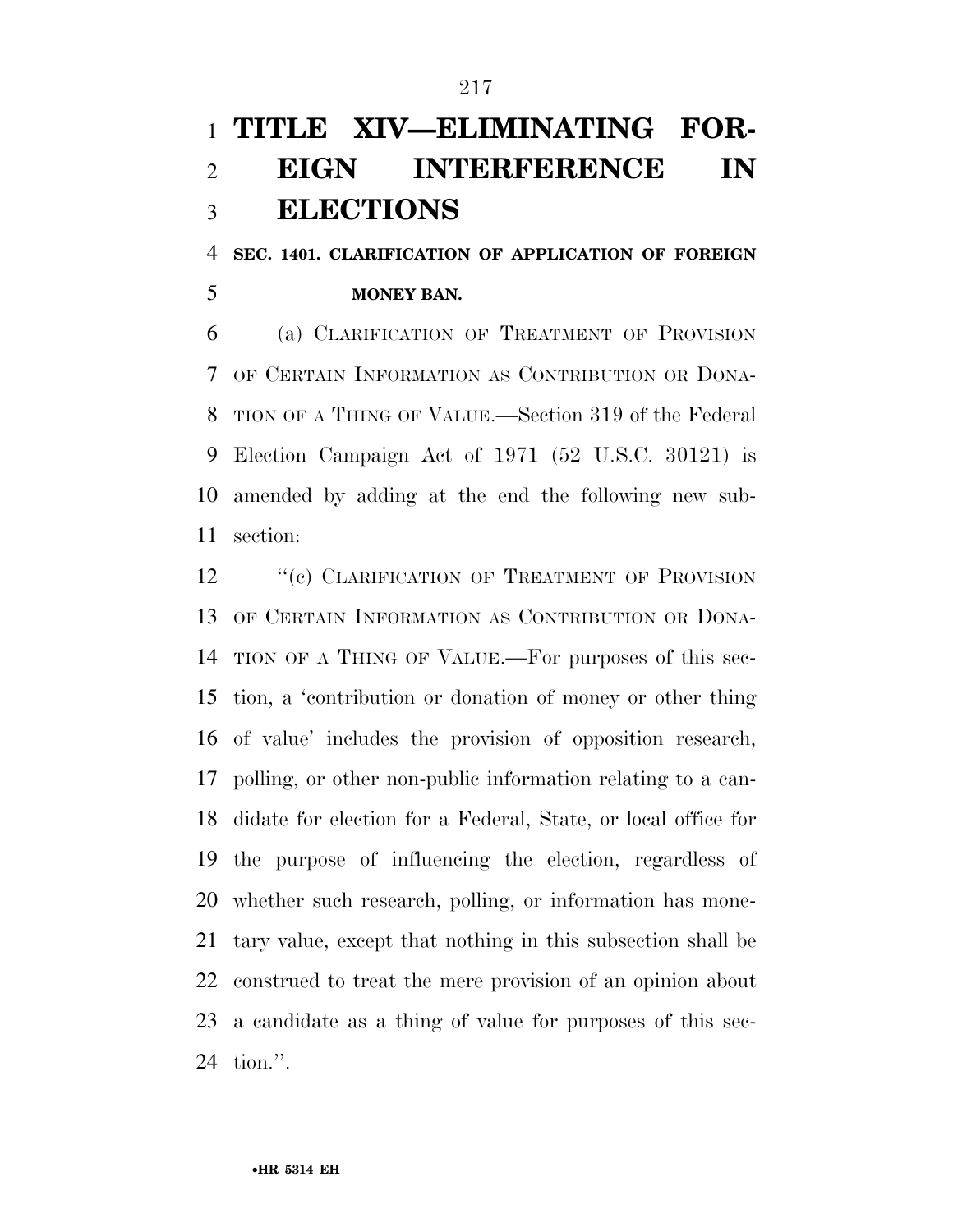(b) CLARIFICATION OF APPLICATION OF FOREIGN MONEY BAN TO ALL CONTRIBUTIONS AND DONATIONS OF THINGS OF VALUE AND TO ALL SOLICITATIONS OF CONTRIBUTIONS AND DONATIONS OF THINGS OF VALUE.—Section 319(a) of such Act (52 U.S.C.  $30121(a)$  is amended—

7 (1) in paragraph  $(1)(A)$ , by striking "promise" to make a contribution or donation'' and inserting ''promise to make such a contribution or donation'';  $(2)$  in paragraph  $(1)(B)$ , by striking "donation" and inserting ''donation of money or other thing of value, or to make an express or implied promise to make such a contribution or donation,''; and

 (3) by amending paragraph (2) to read as fol-lows:

 $\frac{16}{2}$  <sup>''</sup>(2) a person to solicit, accept, or receive (di- rectly or indirectly) a contribution or donation de- scribed in subparagraph (A) or (B) of paragraph (1), or to solicit, accept, or receive (directly or indi- rectly) an express or implied promise to make such a contribution or donation, from a foreign na-tional.''.

 (c) ENHANCED PENALTY FOR CERTAIN VIOLA-TIONS.—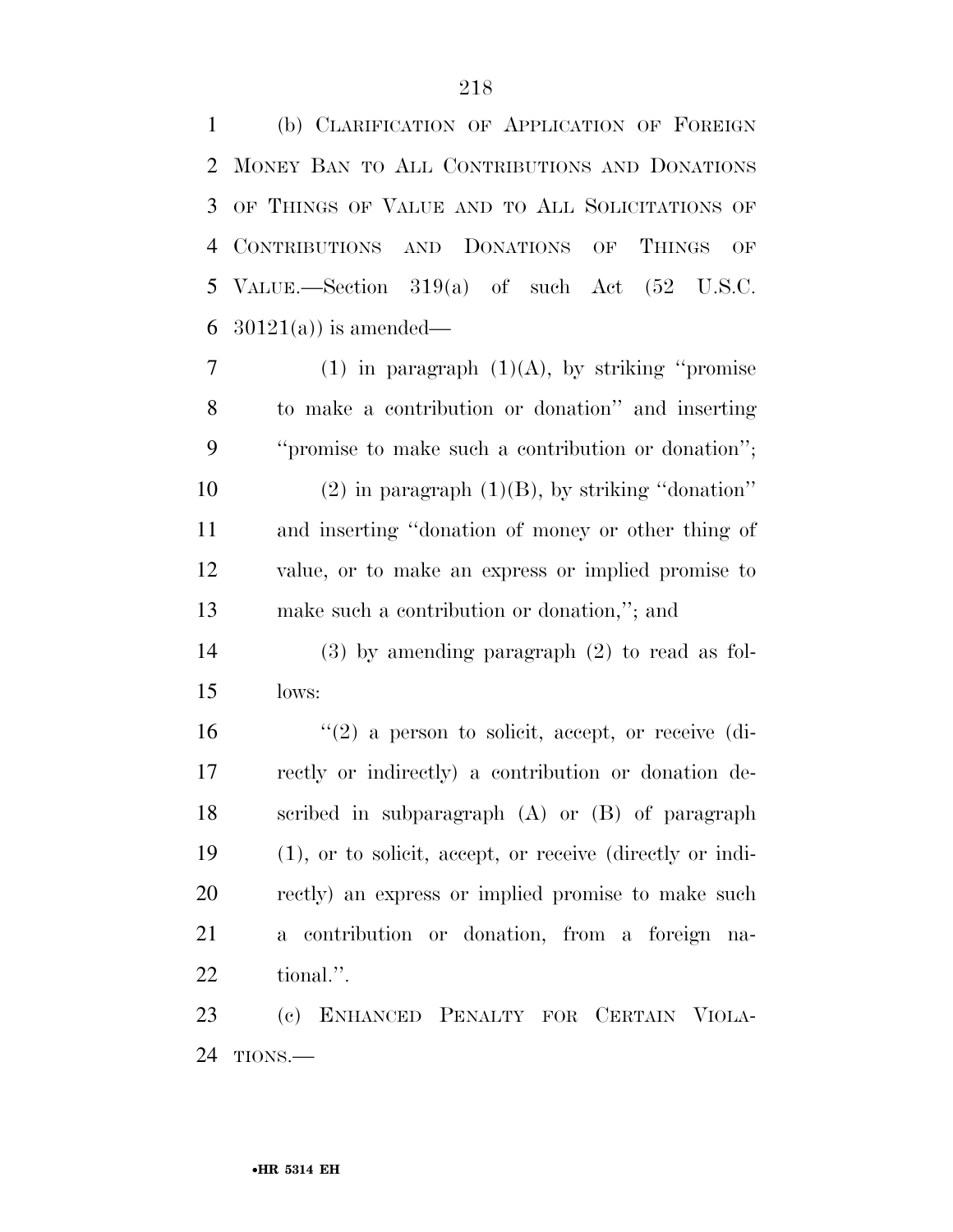1 (1) IN GENERAL.—Section  $309(d)(1)$  of such 2 Act  $(52 \text{ U.S.C. } 30109(d)(1))$ , as amended by section 1303, is further amended by adding at the end the following new subparagraph:

 "'(G)(I) Any person who knowingly and willfully com- mits a violation of section 319 which involves a foreign national which is a government of a foreign country or a foreign political party, or which involves a thing of value consisting of the provision of opposition research, polling, or other non-public information relating to a candidate for election for a Federal, State, or local office for the purpose of influencing the election, shall be fined under title 18, United States Code, or imprisoned for not more than 5 years, or both.

 ''(ii) In clause (I), each of the terms 'government of a foreign country' and 'foreign political party' has the meaning given such term in section 1 of the Foreign Agents Registration Act of 1938, as Amended (22 U.S.C. 611).''.

 (2) EFFECTIVE DATE.—The amendment made by paragraph (1) shall apply with respect to viola- tions committed on or after the date of the enact-ment of this Act.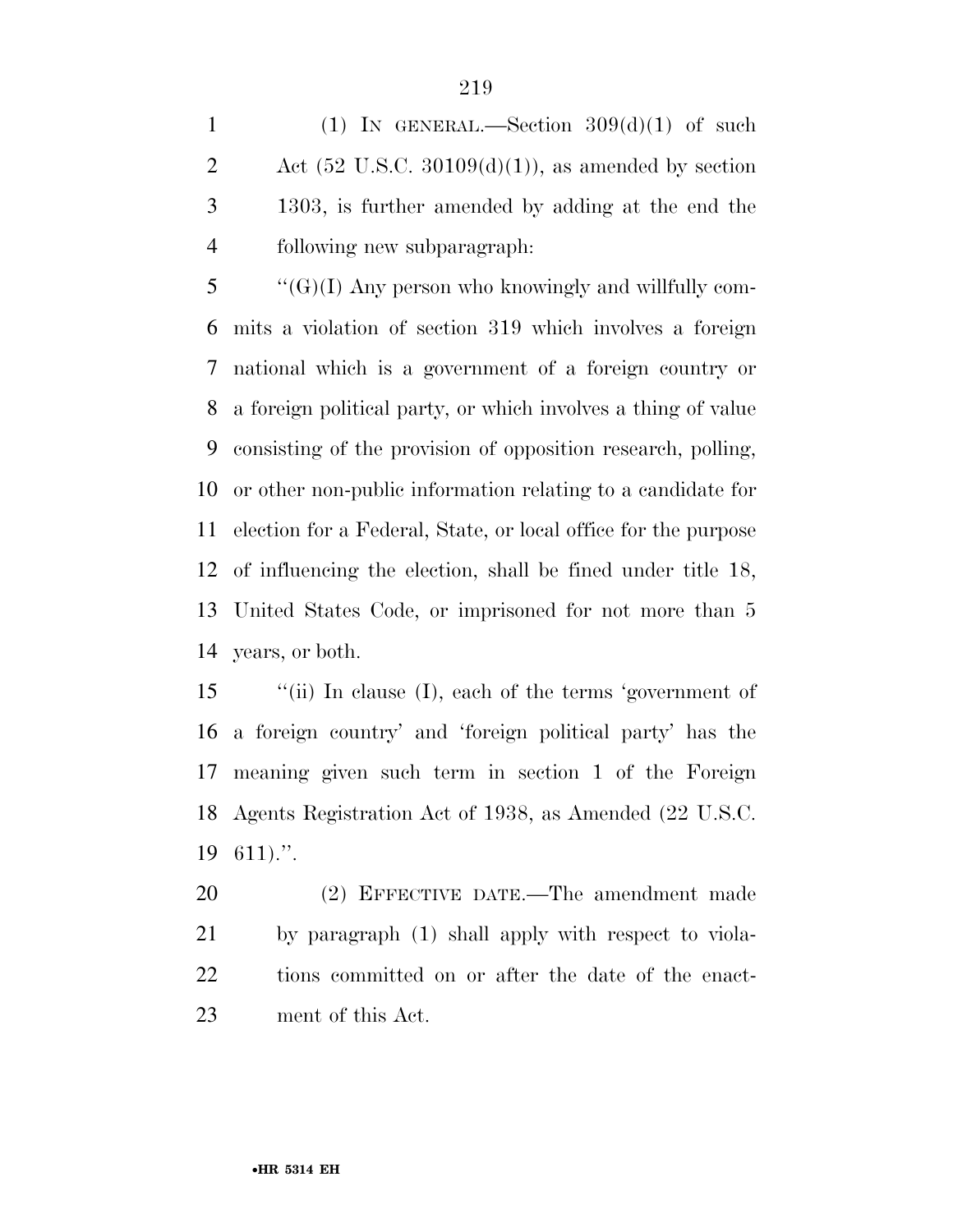## **SEC. 1402. REQUIRING ACKNOWLEDGMENT OF FOREIGN MONEY BAN BY POLITICAL COMMITTEES.**

 (a) PROVISION OF INFORMATION BY FEDERAL ELEC- TION COMMISSION.—Section 303 of the Federal Election Campaign Act of 1971 (52 U.S.C. 30103) is amended by adding at the end the following new subsection:

 ''(e) ACKNOWLEDGMENT OF FOREIGN MONEY BAN.—

9 "(1) NOTIFICATION BY COMMISSION.—Not later than 30 days after a political committee files its statement of organization under subsection (a), and biennially thereafter until the committee terminates, the Commission shall provide the committee with a written explanation of section 319.

15 "(2) ACKNOWLEDGMENT BY COMMITTEE.

16 "(A) In GENERAL.—Not later than 30 days after receiving the written explanation of section 319 under paragraph (1), the committee shall transmit to the Commission a signed cer-20 tification that the committee has received such written explanation and has provided a copy of 22 the explanation to all members, employees, con-23 tractors, and volunteers of the committee.

24 "(B) PERSON RESPONSIBLE FOR SIGNA- TURE.—The certification required under sub-paragraph (A) shall be signed—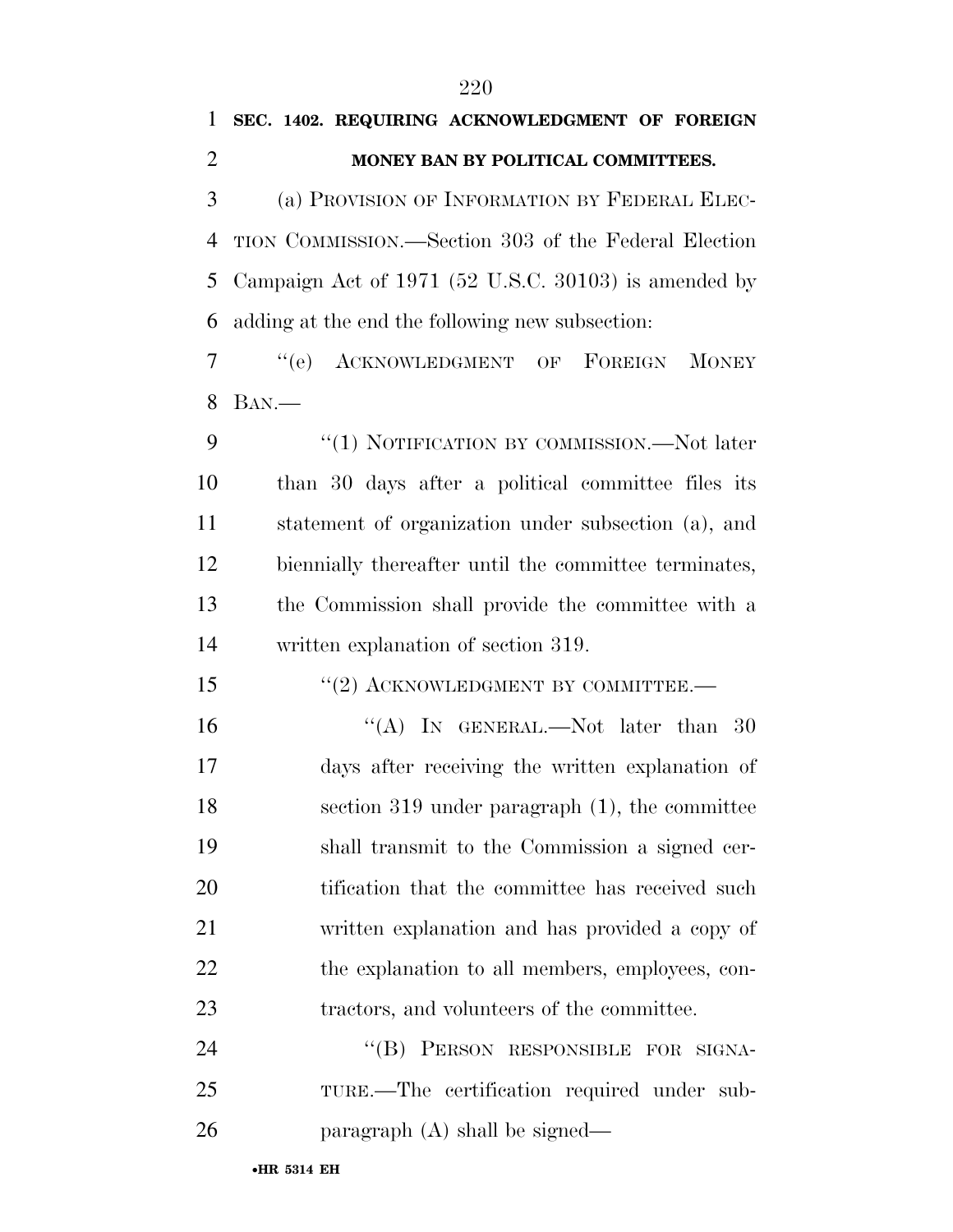| $\mathbf{1}$   | $\lq\lq$ (I) in the case of an authorized com-       |
|----------------|------------------------------------------------------|
| $\overline{2}$ | mittee of a candidate, by the candidate; or          |
| 3              | "(ii) in the case of any other political             |
| $\overline{4}$ | committee, by the treasurer of the com-              |
| 5              | mittee.".                                            |
| 6              | (b) EFFECTIVE DATE; TRANSITION FOR EXISTING          |
| 7              | COMMITTEES.-                                         |
| 8              | (1) IN GENERAL.—The amendment made by                |
| 9              | subsection (a) shall apply with respect to political |
| 10             | committees which file statements of organization     |
| 11             | under section 303 of the Federal Election Campaign   |
| 12             | Act of $1971$ (52 U.S.C. 30103) on or after the date |
| 13             | of the enactment of this Act.                        |
| 14             | (2) TRANSITION FOR EXISTING COMMITTEES.—             |
| 15             | (A) NOTIFICATION BY FEDERAL ELECTION                 |
| 16             | COMMISSION.—Not later than 90 days after the         |
| 17             | date of the enactment of this Act, the Federal       |
| 18             | Election Commission shall provide each political     |
| 19             | committee under such Act with the written ex-        |
| 20             | planation of section 319 of such Act, as re-         |
| 21             | quired under section $303(e)(1)$ of such Act (as     |
| 22             | added by subsection $(a)$ ).                         |
| 23             | (B) ACKNOWLEDGMENT BY COMMITTEE.—                    |
| 24             | Not later than 30 days after receiving the writ-     |
| 25             | ten explanation under subparagraph (A), each         |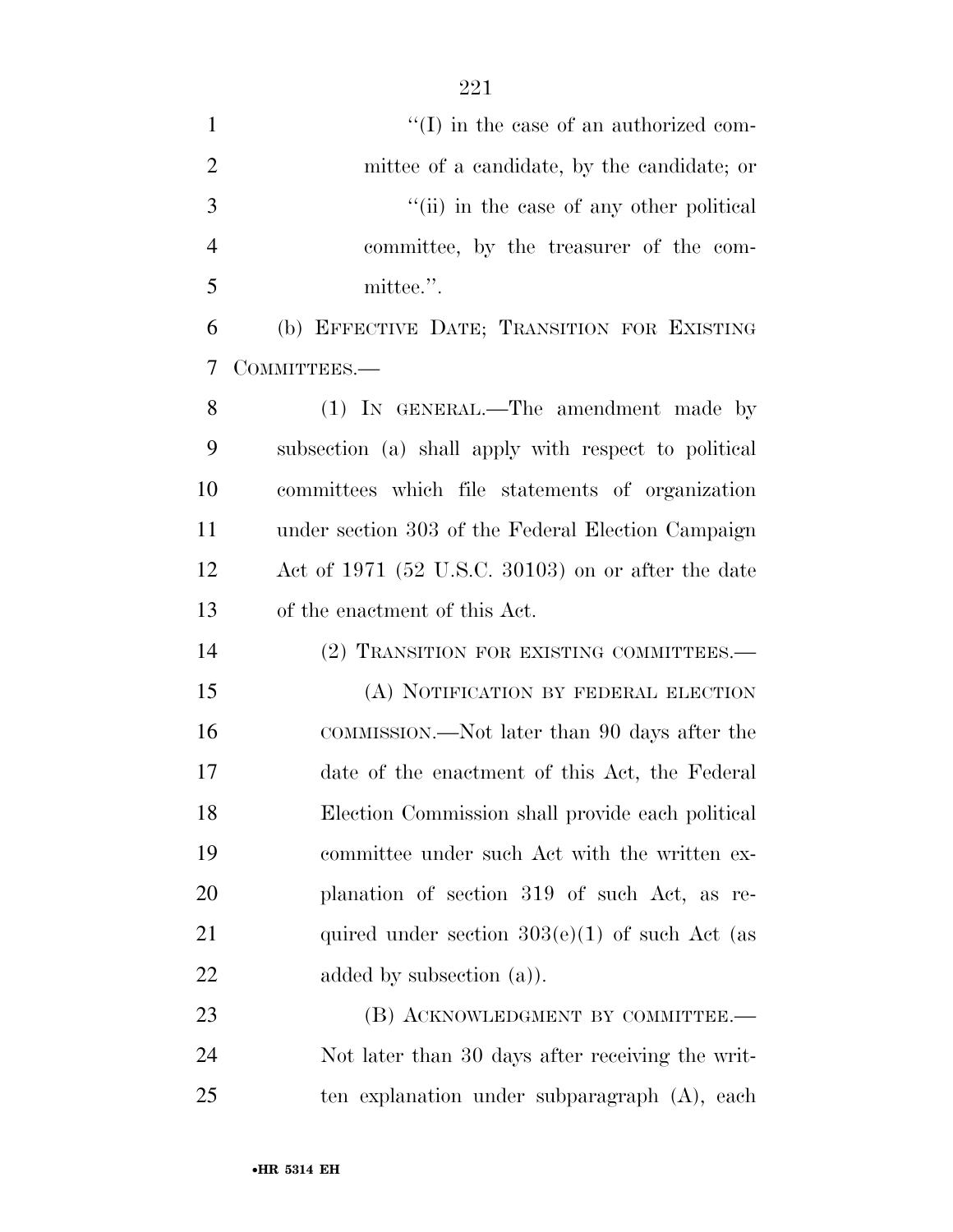political committee under such Act shall trans- mit to the Federal Election Commission the signed certification, as required under section  $4 \qquad \qquad 303(e)(2)$  of such Act (as added by subsection 5 (a)). **SEC. 1403. PROHIBITION ON CONTRIBUTIONS AND DONA- TIONS BY FOREIGN NATIONALS IN CONNEC- TIONS WITH BALLOT INITIATIVES AND REFERENDA.**  10 (a) IN GENERAL.—Section  $319(a)(1)(A)$  of the Fed- eral Election Campaign Act of 1971 (52 U.S.C.  $12 \quad 30121(a)(1)(A)$  is amended by striking "State, or local election'' and inserting the following: ''State, or local elec- tion, including a State or local ballot initiative or ref-erendum''.

 (b) EFFECTIVE DATE.—The amendment made by this section shall apply with respect to elections held in 2022 or any succeeding year.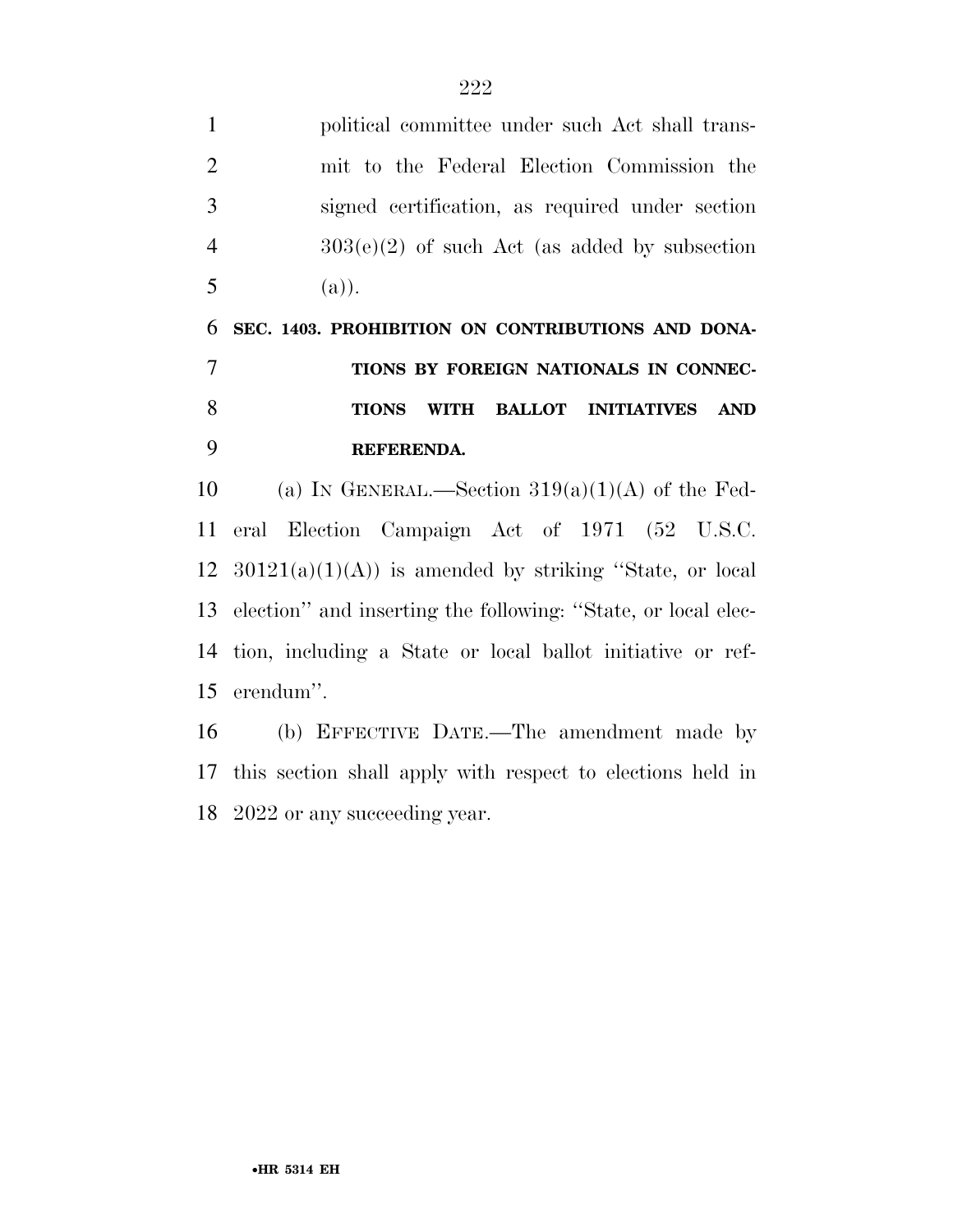## **TITLE XV—PROHIBITING CAM- PAIGNS FROM PAYING SPOUSE OF CANDIDATE**

 **SEC. 1501. PROHIBITING USE OF CAMPAIGN FUNDS TO COMPENSATE SPOUSES OF CANDIDATES; DIS- CLOSURE OF PAYMENTS MADE TO SPOUSES AND FAMILY MEMBERS.** 

 (a) PROHIBITION; DISCLOSURE.—Section 313 of the Federal Election Campaign Act of 1971 (52 U.S.C. 30114) is amended by adding at the end the following new subsection:

12 "(d) PROHIBITING COMPENSATION OF SPOUSES; DISCLOSURE OF PAYMENTS TO SPOUSES AND FAMILY MEMBERS.—

15 "(1) PROHIBITING COMPENSATION OF SPOUSES.—Notwithstanding any other provision of this Act, no authorized committee of a candidate or any other political committee established, main- tained, or controlled by a candidate or an individual holding Federal office (other than a political com- mittee of a political party) shall directly or indirectly compensate the spouse of the candidate or individual (as the case may be) for services provided to or on behalf of the committee.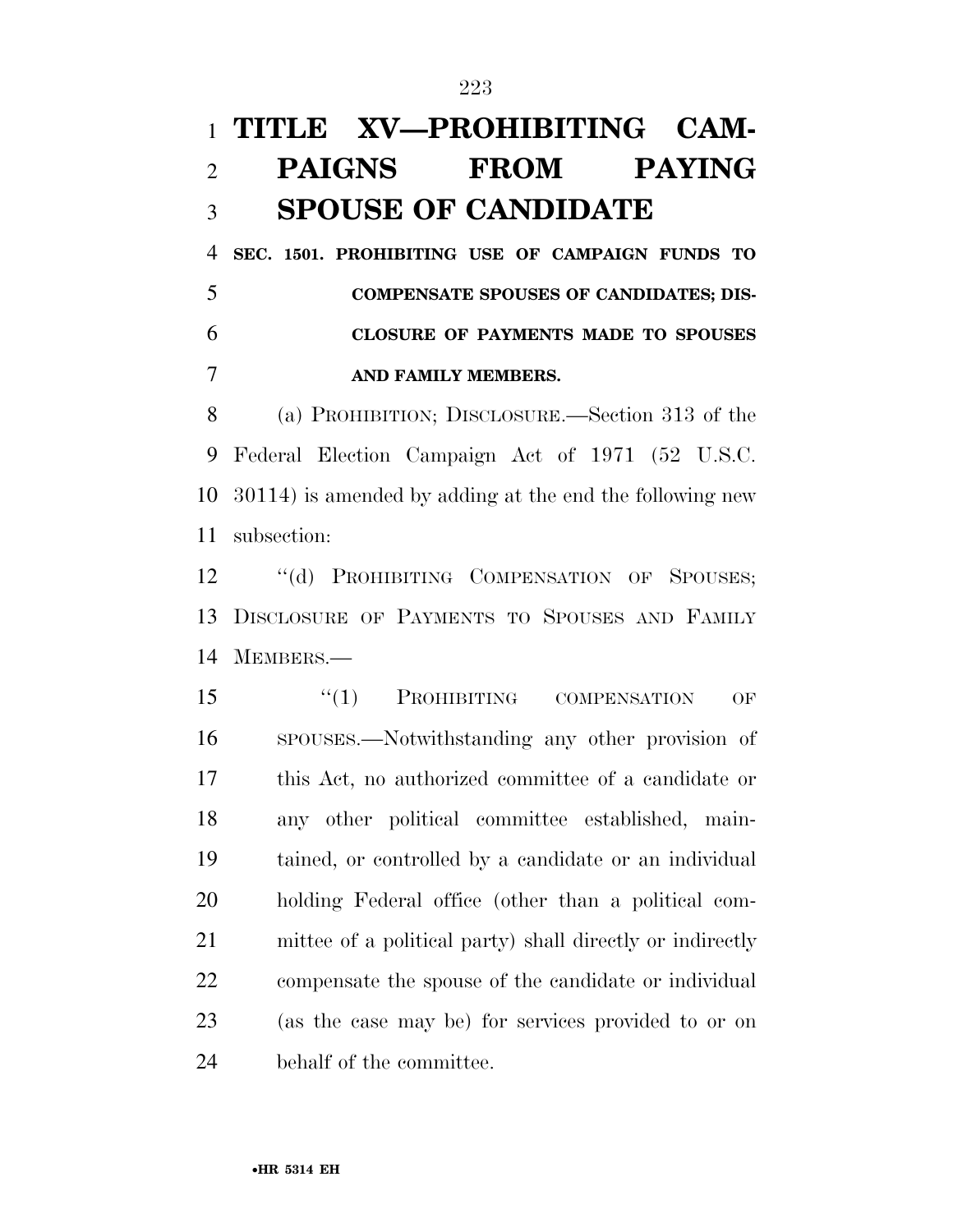1 "(2) DISCLOSURE OF PAYMENTS TO SPOUSES AND IMMEDIATE FAMILY MEMBERS.—In addition to any other information included in a report submitted under section 304 by a committee described in para- graph (1), the committee shall include in the report a separate statement of any payments, including di- rect or indirect compensation, made to the spouse or any immediate family member of the candidate or individual involved during the period covered by the report.

11 "(3) IMMEDIATE FAMILY MEMBER DEFINED.— In this subsection, the term 'immediate family mem- ber' means the son, daughter, son-in-law, daughter- in-law, mother, father, brother, sister, brother-in- law, sister-in-law, or grandchild of the candidate or individual involved.''.

 (b) CONFORMING AMENDMENT.—Section 313(a)(1) 18 of such Act  $(52 \text{ U.S.C. } 30114(a)(1))$  is amended by strik- ing ''for otherwise'' and inserting ''subject to subsection (d), for otherwise''.

### **SEC. 1502. IMPOSITION OF PENALTY AGAINST CANDIDATE OR OFFICEHOLDER.**

 (a) IN GENERAL.—Section 309 of the Federal Elec- tion Campaign Act of 1971 (52 U.S.C. 30109) is amended by adding at the end the following new subsection: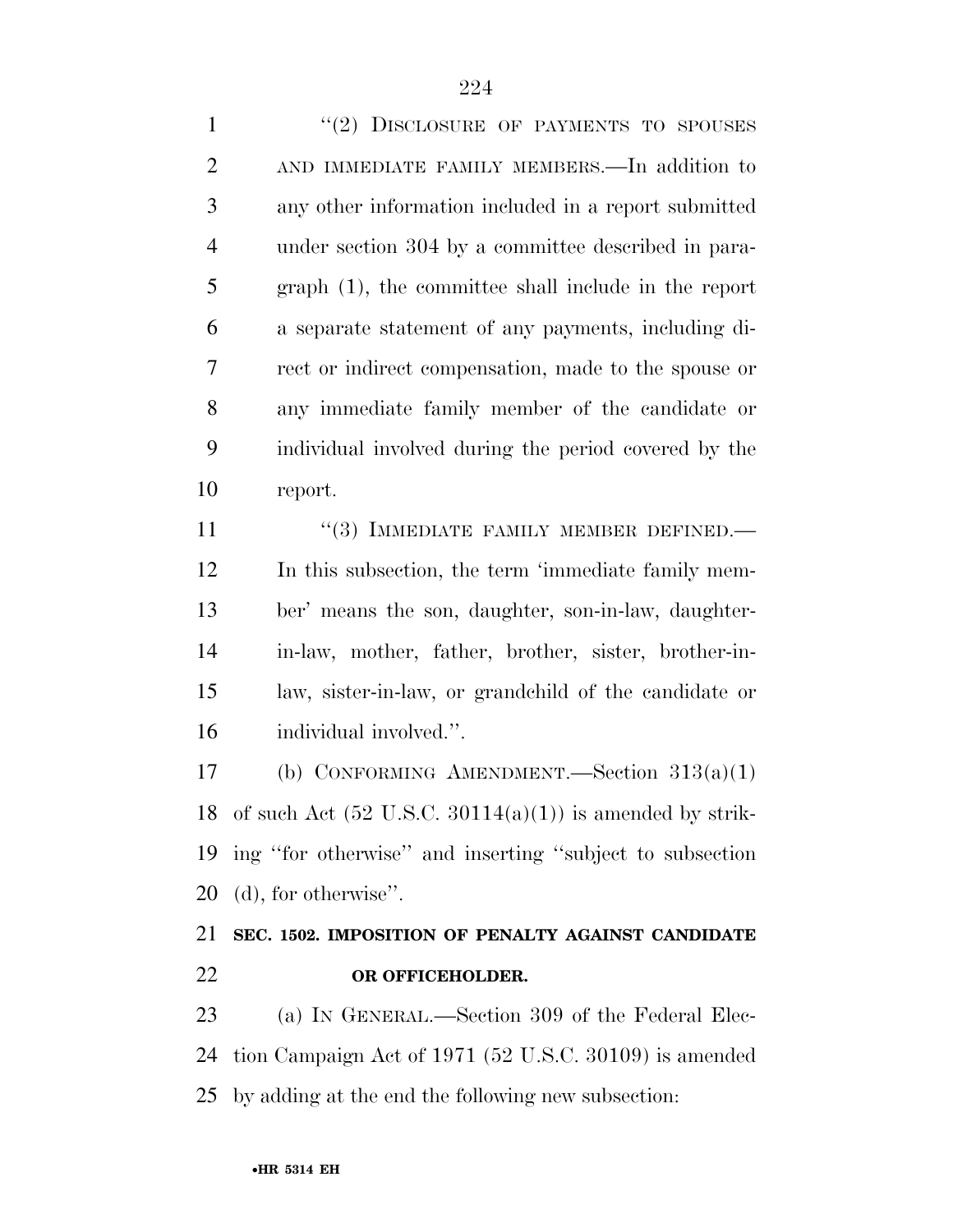''(e) In the case of a violation of section 313(d) com- mitted by a committee described in such section, if the candidate or individual involved knew of the violation, any penalty imposed under this section shall be imposed on the candidate or individual and not on the committee.''. (b) PROHIBITING REIMBURSEMENT BY COM-MITTEE.—Section 313(d) of such Act (52 U.S.C.

8 30114(d)), as added by section  $1501(a)$ , is amended—

 (1) by redesignating paragraph (3) as para-10 graph  $(4)$ ; and

 (2) by inserting after paragraph (2) the fol-lowing new paragraph:

13 "(3) PROHIBITING REIMBURSEMENT BY COM- MITTEE OF PENALTY PAID BY CANDIDATE FOR VIO- LATIONS.—A committee described in paragraph (1) may not make any payment to reimburse the can- didate or individual involved for any penalty imposed for a violation of this subsection which is required to be paid by the candidate or individual under sec-tion 309(e).''.

### **SEC. 1503. EFFECTIVE DATE.**

 The amendments made by this title shall apply with respect to compensation and payments made on or after the date of enactment of this Act.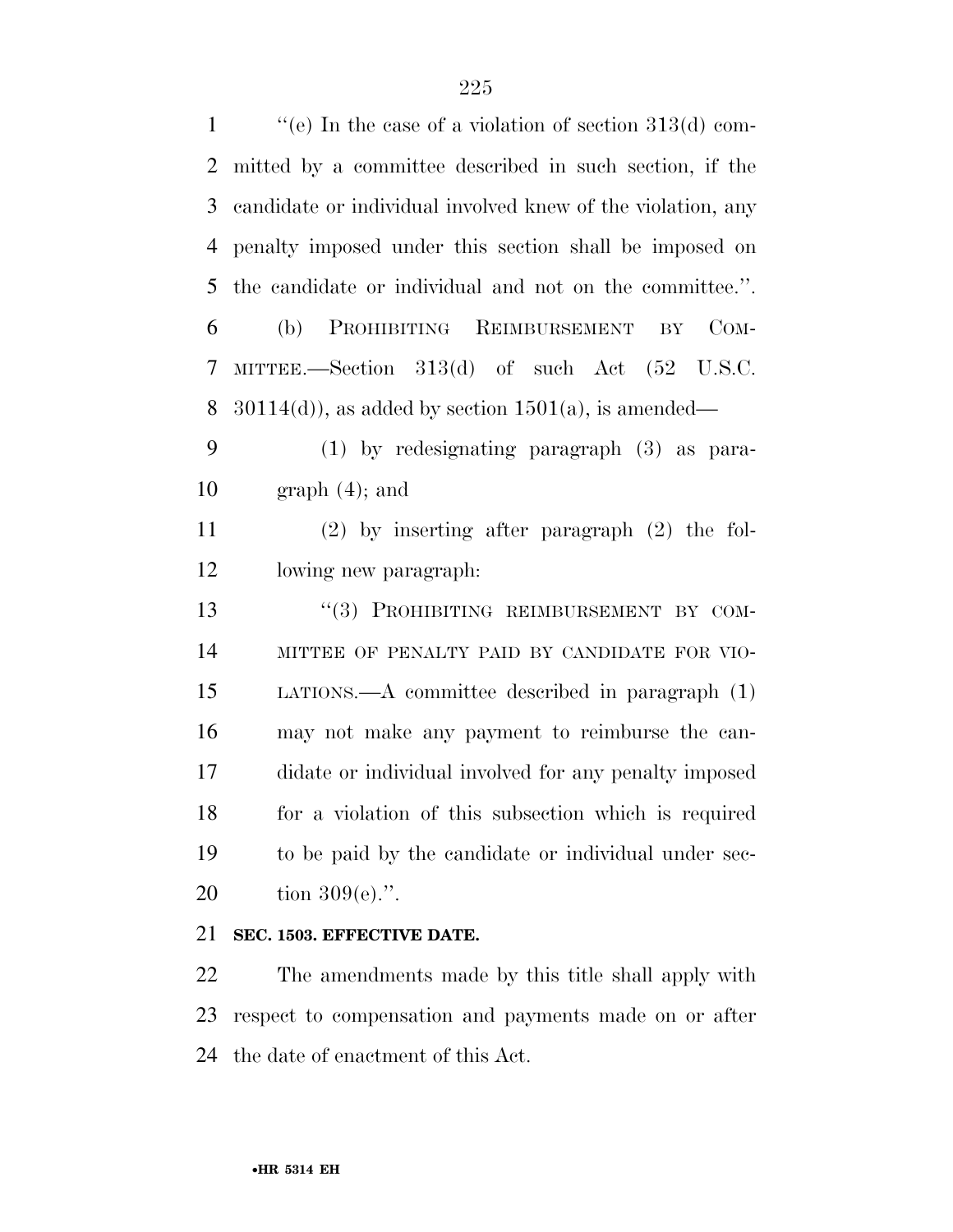# **TITLE XVI—PROTECTING ELEC- TION OFFICIALS FROM DIS- CLOSURE OF PERSONALLY IDENTIFIABLE INFORMATION**

**SEC. 1601. SHORT TITLE.** 

 This title may be cited as the ''Election Officials Pro-tection Act''.

 **SEC. 1602. REQUIRING STATES TO MAINTAIN LIST OF ELEC- TION OFFICIALS PROTECTED FROM DISCLO- SURE OF PERSONALLY IDENTIFIABLE INFOR-MATION.** 

 (a) REQUIREMENT.—Title III of the Help America Vote Act of 2002 (52 U.S.C. 21081 et seq.) is amended by inserting after section 303 the following new section: **''SEC. 303A. MAINTENANCE OF LIST OF ELECTION OFFI- CIALS PROTECTED FROM DISCLOSURE OF PERSONALLY IDENTIFIABLE INFORMATION.** 

18 "(a) IN GENERAL.—The office of the chief State elec- tion official of a State shall establish a program under which the office shall maintain a list of election officials whose personally identifiable information is protected from disclosure and kept confidential under the Election Offi-cials Protection Act.

 ''(b) ELIGIBILITY FOR PARTICIPATION IN PRO-GRAM.—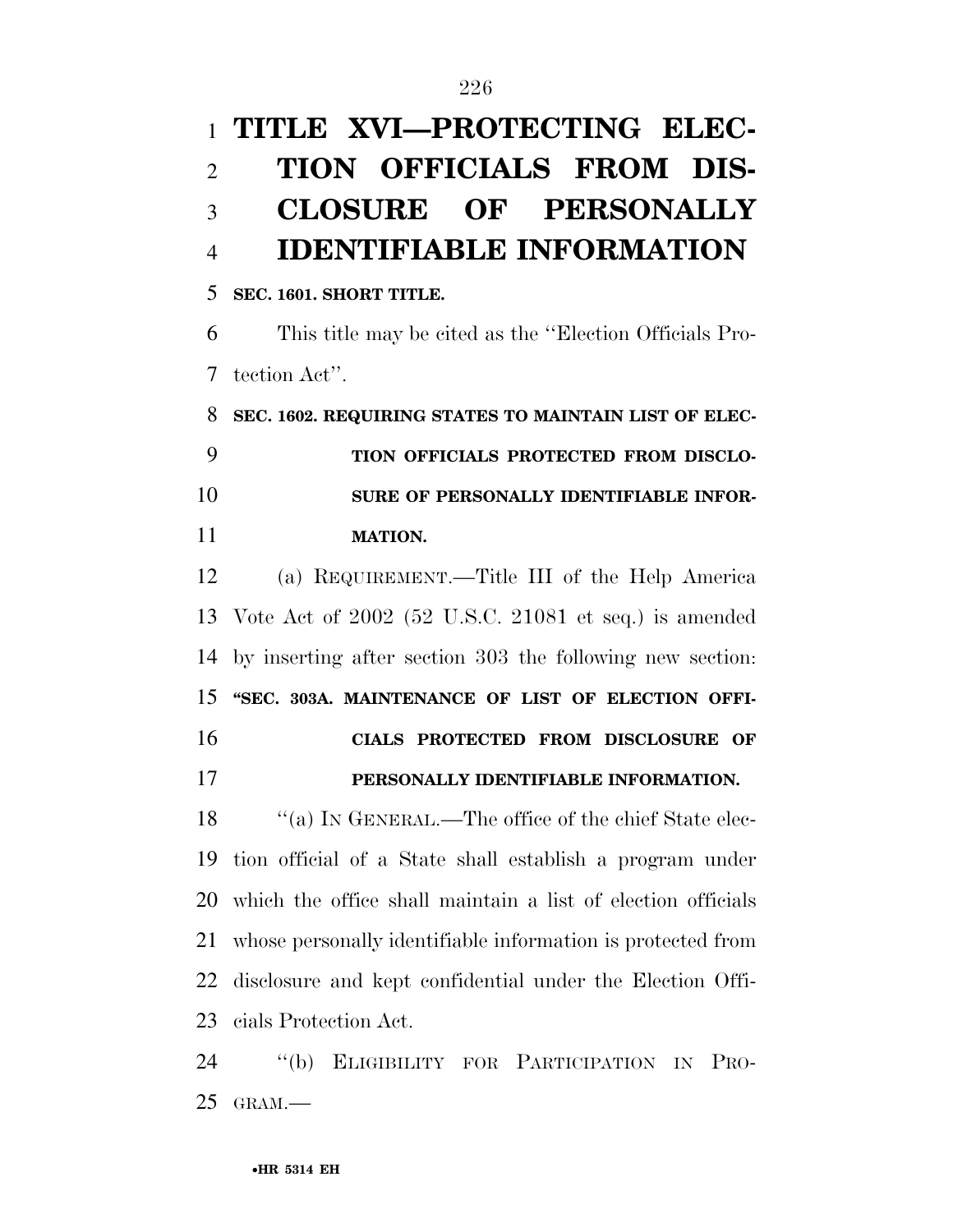| $\mathbf{1}$   | "(1) CONTENTS OF APPLICATION.—An election               |
|----------------|---------------------------------------------------------|
| $\overline{2}$ | official is eligible to be a program participant in the |
| $\mathfrak{Z}$ | program established under this section if the official  |
| $\overline{4}$ | submits to the office of the chief State election offi- |
| 5              | cial an application, at such time and in such form      |
| 6              | as the official may require, which contains the fol-    |
| 7              | lowing information and assurances:                      |
| 8              | "(A) Documentation showing that the ap-                 |
| 9              | plicant is to commence service as an election of-       |
| 10             | ficial in the State or is currently serving as an       |
| 11             | election official in the State.                         |
| 12             | $\lq\lq (B)$ A sworn statement that the applicant       |
| 13             | fears for his or her safety or the safety of his        |
| 14             | or her family, or the safety of the minor or in-        |
| 15             | capacitated person on whose behalf the applica-         |
| 16             | tion is made, due to his or her service as an           |
| 17             | election official.                                      |
| 18             | $\lq\lq$ (C) Any police, court, or other govern-        |
| 19             | ment agency records or files that show any              |
| 20             | complaints of alleged threats or acts of violence       |
| 21             | against the applicant.                                  |
| 22             | $\lq\lq$ (D) The signature of the applicant and of      |
| 23             | any individual or representative of any office          |
| 24             | designated in writing who assisted in the prepa-        |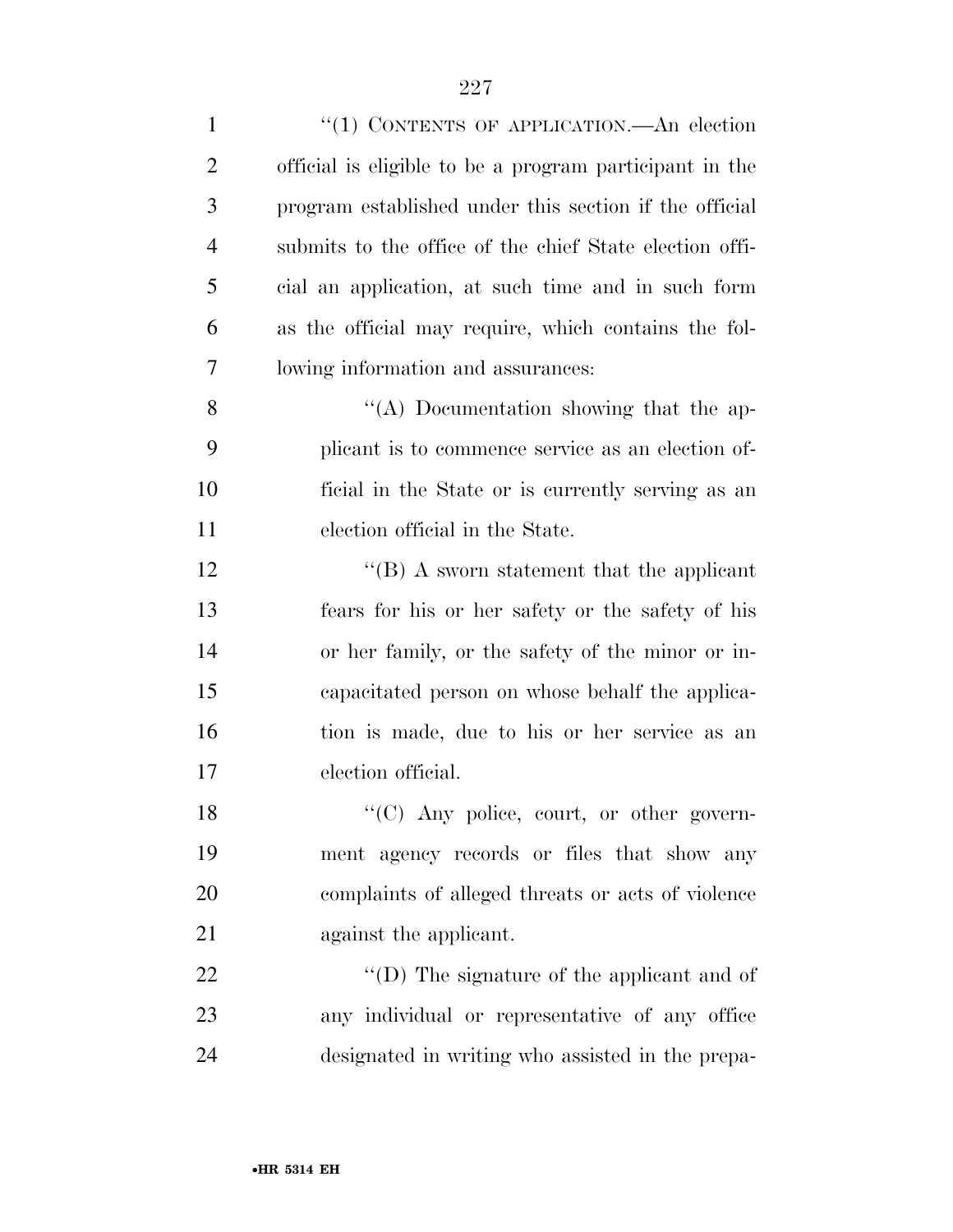| $\mathbf{1}$   | ration of the application, and the date on which             |
|----------------|--------------------------------------------------------------|
| $\overline{2}$ | the applicant signed the application.                        |
| $\mathfrak{Z}$ | $\lq\lq$ (E) Such other information and assur-               |
| $\overline{4}$ | ances as the chief State election official may re-           |
| 5              | quire.                                                       |
| 6              | "(2) PERIOD OF PARTICIPATION.—Upon filing                    |
| 7              | a properly completed application under this sub-             |
| 8              | section, the chief State election official shall certify     |
| 9              | the applicant as a program participant for a period          |
| 10             | of 4 years following the date of filing, unless the ap-      |
| 11             | plicant's participation in the program is terminated         |
| 12             | before that date as provided under subsection (d).           |
| 13             | "(c) ADDITIONAL NOTICE TO PROGRAM PARTICI-                   |
| 14             | PANTS.—The office of the chief State election official shall |
| 15             | provide each program participant a notice in clear and       |
| 16             | conspicuous font that contains all of the following infor-   |
| 17             | mation:                                                      |
| 18             | $\lq(1)$ The program participant may create a rev-           |
| 19             | ocable living trust and place his or her real property       |
| 20             | into the trust to protect his or her residential street      |
| 21             | address from disclosure in real property trans-              |
| 22             | actions.                                                     |
| 23             | " $(2)$ The program participant may obtain a                 |
| 24             | change of his or her legal name to protect his or her        |
| 25             | anonymity.                                                   |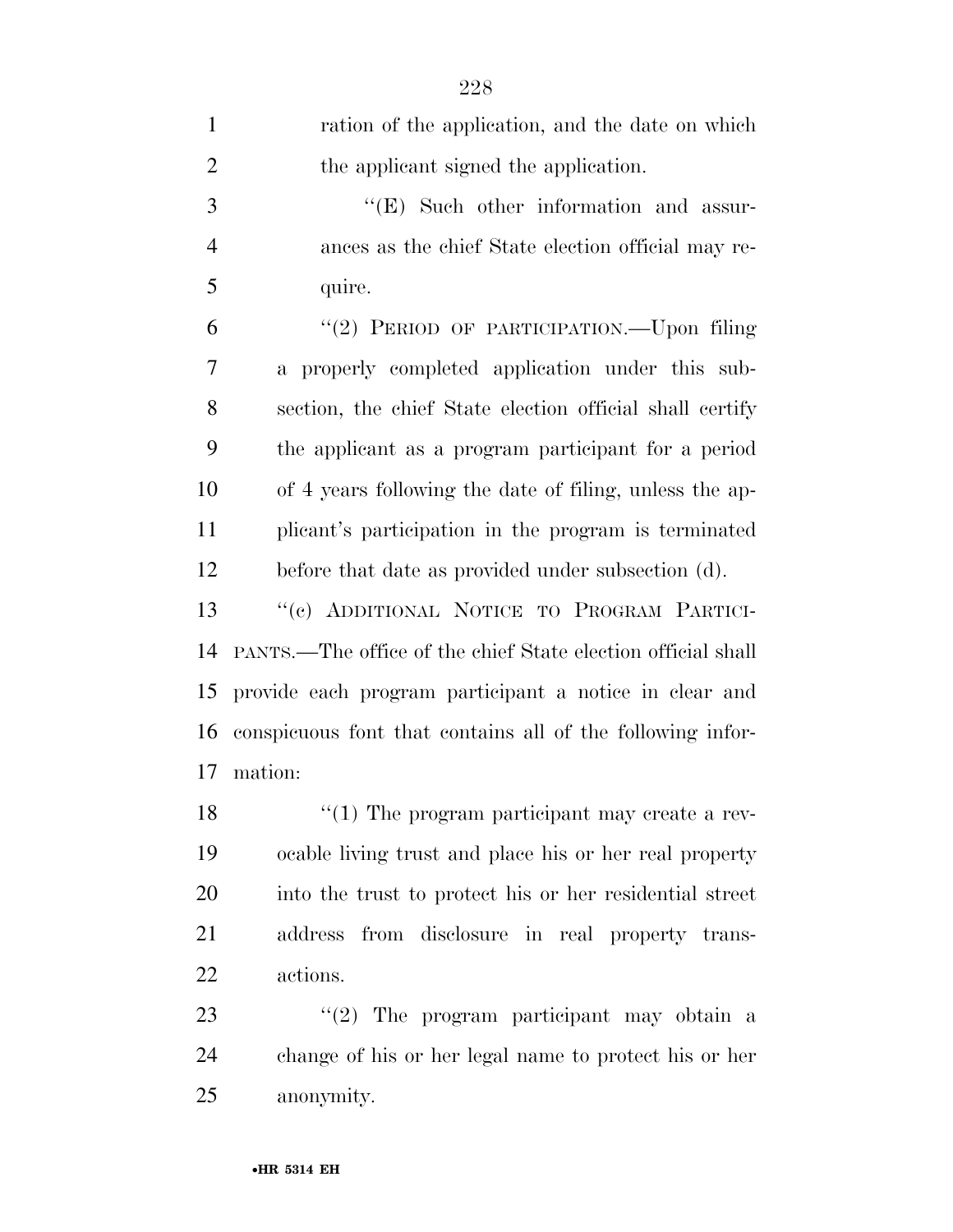1 ''(3) A list of contact information for entities that the program participant may contact to receive information on, or receive legal services for, the cre- ation of a trust to hold real property or obtaining a name change, including county bar associations, legal aid societies, State and local agencies, or other nonprofit organizations that may be able to assist program participants. 9 "(d) TERMINATION OF PARTICIPATION.— 10 "(1) GROUNDS FOR TERMINATION.—The chief State election official may terminate a program par- ticipant's participation in the program for any of the following reasons: ''(A) The program participant submits to the chief State election official written notifica-16 tion of withdrawal, in which case the participa- tion shall be terminated on the date of receipt of the notification. ''(B) The program participant's certifi- cation term has expired and the participant did not complete an application for renewal of the certification.  $\cdot$  (C) The chief State election official deter- mines that false information was used in the application process to qualify as a program par-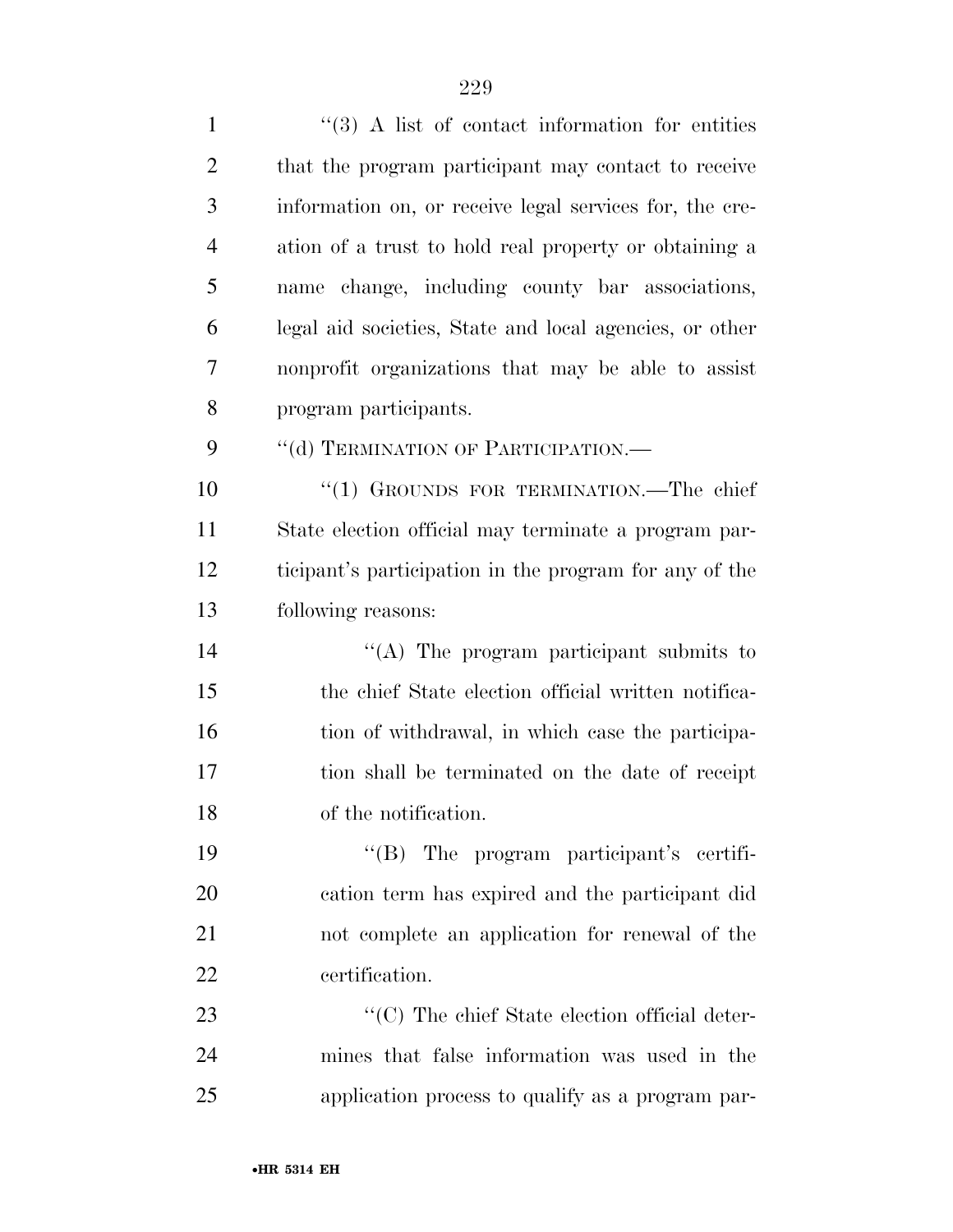| $\mathbf{1}$   | ticipant or that participation in the program is             |
|----------------|--------------------------------------------------------------|
| $\overline{2}$ | being used as a subterfuge to avoid detection of             |
| 3              | illegal or criminal activity or apprehension by              |
| $\overline{4}$ | law enforcement.                                             |
| 5              | "(D) The program participant fails to dis-                   |
| 6              | close a change in the participant's status as an             |
| 7              | election official.                                           |
| 8              | "(2) APPEAL.—Except in the case of a termi-                  |
| 9              | nation on the grounds described in subparagraph              |
| 10             | $(A)$ of paragraph $(1)$ , the chief State election official |
| 11             | shall send written notification of the intended termi-       |
| 12             | nation to the program participant. The program               |
| 13             | participant shall have 30 business days in which to          |
| 14             | appeal the termination under procedures developed            |
| 15             | by the chief State election official.                        |
| 16             | "(3) NOTIFICATION OF LOCAL OFFICES.—The                      |
| 17             | chief State election official shall notify in writing the    |
| 18             | appropriate local election officials, county clerks, and     |
| 19             | local recording offices of the program participant's         |
| 20             | termination of participation in the program. Upon            |
| 21             | receipt of this termination notification, such offi-         |
| 22             | cials, clerks, and offices—                                  |
| 23             | $\lq\lq$ shall transmit to the chief State elec-             |
|                |                                                              |

tion official all appropriate administrative

•**HR 5314 EH**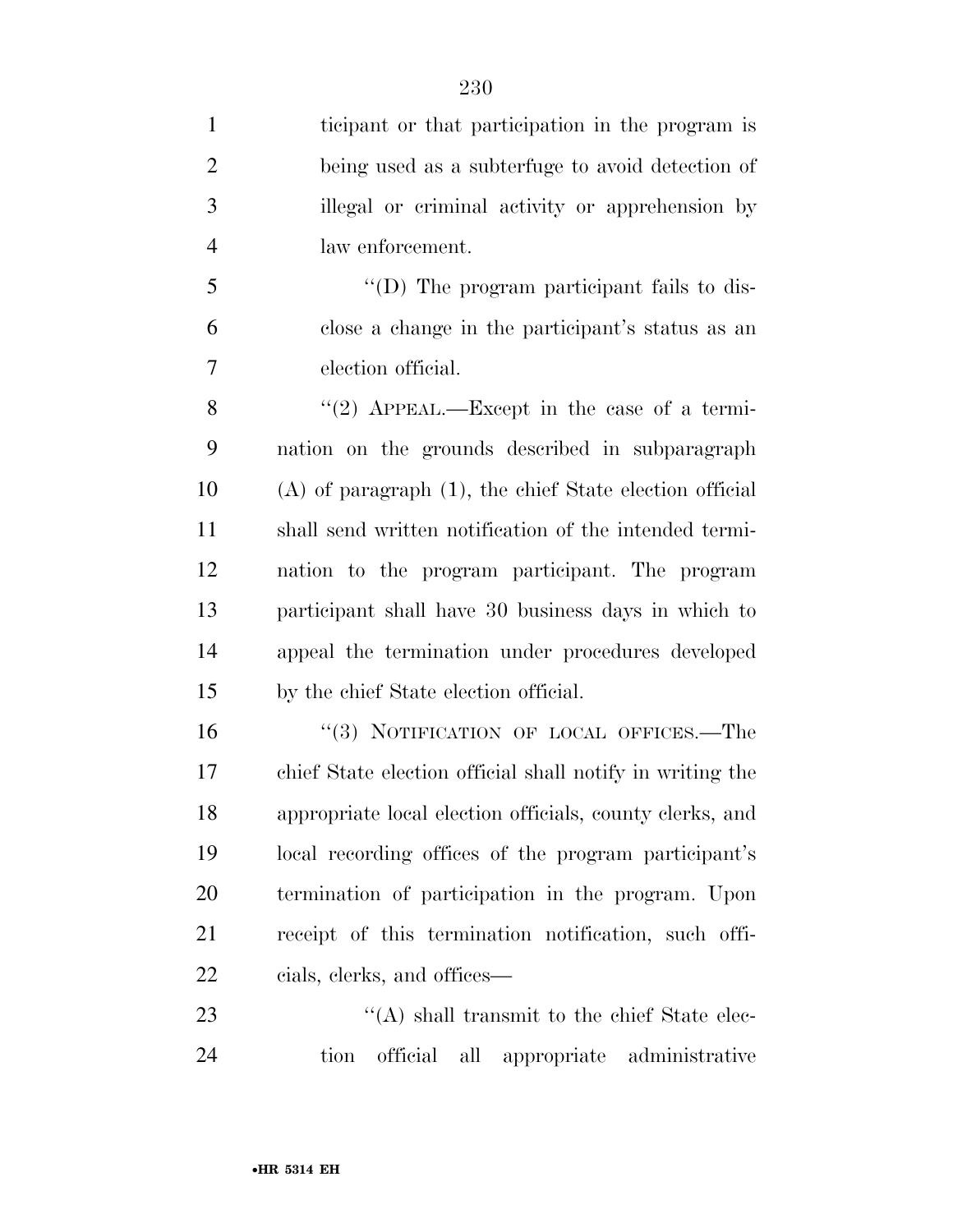| $\mathbf{1}$   | records pertaining to the program participant;      |
|----------------|-----------------------------------------------------|
| $\overline{2}$ | and                                                 |
| 3              | "(B) shall no longer be responsible for             |
| $\overline{4}$ | maintaining the confidentiality of the program      |
| 5              | participant's record.                               |
| 6              | $``(4)$ TREATMENT OF RECORDS.—                      |
| 7              | "(A) CONFIDENTIALITY.—Upon termi-                   |
| 8              | nation of a program participant's certification,    |
| 9              | the chief State election official shall retain      |
| 10             | records as follows:                                 |
| 11             | "(I) Except as provided in subpara-                 |
| 12             | $graph$ (B), any records or documents per-          |
| 13             | taining to a program participant shall be           |
| 14             | held confidential.                                  |
| 15             | "(ii) All records or documents per-                 |
| 16             | taining to a program participant shall be           |
| 17             | retained for a period of three years after          |
| 18             | termination of certification and then de-           |
| 19             | stroyed without further notice.                     |
| 20             | $\lq\lq (B)$<br>EXCEPTION FOR<br><b>TERMINATION</b> |
| 21             | BASED ON FALSE INFORMATION OR SUBTER-               |
| 22             | FUGE.—In the case of a termination on the           |
| 23             | grounds described in subparagraph $(C)$ of para-    |
| 24             | $graph(1)$ , the chief State election official may  |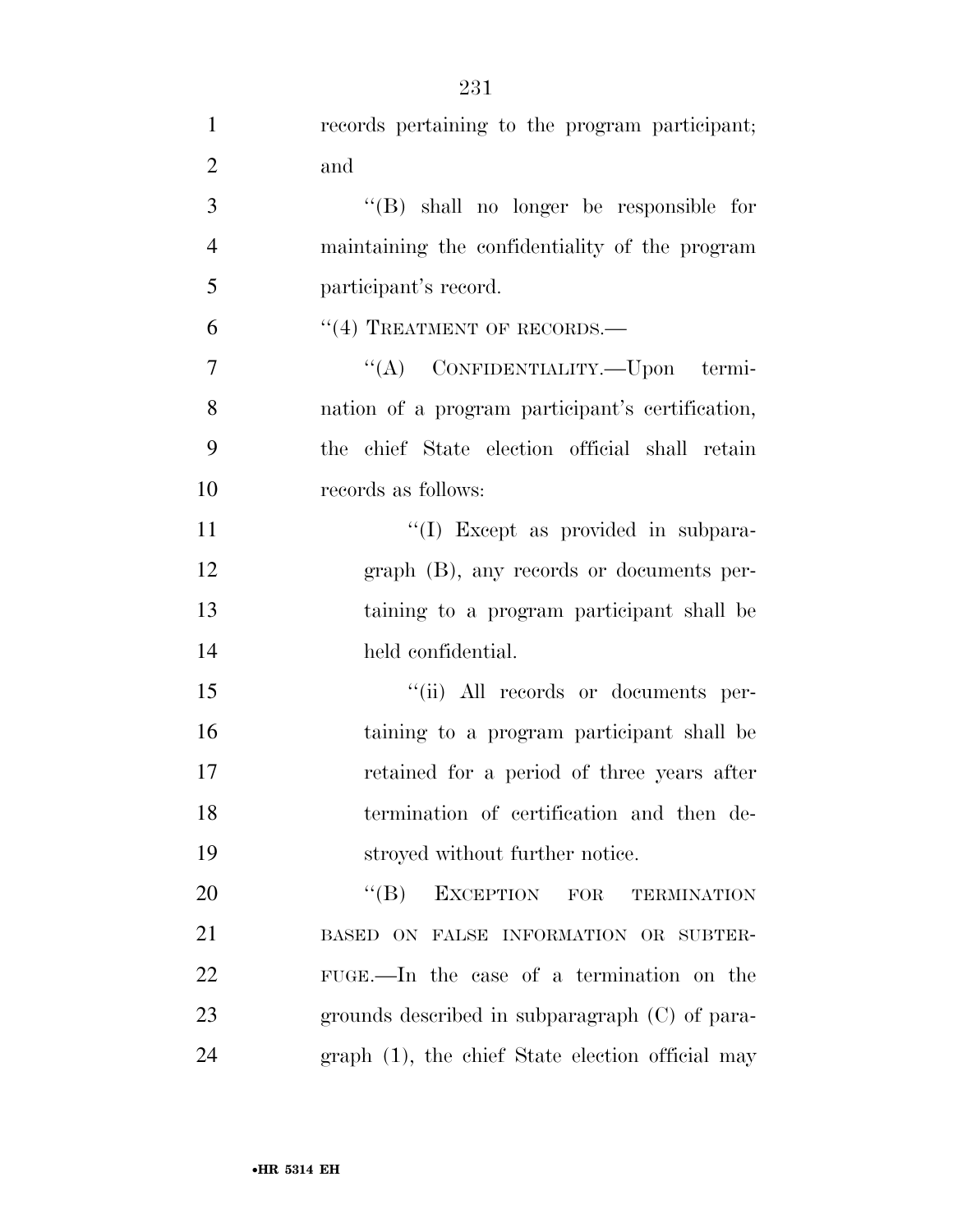| $\mathbf{1}$   | disclose information contained in the partici-           |
|----------------|----------------------------------------------------------|
| $\overline{2}$ | pant's application.                                      |
| 3              | "(e) DEFINITIONS.—                                       |
| $\overline{4}$ | "(1) ELECTION OFFICIAL.—In this section, an              |
| 5              | 'election official' with respect to a State is any indi- |
| 6              | vidual, including a volunteer, who is authorized by      |
| 7              | the State to carry out duties relating to the adminis-   |
| 8              | tration of elections for Federal office held in the      |
| 9              | State.                                                   |
| 10             | $``(2)$ MEMBER OF THE IMMEDIATE FAMILY.—In               |
| 11             | this section, the term 'member of the immediate          |
| 12             | family' means, with respect to an individual, a          |
| 13             | spouse, domestic partner, child, stepchild, parent, or   |
| 14             | any blood relative of an individual who lives in the     |
| 15             | same residence as the individual.                        |
| 16             | "(3) PERSONALLY IDENTIFIABLE INFORMA-                    |
| 17             | TION.—The term 'personally identifiable informa-         |
| 18             | tion' means, with respect to any individual—             |
| 19             | $\lq\lq(A)$ a home address, including a primary          |
| 20             | residence or vacation home address;                      |
| 21             | $\lq\lq (B)$ a home, personal mobile, or direct          |
| 22             | telephone line to a private office or residence;         |
| 23             | $\lq\lq$ (C) a personal email address;                   |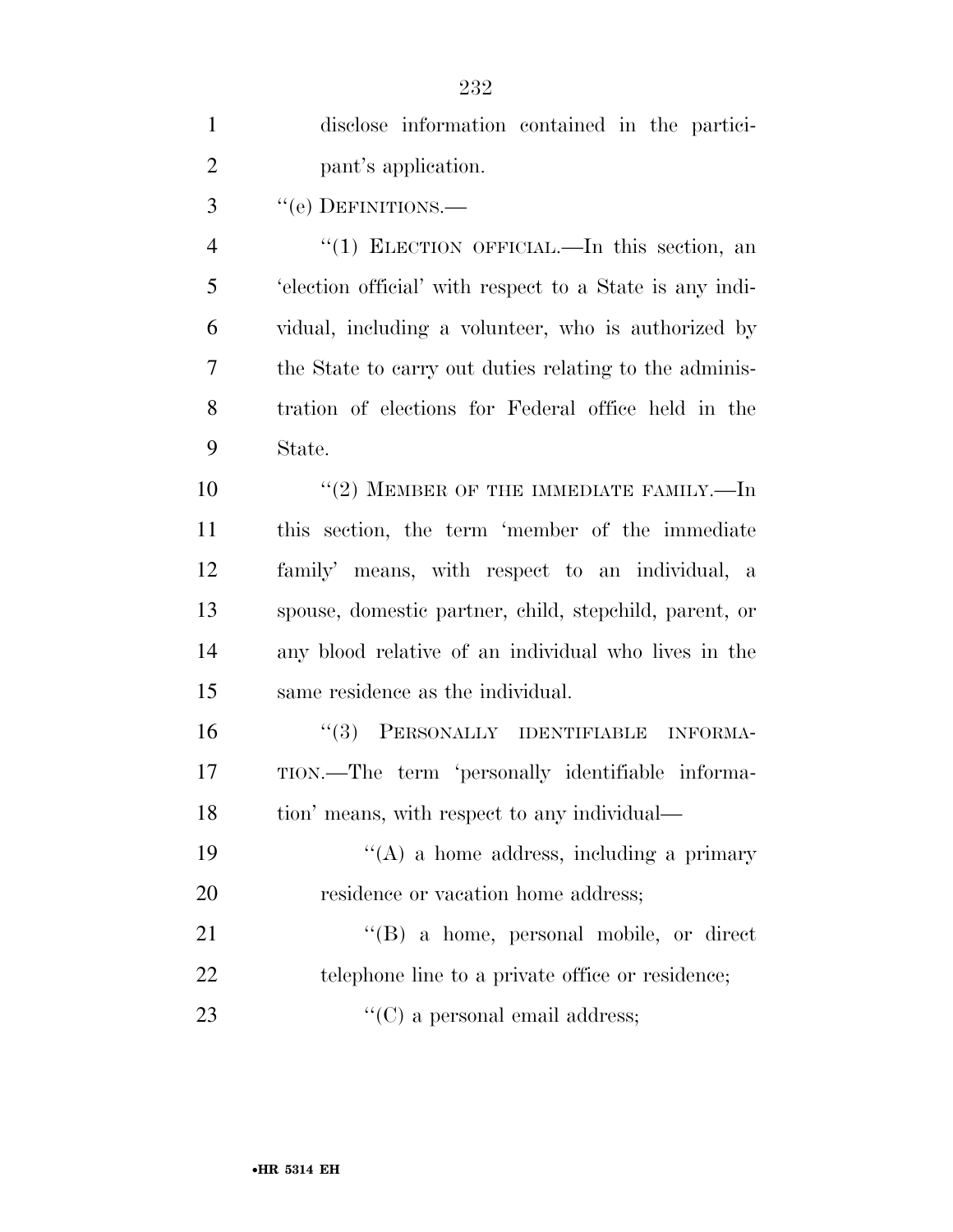| $\mathbf{1}$   | "(D) a social security number, driver's li-        |
|----------------|----------------------------------------------------|
| $\overline{2}$ | cense number, or voter registration information    |
| 3              | that includes a home address;                      |
| $\overline{4}$ | " $(E)$ a bank account or credit or debit          |
| 5              | card information;                                  |
| 6              | "(F) property tax records or any property          |
| 7              | ownership records, including a secondary resi-     |
| 8              | dence and any investment property at which the     |
| 9              | individual resides for part of a year;             |
| 10             | $\lq\lq(G)$ birth and marriage records;            |
| 11             | "(H) vehicle registration information;             |
| 12             | $\lq\lq$ the identification of children of the in- |
| 13             | dividual under the age of 18;                      |
| 14             | $\lq\lq (J)$ the date of birth;                    |
| 15             | " $(K)$ directions to a home of the individual     |
| 16             | or a member of the immediate family of the in-     |
| 17             | dividual;                                          |
| 18             | "(L) a photograph of any vehicle including         |
| 19             | the license plate or of a home including an ad-    |
| 20             | dress of the individual or member of the imme-     |
| 21             | diate family of the individual;                    |
| 22             | "(M) the name and location of a school or          |
| 23             | day care facility attended by a child of the indi- |
| 24             | vidual or by a child of a member of the imme-      |
| 25             | diate family of the individual; or                 |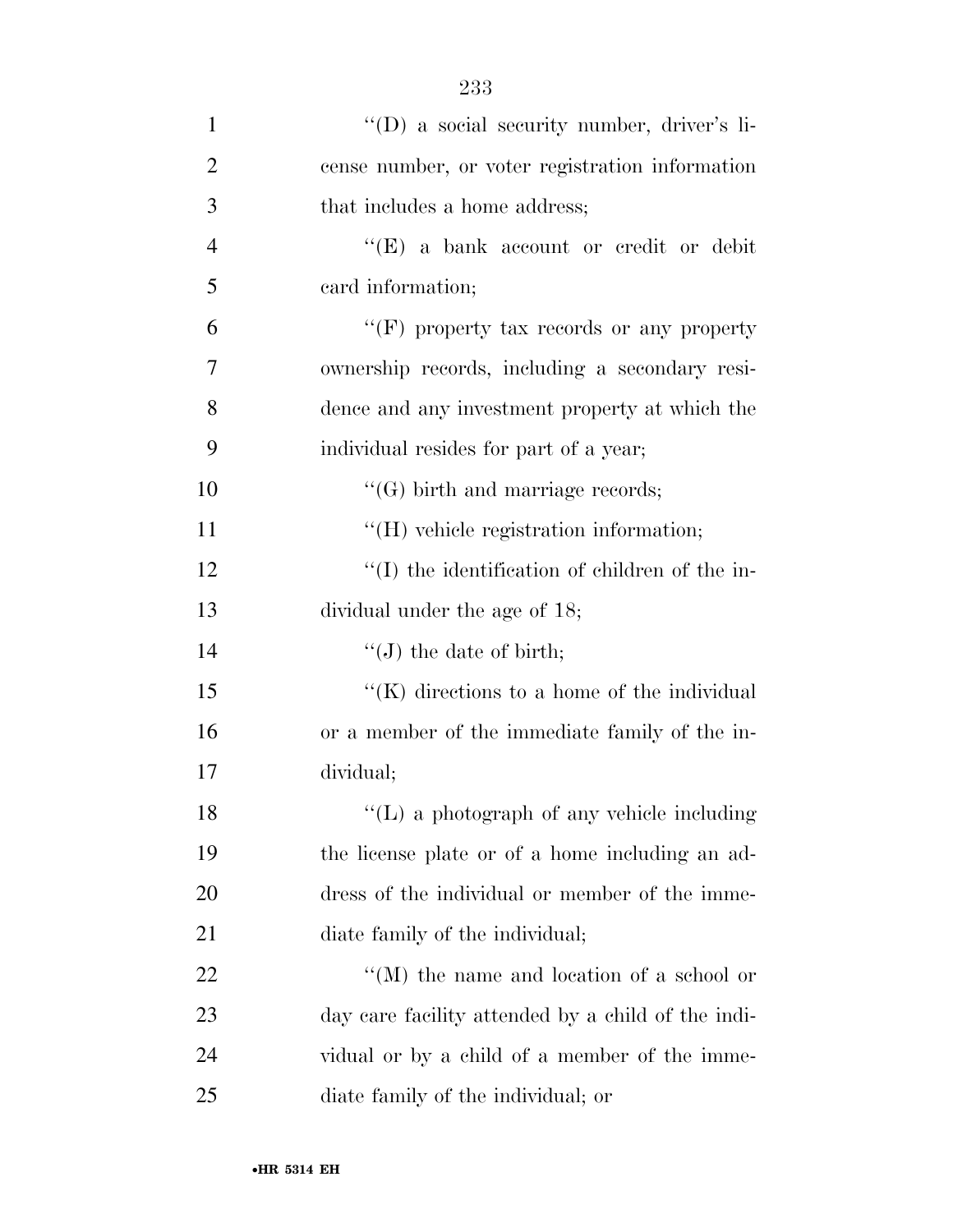| $\mathbf{1}$   | $\lq\lq(N)$ the name and location of an employer                                                                             |
|----------------|------------------------------------------------------------------------------------------------------------------------------|
| $\overline{2}$ | of the individual or a member of the immediate                                                                               |
| 3              | family of the individual.".                                                                                                  |
| 4              | (b) CONFORMING AMENDMENT RELATING TO EN-                                                                                     |
| 5              | FORCEMENT.—Section 401 of such Act $(52 \text{ U.S.C. } 21111)$                                                              |
| 6              | is amended by striking "and 303" and inserting "303, and                                                                     |
| 7              | $303A$ ".                                                                                                                    |
| 8              | (c) CLERICAL AMENDMENT.—The table of contents                                                                                |
| 9              | of such Act is amended by inserting after the item relating                                                                  |
| 10             | to section 303 the following:                                                                                                |
|                | "Sec. 303A. Maintenance of list of election officials protected from disclosure<br>of personally identifiable information.". |
| 11             | (d) EFFECTIVE DATE.—The amendments made by                                                                                   |
|                |                                                                                                                              |
| 12             | this section shall take effect September 1, 2022.                                                                            |
| 13             | SEC. 1603. PROHIBITING PERSONS FROM MAKING INFOR-                                                                            |
| 14             | MATION ON PROGRAM PARTICIPANTS AVAIL-                                                                                        |
| 15             | ABLE.                                                                                                                        |
| 16             | (a) REQUIREMENTS FOR PERSONS RECEIVING RE-                                                                                   |
| 17             | QUESTS FROM PROGRAM PARTICIPANTS. If any person,                                                                             |
| 18             | including a business or association and a local government                                                                   |
| 19             | or other public entity, receives a written request from an                                                                   |
| 20             | individual who is a program participant under the pro-                                                                       |
| 21             | gram established by a State under section 303A of the                                                                        |
| 22             | Help America Vote Act of 2002 (hereafter referred to as                                                                      |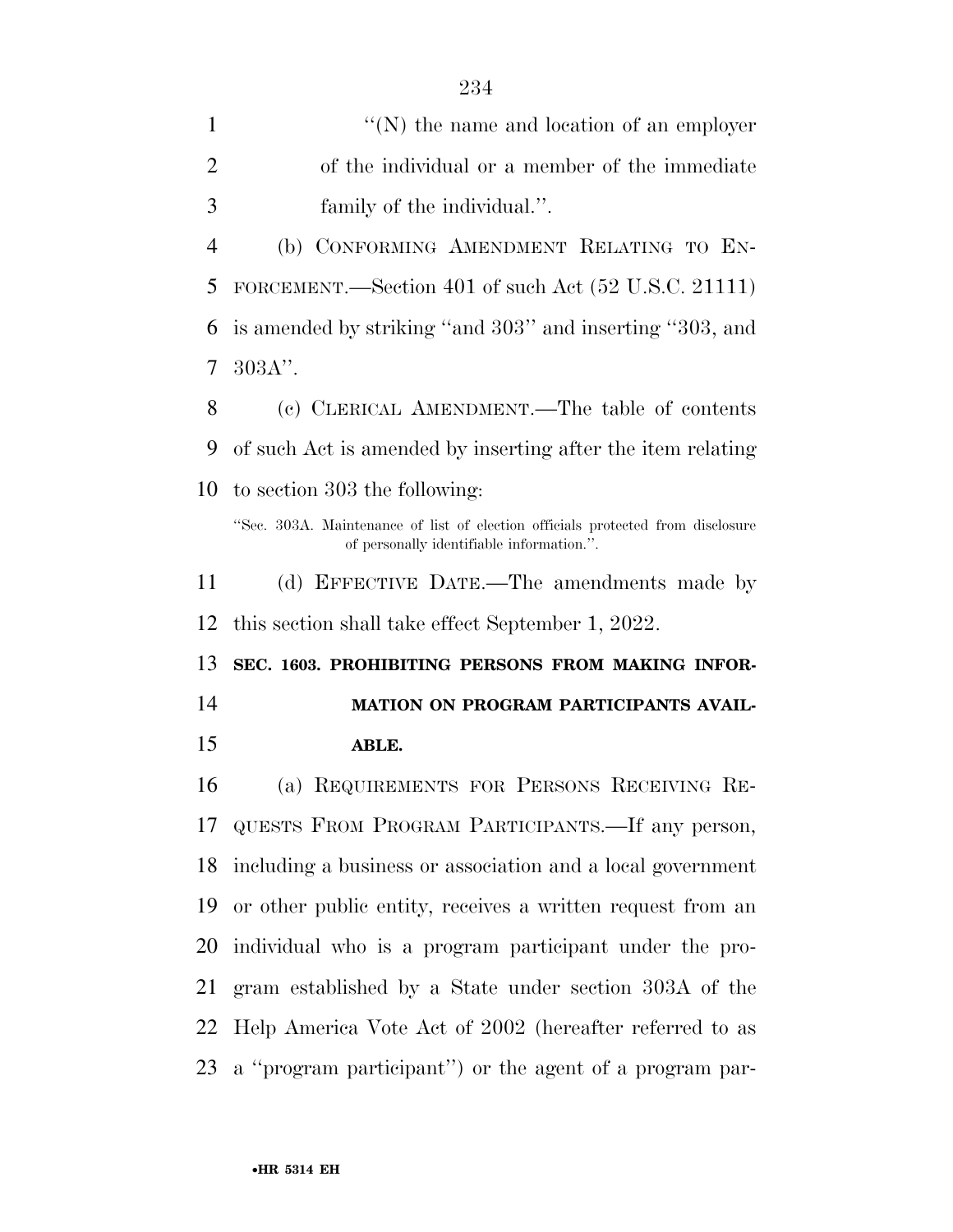ticipant to not disclose the participant's personally identi-fiable information—

 (1) such person may not knowingly post or pub- licly display the participant's personally identifiable information on the Internet, including on any website or subsidiary website controlled by such per-son;

 (2) such person may not knowingly transfer for consideration the participant's personally identifiable information to any other person, including a busi-ness or association, through any medium;

 (3) if the participant or the agent of the partici- pant includes information in the written request to indicate that the disclosure of the participant's per- sonally identifiable information would cause or threaten to cause imminent great bodily harm to the participant or a member of the immediate family of the participant, such person may not knowingly transfer without consideration the participant's per- sonally identifiable information to any other person, 21 including a business or association, through any me-dium; and

 (4) if, prior to receiving the request, such per- son publicly displayed the participant's personally identifiable information on the Internet on any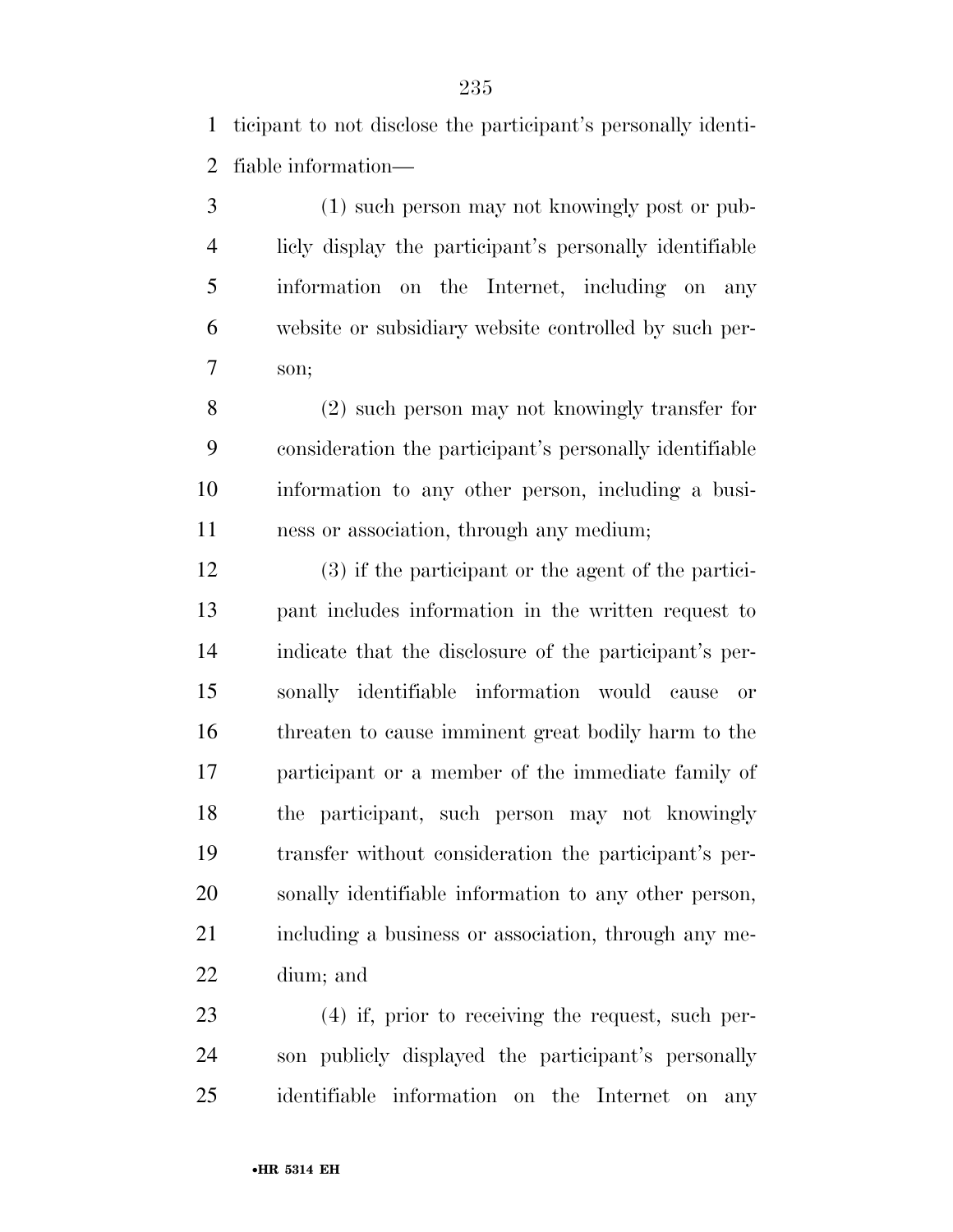website or subsidiary website controlled by such per- son, such person shall remove the information from such websites not later than 72 hours after receiving the request.

(b) ENFORCEMENT.—

 (1) ACTION FOR INJUNCTIVE OR DECLARATORY RELIEF.—A program participant who is aggrieved by a violation of subsection (a) or subsection (b) may bring an action seeking injunctive or declara- tory relief in any court of competent jurisdiction. If the court grants injunctive or declaratory relief, the person responsible for the violation shall be required to pay the participant's costs and reasonable attor-ney's fees.

- 15 (2) ACTION FOR DAMAGES.—
- (A) IN GENERAL.—A program participant who is aggrieved by a violation of subsection (a) or subsection (b) may bring an action for dam-ages in any court of competent jurisdiction.

 (B) DAMAGES.—A prevailing plaintiff in an action described in subparagraph (A) shall, for each violation, be awarded damages in an amount determined by the court, except that such amount—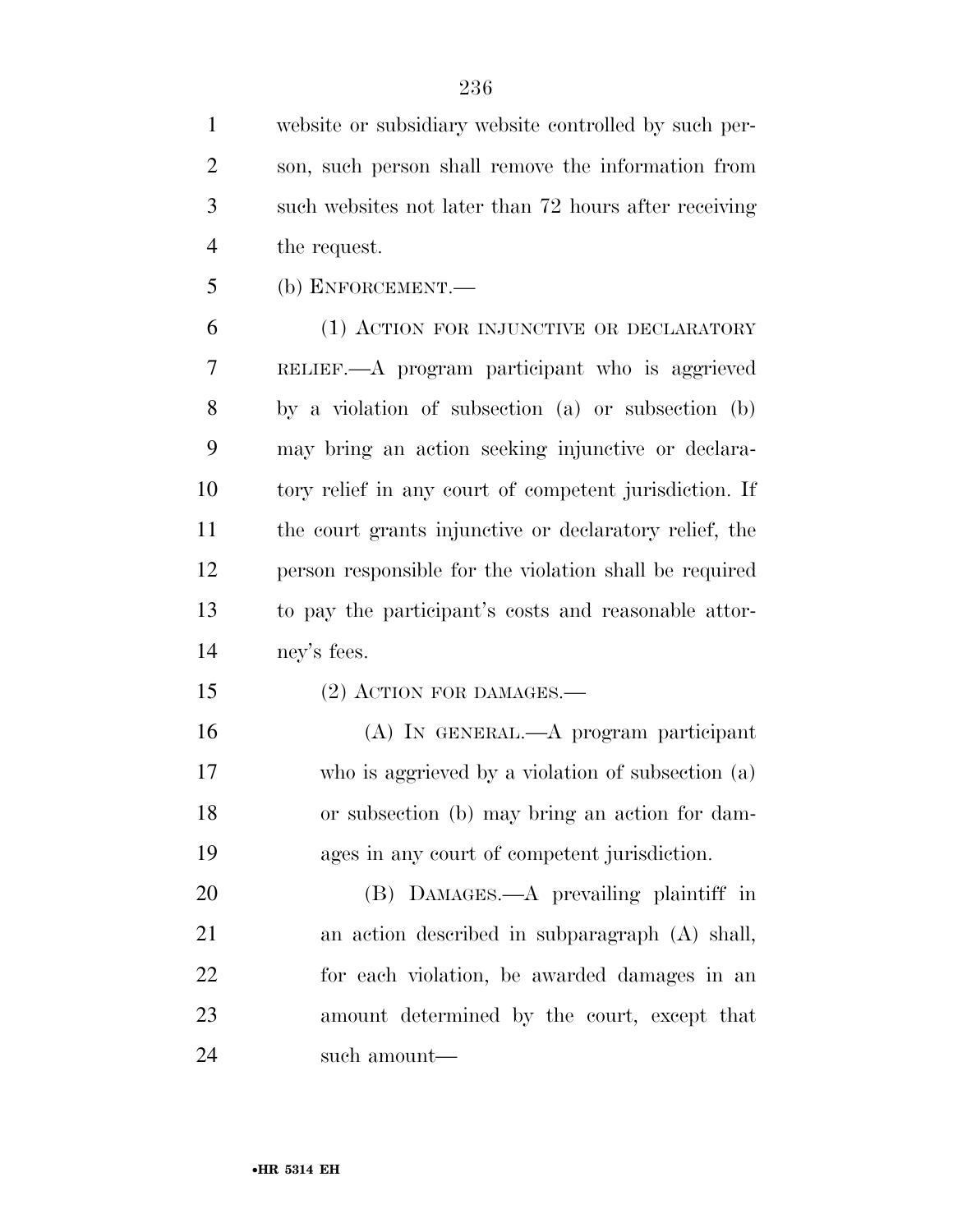| $\mathbf{1}$   | (i) may not exceed 3 times the actual                         |
|----------------|---------------------------------------------------------------|
| $\overline{2}$ | damages to the plaintiff; and                                 |
| 3              | (ii) may not be less than $$10,000$ .                         |
| $\overline{4}$ | (c) DEFINITIONS.—In this section, the terms "mem-             |
| 5              | ber of the immediate family" and "personally identifiable     |
| 6              | information" have the meaning given such terms in sec-        |
| 7              | tion 303A of the Help America Vote Act of 2002.               |
| 8              | (d) SEVERABILITY.—If any provision of this section,           |
| 9              | or the application of a provision of this section to any per- |
| 10             | son or circumstance, is held to be unconstitutional, the      |
| 11             | remainder of this section, and the application of the provi-  |
| 12             | sions of this section to any person or circumstance, shall    |
| 13             | not be affected by the holding.                               |
| 14             | <b>TITLE XVII—CYBERSECURITY</b>                               |
| 15             | <b>GUIDANCE FOR CAMPAIGNS</b>                                 |
| 16             | SEC. 1701. ISSUANCE OF CYBERSECURITY GUIDANCE AND             |
| 17             | BEST PRACTICES FOR CAMPAIGNS BY FED-                          |
| 18             | ERAL ELECTION COMMISSION.                                     |
| 19             | (a) IN GENERAL.—Section 311 of the Federal Elec-              |
| 20             | tion Campaign Act of 1971 (52 U.S.C. 30111) is amended        |
| 21             | by adding at the end the following new subsection:            |
| 22             | "(g) ISSUANCE OF CYBERSECURITY GUIDANCE AND                   |
| 23             | <b>BEST PRACTICES.</b>                                        |
| 24             | "(1) ISSUANCE.—In consultation with the Di-                   |
| 25             | rectory of the National Institute of Standards and            |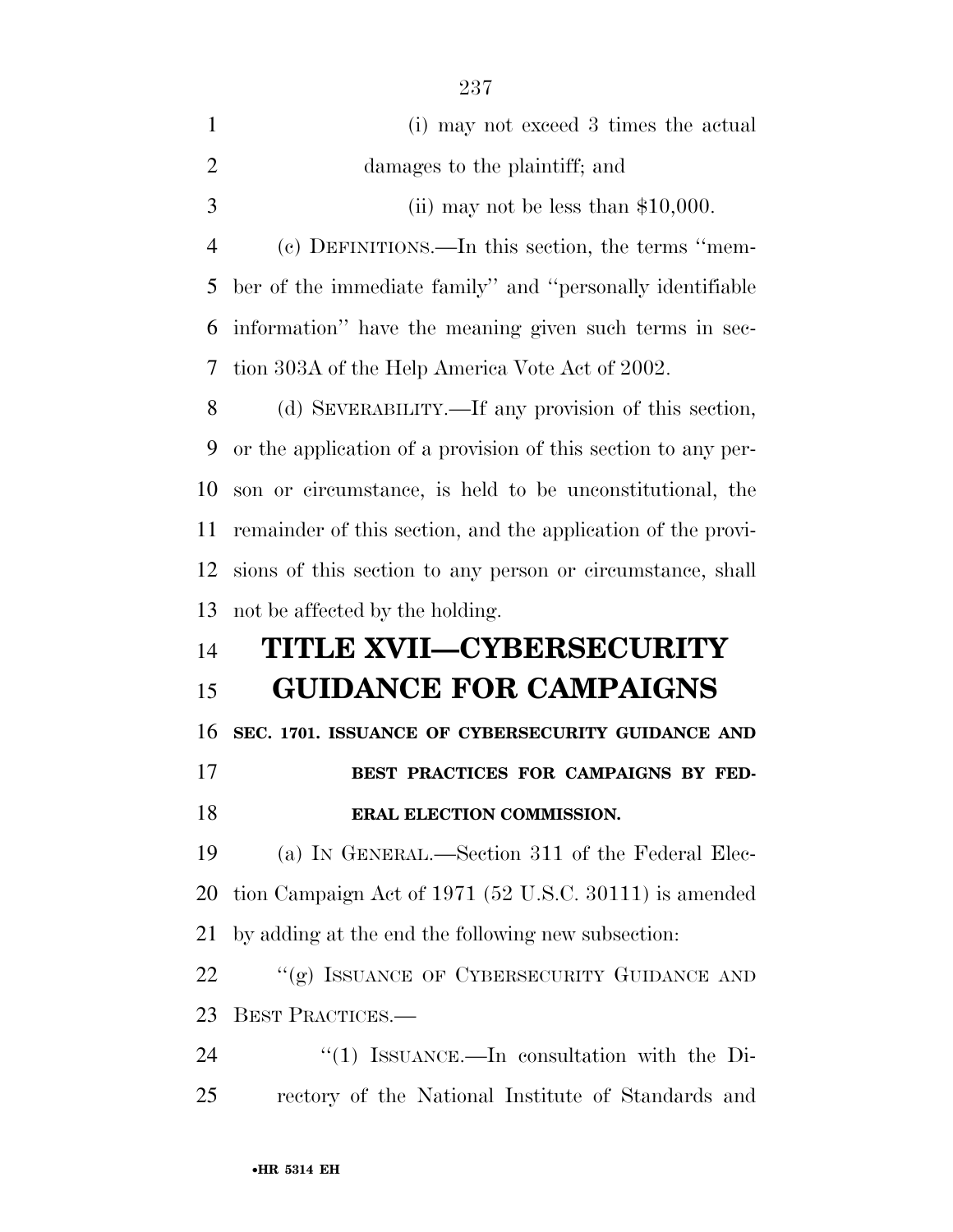| $\mathbf{1}$   | Technology, the Director of the Cybersecurity and            |
|----------------|--------------------------------------------------------------|
| $\overline{2}$ | Infrastructure Security Agency of the Department of          |
| 3              | Homeland Security, and such other offices of the             |
| $\overline{4}$ | government as the Commission considers appro-                |
| 5              | priate, the Commission shall issue—                          |
| 6              | "(A) guidance for political committees and                   |
| 7              | on cybersecurity risks, including<br>vendors                 |
| 8              | threats to the databases of such committees;                 |
| 9              | and                                                          |
| 10             | $\lq\lq$ best practices for political committees             |
| 11             | to protect their databases from such threats.                |
| 12             | "(2) UPDATES.—The Commission shall regu-                     |
| 13             | larly issue updated versions of the guidance and best        |
| 14             | practices described in paragraph $(1)$ .".                   |
| 15             | (b) DEADLINE.—The Federal Election Commission                |
| 16             | shall issue the first guidance and best practices under sec- |
| 17             | tion $311(g)$ of the Federal Election Campaign Act of        |
| 18             | 1971, as added by subsection (a), not later than 6 months    |
|                | 19 after the date of the enactment of this Act.              |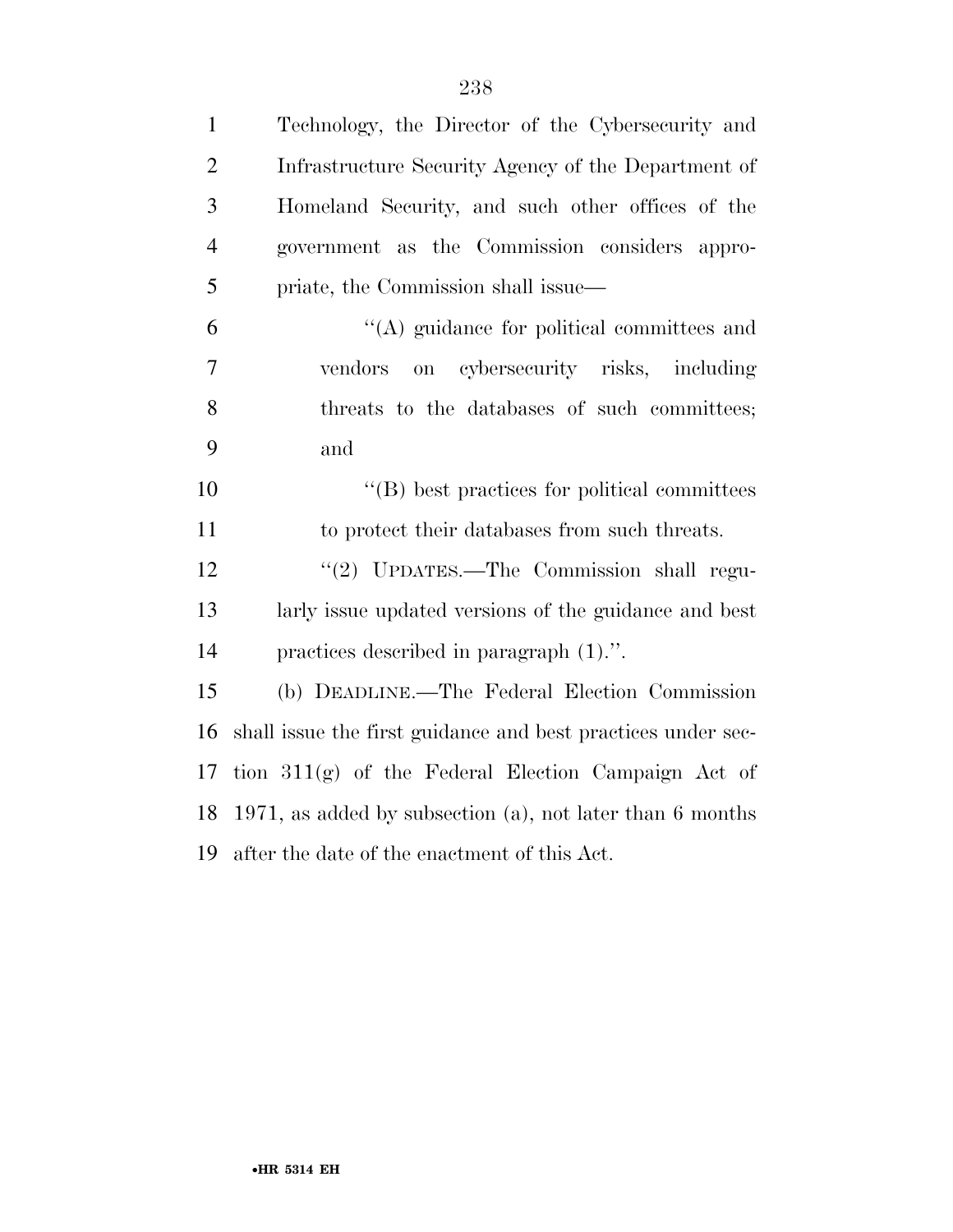## **TITLE XVIII—DETERMINATION OF NUMBER OF EMPLOYEES WITH SECURITY CLEARANCES**

 **SEC. 1801. EXCLUSION OF EMPLOYEES WITH EXISTING SE- CURITY CLEARANCES FROM DETERMINA- TION OF LIMIT ON NUMBER OF EMPLOYEES OF HOUSE MEMBER OFFICES PERMITTED TO HAVE CLEARANCES.** 

 For purposes of any Rule or regulation of the House of Representatives which limits the number of employees of the office of a Member of the House (including a Dele- gate or Resident Commissioner to the Congress) who are permitted to have security clearances, an employee of the office who has a valid security clearance which the em- ployee obtained prior to becoming an employee of the Member's office shall not be included in the determination of the number of employees of the office who have security clearances.

#### **SEC. 1802. EXERCISE OF RULEMAKING AUTHORITY.**

This title is enacted by Congress—

 (1) as an exercise of the rulemaking power of the House of Representatives, and as such it is deemed a part of the rules of the House of Rep- resentatives, and it supersedes other rules only to the extent that it is inconsistent with such rules; and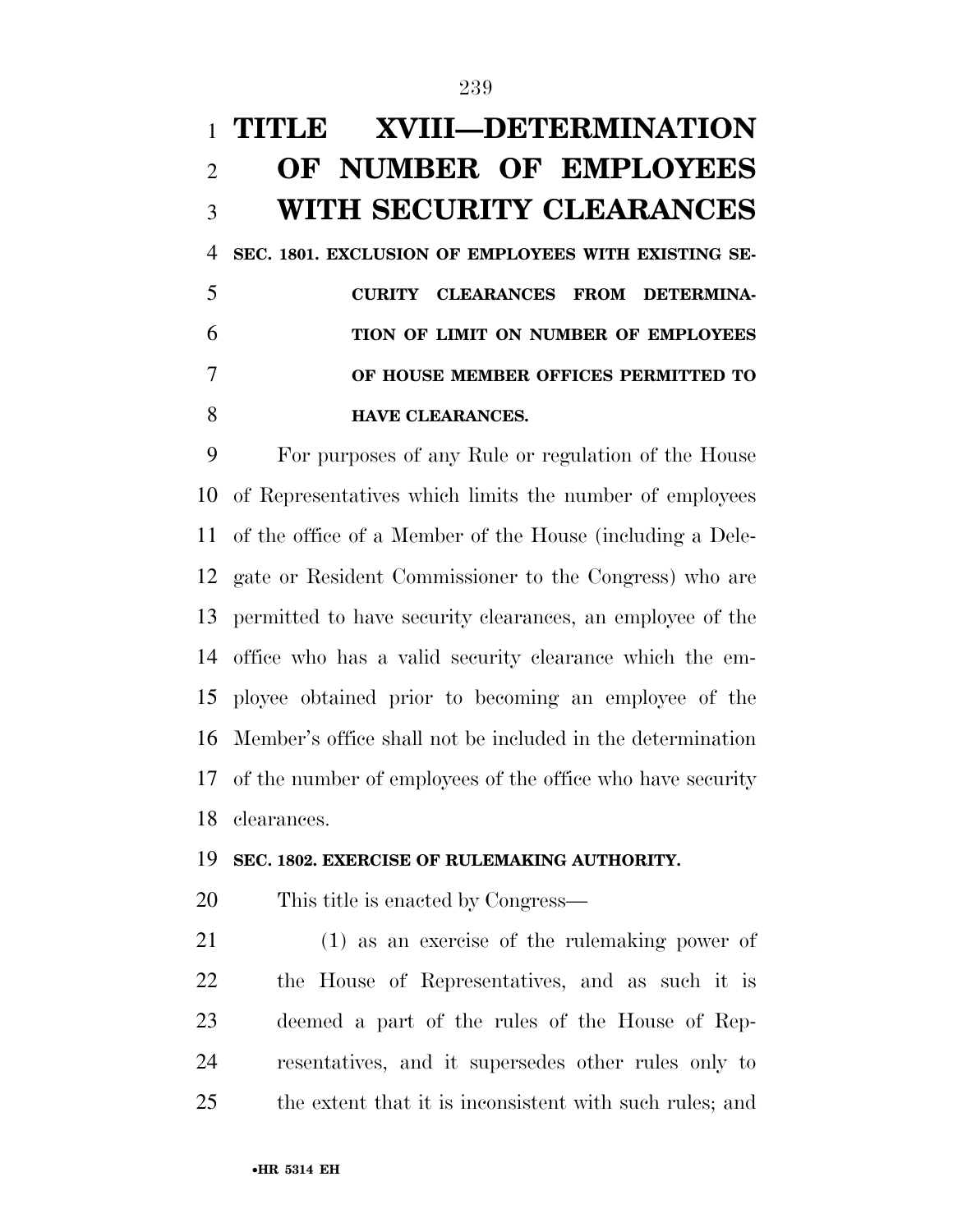(2) with full recognition of the constitutional right of the House of Representatives to change the rules (so far as relating to the procedure of the House) at any time, in the same manner, and to the same extent as in the case of any other rule of the House.

### **TITLE XIX—HONEST ADS**

#### **SEC. 1901. SHORT TITLE.**

This title may be cited as the ''Honest Ads Act''.

### **SEC. 1902. PURPOSE.**

 The purpose of this title is to enhance the integrity of American democracy and national security by improving disclosure requirements for online political advertisements in order to uphold the Supreme Court's well-established standard that the electorate bears the right to be fully in-formed.

#### **SEC. 1903. SENSE OF CONGRESS.**

18 It is the sense of Congress that—

 (1) the dramatic increase in digital political ad- vertisements, and the growing centrality of online platforms in the lives of Americans, requires the Congress and the Federal Election Commission to take meaningful action to ensure that laws and reg- ulations provide the accountability and transparency 25 that is fundamental to our democracy;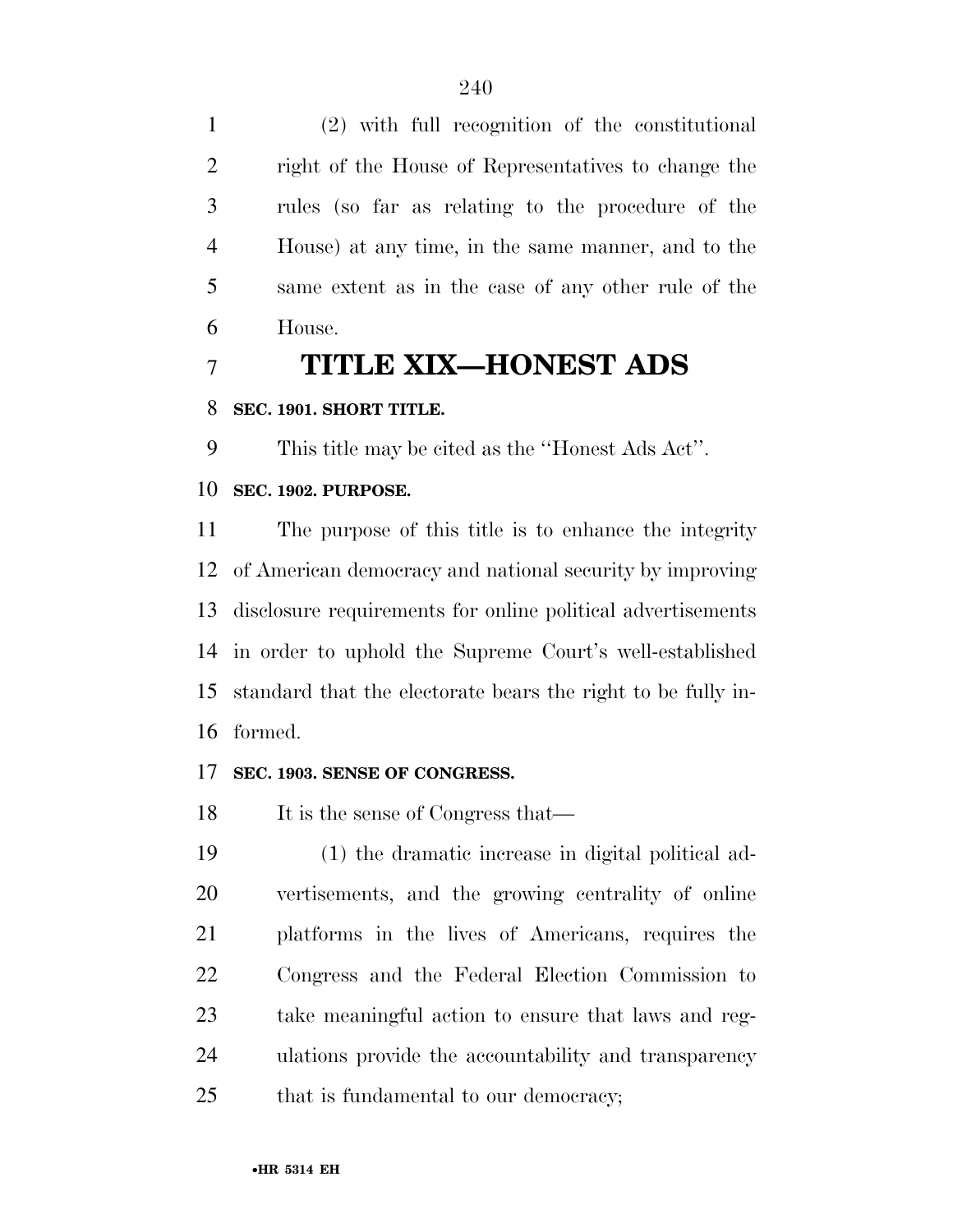(2) free and fair elections require both trans- parency and accountability which give the public a right to know the true sources of funding for polit- ical advertisements in order to make informed polit- ical choices and hold elected officials accountable; and (3) transparency of funding for political adver- tisements is essential to enforce other campaign fi- nance laws, including the prohibition on campaign spending by foreign nationals. **SEC. 1904. EXPANSION OF DEFINITION OF PUBLIC COMMU- NICATION.**  (a) IN GENERAL.—Paragraph (22) of section 301 of the Federal Election Campaign Act of 1971 (52 U.S.C. 30101(22)) is amended by striking ''or satellite commu- nication'' and inserting ''satellite, paid internet, or paid digital communication''. (b) TREATMENT OF CONTRIBUTIONS AND EXPENDI- TURES.—Section 301 of such Act (52 U.S.C. 30101) is amended— 21 (1) in paragraph  $(8)(B)(v)$ , by striking "on broadcasting stations, or in newspapers, magazines, or similar types of general public political adver-tising'' and inserting ''in any public communica-

tion''; and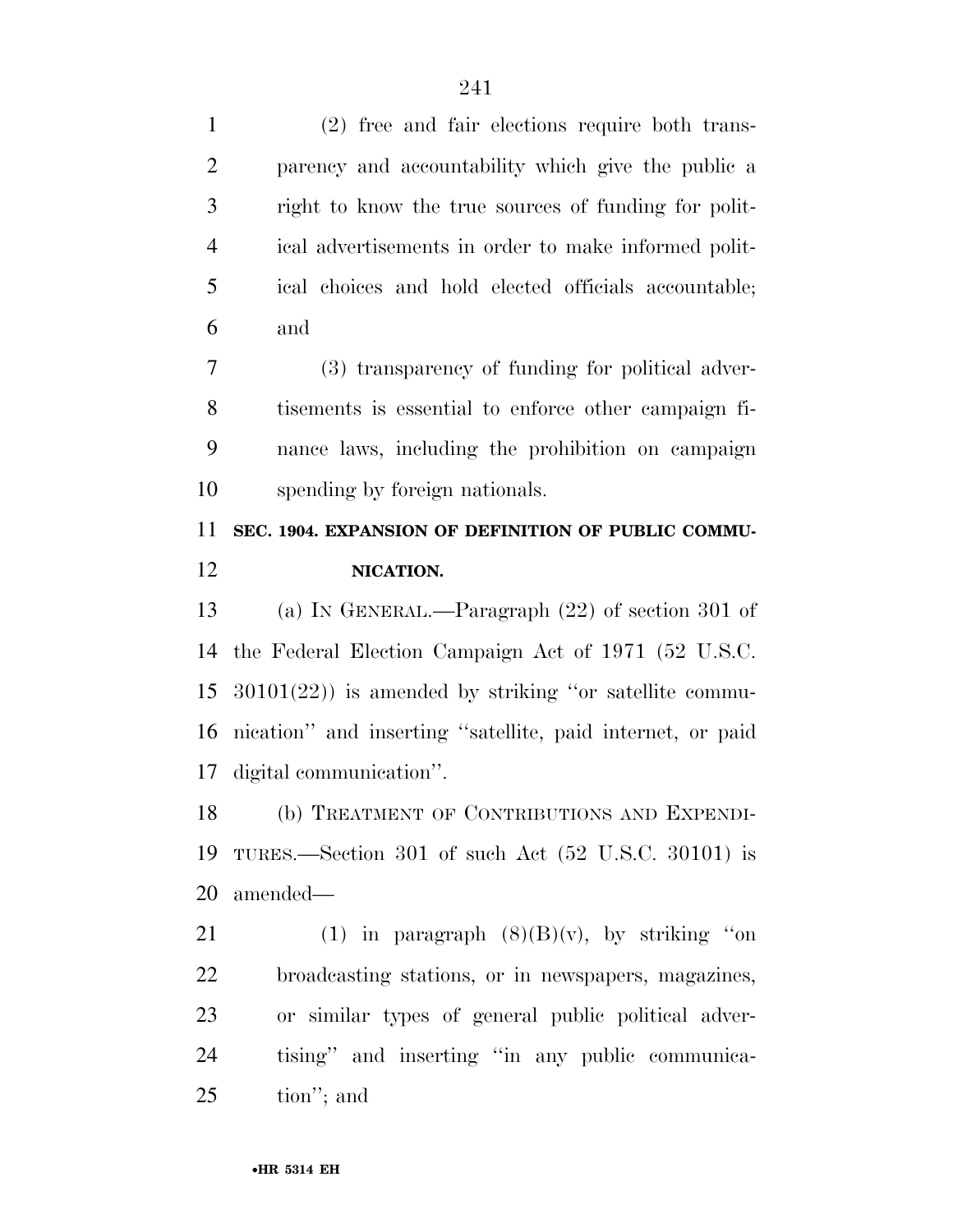| $\mathbf{1}$   | $(2)$ in paragraph $(9)(B)$ —                        |
|----------------|------------------------------------------------------|
| $\overline{2}$ | $(A)$ by amending clause (i) to read as fol-         |
| 3              | lows:                                                |
| $\overline{4}$ | "(i) any news story, commentary, or                  |
| 5              | editorial distributed through the facilities         |
| 6              | of any broadcasting station or any print,            |
| $\overline{7}$ | online, or digital newspaper, magazine,              |
| 8              | blog, publication, or periodical, unless such        |
| 9              | broadcasting, print, online, or digital facili-      |
| 10             | ties are owned or controlled by any polit-           |
| 11             | ical party, political committee, or can-             |
| 12             | didate;"; and                                        |
| 13             | (B) in clause (iv), by striking "on broad-           |
| 14             | casting stations, or in newspapers, magazines,       |
| 15             | or similar types of general public political ad-     |
| 16             | vertising" and inserting "in any public commu-       |
| 17             | nication".                                           |
| 18             | (c) DISCLOSURE AND DISCLAIMER STATEMENTS.-           |
| 19             | Subsection (a) of section 318 of such Act (52 U.S.C. |
| 20             | $30120$ ) is amended—                                |
| 21             | (1) by striking "financing any communication         |
| 22             | through any broadcasting station, newspaper, maga-   |
| 23             | zine, outdoor advertising facility, mailing, or any  |
| 24             | other type of general public political advertising"  |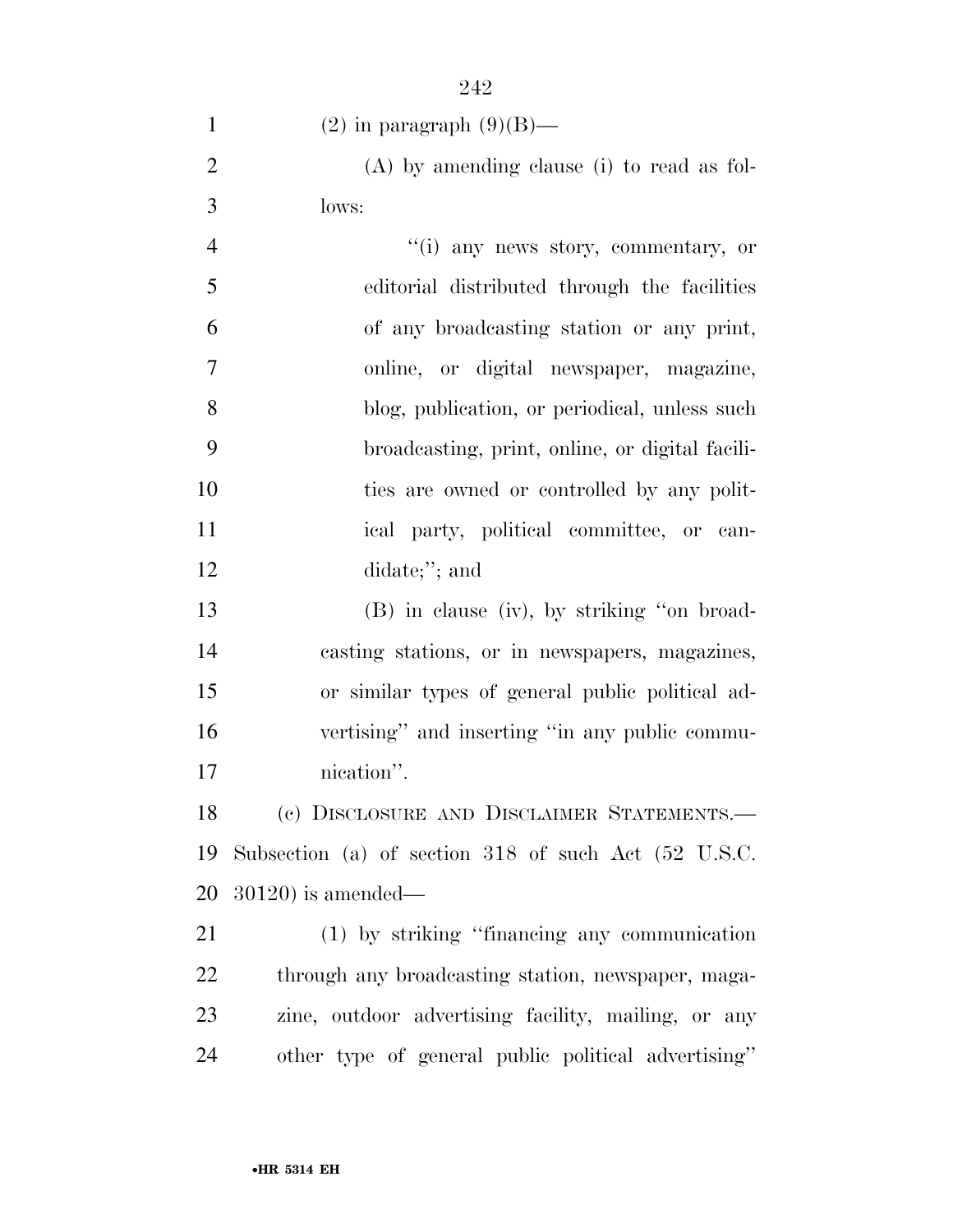1 and inserting "financing any public communication";

| $\overline{2}$ | and                                                     |
|----------------|---------------------------------------------------------|
| 3              | (2) by striking "solicits any contribution              |
| $\overline{4}$ | through any broadcasting station, newspaper, maga-      |
| 5              | zine, outdoor advertising facility, mailing, or any     |
| 6              | other type of general public political advertising"     |
| 7              | and inserting "solicits any contribution through any    |
| 8              | public communication".                                  |
| 9              | SEC. 1905. EXPANSION OF DEFINITION OF ELECTION-         |
| 10             | EERING COMMUNICATION.                                   |
| 11             | (a) EXPANSION TO ONLINE COMMUNICATIONS.—                |
| 12             | (1) APPLICATION TO QUALIFIED INTERNET AND               |
| 13             | DIGITAL COMMUNICATIONS.-                                |
| 14             | $(A)$ In GENERAL.—Subparagraph $(A)$ of                 |
| 15             | section $304(f)(3)$ of the Federal Election Cam-        |
| 16             | paign Act of 1971 (52 U.S.C. 30104(f)(3)(A))            |
| 17             | is amended by striking "or satellite communica-         |
| 18             | tion" each place it appears in clauses (i) and          |
| 19             | (ii) and inserting "satellite, or qualified internet    |
| 20             | or digital communication".                              |
| 21             | (B) QUALIFIED INTERNET OR DIGITAL                       |
| 22             | COMMUNICATION.—Paragraph (3) of section                 |
| 23             | $304(f)$ of such Act $(52 \text{ U.S.C. } 30104(f))$ is |
| 24             | amended by adding at the end the following              |
| 25             | new subparagraph:                                       |
|                |                                                         |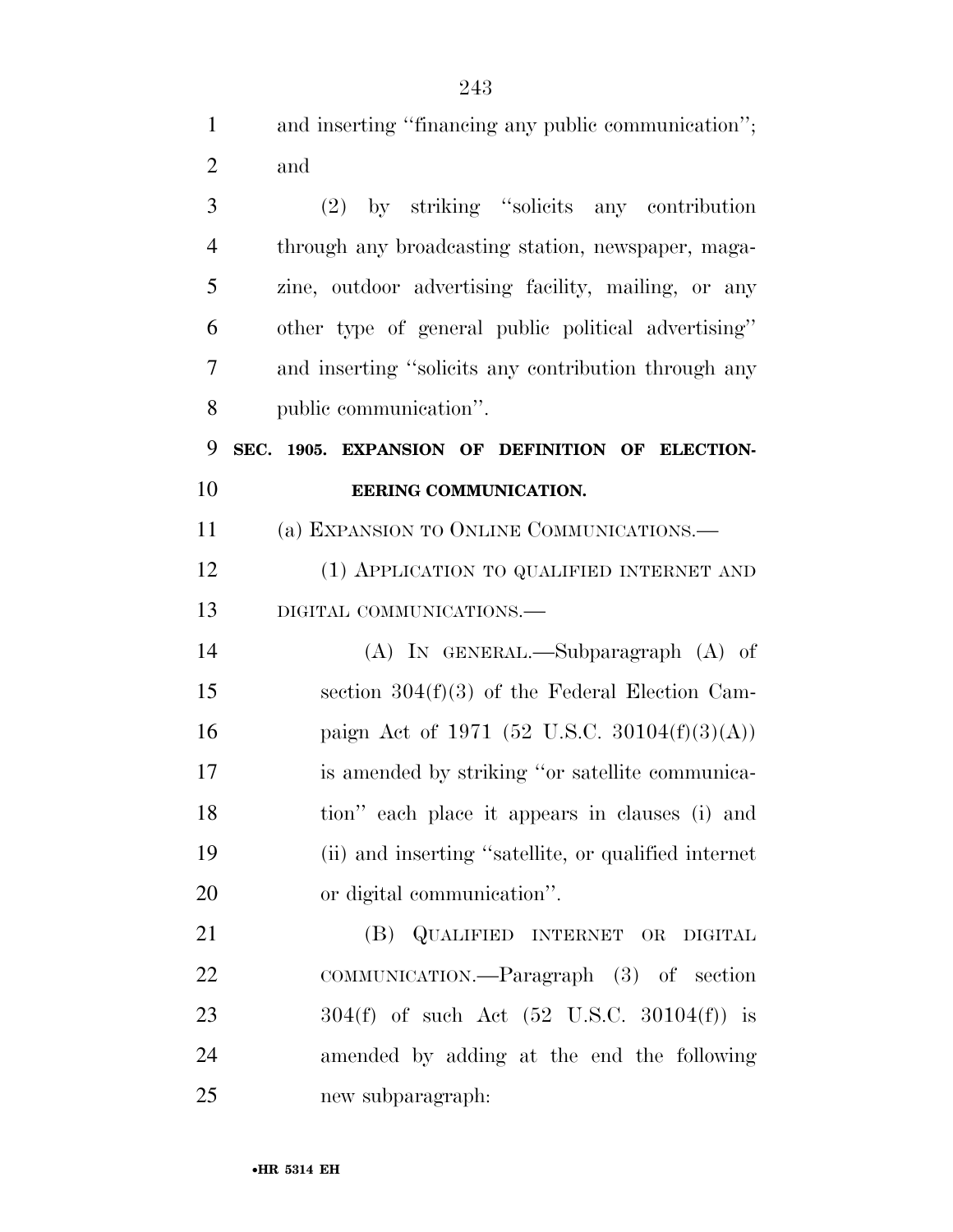| $\mathbf{1}$   | "(D) QUALIFIED INTERNET OR DIGITAL                     |
|----------------|--------------------------------------------------------|
| $\overline{2}$ | COMMUNICATION.—The term 'qualified internet            |
| 3              | or digital communication' means any commu-             |
| $\overline{4}$ | nication which is placed or promoted for a fee         |
| 5              | on an online platform (as defined in subsection        |
| 6              | $(k)(3))$ .".                                          |
| $\tau$         | (2) NONAPPLICATION OF RELEVANT ELEC-                   |
| 8              | TO ONLINE COMMUNICATIONS.—Section<br>TORATE            |
| 9              | $304(f)(3)(A)(i)(III)$ of such Act (52 U.S.C.          |
| 10             | $30104(f)(3)(A)(i)(III))$ is amended by inserting "any |
| 11             | broadcast, cable, or satellite" before "communica-     |
| 12             | tion".                                                 |
|                |                                                        |
| 13             | NEWS EXEMPTION.—Section<br>(3)                         |
| 14             | $304(f)(3)(B)(i)$ of such Act $(52 \text{ U.S.C.})$    |
| 15             | $30104(f)(3)(B(i))$ is amended to read as follows:     |
| 16             | "(i) a communication appearing in a                    |
| 17             | news story, commentary, or editorial dis-              |
| 18             | tributed through the facilities of any                 |
| 19             | broadcasting station or any online or dig-             |
| 20             | ital newspaper, magazine, blog, publica-               |
| 21             | tion, or periodical, unless such broad-                |
| 22             | casting, online, or digital facilities are             |
| 23             | owned or controlled by any political party,            |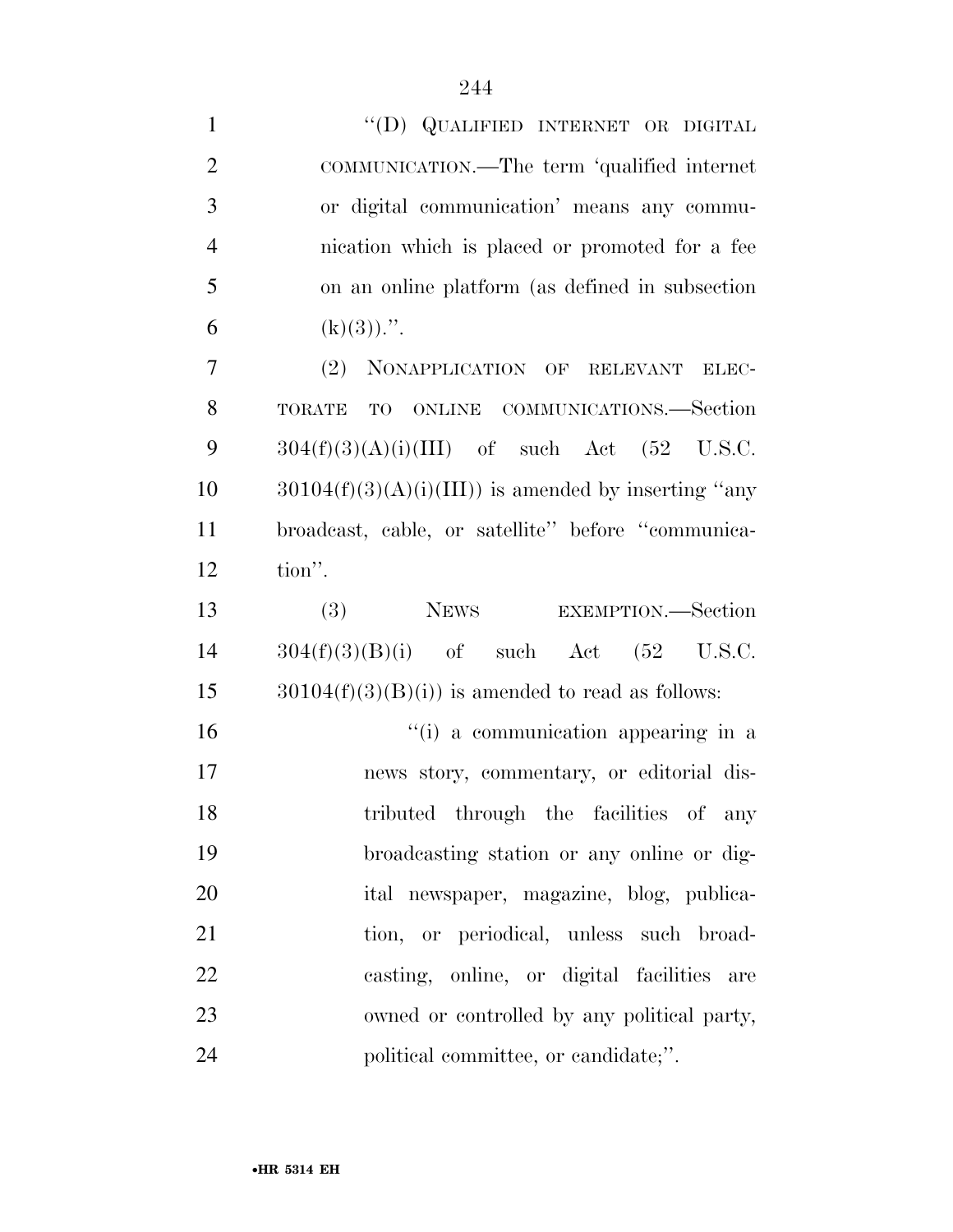(b) EFFECTIVE DATE.—The amendments made by this section shall apply with respect to communications made on or after January 1, 2022.

### **SEC. 1906. APPLICATION OF DISCLAIMER STATEMENTS TO ONLINE COMMUNICATIONS.**

 (a) CLEAR AND CONSPICUOUS MANNER REQUIRE- MENT.—Subsection (a) of section 318 of the Federal Elec- tion Campaign Act of 1971 (52 U.S.C. 30120(a)) is amended—

 (1) by striking ''shall clearly state'' each place 11 it appears in paragraphs  $(1)$ ,  $(2)$ , and  $(3)$  and in- serting ''shall state in a clear and conspicuous man-ner''; and

 (2) by adding at the end the following flush sentence: ''For purposes of this section, a commu- nication does not make a statement in a clear and conspicuous manner if it is difficult to read or hear or if the placement is easily overlooked.''.

 (b) SPECIAL RULES FOR QUALIFIED INTERNET OR DIGITAL COMMUNICATIONS.—

21 (1) IN GENERAL.—Section 318 of such Act  $(52)$  U.S.C. 30120) is amended by adding at the end the following new subsection:

 ''(e) SPECIAL RULES FOR QUALIFIED INTERNET OR DIGITAL COMMUNICATIONS.—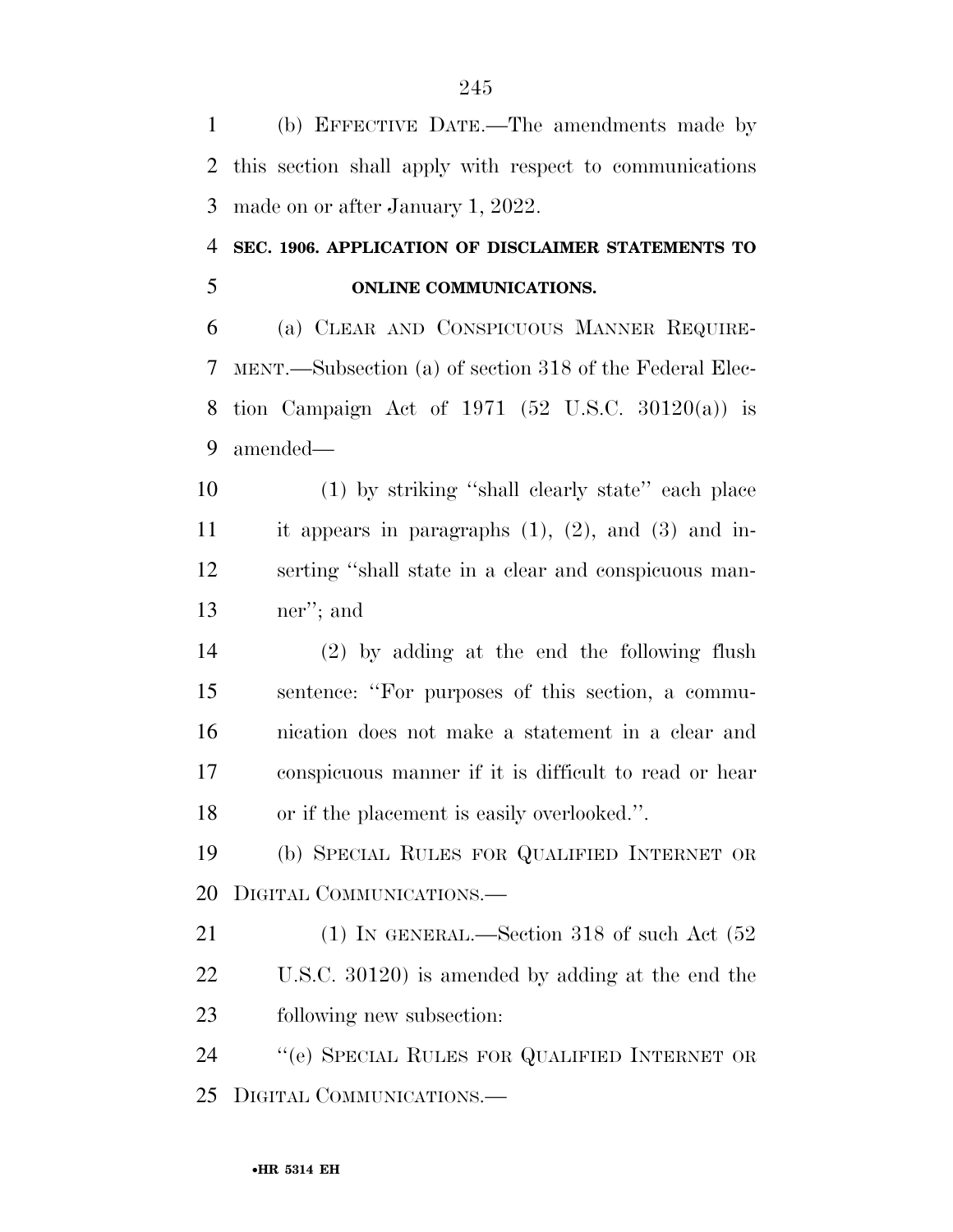| $\mathbf{1}$   | $``(1)$ SPECIAL RULES WITH RESPECT TO STATE-          |
|----------------|-------------------------------------------------------|
| $\overline{2}$ | MENTS.—In the case of any qualified internet or       |
| 3              | digital communication (as defined in section          |
| $\overline{4}$ | $304(f)(3)(D)$ which is disseminated through a me-    |
| 5              | dium in which the provision of all of the information |
| 6              | specified in this section is not possible, the commu- |
| 7              | nication shall, in a clear and conspicuous manner—    |
| 8              | $\lq\lq$ state the name of the person who             |
| 9              | paid for the communication; and                       |
| 10             | $\lq\lq$ (B) provide a means for the recipient of     |
| 11             | the communication to obtain the remainder of          |
| 12             | the information required under this section with      |
| 13             | minimal effort and without receiving or viewing       |
| 14             | any additional material other than such re-           |
| 15             | quired information.                                   |
| 16             | "(2) SAFE HARBOR FOR DETERMINING CLEAR                |
| 17             | AND CONSPICUOUS MANNER.—A statement in quali-         |
| 18             | fied internet or digital communication (as defined in |
| 19             | section $304(f)(3)(D)$ shall be considered to be made |
| <b>20</b>      | in a clear and conspicuous manner as provided in      |
| 21             | subsection (a) if the communication meets the fol-    |
| 22             | lowing requirements:                                  |
| 23             | $\lq\lq (A)$<br>TEXT<br>OR<br>GRAPHIC COMMUNICA-      |
| 24             | TIONS.—In the case of a text or graphic com-          |
| 25             | munication, the statement—                            |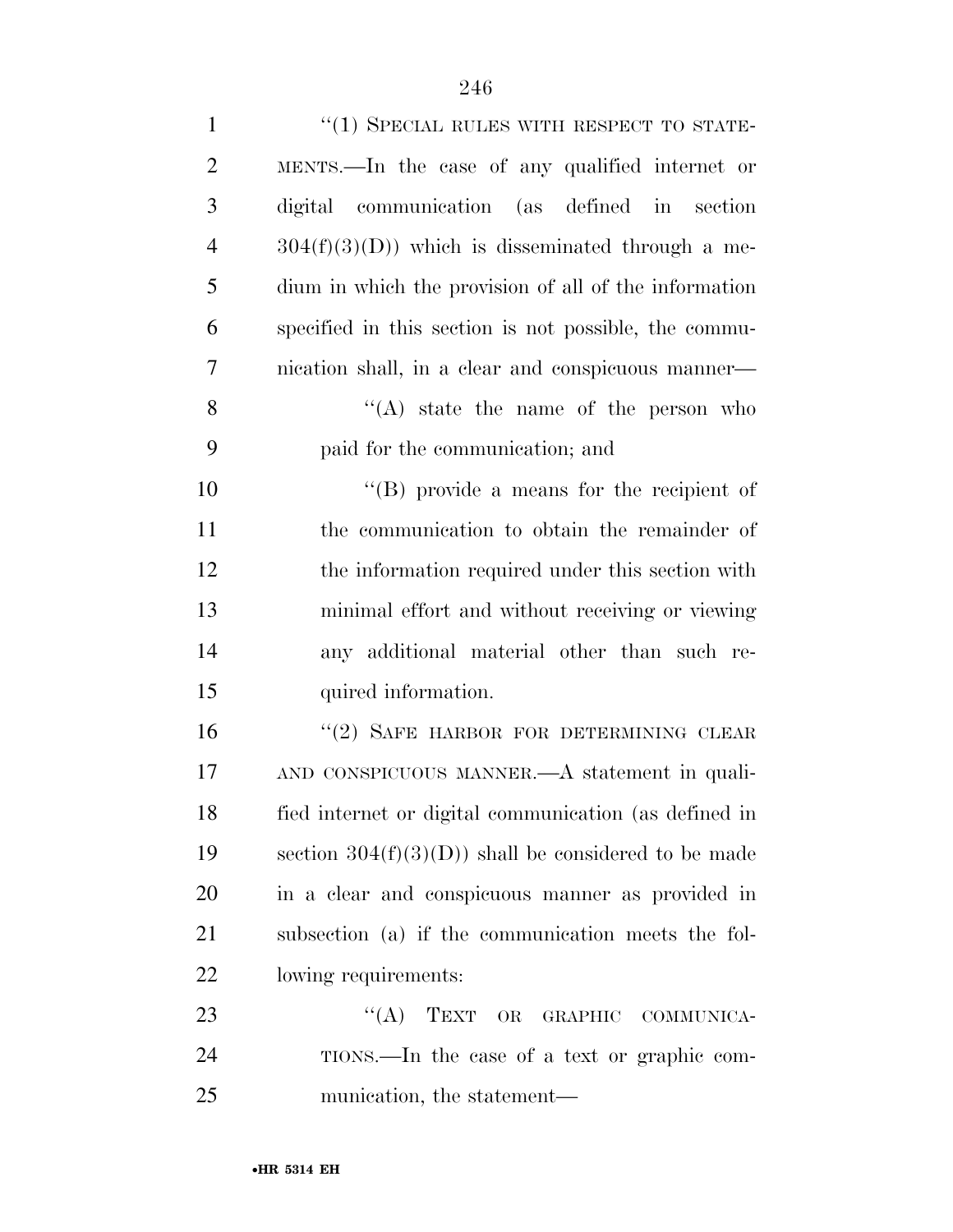| $\mathbf{1}$   | "(i) appears in letters at least as large       |
|----------------|-------------------------------------------------|
| $\overline{2}$ | as the majority of the text in the commu-       |
| 3              | nication; and                                   |
| $\overline{4}$ | "(ii) meets the requirements of para-           |
| 5              | graphs $(2)$ and $(3)$ of subsection $(e)$ .    |
| 6              | "(B) AUDIO COMMUNICATIONS.—In<br>the            |
| 7              | case of an audio communication, the statement   |
| 8              | is spoken in a clearly audible and intelligible |
| 9              | manner at the beginning or end of the commu-    |
| 10             | nication and lasts at least 3 seconds.          |
| 11             | "(C) VIDEO COMMUNICATIONS.—In<br>the            |
| 12             | case of a video communication which also in-    |
| 13             | cludes audio, the statement—                    |
| 14             | "(i) is included at either the beginning        |
| 15             | or the end of the communication; and            |
| 16             | $``$ (ii) is made both in—                      |
| 17             | $\lq\lq$ a written format that meets            |
| 18             | the requirements of subparagraph $(A)$          |
| 19             | and appears for at least 4 seconds;             |
| 20             | and                                             |
| 21             | $``(\Pi)$<br>an audible format that             |
| 22             | meets the requirements of subpara-              |
| 23             | $graph(B)$ .                                    |
| 24             | "(D) OTHER COMMUNICATIONS.—In the               |
| 25             | case of any other type of communication, the    |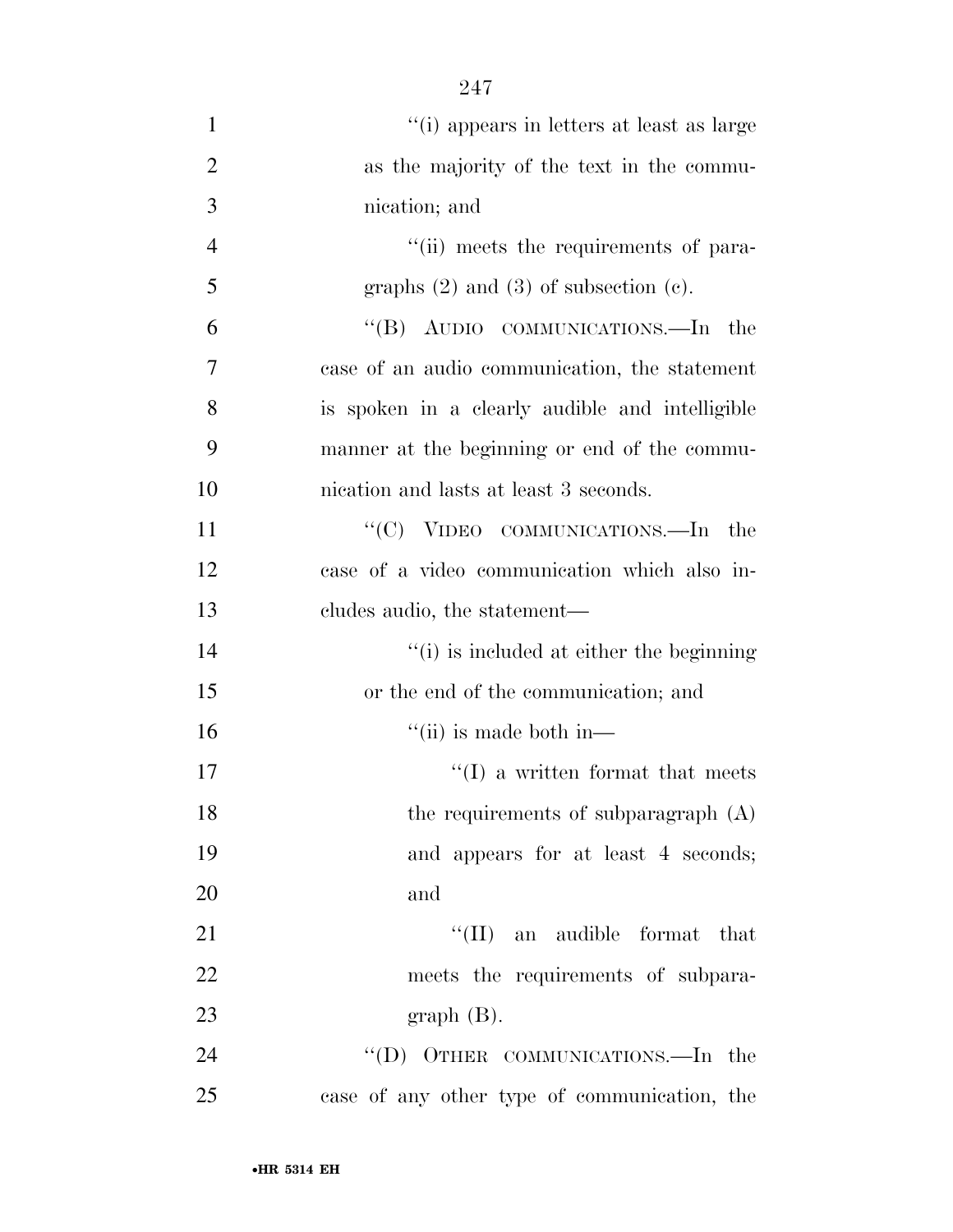| $\mathbf{1}$   | statement is at least as clear and conspicuous          |
|----------------|---------------------------------------------------------|
| $\overline{2}$ | as the statement specified in subparagraph $(A)$ ,      |
| 3              | $(B)$ , or $(C)$ .".                                    |
| $\overline{4}$ | (2) NONAPPLICATION OF CERTAIN<br><b>EXCEP-</b>          |
| 5              | TIONS.—The exceptions provided in<br>section            |
| 6              | $110.11(f)(1)(i)$ and (ii) of title 11, Code of Federal |
| 7              | Regulations, or any successor to such rules, shall      |
| 8              | have no application to qualified internet or digital    |
| 9              | communications (as defined in section $304(f)(3)(D)$ )  |
| 10             | of the Federal Election Campaign Act of 1971).          |
| 11             | (c) MODIFICATION OF ADDITIONAL REQUIREMENTS             |
| 12             | FOR CERTAIN COMMUNICATIONS.—Section 318(d) of such      |
| 13             | Act $(52 \text{ U.S.C. } 30120(d))$ is amended—         |
| 14             | $(1)$ in paragraph $(1)(A)$ —                           |
| 15             | $(A)$ by striking "which is transmitted                 |
| 16             | through radio" and inserting "which is in an            |
| 17             | audio format"; and                                      |
| 18             | (B) by striking "BY RADIO" in the heading               |
| 19             | and inserting "AUDIO FORMAT";                           |
| <b>20</b>      | $(2)$ in paragraph $(1)(B)$ —                           |
| 21             | (A) by striking "which is transmitted                   |
| 22             | through television" and inserting "which is in          |
| 23             | video format"; and                                      |
| 24             | (B) by striking "BY TELEVISION" in the                  |

heading and inserting ''VIDEO FORMAT''; and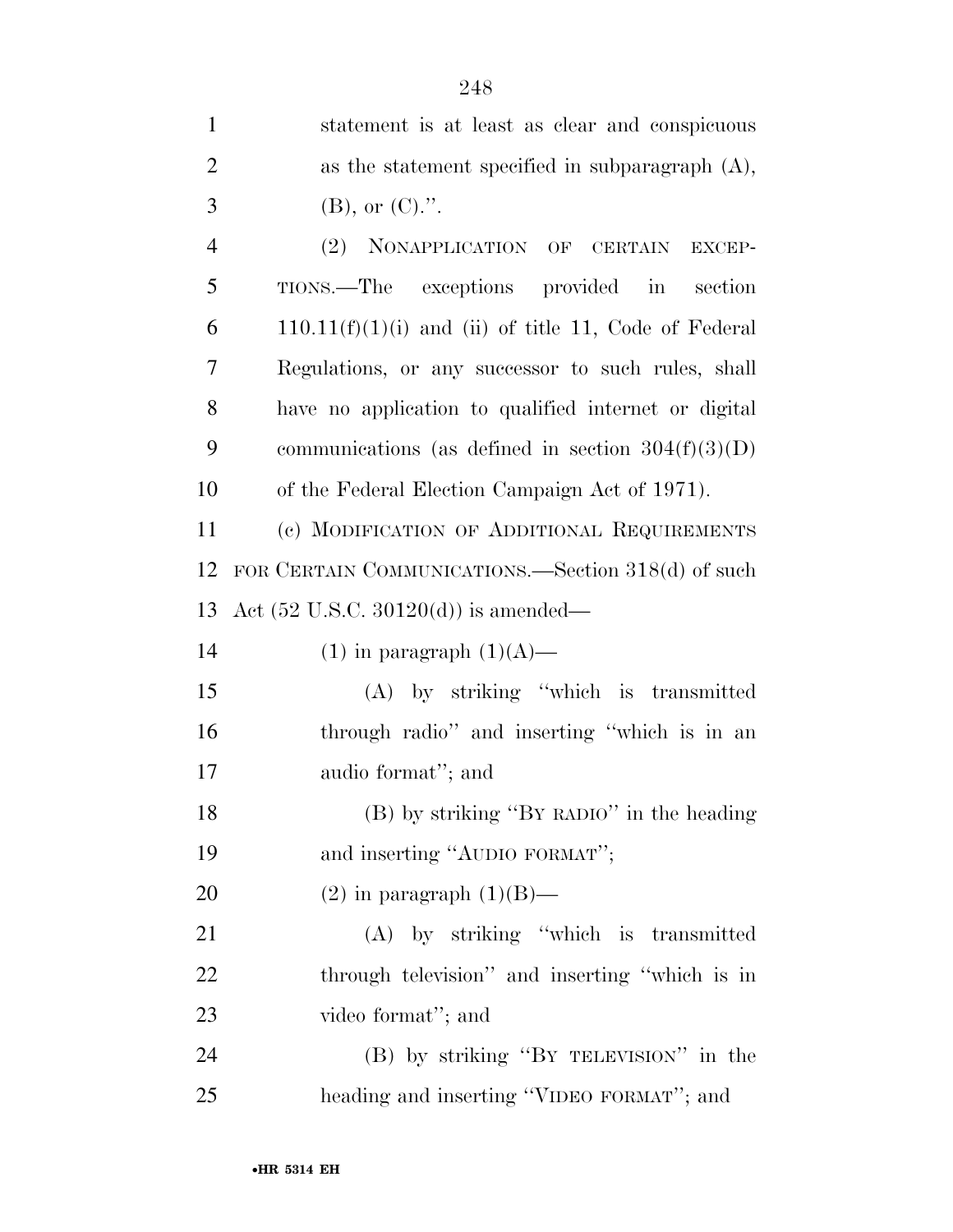1 (3) in paragraph  $(2)$ — (A) by striking ''transmitted through radio or television'' and inserting ''made in audio or video format''; and (B) by striking ''through television'' in the second sentence and inserting ''in video for- mat''. **SEC. 1907. POLITICAL RECORD REQUIREMENTS FOR ON- LINE PLATFORMS.**  (a) IN GENERAL.—Section 304 of the Federal Elec- tion Campaign Act of 1971 (52 U.S.C. 30104), as amend-12 ed by section  $1301(a)(1)$ , is further amended by adding at the end the following new subsection: 14 "(k) DISCLOSURE OF CERTAIN ONLINE ADVERTISE- MENTS.— "(1) In GENERAL.— 17 "(A) REQUIREMENTS FOR ONLINE PLAT- FORMS.—An online platform shall maintain, and make available for online public inspection

 in machine readable format, a complete record of any request to purchase on such online plat- form a qualified political advertisement which is made by a person whose aggregate requests to purchase qualified political advertisements on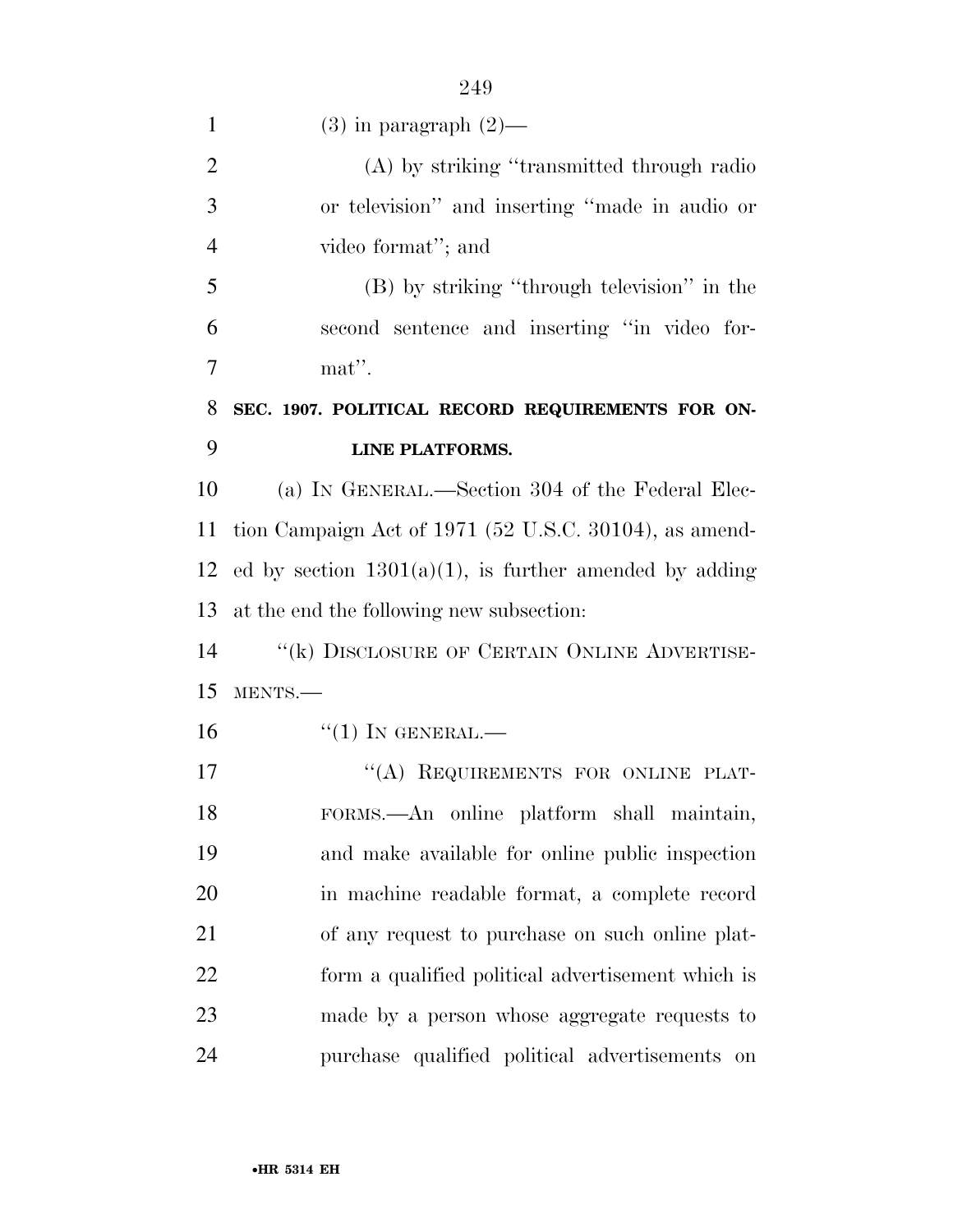| $\mathbf{1}$   | such online platform during the calendar year       |
|----------------|-----------------------------------------------------|
| $\overline{2}$ | exceeds \$500.                                      |
| 3              | $\lq\lq (B)$<br>REQUIREMENTS<br>FOR<br>ADVER-       |
| $\overline{4}$ | TISERS.—Any person who requests to purchase         |
| 5              | a qualified political advertisement on an online    |
| 6              | platform shall provide the online platform with     |
| 7              | such information as is necessary for the online     |
| 8              | platform to comply with the requirements of         |
| 9              | subparagraph $(A)$ .                                |
| 10             | "(2) CONTENTS OF RECORD.—A record main-             |
| 11             | tained under paragraph $(1)(A)$ shall contain—      |
| 12             | "(A) a digital copy of the qualified political      |
| 13             | advertisement;                                      |
| 14             | $\lq\lq (B)$ a description of the audience targeted |
| 15             | by the advertisement, the number of views gen-      |
| 16             | erated from the advertisement, and the date         |
| 17             | and time that the advertisement is first dis-       |
| 18             | played and last displayed; and                      |
| 19             | $\lq\lq$ information regarding—                     |
| 20             | "(i) the average rate charged for the               |
| 21             | advertisement;                                      |
| 22             | "(ii) the name of the candidate to                  |
| 23             | which the advertisement refers and the of-          |
| 24             | fice to which the candidate is seeking elec-        |
| 25             | tion, the election to which the advertise-          |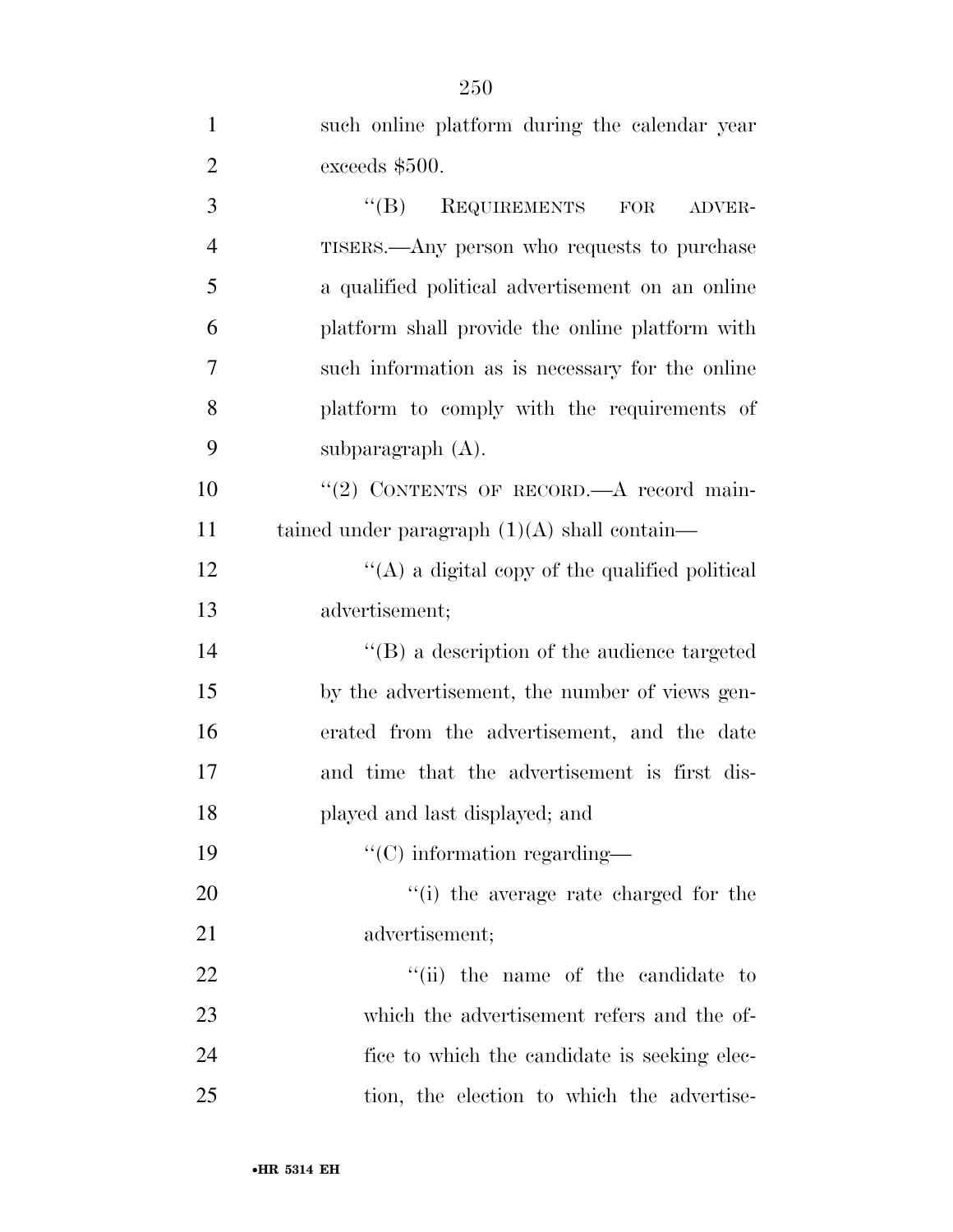ment refers, or the national legislative issue to which the advertisement refers (as applicable); 4 ''(iii) in the case of a request made by, or on behalf of, a candidate, the name of the candidate, the authorized committee of the candidate, and the treasurer of such committee; and ''(iv) in the case of any request not described in clause (iii), the name of the person purchasing the advertisement, the name and address of a contact person for such person, and a list of the chief execu- tive officers or members of the executive committee or of the board of directors of such person, and, if the person purchasing the advertisement is acting as the agent of a foreign principal under the Foreign Agents Registration Act of 1938, as amended (22 U.S.C. 611 et seq.), a state- ment that the person is acting as the agent of a foreign principal and the identification 23 of the foreign principal involved. 24 "(3) ONLINE PLATFORM.—For purposes of this

subsection, the term 'online platform' means any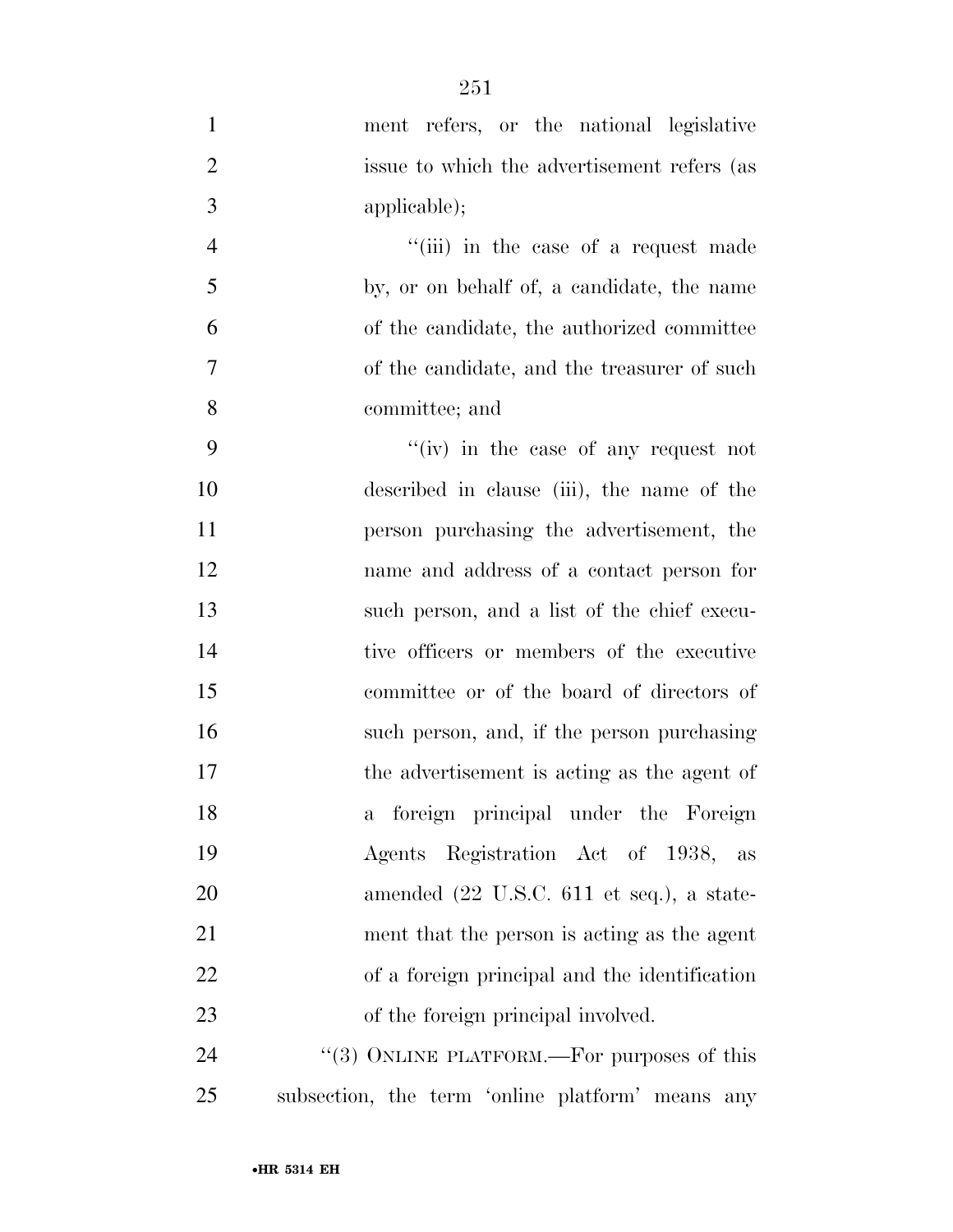| $\mathbf{1}$   | public-facing website, web application, or digital ap- |
|----------------|--------------------------------------------------------|
| $\overline{2}$ | plication (including a social network, ad network, or  |
| 3              | search engine) which—                                  |
| $\overline{4}$ | "(A) sells qualified political advertise-              |
| 5              | ments; and                                             |
| 6              | "(B) has $50,000,000$ or more unique                   |
| 7              | monthly United States visitors or users for a          |
| 8              | majority of months during the preceding 12             |
| 9              | months.                                                |
| 10             | $``(4)$ QUALIFIED POLITICAL ADVERTISEMENT.—            |
| 11             | For purposes of this subsection, the term 'qualified   |
| 12             | political advertisement' means any advertisement       |
| 13             | (including search engine marketing, display adver-     |
| 14             | tisements, video advertisements, native advertise-     |
| 15             | ments, and sponsorships) that—                         |
| 16             | "(A) is made by or on behalf of a can-                 |
| 17             | didate; or                                             |
| 18             | $\lq\lq$ communicates a message relating to            |
| 19             | any political matter of national importance, in-       |
| 20             | cluding—                                               |
| 21             | $``(i)$ a candidate;                                   |
| 22             | "(ii) any election to Federal office; or               |
| 23             | "(iii) a national legislative issue of                 |
| 24             | public importance.                                     |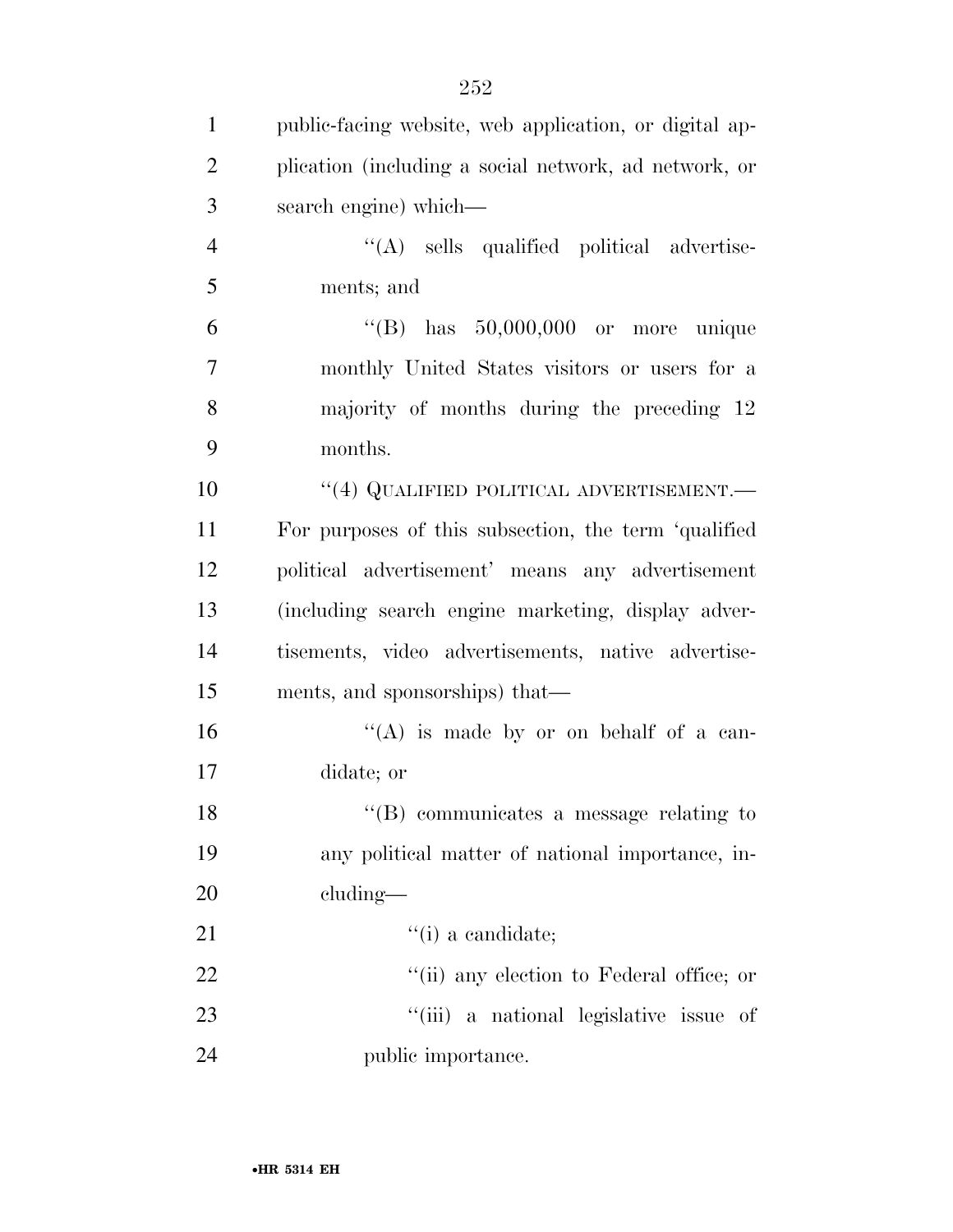1 "(5) TIME TO MAINTAIN FILE.—The informa- tion required under this subsection shall be made available as soon as possible and shall be retained by the online platform for a period of not less than 4 years.

 ''(6) SAFE HARBOR FOR PLATFORMS MAKING BEST EFFORTS TO IDENTIFY REQUESTS WHICH ARE SUBJECT TO RECORD MAINTENANCE REQUIRE- MENTS.—In accordance with rules established by the Commission, if an online platform shows that the platform used best efforts to determine whether or not a request to purchase a qualified political adver- tisement was subject to the requirements of this sub- section, the online platform shall not be considered to be in violation of such requirements.

 ''(7) PENALTIES.—For penalties for failure by online platforms, and persons requesting to purchase a qualified political advertisement on online plat- forms, to comply with the requirements of this sub-section, see section 309.''.

 (b) RULEMAKING.—Not later than 120 days after the date of the enactment of this Act, the Federal Election Commission shall establish rules—

 (1) requiring common data formats for the record required to be maintained under section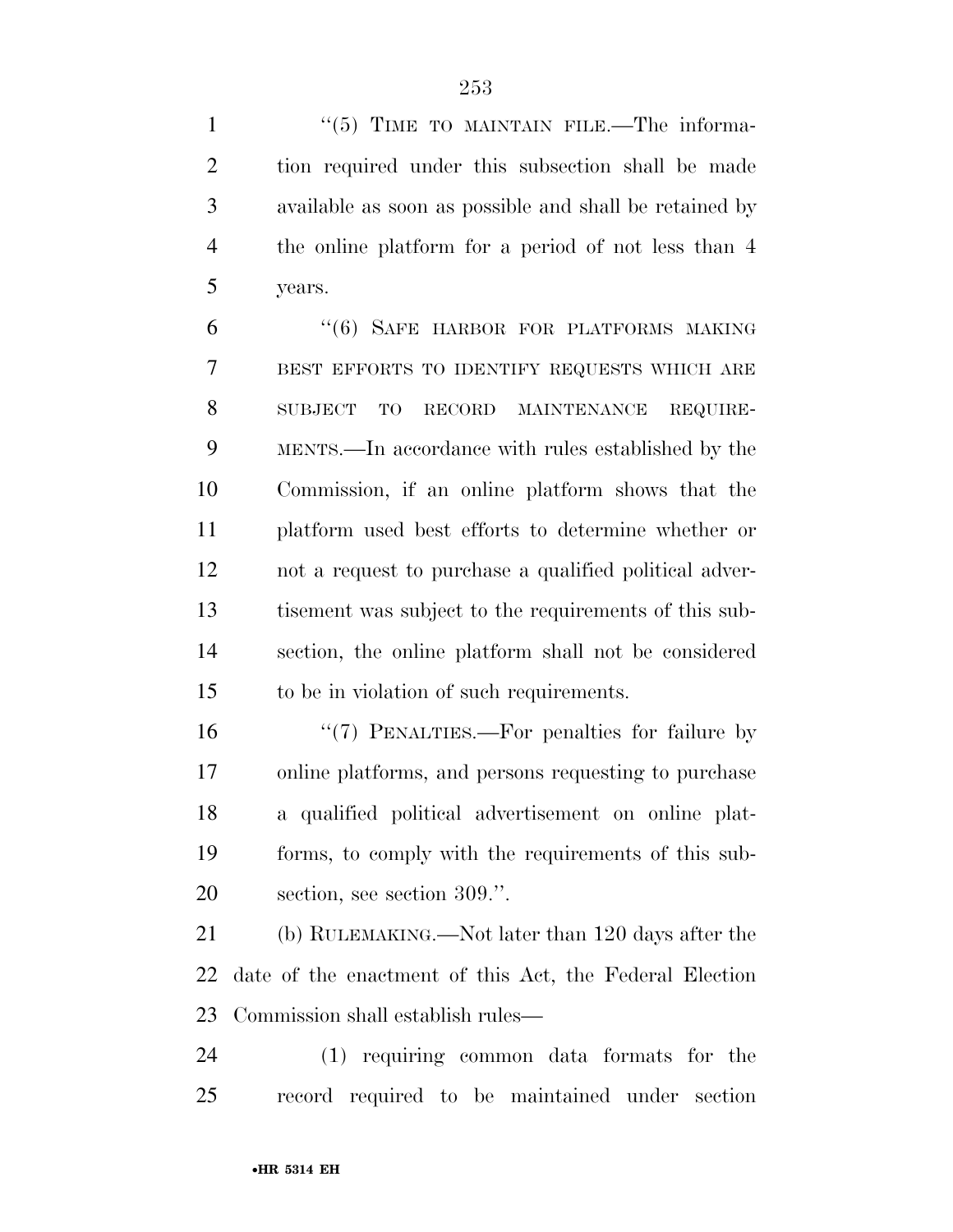| $\mathbf{1}$   | 304(k) of the Federal Election Campaign Act of           |
|----------------|----------------------------------------------------------|
| $\overline{2}$ | 1971 (as added by subsection $(a)$ ) so that all online  |
| 3              | platforms submit and maintain data online in a com-      |
| $\overline{4}$ | mon, machine-readable and publicly accessible for-       |
| 5              | mat;                                                     |
| 6              | (2) establishing search interface requirements           |
| 7              | relating to such record, including searches by can-      |
| $8\,$          | didate name, issue, purchaser, and date; and             |
| 9              | (3) establishing the criteria for the safe harbor        |
| 10             | exception provided under paragraph (6) of section        |
| 11             | $304(k)$ of such Act (as added by subsection (a)).       |
| 12             | (c) REPORTING.—Not later than 2 years after the          |
| 13             | date of the enactment of this Act, and biannually there- |
| 14             | after, the Chairman of the Federal Election Commission   |
| 15             | shall submit a report to Congress on—                    |
| 16             | (1) matters relating to compliance with and the          |
| 17             | enforcement of the requirements of section $304(k)$ of   |
| 18             | the Federal Election Campaign Act of 1971, as            |
| 19             | added by subsection $(a)$ ;                              |
| 20             | $(2)$ recommendations for any modifications to           |
| 21             | such section to assist in carrying out its purposes;     |
| 22             | and                                                      |
| 23             | (3) identifying ways to bring transparency and           |
| 24             | accountability to political advertisements distributed   |
| 25             | online for free.                                         |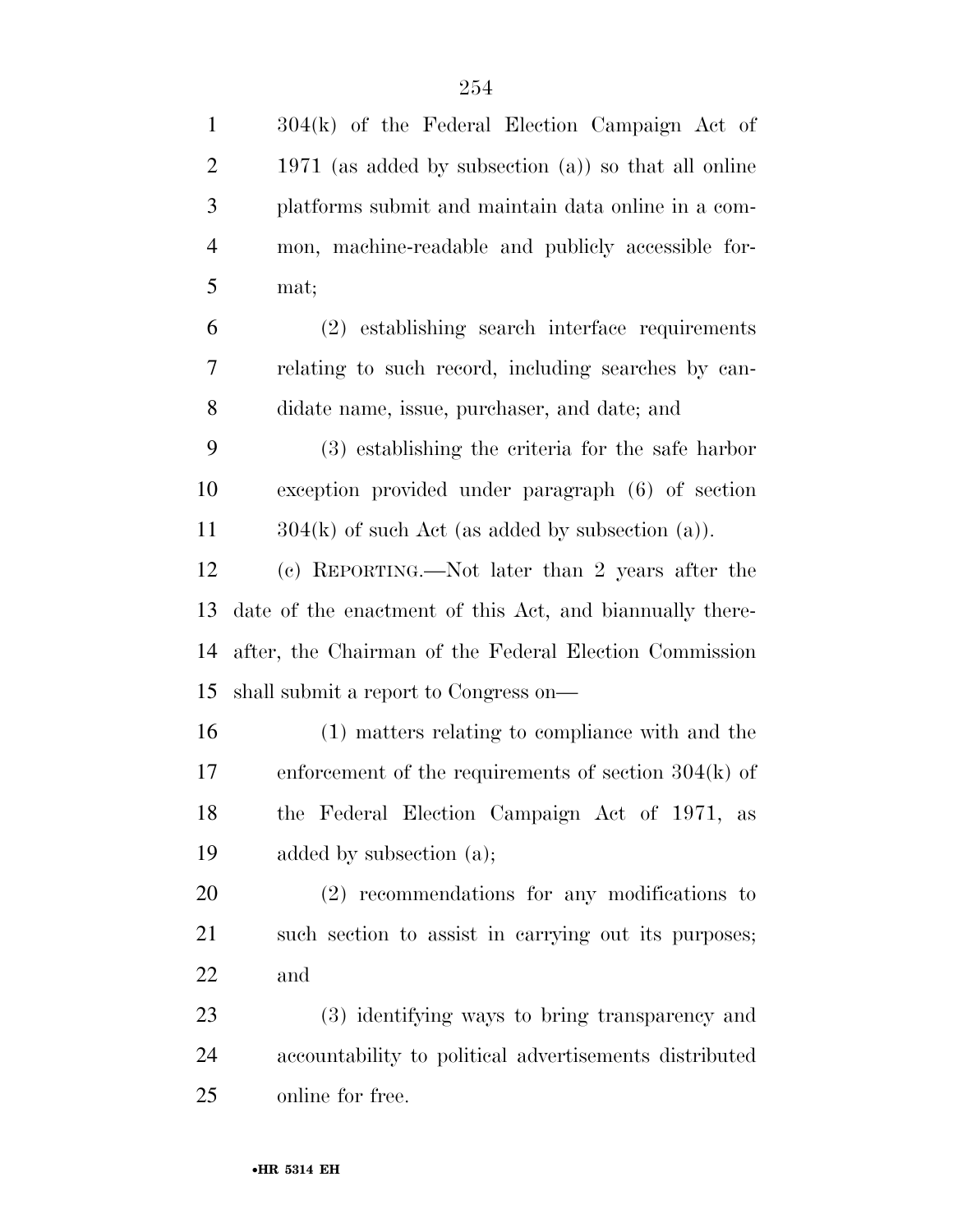| 1 SEC. 1908. PREVENTING CONTRIBUTIONS, EXPENDITURES, |
|------------------------------------------------------|
| INDEPENDENT EXPENDITURES, AND DIS-                   |
| BURSEMENTS FOR ELECTIONEERING COM-                   |
| MUNICATIONS BY FOREIGN NATIONALS IN                  |
| THE FORM OF ONLINE ADVERTISING.                      |

 Section 319 of the Federal Election Campaign Act of 1971 (52 U.S.C. 30121), as amended by section 1401(a), is further amended by adding at the end the fol-lowing new subsection:

10 "(d) RESPONSIBILITIES OF BROADCAST STATIONS, PROVIDERS OF CABLE AND SATELLITE TELEVISION, AND ONLINE PLATFORMS.—

•**HR 5314 EH** ''(1) RESPONSIBILITIES DESCRIBED.—Each tel- evision or radio broadcast station, provider of cable or satellite television, or online platform (as defined 16 in section  $304(k)(3)$  shall make reasonable efforts to ensure that communications described in section 318(a) and made available by such station, provider, or platform are not purchased by a foreign national, directly or indirectly. For purposes of the previous sentence, a station, provider, or online platform shall not be considered to have made reasonable efforts under this paragraph in the case of the availability of a communication unless the station, provider, or online platform directly inquires from the individual or entity making such purchase whether the pur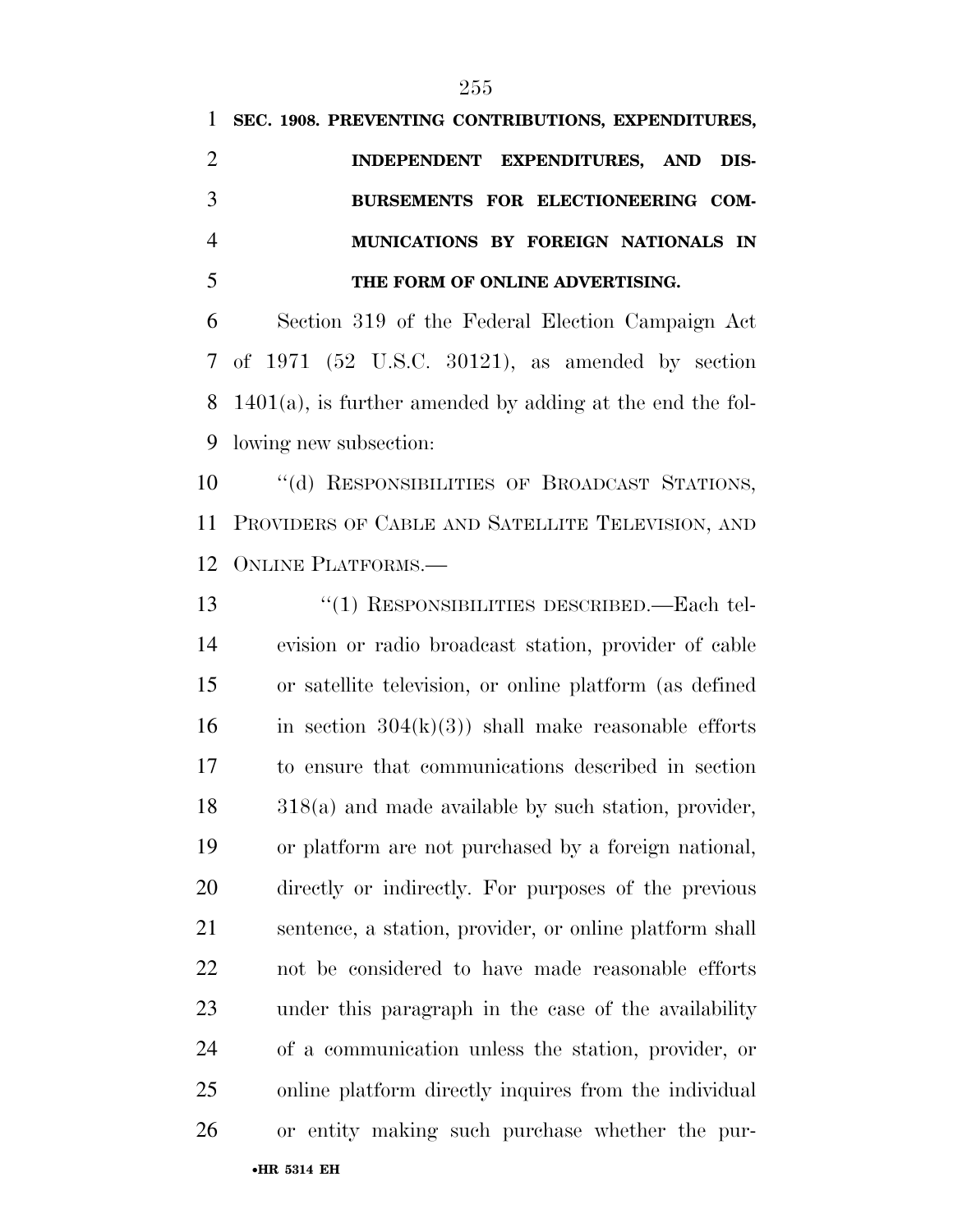chase is to be made by a foreign national, directly or indirectly.

3 "(2) SPECIAL RULES FOR DISBURSEMENT PAID WITH CREDIT CARD.—For purposes of paragraph (1), a television or radio broadcast station, provider of cable or satellite television, or online platform shall be considered to have made reasonable efforts under such paragraph in the case of a purchase of the availability of a communication which is made with a credit card if—  $"(A)$  the individual or entity making such

 purchase is required, at the time of making such purchase, to disclose the credit verification value of such credit card; and

15 "(B) the billing address associated with such credit card is located in the United States or, in the case of a purchase made by an indi- vidual who is a United States citizen living out- side of the United States, the individual pro- vides the television or radio broadcast station, provider of cable or satellite television, or online platform with the United States mailing ad- dress the individual uses for voter registration purposes.''.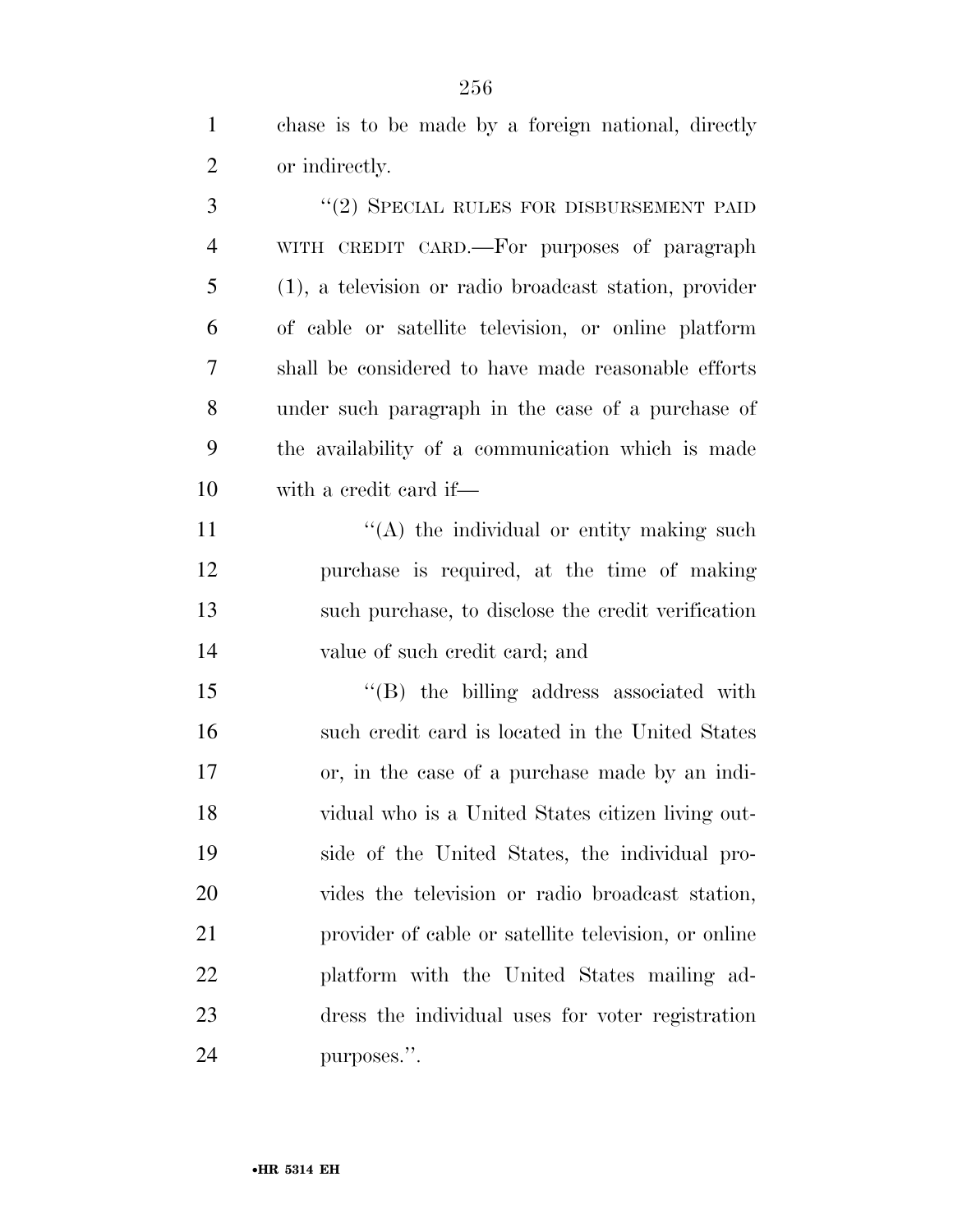#### **SEC. 1909. INDEPENDENT STUDY ON MEDIA LITERACY AND ONLINE POLITICAL CONTENT CONSUMPTION.**

 (a) INDEPENDENT STUDY.—Not later than 30 days after the date of enactment of this Act, the Federal Elec- tion Commission shall commission an independent study and report on media literacy with respect to online polit-ical content consumption among voting-age Americans.

 (b) ELEMENTS.—The study and report under sub-section (a) shall include the following:

 (1) An evaluation of media literacy skills, such as the ability to evaluate sources, synthesize multiple accounts into a coherent understanding of an issue, understand the context of communications, and re- sponsibly create and share information, among vot-ing-age Americans.

 (2) An analysis of the effects of media literacy education and particular media literacy skills on the ability to critically consume online political content, including political advertising.

 (3) Recommendations for improving voting-age Americans' ability to critically consume online polit-ical content, including political advertising.

 (c) DEADLINE.—Not later than 270 days after the date of enactment of this Act, the entity conducting the study and report under subsection (a) shall submit the re-port to the Commission.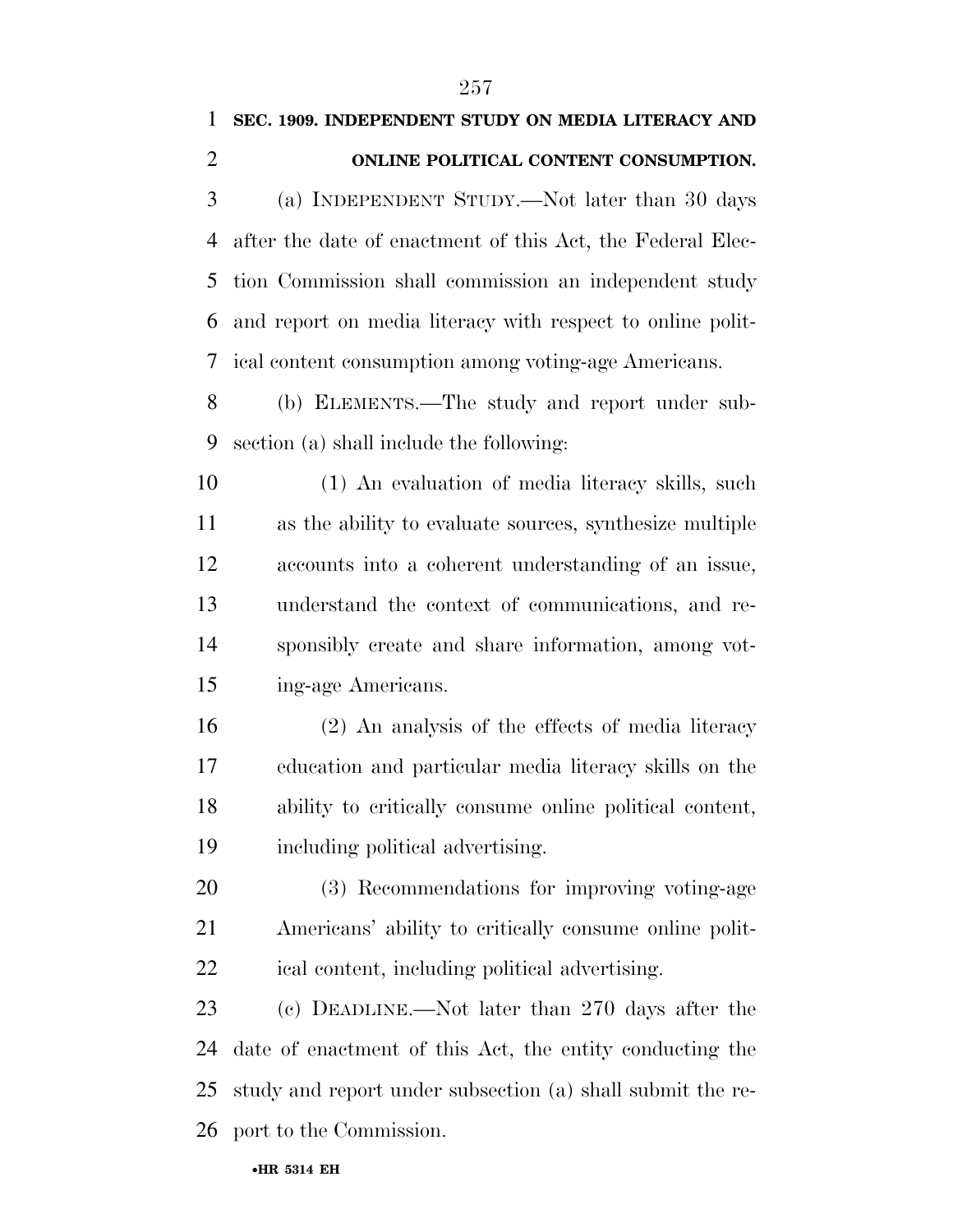(d) SUBMISSION TO CONGRESS.—Not later than 30 days after receiving the report under subsection (c), the Commission shall submit the report to the Committee on House Administration of the House of Representatives and the Committee on Rules and Administration of the Senate, together with such comments on the report as the Commission considers appropriate. (e) DEFINITION OF MEDIA LITERACY.—The term ''media literacy'' means the ability to— (1) access relevant and accurate information through media; (2) critically analyze media content and the in- fluences of media; (3) evaluate the comprehensiveness, relevance, credibility, authority, and accuracy of information; (4) make educated decisions based on informa- tion obtained from media and digital sources; (5) operate various forms of technology and digital tools; and (6) reflect on how the use of media and tech-nology may affect private and public life.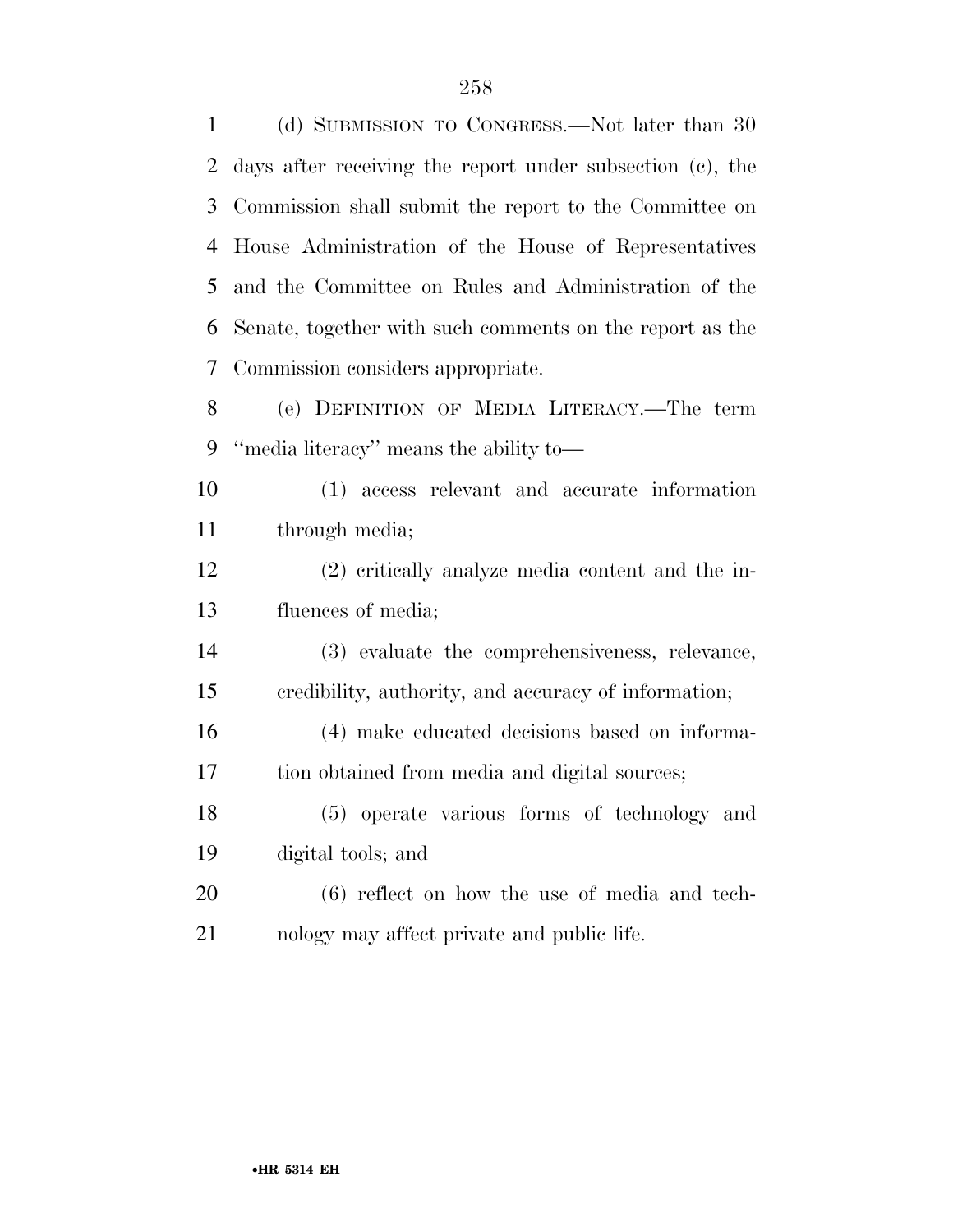## **TITLE XX—PROHIBITING USE OF DEEPFAKES IN ELECTION CAMPAIGNS**

 **SEC. 2001. PROHIBITION ON DISTRIBUTION OF MATERI- ALLY DECEPTIVE AUDIO OR VISUAL MEDIA PRIOR TO ELECTION.** 

 (a) IN GENERAL.—Title III of the Federal Election Campaign Act of 1971 (52 U.S.C. 30101 et seq.) is amended by adding at the end the following new section: **''SEC. 325. PROHIBITION ON DISTRIBUTION OF MATERI- ALLY DECEPTIVE MEDIA PRIOR TO ELEC-TION.** 

 ''(a) IN GENERAL.—Except as provided in sub- sections (b) and (c), a person, political committee, or other entity shall not, within 60 days of a election for Federal office at which a candidate for elective office will appear on the ballot, distribute, with actual malice, materially de- ceptive audio or visual media of the candidate with the intent to injure the candidate's reputation or to deceive a voter into voting for or against the candidate.

21 "(b) EXCEPTION.—

22 "(1) REQUIRED LANGUAGE.—The prohibition in subsection (a) does not apply if the audio or vis-ual media includes—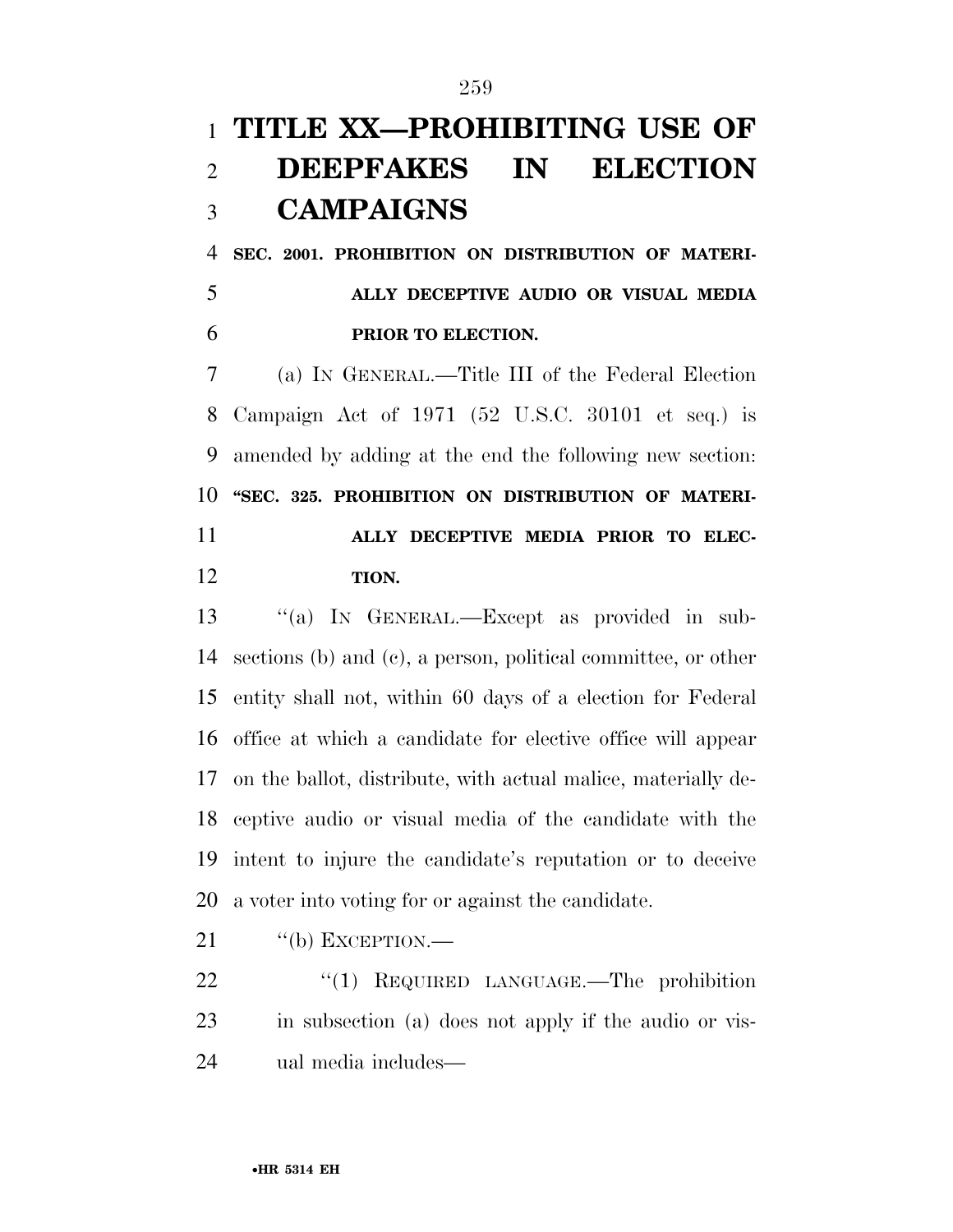''(A) a disclosure stating: ''This 2 has been manipulated.''; and ''(B) filled in the blank in the disclosure under subparagraph (A), the term 'image', 'video', or 'audio', as most accurately describes the media. 7 "'(2) VISUAL MEDIA.—For visual media, the text of the disclosure shall appear in a size that is easily readable by the average viewer and no smaller than the largest font size of other text appearing in the visual media. If the visual media does not in- clude any other text, the disclosure shall appear in a size that is easily readable by the average viewer. For visual media that is video, the disclosure shall appear for the duration of the video. 16 "(3) AUDIO-ONLY MEDIA.—If the media con-

 sists of audio only, the disclosure shall be read in a clearly spoken manner and in a pitch that can be easily heard by the average listener, at the beginning of the audio, at the end of the audio, and, if the audio is greater than 2 minutes in length, inter- spersed within the audio at intervals of not greater 23 than 2 minutes each.

24 "(c) INAPPLICABILITY TO CERTAIN ENTITIES.—This section does not apply to the following: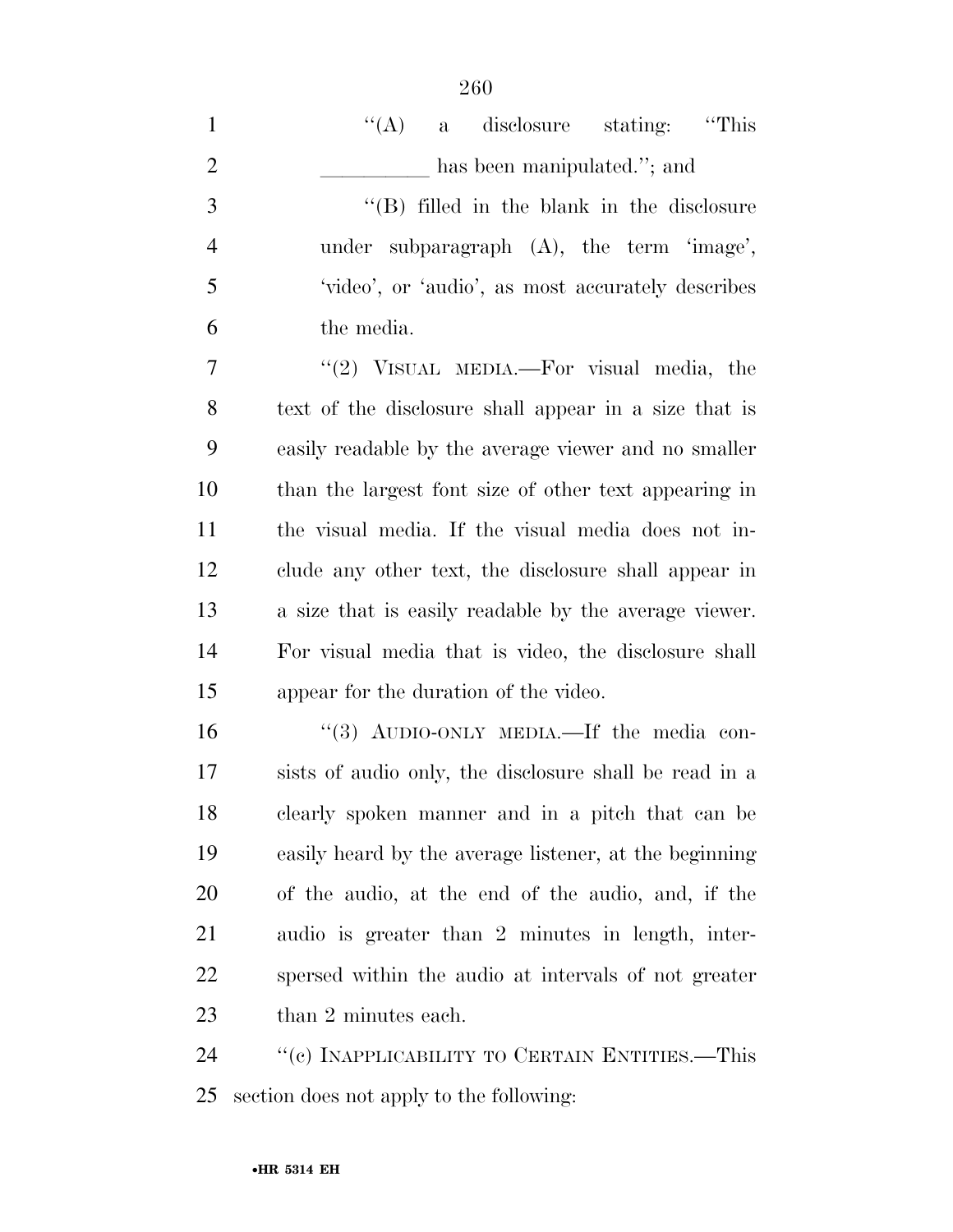1 ''(1) A radio or television broadcasting station, including a cable or satellite television operator, pro- grammer, or producer, that broadcasts materially deceptive audio or visual media prohibited by this section as part of a bona fide newscast, news inter- view, news documentary, or on-the-spot coverage of bona fide news events, if the broadcast clearly ac- knowledges through content or a disclosure, in a manner that can be easily heard or read by the aver- age listener or viewer, that there are questions about the authenticity of the materially deceptive audio or visual media.

13 ''(2) A radio or television broadcasting station, including a cable or satellite television operator, pro- grammer, or producer, when it is paid to broadcast materially deceptive audio or visual media.

 $\frac{1}{3}$  An internet website, or a regularly pub- lished newspaper, magazine, or other periodical of general circulation, including an internet or elec- tronic publication, that routinely carries news and commentary of general interest, and that publishes materially deceptive audio or visual media prohibited by this section, if the publication clearly states that the materially deceptive audio or visual media does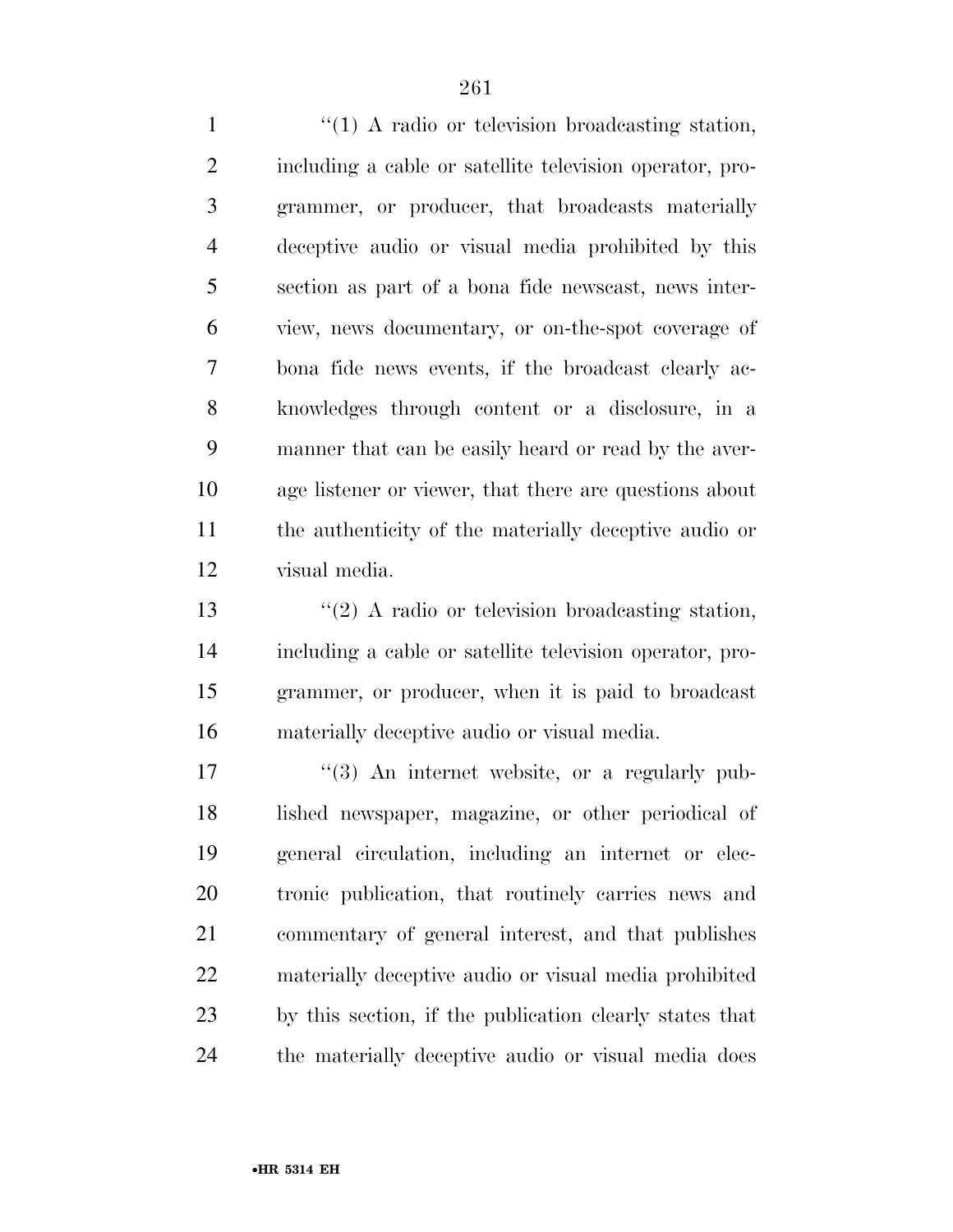|                | not accurately represent the speech or conduct of the |
|----------------|-------------------------------------------------------|
| $\overline{2}$ | candidate.                                            |

3 (4) Materially deceptive audio or visual media 4 that constitutes satire or parody.

"(d) CIVIL ACTION.—

6 "(1) INJUNCTIVE OR OTHER EQUITABLE RE- LIEF.—A candidate for elective office whose voice or likeness appears in a materially deceptive audio or visual media distributed in violation of this section may seek injunctive or other equitable relief prohib- iting the distribution of audio or visual media in vio- lation of this section. An action under this para- graph shall be entitled to precedence in accordance with the Federal Rules of Civil Procedure.

15 "(2) DAMAGES.—A candidate for elective office whose voice or likeness appears in a materially de- ceptive audio or visual media distributed in violation of this section may bring an action for general or special damages against the person, committee, or other entity that distributed the materially deceptive audio or visual media. The court may also award a prevailing party reasonable attorney's fees and costs. This paragraph shall not be construed to limit or preclude a plaintiff from securing or recovering any other available remedy.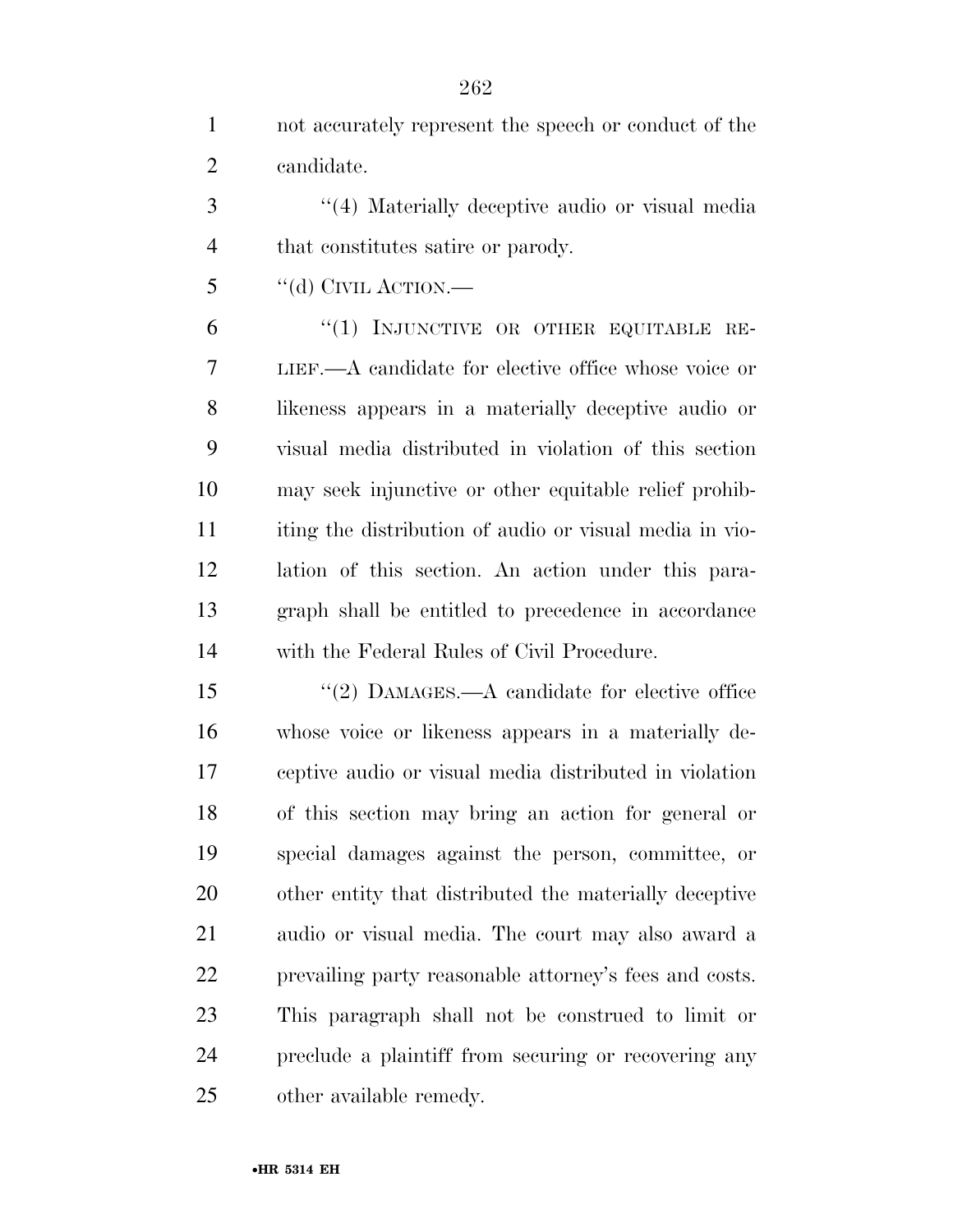1 "(3) BURDEN OF PROOF.—In any civil action alleging a violation of this section, the plaintiff shall bear the burden of establishing the violation through clear and convincing evidence.

 ''(e) RULE OF CONSTRUCTION.—This section shall not be construed to alter or negate any rights, obligations, or immunities of an interactive service provider under sec-tion 230 of title 47, United States Code.

9 "(f) MATERIALLY DECEPTIVE AUDIO OR VISUAL MEDIA DEFINED.—In this section, the term 'materially deceptive audio or visual media' means an image or an audio or video recording of a candidate's appearance, speech, or conduct that has been intentionally manipulated in a manner such that both of the following conditions are met:

16  $\frac{1}{2}$  (1) The image or audio or video recording would falsely appear to a reasonable person to be authentic.

 $\frac{1}{2}$  The image or audio or video recording would cause a reasonable person to have a fun- damentally different understanding or impression of the expressive content of the image or audio or video recording than that person would have if the person were hearing or seeing the unaltered, original version of the image or audio or video recording.''.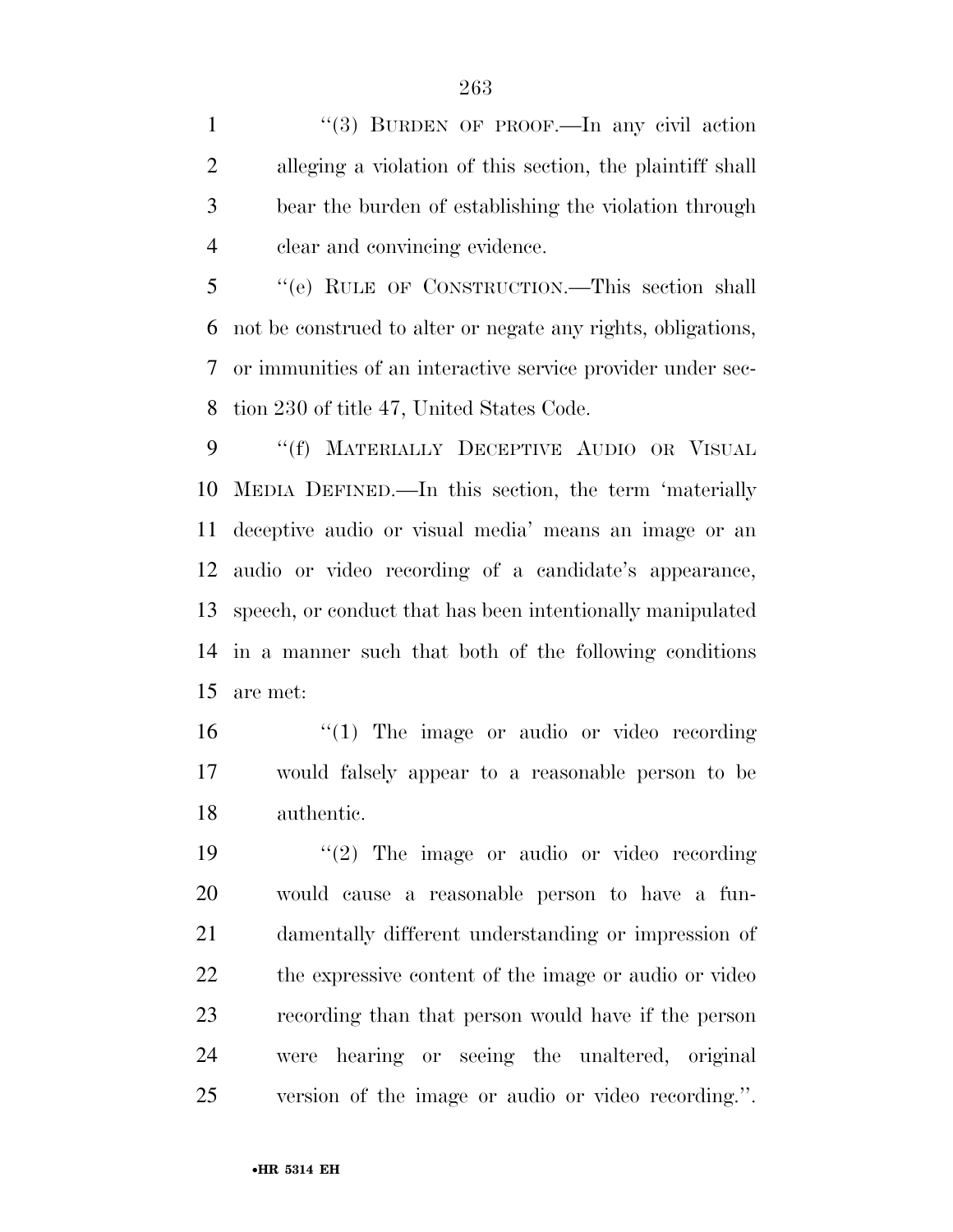(b) CRIMINAL PENALTIES.—Section 309(d)(1) of the Federal Election Campaign Act of 1971 (52 U.S.C.  $3\quad30109(d)(1)$ , as amended by section 1303, is further amended by adding at the end the following new subpara-graph:

 "'(G) Any person who knowingly and willfully com- mits a violation of section 325 shall be fined not more than \$100,000, imprisoned not more than 5 years, or both.''.

 (c) EFFECT ON DEFAMATION ACTION.—For pur- poses of an action for defamation, a violation of section 325 of the Federal Election Campaign Act of 1971, as added by subsection (a), shall constitute defamation per se.

## **TITLE XXI—ASSISTANCE FOR TRANSITION TO RANKED CHOICE VOTING**

**SEC. 2101. SHORT TITLE.** 

 This title may be cited as the ''Voter Choice Act''. **SEC. 2102. ASSISTANCE FOR TRANSITION TO RANKED CHOICE VOTING.** 

 (a) IN GENERAL.—Title V of the Help America Vote Act of 2002 (52 U.S.C. 21121 et seq.) is amended by add-ing at the end the following: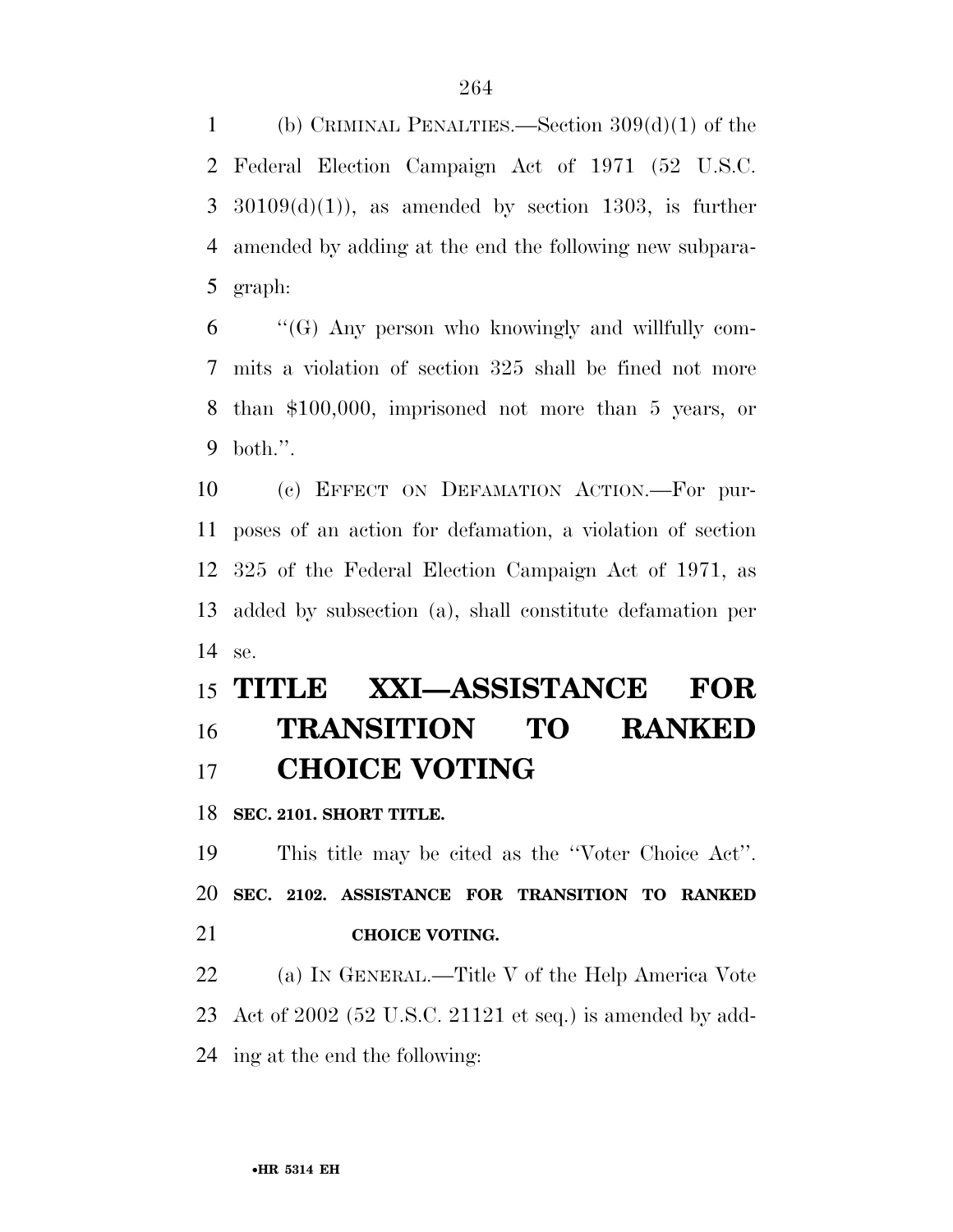## **''Subtitle B—Ranked Choice Voting Program**

**''SEC. 511. RANKED CHOICE VOTING PROGRAM.** 

4 "(a) DEFINITION OF RANKED CHOICE VOTING SYS- TEM.—For purposes of this subtitle, the term 'ranked choice voting system' means a set of election methods which allow each voter to rank contest options in order of the voter's preference, in which votes are counted in rounds using a series of runoff tabulations to defeat con- test options with the fewest votes, and which elects a win- ner with a majority of final round votes in a single-winner contest and provides proportional representation in multi-winner contests.

 ''(b) PROGRAM.—The Commission shall establish a program under which the Commission—

16 ''(1) provides technical assistance to State and local governments that are considering whether to make, or that are in the process of making, a transi- tion to a ranked choice voting system for Federal, State, or local elections; and

21 ''(2) awards grants to States and local govern- ment to support the transition to a ranked choice voting system, including through the acquisition of voting equipment and tabulation software, appro-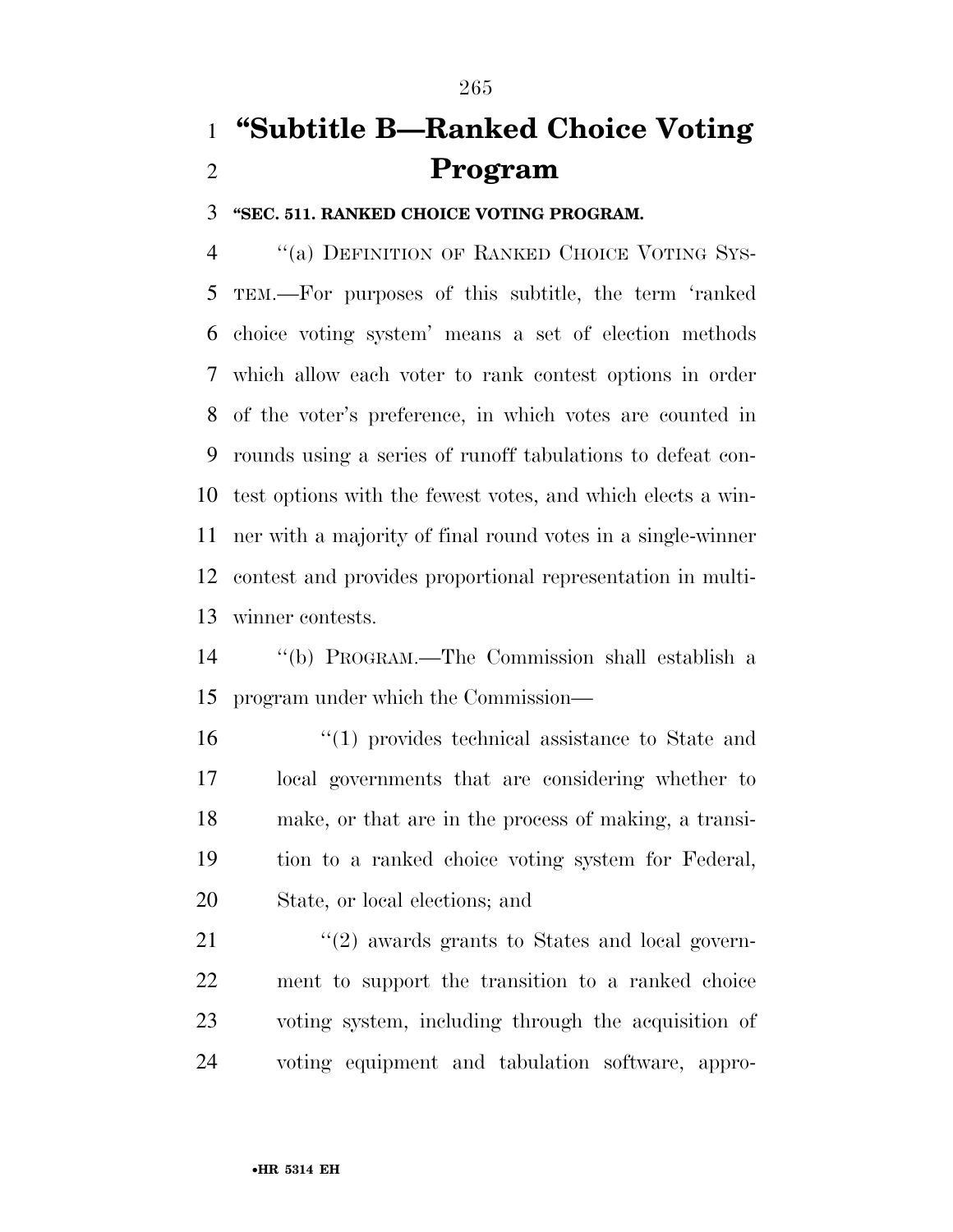| $\mathbf{1}$   | priate ballot design, the development and publication         |
|----------------|---------------------------------------------------------------|
| $\overline{2}$ | of educational materials, and voter outreach.                 |
| 3              | "(c) RULES FOR GRANTS.—                                       |
| $\overline{4}$ | "(1) SELECTION OF GRANT RECIPIENTS.—To                        |
| 5              | the extent possible, the Commission shall award               |
| 6              | grants under subsection $(b)(2)$ to areas that rep-           |
| 7              | resent a diversity of jurisdictions with respect to ge-       |
| 8              | ography, population characteristics, and population           |
| 9              | density.                                                      |
| 10             | "(2) AWARD LIMITATION.—The amount of any                      |
| 11             | grant awarded under subsection $(b)(2)$ shall not ex-         |
| 12             | ceed 50 percent of the cost of the activities covered         |
|                |                                                               |
| 13             | by the grant.                                                 |
| 14             | "SEC. 512. AUTHORIZATION OF APPROPRIATIONS.                   |
| 15             | "(a) IN GENERAL.—In addition to any funds author-             |
| 16             | ized to be appropriated to the Commission under section       |
|                | 17 210, there are authorized to be appropriated to carry out  |
|                | 18 this subtitle $$40,000,000$ for fiscal year 2022.          |
| 19             | "(b) AVAILABILITY OF FUNDS.—Amounts appro-                    |
| 20             | priated pursuant to the authorization under this section      |
| 21             | shall remain available, without fiscal year limitation, until |
| 22             | expended.".                                                   |
| 23             | (b) CONFORMING AMENDMENTS.—                                   |

Act of 2002 (52 U.S.C. 20922) is amended by strik-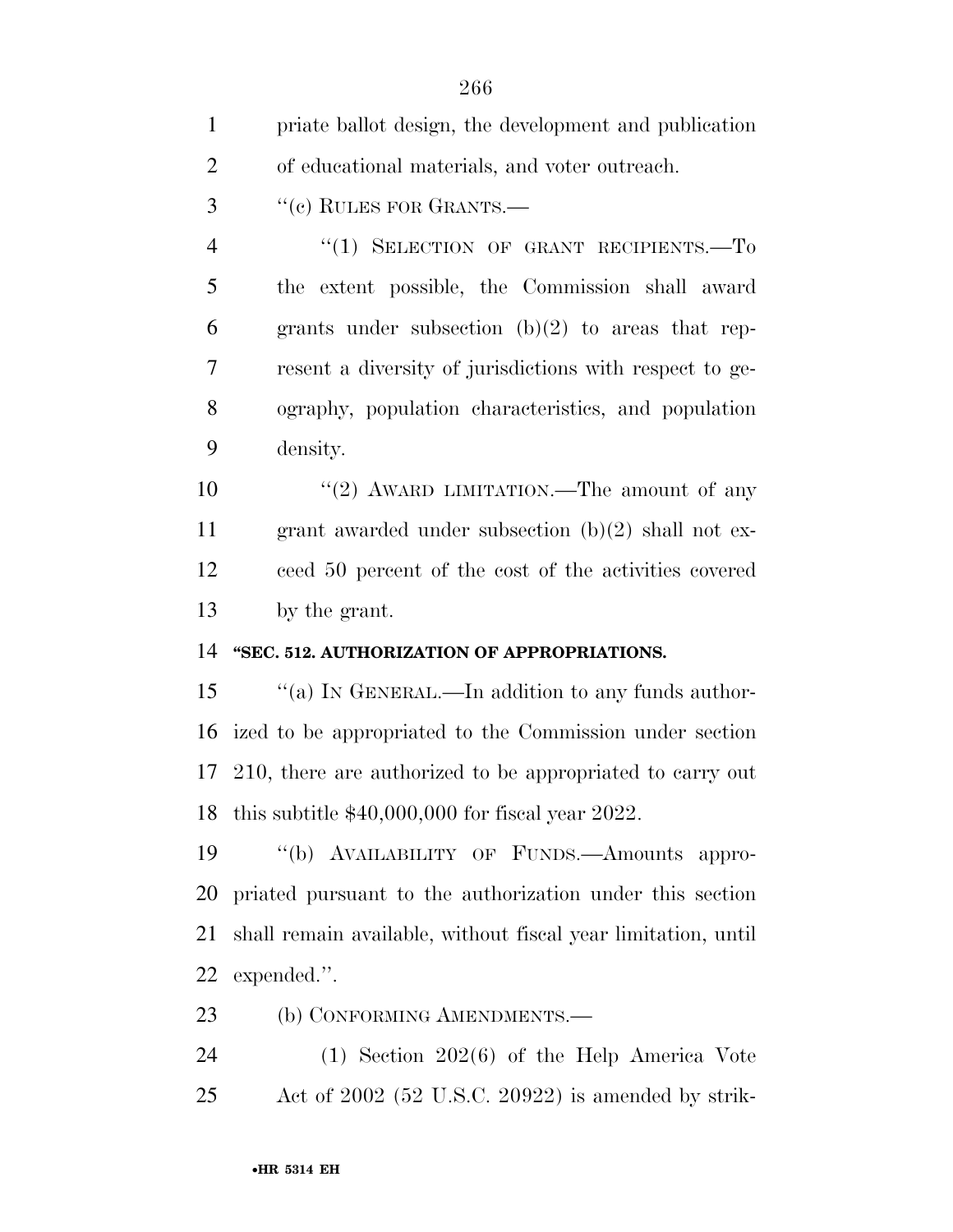| $\mathbf{1}$   | ing "the Help America Vote College Program under           |
|----------------|------------------------------------------------------------|
| $\overline{2}$ | title $V'$ and inserting "the programs under title $V'$ ". |
| 3              | (2) Title V of the Help America Vote Act of                |
| $\overline{4}$ | $2002$ (52 U.S.C. 21121 et seq.) is amended by strik-      |
| 5              | ing the matter preceding section 501 and inserting         |
| 6              | the following:                                             |
| $\overline{7}$ | <b>"TITLE V-ELECTION</b>                                   |
| 8              | <b>ASSISTANCE PROGRAMS</b>                                 |
| 9              | "Subtitle A—Help America Vote                              |
| 10             | <b>College Program".</b>                                   |
| 11             | $(3)$ Section 503 of such Act $(52 \text{ U.S.C. } 21123)$ |
| 12             | is amended by striking "title" and inserting "sub-         |
| 13             | title".                                                    |
| 14             | (4) The table of sections of the Help America              |
| 15             | Vote Act of 2002 is amended—                               |
| 16             | $(A)$ by striking the item relating to title V             |
| 17             | and inserting the following:                               |
|                | "TITLE V—ELECTION ASSISTANCE PROGRAMS                      |
|                | "Subtitle A-Help America Vote College Program";            |
| 18             | and                                                        |
| 19             | (B) by inserting after the item relating to                |
| 20             | section 503 the following:                                 |
|                | "Subtitle B—Ranked Choice Voting Program                   |
|                | "Sec. 511. Ranked choice voting program.                   |

''Sec. 512. Authorization of appropriations.''.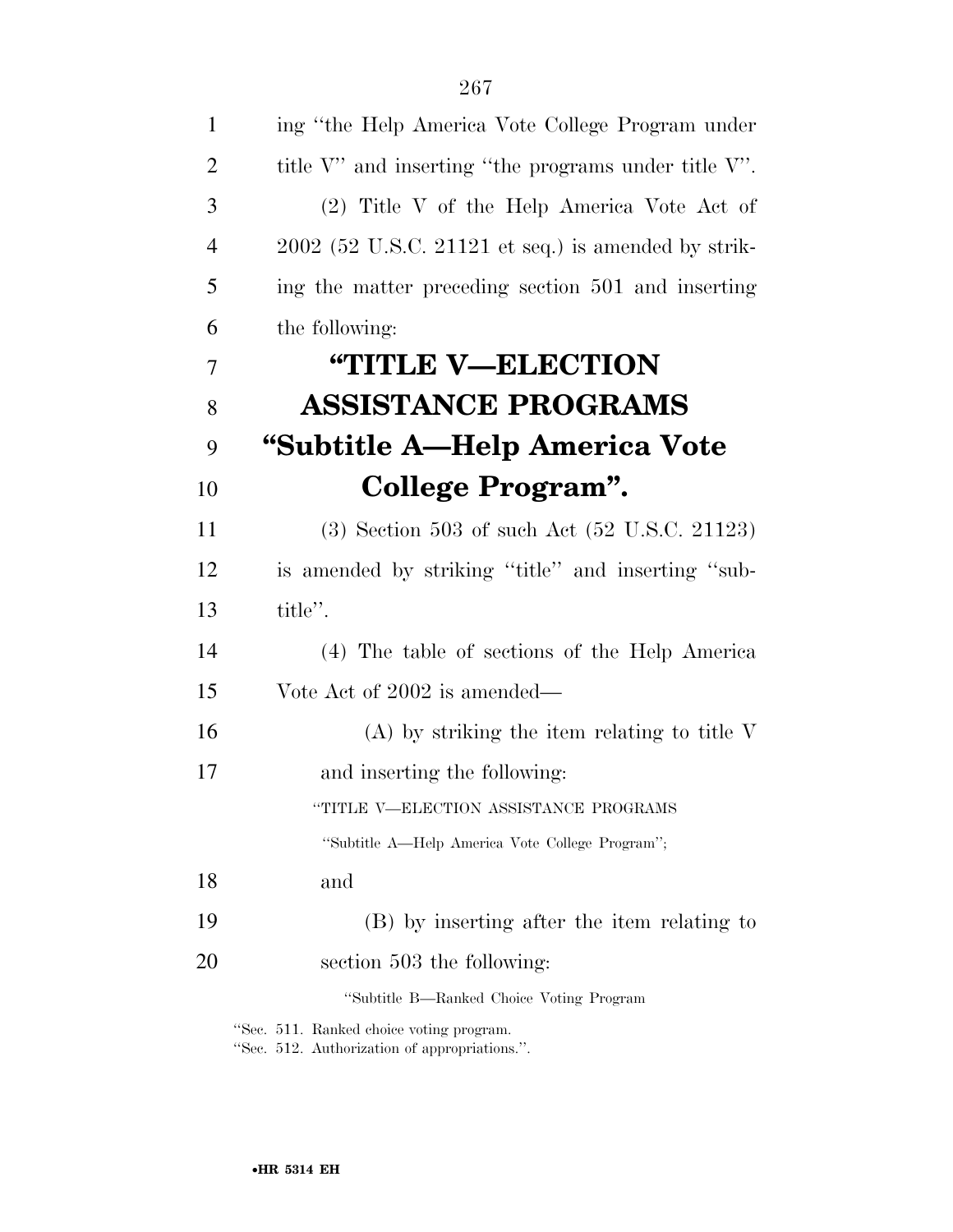### **DIVISION D—SEVERABILITY TITLE XXII—SEVERABILITY**

#### **SEC. 2201. SEVERABILITY.**

 If any provision of this Act or any amendment made by this Act, or the application of a provision of this Act or an amendment made by this Act to any person or cir- cumstance, is held to be unconstitutional, the remainder of this Act, and the application of the provisions to any person or circumstance, shall not be affected by the hold-ing.

#### **SEC. 2202. PROHIBITION ON USE OF FEDERAL PROPERTY FOR POLITICAL CONVENTIONS.**

 (a) IN GENERAL.—Chapter 29 of title 18, United States Code, is amended by inserting after section 611 the following:

#### **''§ 612. Prohibition on use of Federal property for certain political activities**

 ''(a) A convention of a national political party held to nominate a candidate for the office of President or Vice President may not be held on or in any Federal property.

 ''(b) Any candidate or the authorized committee of the candidate under the Federal Election Campaign Act of 1971 which was responsible for a convention in violation of subsection (a) shall be subject to an assessment of a civil penalty equal to the fair market value of the cost of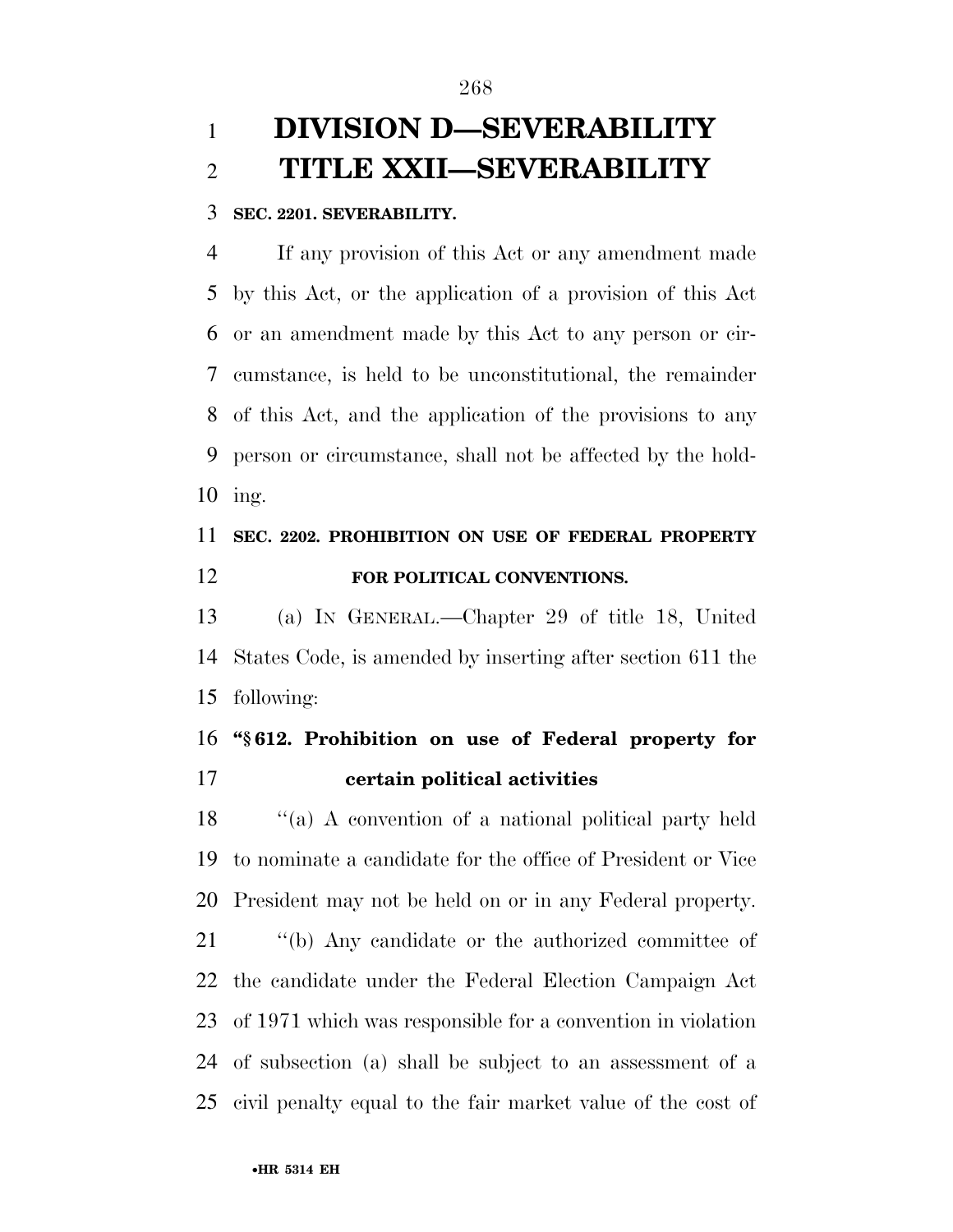the convention or \$50,000, whichever is greater, or impris-oned not more than five years, or both.

 ''(c) In this section, the term 'Federal property' means any building, land, or other real property owned, leased, or occupied by any department, agency, or instru- mentality of the United States, including the White House grounds and the White House (including the Old Execu- tive Office Building, the West Wing, the East Wing, the Rose Garden, and the Executive Residence, but not includ-ing the second floor of the Executive Residence).''.

 (b) CLERICAL AMENDMENT.—The table of sections for such chapter is amended by inserting after the item relating to section 611 the following:

''612. Prohibition on use of Federal property for certain political activities.''.

- (c) APPLICATION.—
- 

- (1) IN GENERAL.—This Act and the amend- ments made by this Act shall apply to any conven- tion described in section 612(a) of title 18, United States Code, as added by subsection (a), occurring on or after the date of enactment of this Act.
- (2) TRAVEL.—Nothing in this Act or the amendments made by this Act shall be construed to limit or otherwise prevent the President or Vice President from using vehicles (including aircraft) owned or leased by the Government for travel to or from any such convention.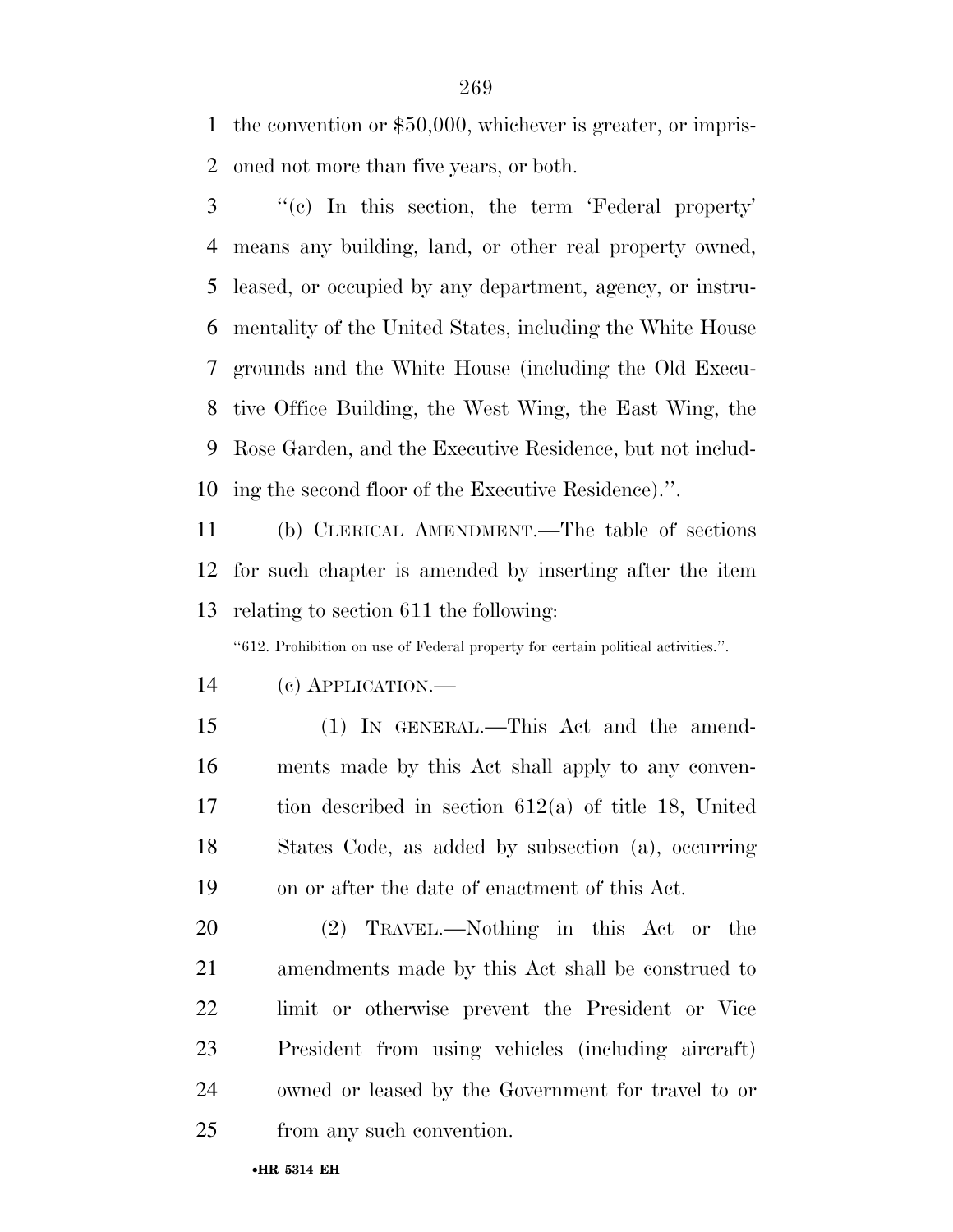| 1              | SEC. 2203. IMPROVING ACCESS TO INFLUENTIAL VISITOR           |
|----------------|--------------------------------------------------------------|
| $\overline{2}$ | <b>ACCESS RECORDS.</b>                                       |
| 3              | (a) DEFINITIONS.—In this section:                            |
| $\overline{4}$ | (1) COVERED LOCATION.—The term "covered                      |
| 5              | location" means—                                             |
| 6              | (A) the White House;                                         |
| 7              | (B) the residence of the Vice President;                     |
| 8              | and                                                          |
| 9              | (C) any other location at which the Presi-                   |
| 10             | dent or the Vice President regularly conducts                |
| 11             | official business.                                           |
| 12             | (2) COVERED RECORDS.—The term "covered                       |
| 13             | records" means information relating to a visit at a          |
| 14             | covered location, which shall include—                       |
| 15             | (A) the name of each visitor at the covered                  |
| 16             | location;                                                    |
| 17             | (B) the name of each individual with whom                    |
| 18             | each visitor described in subparagraph (A) met               |
| 19             | at the covered location; and                                 |
| 20             | (C) the purpose of the visit.                                |
| 21             | REQUIREMENT.—Except as provided in sub-<br>(b)               |
| 22             | section (c), not later than 90 days after the date of enact- |
| 23             | ment of this Act, the President shall establish and update,  |
| 24             | every 90 days thereafter, a publicly available database that |
| 25             | contains covered records for the preceding 90-day period,    |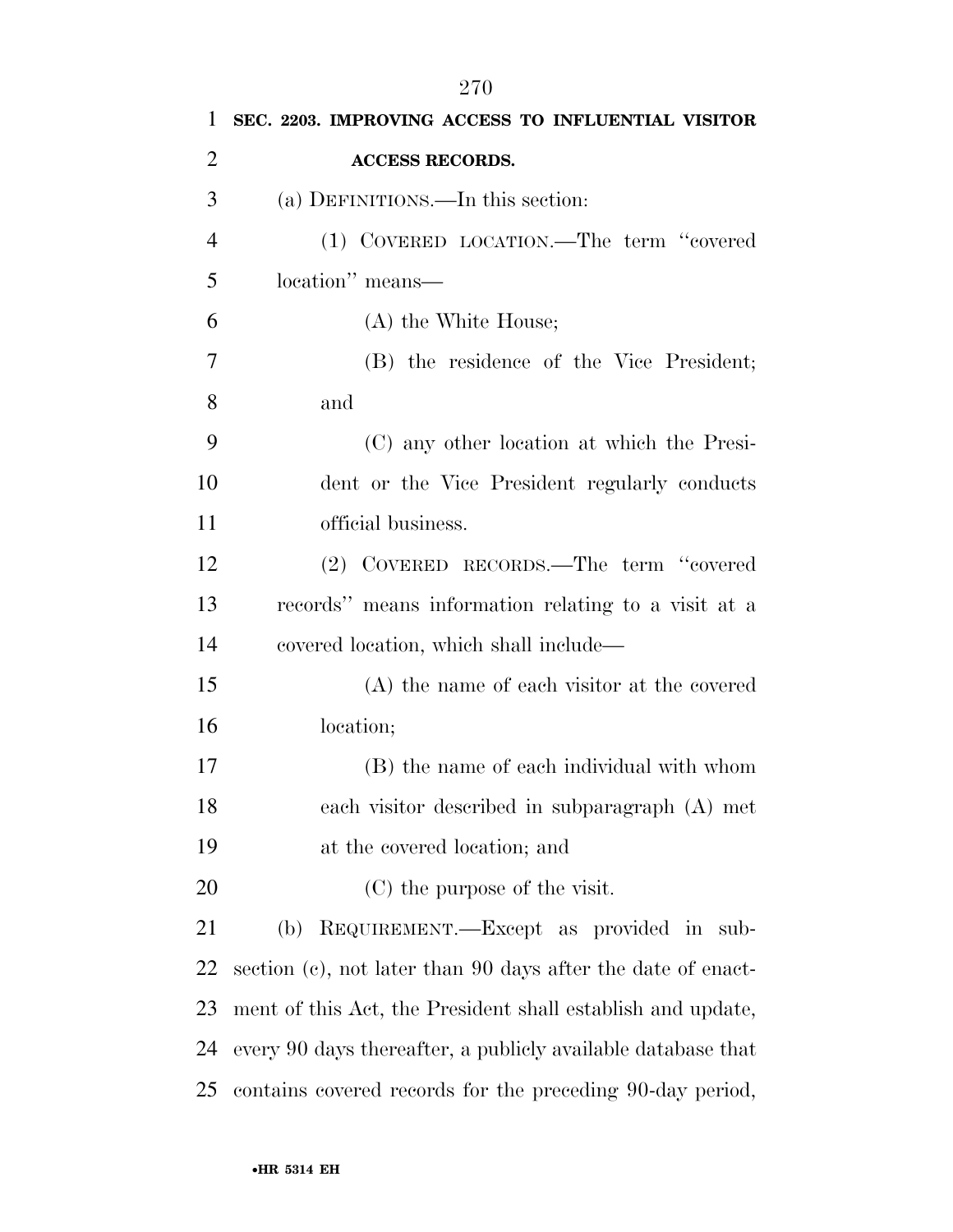| 1              | on a publicly available website in an easily searchable and |
|----------------|-------------------------------------------------------------|
| 2              | downloadable format.                                        |
| 3              | (c) EXCEPTIONS.—                                            |
| $\overline{4}$ | (1) IN GENERAL.—The President shall not in-                 |
| 5              | clude in the database established under subsection          |
| 6              | (b) any covered record—                                     |
| 7              | (A) the posting of which would implicate                    |
| 8              | personal privacy or law enforcement concerns or             |
| 9              | threaten national security;                                 |
| 10             | (B) relating to a purely personal guest at                  |
| 11             | a covered location; or                                      |
| 12             | (C) that reveals the social security number,                |
| 13             | taxpayer identification number, birth date,                 |
| 14             | home address, or personal phone number of an                |
| 15             | individual, the name of an individual who is less           |
| 16             | than 18 years old, or a financial account num-              |
| 17             | ber.                                                        |
| 18             | (2) SENSITIVE MEETINGS.—With respect to a                   |
| 19             | particularly sensitive meeting at a covered location,       |
| 20             | the President shall—                                        |
| 21             | (A) include the number of visitors at the                   |
| 22             | covered location in the database established                |
| 23             | under subsection (b);                                       |
| 24             | (B) post the applicable covered records in                  |
| 25             | the database established under subsection (b)               |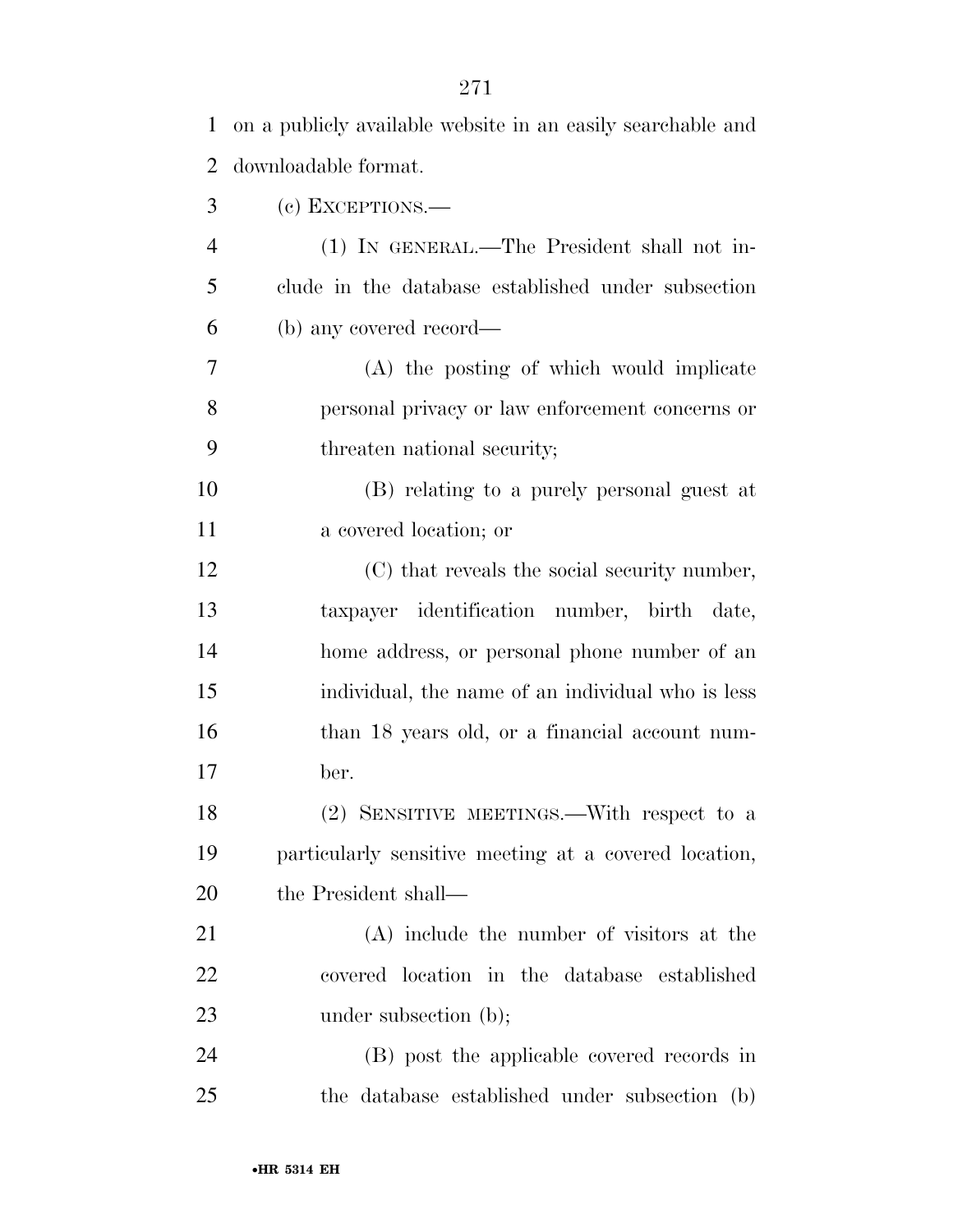| $\mathbf{1}$   | when the President determines that release of             |
|----------------|-----------------------------------------------------------|
| $\overline{2}$ | the covered records is no longer sensitive; and           |
| 3              | (C) post any reasonably segregable portion                |
| $\overline{4}$ | that is not covered by an exception described in          |
| 5              | subsection (c) of any such excepted record on             |
| 6              | the website described under subsection (b).               |
| 7              | TITLE XXIII—PREVENTING A                                  |
| 8              | <b>PATRONAGE SYSTEM</b>                                   |
| 9              | SEC. 2301. LIMITATIONS ON EXCEPTION OF COMPETITIVE        |
| 10             | <b>SERVICE POSITIONS.</b>                                 |
| 11             | (a) IN GENERAL.—No position in the competitive            |
| 12             | service (as defined under section 2102 of title 5, United |
| 13             | States Code) may be excepted from the competitive service |
| 14             | unless such position is placed—                           |
| 15             | $(1)$ in any of the schedules A through E as de-          |
| 16             | scribed in section 6.2 of title 5, Code of Federal        |
| 17             | Regulations, as in effect on September 30, 2020;          |
| 18             | and                                                       |
| 19             | (2) under the terms and conditions under part             |
| 20             | 6 of such title as in effect on such date.                |
| 21             | (b) SUBSEQUENT TRANSFERS.—No position in the              |
| 22             | excepted service (as defined under section 2103 of title  |
| 23             | 5, United States Code) may be placed in any schedule      |
| 24             | other than a schedule described in subsection $(a)(1)$ .  |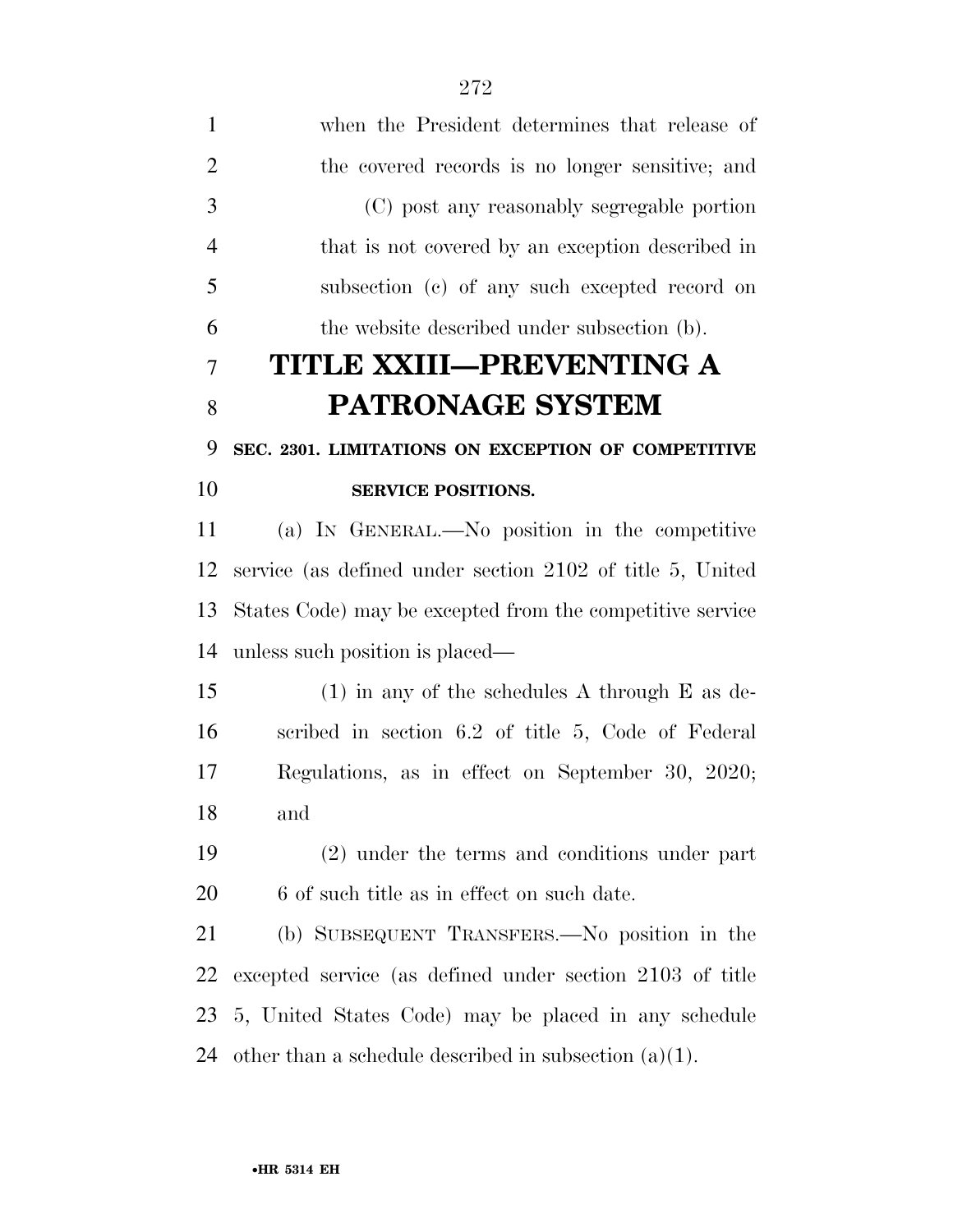## **DIVISION E—PROTECTING ELECTION OFFICIALS TITLE XXIV—DOJ TASK FORCE**

#### **SEC. 2401. ELECTION OFFICIALS SECURITY TASK FORCE.**

 The Attorney General shall establish a task force, to be headed by the head of the Civil Rights Division of the Department of Justice, for purposes of studying threats or acts of violence against the people responsible for ensur- ing the integrity of Federal and State elections in the United States, and their families, and to provide expertise and resources for the identification, investigation, and prosecution of the persons responsible for such threats and acts, including by making referrals for criminal prosecu- tions. The task force shall include representatives from the following:

- (1) The Federal Bureau of Investigation.
- (2) The United States Marshals Service.
- (3) The Cybersecurity and Infrastructure Secu- rity Agency of the Department of Homeland Secu-rity.
- (4) State and local prosecutors and election of-ficials.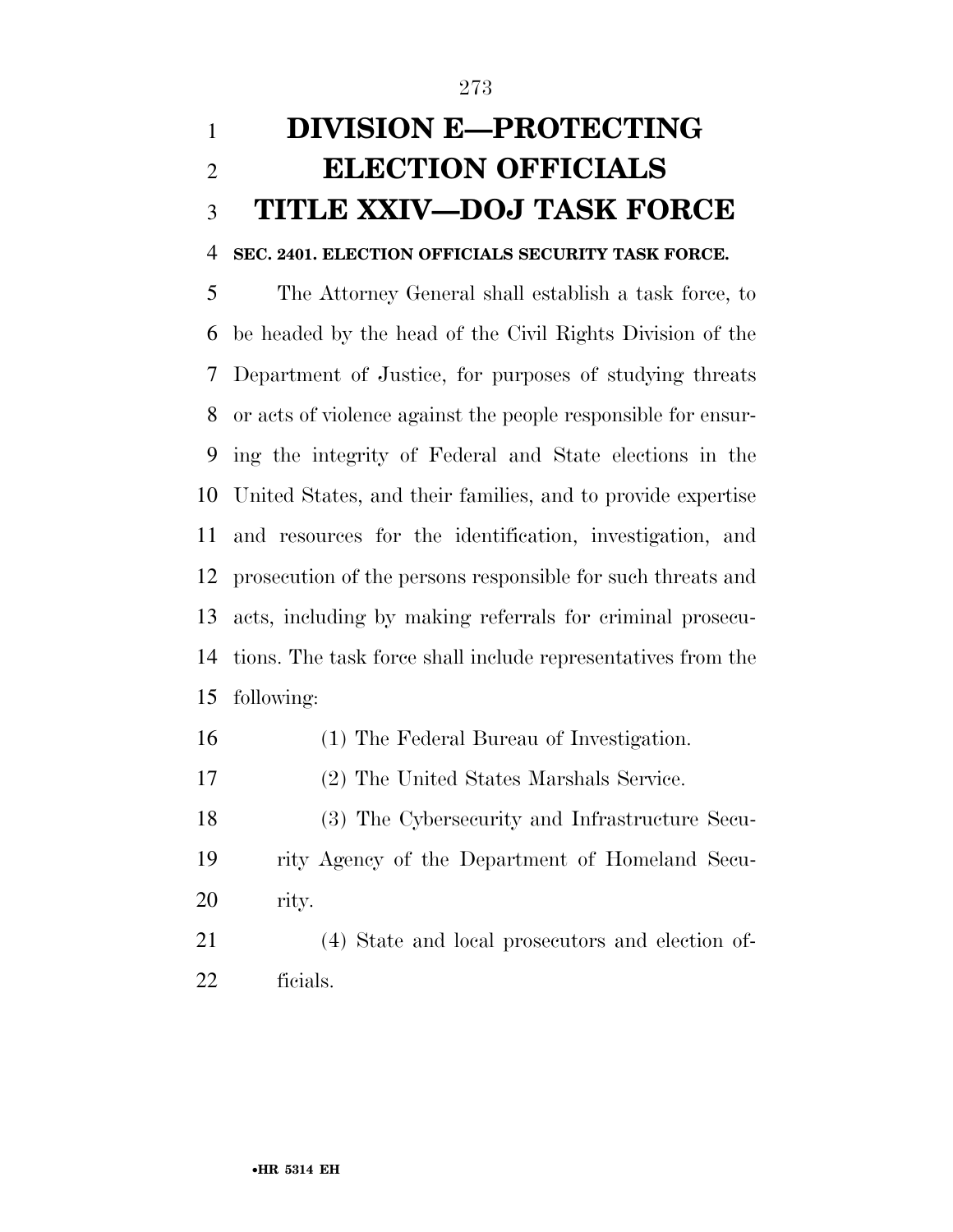1 (5) The Election Assistance Commission. 2 (6) Elections officials associations.

Passed the House of Representatives December 9, 2021.

Attest:

*Clerk.*